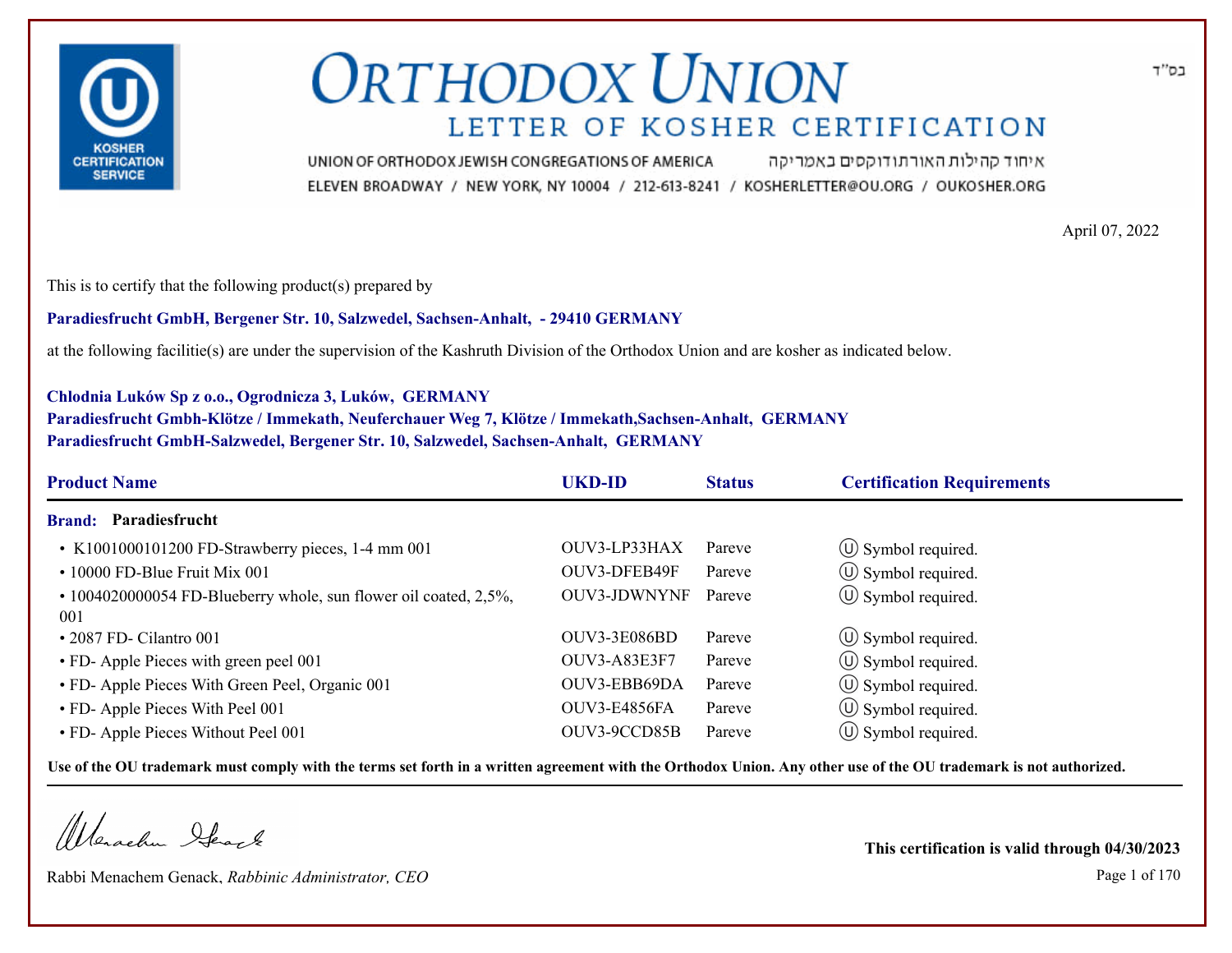

איחוד קהילות האורתודוקסים באמריקה UNION OF ORTHODOX JEWISH CONGREGATIONS OF AMERICA ELEVEN BROADWAY / NEW YORK, NY 10004 / 212-613-8241 / KOSHERLETTER@OU.ORG / OUKOSHER.ORG

April 07, 2022

### **Paradiesfrucht GmbH (continued)**

This is to certify that the following product(s) prepared by this company at the facilitie(s) listed above are under the supervision of the Kashruth Division of the Orthodox Union and are kosher as indicated below.

| <b>Product Name</b>                            | <b>UKD-ID</b>       | <b>Status</b> | <b>Certification Requirements</b> |  |
|------------------------------------------------|---------------------|---------------|-----------------------------------|--|
| <b>Brand:</b> Paradiesfrucht (continued)       |                     |               |                                   |  |
| • FD- Apple powder 001                         | OUV3-DB5073B        | Pareve        | $\circ$ Symbol required.          |  |
| • FD- Apricot Pieces, Sweetened 001            | OUV3-C2B7350        | Pareve        | $\circ$ Symbol required.          |  |
| • FD- Apricot Pieces, unsweetened 001          | <b>OUV3-0AF2138</b> | Pareve        | $\circled{0}$ Symbol required.    |  |
| • FD- Apricot Pieces, unsweetened, Organic 001 | OUV3-DBB0D23        | Pareve        | $\circ$ Symbol required.          |  |
| • FD- Apricot Powder 001                       | OUV3-24372F3        | Pareve        | $\circ$ Symbol required.          |  |
| · FD- Apricot Powder, Organic 001              | OUV3-F59CF4B        | Pareve        | $\circ$ Symbol required.          |  |
| • FD- Banana Pieces 001                        | OUV3-6843D83        | Pareve        | $\circ$ Symbol required.          |  |
| • FD- Banana Pieces, Organic 001               | <b>OUV3-5FB9F60</b> | Pareve        | $\circ$ Symbol required.          |  |
| • FD- Banana Powder 001                        | <b>OUV3-1C77B7C</b> | Pareve        | $\circ$ Symbol required.          |  |
| · FD- Banana Powder, Organic 001               | OUV3-1DC673B        | Pareve        | $\circ$ Symbol required.          |  |
| • FD- Banana Slices 001                        | OUV3-24FC083        | Pareve        | $\circ$ Symbol required.          |  |
| • FD- Banana Slices, Organic 001               | OUV3-5B73B47        | Pareve        | $\circ$ Symbol required.          |  |

**Use of the OU trademark must comply with the terms set forth in a written agreement with the Orthodox Union. Any other use of the OU trademark is not authorized.**

Werschn Stack

Rabbi Menachem Genack, *Rabbinic Administrator, CEO* Page 2 of 170

**This certification is valid through 04/30/2023**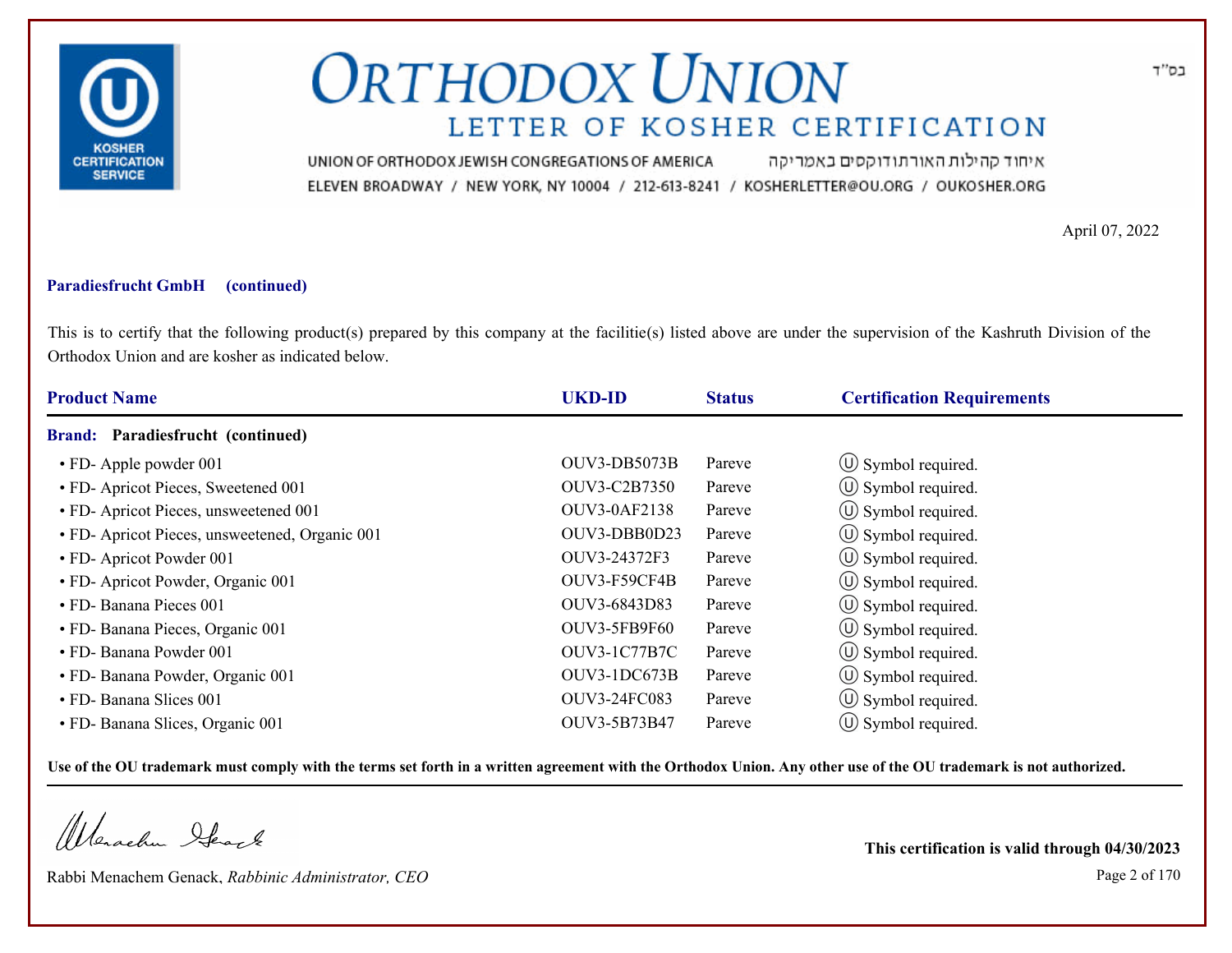

איחוד קהילות האורתודוקסים באמריקה UNION OF ORTHODOX JEWISH CONGREGATIONS OF AMERICA ELEVEN BROADWAY / NEW YORK, NY 10004 / 212-613-8241 / KOSHERLETTER@OU.ORG / OUKOSHER.ORG

April 07, 2022

### **Paradiesfrucht GmbH (continued)**

This is to certify that the following product(s) prepared by this company at the facilitie(s) listed above are under the supervision of the Kashruth Division of the Orthodox Union and are kosher as indicated below.

| <b>Product Name</b> |                                        | <b>UKD-ID</b>       | <b>Status</b> | <b>Certification Requirements</b> |  |
|---------------------|----------------------------------------|---------------------|---------------|-----------------------------------|--|
|                     | Brand: Paradiesfrucht (continued)      |                     |               |                                   |  |
|                     | · FD-Basil 001                         | OUV3-D052330        | Pareve        | $\circled{1}$ Symbol required.    |  |
|                     | • FD- Blackberry Grit 001              | OUV3-3724FC9        | Pareve        | $\circled{1}$ Symbol required.    |  |
|                     | • FD- Blackberry Grit, Organic 001     | OUV3-CD06D07        | Pareve        | $\circled{0}$ Symbol required.    |  |
|                     | • FD- Blackberry Pieces 001            | <b>OUV3-79EAD26</b> | Pareve        | (U) Symbol required.              |  |
|                     | • FD- Blackberry Pieces, Organic 001   | OUV3-396E419        | Pareve        | $\circ$ Symbol required.          |  |
|                     | • FD- Blackberry Powder 001            | OUV3-084C38F        | Pareve        | $\circ$ Symbol required.          |  |
|                     | • FD- Blackberry Powder, Organic 001   | OUV3-D5689A2        | Pareve        | $\circ$ Symbol required.          |  |
|                     | • FD- Blackberry Whole 001             | OUV3-AC7107A        | Pareve        | $\circ$ Symbol required.          |  |
|                     | • FD- Blackberry Whole, Organic 001    | OUV3-99CF589        | Pareve        | $\circ$ Symbol required.          |  |
|                     | • FD- Blackcurrant Pieces 001          | OUV3-3CC59BB        | Pareve        | (U) Symbol required.              |  |
|                     | · FD- Blackcurrant Pieces, Organic 001 | OUV3-ACA4385        | Pareve        | $\circ$ Symbol required.          |  |
|                     | • FD- Blackcurrant Powder 001          | OUV3-BC1EC7A        | Pareve        | $\circ$ Symbol required.          |  |

**Use of the OU trademark must comply with the terms set forth in a written agreement with the Orthodox Union. Any other use of the OU trademark is not authorized.**

Werschn Stack

Rabbi Menachem Genack, *Rabbinic Administrator, CEO* Page 3 of 170

**This certification is valid through 04/30/2023**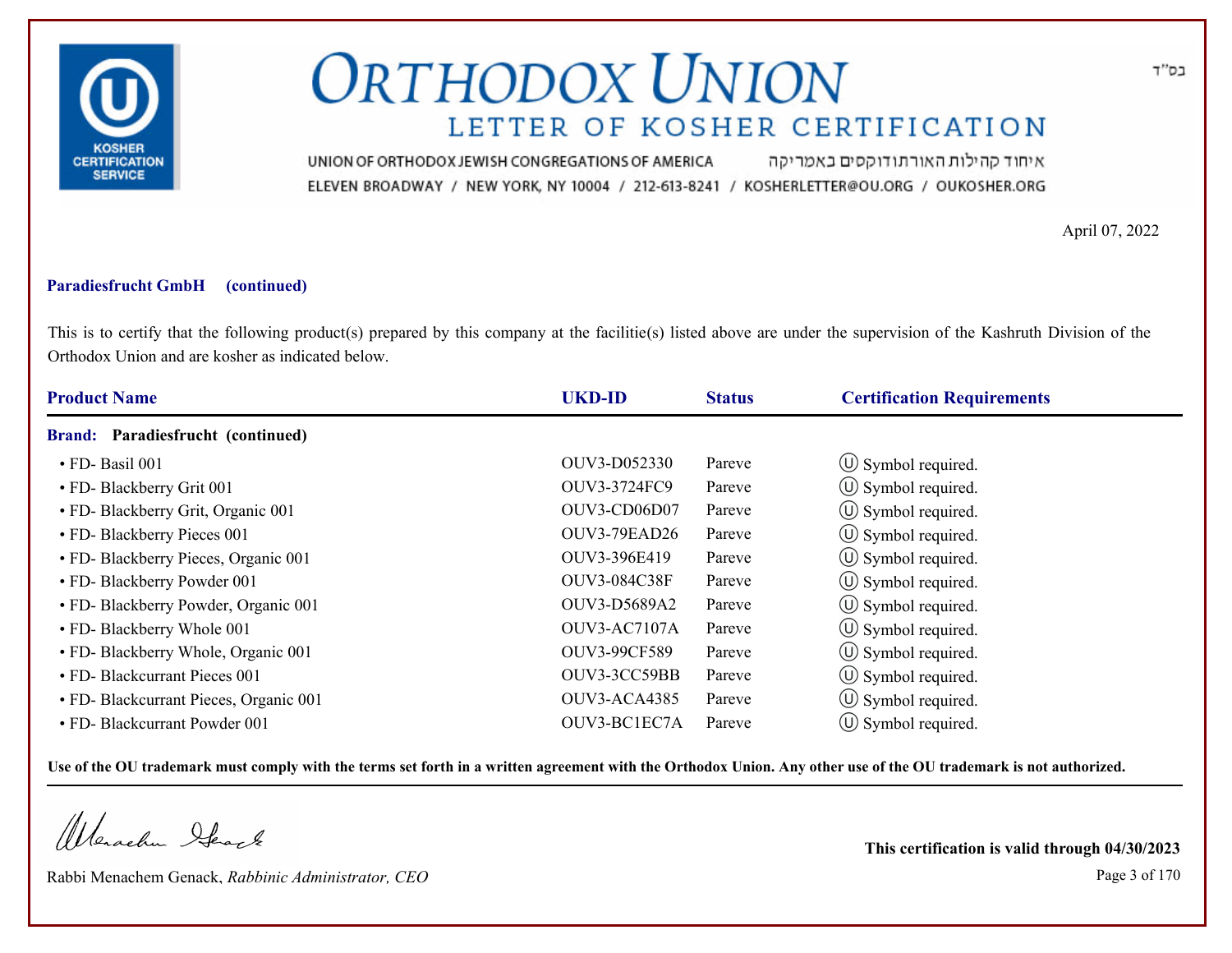

איחוד קהילות האורתודוקסים באמריקה UNION OF ORTHODOX JEWISH CONGREGATIONS OF AMERICA ELEVEN BROADWAY / NEW YORK, NY 10004 / 212-613-8241 / KOSHERLETTER@OU.ORG / OUKOSHER.ORG

April 07, 2022

#### **Paradiesfrucht GmbH (continued)**

This is to certify that the following product(s) prepared by this company at the facilitie(s) listed above are under the supervision of the Kashruth Division of the Orthodox Union and are kosher as indicated below.

| <b>Product Name</b>                    | <b>UKD-ID</b> | <b>Status</b> | <b>Certification Requirements</b> |  |
|----------------------------------------|---------------|---------------|-----------------------------------|--|
| Brand: Paradiesfrucht (continued)      |               |               |                                   |  |
| • FD- Blackcurrant Powder, Organic 001 | OUV3-C4BAA2D  | Pareve        | $\circ$ Symbol required.          |  |
| • FD- Blackcurrant Whole 001           | OUV3-6BB6091  | Pareve        | $\circ$ Symbol required.          |  |
| • FD- Blackcurrant Whole, Organic 001  | OUV3-3AC991D  | Pareve        | $\circled{1}$ Symbol required.    |  |
| • FD- Blueberry Pieces 001             | OUV3-2369756  | Pareve        | $\circ$ Symbol required.          |  |
| • FD- Blueberry Pieces, Organic 001    | OUV3-98755BE  | Pareve        | $\circ$ Symbol required.          |  |
| • FD- Blueberry Powder And Organic 001 | OUV3-1B19B7B  | Pareve        | $\circ$ Symbol required.          |  |
| • FD- Blueberry Whole 001              | OUV3-45301E1  | Pareve        | $\circ$ Symbol required.          |  |
| • FD- Blueberry Whole, Organic 001     | OUV3-D7F0F3D  | Pareve        | $\circ$ Symbol required.          |  |
| • FD- Carambola Slices 001             | OUV3-DFDF31C  | Pareve        | $\circ$ Symbol required.          |  |
| • FD- Chives 001                       | OUV3-65017D6  | Pareve        | $\circ$ Symbol required.          |  |
| • FD- Cranberry Pieces 001             | OUV3-4387064  | Pareve        | $\circ$ Symbol required.          |  |
| • FD- Cranberry Pieces, Organic 001    | OUV3-89BB4AD  | Pareve        | $\circ$ Symbol required.          |  |

**Use of the OU trademark must comply with the terms set forth in a written agreement with the Orthodox Union. Any other use of the OU trademark is not authorized.**

Werschn Stack

Rabbi Menachem Genack, *Rabbinic Administrator, CEO* Page 4 of 170

**This certification is valid through 04/30/2023**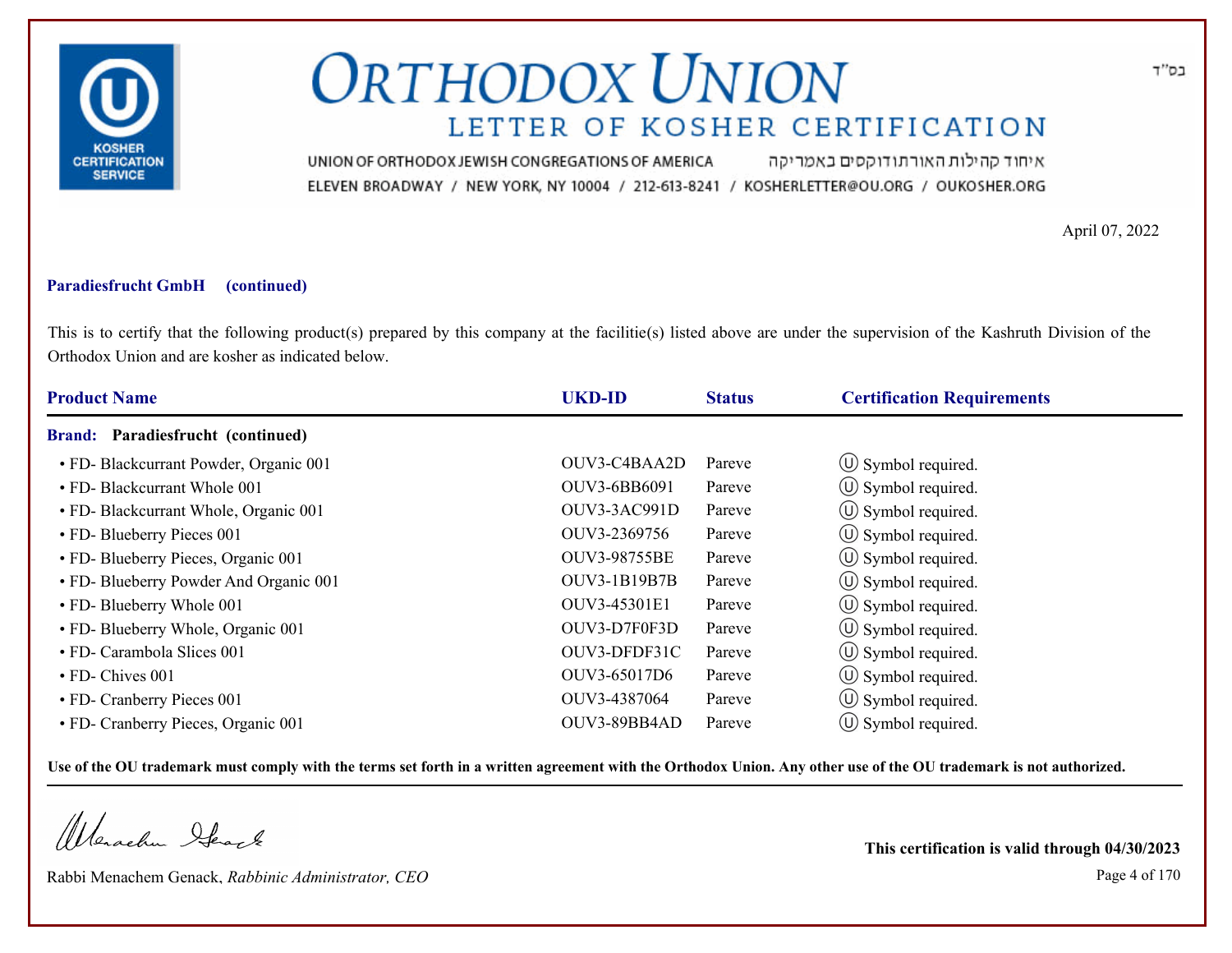

איחוד קהילות האורתודוקסים באמריקה UNION OF ORTHODOX JEWISH CONGREGATIONS OF AMERICA ELEVEN BROADWAY / NEW YORK, NY 10004 / 212-613-8241 / KOSHERLETTER@OU.ORG / OUKOSHER.ORG

April 07, 2022

#### **Paradiesfrucht GmbH (continued)**

This is to certify that the following product(s) prepared by this company at the facilitie(s) listed above are under the supervision of the Kashruth Division of the Orthodox Union and are kosher as indicated below.

| <b>Product Name</b>                      | <b>UKD-ID</b>       | <b>Status</b> | <b>Certification Requirements</b> |  |
|------------------------------------------|---------------------|---------------|-----------------------------------|--|
| <b>Brand:</b> Paradiesfrucht (continued) |                     |               |                                   |  |
| • FD- Cranberry Powder 001               | <b>OUV3-BC4B945</b> | Pareve        | $\circ$ Symbol required.          |  |
| • FD- Cranberry Powder, Organic 001      | OUV3-0D49298        | Pareve        | $\circ$ Symbol required.          |  |
| • FD- Cranberry Slices 001               | OUV3-753A880        | Pareve        | $\circled{1}$ Symbol required.    |  |
| • FD- Cranberry Slices, Organic 001      | <b>OUV3-24CE86E</b> | Pareve        | $\circ$ Symbol required.          |  |
| • FD- Cranberry Whole 001                | OUV3-E1F093C        | Pareve        | $\circ$ Symbol required.          |  |
| • FD- Cranberry Whole, Organic 001       | OUV3-EF54271        | Pareve        | $\circ$ Symbol required.          |  |
| $\cdot$ FD-Dill 001                      | OUV3-340F6C3        | Pareve        | $\circ$ Symbol required.          |  |
| • FD- Elderberry Pieces 001              | OUV3-A3F16F8        | Pareve        | $\circ$ Symbol required.          |  |
| • FD- Elderberry Pieces, Organic 001     | OUV3-E96A0A7        | Pareve        | $\circ$ Symbol required.          |  |
| • FD- Elderberry Powder 001              | OUV3-C404337        | Pareve        | $\circled{1}$ Symbol required.    |  |
| • FD- Elderberry Powder, Organic 001     | OUV3-5CC502E        | Pareve        | $\circ$ Symbol required.          |  |
| • FD- Elderberry Whole 001               | <b>OUV3-FE6025C</b> | Pareve        | $\circ$ Symbol required.          |  |

**Use of the OU trademark must comply with the terms set forth in a written agreement with the Orthodox Union. Any other use of the OU trademark is not authorized.**

Werschn Stack

Rabbi Menachem Genack, *Rabbinic Administrator, CEO* Page 5 of 170

**This certification is valid through 04/30/2023**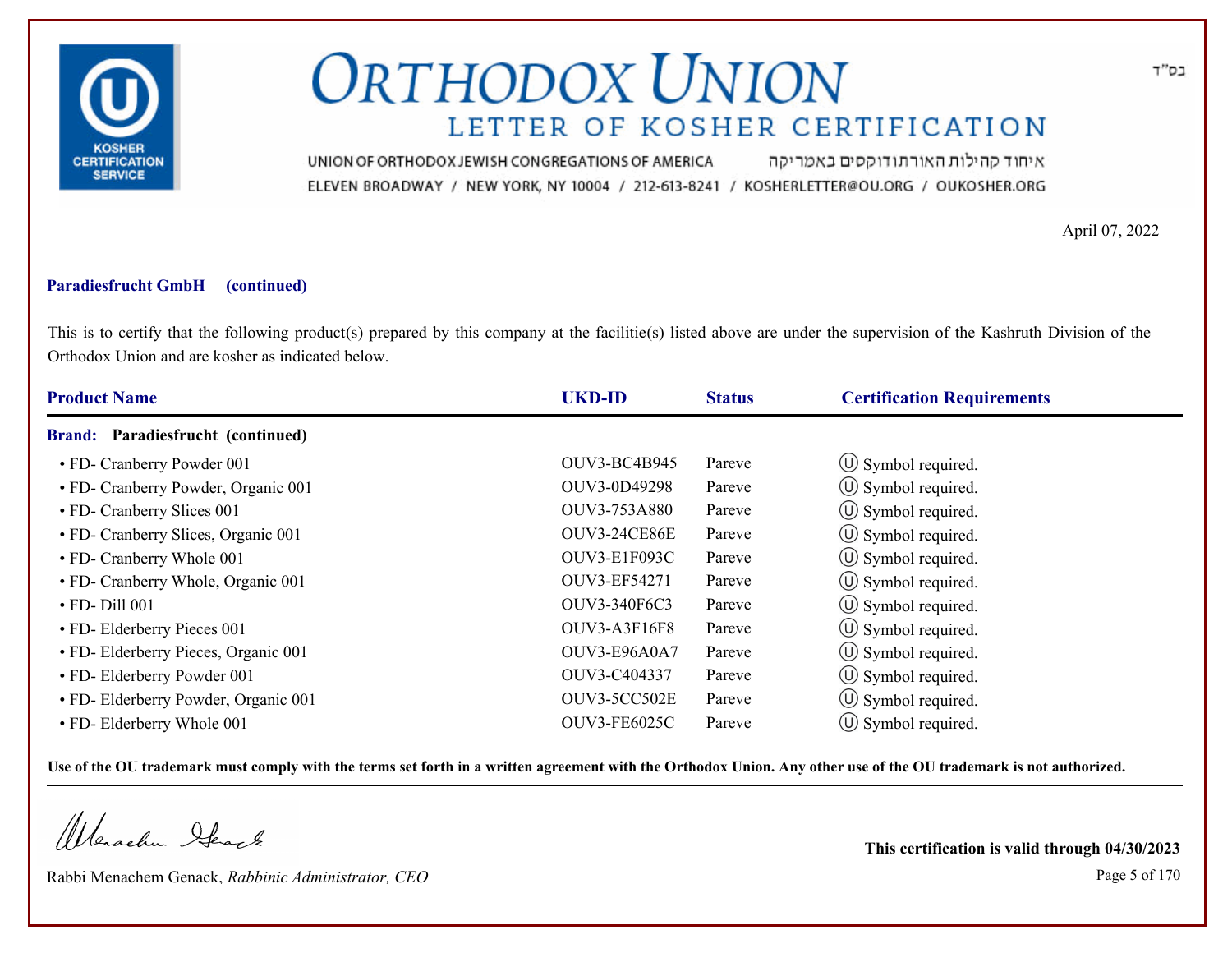

איחוד קהילות האורתודוקסים באמריקה UNION OF ORTHODOX JEWISH CONGREGATIONS OF AMERICA ELEVEN BROADWAY / NEW YORK, NY 10004 / 212-613-8241 / KOSHERLETTER@OU.ORG / OUKOSHER.ORG

April 07, 2022

#### **Paradiesfrucht GmbH (continued)**

This is to certify that the following product(s) prepared by this company at the facilitie(s) listed above are under the supervision of the Kashruth Division of the Orthodox Union and are kosher as indicated below.

| <b>Product Name</b>                      | <b>UKD-ID</b>       | <b>Status</b> | <b>Certification Requirements</b> |  |
|------------------------------------------|---------------------|---------------|-----------------------------------|--|
| <b>Brand:</b> Paradiesfrucht (continued) |                     |               |                                   |  |
| • FD- Elderberry Whole, Organic 001      | OUV3-828884C        | Pareve        | $\circ$ Symbol required.          |  |
| • FD- Fig Pieces 001                     | OUV3-A3B2BF0        | Pareve        | $\circ$ Symbol required.          |  |
| • FD- Fig Powder 001                     | OUV3-54C3D20        | Pareve        | (U) Symbol required.              |  |
| • FD- Fig Slices Quarter 001             | OUV3-69E8770        | Pareve        | $\circ$ Symbol required.          |  |
| • FD- Gooseberry Pieces 001              | OUV3-BB08533        | Pareve        | $\circ$ Symbol required.          |  |
| • FD- Gooseberry Pieces, Organic 001     | OUV3-1DA99B2        | Pareve        | $\circ$ Symbol required.          |  |
| • FD- Gooseberry Powder 001              | OUV3-F1EFFA9        | Pareve        | $\circ$ Symbol required.          |  |
| • FD- Gooseberry Whole 001               | OUV3-25FBD2E        | Pareve        | $\circled{1}$ Symbol required.    |  |
| • FD- Gooseberry Whole, Organic 001      | <b>OUV3-090F04D</b> | Pareve        | $\circ$ Symbol required.          |  |
| • FD- Grapefruit Pieces 001              | OUV3-4DB0CD2        | Pareve        | $\circled{1}$ Symbol required.    |  |
| • FD- Kiwi Pieces 001                    | OUV3-0D68861        | Pareve        | $\circ$ Symbol required.          |  |
| • FD- Kiwi Pieces, Organic 001           | OUV3-3FC76A1        | Pareve        | $\circ$ Symbol required.          |  |

**Use of the OU trademark must comply with the terms set forth in a written agreement with the Orthodox Union. Any other use of the OU trademark is not authorized.**

Werschn Stack

Rabbi Menachem Genack, *Rabbinic Administrator, CEO* Page 6 of 170

**This certification is valid through 04/30/2023**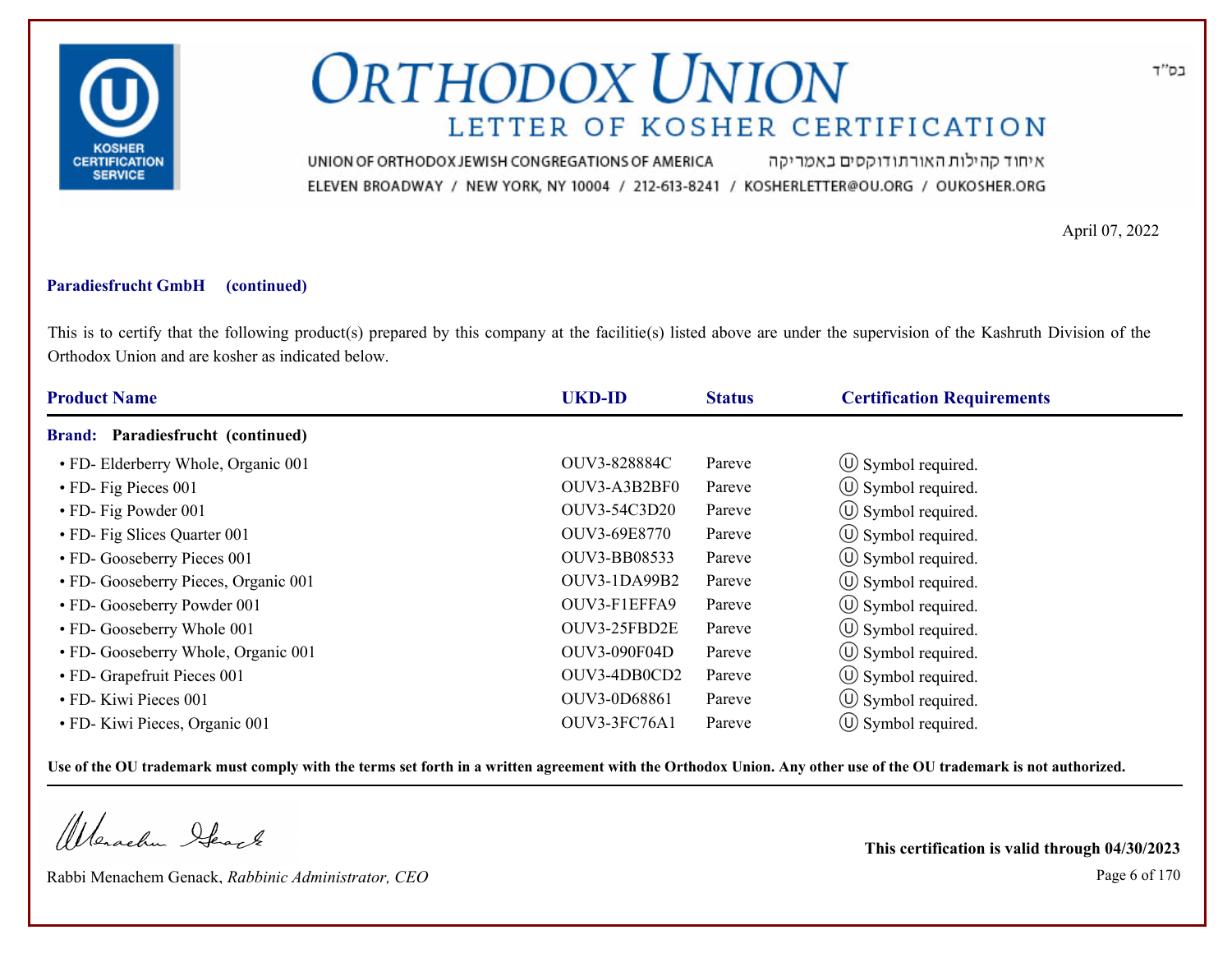

איחוד קהילות האורתודוקסים באמריקה UNION OF ORTHODOX JEWISH CONGREGATIONS OF AMERICA ELEVEN BROADWAY / NEW YORK, NY 10004 / 212-613-8241 / KOSHERLETTER@OU.ORG / OUKOSHER.ORG

April 07, 2022

#### **Paradiesfrucht GmbH (continued)**

This is to certify that the following product(s) prepared by this company at the facilitie(s) listed above are under the supervision of the Kashruth Division of the Orthodox Union and are kosher as indicated below.

| <b>Product Name</b>                   | <b>UKD-ID</b>       | <b>Status</b> | <b>Certification Requirements</b> |  |
|---------------------------------------|---------------------|---------------|-----------------------------------|--|
| Brand: Paradiesfrucht (continued)     |                     |               |                                   |  |
| • FD- Kiwi Powder 001                 | OUV3-08D5984        | Pareve        | $\circled{1}$ Symbol required.    |  |
| • FD- Kiwi Slices 001                 | OUV3-2744655        | Pareve        | $\circ$ Symbol required.          |  |
| • FD- Kiwi Slices, Organic 001        | OUV3-C3A0751        | Pareve        | $\circled{0}$ Symbol required.    |  |
| • FD- Lemonpeel Pieces 001            | OUV3-9ACC7B2        | Pareve        | $\circ$ Symbol required.          |  |
| • FD- Lemonpeel Pieces, Organic 001   | OUV3-C58A848        | Pareve        | $\circ$ Symbol required.          |  |
| • FD- Lemonpeel Powder 001            | <b>OUV3-3FD0808</b> | Pareve        | $\circ$ Symbol required.          |  |
| • FD- Lemonpeel Powder, Organic 001   | <b>OUV3-CC477B3</b> | Pareve        | $\circ$ Symbol required.          |  |
| • FD- Lichi Pieces 001                | OUV3-A1DFA2F        | Pareve        | $\circ$ Symbol required.          |  |
| • FD- Lingonberry Pieces 001          | OUV3-14E334E        | Pareve        | $\circ$ Symbol required.          |  |
| • FD- Lingonberry Pieces, Organic 001 | OUV3-C71DA2C        | Pareve        | $\circ$ Symbol required.          |  |
| • FD- Lingonberry Powder 001          | OUV3-82AE1DD        | Pareve        | $\circ$ Symbol required.          |  |
| • FD- Lingonberry Powder, Organic 001 | OUV3-D8C77BC        | Pareve        | $\circ$ Symbol required.          |  |

**Use of the OU trademark must comply with the terms set forth in a written agreement with the Orthodox Union. Any other use of the OU trademark is not authorized.**

Werachen Stack

Rabbi Menachem Genack, *Rabbinic Administrator, CEO* Page 7 of 170

**This certification is valid through 04/30/2023**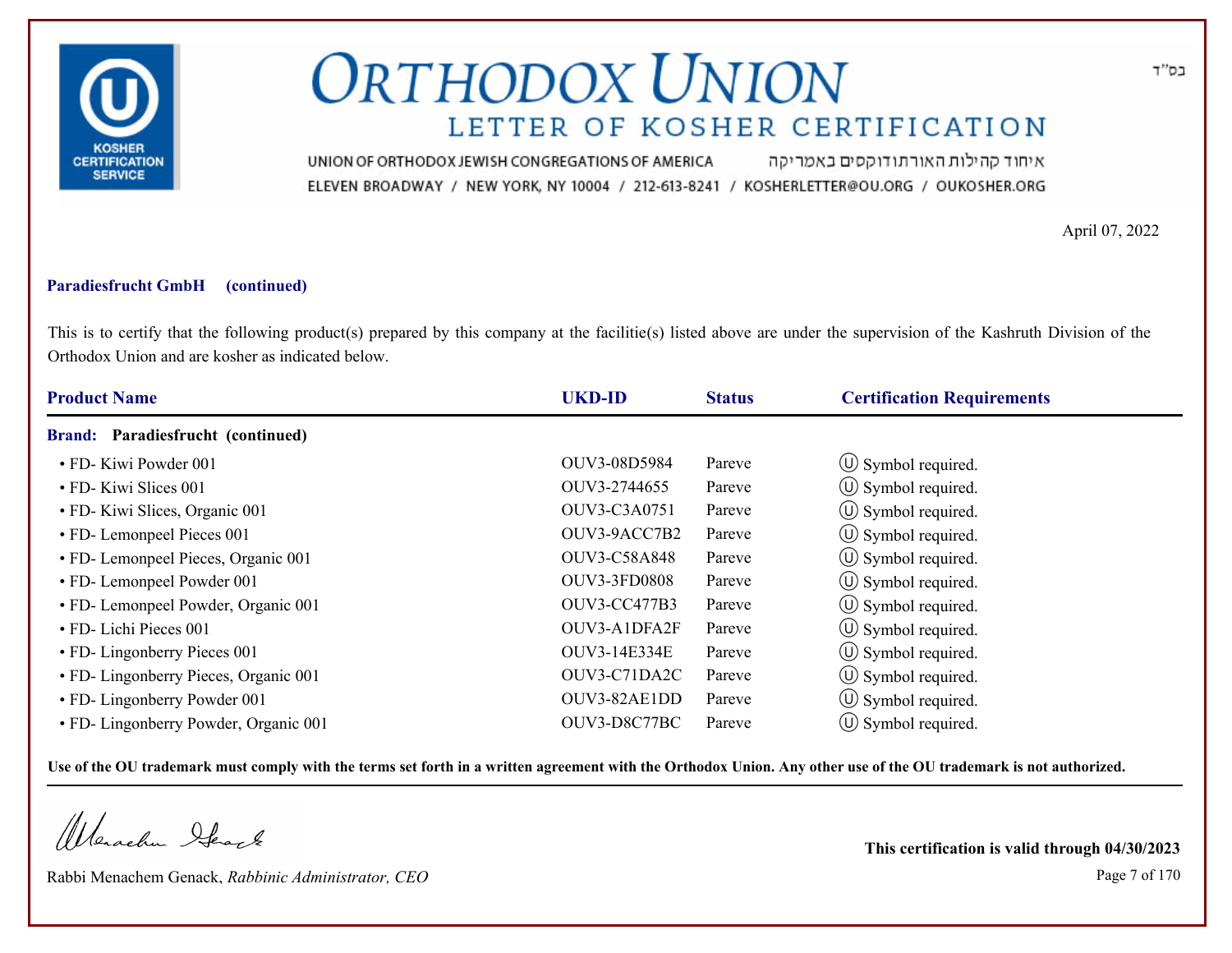

איחוד קהילות האורתודוקסים באמריקה UNION OF ORTHODOX JEWISH CONGREGATIONS OF AMERICA ELEVEN BROADWAY / NEW YORK, NY 10004 / 212-613-8241 / KOSHERLETTER@OU.ORG / OUKOSHER.ORG

April 07, 2022

### **Paradiesfrucht GmbH (continued)**

This is to certify that the following product(s) prepared by this company at the facilitie(s) listed above are under the supervision of the Kashruth Division of the Orthodox Union and are kosher as indicated below.

| <b>Product Name</b>                  | <b>UKD-ID</b>       | <b>Status</b> | <b>Certification Requirements</b> |  |
|--------------------------------------|---------------------|---------------|-----------------------------------|--|
| Brand: Paradiesfrucht (continued)    |                     |               |                                   |  |
| • FD- Lingonberry Whole 001          | OUV3-9A77641        | Pareve        | $\circ$ Symbol required.          |  |
| • FD- Lingonberry Whole, Organic 001 | <b>OUV3-8155CA6</b> | Pareve        | $\circ$ Symbol required.          |  |
| • FD- Majoram 001                    | OUV3-D77D7AC        | Pareve        | $\circled{0}$ Symbol required.    |  |
| • FD- Mango Pieces, Organic 001      | OUV3-35A8DB7        | Pareve        | $\circ$ Symbol required.          |  |
| • FD- Mango Powder 001               | OUV3-2D78BFB        | Pareve        | $\circ$ Symbol required.          |  |
| · FD- Mango Powder, Organic 001      | OUV3-AC542F2        | Pareve        | $\circ$ Symbol required.          |  |
| • FD- Mango Slices 001               | OUV3-79B6231        | Pareve        | $\circ$ Symbol required.          |  |
| • FD- Mango Slices, Organic 001      | OUV3-B34ECD6        | Pareve        | $\circled{1}$ Symbol required.    |  |
| • FD- Melon Pieces 001               | OUV3-BFF2A97        | Pareve        | $\circ$ Symbol required.          |  |
| • FD- Melon Powder 001               | OUV3-07194DF        | Pareve        | $\circ$ Symbol required.          |  |
| • FD- Orange Pieces 001              | OUV3-AC4231E        | Pareve        | $\circ$ Symbol required.          |  |
| • FD- Orange Pieces, Organic 001     | <b>OUV3-2241DDF</b> | Pareve        | $\circ$ Symbol required.          |  |

**Use of the OU trademark must comply with the terms set forth in a written agreement with the Orthodox Union. Any other use of the OU trademark is not authorized.**

Werachen Stack

Rabbi Menachem Genack, *Rabbinic Administrator, CEO* Page 8 of 170

**This certification is valid through 04/30/2023**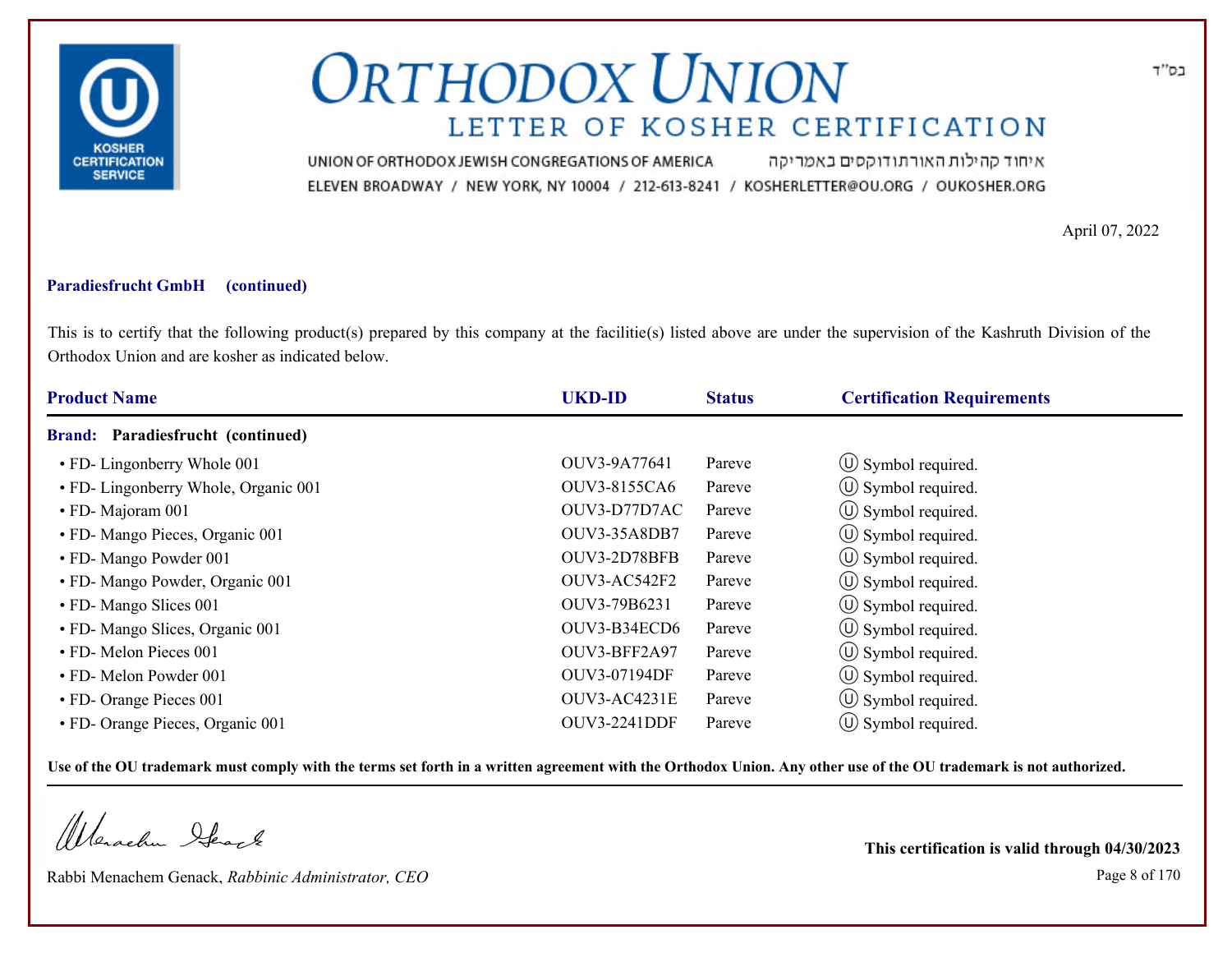

איחוד קהילות האורתודוקסים באמריקה UNION OF ORTHODOX JEWISH CONGREGATIONS OF AMERICA ELEVEN BROADWAY / NEW YORK, NY 10004 / 212-613-8241 / KOSHERLETTER@OU.ORG / OUKOSHER.ORG

April 07, 2022

### **Paradiesfrucht GmbH (continued)**

This is to certify that the following product(s) prepared by this company at the facilitie(s) listed above are under the supervision of the Kashruth Division of the Orthodox Union and are kosher as indicated below.

| <b>Product Name</b>                             | <b>UKD-ID</b>       | <b>Status</b> | <b>Certification Requirements</b> |  |
|-------------------------------------------------|---------------------|---------------|-----------------------------------|--|
| Brand: Paradiesfrucht (continued)               |                     |               |                                   |  |
| • FD- Orange Powder 001                         | OUV3-390D336        | Pareve        | $\circ$ Symbol required.          |  |
| • FD- Orange Powder, Organic 001                | OUV3-3CECD15        | Pareve        | $\circ$ Symbol required.          |  |
| • FD- Oregano 001                               | OUV3-9D6BAFE        | Pareve        | $\circled{1}$ Symbol required.    |  |
| • FD- Paradise Crunchy Blueberry 001            | OUV3-27165C7        | Pareve        | $\circ$ Symbol required.          |  |
| • FD- Parsley 001                               | OUV3-59F9FAB        | Pareve        | $\circ$ Symbol required.          |  |
| • FD- Pawpaw Pieces 001                         | OUV3-455AC46        | Pareve        | $\circ$ Symbol required.          |  |
| • FD- Pawpaw Pieces, Organic 001                | OUV3-36484F9        | Pareve        | $\circ$ Symbol required.          |  |
| • FD- Pawpaw Powder 001                         | <b>OUV3-0945EFF</b> | Pareve        | $\circ$ Symbol required.          |  |
| • FD- Pawpaw Powder, Organic 001                | OUV3-135D654        | Pareve        | $\circ$ Symbol required.          |  |
| • FD- Peach Pieces, Sweetened 001               | OUV3-56BB665        | Pareve        | $\circ$ Symbol required.          |  |
| • FD- Peach Pieces, Unsweetened And Organic 001 | OUV3-1C14086        | Pareve        | $\circ$ Symbol required.          |  |
| • FD- Peach Powder unsweetened 001              | OUV3-0DC8D30        | Pareve        | $\circ$ Symbol required.          |  |

**Use of the OU trademark must comply with the terms set forth in a written agreement with the Orthodox Union. Any other use of the OU trademark is not authorized.**

Werschn Stack

Rabbi Menachem Genack, *Rabbinic Administrator, CEO* Page 9 of 170

**This certification is valid through 04/30/2023**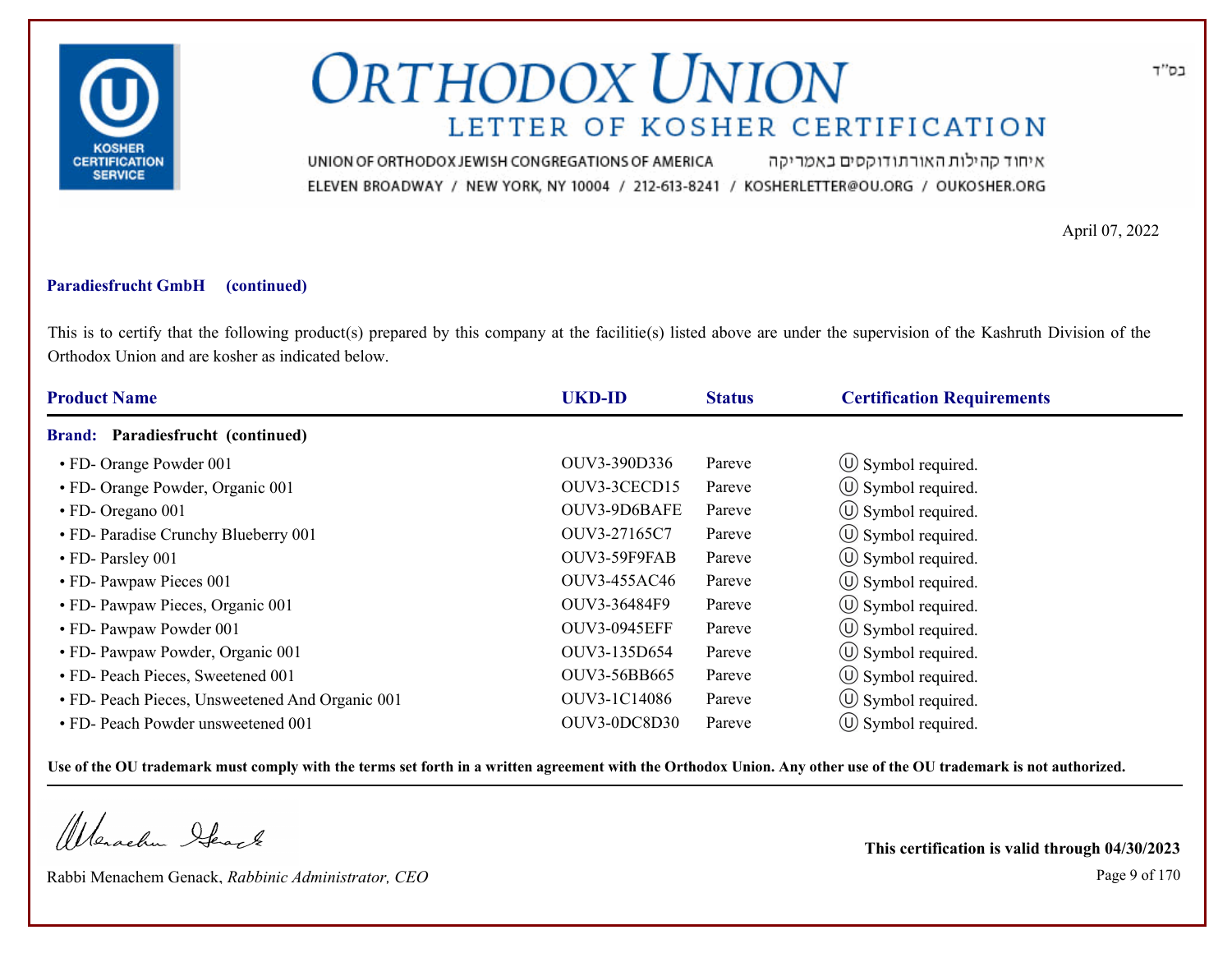

איחוד קהילות האורתודוקסים באמריקה UNION OF ORTHODOX JEWISH CONGREGATIONS OF AMERICA ELEVEN BROADWAY / NEW YORK, NY 10004 / 212-613-8241 / KOSHERLETTER@OU.ORG / OUKOSHER.ORG

April 07, 2022

#### **Paradiesfrucht GmbH (continued)**

This is to certify that the following product(s) prepared by this company at the facilitie(s) listed above are under the supervision of the Kashruth Division of the Orthodox Union and are kosher as indicated below.

| <b>Product Name</b>                         | <b>UKD-ID</b>       | <b>Status</b> | <b>Certification Requirements</b> |  |
|---------------------------------------------|---------------------|---------------|-----------------------------------|--|
| Brand: Paradiesfrucht (continued)           |                     |               |                                   |  |
| • FD- Peach Powder unsweetened, Organic 001 | OUV3-3B92651        | Pareve        | $\circ$ Symbol required.          |  |
| • FD- Peach Powder, Sweetened 001           | OUV3-6AB4B07        | Pareve        | $\circ$ Symbol required.          |  |
| • FD- Pear Pieces 001                       | OUV3-CF634FF        | Pareve        | $\circled{1}$ Symbol required.    |  |
| • FD- Pear Pieces, Organic 001              | <b>OUV3-E40D988</b> | Pareve        | $\circ$ Symbol required.          |  |
| • FD- Pear Powder 001                       | OUV3-F714EAB        | Pareve        | $\circ$ Symbol required.          |  |
| • FD- Pear Powder, Organic 001              | OUV3-C1D0FAC        | Pareve        | $\circ$ Symbol required.          |  |
| • FD- Physalis Pieces 001                   | OUV3-7CFC45A        | Pareve        | $\circ$ Symbol required.          |  |
| • FD- Physalis Powder 001                   | OUV3-4053E56        | Pareve        | $\circ$ Symbol required.          |  |
| • FD- Physalis Whole 001                    | OUV3-24E7E65        | Pareve        | $\circ$ Symbol required.          |  |
| • FD- Pineapple Pieces 001                  | OUV3-DCF7A76        | Pareve        | $\circ$ Symbol required.          |  |
| • FD- Pineapple Pieces, Organic 001         | OUV3-2A1B358        | Pareve        | $\circ$ Symbol required.          |  |
| • FD- Pineapple Powder 001                  | OUV3-5A64355        | Pareve        | $\circ$ Symbol required.          |  |

**Use of the OU trademark must comply with the terms set forth in a written agreement with the Orthodox Union. Any other use of the OU trademark is not authorized.**

Werachen Stack

Rabbi Menachem Genack, *Rabbinic Administrator, CEO* Page 10 of 170

**This certification is valid through 04/30/2023**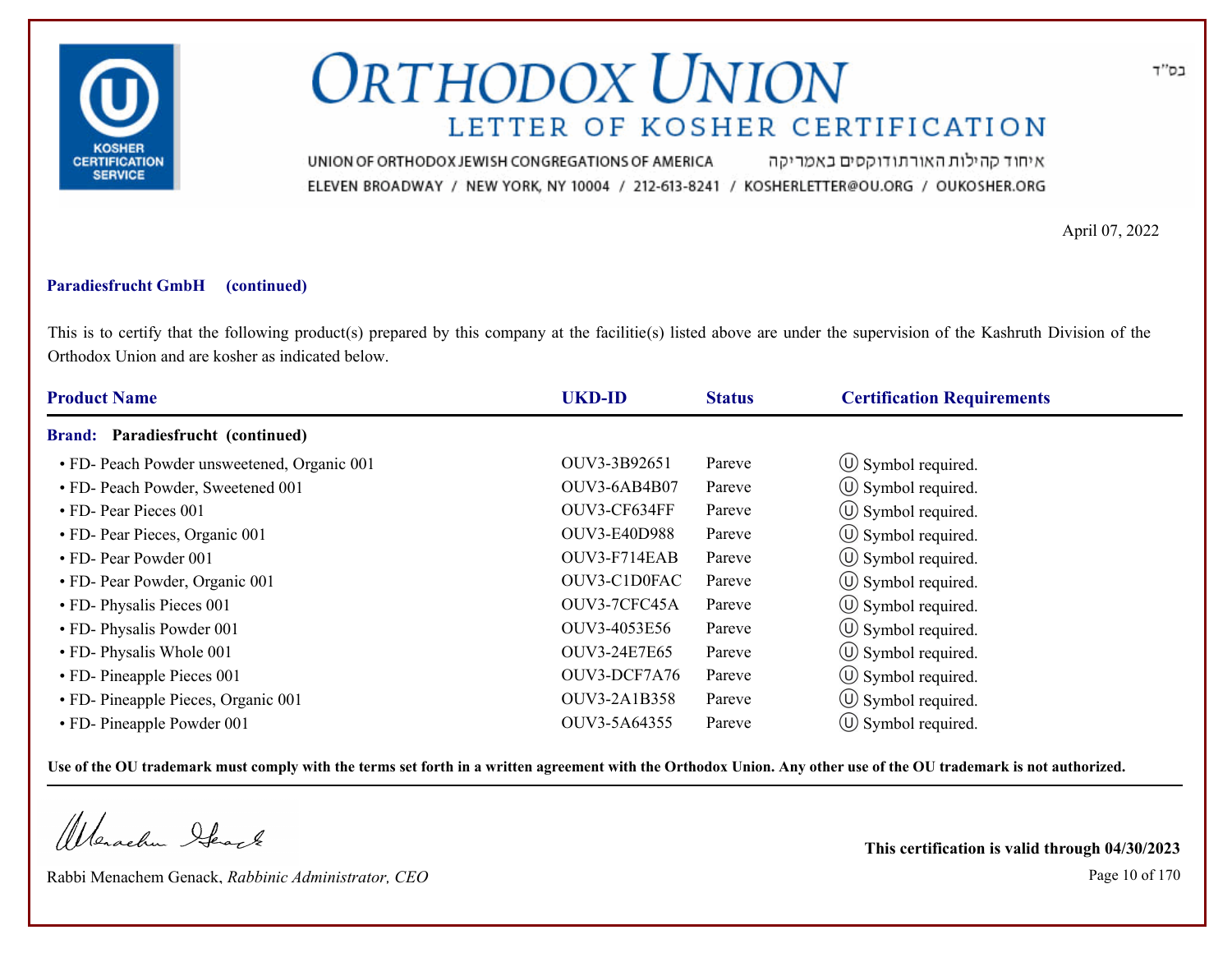

איחוד קהילות האורתודוקסים באמריקה UNION OF ORTHODOX JEWISH CONGREGATIONS OF AMERICA ELEVEN BROADWAY / NEW YORK, NY 10004 / 212-613-8241 / KOSHERLETTER@OU.ORG / OUKOSHER.ORG

April 07, 2022

### **Paradiesfrucht GmbH (continued)**

This is to certify that the following product(s) prepared by this company at the facilitie(s) listed above are under the supervision of the Kashruth Division of the Orthodox Union and are kosher as indicated below.

| <b>Product Name</b>                      | <b>UKD-ID</b>       | <b>Status</b> | <b>Certification Requirements</b> |  |
|------------------------------------------|---------------------|---------------|-----------------------------------|--|
| <b>Brand:</b> Paradiesfrucht (continued) |                     |               |                                   |  |
| • FD- Pineapple Tid Bits 001             | OUV3-2AD95EC        | Pareve        | $\circ$ Symbol required.          |  |
| • FD- Pineapple Tid Bits, Organic 001    | OUV3-33B6BCD        | Pareve        | $\circ$ Symbol required.          |  |
| • FD- Plum Pieces 001                    | OUV3-B20BE2F        | Pareve        | $\circled{1}$ Symbol required.    |  |
| • FD- Plum Pieces, Organic 001           | OUV3-6F2FACD        | Pareve        | $\circ$ Symbol required.          |  |
| • FD- Plum Powder 001                    | OUV3-230052E        | Pareve        | $\circ$ Symbol required.          |  |
| • FD- Plum Powder, Organic 001           | <b>OUV3-27E8CD0</b> | Pareve        | $\circ$ Symbol required.          |  |
| • FD- Pomegranate Powder 001             | OUV3-1809412        | Pareve        | $\circ$ Symbol required.          |  |
| • FD- Pomegranate Powder, Organic 001    | OUV3-80003E4        | Pareve        | $\circ$ Symbol required.          |  |
| • FD- Pomegrante Kernels 001             | OUV3-3FDCA50        | Pareve        | $\circ$ Symbol required.          |  |
| • FD- Pomegrante Kernels, Organic 001    | <b>OUV3-3F26CF6</b> | Pareve        | $\circ$ Symbol required.          |  |
| • FD- Raspberry Grit 001                 | OUV3-F473CFB        | Pareve        | $\circ$ Symbol required.          |  |
| • FD- Raspberry Grit, Organic 001        | OUV3-724B15B        | Pareve        | $\circ$ Symbol required.          |  |

**Use of the OU trademark must comply with the terms set forth in a written agreement with the Orthodox Union. Any other use of the OU trademark is not authorized.**

Werachen Stack

Rabbi Menachem Genack, *Rabbinic Administrator, CEO* Page 11 of 170

**This certification is valid through 04/30/2023**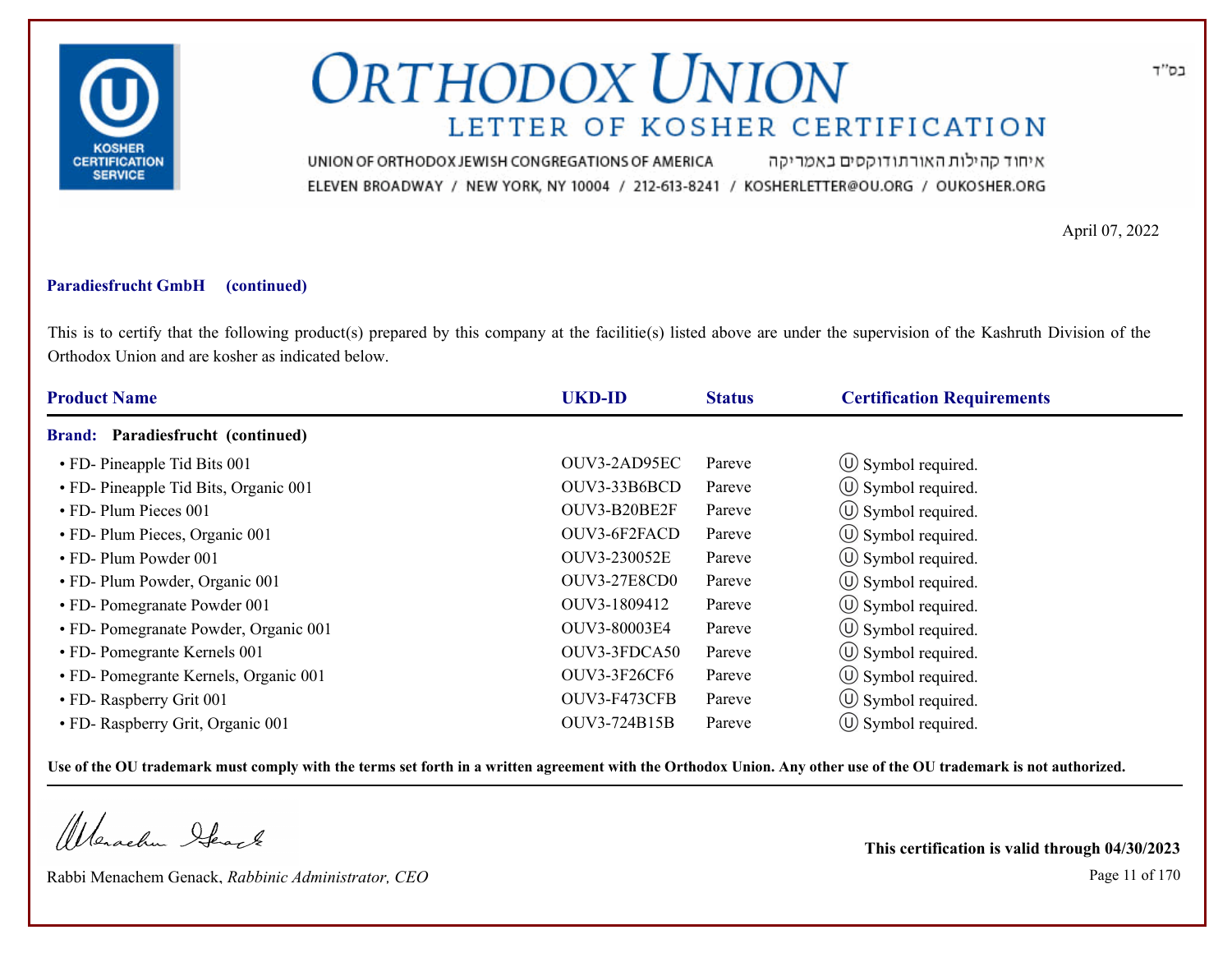

איחוד קהילות האורתודוקסים באמריקה UNION OF ORTHODOX JEWISH CONGREGATIONS OF AMERICA ELEVEN BROADWAY / NEW YORK, NY 10004 / 212-613-8241 / KOSHERLETTER@OU.ORG / OUKOSHER.ORG

April 07, 2022

#### **Paradiesfrucht GmbH (continued)**

This is to certify that the following product(s) prepared by this company at the facilitie(s) listed above are under the supervision of the Kashruth Division of the Orthodox Union and are kosher as indicated below.

| <b>Product Name</b>                         | <b>UKD-ID</b>       | <b>Status</b> | <b>Certification Requirements</b> |  |
|---------------------------------------------|---------------------|---------------|-----------------------------------|--|
| Brand: Paradiesfrucht (continued)           |                     |               |                                   |  |
| • FD- Raspberry Pieces 001                  | <b>OUV3-660B86C</b> | Pareve        | $\circled{1}$ Symbol required.    |  |
| • FD- Raspberry Pieces, Organic 001         | OUV3-57104A8        | Pareve        | $\circ$ Symbol required.          |  |
| • FD- Raspberry Powder 001                  | OUV3-D45BCC7        | Pareve        | $\circled{0}$ Symbol required.    |  |
| • FD- Raspberry Powder, Organic 001         | OUV3-7DDB398        | Pareve        | $\circ$ Symbol required.          |  |
| • FD- Raspberry Whole & Broken 001          | OUV3-DABCA79        | Pareve        | $\circ$ Symbol required.          |  |
| • FD- Raspberry Whole & Broken, Organic 001 | OUV3-8E643B3        | Pareve        | (U) Symbol required.              |  |
| • FD- Raspberry Whole 001                   | OUV3-DBC334C        | Pareve        | $\circ$ Symbol required.          |  |
| • FD- Raspberry Whole, Organic 001          | OUV3-5533A16        | Pareve        | $\circ$ Symbol required.          |  |
| • FD- Redcurrant Pieces 001                 | OUV3-9BC99F8        | Pareve        | $\circ$ Symbol required.          |  |
| • FD- Redcurrant Pieces, Organic 001        | OUV3-960E771        | Pareve        | (U) Symbol required.              |  |
| • FD- Redcurrant Powder 001                 | OUV3-CB9476A        | Pareve        | $\circ$ Symbol required.          |  |
| • FD- Redcurrant Powder, Organic 001        | OUV3-6EB06B1        | Pareve        | $\circ$ Symbol required.          |  |

**Use of the OU trademark must comply with the terms set forth in a written agreement with the Orthodox Union. Any other use of the OU trademark is not authorized.**

Werschn Stack

Rabbi Menachem Genack, *Rabbinic Administrator, CEO* Page 12 of 170

**This certification is valid through 04/30/2023**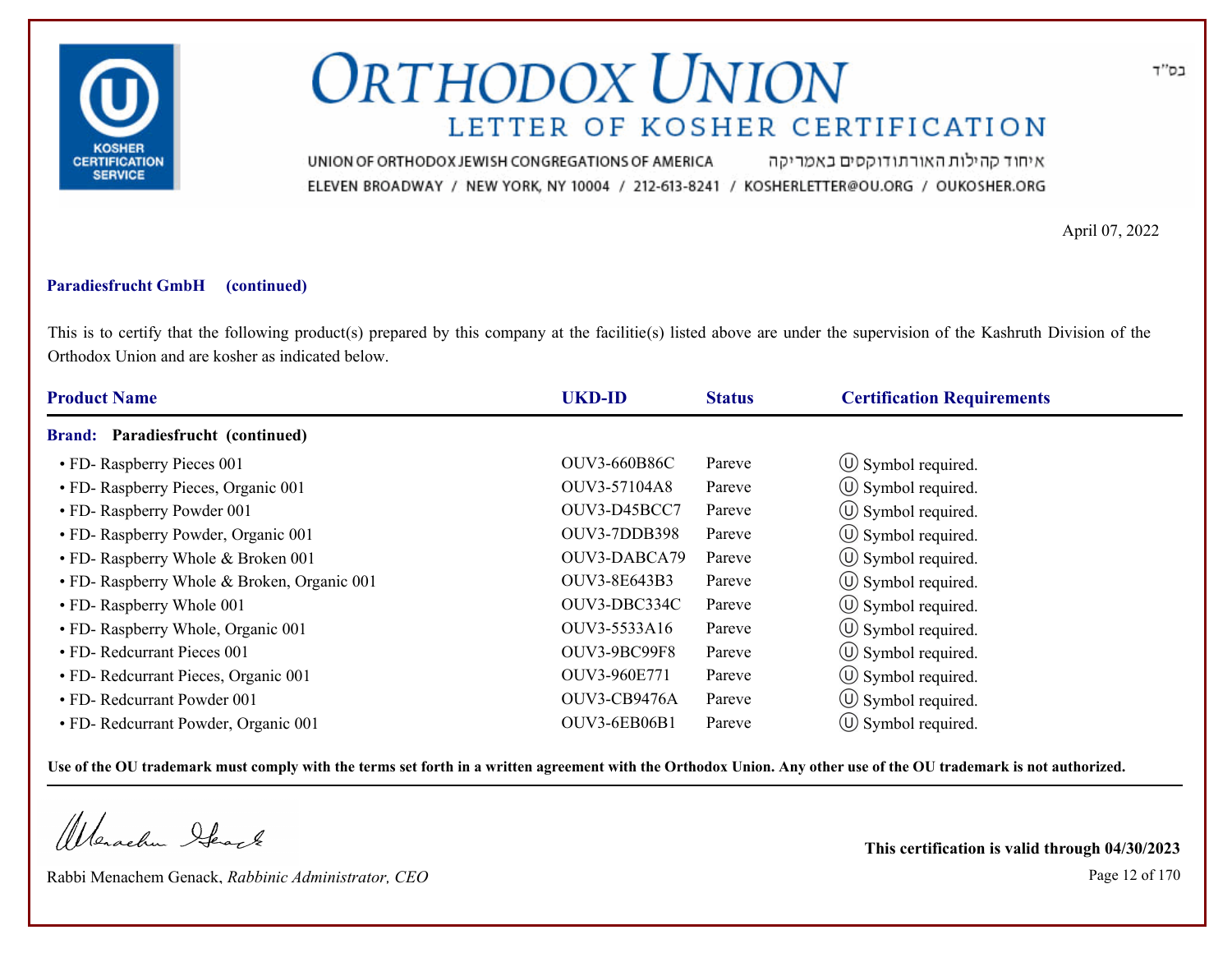

איחוד קהילות האורתודוקסים באמריקה UNION OF ORTHODOX JEWISH CONGREGATIONS OF AMERICA ELEVEN BROADWAY / NEW YORK, NY 10004 / 212-613-8241 / KOSHERLETTER@OU.ORG / OUKOSHER.ORG

April 07, 2022

#### **Paradiesfrucht GmbH (continued)**

This is to certify that the following product(s) prepared by this company at the facilitie(s) listed above are under the supervision of the Kashruth Division of the Orthodox Union and are kosher as indicated below.

| <b>Product Name</b>                           | <b>UKD-ID</b> | <b>Status</b> | <b>Certification Requirements</b> |  |
|-----------------------------------------------|---------------|---------------|-----------------------------------|--|
| Brand: Paradiesfrucht (continued)             |               |               |                                   |  |
| • FD- Redcurrant Whole 001                    | OUV3-19C6BFA  | Pareve        | $\circ$ Symbol required.          |  |
| • FD- Redcurrant Whole, Organic 001           | OUV3-23E569F  | Pareve        | $\circ$ Symbol required.          |  |
| • FD- Rhubarb Pieces 001                      | OUV3-A229D53  | Pareve        | $\circ$ Symbol required.          |  |
| · FD- Rhubarb Pieces, Organic 001             | OUV3-51DBD7A  | Pareve        | $\circ$ Symbol required.          |  |
| • FD- Rhubarb Powder 001                      | OUV3-97894CF  | Pareve        | $\circ$ Symbol required.          |  |
| • FD- Rhubarb Powder, Organic 001             | OUV3-3B76526  | Pareve        | $\circ$ Symbol required.          |  |
| • FD-Rosemary 001                             | OUV3-CBBFBF7  | Pareve        | $\circ$ Symbol required.          |  |
| $\cdot$ FD-Sage 001                           | OUV3-94B2706  | Pareve        | $\circled{1}$ Symbol required.    |  |
| • FD- Sea Buckthorn Berry Powder 001          | OUV3-26406C4  | Pareve        | $\circ$ Symbol required.          |  |
| • FD- Sea Buckthorn Berry Powder, Organic 001 | OUV3-54DF3C5  | Pareve        | $\circ$ Symbol required.          |  |
| • FD- Sea Buckthorn Berry Whole 001           | OUV3-EA54F31  | Pareve        | $\circ$ Symbol required.          |  |
| • FD- Sea Buckthorn Berry Whole, Organic 001  | OUV3-490541C  | Pareve        | $\circ$ Symbol required.          |  |

**Use of the OU trademark must comply with the terms set forth in a written agreement with the Orthodox Union. Any other use of the OU trademark is not authorized.**

Werschn Stack

Rabbi Menachem Genack, *Rabbinic Administrator, CEO* Page 13 of 170

**This certification is valid through 04/30/2023**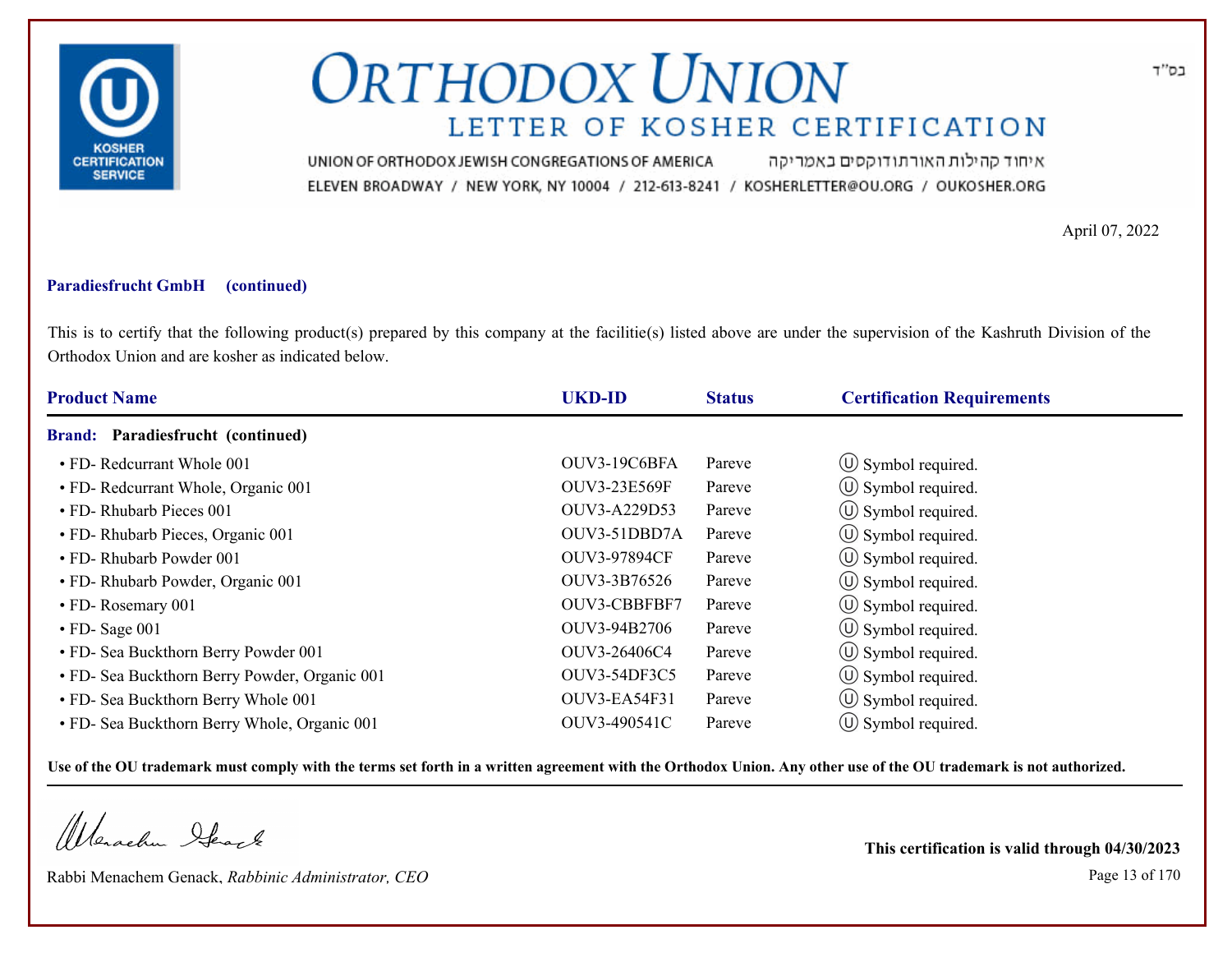

איחוד קהילות האורתודוקסים באמריקה UNION OF ORTHODOX JEWISH CONGREGATIONS OF AMERICA ELEVEN BROADWAY / NEW YORK, NY 10004 / 212-613-8241 / KOSHERLETTER@OU.ORG / OUKOSHER.ORG

April 07, 2022

#### **Paradiesfrucht GmbH (continued)**

This is to certify that the following product(s) prepared by this company at the facilitie(s) listed above are under the supervision of the Kashruth Division of the Orthodox Union and are kosher as indicated below.

| <b>Product Name</b>                      | <b>UKD-ID</b>       | <b>Status</b> | <b>Certification Requirements</b> |  |
|------------------------------------------|---------------------|---------------|-----------------------------------|--|
| <b>Brand:</b> Paradiesfrucht (continued) |                     |               |                                   |  |
| • FD- Sour Cherry Pieces, Organic 001    | OUV3-CCE27C9        | Pareve        | $\circ$ Symbol required.          |  |
| • FD- Sour Cherry Slices, Organic 001    | <b>OUV3-7CCB483</b> | Pareve        | $\circ$ Symbol required.          |  |
| • FD- Sour Cherry Whole, Organic 001     | OUV3-800C105        | Pareve        | $\circled{0}$ Symbol required.    |  |
| • FD- Sourcherry Pieces 001              | OUV3-0E16B66        | Pareve        | $\circ$ Symbol required.          |  |
| • FD- Sourcherry Powder 001              | OUV3-736F85A        | Pareve        | $\circ$ Symbol required.          |  |
| • FD- Sourcherry Powder, Organic 001     | OUV3-806433C        | Pareve        | $\circ$ Symbol required.          |  |
| • FD- Sourcherry Slices 001              | OUV3-DFD5AB8        | Pareve        | $\circ$ Symbol required.          |  |
| • FD- Sourcherry Whole 001               | OUV3-2BCFC9E        | Pareve        | $\circ$ Symbol required.          |  |
| • FD- Strawberry Pieces 001              | OUV3-C1A1912        | Pareve        | $\circ$ Symbol required.          |  |
| • FD- Strawberry Pieces, Oiled 001       | OUV3-3CA4CB8        | Pareve        | $\circ$ Symbol required.          |  |
| • FD- Strawberry Pieces, Organic 001     | <b>OUV3-55CE9F3</b> | Pareve        | $\circ$ Symbol required.          |  |
| • FD- Strawberry Powder 001              | OUV3-A40AE56        | Pareve        | $\circ$ Symbol required.          |  |

**Use of the OU trademark must comply with the terms set forth in a written agreement with the Orthodox Union. Any other use of the OU trademark is not authorized.**

Werschn Stack

Rabbi Menachem Genack, *Rabbinic Administrator, CEO* Page 14 of 170

**This certification is valid through 04/30/2023**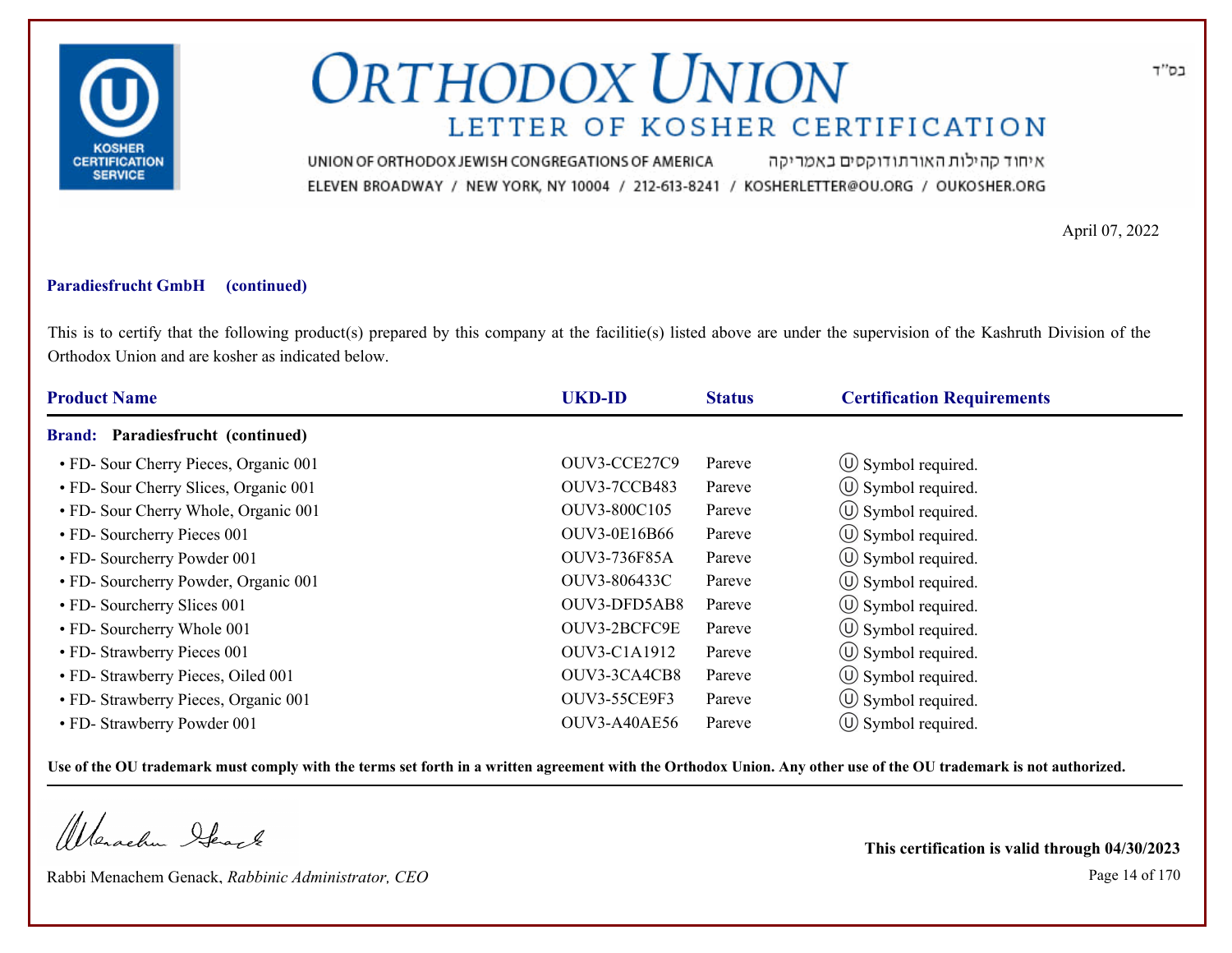

איחוד קהילות האורתודוקסים באמריקה UNION OF ORTHODOX JEWISH CONGREGATIONS OF AMERICA ELEVEN BROADWAY / NEW YORK, NY 10004 / 212-613-8241 / KOSHERLETTER@OU.ORG / OUKOSHER.ORG

April 07, 2022

### **Paradiesfrucht GmbH (continued)**

This is to certify that the following product(s) prepared by this company at the facilitie(s) listed above are under the supervision of the Kashruth Division of the Orthodox Union and are kosher as indicated below.

| <b>Product Name</b>                   | <b>UKD-ID</b>       | <b>Status</b> | <b>Certification Requirements</b> |  |
|---------------------------------------|---------------------|---------------|-----------------------------------|--|
| Brand: Paradiesfrucht (continued)     |                     |               |                                   |  |
| • FD- Strawberry Powder, Organic 001  | <b>OUV3-70AFD91</b> | Pareve        | $\circ$ Symbol required.          |  |
| • FD- Strawberry Slices 001           | OUV3-8AD2AB9        | Pareve        | $\circ$ Symbol required.          |  |
| • FD- Strawberry Slices, Organic 001  | OUV3-06432D4        | Pareve        | $\circled{1}$ Symbol required.    |  |
| • FD- Strawberry Whole 001            | OUV3-12FD24A        | Pareve        | $\circ$ Symbol required.          |  |
| • FD- Strawberry Whole, Organic 001   | <b>OUV3-81993CB</b> | Pareve        | $\circ$ Symbol required.          |  |
| • FD- Sweetcherry Pieces 001          | OUV3-5267129        | Pareve        | $\circ$ Symbol required.          |  |
| • FD- Sweetcherry Pieces, Organic 001 | OUV3-6BC0F58        | Pareve        | $\circ$ Symbol required.          |  |
| • FD- Sweetcherry Powder 001          | <b>OUV3-F796BB5</b> | Pareve        | (U) Symbol required.              |  |
| • FD- Sweetcherry Slices 001          | OUV3-49C296C        | Pareve        | $\circ$ Symbol required.          |  |
| • FD- Sweetcherry Whole 001           | OUV3-68C03D4        | Pareve        | $\circ$ Symbol required.          |  |
| • FD- Sweetcherry Whole, Organic 001  | OUV3-DFE9607        | Pareve        | $\circ$ Symbol required.          |  |
| • FD- Tangerine Orange Pieces 001     | OUV3-05925C7        | Pareve        | $\circ$ Symbol required.          |  |

**Use of the OU trademark must comply with the terms set forth in a written agreement with the Orthodox Union. Any other use of the OU trademark is not authorized.**

Werachen Stack

Rabbi Menachem Genack, *Rabbinic Administrator, CEO* Page 15 of 170

**This certification is valid through 04/30/2023**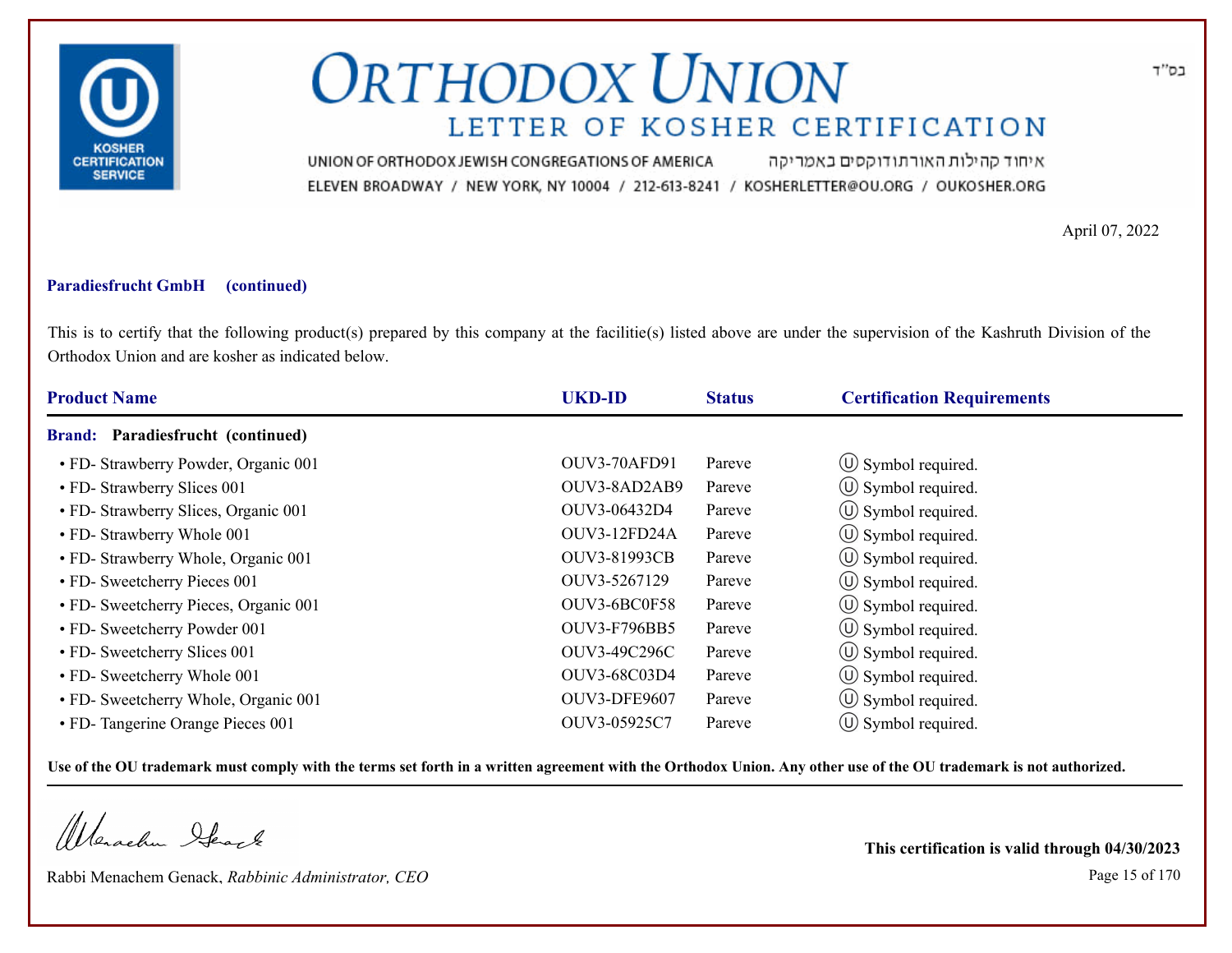

איחוד קהילות האורתודוקסים באמריקה UNION OF ORTHODOX JEWISH CONGREGATIONS OF AMERICA ELEVEN BROADWAY / NEW YORK, NY 10004 / 212-613-8241 / KOSHERLETTER@OU.ORG / OUKOSHER.ORG

April 07, 2022

#### **Paradiesfrucht GmbH (continued)**

This is to certify that the following product(s) prepared by this company at the facilitie(s) listed above are under the supervision of the Kashruth Division of the Orthodox Union and are kosher as indicated below.

| <b>Product Name</b>                                             | <b>UKD-ID</b>       | <b>Status</b> | <b>Certification Requirements</b> |
|-----------------------------------------------------------------|---------------------|---------------|-----------------------------------|
| Brand: Paradiesfrucht (continued)                               |                     |               |                                   |
| • FD- Tangerine Orange Powder 001                               | <b>OUV3-059BEB0</b> | Pareve        | $\circled{1}$ Symbol required.    |
| • FD- Tangerine Orange Segments 001                             | OUV3-152E95E        | Pareve        | $\circ$ Symbol required.          |
| • FD- Tangerine Pieces 001                                      | <b>OUV3-E3108AF</b> | Pareve        | $\circ$ Symbol required.          |
| • FD- Tangerine Segments 001                                    | OUV3-C85306C        | Pareve        | $\circled{0}$ Symbol required.    |
| • FD- Tarragon 001                                              | OUV3-B0A12FE        | Pareve        | $\circ$ Symbol required.          |
| • FD- Triple Berry Blend 001                                    | OUV3-CDAB2AC        | Pareve        | $\circled{0}$ Symbol required.    |
| • FD Yoghurt Greek Style                                        | OUD3-F439919        | Dairy         | $\cup$ -D Symbol required.        |
| • FD-Cilantro FD- Cilantro                                      | OUV3-C3A05BA        | Pareve        | $\circ$ Symbol required.          |
| • FD-Maize 001                                                  | OUV3-41E89B1        | Pareve        | $\circ$ Symbol required.          |
| • FD-Mulder Mix 1 - Blackcurrant, Wild Blueberry and Cranberry, | OUV3-7VKR12Q        | Pareve        | $\circ$ Symbol required.          |
| 001                                                             |                     |               |                                   |
| • FD-Organic Fuit Blend 0-1 mm, 001                             | OUV3-0339C42        | Pareve        | $\circ$ Symbol required.          |

**Use of the OU trademark must comply with the terms set forth in a written agreement with the Orthodox Union. Any other use of the OU trademark is not authorized.**

Werachen Stack

Rabbi Menachem Genack, *Rabbinic Administrator, CEO* Page 16 of 170

**This certification is valid through 04/30/2023**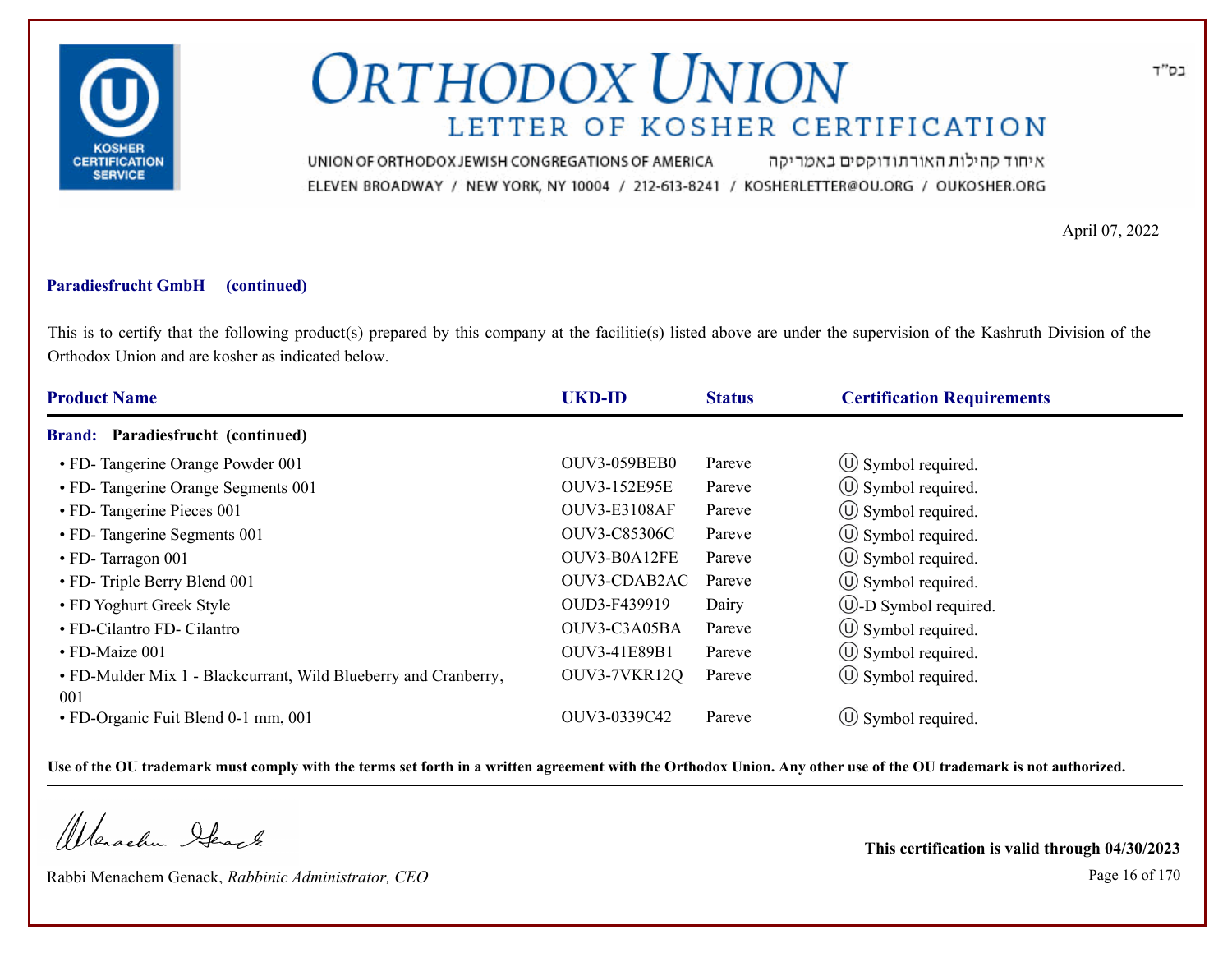

איחוד קהילות האורתודוקסים באמריקה UNION OF ORTHODOX JEWISH CONGREGATIONS OF AMERICA ELEVEN BROADWAY / NEW YORK, NY 10004 / 212-613-8241 / KOSHERLETTER@OU.ORG / OUKOSHER.ORG

April 07, 2022

### **Paradiesfrucht GmbH (continued)**

This is to certify that the following product(s) prepared by this company at the facilitie(s) listed above are under the supervision of the Kashruth Division of the Orthodox Union and are kosher as indicated below.

| <b>Product Name</b>                                             | <b>UKD-ID</b>       | <b>Status</b> | <b>Certification Requirements</b> |
|-----------------------------------------------------------------|---------------------|---------------|-----------------------------------|
| <b>Brand: Paradiesfrucht (continued)</b>                        |                     |               |                                   |
| • FD-Peach pieces, unsweetened, 001                             | OUV3-BKUOGKT        | Pareve        | $\circ$ Symbol required.          |
| • FD-Raspberry-RedCurrant-Pomegranate Fruit Mix 001             | OUV3-DD505AA        | Pareve        | $\circled{1}$ Symbol required.    |
| • FD-Red Fruit Mix 001                                          | OUV3-EE76DA9        | Pareve        | $\circled{1}$ Symbol required.    |
| • FD-Sourcherry Pieces, Organic 001                             | OUV3-DN7ZDLJ        | Pareve        | $\circled{0}$ Symbol required.    |
| • FD-Strawberry Slices, Oiled, 001                              | OUV3-E29C62D        | Pareve        | $\circ$ Symbol required.          |
| • K10000 FD-ORGANIC PARADISE-CRUNCHY CARROT<br>V.10 2-10 MM 001 | OUV3-1CEB2C7        | Pareve        | $\circled{1}$ Symbol required.    |
| • K10000 FD-Sultanas 001                                        | OUV3-EAE3A88        | Pareve        | $\circled{1}$ Symbol required.    |
| • K10000 SYMSWEET® HT NAT. 50% FEUCHT 001                       | OUV3-36AE2BF        | Pareve        | $\circ$ Symbol required.          |
| • K1001000000074 FD-Strawberry, whole, flavored, 001            | OUV3-JLD6P1W        | Pareve        | $\circ$ Symbol required.          |
| • K1001000008274 FD-Strawberry whole, 15-30mm, flavored, 001    | OUV3-3TNJZVR        | Pareve        | $\circ$ Symbol required.          |
| • K1001000100500 FD - Strawberry Pieces 0-5mm, 001              | <b>OUV3-LBTRTXY</b> | Pareve        | $\circ$ Symbol required.          |

**Use of the OU trademark must comply with the terms set forth in a written agreement with the Orthodox Union. Any other use of the OU trademark is not authorized.**

Werachen Stack

Rabbi Menachem Genack, *Rabbinic Administrator, CEO* Page 17 of 170

**This certification is valid through 04/30/2023**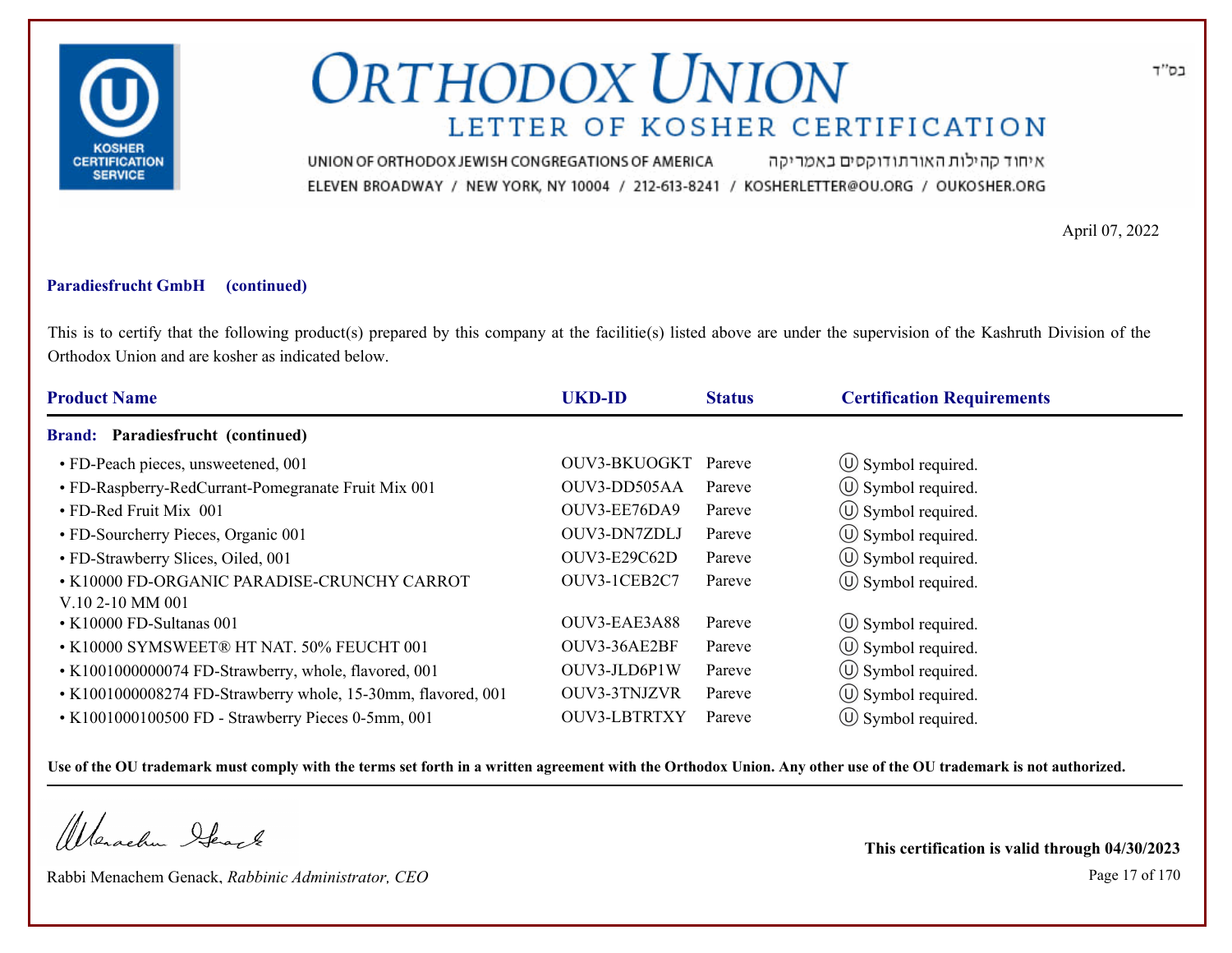

איחוד קהילות האורתודוקסים באמריקה UNION OF ORTHODOX JEWISH CONGREGATIONS OF AMERICA ELEVEN BROADWAY / NEW YORK, NY 10004 / 212-613-8241 / KOSHERLETTER@OU.ORG / OUKOSHER.ORG

April 07, 2022

#### **Paradiesfrucht GmbH (continued)**

This is to certify that the following product(s) prepared by this company at the facilitie(s) listed above are under the supervision of the Kashruth Division of the Orthodox Union and are kosher as indicated below.

| <b>Product Name</b>                                                             | <b>UKD-ID</b>              | <b>Status</b> | <b>Certification Requirements</b> |
|---------------------------------------------------------------------------------|----------------------------|---------------|-----------------------------------|
| <b>Brand: Paradiesfrucht (continued)</b>                                        |                            |               |                                   |
| • K1001000100800 FD-Strawberry pieces 0-10 mm, 001                              | OUV3-KVN11P4               | Pareve        | $\circled{1}$ Symbol required.    |
| • K1001000101102 FD-Strawberry pieces 1-3 mm, oil-coated (SG<br>$2,5\%, 001$    | OUV3-ABL5YU3               | Pareve        | $(\cup)$ Symbol required.         |
| • K1001000101114 FD - Strawberry Pieces 1-3mm, irregular, 001                   | OUV3-FIKPY7S               | Pareve        | $\circled{1}$ Symbol required.    |
| • K1001000101120 FD - Strawberry Pieces 1-3mm, SG 4%, citric<br>acid 3%, 001    | <b>OUV3-HMYWPRN Pareve</b> |               | $\circ$ Symbol required.          |
| • K1001000101120 FD-Strawberry pieces, 1-3 mm, oil coated, 001                  | OUV3-7SO9QMX               | Pareve        | $\circ$ Symbol required.          |
| • K1001000101169 FD-Strawberry pieces, 1-3 mm, 4% sun flower<br>oil coated, 001 | <b>OUV3-MONJA1K</b>        | Pareve        | $(\cup)$ Symbol required.         |
| • K1001000101948 FD-Strawberry pieces, 2-6 mm, oil coated, SG<br>4% 001         | <b>OUV3-E7AF395</b>        | Pareve        | $\circ$ Symbol required.          |
| • K1001000101954 FD-Strawberry pieces, oil coated, 2,5%<br>sunflower oil, 001   | <b>OUV3-BHJFRLX</b>        | Pareve        | $\circ$ Symbol required.          |

**Use of the OU trademark must comply with the terms set forth in a written agreement with the Orthodox Union. Any other use of the OU trademark is not authorized.**

Werachen Ifearle

Rabbi Menachem Genack, *Rabbinic Administrator, CEO* Page 18 of 170

**This certification is valid through 04/30/2023**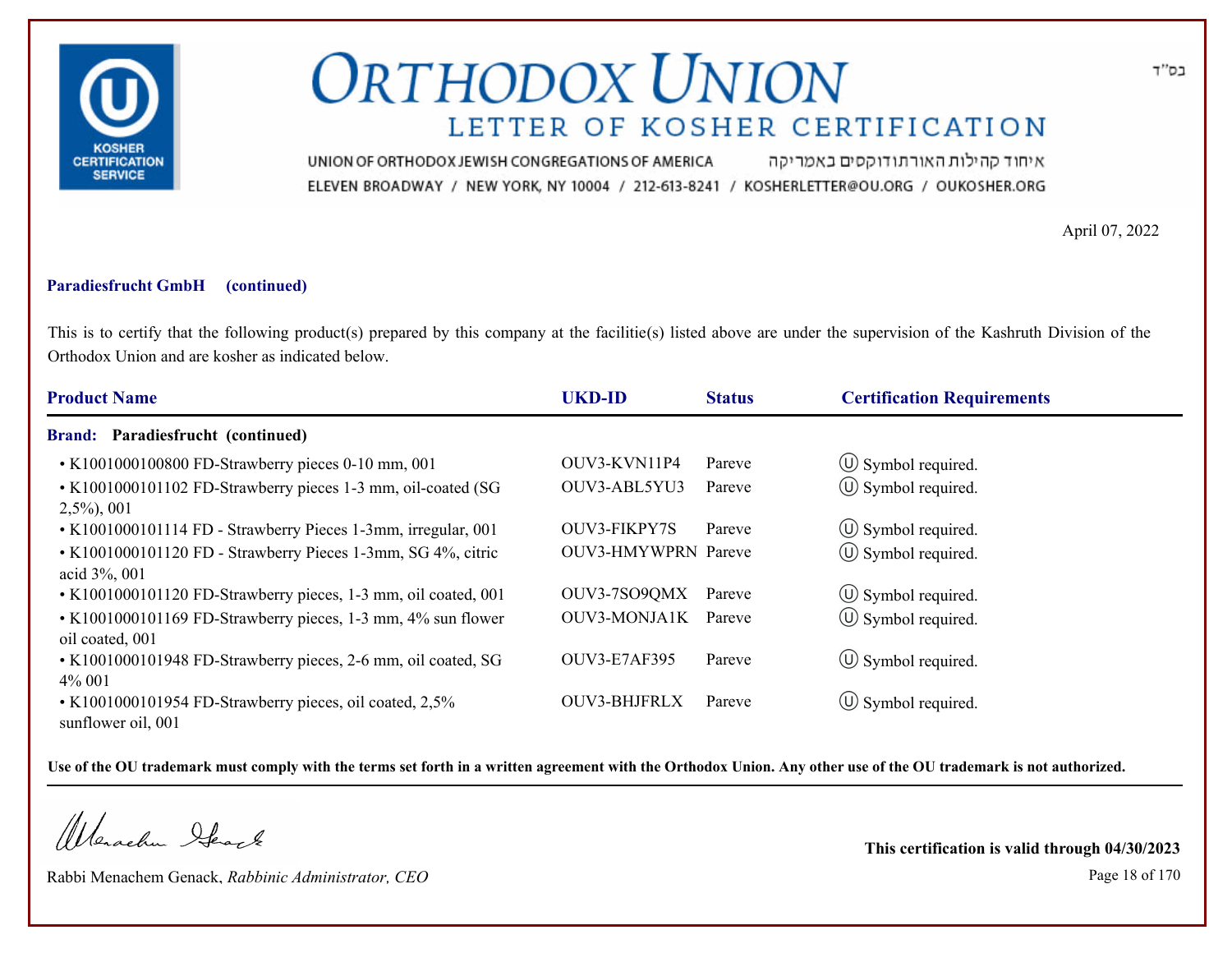

איחוד קהילות האורתודוקסים באמריקה UNION OF ORTHODOX JEWISH CONGREGATIONS OF AMERICA ELEVEN BROADWAY / NEW YORK, NY 10004 / 212-613-8241 / KOSHERLETTER@OU.ORG / OUKOSHER.ORG

April 07, 2022

#### **Paradiesfrucht GmbH (continued)**

This is to certify that the following product(s) prepared by this company at the facilitie(s) listed above are under the supervision of the Kashruth Division of the Orthodox Union and are kosher as indicated below.

| <b>Product Name</b>                                                                              | <b>UKD-ID</b>       | <b>Status</b> | <b>Certification Requirements</b> |  |
|--------------------------------------------------------------------------------------------------|---------------------|---------------|-----------------------------------|--|
| <b>Brand: Paradiesfrucht (continued)</b>                                                         |                     |               |                                   |  |
| • K1001000102100 FD-Strawberry pieces 2-10 mm, 001                                               | OUV3-KX9IQFJ        | Pareve        | $\circ$ Symbol required.          |  |
| • K1001000102154 FD-Strawberry pieces, 2-10 mm, oil coated<br>with sun flower oil, $2,5\%$ , 001 | OUV3-63XSICP        | Pareve        | $\circ$ Symbol required.          |  |
| • K1001000103566 FD-FD-Strawberry Pcs 5-10mm, 15%<br>Sunflower oil 001                           | OUV3-MFVGPNY Pareve |               | $\circ$ Symbol required.          |  |
| • K1001000103569 FD-Strawberry pieces, 5-10 mm, oil coated,<br>$4\%$ sun flower oil 001          | OUV3-MVVJNXT        | Pareve        | $(U)$ Symbol required.            |  |
| • K1001000104848 FD-Strawberry pieces, 10-12-mm, oiled SG<br>$4\%$ 001                           | OUV3-6BUHNNJ        | Pareve        | $\circ$ Symbol required.          |  |
| • K1001000160400 FD-Strawberry pieces, 1-5 mm 001                                                | <b>OUV3-CBYFPFK</b> | Pareve        | $\circled{1}$ Symbol required.    |  |
| • K1001000170000 FD - Strawberry pieces 2-5mm, irregular, 001                                    | OUV3-6OYEWHF        | Pareve        | $\circ$ Symbol required.          |  |
| • K1001000170166 FD - Strawberry Pieces 5-8mm, irregular 15%<br>sunflower oil                    | OUV3-Q1VSYPR        | Pareve        | $\circled{0}$ Symbol required.    |  |

**Use of the OU trademark must comply with the terms set forth in a written agreement with the Orthodox Union. Any other use of the OU trademark is not authorized.**

Werachen Ifearle

Rabbi Menachem Genack, *Rabbinic Administrator, CEO* Page 19 of 170

**This certification is valid through 04/30/2023**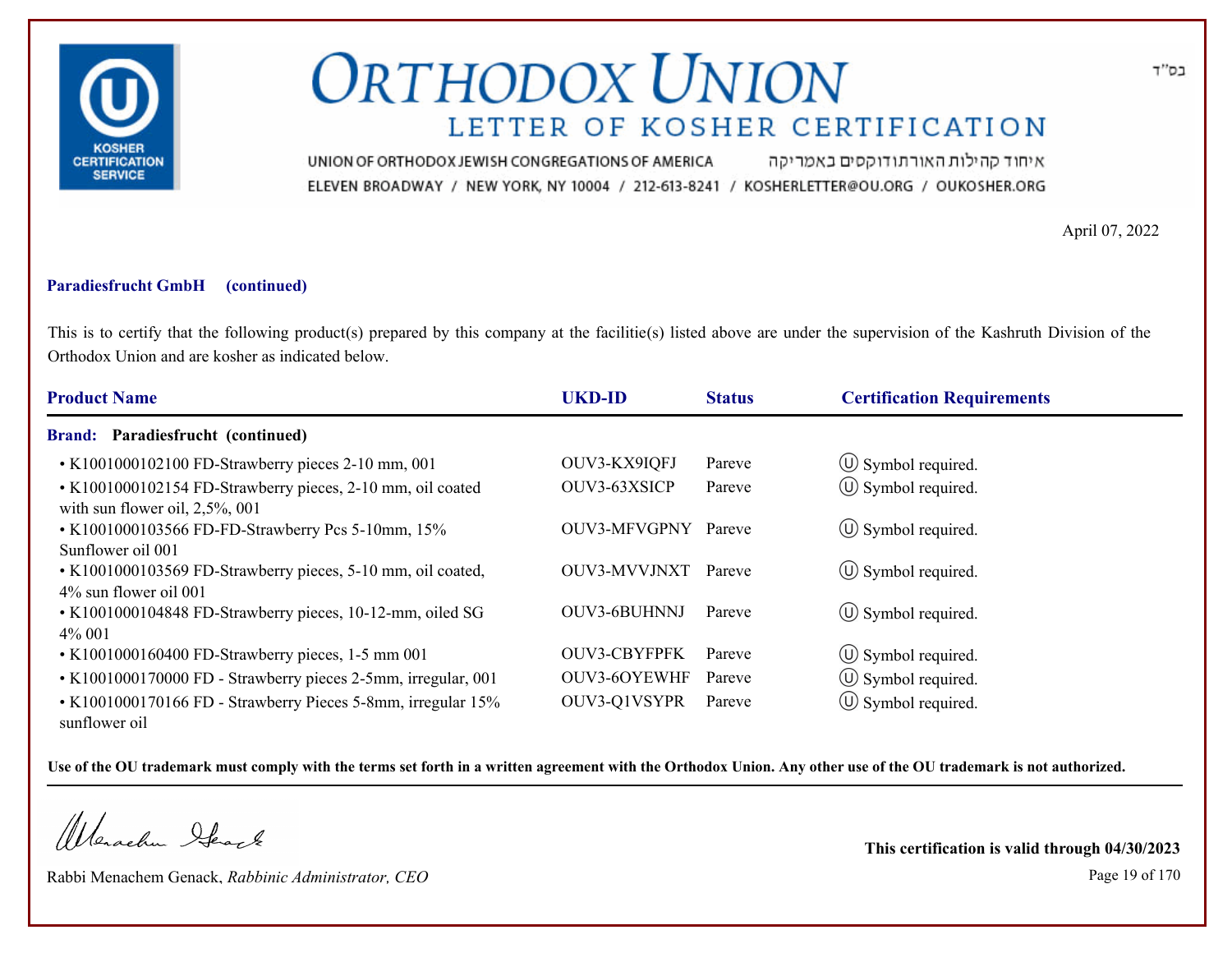

איחוד קהילות האורתודוקסים באמריקה UNION OF ORTHODOX JEWISH CONGREGATIONS OF AMERICA ELEVEN BROADWAY / NEW YORK, NY 10004 / 212-613-8241 / KOSHERLETTER@OU.ORG / OUKOSHER.ORG

April 07, 2022

#### **Paradiesfrucht GmbH (continued)**

This is to certify that the following product(s) prepared by this company at the facilitie(s) listed above are under the supervision of the Kashruth Division of the Orthodox Union and are kosher as indicated below.

| <b>Product Name</b>                                                                           | <b>UKD-ID</b>       | <b>Status</b> | <b>Certification Requirements</b> |
|-----------------------------------------------------------------------------------------------|---------------------|---------------|-----------------------------------|
| <b>Brand: Paradiesfrucht (continued)</b>                                                      |                     |               |                                   |
| • K1001000203348 FD-Strawberry slices, 5-7 mm, oil coated, SG<br>4\% 001                      | OUV3-F3BCB69        | Pareve        | $\circ$ Symbol required.          |
| • K1001000203354 FD-Strawberry slices, 5-7 mm, oi coated with<br>sunflower oil, $2,5\%$ , 001 | OUV3-1CEGB7L        | Pareve        | $\circled{1}$ Symbol required.    |
| • K1001000203369 FD-Strawberry slices, 5-7 mm, oil-coated (4%<br>sunflower oil), 001          | OUV3-LE7Y5ZY        | Pareve        | $\circ$ Symbol required.          |
| • K1001000203376 FD-Strawberry Slices 5-7mm, oil coated (4%<br>sunflower oil), 001            | OUV3-ENE70JY        | Pareve        | $\circ$ Symbol required.          |
| • K1001000203377 FD-Strawberry slices, oil coated, with aroma,<br>001                         | OUV3-Y1WAPEG        | Pareve        | $\circ$ Symbol required.          |
| • K1001000260888 FD-Strawberry Slices Oilcoated Kellogg's, 001                                | <b>OUV3-CUPYAOE</b> | Pareve        | $\circled{1}$ Symbol required.    |
| $\cdot$ K1001000500135 FD-strawberry powder, 0-1 mm, 001                                      | OUV3-EGY1JIB        | Pareve        | $\circ$ Symbol required.          |

**Use of the OU trademark must comply with the terms set forth in a written agreement with the Orthodox Union. Any other use of the OU trademark is not authorized.**

Werachen Stack

Rabbi Menachem Genack, *Rabbinic Administrator, CEO* Page 20 of 170

**This certification is valid through 04/30/2023**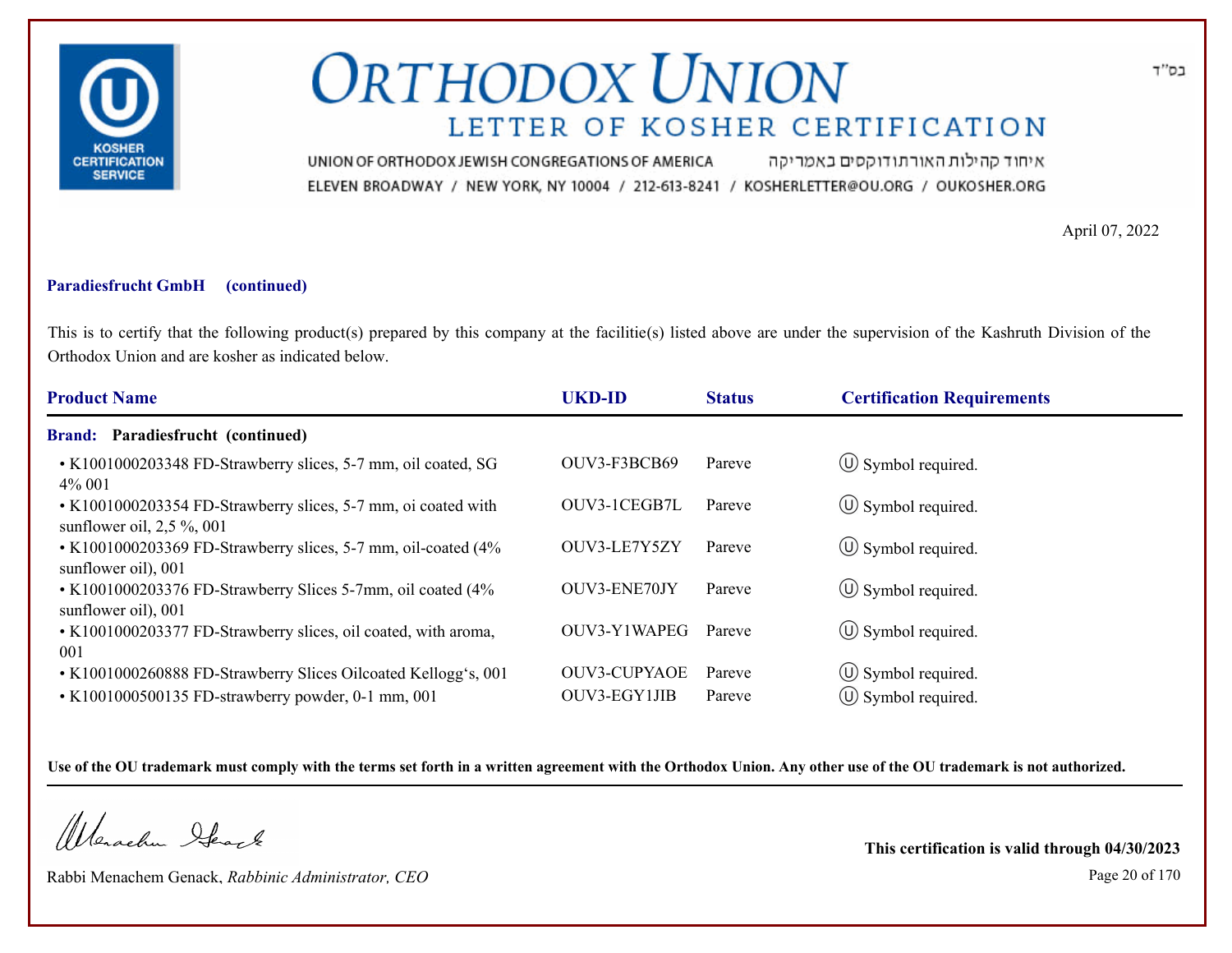

איחוד קהילות האורתודוקסים באמריקה UNION OF ORTHODOX JEWISH CONGREGATIONS OF AMERICA ELEVEN BROADWAY / NEW YORK, NY 10004 / 212-613-8241 / KOSHERLETTER@OU.ORG / OUKOSHER.ORG

April 07, 2022

#### **Paradiesfrucht GmbH (continued)**

This is to certify that the following product(s) prepared by this company at the facilitie(s) listed above are under the supervision of the Kashruth Division of the Orthodox Union and are kosher as indicated below.

| <b>Product Name</b>                                                               | <b>UKD-ID</b>       | <b>Status</b> | <b>Certification Requirements</b> |
|-----------------------------------------------------------------------------------|---------------------|---------------|-----------------------------------|
| <b>Brand: Paradiesfrucht (continued)</b>                                          |                     |               |                                   |
| • K1001000500161 FD-Strawberry powder 0-1 mm, without seeds,<br>001               | OUV3-SJRC6A2        | Pareve        | $\circ$ Symbol required.          |
| • K1001000500235 FD-strawberry powder, 0-2 mm, 001                                | OUV3-H8AYJGB        | Pareve        | $\circled{1}$ Symbol required.    |
| • K1001001800054 FD - Strawberry whole 15-25mm, 2.5%<br>sunflower oil, 001        | OUV3-RHGCR3C        | Pareve        | (U) Symbol required.              |
| • K1001004800000 FD-Strawberry seeds, 001                                         | OUV3-SP2UYOL        | Pareve        | $\circ$ Symbol required.          |
| • K1001022200054 FD-Strawberry, whole 18-22 mm, oiled, 2,5%<br>sunflower oil, 001 | OUV3-19DXWDO        | Pareve        | $\circ$ Symbol required.          |
| • K1001090103500 FD - Strawberry Pieces 5-10mm, 001                               | <b>OUV3-EPHRTVW</b> | Pareve        | $\circ$ Symbol required.          |
| • K1001130103500 FD-Strawberry pieces, 5-10 mm 001                                | OUV3-DYIMHJI        | Pareve        | $\circ$ Symbol required.          |
| • K1001130103554 FD-Strawberry pieces, 5-10 mm, oil coated 001                    | OUV3-4KAGYLF        | Pareve        | $\circled{1}$ Symbol required.    |
| • K1001130203300 FD-Strawberry slices, 5-7 mm 001                                 | OUV3-DYRFGOZ        | Pareve        | $\circled{1}$ Symbol required.    |
| • K1001130203354 FD-Strawberry slices, 5-7 mm, oil coated 001                     | OUV3-ZCTYXWU        | Pareve        | $(U)$ Symbol required.            |
|                                                                                   |                     |               |                                   |

**Use of the OU trademark must comply with the terms set forth in a written agreement with the Orthodox Union. Any other use of the OU trademark is not authorized.**

Werachen Stack

Rabbi Menachem Genack, *Rabbinic Administrator, CEO* Page 21 of 170

**This certification is valid through 04/30/2023**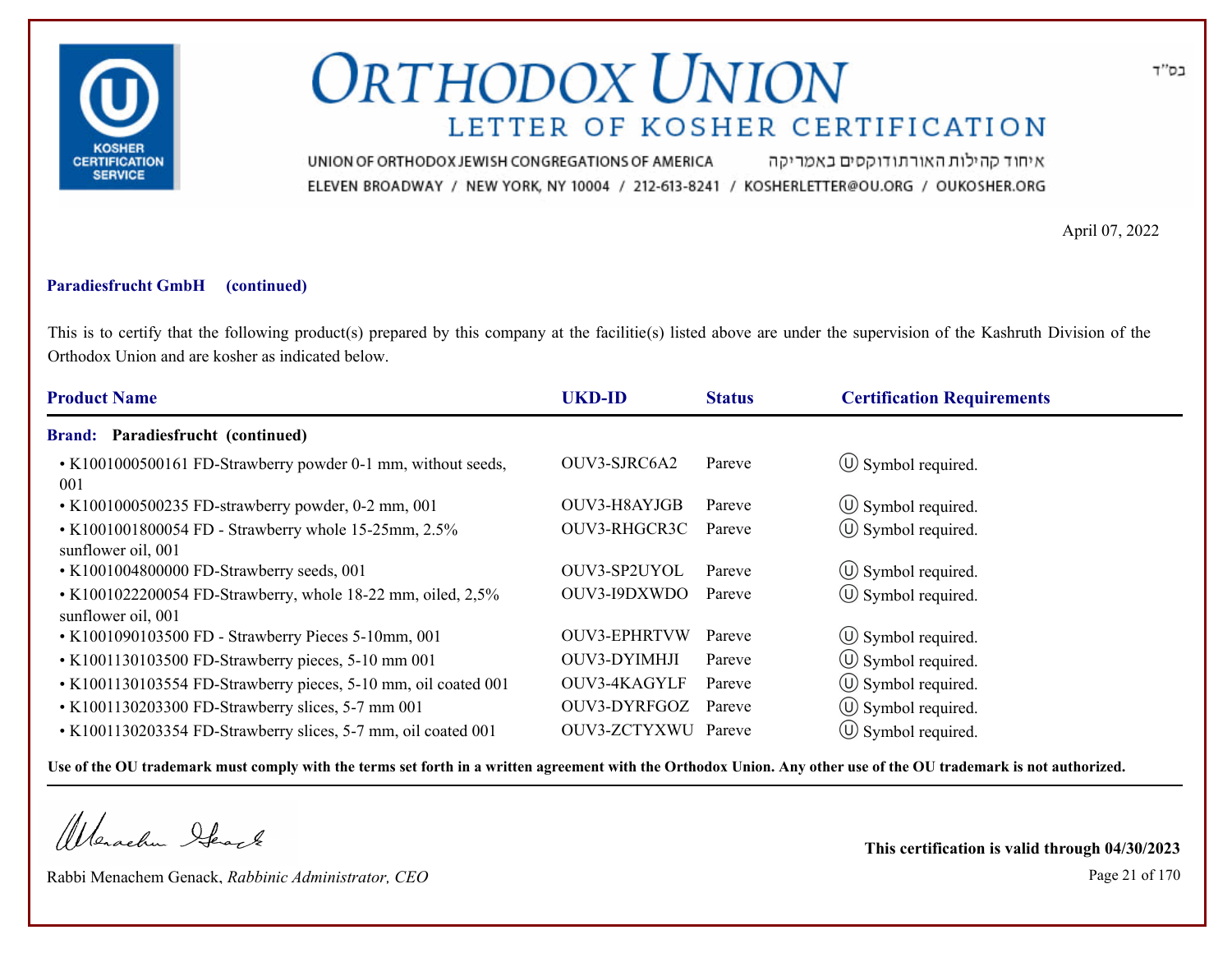

איחוד קהילות האורתודוקסים באמריקה UNION OF ORTHODOX JEWISH CONGREGATIONS OF AMERICA ELEVEN BROADWAY / NEW YORK, NY 10004 / 212-613-8241 / KOSHERLETTER@OU.ORG / OUKOSHER.ORG

April 07, 2022

### **Paradiesfrucht GmbH (continued)**

This is to certify that the following product(s) prepared by this company at the facilitie(s) listed above are under the supervision of the Kashruth Division of the Orthodox Union and are kosher as indicated below.

| <b>Product Name</b>                                   | <b>UKD-ID</b>       | <b>Status</b> | <b>Certification Requirements</b> |  |
|-------------------------------------------------------|---------------------|---------------|-----------------------------------|--|
| Brand: Paradiesfrucht (continued)                     |                     |               |                                   |  |
| • K1001130500135 FD-Strawberry Powder 0-1mm, 001      | OUV3-RKMKR97        | Pareve        | $\circ$ Symbol required.          |  |
| • K1001140100500 FD-Strawberry pieces 0-5 mm, 001     | OUV3-JL1NBFX        | Pareve        | $\circ$ Symbol required.          |  |
| • K10011401012 FD - Strawberry Pieces 1-4mm, 001      | OUV3-Q5CKYXQ        | Pareve        | $\circled{1}$ Symbol required.    |  |
| • K10011401029 FD - Strawberry Pieces 4-6mm, 001      | OUV3-Y0Z1WPH        | Pareve        | $\circ$ Symbol required.          |  |
| • K10011401035 FD - Strawberry Pieces 5-10mm, 001     | OUV3-1TUKJHN        | Pareve        | $\circ$ Symbol required.          |  |
| $\cdot$ K10011451093 FD - Strawberry sieved <1mm, 001 | OUV3-7ADEI6W        | Pareve        | $\circ$ Symbol required.          |  |
| • K1001170000000 FD-Forest Strawberry, whole          | <b>OUV3-QGFOLAN</b> | Pareve        | $\circ$ Symbol required.          |  |
| • K1001220203300 FD- Strawberry slices 5-7mm, 001     | <b>OUV3-HXQZEVR</b> | Pareve        | (U) Symbol required.              |  |
| • K1001290203300 FD - Strawberry Slices 5-7mm, 001    | OUV3-8SCFTGV        | Pareve        | $\circ$ Symbol required.          |  |
| • K1001290500200 FD - Strawberry Powder 0-2mm, 001    | OUV3-HBBJND6        | Pareve        | $\circ$ Symbol required.          |  |
| • K1001310103500 FD-Strawberry pieces, 5-10 mm, 001   | OUV3-BT3ELSV        | Pareve        | $\circ$ Symbol required.          |  |
| • K1001980104800 FD - Strawberry Pieces 10-12mm, 001  | <b>OUV3-SRQCNYV</b> | Pareve        | $\circ$ Symbol required.          |  |

**Use of the OU trademark must comply with the terms set forth in a written agreement with the Orthodox Union. Any other use of the OU trademark is not authorized.**

Werschn Stack

Rabbi Menachem Genack, *Rabbinic Administrator, CEO* Page 22 of 170

**This certification is valid through 04/30/2023**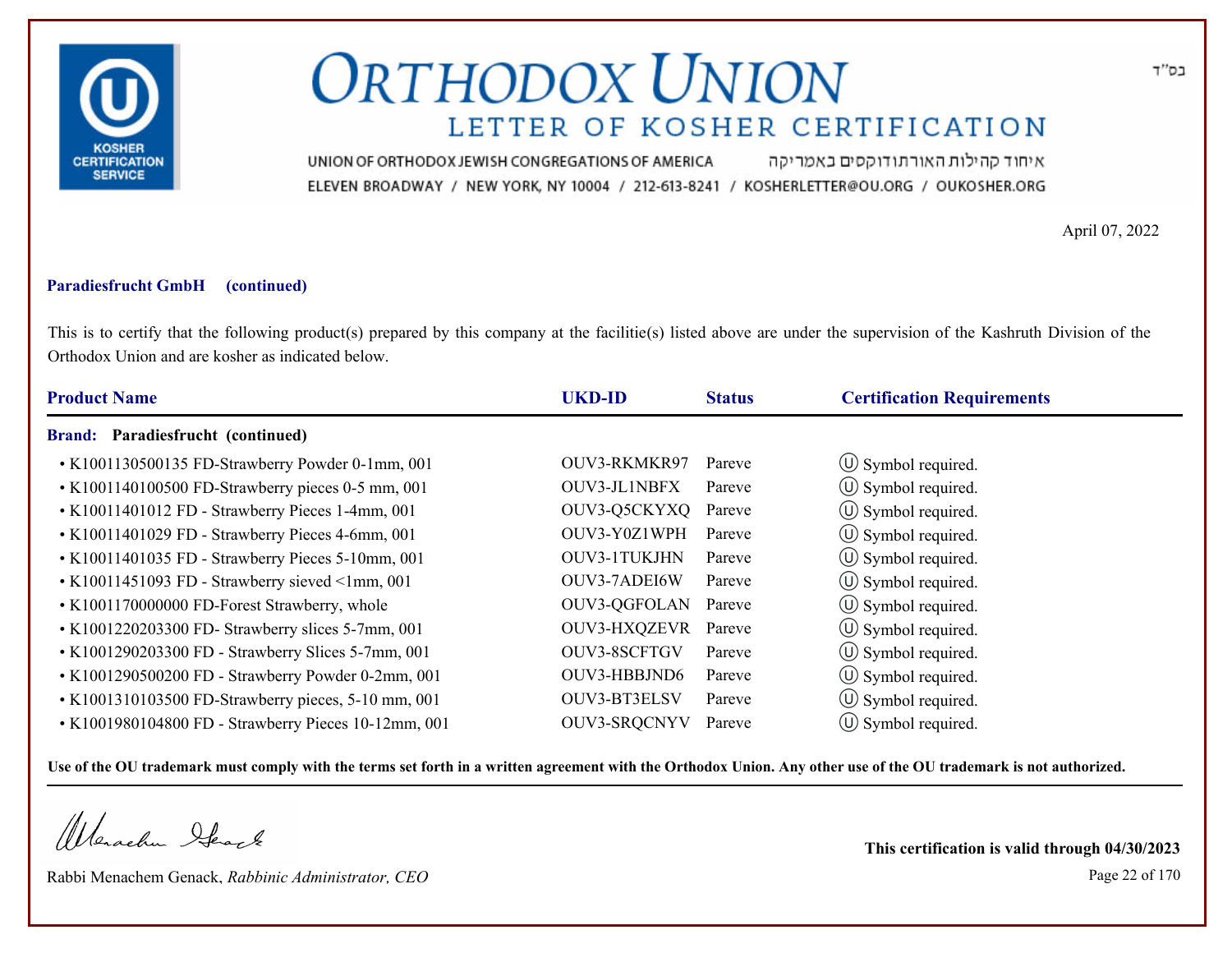

איחוד קהילות האורתודוקסים באמריקה UNION OF ORTHODOX JEWISH CONGREGATIONS OF AMERICA ELEVEN BROADWAY / NEW YORK, NY 10004 / 212-613-8241 / KOSHERLETTER@OU.ORG / OUKOSHER.ORG

April 07, 2022

#### **Paradiesfrucht GmbH (continued)**

This is to certify that the following product(s) prepared by this company at the facilitie(s) listed above are under the supervision of the Kashruth Division of the Orthodox Union and are kosher as indicated below.

| <b>Product Name</b>                                                         | <b>UKD-ID</b>       | <b>Status</b> | <b>Certification Requirements</b> |
|-----------------------------------------------------------------------------|---------------------|---------------|-----------------------------------|
| <b>Brand: Paradiesfrucht (continued)</b>                                    |                     |               |                                   |
| • K1001980170200 FD - Strawberry Pieces 5-10 mm, irregular.,<br>001         | OUV3-ISMI7DC        | Pareve        | $\circ$ Symbol required.          |
| • K1001990101100 FD-Strawberry pieces, 1-3 mm, 001                          | OUV3-ERADWR9        | Pareve        | $\circled{1}$ Symbol required.    |
| • K1001990203300 FD-Strawberry Slices 5-7 mm (non-China), 001               | OUV3-VCTLP62        | Pareve        | $\circ$ Symbol required.          |
| • K1002000000069 FD-Raspberry whole, oil coated (4% sunflower<br>oil), 001  | OUV3-JKNT6NR        | Pareve        | $\circled{1}$ Symbol required.    |
| • K1002000000073 FD-Raspberry whole oil coated (20% cocoa<br>butter), $001$ | OUV3-IQJ7PBY        | Pareve        | $\circ$ Symbol required.          |
| • K1002000000081 FD-Raspberry whole, oil coated (4% cocoa<br>butter), $001$ | OUV3-PDYUPNM Pareve |               | $\circ$ Symbol required.          |
| • K1002000101148 FD-Raspberry pieces 1-3 mm, oil-coated (SG<br>$4\%, 001$   | <b>OUV3-FEENDSP</b> | Pareve        | $\circ$ Symbol required.          |

**Use of the OU trademark must comply with the terms set forth in a written agreement with the Orthodox Union. Any other use of the OU trademark is not authorized.**

Werschn Heark

Rabbi Menachem Genack, *Rabbinic Administrator, CEO* Page 23 of 170

**This certification is valid through 04/30/2023**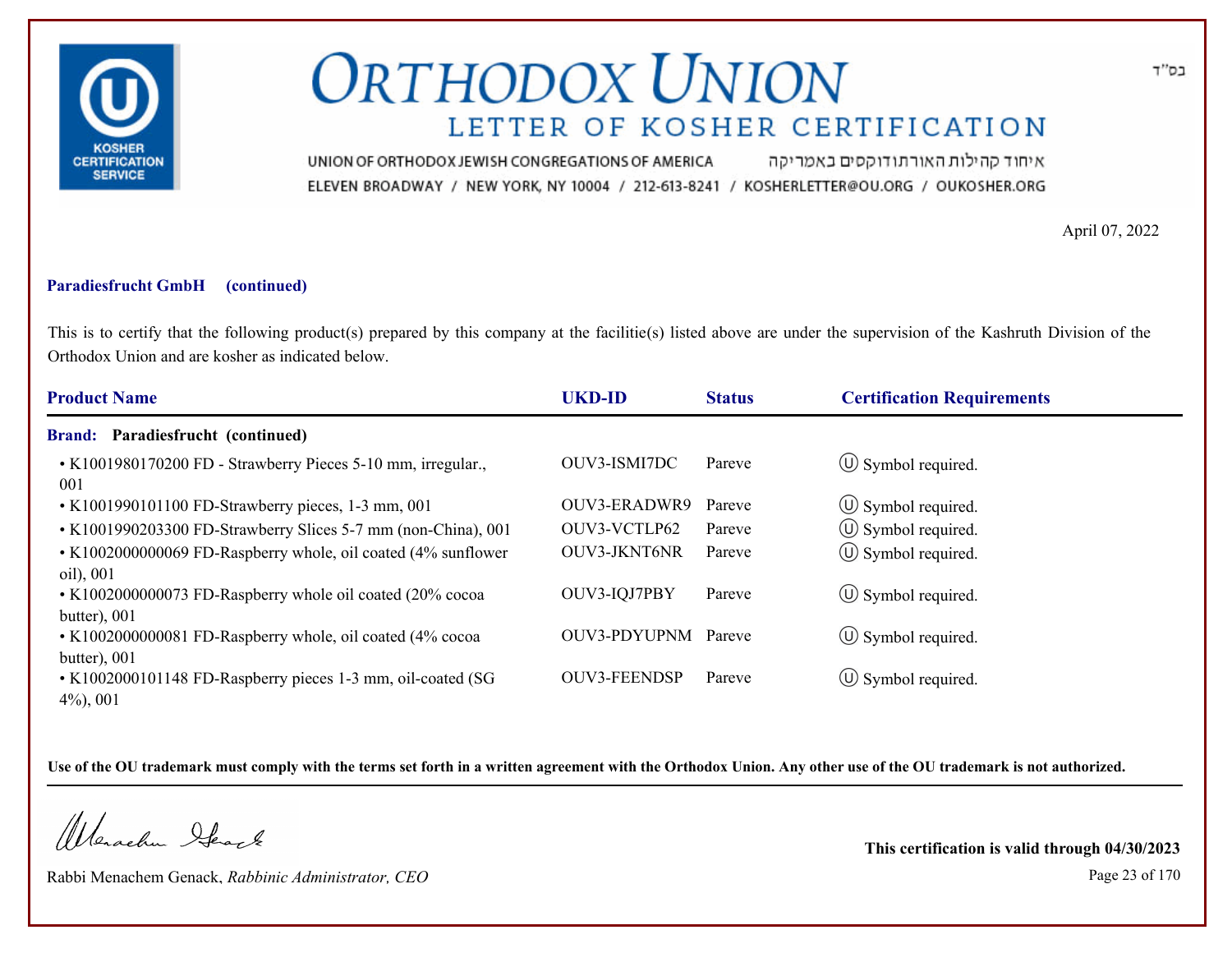

איחוד קהילות האורתודוקסים באמריקה UNION OF ORTHODOX JEWISH CONGREGATIONS OF AMERICA ELEVEN BROADWAY / NEW YORK, NY 10004 / 212-613-8241 / KOSHERLETTER@OU.ORG / OUKOSHER.ORG

April 07, 2022

### **Paradiesfrucht GmbH (continued)**

This is to certify that the following product(s) prepared by this company at the facilitie(s) listed above are under the supervision of the Kashruth Division of the Orthodox Union and are kosher as indicated below.

| <b>Product Name</b>                                                                  | <b>UKD-ID</b>       | <b>Status</b> | <b>Certification Requirements</b> |
|--------------------------------------------------------------------------------------|---------------------|---------------|-----------------------------------|
| <b>Brand: Paradiesfrucht (continued)</b>                                             |                     |               |                                   |
| • K1002000101169 FD-Raspberry pieces, 1-3 mm, 4% sun flower<br>oil coated, 001       | OUV3-TBUQYGJ        | Pareve        | $\circ$ Symbol required.          |
| • K1002000101854 FD-Raspberry Pieces 2-5mm, oil coated (2,5%)<br>sunflower oil), 001 | OUV3-MRH9TOW Pareve |               | $\circ$ Symbol required.          |
| • K1002000101855 FD-Raspberry pieces 2-5 mm, oil-coated (SG,<br>$2\%, 001$           | OUV3-C34OMJ8        | Pareve        | $\circ$ Symbol required.          |
| • K1002000101869 FD-Raspberry Pieces 2-5mm, oil coated (4%<br>sunflower oil), 001    | OUV3-AHJ3Q7E        | Pareve        | $\circ$ Symbol required.          |
| • K1002000102081 FD-Raspberry pieces 2-8 mm, coated with coca<br>butter, 001         | OUV3-12FKZFW        | Pareve        | $\circ$ Symbol required.          |
| • K1002000104500 FD-Raspberry pieces, 8-12 mm, 001                                   | OUV3-TWB8HAI        | Pareve        | $\circ$ Symbol required.          |
| • K1002000204300 FD-Rasperrypieces, 6-12mm, 001                                      | OUV3-TA4PF0N        | Pareve        | $\circ$ Symbol required.          |

**Use of the OU trademark must comply with the terms set forth in a written agreement with the Orthodox Union. Any other use of the OU trademark is not authorized.**

Werschn Stack

Rabbi Menachem Genack, *Rabbinic Administrator, CEO* Page 24 of 170

**This certification is valid through 04/30/2023**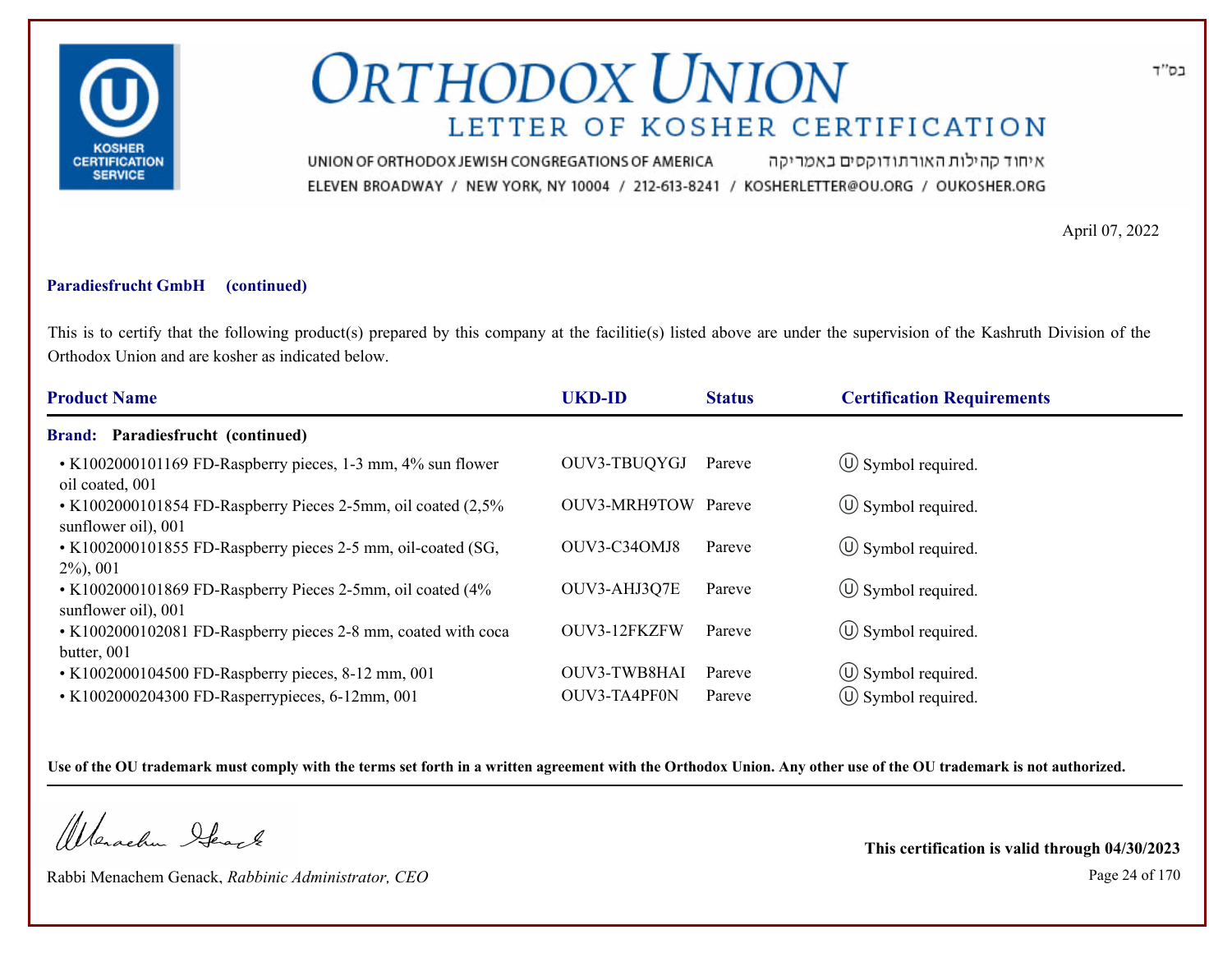

איחוד קהילות האורתודוקסים באמריקה UNION OF ORTHODOX JEWISH CONGREGATIONS OF AMERICA ELEVEN BROADWAY / NEW YORK, NY 10004 / 212-613-8241 / KOSHERLETTER@OU.ORG / OUKOSHER.ORG

April 07, 2022

#### **Paradiesfrucht GmbH (continued)**

This is to certify that the following product(s) prepared by this company at the facilitie(s) listed above are under the supervision of the Kashruth Division of the Orthodox Union and are kosher as indicated below.

| <b>Product Name</b>                                                                      | <b>UKD-ID</b>       | <b>Status</b> | <b>Certification Requirements</b> |
|------------------------------------------------------------------------------------------|---------------------|---------------|-----------------------------------|
| <b>Brand: Paradiesfrucht (continued)</b>                                                 |                     |               |                                   |
| • K1002000204354 FD-Raspberry pieces 6-12 mm, oil-coated<br>$(2,5\%$ sunflower oil), 001 | OUV3-NYGE39S        | Pareve        | $\circled{1}$ Symbol required.    |
| • K1002000204369 FD-Rasperrypieces, 6-12mm, oil coated, 001                              | OUV3-EHMKK6S        | Pareve        | $\circ$ Symbol required.          |
| • K1002000300610 FD-Raspberry grit 0-6 mm, coated with cocoa<br>butter, 001              | <b>OUV3-RXNBKIQ</b> | Pareve        | $\circ$ Symbol required.          |
| • K1002000300638 FD-Raspberry grit, oil-coated (30% cocoa<br>butter), $001$              | OUV3-9GOLA80        | Pareve        | $\left(\bigcup$ Symbol required.  |
| • K1002000360300 FD-Raspberry grit, 1-6 mm 001                                           | OUV3-M6V2YG9        | Pareve        | $\circ$ Symbol required.          |
| • K1002004800000 FD-Raspberry seeds, 001                                                 | OUV3-5FIQERA        | Pareve        | $\circ$ Symbol required.          |
| • K10020405001 FD - Raspberry powder 0-1 mm, 001                                         | OUV3-XUUBT16        | Pareve        | $\circ$ Symbol required.          |
| • K10020405002 FD - Raspberry powder 0-2 mm, 001                                         | OUV3-AAWWPMQ Pareve |               | $\circ$ Symbol required.          |
| • K1002190400060 FD-Raspberry w&b, oil-coated (2% sunflower<br>oil), 001                 | OUV3-VQMXVNR Pareve |               | $\circ$ Symbol required.          |

**Use of the OU trademark must comply with the terms set forth in a written agreement with the Orthodox Union. Any other use of the OU trademark is not authorized.**

Werachen Stack

Rabbi Menachem Genack, *Rabbinic Administrator, CEO* Page 25 of 170

**This certification is valid through 04/30/2023**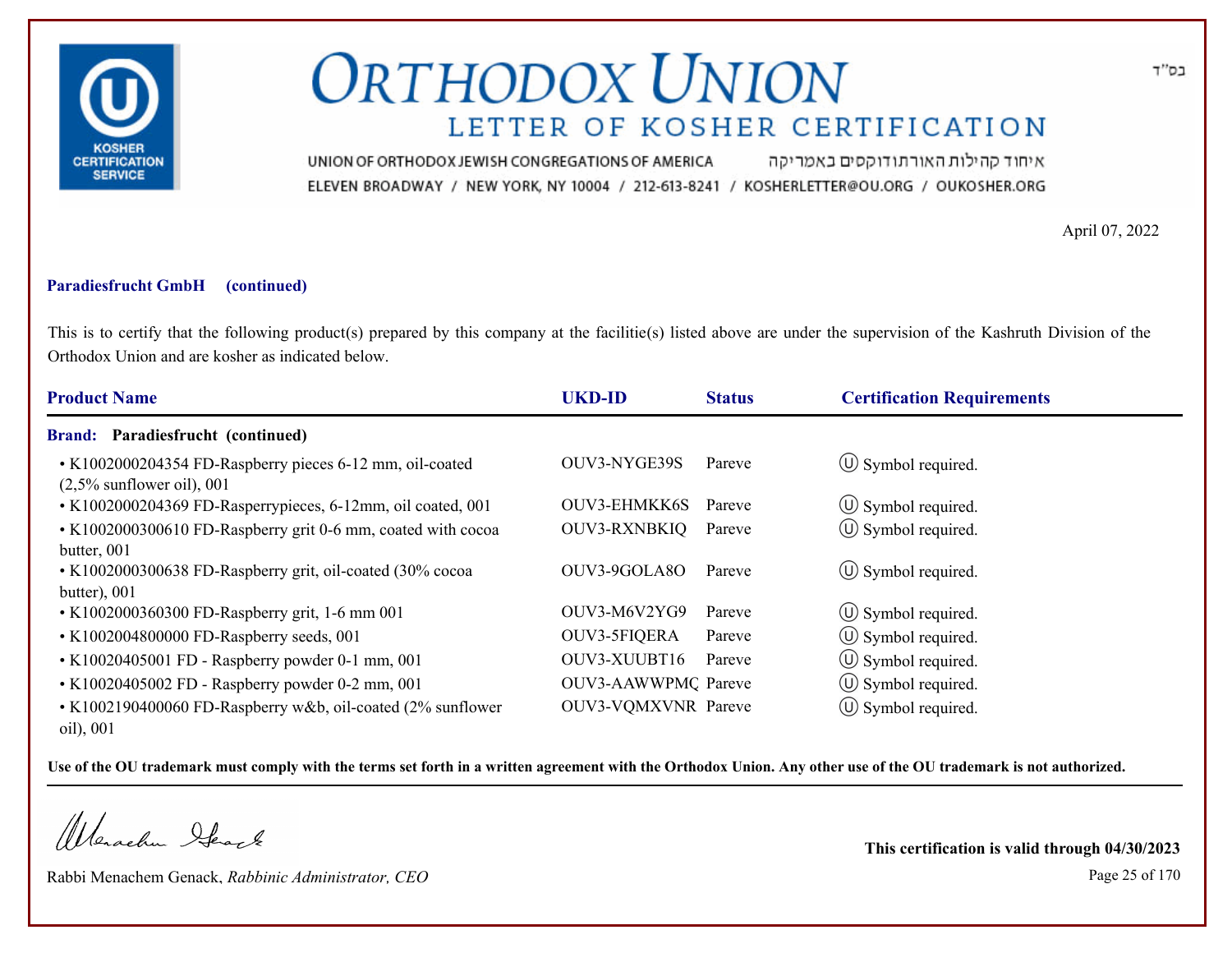

איחוד קהילות האורתודוקסים באמריקה UNION OF ORTHODOX JEWISH CONGREGATIONS OF AMERICA ELEVEN BROADWAY / NEW YORK, NY 10004 / 212-613-8241 / KOSHERLETTER@OU.ORG / OUKOSHER.ORG

April 07, 2022

### **Paradiesfrucht GmbH (continued)**

This is to certify that the following product(s) prepared by this company at the facilitie(s) listed above are under the supervision of the Kashruth Division of the Orthodox Union and are kosher as indicated below.

| <b>Product Name</b>                                                                 | <b>UKD-ID</b> | <b>Status</b> | <b>Certification Requirements</b> |
|-------------------------------------------------------------------------------------|---------------|---------------|-----------------------------------|
| <b>Brand: Paradiesfrucht (continued)</b>                                            |               |               |                                   |
| • K1002990000000 FD-Raspberry whole (non-China), 001                                | OUV3-0QDB7ID  | Pareve        | $\circled{0}$ Symbol required.    |
| • K1002990101100 FD-Raspberry pieces, 1-3 mm, 001                                   | OUV3-AXRRFC7  | Pareve        | $\circ$ Symbol required.          |
| • K1002990500200 FD-Raspberry powder 0-2 mm (Non-China),<br>001                     | OUV3-KW9PXAF  | Pareve        | $\circ$ Symbol required.          |
| • K1002R00300600 FD-Raspberry grit 0-6mm, x-rayed, 001                              | OUV3-50S9AEX  | Pareve        | $\circled{1}$ Symbol required.    |
| • K1003000009144 FD - Sour Cherry smaller 2mm, to rework, 001                       | OUV3-4VLYHQS  | Pareve        | (U) Symbol required.              |
| • K1003000100754 FD-Sour cherry pieces, oil coated, 2,5% sun<br>flower oil, 001     | OUV3-AT4FXLS  | Pareve        | $\circled{0}$ Symbol required.    |
| • K1003000101114 FD - Sour Cherry 1-3mm, irregular, 001                             | OUV3-XKKSGIF  | Pareve        | $\circled{1}$ Symbol required.    |
| • K1003000101135 FD-Sour Cherry Pieces 1-3 mm, With Silica,<br>001                  | OUV3-9BHRW9B  | Pareve        | (U) Symbol required.              |
| • K1003000101154 FD-Sourcherrypieces, 1-3mm, oil coated, 2,5%<br>sunflower oil, 001 | OUV3-2IRLIND  | Pareve        | $\circ$ Symbol required.          |

**Use of the OU trademark must comply with the terms set forth in a written agreement with the Orthodox Union. Any other use of the OU trademark is not authorized.**

Werachen Stack

Rabbi Menachem Genack, *Rabbinic Administrator, CEO* Page 26 of 170

**This certification is valid through 04/30/2023**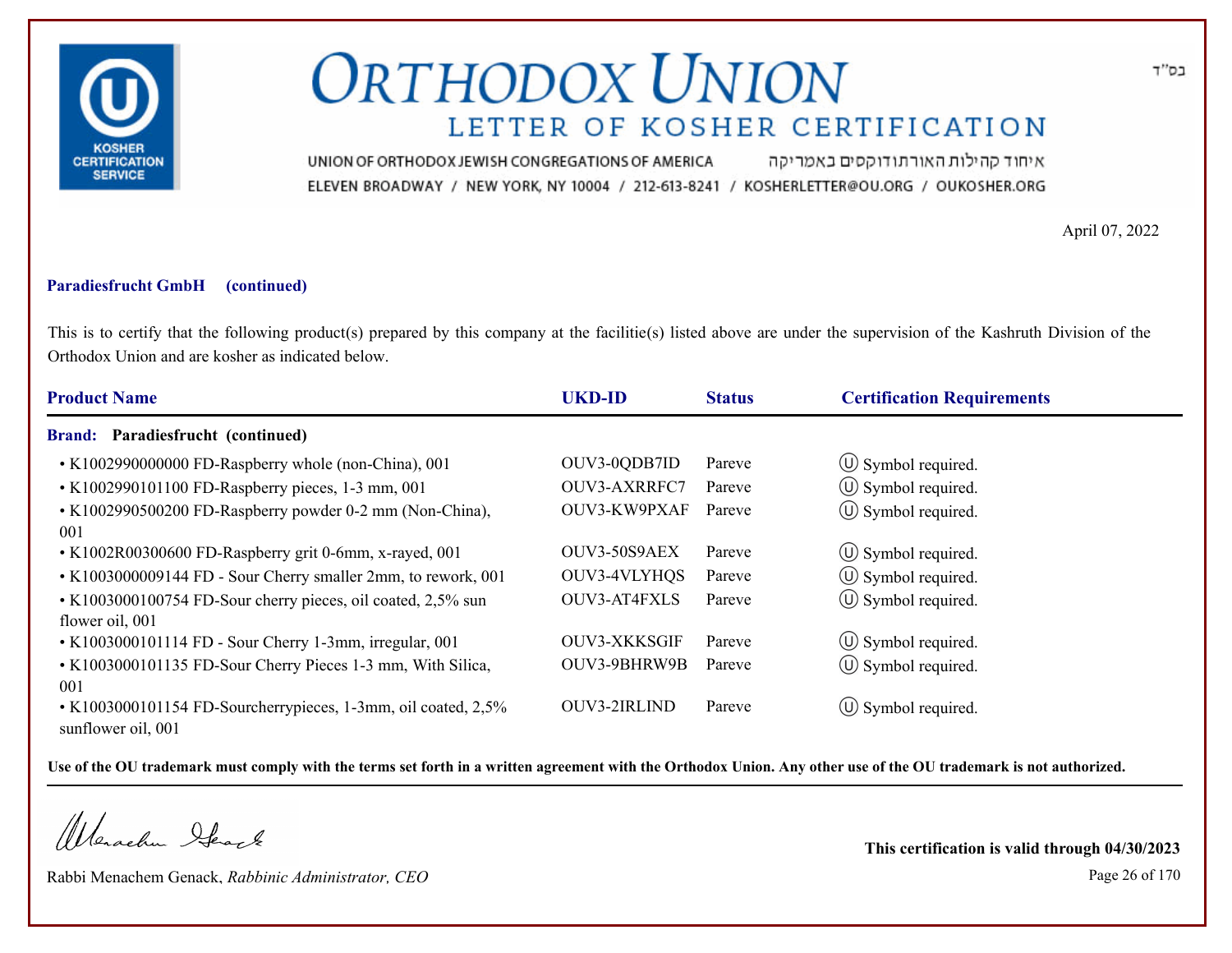

איחוד קהילות האורתודוקסים באמריקה UNION OF ORTHODOX JEWISH CONGREGATIONS OF AMERICA ELEVEN BROADWAY / NEW YORK, NY 10004 / 212-613-8241 / KOSHERLETTER@OU.ORG / OUKOSHER.ORG

April 07, 2022

### **Paradiesfrucht GmbH (continued)**

This is to certify that the following product(s) prepared by this company at the facilitie(s) listed above are under the supervision of the Kashruth Division of the Orthodox Union and are kosher as indicated below.

| <b>Product Name</b>                                                                   | <b>UKD-ID</b>       | <b>Status</b> | <b>Certification Requirements</b> |
|---------------------------------------------------------------------------------------|---------------------|---------------|-----------------------------------|
| <b>Brand: Paradiesfrucht (continued)</b>                                              |                     |               |                                   |
| • K1003000101854 FD-Sour cherry pieces, 2-5 mm, oil coated with<br>sunflower oil, 001 | OUV3-VTF8UKG        | Pareve        | $\circ$ Symbol required.          |
| • K1003000102166 FD - Sour cherry pieces 2-10mm, oiled 15%<br>sunflower oil, 001      | OUV3-AP8JTGZ        | Pareve        | $\circ$ Symbol required.          |
| • K1003000160400 FD-Sour cherry pieces, 1-5 mm 001                                    | OUV3-ZYHKGKF        | Pareve        | $\circ$ Symbol required.          |
| • K1003000161000 FD - Sour Cherry pieces 0-10 mm, 001                                 | OUV3-DOLED0R        | Pareve        | (U) Symbol required.              |
| • K1003000261100 FD - Sour Cherry slices 10mm, 001                                    | OUV3-QMKQGEY Pareve |               | $\circ$ Symbol required.          |
| • K1003990102100 FD-Sour cherry slices 2-10 mm (non-China),<br>001                    | OUV3-LQBMVBO Pareve |               | $\circled{1}$ Symbol required.    |
| • K1004000000058 FD-Blueberry pieces to grinding, oil coated, 001                     | OUV3-IBUS7F5        | Pareve        | $\circled{1}$ Symbol required.    |
| • K1004000101854 FD-Blueberry Pieces 2-5mm, 2,5% Sunflower<br>oil 001                 | <b>OUV3-B0TEVEJ</b> | Pareve        | $\circled{1}$ Symbol required.    |
| • K1004010000000 FD Wild Blueberry whole, 001                                         | <b>OUV3-PTEAXMF</b> | Pareve        | $(U)$ Symbol required.            |

**Use of the OU trademark must comply with the terms set forth in a written agreement with the Orthodox Union. Any other use of the OU trademark is not authorized.**

Werachen Stack

Rabbi Menachem Genack, *Rabbinic Administrator, CEO* Page 27 of 170

**This certification is valid through 04/30/2023**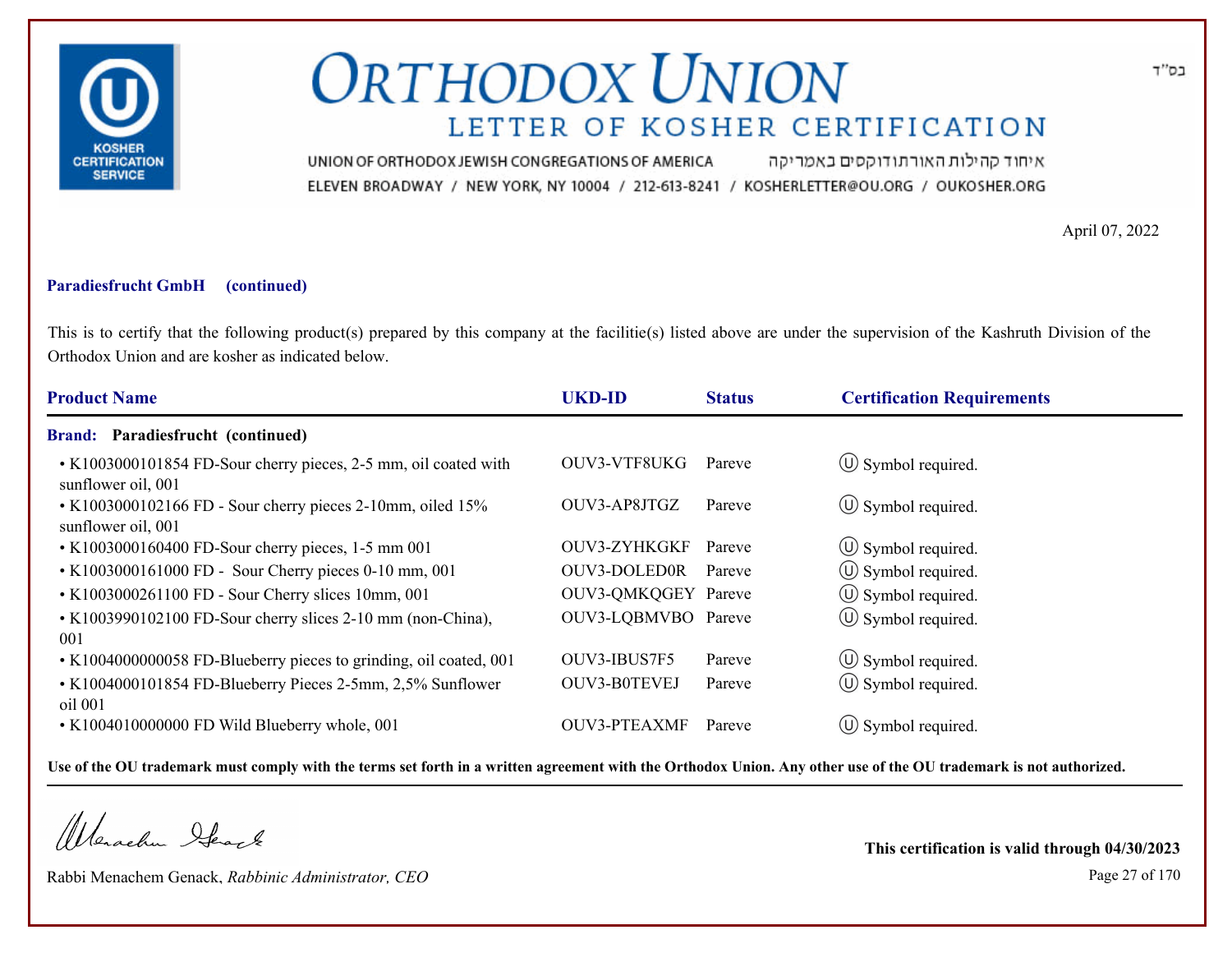

איחוד קהילות האורתודוקסים באמריקה UNION OF ORTHODOX JEWISH CONGREGATIONS OF AMERICA ELEVEN BROADWAY / NEW YORK, NY 10004 / 212-613-8241 / KOSHERLETTER@OU.ORG / OUKOSHER.ORG

April 07, 2022

#### **Paradiesfrucht GmbH (continued)**

This is to certify that the following product(s) prepared by this company at the facilitie(s) listed above are under the supervision of the Kashruth Division of the Orthodox Union and are kosher as indicated below.

| <b>Product Name</b>                                                                        | <b>UKD-ID</b>       | <b>Status</b> | <b>Certification Requirements</b> |
|--------------------------------------------------------------------------------------------|---------------------|---------------|-----------------------------------|
| <b>Brand: Paradiesfrucht (continued)</b>                                                   |                     |               |                                   |
| • K1004010000054 FD-Blueberry whole (canadian), oil-coated<br>$(2,5\%$ sunflower oil), 001 | OUV3-AEGGNMI        | Pareve        | $\circ$ Symbol required.          |
| • K1004010170500 FD - wild Blueberry 3-8mm irregular, 001                                  | OUV3-1UGEA73        | Pareve        | $\circ$ Symbol required.          |
| • K1004020000000 FD - wild Blueberry whole, 001                                            | <b>OUV3-NCUCXAI</b> | Pareve        | $\circ$ Symbol required.          |
| • K1004020000054 FD-Blueberry whole, sun flower oil coated, 001                            | OUV3-AJQ6OAP        | Pareve        | $\circled{1}$ Symbol required.    |
| • K1004020101114 FD - Wild Blueberries 1-3mm, irregular, 001                               | OUV3-D6GMYVK Pareve |               | (U) Symbol required.              |
| • K1004020170500 FD - wild Blueberry 3-8mm irregular, 001                                  | OUV3-LGTCNVT        | Pareve        | $\circled{1}$ Symbol required.    |
| • K1004020500139 FD - Wild Blueberry powder 0-1mm without<br>seeds,001                     | OUV3-MXJ7OIO        | Pareve        | $\circ$ Symbol required.          |
| • K1004060000000 FD-Wild Blueberry whole                                                   | OUV3-CKP6TWL        | Pareve        | $\circled{1}$ Symbol required.    |
| • K1006000100500 FD-Blackberry pieces 0-5 mm (cultivated), 001                             | OUV3-IMPFOPH        | Pareve        | $\left(\bigcup$ Symbol required.  |
| • K1006000101100 FD - BLACKBERRY PIECES, 1-3 MM<br>(CULTIVATED), 001                       | <b>OUV3-S4QFRWR</b> | Pareve        | $\circled{0}$ Symbol required.    |

**Use of the OU trademark must comply with the terms set forth in a written agreement with the Orthodox Union. Any other use of the OU trademark is not authorized.**

Werachen Stack

Rabbi Menachem Genack, *Rabbinic Administrator, CEO* Page 28 of 170

**This certification is valid through 04/30/2023**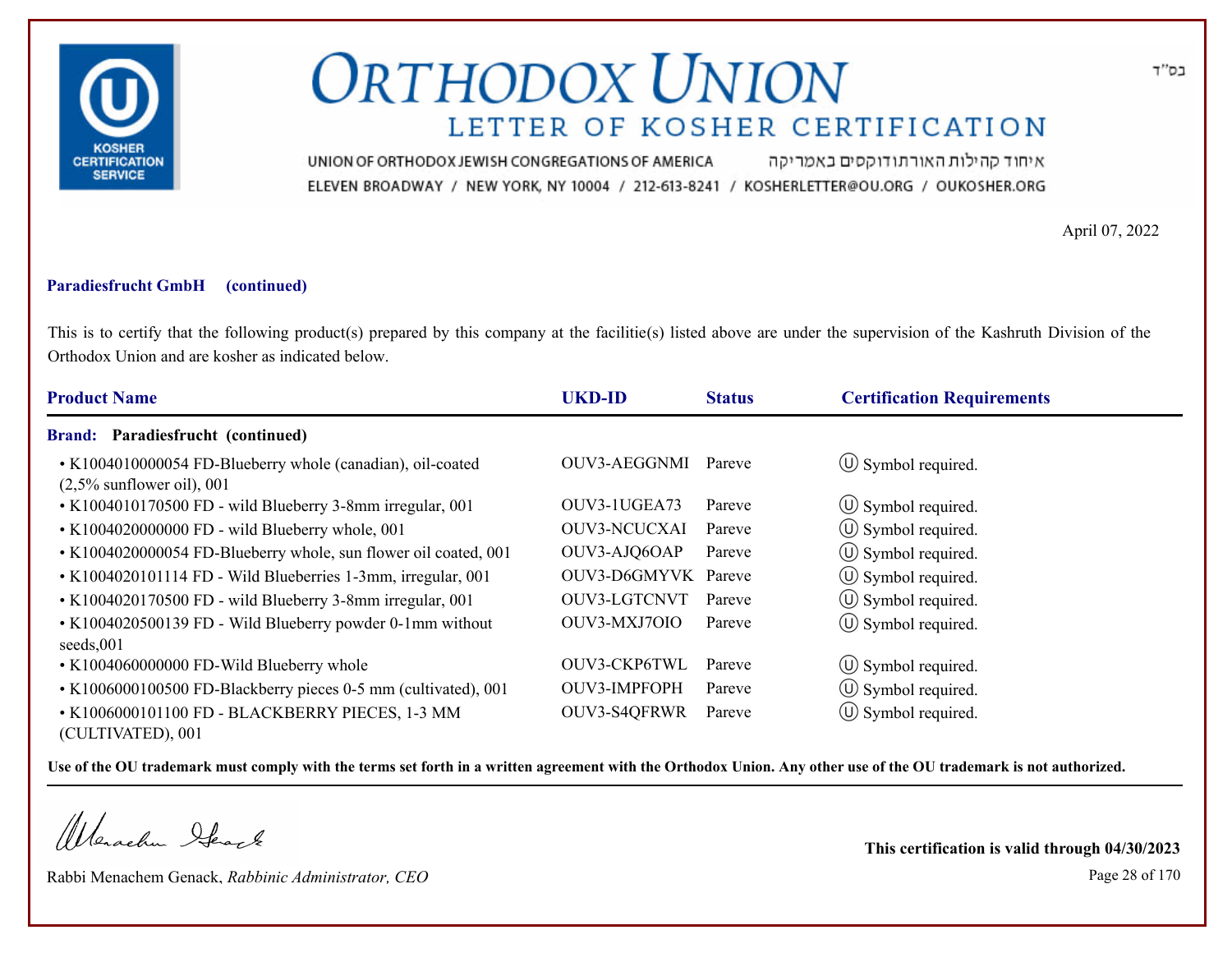

איחוד קהילות האורתודוקסים באמריקה UNION OF ORTHODOX JEWISH CONGREGATIONS OF AMERICA ELEVEN BROADWAY / NEW YORK, NY 10004 / 212-613-8241 / KOSHERLETTER@OU.ORG / OUKOSHER.ORG

April 07, 2022

### **Paradiesfrucht GmbH (continued)**

This is to certify that the following product(s) prepared by this company at the facilitie(s) listed above are under the supervision of the Kashruth Division of the Orthodox Union and are kosher as indicated below.

| <b>Product Name</b>                                                           | <b>UKD-ID</b>       | <b>Status</b> | <b>Certification Requirements</b> |  |
|-------------------------------------------------------------------------------|---------------------|---------------|-----------------------------------|--|
| <b>Brand: Paradiesfrucht (continued)</b>                                      |                     |               |                                   |  |
| • K1006010100500 FD-Blackberry pieces 0-5 mm (Thornfree), 001                 | OUV3-4G88KRL        | Pareve        | $\circled{1}$ Symbol required.    |  |
| • K1006010101800 FD-Cultivated Blackberry pieces 2-5 mm<br>(Thornfree), 001   | OUV3-GRXXOM2 Pareve |               | $\circled{1}$ Symbol required.    |  |
| • K1006020000000 FD - Cultivated lackberries whole,001                        | OUV3-WBJHP1T        | Pareve        | $\circled{1}$ Symbol required.    |  |
| • K1007000000054 FD-Wild Blackberry whole, oil-coated<br>(sunflower oil), 001 | OUV3-XTF5GPP        | Pareve        | $\circled{1}$ Symbol required.    |  |
| • K1007000101800 FD-Blackberry pieces, 2-5 mm, 001                            | <b>OUV3-FKHKVPP</b> | Pareve        | $\circled{1}$ Symbol required.    |  |
| • K1007000101802 FD-Blackberry pieces, 2-5 mm, oil coated, 001                | OUV3-YHV5LLN        | Pareve        | $\circled{1}$ Symbol required.    |  |
| • K1008000100554 FD-Cranberry pieces, 0-5 mm, sunflower oil<br>coated, 001    | OUV3-TB2QWOK Pareve |               | $\circled{0}$ Symbol required.    |  |
| • K1008000101100 FD-Cranberry pieces, 1-3 mm, 001                             | OUV3-XJCFLIV        | Pareve        | $\circled{1}$ Symbol required.    |  |
| • K1008000102100 FD-Cranberry pieces, 2-10 mm, 001                            | OUV3-WHVXNLC Pareve |               | $\circ$ Symbol required.          |  |
| • K1008000103500 FD-Cranberry pieces, 5-10 mm, 001                            | OUV3-USPIVZV        | Pareve        | $(\cup)$ Symbol required.         |  |

**Use of the OU trademark must comply with the terms set forth in a written agreement with the Orthodox Union. Any other use of the OU trademark is not authorized.**

Werschn Stack

Rabbi Menachem Genack, *Rabbinic Administrator, CEO* Page 29 of 170

**This certification is valid through 04/30/2023**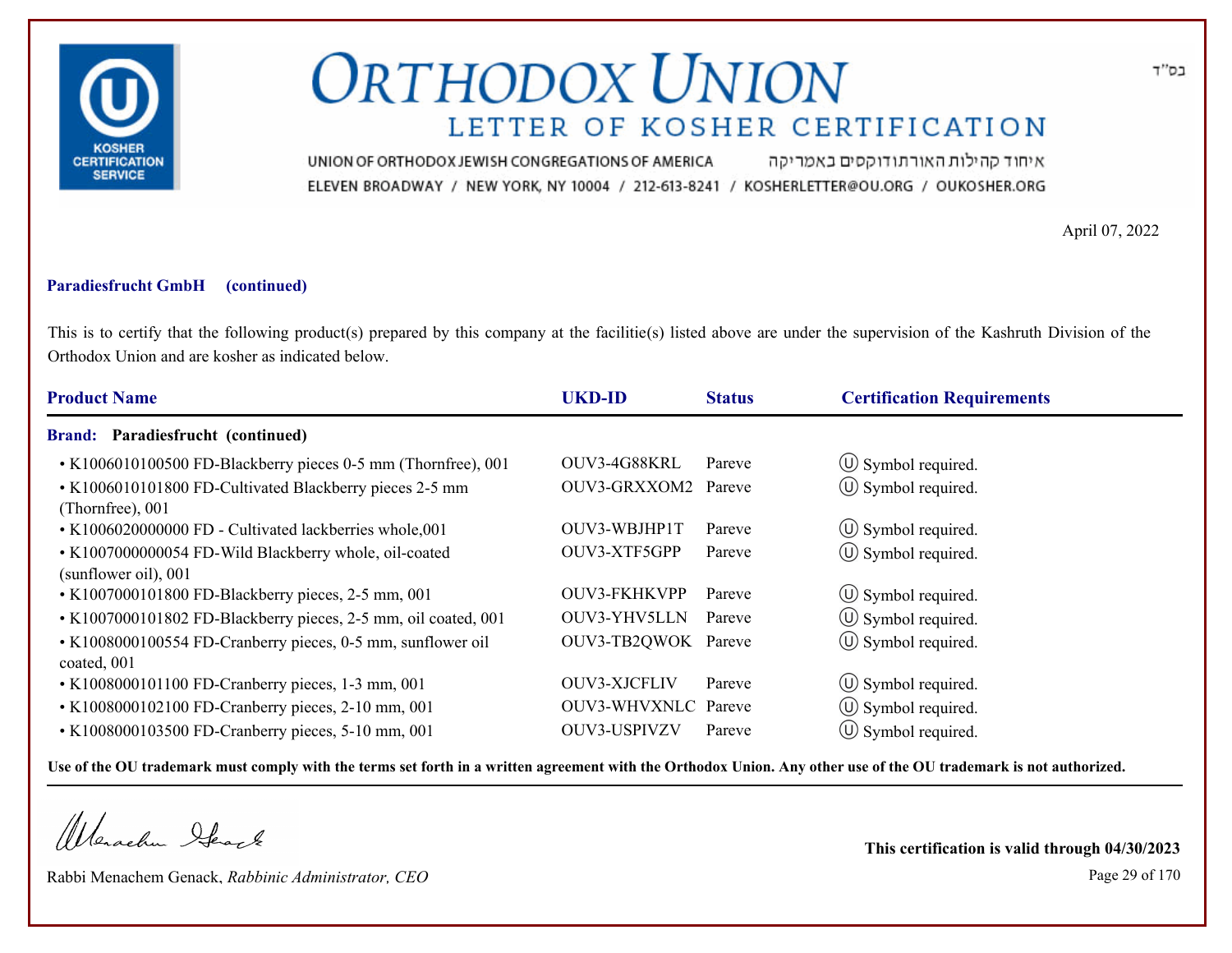

איחוד קהילות האורתודוקסים באמריקה UNION OF ORTHODOX JEWISH CONGREGATIONS OF AMERICA ELEVEN BROADWAY / NEW YORK, NY 10004 / 212-613-8241 / KOSHERLETTER@OU.ORG / OUKOSHER.ORG

April 07, 2022

#### **Paradiesfrucht GmbH (continued)**

This is to certify that the following product(s) prepared by this company at the facilitie(s) listed above are under the supervision of the Kashruth Division of the Orthodox Union and are kosher as indicated below.

| <b>Product Name</b>                                                    | <b>UKD-ID</b>       | <b>Status</b> | <b>Certification Requirements</b> |
|------------------------------------------------------------------------|---------------------|---------------|-----------------------------------|
| <b>Brand: Paradiesfrucht (continued)</b>                               |                     |               |                                   |
| • K1008000170500 FD - Cranberry Pieces 3-8 mm irregular, 001           | OUV3-YHPRAPS        | Pareve        | $\circ$ Symbol required.          |
| • K1008004800000 FD - Cranberry kernels, 001                           | OUV3-PX4QJJH        | Pareve        | $\circled{1}$ Symbol required.    |
| • K1008020210600 FD-Cranberry Slices 6 mm (Europe)                     | OUV3-2V5KLDK        | Pareve        | $\circled{1}$ Symbol required.    |
| • K1009000100502 FD- Culture blueberry pieces, 0-5 mm, 2,5%<br>SG, 001 | OUV3-FXRCWFA        | Pareve        | $\circled{1}$ Symbol required.    |
| • K1009000101800 FD - cultivated Blueberry Pieces 2-5 mm, 001          | OUV3-70DFGWP        | Pareve        | $\circ$ Symbol required.          |
| • K1009000102000 FD - Cultivated Blueberry Pieces 2-8 mm, 001          | OUV3-MTQEFXW Pareve |               | $\circ$ Symbol required.          |
| • K1009000500135 FD-Cult. Blueberry Powder, 0-1mm with silica,<br>001  | OUV3-HBWZMXJ Pareve |               | $\circled{0}$ Symbol required.    |
| • K1009010000000 FD-Cultivated Blueberry, whole, 001                   | OUV3-1YEYXVG        | Pareve        | $\circled{1}$ Symbol required.    |
| • K1009020012200 FD - Cultivated Blueberry whole,001                   | OUV3-PFYDDGQ        | Pareve        | $\circ$ Symbol required.          |
| • K1010000101100 FD-Redcurrant pieces, 1-3 mm 001                      | OUV3-VVOLPTK        | Pareve        | $\circ$ Symbol required.          |
| • K1010000101600 FD-Redcurrant pieces, 2-4 mm, 001                     | OUV3-GNUW74F        | Pareve        | $(U)$ Symbol required.            |

**Use of the OU trademark must comply with the terms set forth in a written agreement with the Orthodox Union. Any other use of the OU trademark is not authorized.**

Werachen Stack

Rabbi Menachem Genack, *Rabbinic Administrator, CEO* Page 30 of 170

**This certification is valid through 04/30/2023**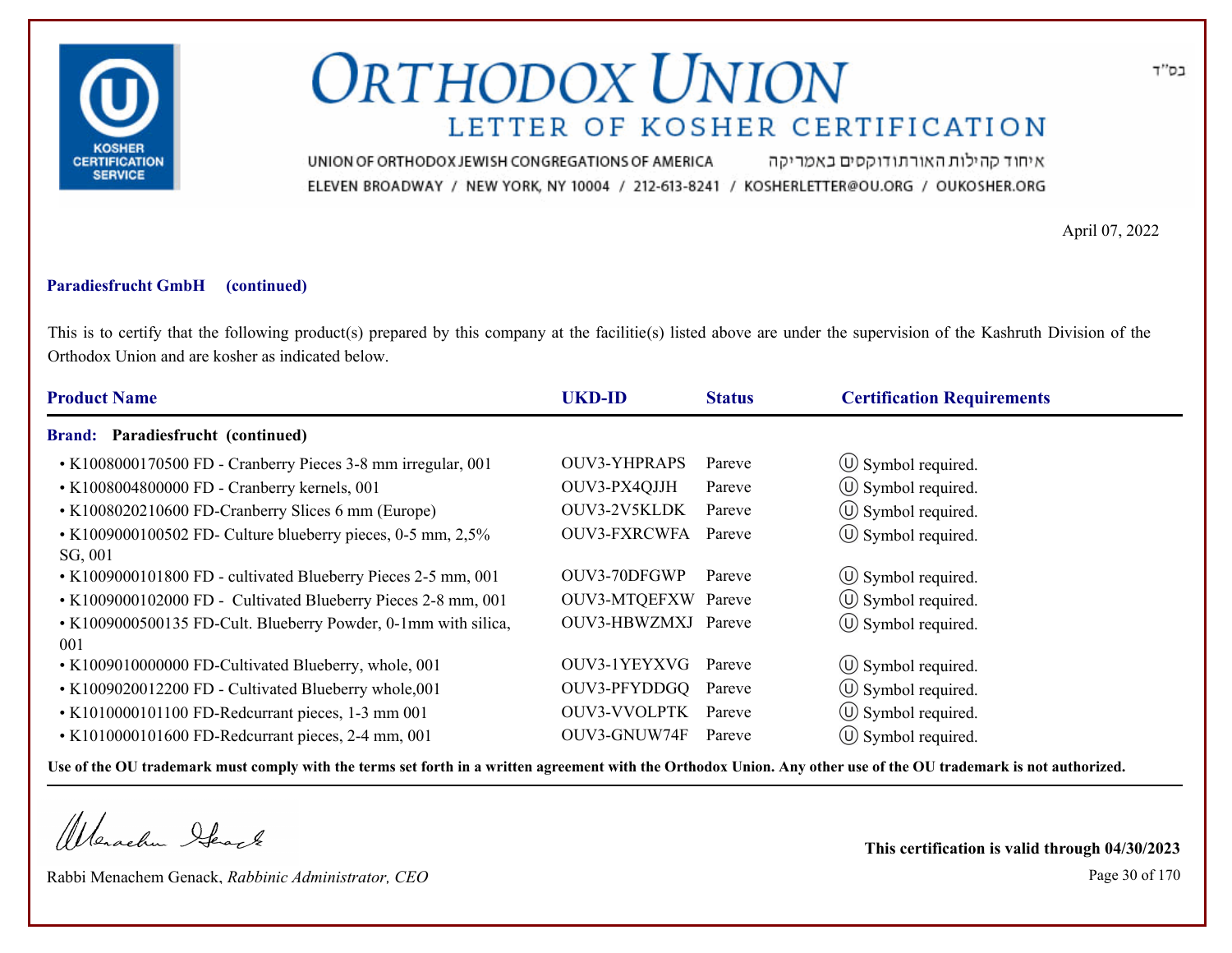

איחוד קהילות האורתודוקסים באמריקה UNION OF ORTHODOX JEWISH CONGREGATIONS OF AMERICA ELEVEN BROADWAY / NEW YORK, NY 10004 / 212-613-8241 / KOSHERLETTER@OU.ORG / OUKOSHER.ORG

April 07, 2022

### **Paradiesfrucht GmbH (continued)**

This is to certify that the following product(s) prepared by this company at the facilitie(s) listed above are under the supervision of the Kashruth Division of the Orthodox Union and are kosher as indicated below.

| <b>Product Name</b>                                                                   | <b>UKD-ID</b>       | <b>Status</b> | <b>Certification Requirements</b> |
|---------------------------------------------------------------------------------------|---------------------|---------------|-----------------------------------|
| <b>Brand: Paradiesfrucht (continued)</b>                                              |                     |               |                                   |
| • K1010000101800 FD - Redcurrant Pieces 2-5mm, oiled 2.5%,<br>001                     | OUV3-EMNANH4 Pareve |               | $\circ$ Symbol required.          |
| • K1010000101800 FD-Redcurrant pieces 2-5 mm, 001                                     | OUV3-PIMRDB7        | Pareve        | $\circled{1}$ Symbol required.    |
| • K1010000101854 FD-Redcurrant pieces 2-5mm, oil-coated (2,5%)<br>sunflower oil), 001 | OUV3-MGK9AWS Pareve |               | $\circled{1}$ Symbol required.    |
| • K1010000160500 FD-Redcurrant pieces, 0-5 mm, 001                                    | OUV3-EQ987TH        | Pareve        | $\circled{0}$ Symbol required.    |
| • K1010010101800 FD-Redcurrant pieces 2-5 mm, 001                                     | OUV3-JR8FGTW        | Pareve        | $\circled{1}$ Symbol required.    |
| • K1010R00000000 FD-Redcurrant whole, x-rayed, 001                                    | OUV3-Z28V6Y9        | Pareve        | $\circled{1}$ Symbol required.    |
| • K1011000071000 FD-Blackcurrant whole, 9-12 mm, 001                                  | OUV3-IWX7TKK        | Pareve        | $\circ$ Symbol required.          |
| • K1011000100554 FD-Blackcurrant pieces 0-5mm, oil-coated                             | OUV3-7ELMVZ2        | Pareve        | $\circled{1}$ Symbol required.    |
| $(2,5\%$ sunflower oil), 001                                                          |                     |               |                                   |
| • K1011000101800 FD-Blackcurrant Pieces 2-5mm, 001                                    | <b>OUV3-SNBYWVI</b> | Pareve        | $(U)$ Symbol required.            |

**Use of the OU trademark must comply with the terms set forth in a written agreement with the Orthodox Union. Any other use of the OU trademark is not authorized.**

Werachen Stack

Rabbi Menachem Genack, *Rabbinic Administrator, CEO* Page 31 of 170

**This certification is valid through 04/30/2023**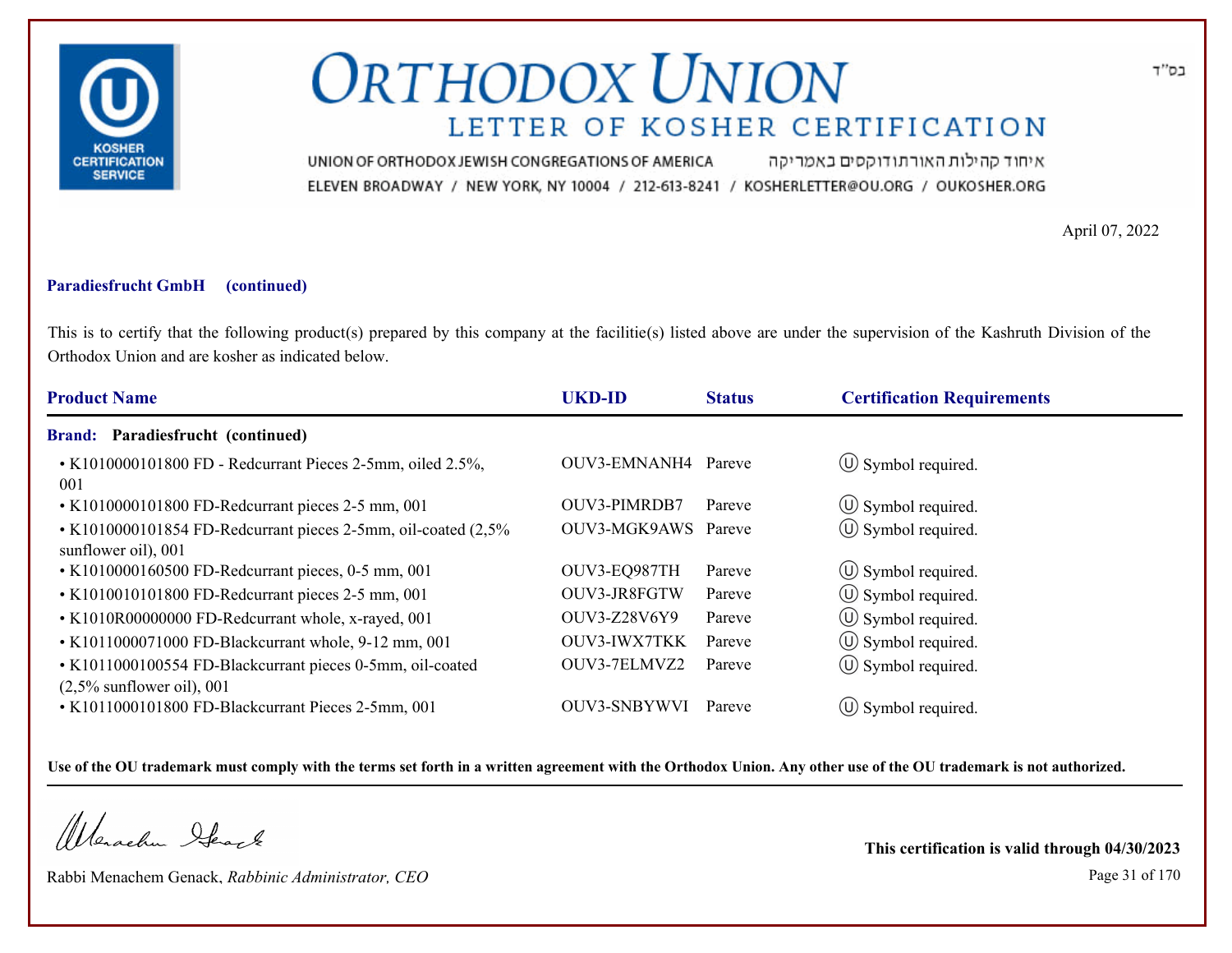

איחוד קהילות האורתודוקסים באמריקה UNION OF ORTHODOX JEWISH CONGREGATIONS OF AMERICA ELEVEN BROADWAY / NEW YORK, NY 10004 / 212-613-8241 / KOSHERLETTER@OU.ORG / OUKOSHER.ORG

April 07, 2022

#### **Paradiesfrucht GmbH (continued)**

This is to certify that the following product(s) prepared by this company at the facilitie(s) listed above are under the supervision of the Kashruth Division of the Orthodox Union and are kosher as indicated below.

| <b>Product Name</b>                                                             | <b>UKD-ID</b>       | <b>Status</b> | <b>Certification Requirements</b> |
|---------------------------------------------------------------------------------|---------------------|---------------|-----------------------------------|
| Brand: Paradiesfrucht (continued)                                               |                     |               |                                   |
| • K1011000101854 FD-Blackcurrant pieces, 2-5 mm, oil coated,<br>$2,5\%, 001$    | OUV3-04GUVC1        | Pareve        | $\circ$ Symbol required.          |
| • K1013000100502 FD-Lingonberry pieces 0-5 mm, oil-coated<br>$(SG/2,5\%)$ , 001 | OUV3-2ZJQUKM        | Pareve        | $\circ$ Symbol required.          |
| • K1013000100554 FD Cranberry Pieces 0-5mm, sunflower oil<br>$2.5\%, 001$       | OUV3-0TKMH6G        | Pareve        | $\circ$ Symbol required.          |
| • K1013010101800 FD-Mountain Cranberry pieces 2-5 mm, 001                       | OUV3-4SNBQOB        | Pareve        | $\circ$ Symbol required.          |
| • K1024000000000 FD-Blackberry whole, 001                                       | OUV3-HOV4QNV        | Pareve        | $\circ$ Symbol required.          |
| • K1024000500100 FD-Blackberry powder 0-1 mm, 001                               | OUV3-H96GVUT        | Pareve        | $\circ$ Symbol required.          |
| • K1024000500200 FD-Blackberry powder 0-2 mm, 001                               | OUV3-EAK5RKK        | Pareve        | $\circ$ Symbol required.          |
| • K1032000500100 FD-Apple powder, 0-1 mm, 001                                   | OUV3-LPVMQ4F        | Pareve        | (U) Symbol required.              |
| • K1032000500235 FD - Apple Powder 0-2mm, with silica, 001                      | OUV3-GQAWOUE Pareve |               | $\circ$ Symbol required.          |
| • K1032440100611 AD-Apple Pieces without peel, 0-6mm                            | OUV3-EFIBCF2        | Pareve        | (U) Symbol required.              |

**Use of the OU trademark must comply with the terms set forth in a written agreement with the Orthodox Union. Any other use of the OU trademark is not authorized.**

Werachen Stack

Rabbi Menachem Genack, *Rabbinic Administrator, CEO* Page 32 of 170

**This certification is valid through 04/30/2023**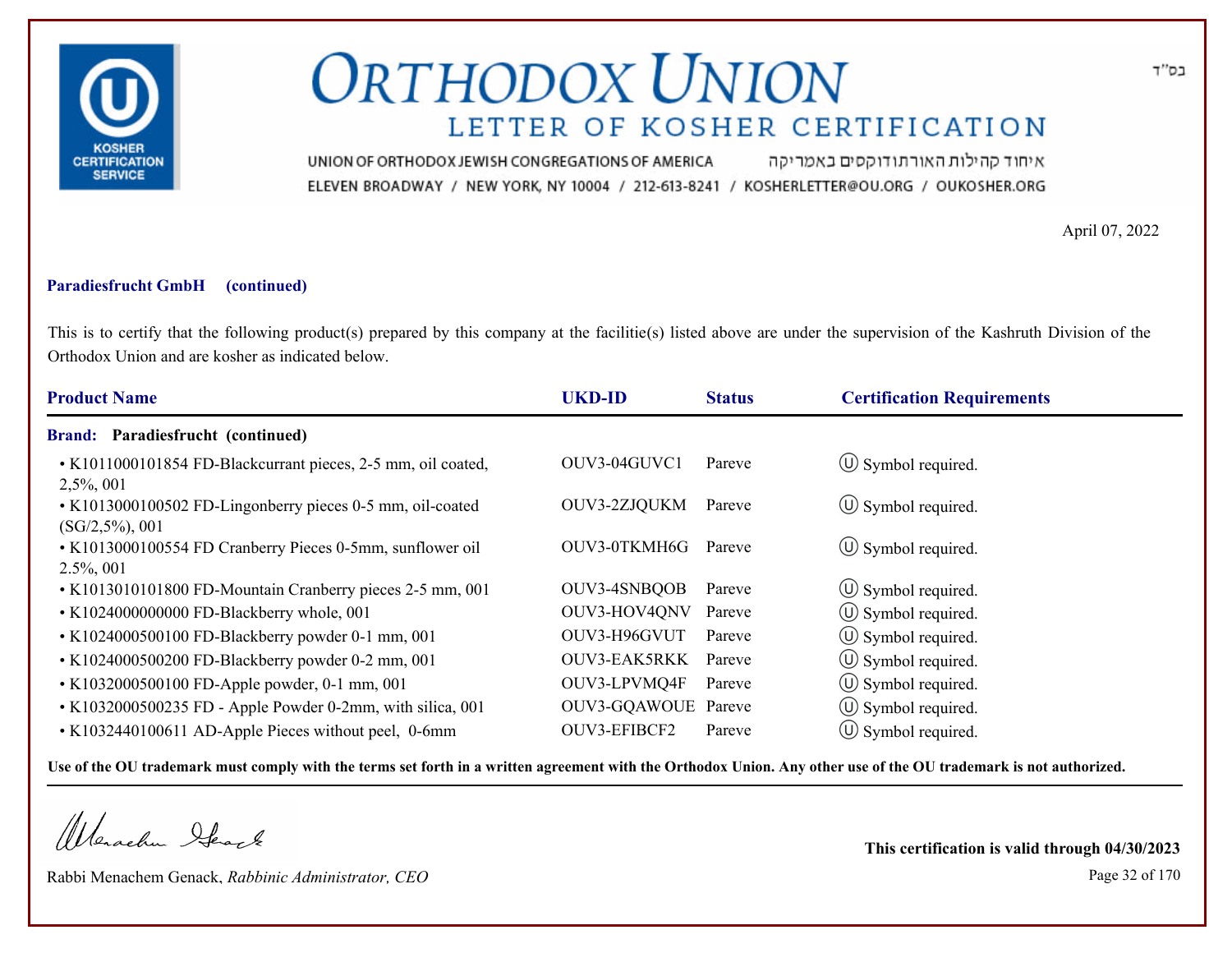

איחוד קהילות האורתודוקסים באמריקה UNION OF ORTHODOX JEWISH CONGREGATIONS OF AMERICA ELEVEN BROADWAY / NEW YORK, NY 10004 / 212-613-8241 / KOSHERLETTER@OU.ORG / OUKOSHER.ORG

April 07, 2022

#### **Paradiesfrucht GmbH (continued)**

This is to certify that the following product(s) prepared by this company at the facilitie(s) listed above are under the supervision of the Kashruth Division of the Orthodox Union and are kosher as indicated below.

| <b>Product Name</b>                                                                             | <b>UKD-ID</b> | <b>Status</b> | <b>Certification Requirements</b> |
|-------------------------------------------------------------------------------------------------|---------------|---------------|-----------------------------------|
| <b>Brand: Paradiesfrucht (continued)</b>                                                        |               |               |                                   |
| • K1032440102311 LT Apple Pieces 3-4mm, without Peel, Granny<br>Smith, 001                      | OUV3-I0QDKF8  | Pareve        | $\circ$ Symbol required.          |
| • K1033000110811 AD - Apple Pieces with Red Peel 8mm, 001                                       | OUV3-KUA5LOD  | Pareve        | $\circled{1}$ Symbol required.    |
| • K1033000120400 AD - Apple Pieces with red peel 10mm, 001                                      | OUV3-5D3FI8B  | Pareve        | $\circled{1}$ Symbol required.    |
| • K1035001031800 FD-Apple fries with green peel, 001                                            | OUV3-K3O2X0D  | Pareve        | $\circ$ Symbol required.          |
| • K1035001031802 FD-Apple fries with green peel, oil-coated,<br>2,5% SG, 001                    | OUV3-O6C4H52  | Pareve        | $\circ$ Symbol required.          |
| • K1035001031854 FD-Apple fries with green peel 10x10x40,<br>oil-coated 2,5% sunflower oil, 001 | OUV3-JLRFKPK  | Pareve        | $\circ$ Symbol required.          |
| • K1036000500135 FD-Apple powder without peel 0-1 mm, with<br>silica, 001                       | OUV3-U46W3JG  | Pareve        | $\circ$ Symbol required.          |
| • K1036000500235 FD-Apple powder, 0-2 mm, without peel from<br>IQF, 001                         | OUV3-UPLC7P5  | Pareve        | $\circ$ Symbol required.          |

**Use of the OU trademark must comply with the terms set forth in a written agreement with the Orthodox Union. Any other use of the OU trademark is not authorized.**

Werschn Heark

Rabbi Menachem Genack, *Rabbinic Administrator, CEO* Page 33 of 170

**This certification is valid through 04/30/2023**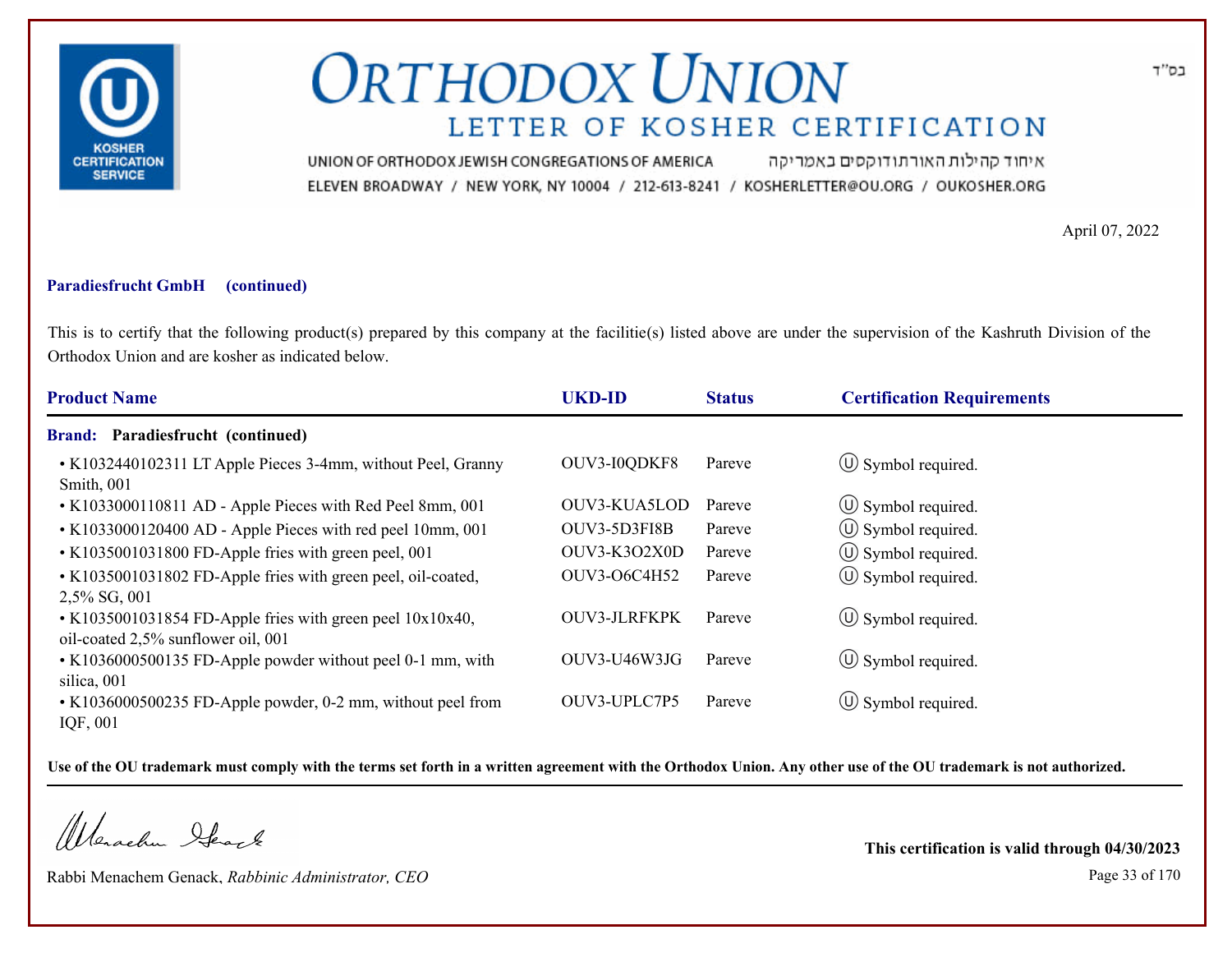

איחוד קהילות האורתודוקסים באמריקה UNION OF ORTHODOX JEWISH CONGREGATIONS OF AMERICA ELEVEN BROADWAY / NEW YORK, NY 10004 / 212-613-8241 / KOSHERLETTER@OU.ORG / OUKOSHER.ORG

April 07, 2022

#### **Paradiesfrucht GmbH (continued)**

This is to certify that the following product(s) prepared by this company at the facilitie(s) listed above are under the supervision of the Kashruth Division of the Orthodox Union and are kosher as indicated below.

| <b>Product Name</b>                                                                                  | <b>UKD-ID</b>       | <b>Status</b> | <b>Certification Requirements</b> |
|------------------------------------------------------------------------------------------------------|---------------------|---------------|-----------------------------------|
| <b>Brand: Paradiesfrucht (continued)</b>                                                             |                     |               |                                   |
| • K1036000940370 FD- Apple wedges 1/ cut, without peel, oiled<br>$+$ cinnamon 001                    | OUV3-A517176        | Pareve        | $\circ$ Symbol required.          |
| • K1036010907900 FD-Apple segments, 001                                                              | OUV3-CEA9JN8        | Pareve        | $\circ$ Symbol required.          |
| • K1037001031800 FD-Apple fries with red peel, 001                                                   | OUV3-BDPQV6Q        | Pareve        | $\circ$ Symbol required.          |
| $\cdot$ K1037001031854 FD - Apple fries with red skin, $10x10x40$ mm<br>with 2.5% sunflower oil, 001 | OUV3-ZCUYCRT        | Pareve        | $\circ$ Symbol required.          |
| • K1040000500200 FD-Apple powder, 0-2 mm                                                             | OUV3-BW9YNTL        | Pareve        | $\circled{1}$ Symbol required.    |
| • K1040000500200 P.Cr. Apple 0-2mm, 001                                                              | OUV3-KHV8EYH Pareve |               | $\circled{1}$ Symbol required.    |
| • K1047000110911 AD-apple pieces without peel, 9 mm<br>(sulphured), 001                              | OUV3-SHTRUWM Pareve |               | $\circ$ Symbol required.          |
| • K1050000101854 FD-Apricot Pieces 2-5 mm, Sweetened,<br>oil-coated $2,5\%$ , 001                    | OUV3-9YSETWU        | Pareve        | $\circled{1}$ Symbol required.    |
| • K1050130103500 FD - Apricot Pieces 5-10mm, sweetened, 001                                          | OUV3-EDCUSD9        | Pareve        | $\circ$ Symbol required.          |

**Use of the OU trademark must comply with the terms set forth in a written agreement with the Orthodox Union. Any other use of the OU trademark is not authorized.**

Werachen Stack

Rabbi Menachem Genack, *Rabbinic Administrator, CEO* Page 34 of 170

**This certification is valid through 04/30/2023**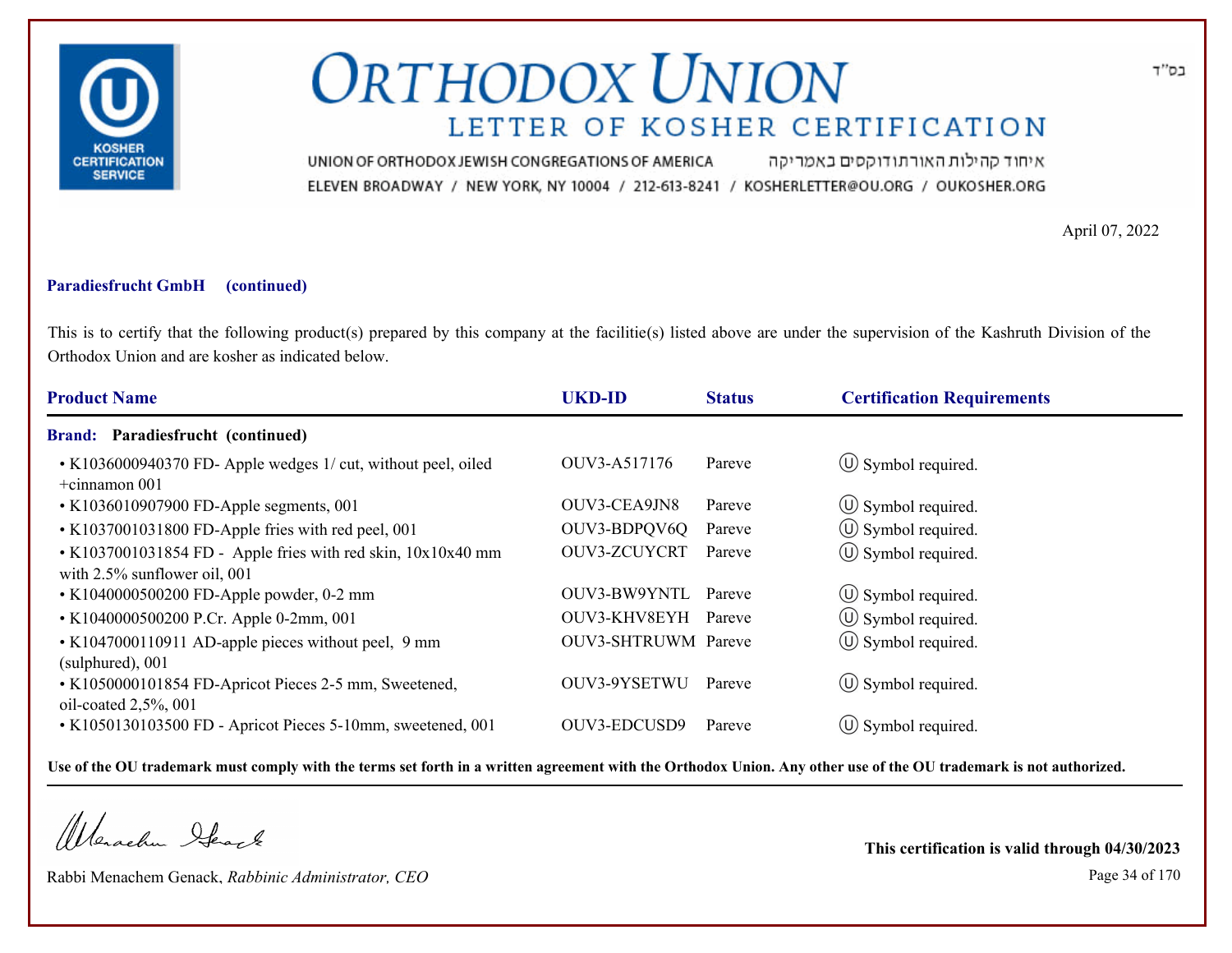

איחוד קהילות האורתודוקסים באמריקה UNION OF ORTHODOX JEWISH CONGREGATIONS OF AMERICA ELEVEN BROADWAY / NEW YORK, NY 10004 / 212-613-8241 / KOSHERLETTER@OU.ORG / OUKOSHER.ORG

April 07, 2022

#### **Paradiesfrucht GmbH (continued)**

This is to certify that the following product(s) prepared by this company at the facilitie(s) listed above are under the supervision of the Kashruth Division of the Orthodox Union and are kosher as indicated below.

| <b>Product Name</b>                                                                | <b>UKD-ID</b> | <b>Status</b> | <b>Certification Requirements</b> |  |
|------------------------------------------------------------------------------------|---------------|---------------|-----------------------------------|--|
| <b>Brand: Paradiesfrucht (continued)</b>                                           |               |               |                                   |  |
| • K1050980102100 FD - Apricot Pieces 2-10mm, sweetened, 001                        | OUV3-4KA0PUH  | Pareve        | $\circled{1}$ Symbol required.    |  |
| • K1051000101800 FD-Apricot Pieces 2-5mm, unsweetened, 001                         | OUV3-R6O8B2K  | Pareve        | $\circled{1}$ Symbol required.    |  |
| • K1051000500100 FD - Apricot Powder 0-1mm unsweetened, 001                        | OUV3-TJ9YUSF  | Pareve        | (U) Symbol required.              |  |
| • K1051000500235 FD-Apricot Powder 0-2 mm, Unsweetened<br>(With Silica), 001       | OUV3-LQCQYHD  | Pareve        | $\circ$ Symbol required.          |  |
| • K1051020210600 FD-Apricot slices 6 mm, unsweetened, 001                          | OUV3-9WSDDVK  | Pareve        | $\circled{1}$ Symbol required.    |  |
| • K1054000203300 FD - Peach Slices 5-7 mm, unsweetened, 001                        | OUV3-QS2D85X  | Pareve        | $\circled{0}$ Symbol required.    |  |
| • K1055000101802 FD-Plum pieces 2-5 mm, oil-coated $(SG/2,5\%)$ ,<br>001           | OUV3-SIV3EYO  | Pareve        | $\circled{0}$ Symbol required.    |  |
| • K1055000101854 FD-Plum pieces 2-5 mm, oil-coated $(2,5\%$<br>sunflower oil), 001 | OUV3-HOPHHPU  | Pareve        | $\circ$ Symbol required.          |  |
| • K1056000161000 FD - Sweet Cherry pieces 0-10 mm, 001                             | OUV3-C9OMY7N  | Pareve        | $\circ$ Symbol required.          |  |
| • K1056000211000 FD - Sweet Cherry Slices 10mm, 001                                | OUV3-3DT64YV  | Pareve        | (U) Symbol required.              |  |

**Use of the OU trademark must comply with the terms set forth in a written agreement with the Orthodox Union. Any other use of the OU trademark is not authorized.**

Werachen Stack

Rabbi Menachem Genack, *Rabbinic Administrator, CEO* Page 35 of 170

**This certification is valid through 04/30/2023**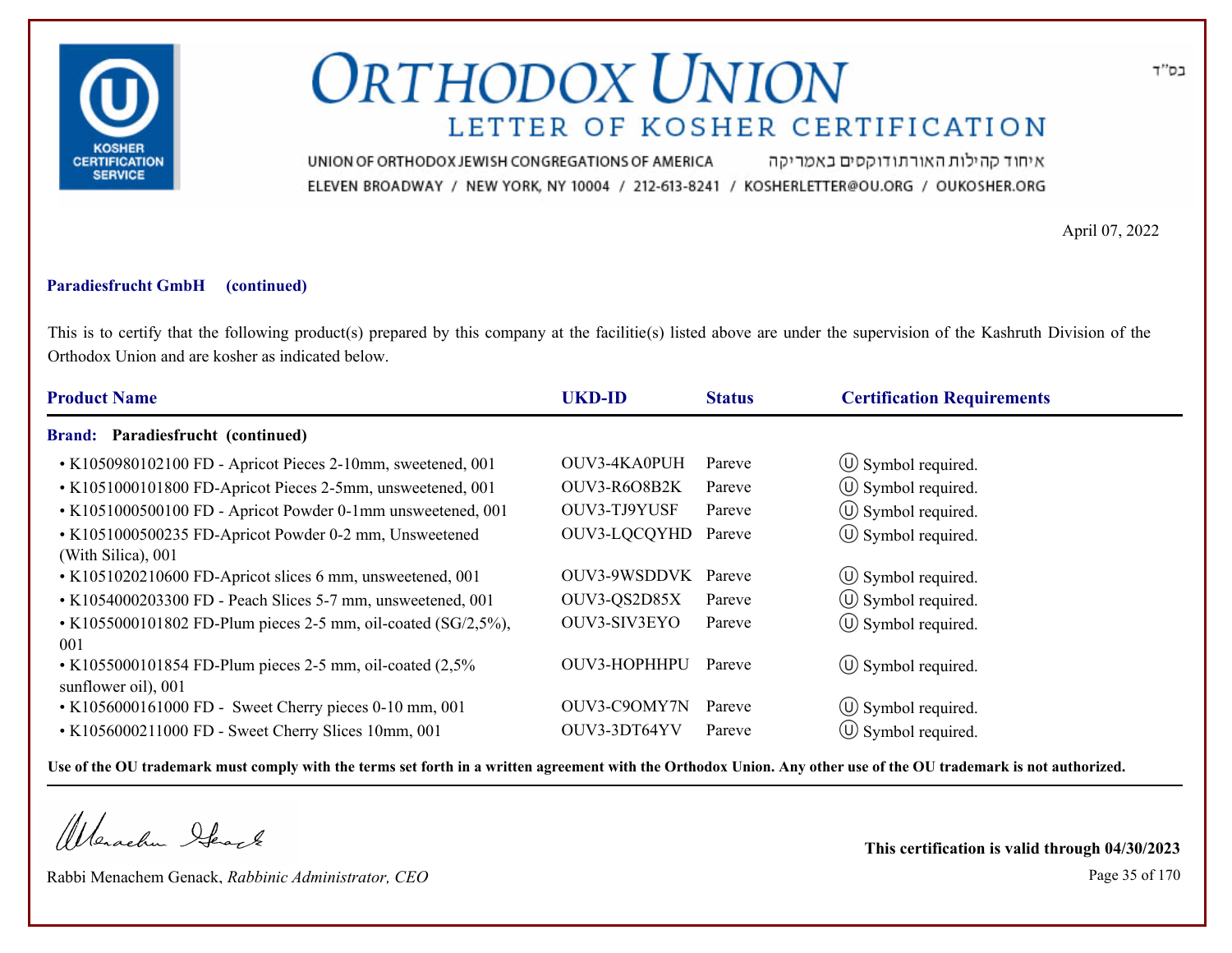

איחוד קהילות האורתודוקסים באמריקה UNION OF ORTHODOX JEWISH CONGREGATIONS OF AMERICA ELEVEN BROADWAY / NEW YORK, NY 10004 / 212-613-8241 / KOSHERLETTER@OU.ORG / OUKOSHER.ORG

April 07, 2022

#### **Paradiesfrucht GmbH (continued)**

This is to certify that the following product(s) prepared by this company at the facilitie(s) listed above are under the supervision of the Kashruth Division of the Orthodox Union and are kosher as indicated below.

| <b>Product Name</b>                                                                                          | <b>UKD-ID</b>       | <b>Status</b> | <b>Certification Requirements</b> |  |
|--------------------------------------------------------------------------------------------------------------|---------------------|---------------|-----------------------------------|--|
| <b>Brand: Paradiesfrucht (continued)</b>                                                                     |                     |               |                                   |  |
| • K1056000261100 FD - Sweet Cherry slices 10mm, 001                                                          | OUV3-4UODOK0        | Pareve        | $\circled{1}$ Symbol required.    |  |
| • K1073000101100 FD-Sea Buckthorn Berry Pieces, 1-3mm, 001                                                   | OUV3-NHPBWQL Pareve |               | $\circled{1}$ Symbol required.    |  |
| • K1074000509500 FD - Rhubarb powder 0-0.5 mm, 001                                                           | OUV3-4Y8FBJK        | Pareve        | $\circled{1}$ Symbol required.    |  |
| • K1074030101800 FD - Rhubarb Pieces 2-5mm, 001                                                              | OUV3-L7HH0VJ        | Pareve        | $\circled{1}$ Symbol required.    |  |
| • K1074030103500 FD - Rhubarb Pieces 5-10mm, 001                                                             | OUV3-PTM6NRV        | Pareve        | $\circ$ Symbol required.          |  |
| • K1096000100554 FD-Orange Pieces 0-5 mm, oilcoated with 2.5                                                 | OUV3-SGB8IO4        | Pareve        | $\circ$ Symbol required.          |  |
| % sunflower oil, 001<br>• K1096000101854 FD-Orange Pieces 0-5 mm, oil-coated with<br>2.5% sunflower oil, 001 | OUV3-P2LZOHS        | Pareve        | $\circ$ Symbol required.          |  |
| • K1097000100500 FD-ORANGE PEEL PIECES, 0-5 MM                                                               | OUV3-3IMKA74        | Pareve        | $\circ$ Symbol required.          |  |
| • K1097000101100 FD-Orange peel pieces, 1-3 mm, 001                                                          | OUV3-79LRF8T        | Pareve        | $\left(\bigcup$ Symbol required.  |  |
| • K1097000101800 FD - Orange Peel Pieces 2-5mm                                                               | OUV3-TDNF3YN        | Pareve        | $\circ$ Symbol required.          |  |
| $\cdot$ K1099000101100 FD-Lemon peel pieces, 1-3 mm, 001                                                     | OUV3-AT0CIVU        | Pareve        | $\circ$ Symbol required.          |  |

**Use of the OU trademark must comply with the terms set forth in a written agreement with the Orthodox Union. Any other use of the OU trademark is not authorized.**

Werachen Stack

Rabbi Menachem Genack, *Rabbinic Administrator, CEO* Page 36 of 170

**This certification is valid through 04/30/2023**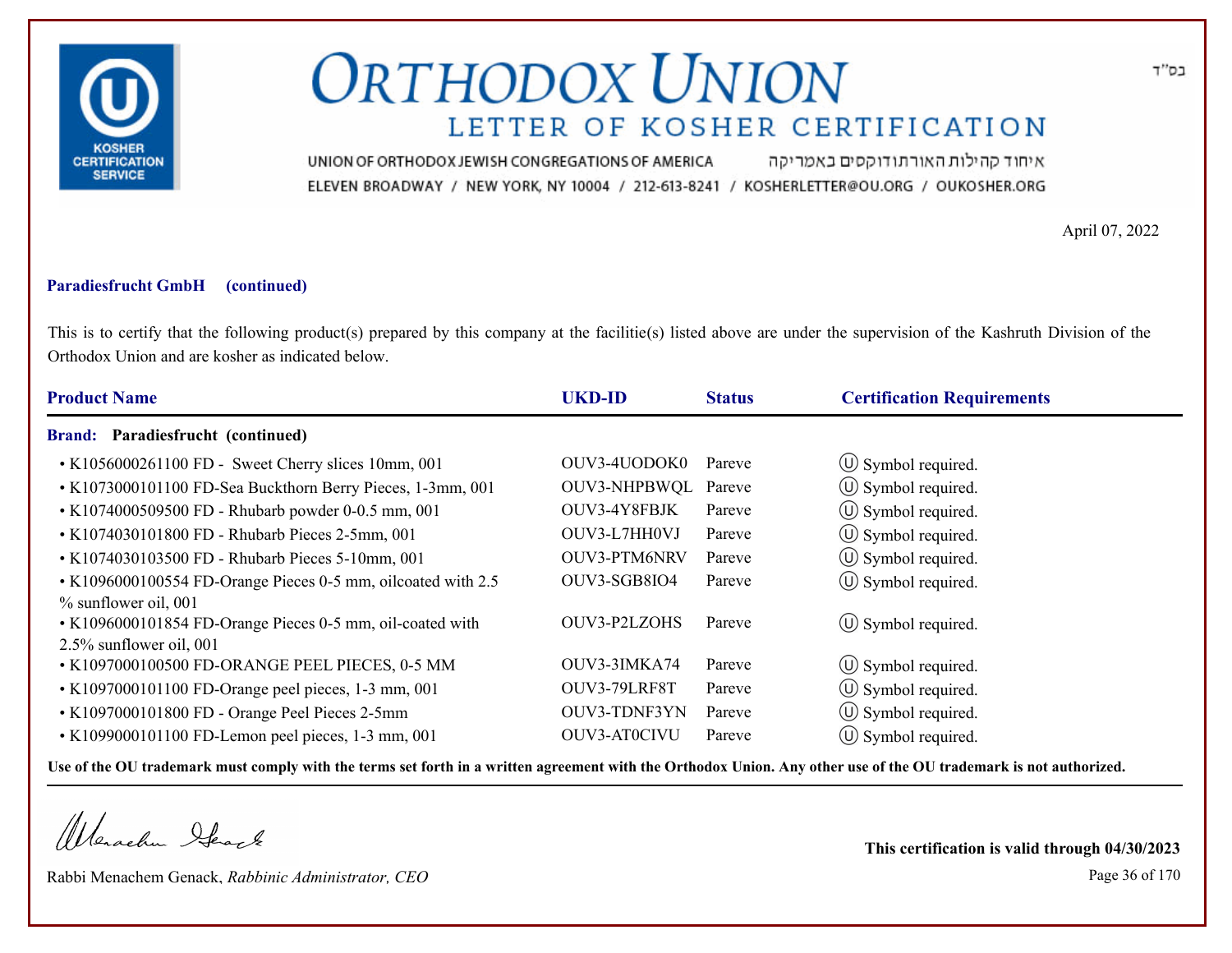

איחוד קהילות האורתודוקסים באמריקה UNION OF ORTHODOX JEWISH CONGREGATIONS OF AMERICA ELEVEN BROADWAY / NEW YORK, NY 10004 / 212-613-8241 / KOSHERLETTER@OU.ORG / OUKOSHER.ORG

April 07, 2022

### **Paradiesfrucht GmbH (continued)**

This is to certify that the following product(s) prepared by this company at the facilitie(s) listed above are under the supervision of the Kashruth Division of the Orthodox Union and are kosher as indicated below.

| Brand: Paradiesfrucht (continued)<br>$\circled{1}$ Symbol required.<br>OUV3-THLXTIA<br>• K1099000500200 FD-Lemon peel powder, 0-2 mm, 001<br>Pareve<br>$\circled{0}$ Symbol required.<br>• K1110000500235 FD-Acerola powder, 0-2 mm, 001<br>OUV3-LQKB83M<br>Pareve |
|--------------------------------------------------------------------------------------------------------------------------------------------------------------------------------------------------------------------------------------------------------------------|
|                                                                                                                                                                                                                                                                    |
|                                                                                                                                                                                                                                                                    |
|                                                                                                                                                                                                                                                                    |
| $\circled{1}$ Symbol required.<br>• K1111000102100 FD-Pineapple pieces 2-10 mm, 001<br>OUV3-GUV9L5L<br>Pareve                                                                                                                                                      |
| $\circ$ Symbol required.<br>OUV3-JMOLEEL<br>• K1111000160200 FD-Pineapple, 2-5 mm 001<br>Pareve                                                                                                                                                                    |
| $\circled{1}$ Symbol required.<br>OUV3-00YGKMG<br>• K1111000500135 FD-Pineapple powder, 0-1 mm, 001<br>Pareve                                                                                                                                                      |
| (U) Symbol required.<br>OUV3-5XC5POK<br>• K1111000500135 FD-Pineapple powder, 0-1 mmm with silica, 001<br>Pareve                                                                                                                                                   |
| $\circled{1}$ Symbol required.<br>• K1111000500286 FD-Pineapple powder 0-2 mm, with Nu-Flow,<br>OUV3-VF52Q2Y<br>Pareve<br>001                                                                                                                                      |
| $\circ$ Symbol required.<br>OUV3-2JNHGYZ<br>• K1111025506900 FD-Pineapple Chunks 20-33 mm, 001<br>Pareve                                                                                                                                                           |
| $\circled{0}$ Symbol required.<br>• K1113000202454 FD-Banana slices 3-5 mm, oil-coated 2,5%<br>OUV3-WSFPSL3<br>Pareve<br>sunflower oil, 001                                                                                                                        |
| OUV3-8WWDYSL Pareve<br>$\circ$ Symbol required.<br>• K1113000500135 FD-Banana powder, 0-1mm, 001                                                                                                                                                                   |
| $\circ$ Symbol required.<br>OUV3-H1QDBYE<br>• K1113003309214 FD - Banana Flakes 3-15mm, irregular, 001<br>Pareve                                                                                                                                                   |

**Use of the OU trademark must comply with the terms set forth in a written agreement with the Orthodox Union. Any other use of the OU trademark is not authorized.**

Werachen Stack

Rabbi Menachem Genack, *Rabbinic Administrator, CEO* Page 37 of 170

**This certification is valid through 04/30/2023**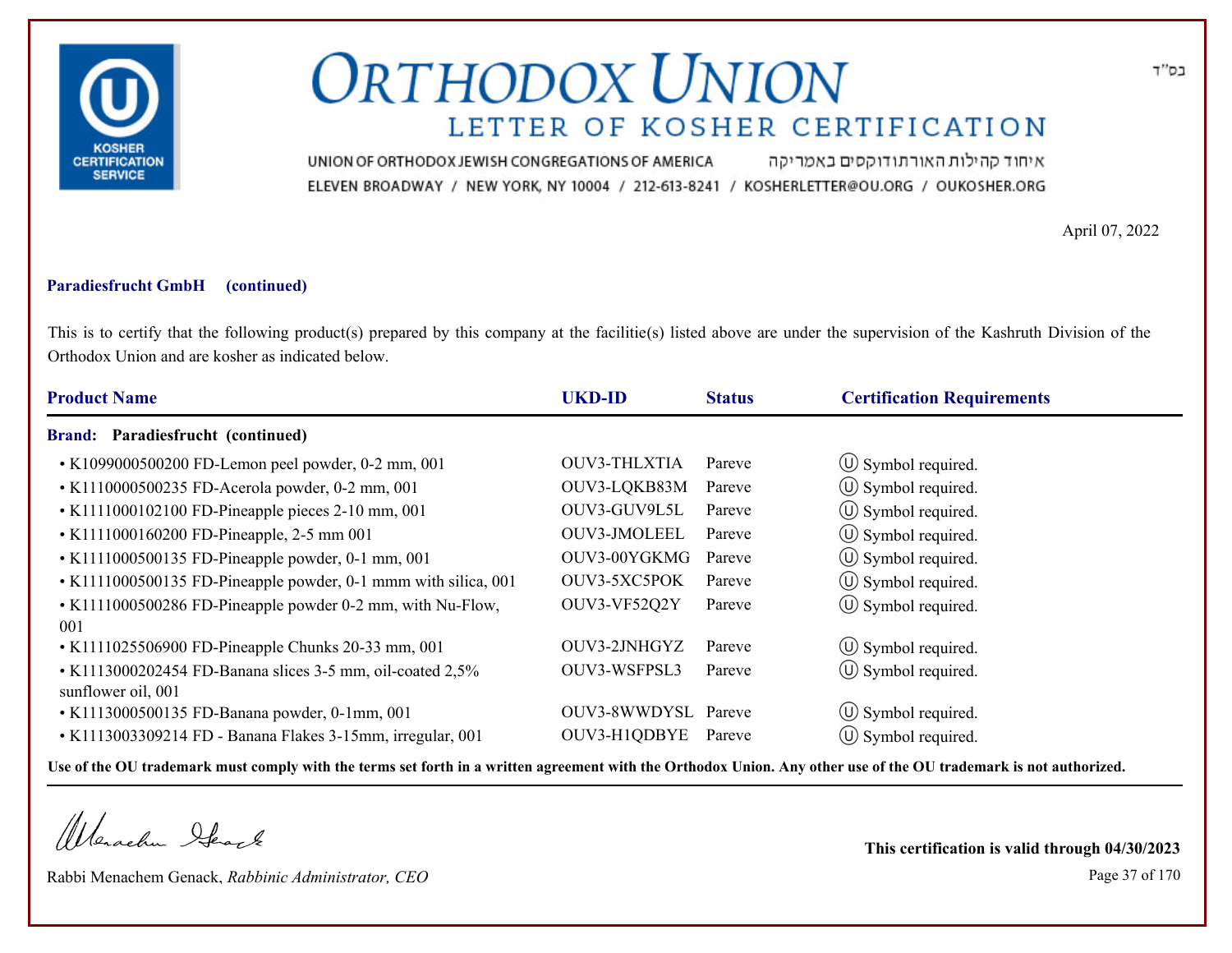

איחוד קהילות האורתודוקסים באמריקה UNION OF ORTHODOX JEWISH CONGREGATIONS OF AMERICA ELEVEN BROADWAY / NEW YORK, NY 10004 / 212-613-8241 / KOSHERLETTER@OU.ORG / OUKOSHER.ORG

April 07, 2022

### **Paradiesfrucht GmbH (continued)**

This is to certify that the following product(s) prepared by this company at the facilitie(s) listed above are under the supervision of the Kashruth Division of the Orthodox Union and are kosher as indicated below.

| <b>Product Name</b>                                    | <b>UKD-ID</b>       | <b>Status</b> | <b>Certification Requirements</b> |  |
|--------------------------------------------------------|---------------------|---------------|-----------------------------------|--|
| Brand: Paradiesfrucht (continued)                      |                     |               |                                   |  |
| • K1113006903100 FD-Banana slices, w&b 4-12 mm 001     | OUV3-MA3Y4SQ        | Pareve        | $\circ$ Symbol required.          |  |
| • K11150004800074 FD-Pomegranate kernel, flavored, 001 | OUV3-B43HYAN        | Pareve        | $\circ$ Symbol required.          |  |
| • K1115004800235 FD-Pomegranate powder 0-2 mm, 001     | OUV3-NVITRX7        | Pareve        | $\circled{1}$ Symbol required.    |  |
| • K1115004800235 FD-Pomegranate powder, 0-2 mm, 001    | <b>OUV3-NO0DCFA</b> | Pareve        | $\circ$ Symbol required.          |  |
| • K1118000100500 FD-Mango pieces, 0-5 mm, 001          | OUV3-C3FG75I        | Pareve        | $\circ$ Symbol required.          |  |
| • K1118000100800 FD-Mango pieces 0-10 mm, 001          | <b>OUV3-DRVQSCB</b> | Pareve        | $\circ$ Symbol required.          |  |
| • K1118000101100 FD - Mango Pieces 1-3mm, 001          | OUV3-VMFPMTQ Pareve |               | $\circ$ Symbol required.          |  |
| • K1118000101800 FD-Mango pieces 2-5 mm, 001           | OUV3-GYG0XYC Pareve |               | (U) Symbol required.              |  |
| • K1118000102100 FD-Mango pieces 2-10 mm, 001          | <b>OUV3-HEUVKEB</b> | Pareve        | $\circled{1}$ Symbol required.    |  |
| • K1118050160700 FD-Mango pieces 5-10 mm, 001          | OUV3-I6YMXIV        | Pareve        | $\circ$ Symbol required.          |  |
| • K1118137202800 FD-Mango Slices 4-5mm, 001            | OUV3-E5VDMAK Pareve |               | $\circ$ Symbol required.          |  |
| • K1123000500100 FD-Physalis powder 0-1 mm, 001        | OUV3-UPKHS5J        | Pareve        | $\circ$ Symbol required.          |  |

**Use of the OU trademark must comply with the terms set forth in a written agreement with the Orthodox Union. Any other use of the OU trademark is not authorized.**

Werschn Stack

Rabbi Menachem Genack, *Rabbinic Administrator, CEO* Page 38 of 170

**This certification is valid through 04/30/2023**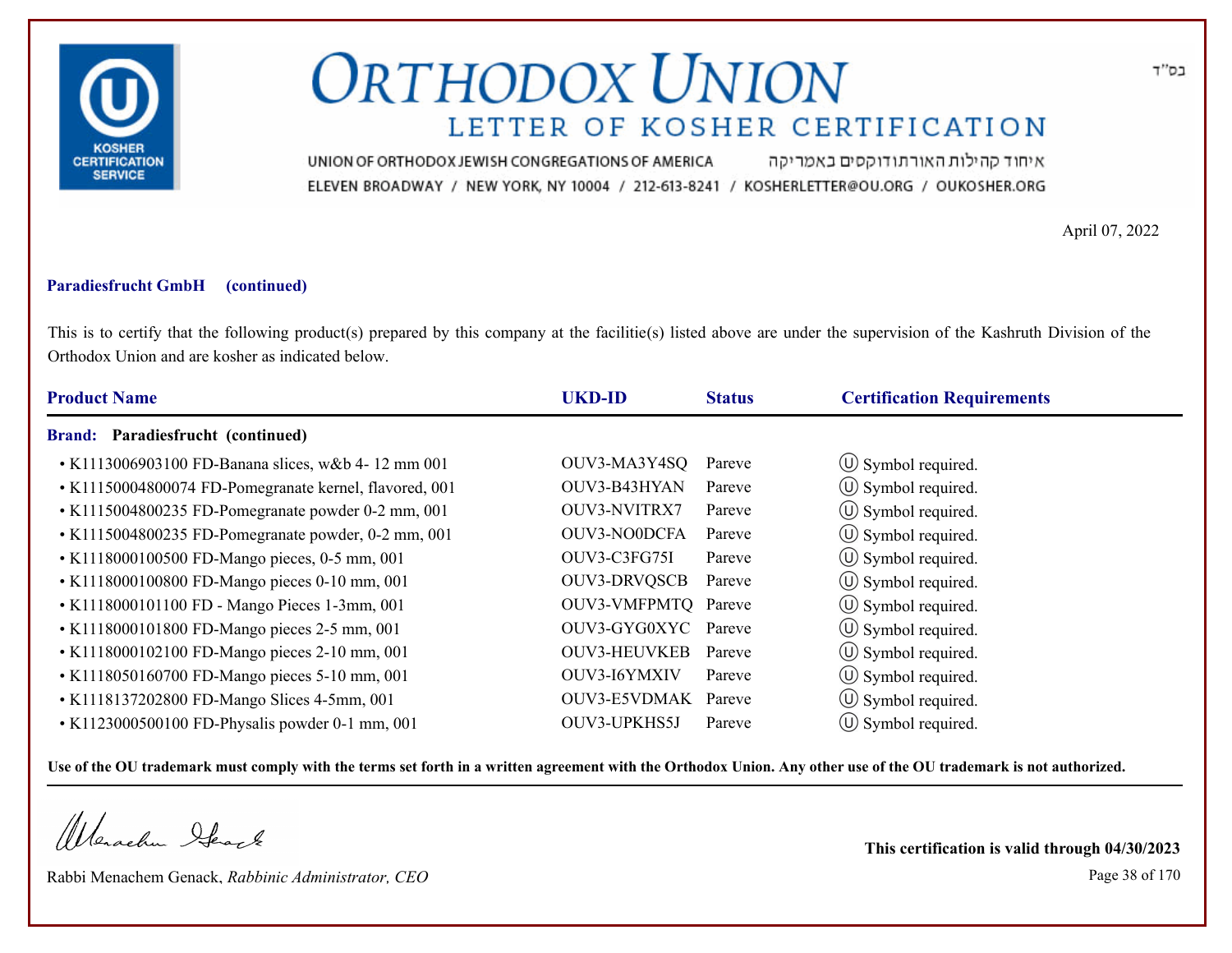

איחוד קהילות האורתודוקסים באמריקה UNION OF ORTHODOX JEWISH CONGREGATIONS OF AMERICA ELEVEN BROADWAY / NEW YORK, NY 10004 / 212-613-8241 / KOSHERLETTER@OU.ORG / OUKOSHER.ORG

April 07, 2022

### **Paradiesfrucht GmbH (continued)**

This is to certify that the following product(s) prepared by this company at the facilitie(s) listed above are under the supervision of the Kashruth Division of the Orthodox Union and are kosher as indicated below.

| <b>Product Name</b>                                        | <b>UKD-ID</b>       | <b>Status</b> | <b>Certification Requirements</b> |
|------------------------------------------------------------|---------------------|---------------|-----------------------------------|
| Paradiesfrucht (continued)<br><b>Brand:</b>                |                     |               |                                   |
| • K1127001300200 FD-P.Cr. Mango from puree to grinding 001 | <b>OUV3-B7682BC</b> | Pareve        | $\circ$ Symbol required.          |
| • K1133010500200 FD-Acai powder 0-2 mm                     | OUV3-JUMQWSJ        | Pareve        | $\circled{1}$ Symbol required.    |
| • K1212000620400 FD - Carrot Cubes 10mm, 001               | OUV3-4YITMYV        | Pareve        | $\circled{1}$ Symbol required.    |
| • K1247000101800 FD-Red Beet pieces 2-5 mm, 001            | OUV3-CRN06VI        | Pareve        | $\circ$ Symbol required.          |
| $\cdot$ K1247000211800 FD-Beetroot slices                  | <b>OUV3-XXFCDN0</b> | Pareve        | $\circ$ Symbol required.          |
| • K1247000500100 FD-Red Beet powder 0-1 mm, 001            | OUV3-1PWRXBP        | Pareve        | $\circ$ Symbol required.          |
| • K1247000500200 FD - Beetroot Powder 0-2 mm, 001          | OUV3-2WBCJ3J        | Pareve        | $\circ$ Symbol required.          |
| • K1249010500200 FD - Beetroot Powder 0-2mm, 001           | OUV3-R0J2FYK        | Pareve        | (U) Symbol required.              |
| • K1249010500200 FD-Beetroot powder, 0-2 mm, 001           | OUV3-UJQLM4R        | Pareve        | $\circled{1}$ Symbol required.    |
| • K1304130120000 FD-Ginger 3x3 mm 001                      | OUV3-H9RGR4Q        | Pareve        | (U) Symbol required.              |
| • K19006K FD- Raspberry, Cranberry And Blueberry Blend 001 | OUV3-8FD187F        | Pareve        | $\circled{1}$ Symbol required.    |
| • K19006N FD-Raspberry-Cranberry-Blueberry Blend, 001      | OUV3-IDR1Z4G        | Pareve        | $\circ$ Symbol required.          |

**Use of the OU trademark must comply with the terms set forth in a written agreement with the Orthodox Union. Any other use of the OU trademark is not authorized.**

Werachen Stack

Rabbi Menachem Genack, *Rabbinic Administrator, CEO* Page 39 of 170

**This certification is valid through 04/30/2023**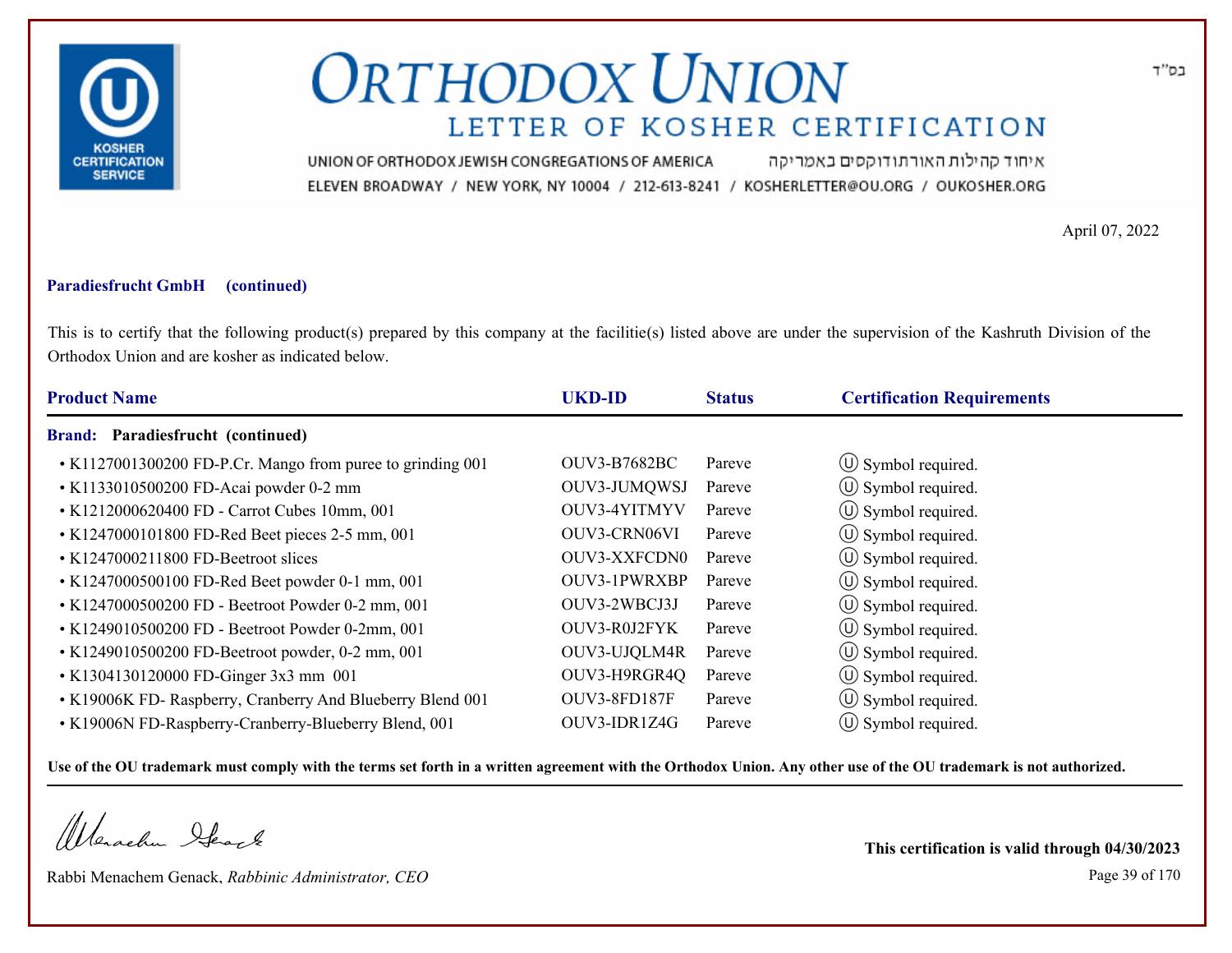

איחוד קהילות האורתודוקסים באמריקה UNION OF ORTHODOX JEWISH CONGREGATIONS OF AMERICA ELEVEN BROADWAY / NEW YORK, NY 10004 / 212-613-8241 / KOSHERLETTER@OU.ORG / OUKOSHER.ORG

April 07, 2022

### **Paradiesfrucht GmbH (continued)**

This is to certify that the following product(s) prepared by this company at the facilitie(s) listed above are under the supervision of the Kashruth Division of the Orthodox Union and are kosher as indicated below.

| <b>Product Name</b>                                         | <b>UKD-ID</b>       | <b>Status</b> | <b>Certification Requirements</b> |
|-------------------------------------------------------------|---------------------|---------------|-----------------------------------|
| Brand: Paradiesfrucht (continued)                           |                     |               |                                   |
| • K19009N FD- Fruit Mix Red One 001                         | OUV3-F8D5128        | Pareve        | (U) Symbol required.              |
| • K19010N FD- Fruit Mix Red Two 001                         | OUV3-0808361        | Pareve        | $\circ$ Symbol required.          |
| • K19015N FD-Red fruit mix, 001                             | OUV3-WSJQPRP        | Pareve        | (U) Symbol required.              |
| • K19015N-1 FD-Red Fruit Mix Dailycer, oil-coated (SG), 001 | <b>OUV3-IIRIFKM</b> | Pareve        | $\circled{1}$ Symbol required.    |
| • K19021N FD-Strawberry-Sour cherry Mix, 001                | OUV3-SW4W0RJ        | Pareve        | $\circ$ Symbol required.          |
| • K19022N FD-Red fruit mix 001                              | OUV3-MDNKCHS Pareve |               | $\circ$ Symbol required.          |
| • K19024 FD - Organic fruit mix 001                         | OUV3-DGMHBHT Pareve |               | $\circ$ Symbol required.          |
| • K19024N FD-Organic Fruit Mix ESHH, 001                    | OUV3-LV1DVHU        | Pareve        | (U) Symbol required.              |
| • K19039N FD-Organic Fruit Mix, 001                         | OUV3-PYTCCWO Pareve |               | $\circ$ Symbol required.          |
| • K19040N FD-Fruit Blend (Newchem), 001                     | OUV3-VA42JLW        | Pareve        | $\circ$ Symbol required.          |
| • K19045N FD-Blackberry-Wild Blueberry Mix, 001             | <b>OUV3-SPNC0MK</b> | Pareve        | $\circ$ Symbol required.          |
| • K19048N FD-Organic Wild Fruit Mix, 001                    | OUV3-B3SQVI4        | Pareve        | $\circ$ Symbol required.          |

**Use of the OU trademark must comply with the terms set forth in a written agreement with the Orthodox Union. Any other use of the OU trademark is not authorized.**

Werschn Stack

Rabbi Menachem Genack, *Rabbinic Administrator, CEO* Page 40 of 170

**This certification is valid through 04/30/2023**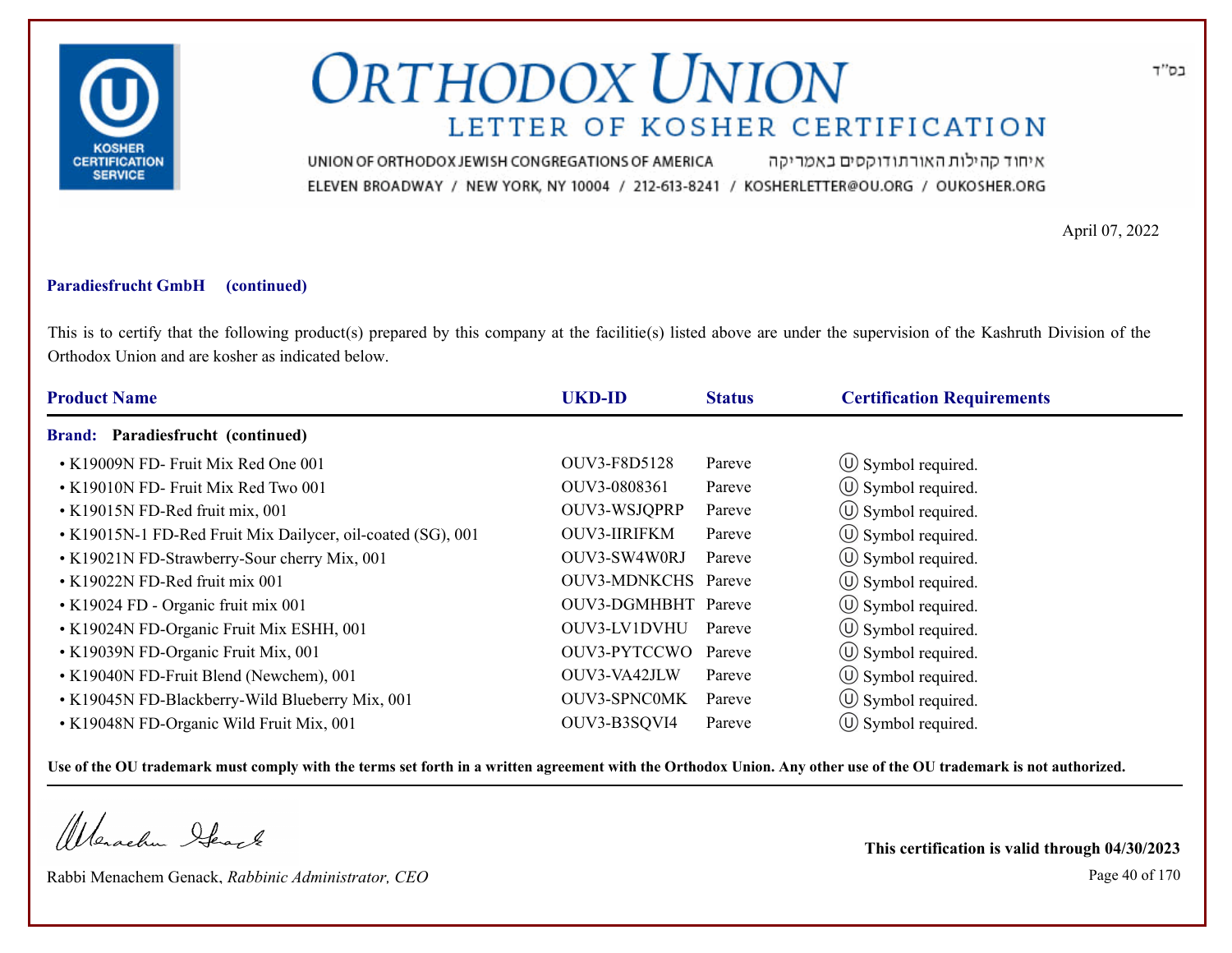

איחוד קהילות האורתודוקסים באמריקה UNION OF ORTHODOX JEWISH CONGREGATIONS OF AMERICA ELEVEN BROADWAY / NEW YORK, NY 10004 / 212-613-8241 / KOSHERLETTER@OU.ORG / OUKOSHER.ORG

April 07, 2022

### **Paradiesfrucht GmbH (continued)**

This is to certify that the following product(s) prepared by this company at the facilitie(s) listed above are under the supervision of the Kashruth Division of the Orthodox Union and are kosher as indicated below.

| <b>Product Name</b>                                   | <b>UKD-ID</b>       | <b>Status</b> | <b>Certification Requirements</b> |  |
|-------------------------------------------------------|---------------------|---------------|-----------------------------------|--|
| Brand: Paradiesfrucht (continued)                     |                     |               |                                   |  |
| • K19049N FD-Organic Wild Fruit Powder Mix, 001       | OUV3-CLZXQV4        | Pareve        | $\circ$ Symbol required.          |  |
| • K19052N FD-Red Fruit Mix IV, 001                    | OUV3-UKIUQBA Pareve |               | $\circ$ Symbol required.          |  |
| • K19054N FD-Fruit Mix XII, 001                       | OUV3-HKWLNGO Pareve |               | $\circled{1}$ Symbol required.    |  |
| • K19054N-1 FD-FRUIT MIX V, OIL COATED, 001           | OUV3-M3TTPEO        | Pareve        | $\circled{1}$ Symbol required.    |  |
| • K19056N FD-Red Fruit Mix VII, 001                   | OUV3-XTBFSGU        | Pareve        | $\circled{1}$ Symbol required.    |  |
| • K19071N FD-Organic Fruit Mix Dailycer, 001          | OUV3-6QOIQQE        | Pareve        | $\circ$ Symbol required.          |  |
| • K19086-1N FD-Red Fruit Mix, 001                     | OUV3-4LQEDOE        | Pareve        | $\circ$ Symbol required.          |  |
| • K19086-1N-05001 FD - Red Fruitpowder Mix 0-1mm, 001 | OUV3-7W8L3TB        | Pareve        | $\circled{1}$ Symbol required.    |  |
| • K19086-1N-44 FD - Red Fruit Mix sieved, HFW, 001    | OUV3-IGCG8RB        | Pareve        | $\circ$ Symbol required.          |  |
| • K19086N FD-Red Fruit Mix Nordgetreide, 001          | OUV3-HJQTLOL        | Pareve        | $\circ$ Symbol required.          |  |
| • K19086-N-05001 FD-Red Fruit Powder Mix 0-1mm, 001   | OUV3-QLYJE8X        | Pareve        | $\circ$ Symbol required.          |  |
| • K19087N FD-Forest fruit powder, 0-2 mm, 001         | OUV3-WVQE7JU        | Pareve        | $\circ$ Symbol required.          |  |

**Use of the OU trademark must comply with the terms set forth in a written agreement with the Orthodox Union. Any other use of the OU trademark is not authorized.**

Werschn Heart

Rabbi Menachem Genack, *Rabbinic Administrator, CEO* Page 41 of 170

**This certification is valid through 04/30/2023**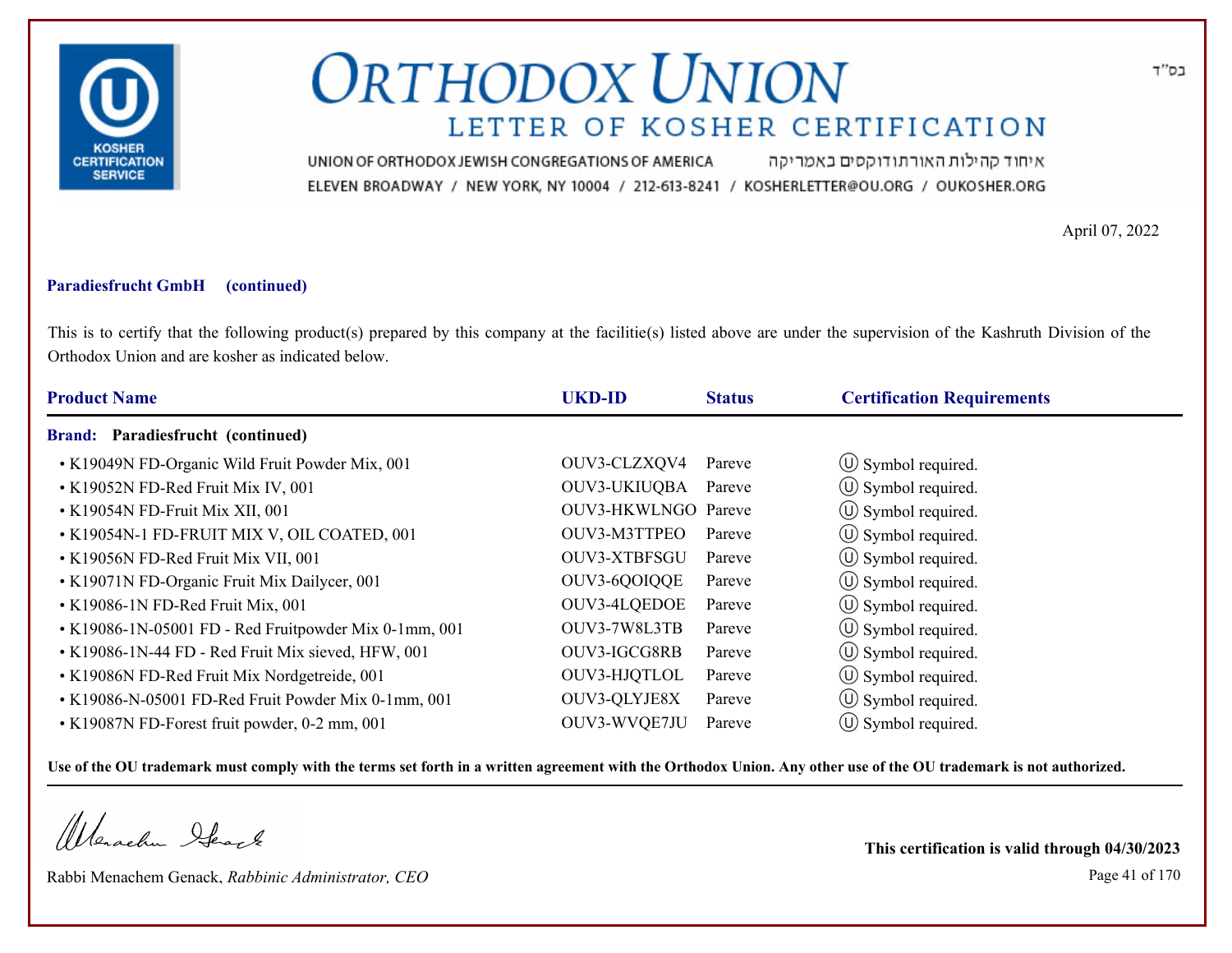

איחוד קהילות האורתודוקסים באמריקה UNION OF ORTHODOX JEWISH CONGREGATIONS OF AMERICA ELEVEN BROADWAY / NEW YORK, NY 10004 / 212-613-8241 / KOSHERLETTER@OU.ORG / OUKOSHER.ORG

April 07, 2022

### **Paradiesfrucht GmbH (continued)**

This is to certify that the following product(s) prepared by this company at the facilitie(s) listed above are under the supervision of the Kashruth Division of the Orthodox Union and are kosher as indicated below.

| <b>Product Name</b>                                          | <b>UKD-ID</b>       | <b>Status</b> | <b>Certification Requirements</b> |
|--------------------------------------------------------------|---------------------|---------------|-----------------------------------|
| Brand: Paradiesfrucht (continued)                            |                     |               |                                   |
| • K19093N FD-Strawberry - Raspberry Blend, 001               | OUV3-K1JWCAK        | Pareve        | $\circled{1}$ Symbol required.    |
| • K19094N FD-Black Fruit Mix, 001                            | OUV3-LIMUF4K        | Pareve        | $\circ$ Symbol required.          |
| • K19097N FD-Fruit Mix XI, 001                               | OUV3-W4AJ7RE        | Pareve        | $\circled{1}$ Symbol required.    |
| • K19097N-3 FD-Fruit Mix XI, 2,5% sunflower-oil 001          | OUV3-X6SLPQJ        | Pareve        | $\circ$ Symbol required.          |
| • K19097N-4 FD-Organic Fruit Mix XI, 001                     | OUV3-4SWBKML Pareve |               | $\circ$ Symbol required.          |
| • K19099N FD-Organic Fruit Mix ESHH 2, 001                   | OUV3-I3RQWEF        | Pareve        | $\circ$ Symbol required.          |
| • K19104N FD-Fruit Mix EHS, oil-coated (SG/2%), 001          | OUV3-5LW8GQA Pareve |               | $\circ$ Symbol required.          |
| • K19104N-1 FD-Fruit Mix EHS, oil-coated (SG/2,5%), 001      | <b>OUV3-DKEUCXR</b> | Pareve        | (U) Symbol required.              |
| • K19104N-2 FD-Fruit Mix EHS, 001                            | OUV3-VAP8FXL        | Pareve        | $\circ$ Symbol required.          |
| • K19105N FD-Organic Fruit Mix EBH, oil-coated (2%), 001     | OUV3-839C1GM        | Pareve        | $\circ$ Symbol required.          |
| • K19105N-1 FD-Organic Fruit Mix EBH, oil-coated (2,5%), 001 | OUV3-FVN1SGU        | Pareve        | $\circ$ Symbol required.          |
| • K19105N-2 FD-Organic Fruit Mix EBH, 001                    | OUV3-V91MSDD        | Pareve        | $(\cup)$ Symbol required.         |

**Use of the OU trademark must comply with the terms set forth in a written agreement with the Orthodox Union. Any other use of the OU trademark is not authorized.**

Werschn Stack

Rabbi Menachem Genack, *Rabbinic Administrator, CEO* Page 42 of 170

**This certification is valid through 04/30/2023**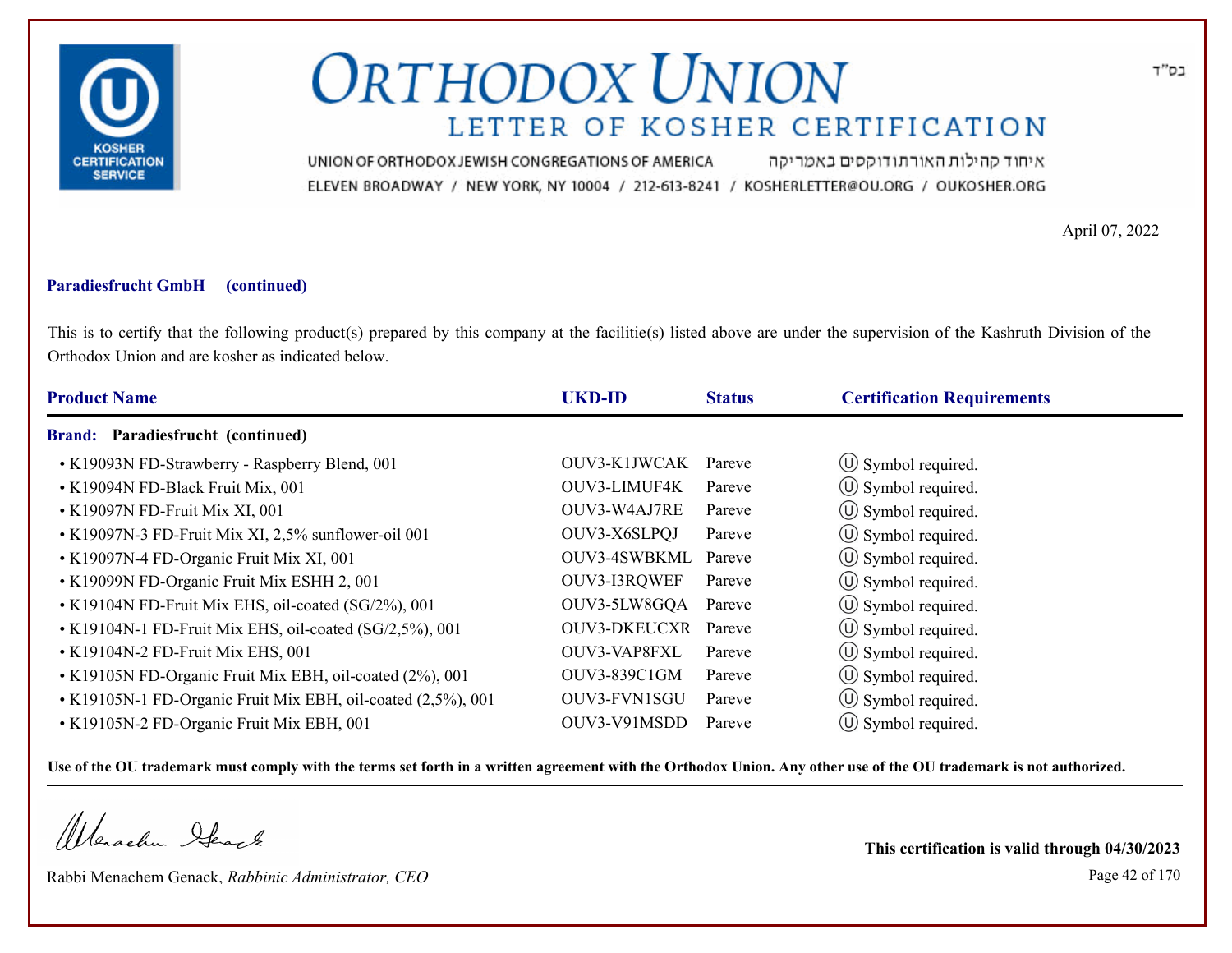

איחוד קהילות האורתודוקסים באמריקה UNION OF ORTHODOX JEWISH CONGREGATIONS OF AMERICA ELEVEN BROADWAY / NEW YORK, NY 10004 / 212-613-8241 / KOSHERLETTER@OU.ORG / OUKOSHER.ORG

April 07, 2022

#### **Paradiesfrucht GmbH (continued)**

This is to certify that the following product(s) prepared by this company at the facilitie(s) listed above are under the supervision of the Kashruth Division of the Orthodox Union and are kosher as indicated below.

| <b>Product Name</b>                                                           | <b>UKD-ID</b>       | <b>Status</b> | <b>Certification Requirements</b> |
|-------------------------------------------------------------------------------|---------------------|---------------|-----------------------------------|
| <b>Brand: Paradiesfrucht (continued)</b>                                      |                     |               |                                   |
| • K19105N-3 FD-Org. Fruit Mix EBH, oil coated, 2,5% SG, 001                   | OUV3-UQITJJW        | Pareve        | $\circ$ Symbol required.          |
| • K19105N-5 FD-Organic Fruit Mix EBH, oil-coated (2,5%<br>sunflower oil), 001 | OUV3-PRP1XQV        | Pareve        | $\circ$ Symbol required.          |
| • K19107N FD-Blueberry & Cranberry Blend, 001                                 | <b>OUV3-EEZTGON</b> | Pareve        | $\circ$ Symbol required.          |
| • K19108N FD-Fruit Blend BBC, oil-coated (SG/3,1%), 001                       | OUV3-ZSJLTRO        | Pareve        | $\circ$ Symbol required.          |
| • K19112N FD-Peach-Apricot Mix, 001                                           | OUV3-7B6FVJE        | Pareve        | $\circ$ Symbol required.          |
| • K19114N FD- Fruit Mix Red Four 001                                          | OUV3-39D417B        | Pareve        | $\circ$ Symbol required.          |
| • K19116N FD-Red Fruit Mix 2 (Sevenday), 001                                  | OUV3-EU9HPPO        | Pareve        | $\circled{1}$ Symbol required.    |
| • K19121N FD-Strawberry-Sour Cherry Mix, 001                                  | OUV3-7H5GG6X        | Pareve        | $\circled{1}$ Symbol required.    |
| • K19122N FD-Fruit Mix HEH, oil-coated (SG/2,5%), 001                         | OUV3-CLPHQML        | Pareve        | $\circ$ Symbol required.          |
| • K19127N FD-Organic Fruit Mix whole, 001                                     | OUV3-F3NVUOF        | Pareve        | $\circ$ Symbol required.          |
| • K19128N FD-Organic Mix 4 Fruits, 001                                        | OUV3-HK3R3SO        | Pareve        | $\circ$ Symbol required.          |

**Use of the OU trademark must comply with the terms set forth in a written agreement with the Orthodox Union. Any other use of the OU trademark is not authorized.**

Werschn Stack

Rabbi Menachem Genack, *Rabbinic Administrator, CEO* Page 43 of 170

**This certification is valid through 04/30/2023**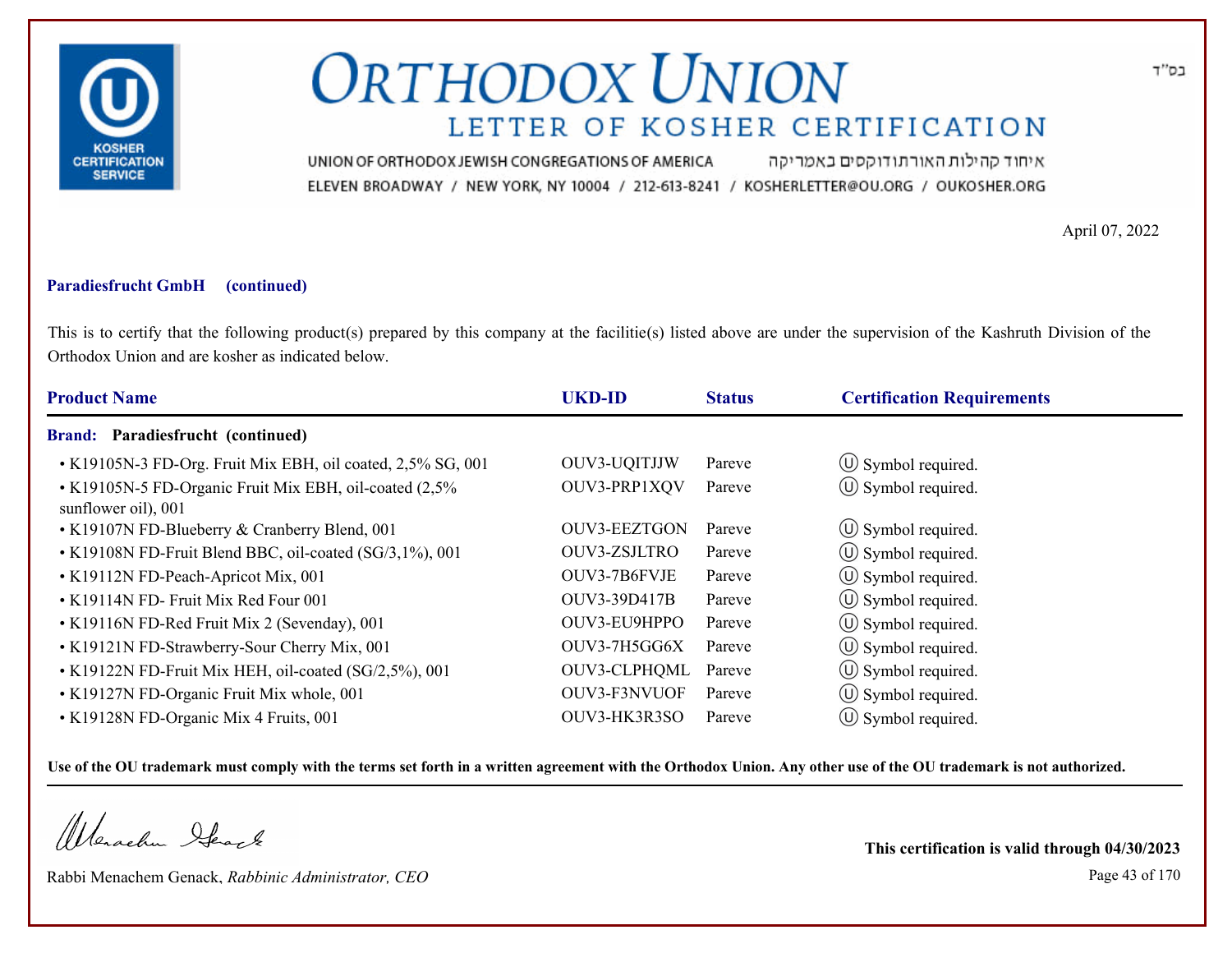

איחוד קהילות האורתודוקסים באמריקה UNION OF ORTHODOX JEWISH CONGREGATIONS OF AMERICA ELEVEN BROADWAY / NEW YORK, NY 10004 / 212-613-8241 / KOSHERLETTER@OU.ORG / OUKOSHER.ORG

April 07, 2022

### **Paradiesfrucht GmbH (continued)**

This is to certify that the following product(s) prepared by this company at the facilitie(s) listed above are under the supervision of the Kashruth Division of the Orthodox Union and are kosher as indicated below.

| <b>Product Name</b>                                      | <b>UKD-ID</b> | <b>Status</b> | <b>Certification Requirements</b> |  |
|----------------------------------------------------------|---------------|---------------|-----------------------------------|--|
| <b>Brand: Paradiesfrucht (continued)</b>                 |               |               |                                   |  |
| • K19129N FD-Organic Fruit-Mix ESH, 001                  | OUV3-LTDBMTA  | Pareve        | $\circ$ Symbol required.          |  |
| • K19130N FD-FRUIT MIX BLACK FRUITS, 001                 | OUV3-5TYGD7P  | Pareve        | $\circled{1}$ Symbol required.    |  |
| • K19130N-1 FD-FRUIT MIX BLACK FRUITS OIL COATED,<br>001 | OUV3-AA8SYVK  | Pareve        | $\circled{1}$ Symbol required.    |  |
| • K19133N FD-Forest Fruit Mix, 001                       | OUV3-0VYOQ6M  | Pareve        | $\circled{1}$ Symbol required.    |  |
| • K19134N FD-Red Fruit Mix (Sevenday), 001               | OUV3-TQVZO5O  | Pareve        | $\circ$ Symbol required.          |  |
| • K19135N FD-Organic Wild Fruit Mix (Barnhouse), 001     | OUV3-WUG2DGI  | Pareve        | $\circled{1}$ Symbol required.    |  |
| $\cdot$ K19136N FD- Fruit Mix Five 001                   | OUV3-4DC3E1E  | Pareve        | $\circled{1}$ Symbol required.    |  |
| • K19137N FD- Fruit Mix Seven, Strawberry-peach 001      | OUV3-6EF6691  | Pareve        | $\circ$ Symbol required.          |  |
| • K19138N FD-Fruit Mix Red 3, 001                        | OUV3-VFHJWXX  | Pareve        | $\circled{1}$ Symbol required.    |  |
| • K19139N FD-Fruit Mix Red 5, oil-coated (SG/2,5%), 001  | OUV3-JM632MQ  | Pareve        | $\circ$ Symbol required.          |  |
| • K19140N FD-FRUIT MIX SBB 001                           | OUV3-SELEWL4  | Pareve        | $\circ$ Symbol required.          |  |

**Use of the OU trademark must comply with the terms set forth in a written agreement with the Orthodox Union. Any other use of the OU trademark is not authorized.**

Werachen Stack

Rabbi Menachem Genack, *Rabbinic Administrator, CEO* Page 44 of 170

**This certification is valid through 04/30/2023**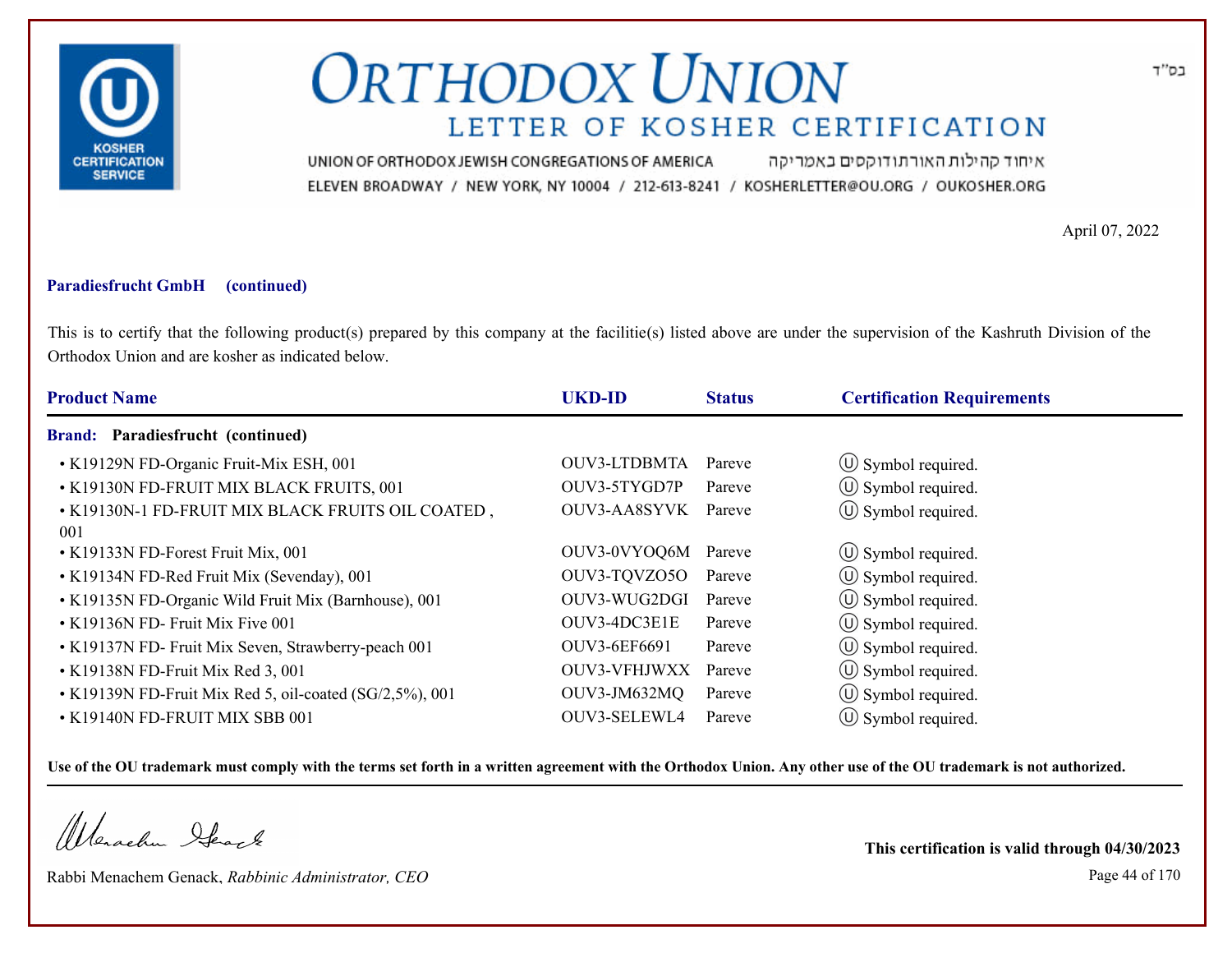

איחוד קהילות האורתודוקסים באמריקה UNION OF ORTHODOX JEWISH CONGREGATIONS OF AMERICA ELEVEN BROADWAY / NEW YORK, NY 10004 / 212-613-8241 / KOSHERLETTER@OU.ORG / OUKOSHER.ORG

April 07, 2022

#### **Paradiesfrucht GmbH (continued)**

This is to certify that the following product(s) prepared by this company at the facilitie(s) listed above are under the supervision of the Kashruth Division of the Orthodox Union and are kosher as indicated below.

| <b>Product Name</b>                                          | <b>UKD-ID</b>       | <b>Status</b> | <b>Certification Requirements</b> |
|--------------------------------------------------------------|---------------------|---------------|-----------------------------------|
| Brand: Paradiesfrucht (continued)                            |                     |               |                                   |
| • K19141N FD-Red Fruit Mix SRC, 001                          | OUV3-96UZHYV        | Pareve        | $\circled{1}$ Symbol required.    |
| • K19145N FD- Fruit Mix Six, Oiled 001                       | OUV3-8423236        | Pareve        | $\circled{1}$ Symbol required.    |
| • K19146N FD-Fruit Mix EHH 0-5 mm, oil-coated (SG/2,5%), 001 | OUV3-GUUVEMC Pareve |               | $\circled{1}$ Symbol required.    |
| • K19147N FD-Raspberry-Strawberry Blend, 001                 | OUV3-UVUJQXM Pareve |               | $\circ$ Symbol required.          |
| • K19148N FD-Fruit Blend BBC 2, oil-coated (SG/3%), 001      | <b>OUV3-JRVKNOV</b> | Pareve        | $\circled{1}$ Symbol required.    |
| • K19150N FD- Fruit Mix Five, Oiled 001                      | OUV3-D026309        | Pareve        | $\circ$ Symbol required.          |
| • K19153N FD- Fruit Mix Three 001                            | OUV3-CFA65EF        | Pareve        | $\circ$ Symbol required.          |
| • K19154N FD-Organic Strawberry-Raspberry Mix, 001           | <b>OUV3-DICVZMR</b> | Pareve        | (U) Symbol required.              |
| • K19155N FD-Woodberry Mix, 001                              | OUV3-1NF0Q1O        | Pareve        | $\circ$ Symbol required.          |
| • K19156N FD-Woodberry Powder BHH 0-2 mm, 001                | OUV3-9CAHQET        | Pareve        | $\circ$ Symbol required.          |
| • K19160N FD-Red Fruit Mix IV 001                            | OUV3-D5171BB        | Pareve        | $\circ$ Symbol required.          |
| • K19165N FD-Fruit Mix IX, 001                               | OUV3-MWXS2YW Pareve |               | $\circ$ Symbol required.          |

**Use of the OU trademark must comply with the terms set forth in a written agreement with the Orthodox Union. Any other use of the OU trademark is not authorized.**

Werschn Stack

Rabbi Menachem Genack, *Rabbinic Administrator, CEO* Page 45 of 170

**This certification is valid through 04/30/2023**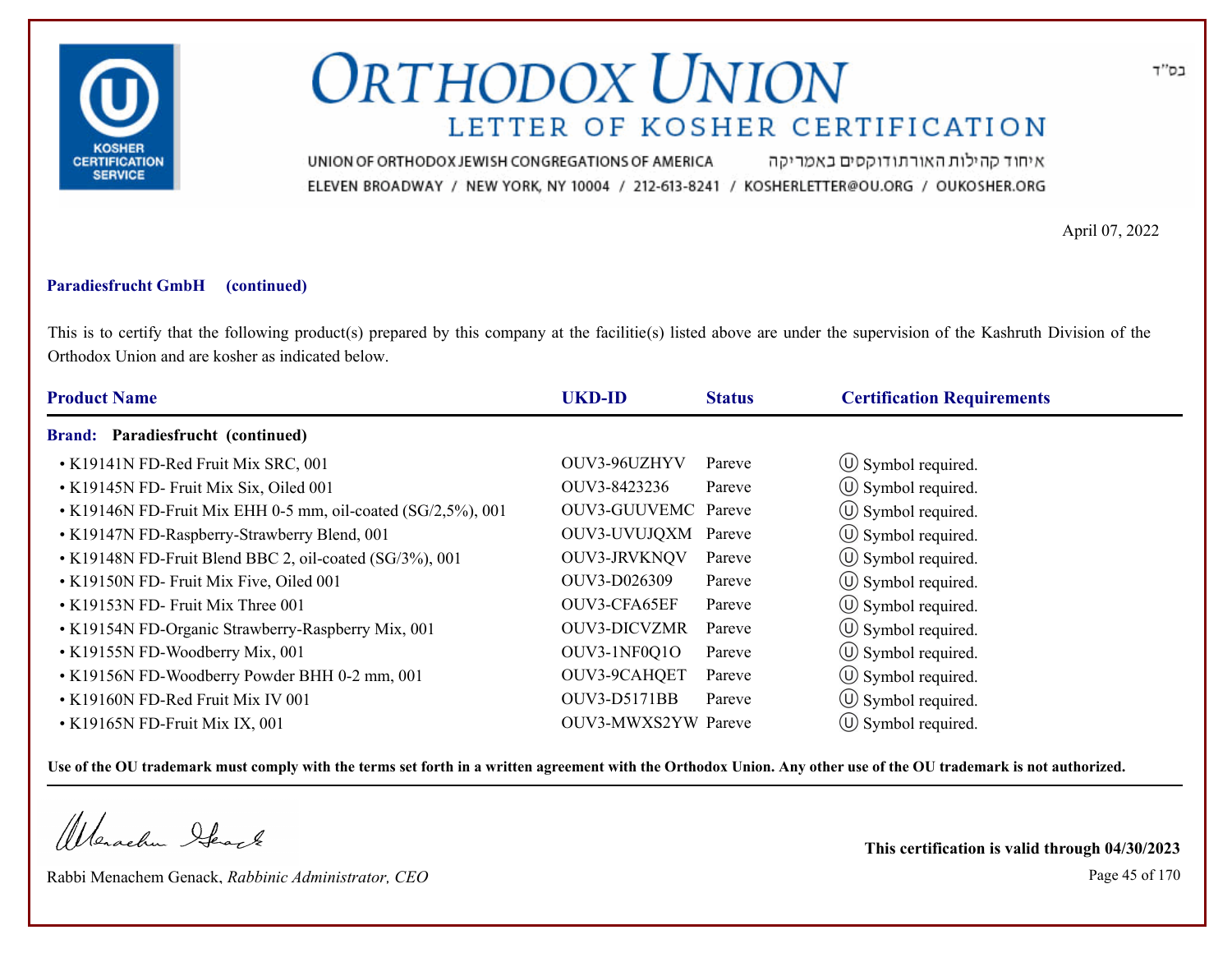

איחוד קהילות האורתודוקסים באמריקה UNION OF ORTHODOX JEWISH CONGREGATIONS OF AMERICA ELEVEN BROADWAY / NEW YORK, NY 10004 / 212-613-8241 / KOSHERLETTER@OU.ORG / OUKOSHER.ORG

April 07, 2022

### **Paradiesfrucht GmbH (continued)**

This is to certify that the following product(s) prepared by this company at the facilitie(s) listed above are under the supervision of the Kashruth Division of the Orthodox Union and are kosher as indicated below.

| <b>Product Name</b>                                             | <b>UKD-ID</b>       | <b>Status</b> | <b>Certification Requirements</b> |
|-----------------------------------------------------------------|---------------------|---------------|-----------------------------------|
| Brand: Paradiesfrucht (continued)                               |                     |               |                                   |
| • K19165N-1 FD-Fruit Mix IX, oil-coated 2,5% sunflower oil, 001 | OUV3-OYM92KF        | Pareve        | $\circ$ Symbol required.          |
| • K19166N FD-Organic Fruit Mix, 001                             | OUV3-YZOEHOK Pareve |               | $\circ$ Symbol required.          |
| • K19167N FD-Organic Colorful Mix, 001                          | OUV3-OA1BCYL Pareve |               | $\circled{0}$ Symbol required.    |
| • K19168N FD-Organic Mix Yellow, 001                            | OUV3-SYLIRHQ        | Pareve        | $\circ$ Symbol required.          |
| • K19169N FD-Organic Mix Red, 001                               | OUV3-BCGGMA2 Pareve |               | $\circ$ Symbol required.          |
| • K19170N FD-Organic Woodberry Mix 2, 001                       | OUV3-8ROXVV2        | Pareve        | $\circ$ Symbol required.          |
| • K19170N-1 FD-Organic Wildfruit mix 001                        | OUV3-DED97EE        | Pareve        | $\circ$ Symbol required.          |
| • K19170N-2 FD-Organic Wild fruit mix 2, 001                    | OUV3-KDFWHVA Pareve |               | (U) Symbol required.              |
| • K19170N-3 FD-Organic Wild Fruit Mix 2, 001                    | OUV3-PB0GESR        | Pareve        | $\circ$ Symbol required.          |
| • K19171N FD-Organic Woodberry Mix 3, 001                       | OUV3-MLX14F9        | Pareve        | $\circ$ Symbol required.          |
| • K19172N FD-Red Fruit Mix, 001                                 | OUV3-L3UHKJK        | Pareve        | $\circ$ Symbol required.          |
| • K19173N FD- Fruit Blend Scb 001                               | OUV3-1772830        | Pareve        | $\circ$ Symbol required.          |

**Use of the OU trademark must comply with the terms set forth in a written agreement with the Orthodox Union. Any other use of the OU trademark is not authorized.**

Werachen Stack

Rabbi Menachem Genack, *Rabbinic Administrator, CEO* Page 46 of 170

**This certification is valid through 04/30/2023**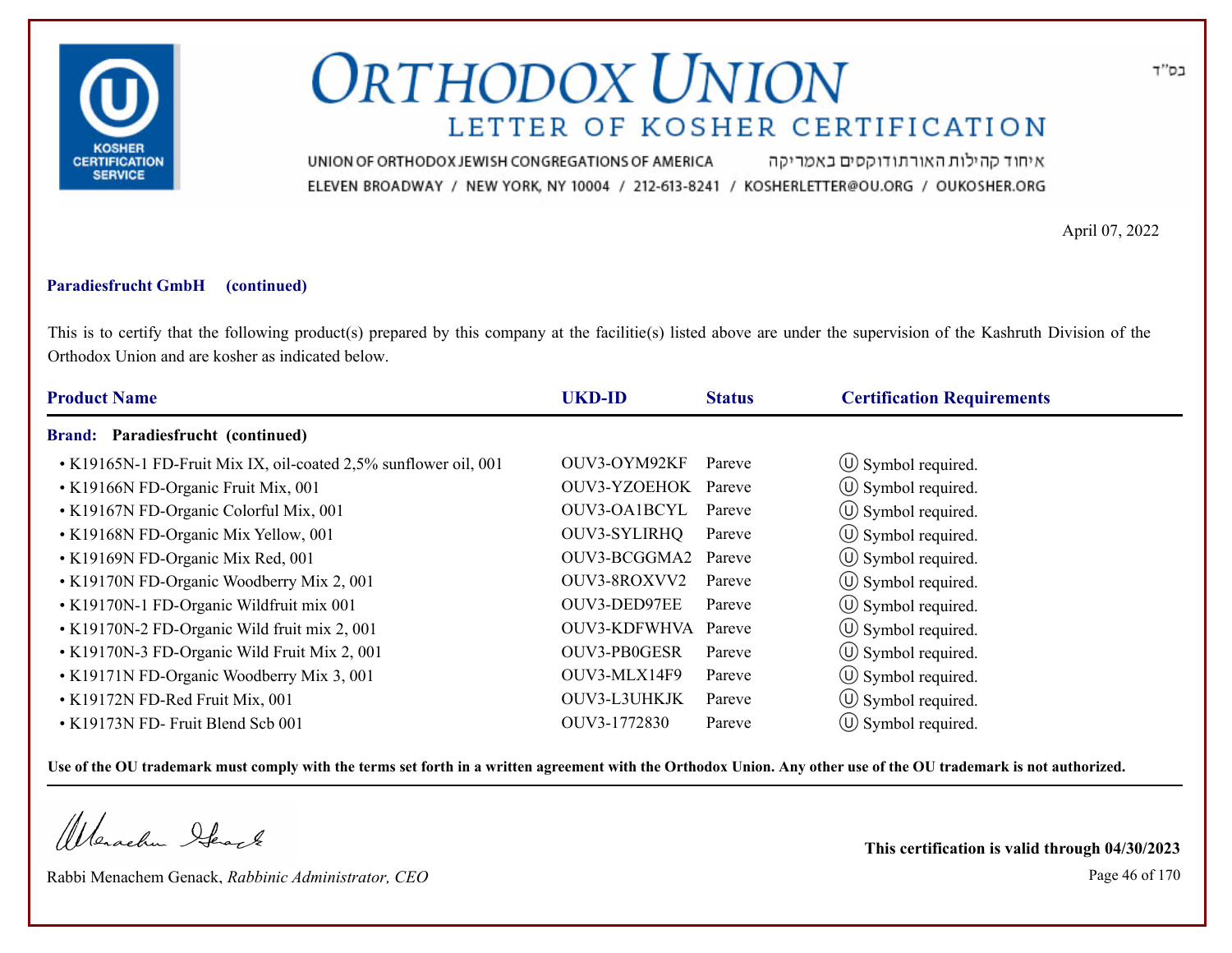

איחוד קהילות האורתודוקסים באמריקה UNION OF ORTHODOX JEWISH CONGREGATIONS OF AMERICA ELEVEN BROADWAY / NEW YORK, NY 10004 / 212-613-8241 / KOSHERLETTER@OU.ORG / OUKOSHER.ORG

April 07, 2022

### **Paradiesfrucht GmbH (continued)**

This is to certify that the following product(s) prepared by this company at the facilitie(s) listed above are under the supervision of the Kashruth Division of the Orthodox Union and are kosher as indicated below.

| <b>Product Name</b>                                     | <b>UKD-ID</b>       | <b>Status</b> | <b>Certification Requirements</b> |  |
|---------------------------------------------------------|---------------------|---------------|-----------------------------------|--|
| Brand: Paradiesfrucht (continued)                       |                     |               |                                   |  |
| • K19174N FD-Organic-4-Fruit Mix, 001                   | OUV3-PUYEEST        | Pareve        | $\circled{1}$ Symbol required.    |  |
| • K19175N FD-Fruit Mix II, oiled (SG), 001              | OUV3-Q8IWUDF        | Pareve        | $\circ$ Symbol required.          |  |
| • K19176N FD-Mix of Berries 2, 001                      | OUV3-SS8BSRU        | Pareve        | $\circ$ Symbol required.          |  |
| • K19177N FD-Strawberry-Rhubarb Powder 0-2 mm, 001      | OUV3-15YDAQO        | Pareve        | $\circ$ Symbol required.          |  |
| • K19178N FD-Organic Fruit Powder Mix, 001              | OUV3-SRC38PQ        | Pareve        | $\circ$ Symbol required.          |  |
| • K19179N FD- Fruit Mix Nine Mango-peach 001            | OUV3-F782A41        | Pareve        | $\circ$ Symbol required.          |  |
| • K19180N FD-Organic Mix Carrot-Banana 0-2 mm, 001      | OUV3-B5SM0RF        | Pareve        | $\circ$ Symbol required.          |  |
| • K19181N FD-Organic Mix Spinach-Apple 0-2 mm, 001      | OUV3-X8MN3V6        | Pareve        | (U) Symbol required.              |  |
| • K19182N-1 FD-Organic Berry Mix                        | OUV3-DY2QV6H        | Pareve        | $\circ$ Symbol required.          |  |
| • K19183N FD- Fruit Blend Bbc, Oil-coated 001           | OUV3-C02AFAB        | Pareve        | $\circ$ Symbol required.          |  |
| • K19185N FD-Organic Fruit Mix, 001                     | <b>OUV3-FVA6009</b> | Pareve        | $\circled{1}$ Symbol required.    |  |
| • K19186N FD-Red Fruit Mix with oil SG & sweetened, 001 | OUV3-G5WDGNR Pareve |               | $\circ$ Symbol required.          |  |

**Use of the OU trademark must comply with the terms set forth in a written agreement with the Orthodox Union. Any other use of the OU trademark is not authorized.**

Werachen Stack

Rabbi Menachem Genack, *Rabbinic Administrator, CEO* Page 47 of 170

**This certification is valid through 04/30/2023**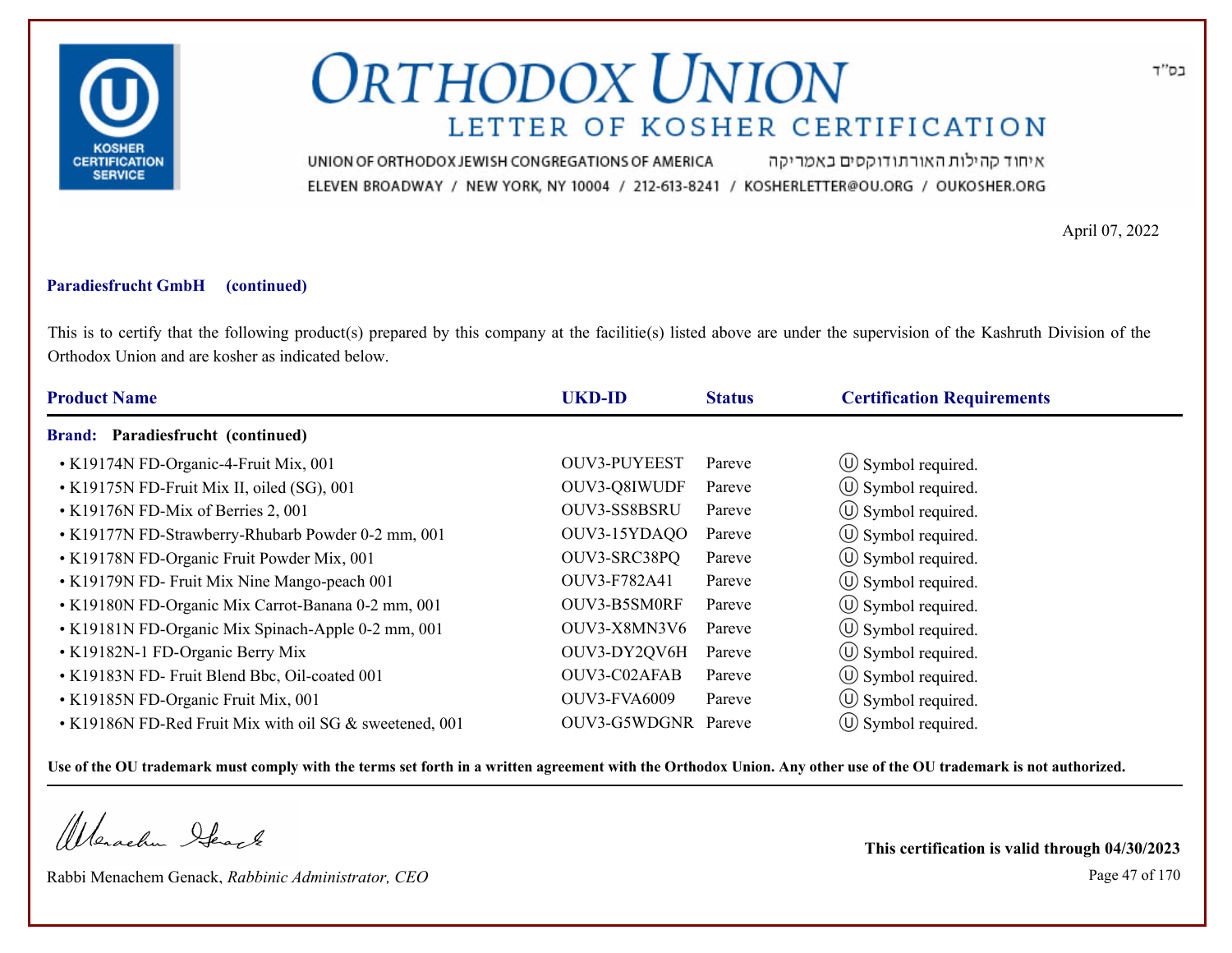

איחוד קהילות האורתודוקסים באמריקה UNION OF ORTHODOX JEWISH CONGREGATIONS OF AMERICA ELEVEN BROADWAY / NEW YORK, NY 10004 / 212-613-8241 / KOSHERLETTER@OU.ORG / OUKOSHER.ORG

April 07, 2022

### **Paradiesfrucht GmbH (continued)**

This is to certify that the following product(s) prepared by this company at the facilitie(s) listed above are under the supervision of the Kashruth Division of the Orthodox Union and are kosher as indicated below.

| <b>Product Name</b>                                         | <b>UKD-ID</b>       | <b>Status</b> | <b>Certification Requirements</b> |
|-------------------------------------------------------------|---------------------|---------------|-----------------------------------|
| Paradiesfrucht (continued)<br><b>Brand:</b>                 |                     |               |                                   |
| • K19187N FD-Peach-Apricot Mix, oil-coated (SG/2,0%), 001   | <b>OUV3-VSRCTPV</b> | Pareve        | $\circ$ Symbol required.          |
| • K19188N FD-Organic Mix Strawberry-Banana, 001             | OUV3-M2ROR2T        | Pareve        | $\circ$ Symbol required.          |
| • K19189N FD-Fruit powder Mix, 001                          | OUV3-4FCY3JE        | Pareve        | $\circled{1}$ Symbol required.    |
| • K19190N FD-Fruit Powder Strawberry-Raspberry, 001         | OUV3-7BXJECQ        | Pareve        | $\circ$ Symbol required.          |
| • K19191N FD-Fruit Mix 0-5 mm, 001                          | <b>OUV3-XXTJRAQ</b> | Pareve        | $\circ$ Symbol required.          |
| • K19192N FD-Organic Fruit Mix EHB2, 001                    | OUV3-MZJJSXW        | Pareve        | $\circ$ Symbol required.          |
| • K19194N FD-Mixed Berry Blend, oil-coated (SG/2,5%), 001   | OUV3-CZMUCGR Pareve |               | $\circ$ Symbol required.          |
| • K19195N FD-Organic Mix Red, oil-coated, 001               | OUV3-G19LY23        | Pareve        | (U) Symbol required.              |
| • K19196N FD-Apple-Blackcurrant Blend, 001                  | <b>OUV3-CKZBUOP</b> | Pareve        | $\circled{1}$ Symbol required.    |
| • K19197N FD-Mix Strawberry-Blueberry, 001                  | <b>OUV3-RCJDHXE</b> | Pareve        | (U) Symbol required.              |
| • K19198N FD-Fruit Mix 11 Red, oil-coated (2,5%/SG), 001    | OUV3-DARLJ9J        | Pareve        | $\circ$ Symbol required.          |
| • K19199N FD-Peach-Apricot Blend, oil-coated (SG/2,0%), 001 | OUV3-CDKHKB2        | Pareve        | $\circ$ Symbol required.          |

**Use of the OU trademark must comply with the terms set forth in a written agreement with the Orthodox Union. Any other use of the OU trademark is not authorized.**

Werschn Heart

Rabbi Menachem Genack, *Rabbinic Administrator, CEO* Page 48 of 170

**This certification is valid through 04/30/2023**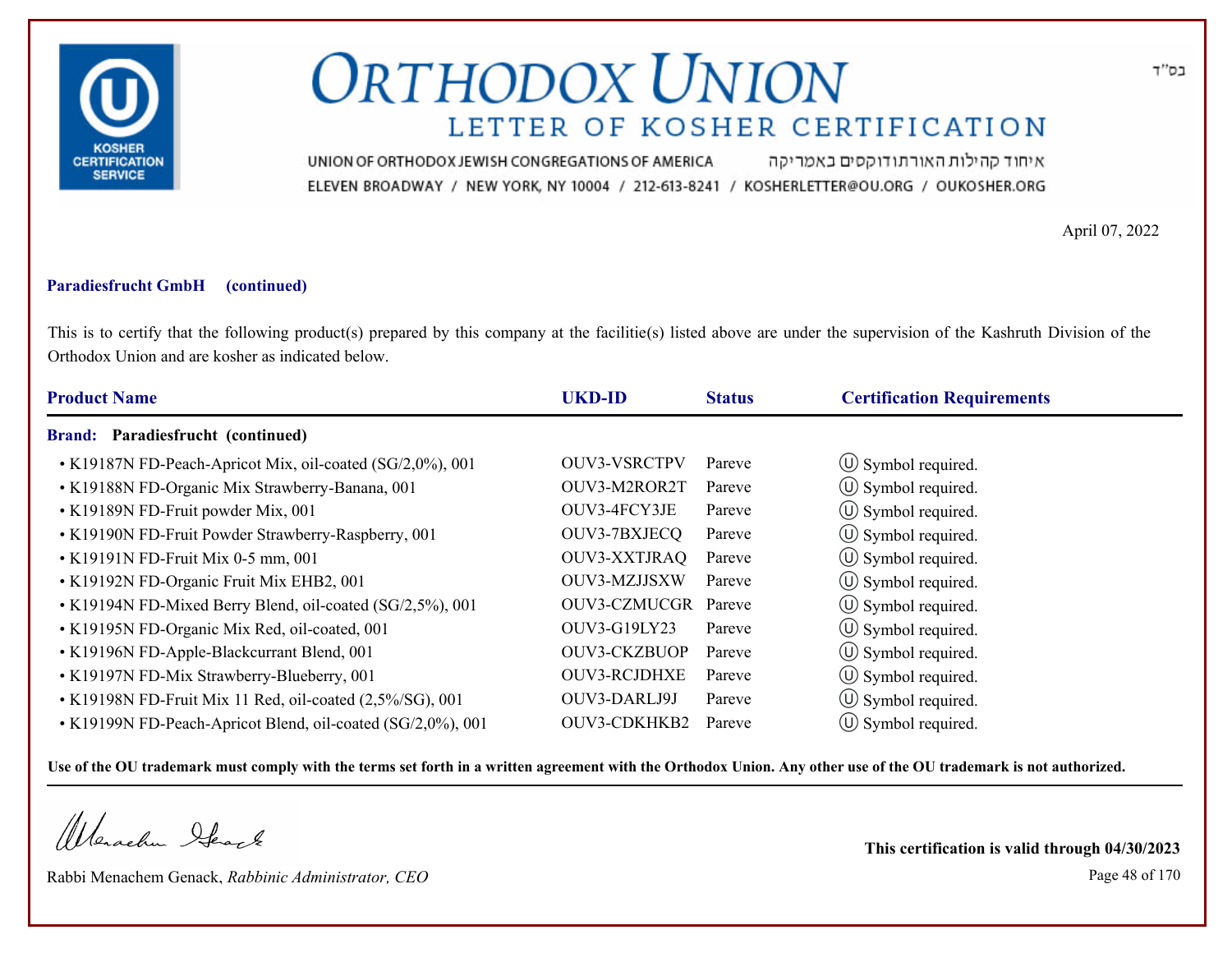

איחוד קהילות האורתודוקסים באמריקה UNION OF ORTHODOX JEWISH CONGREGATIONS OF AMERICA ELEVEN BROADWAY / NEW YORK, NY 10004 / 212-613-8241 / KOSHERLETTER@OU.ORG / OUKOSHER.ORG

April 07, 2022

### **Paradiesfrucht GmbH (continued)**

This is to certify that the following product(s) prepared by this company at the facilitie(s) listed above are under the supervision of the Kashruth Division of the Orthodox Union and are kosher as indicated below.

| <b>Product Name</b>                                                 | <b>UKD-ID</b>       | <b>Status</b> | <b>Certification Requirements</b> |
|---------------------------------------------------------------------|---------------------|---------------|-----------------------------------|
| <b>Brand: Paradiesfrucht (continued)</b>                            |                     |               |                                   |
| • K19200N FD-Mix-Strawberry-rhubarb, 1-3 mm, oil coated, SG<br>001  | OUV3-TR4TXG6        | Pareve        | $\circ$ Symbol required.          |
| • K19201N FD-Organic Fruit Blend 0-1 mm, 001                        | OUV3-6WFB75S        | Pareve        | $\circ$ Symbol required.          |
| • K19202N FD-Organic Fruit Mix 11 red, oil-coated (SG/2,5%),<br>001 | OUV3-CPED5EL        | Pareve        | $\circ$ Symbol required.          |
| • K19202N-1 FD-Organic Fruit Mix 11 red, 001                        | OUV3-3X3TDKV        | Pareve        | (U) Symbol required.              |
| • K19203N FD-Organic Raspberry-Mango-Mix, 001                       | OUV3-9QTHQL5        | Pareve        | $\circ$ Symbol required.          |
| • K19204N FD-Strawberry blend, oil coated, SG 2,5%, 001             | <b>OUV3-BSVTYWB</b> | Pareve        | $\circled{1}$ Symbol required.    |
| • K19205N FD-Woodberry Mix, oil-coated (SG/2,5%), 001               | OUV3-0GXJDY7        | Pareve        | $\circled{1}$ Symbol required.    |
| • K19206N FD-Raspberry-Redcurrant-Cr. Pomegranate V.12 Mix,<br>001  | <b>OUV3-RIBOYRK</b> | Pareve        | $\circled{0}$ Symbol required.    |
| • K19207N FD-Organic Fruit Mix XII, 001                             | OUV3-XUJDF68        | Pareve        | $\circ$ Symbol required.          |
| • K19209N FD-Organic Mix Red Fruits, 001                            | OUV3-01MI4AX        | Pareve        | $(\cup)$ Symbol required.         |

**Use of the OU trademark must comply with the terms set forth in a written agreement with the Orthodox Union. Any other use of the OU trademark is not authorized.**

Werachen Stack

Rabbi Menachem Genack, *Rabbinic Administrator, CEO* Page 49 of 170

**This certification is valid through 04/30/2023**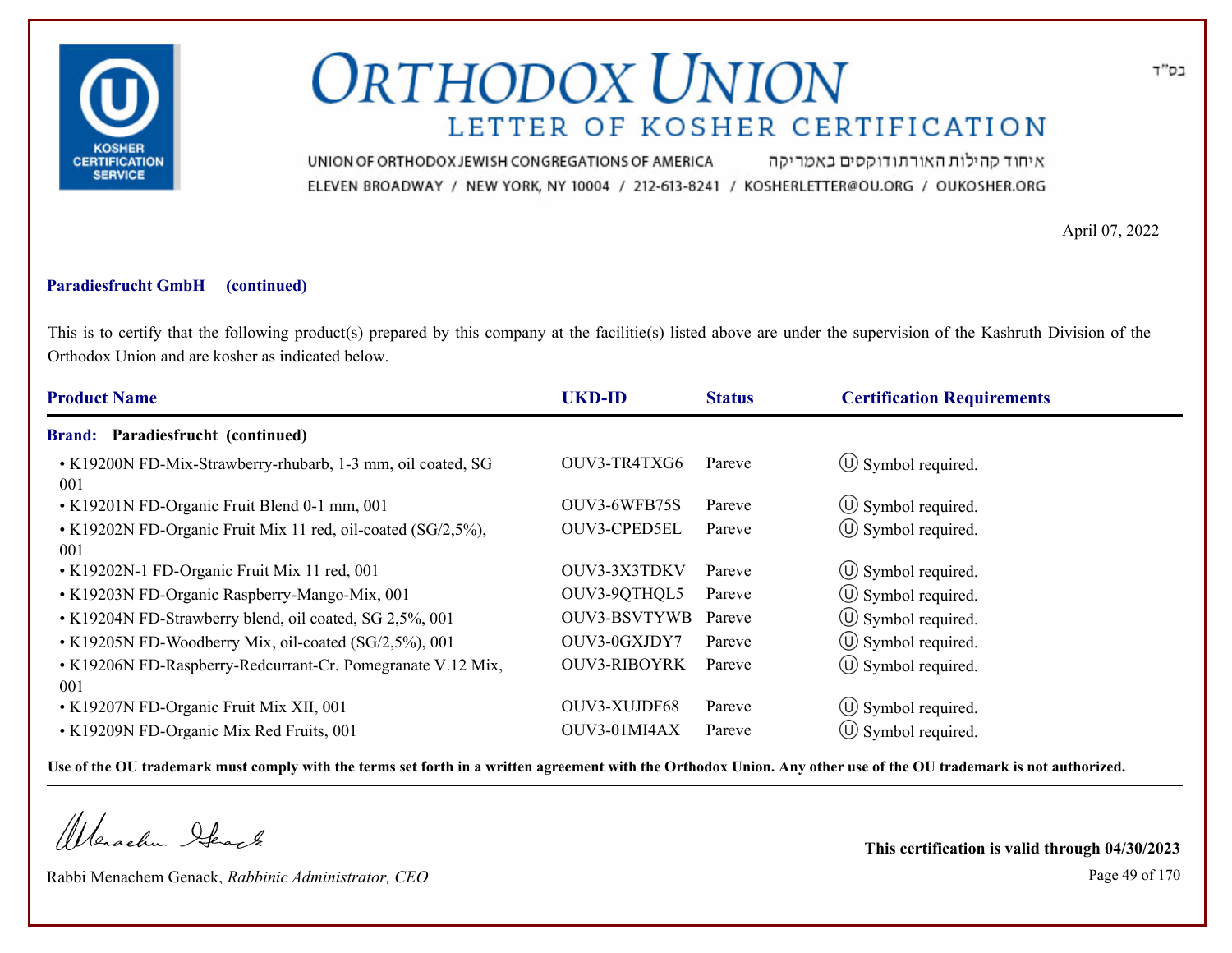

איחוד קהילות האורתודוקסים באמריקה UNION OF ORTHODOX JEWISH CONGREGATIONS OF AMERICA ELEVEN BROADWAY / NEW YORK, NY 10004 / 212-613-8241 / KOSHERLETTER@OU.ORG / OUKOSHER.ORG

April 07, 2022

#### **Paradiesfrucht GmbH (continued)**

This is to certify that the following product(s) prepared by this company at the facilitie(s) listed above are under the supervision of the Kashruth Division of the Orthodox Union and are kosher as indicated below.

| <b>Product Name</b>                                                 | <b>UKD-ID</b>       | <b>Status</b> | <b>Certification Requirements</b> |
|---------------------------------------------------------------------|---------------------|---------------|-----------------------------------|
| Brand: Paradiesfrucht (continued)                                   |                     |               |                                   |
| • K19212N FD 5-FRUIT BLEND, 001                                     | <b>OUV3-APBIBSR</b> | Pareve        | $\circled{1}$ Symbol required.    |
| • K19213N FD-Organic Fruit Mix (Edeka), 001                         | OUV3-C8P9SIJ        | Pareve        | $\circled{1}$ Symbol required.    |
| • K19214N FD-Forest Fruit Mix, 001                                  | OUV3-JJNTPE3        | Pareve        | $\circled{1}$ Symbol required.    |
| • K19215N FD-Strawberry-Blueberry Mix, 001                          | OUV3-2CQBGVT        | Pareve        | (U) Symbol required.              |
| • K19216N FD-Fruit Mix EBH, oil-coated (SG/2,5%), 001               | <b>OUV3-XKOEQUB</b> | Pareve        | $\circled{1}$ Symbol required.    |
| $\cdot$ K19218N FD-Berry Mix, 001                                   | <b>OUV3-FNNTPSG</b> | Pareve        | $\circled{0}$ Symbol required.    |
| • K19223N FD-Raspberry-Strawberry-Cr. Blueberry V.4-A-Blend,<br>001 | <b>OUV3-SRZTFPL</b> | Pareve        | $\circ$ Symbol required.          |
| • K19225N FD-Fruit Mix BBS, 001                                     | OUV3-8QGTKYS        | Pareve        | $\circled{1}$ Symbol required.    |
| • K19227N FD-Fruit Mix Raspberry-Strawberry, 001                    | OUV3-5NHDLOP        | Pareve        | $\circ$ Symbol required.          |
| • K19228 FD-Mix Strawberry-Rhubarb, 0-2 mm, 4% oil coated 001       | OUV3-BC6C4E3        | Pareve        | (U) Symbol required.              |
| • K19228N FD-Mix Strawberry-Rhubarb, 0-2 mm, 4% oil coated<br>001   | OUV3-3QHRNJS        | Pareve        | $\circ$ Symbol required.          |

**Use of the OU trademark must comply with the terms set forth in a written agreement with the Orthodox Union. Any other use of the OU trademark is not authorized.**

Werachen Stack

Rabbi Menachem Genack, *Rabbinic Administrator, CEO* Page 50 of 170

**This certification is valid through 04/30/2023**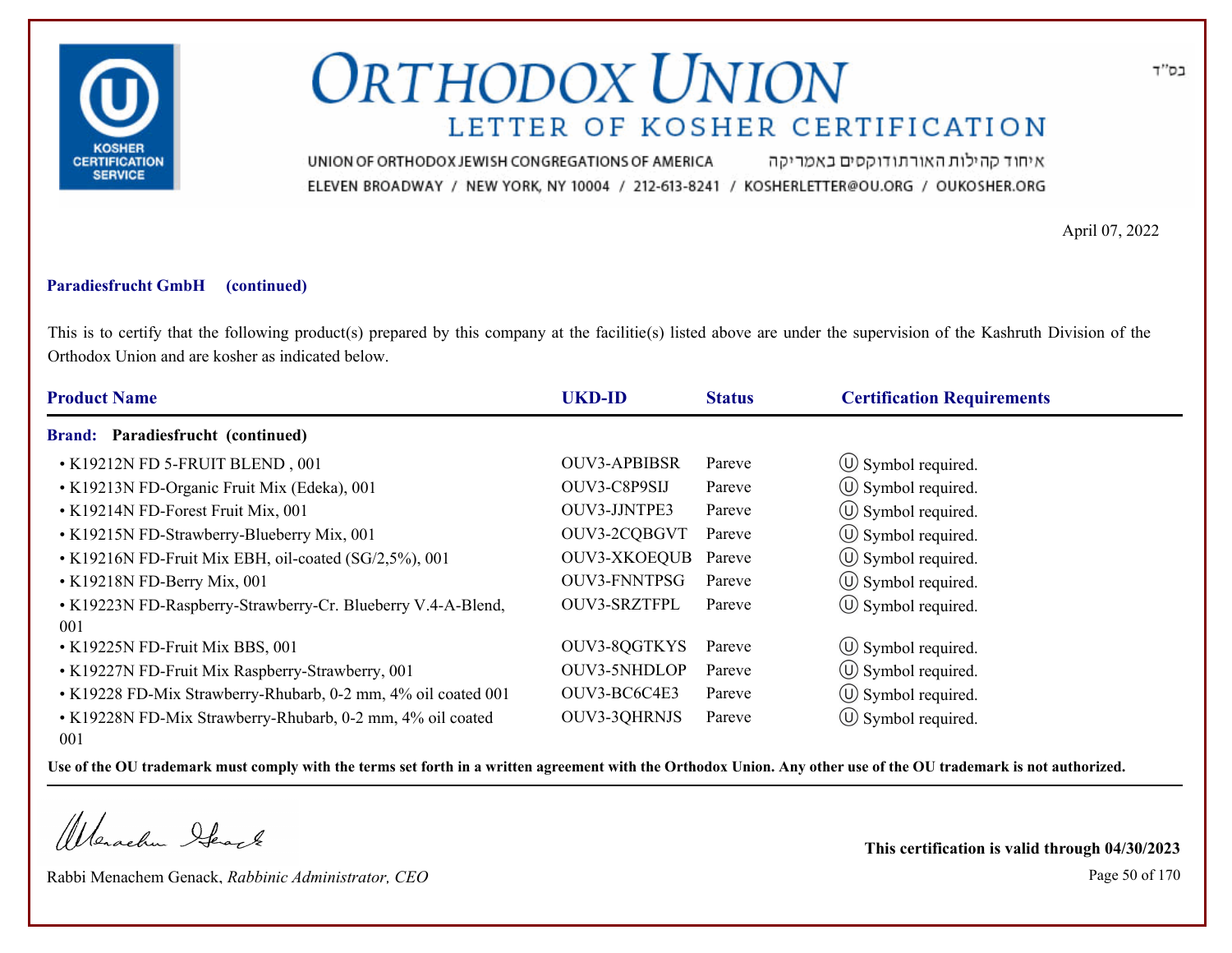

איחוד קהילות האורתודוקסים באמריקה UNION OF ORTHODOX JEWISH CONGREGATIONS OF AMERICA ELEVEN BROADWAY / NEW YORK, NY 10004 / 212-613-8241 / KOSHERLETTER@OU.ORG / OUKOSHER.ORG

April 07, 2022

#### **Paradiesfrucht GmbH (continued)**

This is to certify that the following product(s) prepared by this company at the facilitie(s) listed above are under the supervision of the Kashruth Division of the Orthodox Union and are kosher as indicated below.

| <b>Product Name</b>                                                               | <b>UKD-ID</b>       | <b>Status</b> | <b>Certification Requirements</b> |
|-----------------------------------------------------------------------------------|---------------------|---------------|-----------------------------------|
| <b>Brand: Paradiesfrucht (continued)</b>                                          |                     |               |                                   |
| • K19229N FD-Fruit Mix Strawberry-Blueberry-Cranberry, 001                        | OUV3-RVNOOTD        | Pareve        | $\circled{1}$ Symbol required.    |
| • K19229N-1 FD-FRUIT MIX STRAWBERRY- WILD<br>BLUEBERRY- CRANBERRY OIL COATED, 001 | <b>OUV3-RNMCPNI</b> | Pareve        | (U) Symbol required.              |
| • K19231N FD-Organic Fruit Mix Strawberry-Blueberry, 001                          | OUV3-OI1TCFL        | Pareve        | $\circ$ Symbol required.          |
| • K19231N-1 FD-ORGANIC STRAWBERRY- WILD<br>BLUEBERRY BLEND OIL COATED, 001        | OUV3-5ZSXVVC        | Pareve        | (U) Symbol required.              |
| • K19232N FD-Fruit Blend Strawberry-Raspberry, oiled 001                          | OUV3-665A6B6        | Pareve        | $\circ$ Symbol required.          |
| • K19233N FD- BIO-FRUCHTMIX HBH 001                                               | OUV3-6D7DF14        | Pareve        | $\circled{1}$ Symbol required.    |
| $\cdot$ K19234N FD-5 Fruit Mix 001                                                | OUV3-C89971F        | Pareve        | $\circled{1}$ Symbol required.    |
| • K19235N FD-Red fruit mix X, oil coated 001                                      | OUV3-80BD0C7        | Pareve        | $\circ$ Symbol required.          |
| • K19236 FD-Red Fruit Mix XI 001                                                  | OUV3-F1C4516        | Pareve        | $\circ$ Symbol required.          |
| • K19237N FD-Organic Berry mix, 0-2 mm 001                                        | <b>OUV3-FF7C069</b> | Pareve        | $\circ$ Symbol required.          |
| • K19238N FD-Triple Mix 001                                                       | OUV3-1FRPJRK        | Pareve        | (U) Symbol required.              |

**Use of the OU trademark must comply with the terms set forth in a written agreement with the Orthodox Union. Any other use of the OU trademark is not authorized.**

Werachen Stack

Rabbi Menachem Genack, *Rabbinic Administrator, CEO* Page 51 of 170

**This certification is valid through 04/30/2023**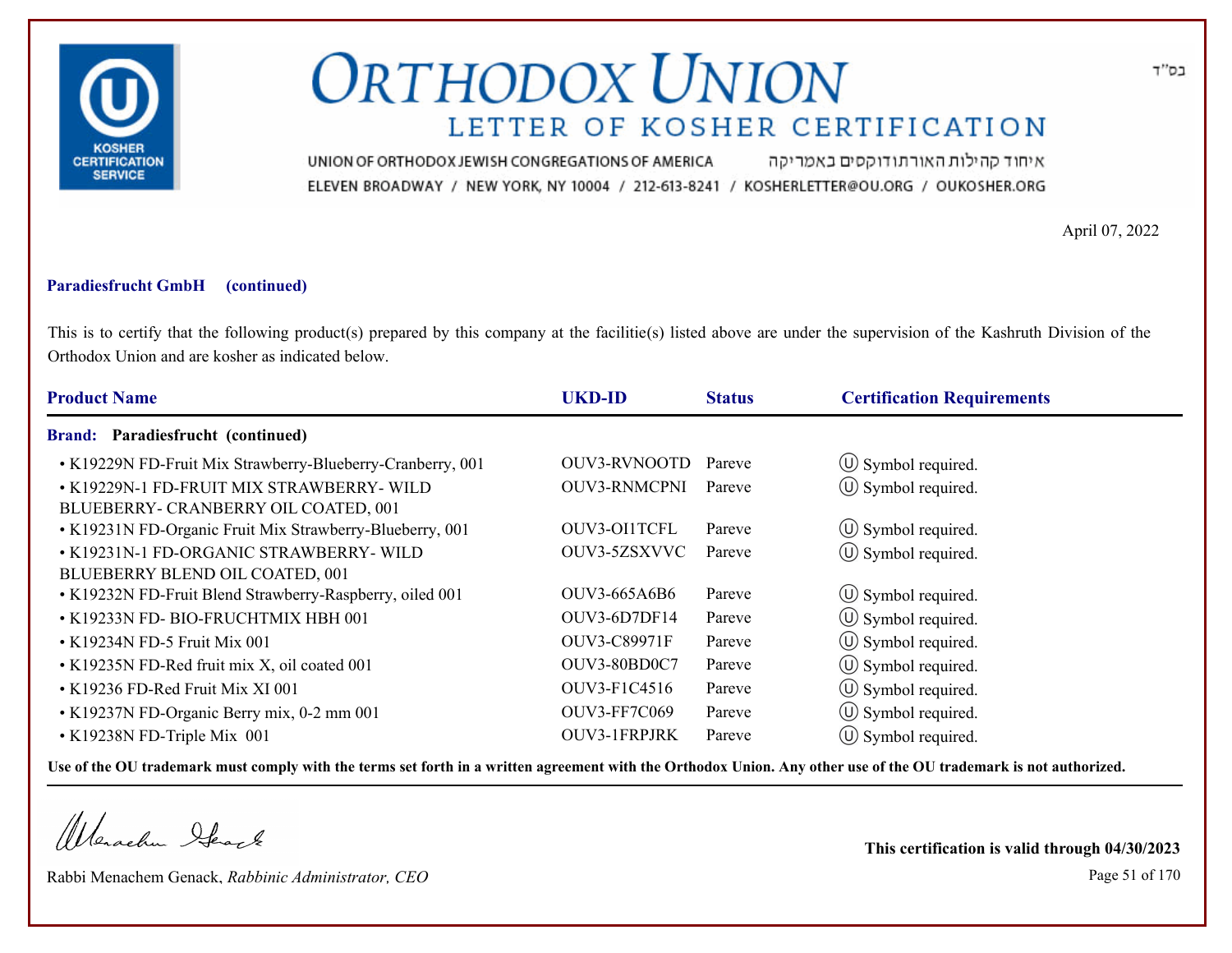

איחוד קהילות האורתודוקסים באמריקה UNION OF ORTHODOX JEWISH CONGREGATIONS OF AMERICA ELEVEN BROADWAY / NEW YORK, NY 10004 / 212-613-8241 / KOSHERLETTER@OU.ORG / OUKOSHER.ORG

April 07, 2022

#### **Paradiesfrucht GmbH (continued)**

This is to certify that the following product(s) prepared by this company at the facilitie(s) listed above are under the supervision of the Kashruth Division of the Orthodox Union and are kosher as indicated below.

| <b>Product Name</b>                                              | <b>UKD-ID</b>       | <b>Status</b> | <b>Certification Requirements</b> |
|------------------------------------------------------------------|---------------------|---------------|-----------------------------------|
| Brand: Paradiesfrucht (continued)                                |                     |               |                                   |
| • K19239N FD-Mix Raspberry / Blackberry 001                      | <b>OUV3-IUWRI9R</b> | Pareve        | $\circ$ Symbol required.          |
| • K19240-1 FD-Cranberry-blueberry mix, 001                       | OUV3-J2XJYZL        | Pareve        | $\circled{1}$ Symbol required.    |
| • K19240N FD-Mix Cranberry / Blueberry 001                       | OUV3-VA6AGBO        | Pareve        | $\circled{1}$ Symbol required.    |
| • K19241N FD-Mix Cranberry / Raspberry 001                       | OUV3-CB3NC7L        | Pareve        | $\circ$ Symbol required.          |
| • K19242N FD-Fruit blend passionfruit-raspberry 001              | OUV3-HGRDSR0        | Pareve        | $\circ$ Symbol required.          |
| • K19243N FD-Forest Fruit blend 001                              | OUV3-GAF2PJP        | Pareve        | $\circled{1}$ Symbol required.    |
| • K19244N FD-Organic fruit mix, oil coated (2,5% sunflower oil), | OUV3-GCC2CBD        | Pareve        | $\circ$ Symbol required.          |
| 001                                                              |                     |               |                                   |
| • K19245N FD-Blueberry-Cranberry Blend, 001                      | OUV3-VSNP2F1        | Pareve        | $\circ$ Symbol required.          |
| • K19246N FD-Cranberry-Blend, 001                                | <b>OUV3-4ZKYUCS</b> | Pareve        | $\circ$ Symbol required.          |
| • K192471N FD-Organic Pineapple-Orange Mix, 0-1 mm, 001          | OUV3-0GBRBN5        | Pareve        | $\circ$ Symbol required.          |
| • K19247N FD-Yellow Fruit Mix I                                  | OUV3-ATBRAA7        | Pareve        | $\circ$ Symbol required.          |

**Use of the OU trademark must comply with the terms set forth in a written agreement with the Orthodox Union. Any other use of the OU trademark is not authorized.**

Werachen Stack

Rabbi Menachem Genack, *Rabbinic Administrator, CEO* Page 52 of 170

**This certification is valid through 04/30/2023**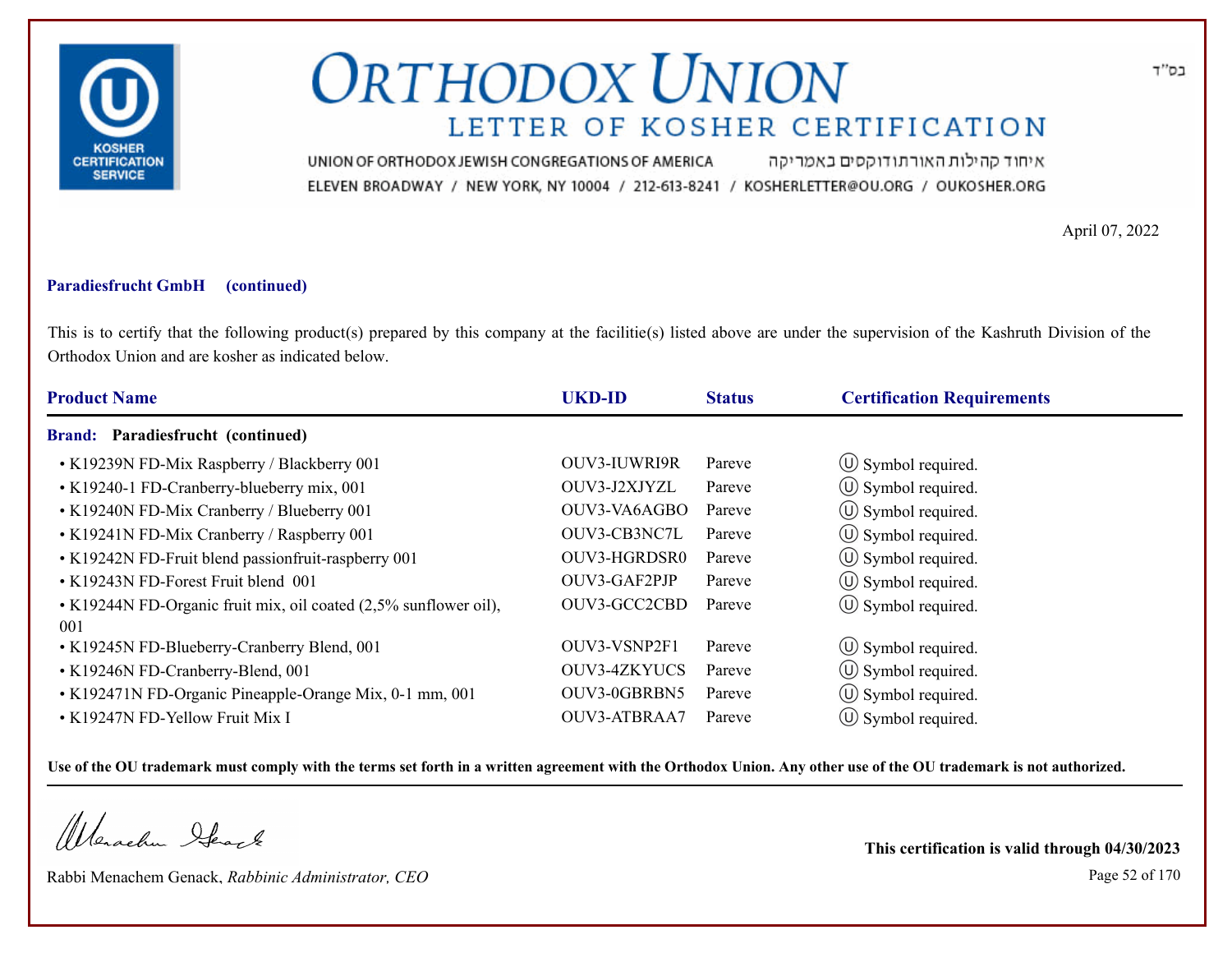

איחוד קהילות האורתודוקסים באמריקה UNION OF ORTHODOX JEWISH CONGREGATIONS OF AMERICA ELEVEN BROADWAY / NEW YORK, NY 10004 / 212-613-8241 / KOSHERLETTER@OU.ORG / OUKOSHER.ORG

April 07, 2022

### **Paradiesfrucht GmbH (continued)**

This is to certify that the following product(s) prepared by this company at the facilitie(s) listed above are under the supervision of the Kashruth Division of the Orthodox Union and are kosher as indicated below.

| <b>Product Name</b>                         | <b>UKD-ID</b>       | <b>Status</b> | <b>Certification Requirements</b> |  |
|---------------------------------------------|---------------------|---------------|-----------------------------------|--|
| Brand: Paradiesfrucht (continued)           |                     |               |                                   |  |
| • K19248N FD-Black Fruit Mix                | OUV3-DY0DJG8        | Pareve        | $\circ$ Symbol required.          |  |
| • K19249N FD-Yellow Fruit Mix II            | <b>OUV3-EAAVD1S</b> | Pareve        | $\circ$ Symbol required.          |  |
| • K19250N FD-SBB Blend Mix                  | OUV3-96TQ2YP        | Pareve        | (U) Symbol required.              |  |
| • K19251N FD-Organic Yellow fruit mix, 001  | OUV3-AGMTGJV        | Pareve        | $\circ$ Symbol required.          |  |
| • K19252N FD-Powder blend A, 0-2 mm         | OUV3-Q5BOVET        | Pareve        | $\circled{1}$ Symbol required.    |  |
| • K19252N-44 FD-Pulvermix A Rework          | OUV3-Y80EHS3        | Pareve        | $\circ$ Symbol required.          |  |
| • K19253 FD-Powder blend B, 0-2 mm          | OUV3-TOTGPB0        | Pareve        | $\circ$ Symbol required.          |  |
| • K19253N FD-Powder blend B, 0-2 mm         | OUV3-Q2WBYSU        | Pareve        | (U) Symbol required.              |  |
| • K19253N-44 FD-Pulvermix B Rework          | OUV3-UUSOJRH        | Pareve        | $\circ$ Symbol required.          |  |
| • K19254N FD-Organic Fruit mix, yellow, 001 | OUV3-J9M1TWW        | Pareve        | (U) Symbol required.              |  |
| • K19255N FD-Forest Fruit Mix               | OUV3-DVUHRGU Pareve |               | $\circled{1}$ Symbol required.    |  |
| • K19256N FD-Fruit Blend CRS, 001           | OUV3-ECKLQCP        | Pareve        | $\circ$ Symbol required.          |  |

**Use of the OU trademark must comply with the terms set forth in a written agreement with the Orthodox Union. Any other use of the OU trademark is not authorized.**

Werschn Stack

Rabbi Menachem Genack, *Rabbinic Administrator, CEO* Page 53 of 170

**This certification is valid through 04/30/2023**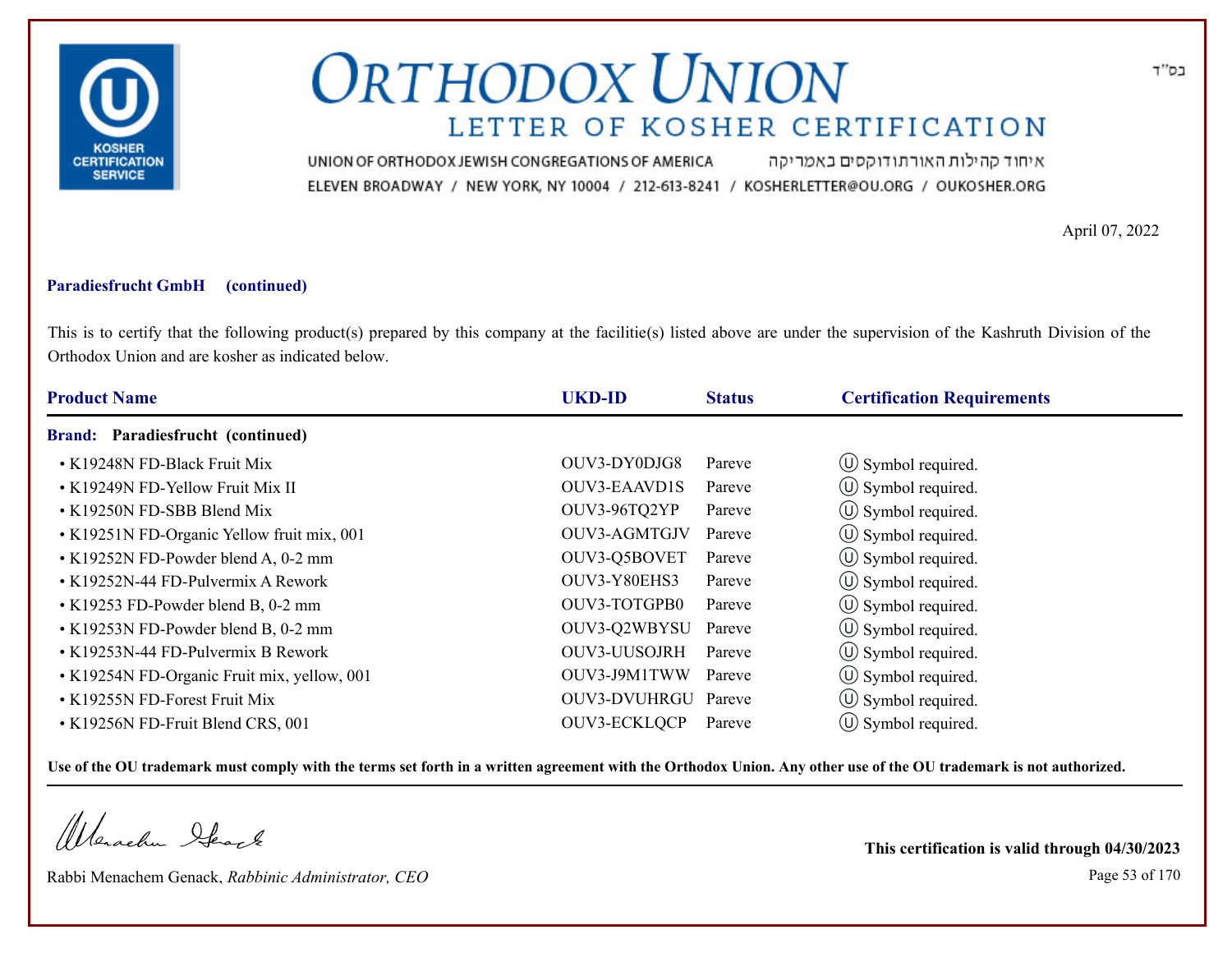

איחוד קהילות האורתודוקסים באמריקה UNION OF ORTHODOX JEWISH CONGREGATIONS OF AMERICA ELEVEN BROADWAY / NEW YORK, NY 10004 / 212-613-8241 / KOSHERLETTER@OU.ORG / OUKOSHER.ORG

April 07, 2022

### **Paradiesfrucht GmbH (continued)**

This is to certify that the following product(s) prepared by this company at the facilitie(s) listed above are under the supervision of the Kashruth Division of the Orthodox Union and are kosher as indicated below.

| <b>Product Name</b>                                  | <b>UKD-ID</b>       | <b>Status</b> | <b>Certification Requirements</b> |  |
|------------------------------------------------------|---------------------|---------------|-----------------------------------|--|
| Brand: Paradiesfrucht (continued)                    |                     |               |                                   |  |
| • K19257N FD-Organic Forest fruit mix, 001           | OUV3-QU1FPSG        | Pareve        | $\circ$ Symbol required.          |  |
| • K19257N-1 FD-Organic Woodberry Mix, 001            | OUV3-LCGPM8F        | Pareve        | $\circ$ Symbol required.          |  |
| • K19258N FD-Organic Blueberry - apple mix, 001      | OUV3-QOI0S4L        | Pareve        | $\circled{1}$ Symbol required.    |  |
| • K19259N FD-Red Fruit Mix, 001                      | OUV3-9WJ4UDQ        | Pareve        | $\circled{1}$ Symbol required.    |  |
| • K19260N FD-Berry Fruit Mix RSB 2, 001              | OUV3-L64YNYE        | Pareve        | $\circled{1}$ Symbol required.    |  |
| • K19261N FD-Organic Fruit Mix, Banana-Rasperry, 001 | OUV3-DT1H5XS        | Pareve        | $\circ$ Symbol required.          |  |
| $\cdot$ K19262N FD-Berry Mix 2, 001                  | OUV3-V52YWLI        | Pareve        | $\circled{1}$ Symbol required.    |  |
| • K19262N FD-Berry Mix, 001                          | OUV3-SAQZDQT        | Pareve        | $\circ$ Symbol required.          |  |
| • K19262N-1 FD-Berry Mix 2, 001                      | OUV3-M7PVMZK Pareve |               | $\circ$ Symbol required.          |  |
| • K19263N FD-Berrymix CH, 001                        | OUV3-SIVCJGJ        | Pareve        | $\circ$ Symbol required.          |  |
| • K19264N FD-Organic Wildberrychips                  | OUV3-DWXV2T0        | Pareve        | $(\cup)$ Symbol required.         |  |

**Use of the OU trademark must comply with the terms set forth in a written agreement with the Orthodox Union. Any other use of the OU trademark is not authorized.**

Werschn Stack

Rabbi Menachem Genack, *Rabbinic Administrator, CEO* Page 54 of 170

**This certification is valid through 04/30/2023**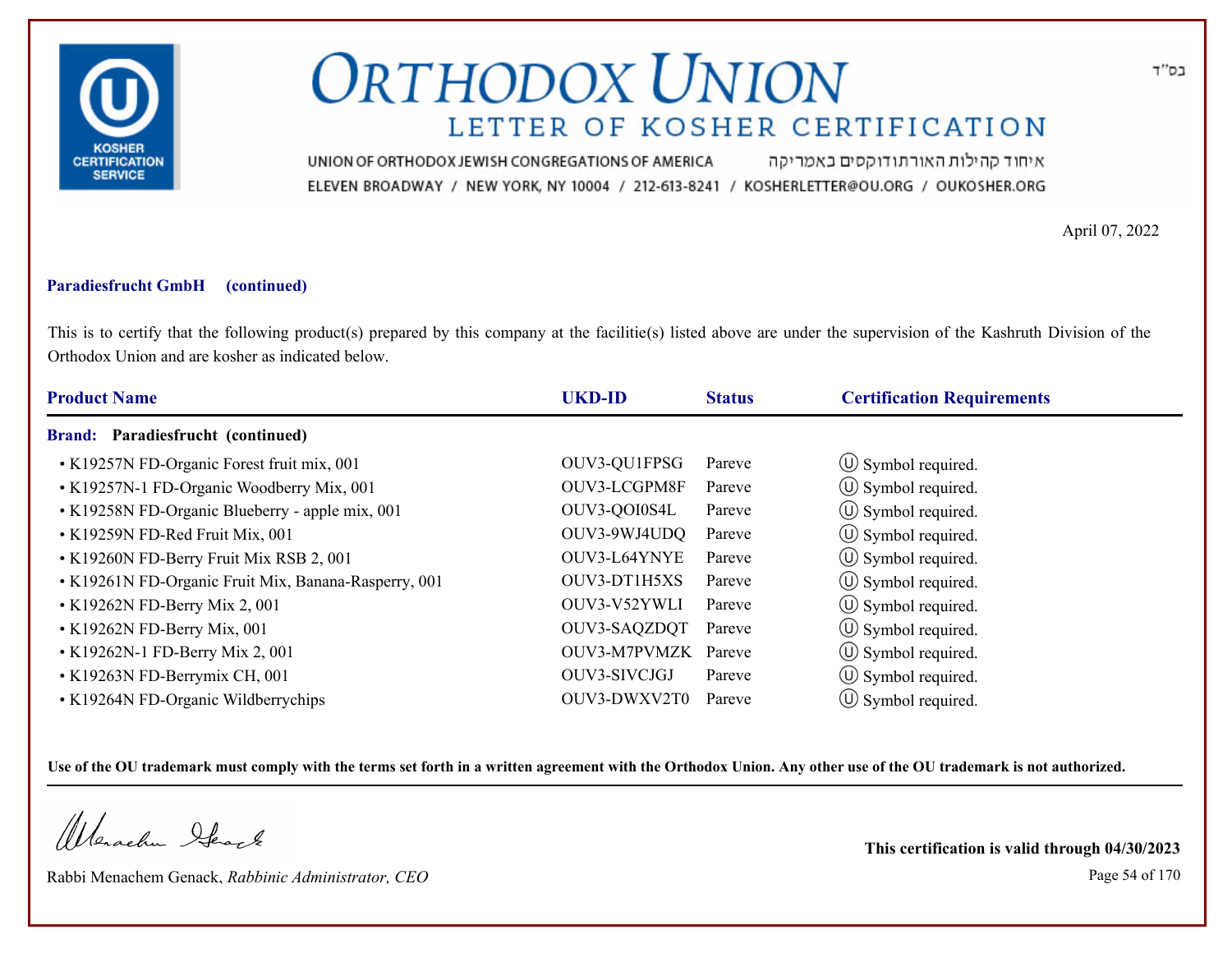

איחוד קהילות האורתודוקסים באמריקה UNION OF ORTHODOX JEWISH CONGREGATIONS OF AMERICA ELEVEN BROADWAY / NEW YORK, NY 10004 / 212-613-8241 / KOSHERLETTER@OU.ORG / OUKOSHER.ORG

April 07, 2022

### **Paradiesfrucht GmbH (continued)**

This is to certify that the following product(s) prepared by this company at the facilitie(s) listed above are under the supervision of the Kashruth Division of the Orthodox Union and are kosher as indicated below.

| <b>Product Name</b>                                                        | <b>UKD-ID</b>       | <b>Status</b> | <b>Certification Requirements</b> |
|----------------------------------------------------------------------------|---------------------|---------------|-----------------------------------|
| Brand: Paradiesfrucht (continued)                                          |                     |               |                                   |
| • K19265N FD-FRUIT MIX WILD BLACKBERRY,<br>STRAWBERRY, WILD BLUEBERRY, 001 | OUV3-PP46NTI        | Pareve        | $\circ$ Symbol required.          |
| • K19266N FD-Red Fruit Mix, 001                                            | OUV3-4QWQ3UX Pareve |               | $\circ$ Symbol required.          |
| • K19267N FD-Organic Wildfruitmix, 0-1 mm, 001                             | OUV3-COMKLBA Pareve |               | $\circ$ Symbol required.          |
| • K19267N-1 FD-Organic Wild Fruit Powder Mix 0-1 mm, 001                   | OUV3-EBDUFNA Pareve |               | $\circled{1}$ Symbol required.    |
| • K19268N FD-Fruit mix 2, 001                                              | <b>OUV3-FYAUJ1N</b> | Pareve        | $\circ$ Symbol required.          |
| • K19269N FD-Yellow Fruit, mix, 001                                        | OUV3-9MMK9PX Pareve |               | $\circled{1}$ Symbol required.    |
| • K19270N FD-4-Fruit-Mix, 001                                              | OUV3-DHQDQV0 Pareve |               | $\circ$ Symbol required.          |
| • K19271N FD-Organic Pineapple-Orange Mix 0-1 mm, 001                      | OUV3-GE6WYMO Pareve |               | $\circ$ Symbol required.          |
| • K19272N FD-Organic Berry Mix, 001                                        | OUV3-KHPWTEO        | Pareve        | (U) Symbol required.              |
| • K19273N FD-Red Fruit Mix IV (Non-China), 001                             | OUV3-FAC9MF3        | Pareve        | $\circ$ Symbol required.          |
| • K19274N FD-Red Fruit Mix 2 (sweetened), oil-coated/SG, 001               | OUV3-PAFHBXQ        | Pareve        | $(U)$ Symbol required.            |

**Use of the OU trademark must comply with the terms set forth in a written agreement with the Orthodox Union. Any other use of the OU trademark is not authorized.**

Werachen Stack

Rabbi Menachem Genack, *Rabbinic Administrator, CEO* Page 55 of 170

**This certification is valid through 04/30/2023**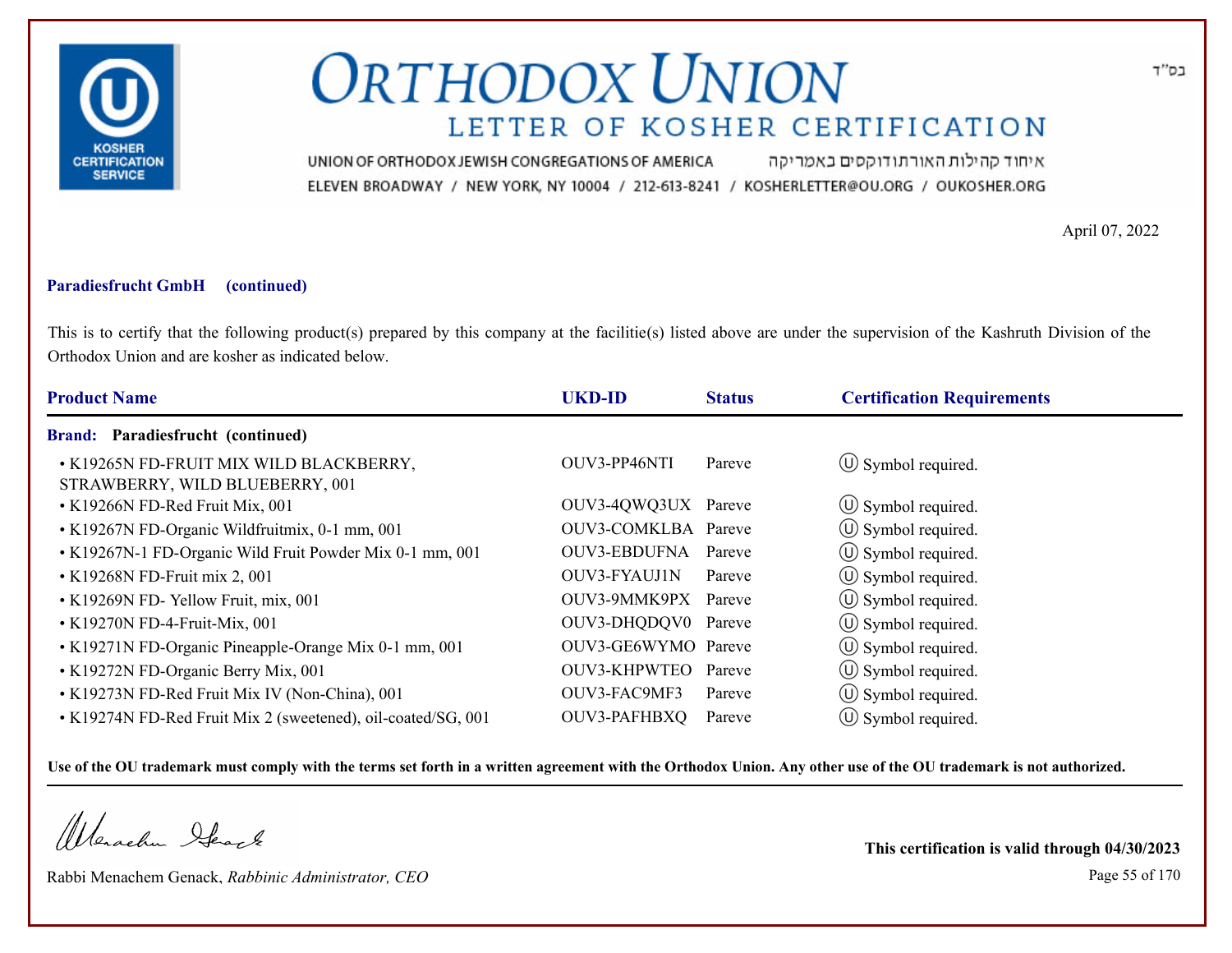

איחוד קהילות האורתודוקסים באמריקה UNION OF ORTHODOX JEWISH CONGREGATIONS OF AMERICA ELEVEN BROADWAY / NEW YORK, NY 10004 / 212-613-8241 / KOSHERLETTER@OU.ORG / OUKOSHER.ORG

April 07, 2022

#### **Paradiesfrucht GmbH (continued)**

This is to certify that the following product(s) prepared by this company at the facilitie(s) listed above are under the supervision of the Kashruth Division of the Orthodox Union and are kosher as indicated below.

| <b>Product Name</b>                                                       | <b>UKD-ID</b>       | <b>Status</b> | <b>Certification Requirements</b> |
|---------------------------------------------------------------------------|---------------------|---------------|-----------------------------------|
| Brand: Paradiesfrucht (continued)                                         |                     |               |                                   |
| • K19275N FD-Fruit Mix Red Berry, 001                                     | OUV3-BVQNNXQ Pareve |               | $\circ$ Symbol required.          |
| • K19276N FD-Organic Fruit Mix Red Berry, 001                             | OUV3-ELQOIJL        | Pareve        | $\circ$ Symbol required.          |
| • K19277N FD-Fruit Mix (EHJ), 001                                         | OUV3-WQQTGP9        | Pareve        | $\circled{1}$ Symbol required.    |
| • K19278N FD-Organic Fruit Mix V, oil-coated (2,5% sunflower<br>oil), 001 | OUV3-VMZI2WH        | Pareve        | $\circled{1}$ Symbol required.    |
| • K19279N FD-Organic Red Fruit Mix IV, 001                                | OUV3-NX4IHEY        | Pareve        | $\circ$ Symbol required.          |
| • K19280N FD-Red Fruit Mix IV, 001                                        | OUV3-C7FNJWD        | Pareve        | $\circ$ Symbol required.          |
| • K19281N FD-Fruit Mix EHJ, 001                                           | OUV3-XYGJORT        | Pareve        | $\circled{1}$ Symbol required.    |
| • K19282N FD-Organic Powder Mix BPA, 0-1 mm, 001                          | OUV3-CFLAXWV Pareve |               | (U) Symbol required.              |
| • K19283N FD-Organic Powder Mix SBR, 0-2 mm, 001                          | OUV3-3TL5MX3        | Pareve        | $\circ$ Symbol required.          |
| • K19284N FD-Red Fruit Mix V, 001                                         | OUV3-1MUUAYO        | Pareve        | $\circ$ Symbol required.          |
| • K19285N FD-Dark Fruit Mix III, 001                                      | OUV3-70DLDMY        | Pareve        | $(U)$ Symbol required.            |

**Use of the OU trademark must comply with the terms set forth in a written agreement with the Orthodox Union. Any other use of the OU trademark is not authorized.**

Werachen Stack

Rabbi Menachem Genack, *Rabbinic Administrator, CEO* Page 56 of 170

**This certification is valid through 04/30/2023**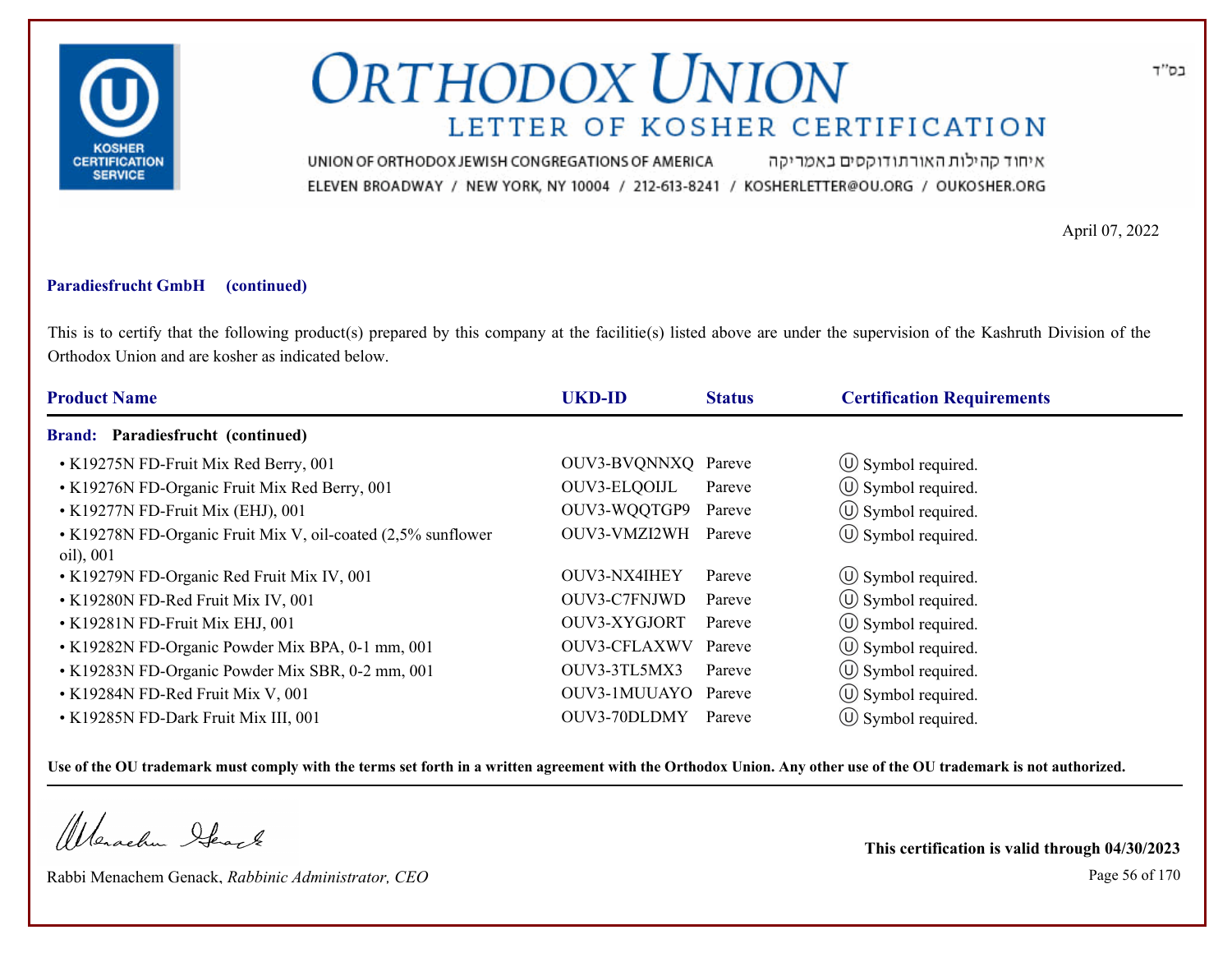

איחוד קהילות האורתודוקסים באמריקה UNION OF ORTHODOX JEWISH CONGREGATIONS OF AMERICA ELEVEN BROADWAY / NEW YORK, NY 10004 / 212-613-8241 / KOSHERLETTER@OU.ORG / OUKOSHER.ORG

April 07, 2022

### **Paradiesfrucht GmbH (continued)**

This is to certify that the following product(s) prepared by this company at the facilitie(s) listed above are under the supervision of the Kashruth Division of the Orthodox Union and are kosher as indicated below.

| <b>Product Name</b>                                           | <b>UKD-ID</b>              | <b>Status</b> | <b>Certification Requirements</b> |
|---------------------------------------------------------------|----------------------------|---------------|-----------------------------------|
| Brand: Paradiesfrucht (continued)                             |                            |               |                                   |
| • K19285N FD-Dark Fruit Mix III, Wild Blackberry, 001         | <b>OUV3-ENBWVSM</b> Pareve |               | $\circ$ Symbol required.          |
| • K19285N-1 FD-Dark Fruit Mix III, Cultivated Blackberry, 001 | OUV3-C1HBCK4               | Pareve        | $\circled{1}$ Symbol required.    |
| • K19286N FD - Dailycer Mix Framboise, Cassis, 001            | OUV3-LXDMDTH Pareve        |               | $\circ$ Symbol required.          |
| • K19287N FD-Fruit Mix EHH, 001                               | OUV3-XUCZZ3M               | Pareve        | $\circ$ Symbol required.          |
| $\cdot$ K19288N FD-Fruit Mix 2                                | OUV3-HIVGSVU               | Pareve        | $\circ$ Symbol required.          |
| • K19289N FD-Organic Fruit Mix XI, oil-coated (sunflower oil) | OUV3-YBH92DL               | Pareve        | (U) Symbol required.              |
| • K19290N FD-Cr. Mango-Passionfruit Mix                       | OUV3-B1KNYS3               | Pareve        | $\circled{1}$ Symbol required.    |
| • K19291N FD-Sevenday Mix III, 001                            | OUV3-URLZTGY               | Pareve        | (U) Symbol required.              |
| • K19294N FD-Banana-Strawberry-Apple-Blend, 001               | OUV3-LVHX6PX               | Pareve        | $\circ$ Symbol required.          |
| • K19295N FD-Fruit Salad Blend BSA, 001                       | OUV3-UDGVKGD Pareve        |               | $\circ$ Symbol required.          |
| • K19296N FD-Fruit Mix Apple-Apricot, 001                     | <b>OUV3-904SZB9</b>        | Pareve        | $\circled{1}$ Symbol required.    |
| • K19297N FD-Strawberry blend oil-coated, SG 2,5%, 001        | OUV3-XEMKXEX Pareve        |               | $\circ$ Symbol required.          |

**Use of the OU trademark must comply with the terms set forth in a written agreement with the Orthodox Union. Any other use of the OU trademark is not authorized.**

Werschn Stack

Rabbi Menachem Genack, *Rabbinic Administrator, CEO* Page 57 of 170

**This certification is valid through 04/30/2023**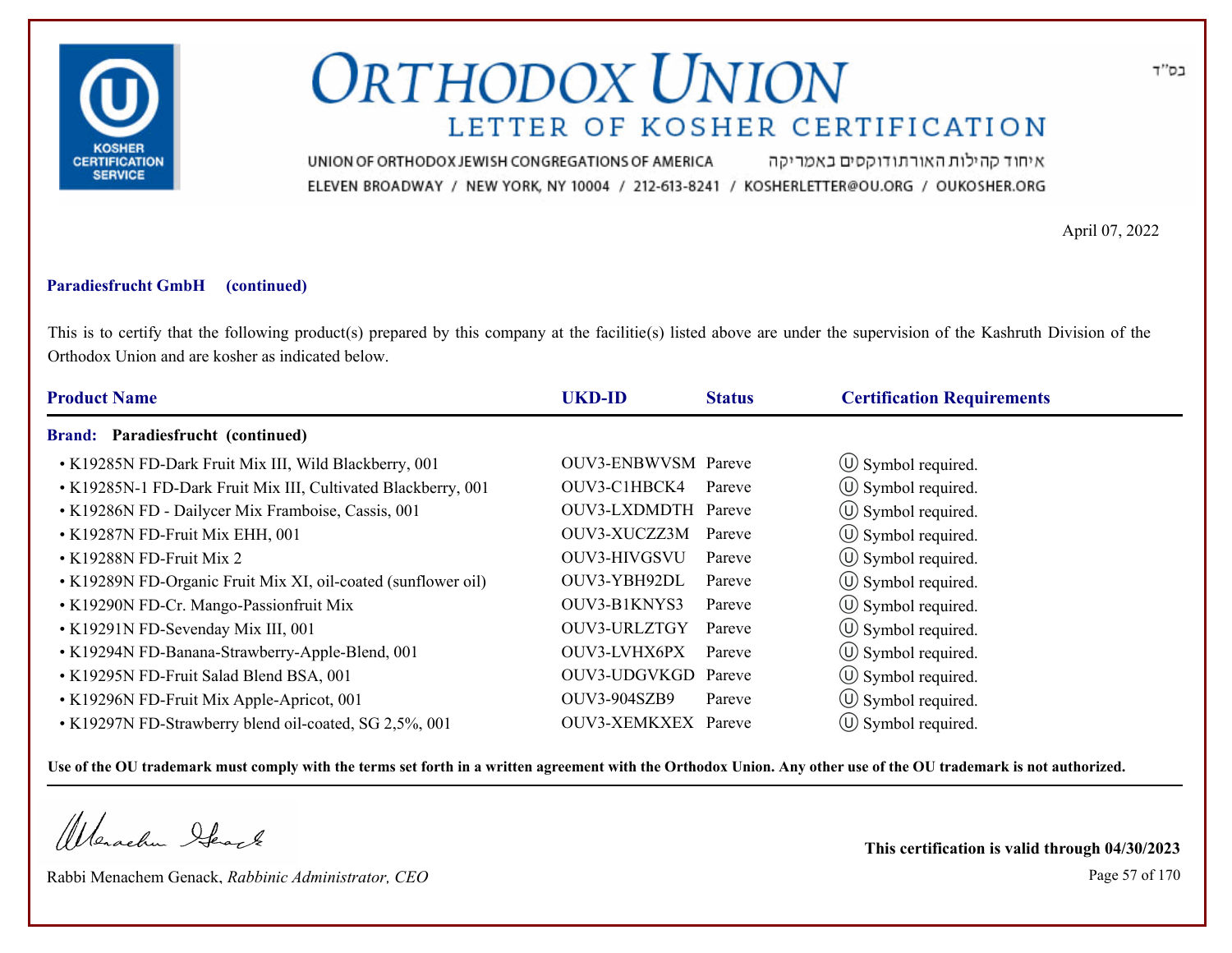

איחוד קהילות האורתודוקסים באמריקה UNION OF ORTHODOX JEWISH CONGREGATIONS OF AMERICA ELEVEN BROADWAY / NEW YORK, NY 10004 / 212-613-8241 / KOSHERLETTER@OU.ORG / OUKOSHER.ORG

April 07, 2022

### **Paradiesfrucht GmbH (continued)**

This is to certify that the following product(s) prepared by this company at the facilitie(s) listed above are under the supervision of the Kashruth Division of the Orthodox Union and are kosher as indicated below.

| <b>Product Name</b>                            | <b>UKD-ID</b>       | <b>Status</b> | <b>Certification Requirements</b> |  |
|------------------------------------------------|---------------------|---------------|-----------------------------------|--|
| Brand: Paradiesfrucht (continued)              |                     |               |                                   |  |
| • K19298N FD-Berry Mix 2, 001                  | OUV3-ZHWS3A4        | Pareve        | $\circled{1}$ Symbol required.    |  |
| • K19299N FD-Red Fruit Mix, oil-coated/SG, 001 | <b>OUV3-OOTCGMF</b> | Pareve        | $\circ$ Symbol required.          |  |
| • K19300N FD-Organic Berry Mix 1 EHJ, 001      | OUV3-GXJLQTV        | Pareve        | $\circled{1}$ Symbol required.    |  |
| • K19301N FD-Organic Berry Mix 2 EHJ, 001      | OUV3-3CVLEXT        | Pareve        | $\circ$ Symbol required.          |  |
| $\cdot$ K19302N FD-Apple-Mix, 001              | <b>OUV3-NLIJ8SX</b> | Pareve        | $\circ$ Symbol required.          |  |
| • K19303N FD-Fruit Mix Antartic, 001           | OUV3-7CR2B9C        | Pareve        | $\circ$ Symbol required.          |  |
| • K19304N FD-Organic Yellows Mix Kencko, 001   | OUV3-IX64GEG        | Pareve        | $\circ$ Symbol required.          |  |
| • K19305N FD-Organic Reds Mix Kencko, 001      | <b>OUV3-FI4VQ26</b> | Pareve        | (U) Symbol required.              |  |
| • K19306N FD-Organic Blacks Mix Kencko, 001    | OUV3-V24UNDP        | Pareve        | $\circ$ Symbol required.          |  |
| • K19307N FD-Organic Greens Mix Kencko, 001    | OUV3-C3QE7FQ        | Pareve        | $\circ$ Symbol required.          |  |
| • K19308N FD-Organic Purples Mix Kencko, 001   | <b>OUV3-MCWOPFI</b> | Pareve        | $\circ$ Symbol required.          |  |
| • K19309N FD-Organic Corals Mix Kencko, 001    | OUV3-WJRFA2L        | Pareve        | $\circ$ Symbol required.          |  |

**Use of the OU trademark must comply with the terms set forth in a written agreement with the Orthodox Union. Any other use of the OU trademark is not authorized.**

Werschn Stack

Rabbi Menachem Genack, *Rabbinic Administrator, CEO* Page 58 of 170

**This certification is valid through 04/30/2023**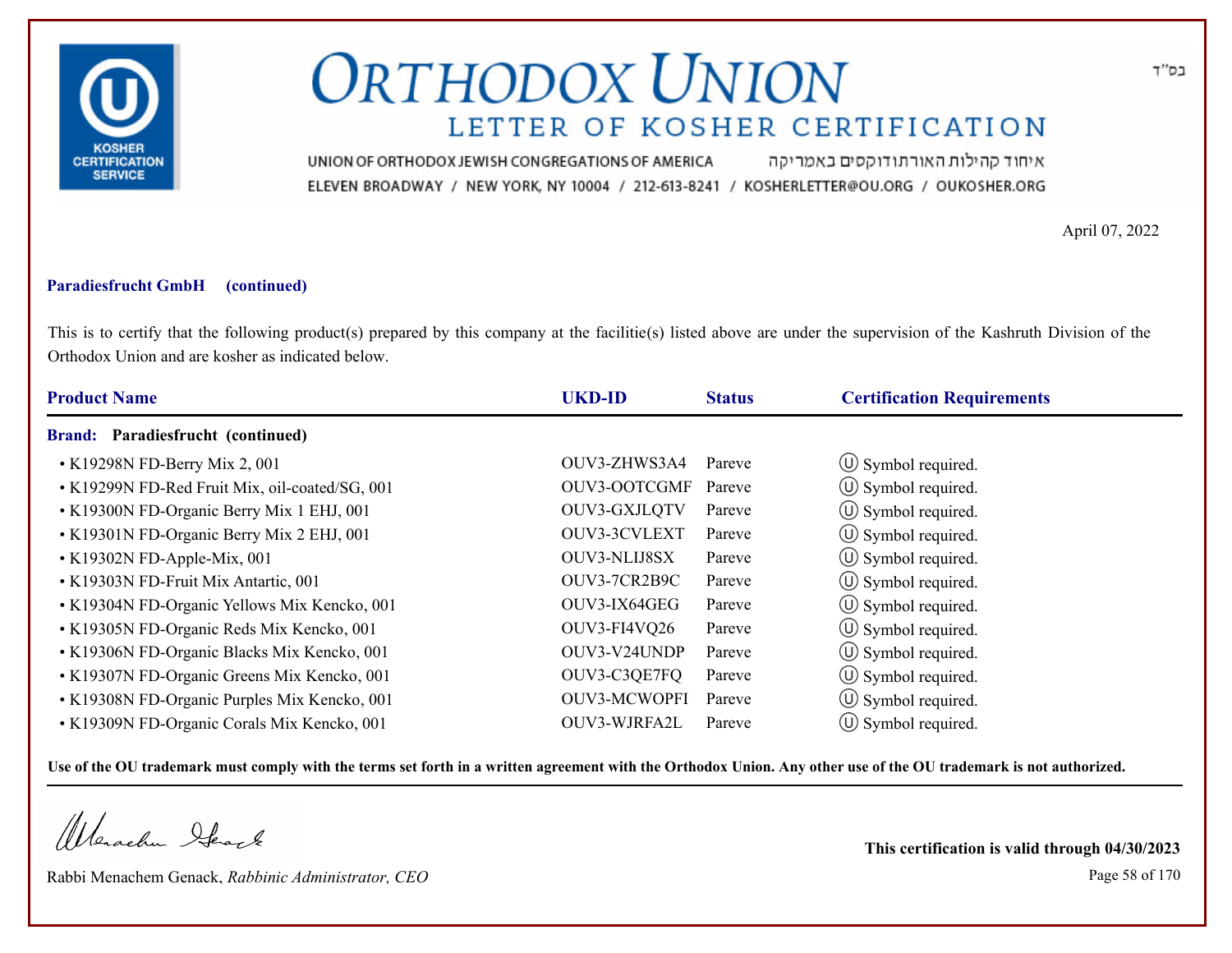

איחוד קהילות האורתודוקסים באמריקה UNION OF ORTHODOX JEWISH CONGREGATIONS OF AMERICA ELEVEN BROADWAY / NEW YORK, NY 10004 / 212-613-8241 / KOSHERLETTER@OU.ORG / OUKOSHER.ORG

April 07, 2022

#### **Paradiesfrucht GmbH (continued)**

This is to certify that the following product(s) prepared by this company at the facilitie(s) listed above are under the supervision of the Kashruth Division of the Orthodox Union and are kosher as indicated below.

| <b>Status</b> | <b>Certification Requirements</b>                                                                                                                                                                                         |
|---------------|---------------------------------------------------------------------------------------------------------------------------------------------------------------------------------------------------------------------------|
|               |                                                                                                                                                                                                                           |
| Pareve        | $\circ$ Symbol required.                                                                                                                                                                                                  |
| Pareve        | $\circled{1}$ Symbol required.                                                                                                                                                                                            |
| Pareve        | $\circled{1}$ Symbol required.                                                                                                                                                                                            |
| Pareve        | $\circled{0}$ Symbol required.                                                                                                                                                                                            |
|               |                                                                                                                                                                                                                           |
|               | $\circled{1}$ Symbol required.                                                                                                                                                                                            |
| Pareve        | $\circled{1}$ Symbol required.                                                                                                                                                                                            |
| Pareve        | $\circled{1}$ Symbol required.                                                                                                                                                                                            |
| Pareve        | $\circled{1}$ Symbol required.                                                                                                                                                                                            |
| Pareve        | (U) Symbol required.                                                                                                                                                                                                      |
| Pareve        | $\circled{1}$ Symbol required.                                                                                                                                                                                            |
| Pareve        | (U) Symbol required.                                                                                                                                                                                                      |
|               | <b>UKD-ID</b><br>OUV3-A2WDKUV<br>OUV3-PNPGU6Z<br>OUV3-FBHHRBG<br>OUV3-T5XFUCW<br><b>OUV3-WGRUOLK</b> Pareve<br>OUV3-DMY18FO<br>OUV3-8W0XIV3<br>OUV3-QTWFO5Z<br><b>OUV3-RAUF8AS</b><br><b>OUV3-8WTXFKR</b><br>OUV3-OHJEA9Q |

**Use of the OU trademark must comply with the terms set forth in a written agreement with the Orthodox Union. Any other use of the OU trademark is not authorized.**

Werachen Stack

Rabbi Menachem Genack, *Rabbinic Administrator, CEO* Page 59 of 170

**This certification is valid through 04/30/2023**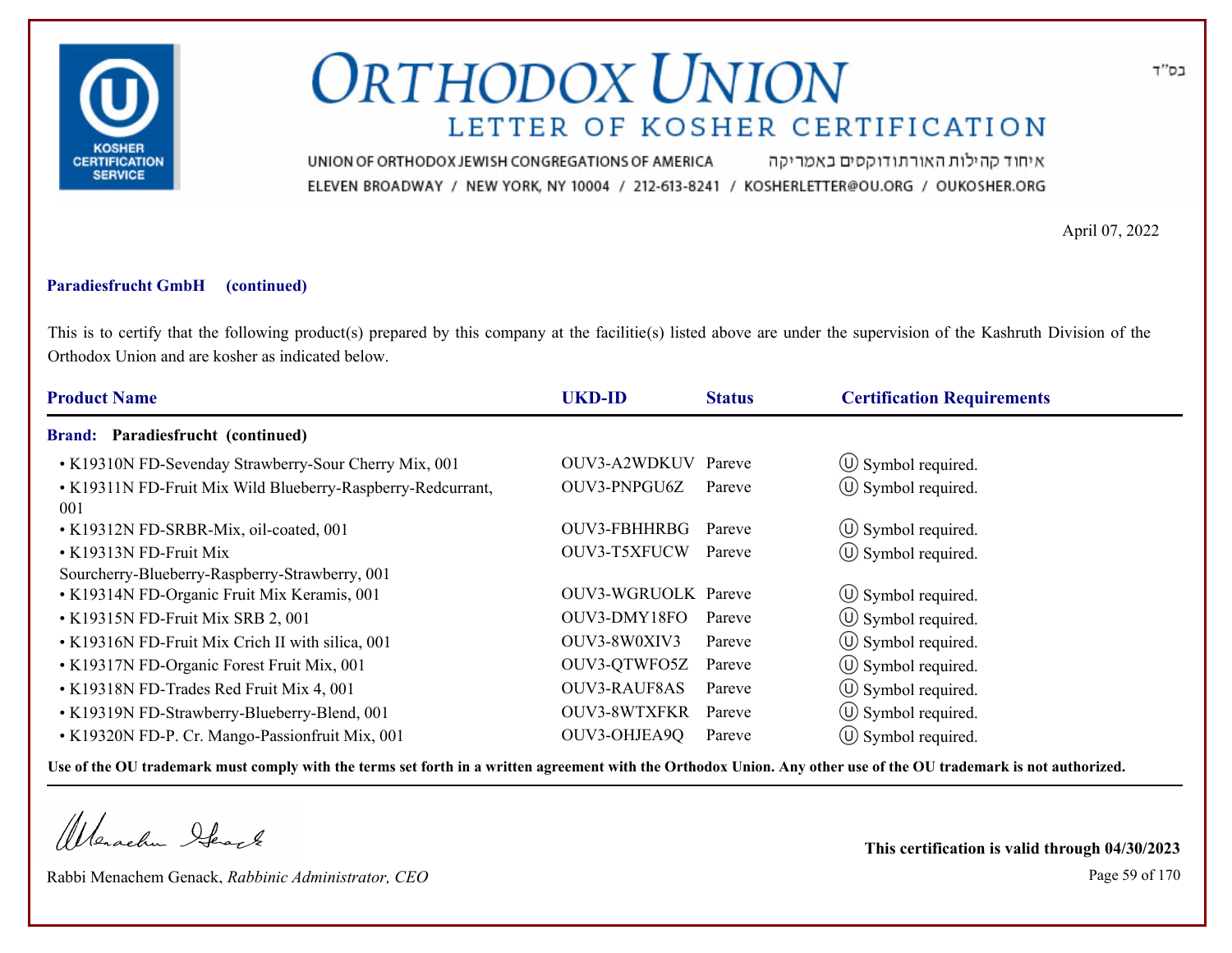

איחוד קהילות האורתודוקסים באמריקה UNION OF ORTHODOX JEWISH CONGREGATIONS OF AMERICA ELEVEN BROADWAY / NEW YORK, NY 10004 / 212-613-8241 / KOSHERLETTER@OU.ORG / OUKOSHER.ORG

April 07, 2022

#### **Paradiesfrucht GmbH (continued)**

This is to certify that the following product(s) prepared by this company at the facilitie(s) listed above are under the supervision of the Kashruth Division of the Orthodox Union and are kosher as indicated below.

| <b>Product Name</b>                                           | <b>UKD-ID</b>       | <b>Status</b> | <b>Certification Requirements</b> |
|---------------------------------------------------------------|---------------------|---------------|-----------------------------------|
| Brand: Paradiesfrucht (continued)                             |                     |               |                                   |
| • K19321N FD-Berry Mix HRJS, 001                              | OUV3-AFVNERL        | Pareve        | $\circ$ Symbol required.          |
| • K19322N FD-Fruit Mix 12, 001                                | OUV3-KLTX2AQ        | Pareve        | $\circ$ Symbol required.          |
| • K19323N FD-Blueberry-Cranberry Blend, 001                   | OUV3-FQHYMGI        | Pareve        | $\circled{1}$ Symbol required.    |
| • K19324N FD-Fruit Mix Raspberry-Blackcurrant-Strawberry, 001 | OUV3-4RLAH5K        | Pareve        | $\circ$ Symbol required.          |
| • K19325N FD-Woodberry Blend, 001                             | <b>OUV3-LSAPAQM</b> | Pareve        | $\circ$ Symbol required.          |
| • K19326N FD-Organic Mango-Strawberry powder 0-2 mm, 001      | OUV3-BDIQY7R        | Pareve        | $\circ$ Symbol required.          |
| • K19327N FD - organic Raspberry - Banana Mix, 001            | OUV3-BYU2K8O        | Pareve        | $\circled{1}$ Symbol required.    |
| • K19330N FD-Organic Golds Mix Kencko, 001                    | OUV3-PQXWJE0        | Pareve        | (U) Symbol required.              |
| • K19331N FD - Blueberry-Strawberry Blend with sunflower-oil, | <b>OUV3-MDJNLTN</b> | Pareve        | $\circ$ Symbol required.          |
| $3,5\%, 001$                                                  |                     |               |                                   |
| • K19332N FD Mango- Sour Cherry Blend, 001                    | OUV3-MJ0J2OY        | Pareve        | $\circ$ Symbol required.          |
| • K19333N FD-Organic Mix Cranberry, Blackcurrant, Raspberry,  | OUV3-6ZDNTT0        | Pareve        | $\circ$ Symbol required.          |
| 001                                                           |                     |               |                                   |

**Use of the OU trademark must comply with the terms set forth in a written agreement with the Orthodox Union. Any other use of the OU trademark is not authorized.**

Werachen Stack

Rabbi Menachem Genack, *Rabbinic Administrator, CEO* Page 60 of 170

**This certification is valid through 04/30/2023**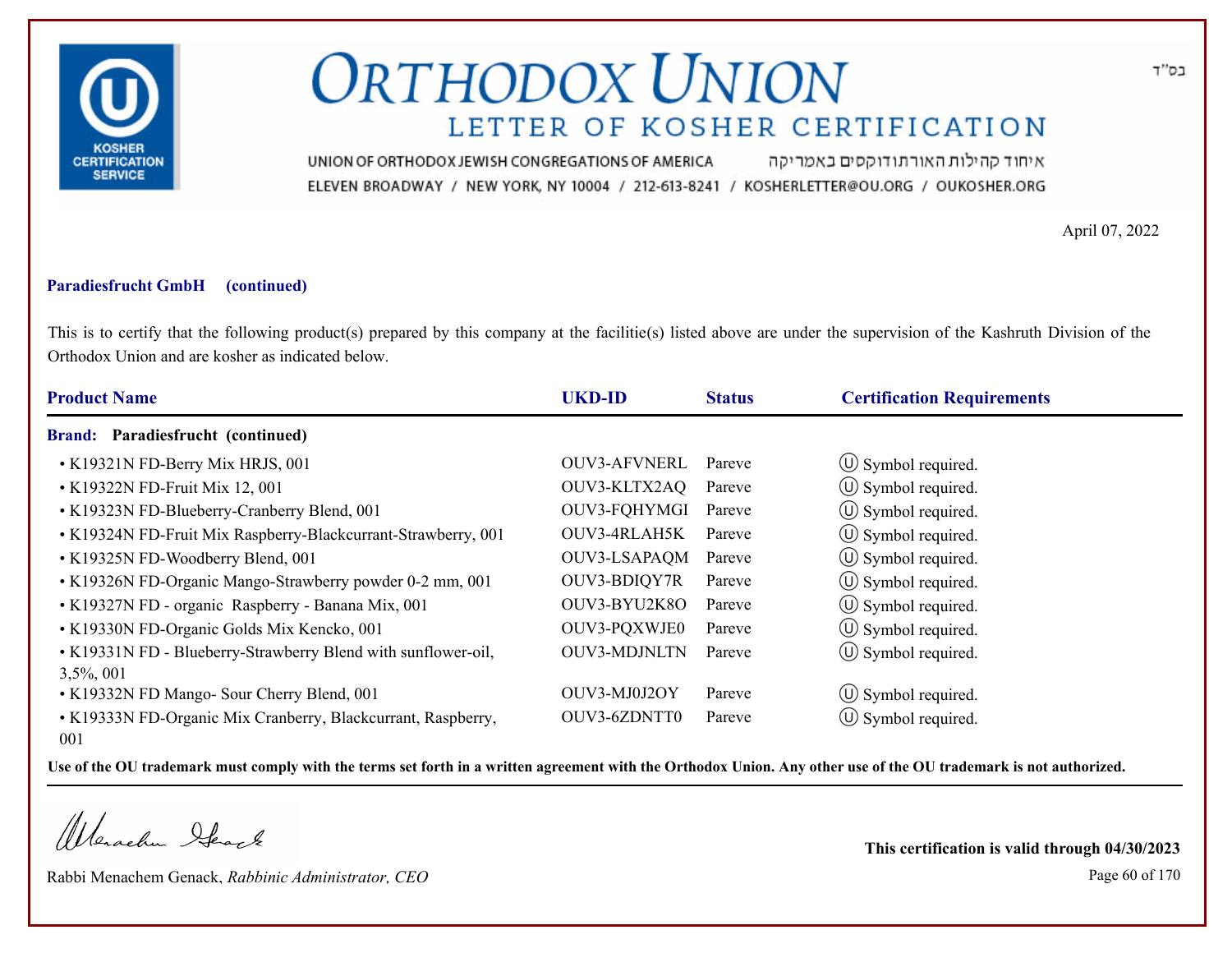

איחוד קהילות האורתודוקסים באמריקה UNION OF ORTHODOX JEWISH CONGREGATIONS OF AMERICA ELEVEN BROADWAY / NEW YORK, NY 10004 / 212-613-8241 / KOSHERLETTER@OU.ORG / OUKOSHER.ORG

April 07, 2022

#### **Paradiesfrucht GmbH (continued)**

This is to certify that the following product(s) prepared by this company at the facilitie(s) listed above are under the supervision of the Kashruth Division of the Orthodox Union and are kosher as indicated below.

| <b>Product Name</b>                                                                                     | <b>UKD-ID</b>       | <b>Status</b> | <b>Certification Requirements</b> |
|---------------------------------------------------------------------------------------------------------|---------------------|---------------|-----------------------------------|
| <b>Brand: Paradiesfrucht (continued)</b>                                                                |                     |               |                                   |
| • K19334N FD-Organic Mix Raspberry- Mango, 001                                                          | OUV3-KXQV2X5        | Pareve        | $\circled{1}$ Symbol required.    |
| • K19335N FD - Organic Fruit Salad Blend BSA, 001                                                       | OUV3-QDIOZWM Pareve |               | $\circ$ Symbol required.          |
| • K19336N FD - Strawberry - Blueberry Mix, 001                                                          | OUV3-XUXT9DU        | Pareve        | (U) Symbol required.              |
| • K19337N FD - Organic Cranberry - Blackcurrant - Raspberry, oil<br>coated $(2,5\%$ sunflower oil), 001 | OUV3-FOB6BNL        | Pareve        | $\circ$ Symbol required.          |
| • K19338N FD - Organic Powder Mix Raspberry, Banana with<br>Nu-Flow, 001                                | OUV3-SREDE4T        | Pareve        | $\circ$ Symbol required.          |
| • K19339N FD - Fruit Mix EHJ,001                                                                        | OUV3-WKOOJGW Pareve |               | $\circ$ Symbol required.          |
| • K19340N FD - Mix Raspberry Grit 0-6mm & Strawberry 2-5mm,<br>001                                      | OUV3-MGN6GLH Pareve |               | $(\cup)$ Symbol required.         |
| • K19340N FD - Mix Raspeberry 2-5mm & Strawberry 2-5mm,<br>001                                          | OUV3-VEX3WYC Pareve |               | $\circled{1}$ Symbol required.    |
| • K19341N FD - Haricaman Red Fruit Mix, 001                                                             | OUV3-HYFASHK        | Pareve        | $(U)$ Symbol required.            |

**Use of the OU trademark must comply with the terms set forth in a written agreement with the Orthodox Union. Any other use of the OU trademark is not authorized.**

Werachen Stack

Rabbi Menachem Genack, *Rabbinic Administrator, CEO* Page 61 of 170

**This certification is valid through 04/30/2023**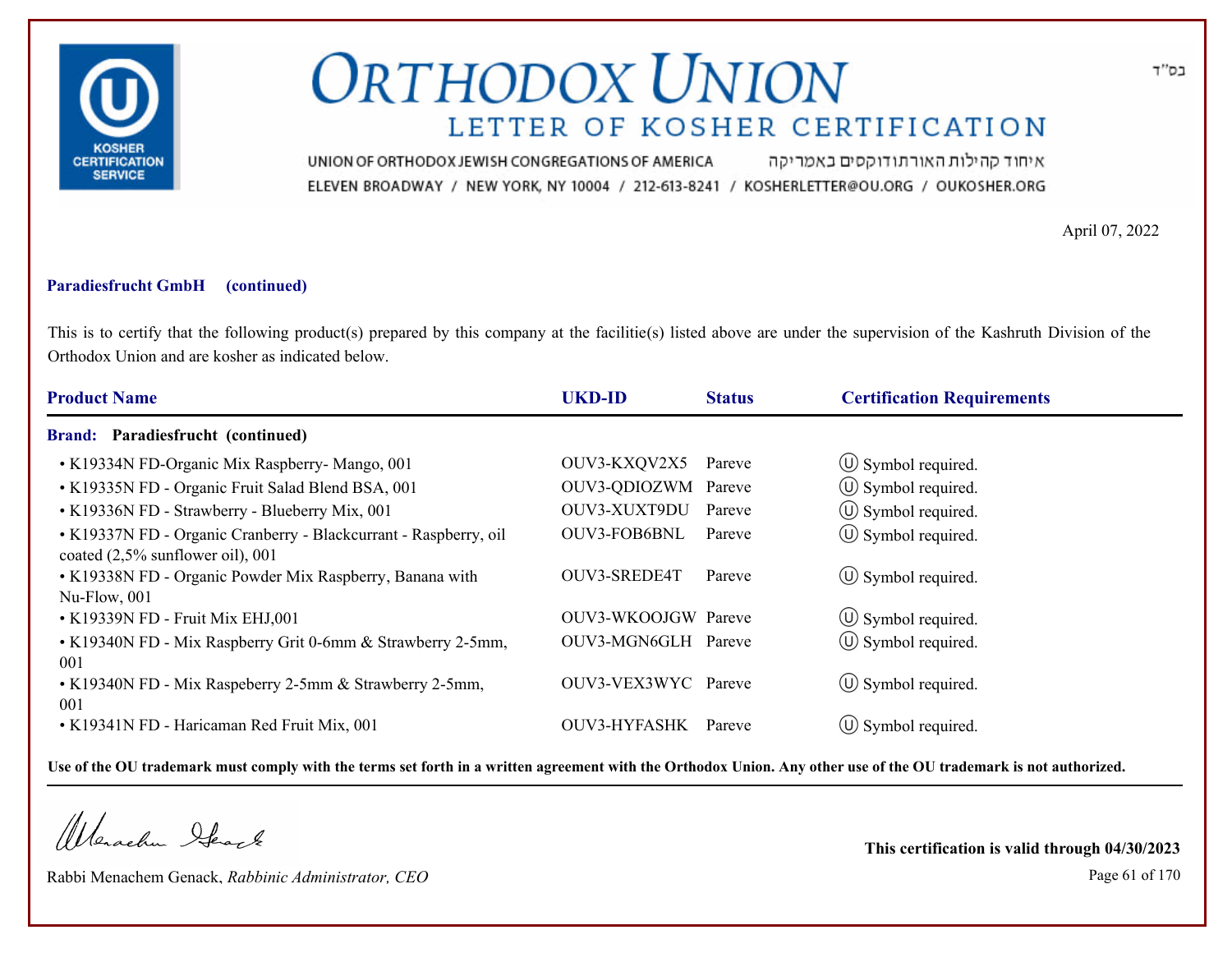

איחוד קהילות האורתודוקסים באמריקה UNION OF ORTHODOX JEWISH CONGREGATIONS OF AMERICA ELEVEN BROADWAY / NEW YORK, NY 10004 / 212-613-8241 / KOSHERLETTER@OU.ORG / OUKOSHER.ORG

April 07, 2022

### **Paradiesfrucht GmbH (continued)**

This is to certify that the following product(s) prepared by this company at the facilitie(s) listed above are under the supervision of the Kashruth Division of the Orthodox Union and are kosher as indicated below.

| <b>Product Name</b>                                          | <b>UKD-ID</b>       | <b>Status</b> | <b>Certification Requirements</b> |
|--------------------------------------------------------------|---------------------|---------------|-----------------------------------|
| Brand: Paradiesfrucht (continued)                            |                     |               |                                   |
| • K19342N FD - Organic Golds Mix without Vanilla Kencko, 001 | OUV3-MCSKLC8        | Pareve        | $\circled{1}$ Symbol required.    |
| • K19344N FD - Mix CHS, 001                                  | OUV3-IRWL7FM        | Pareve        | $\circ$ Symbol required.          |
| • K19345N FD - Fruit Mix E/H/B, 001                          | OUV3-GVXHK75        | Pareve        | $\circled{1}$ Symbol required.    |
| • K19346N FD - Yellows Mix Kencko, 001                       | OUV3-4W6BFKN        | Pareve        | $\circ$ Symbol required.          |
| • K19347N FD - Reds Mix Kencko, 001                          | OUV3-OXOOLDY Pareve |               | $\circ$ Symbol required.          |
| • K19348N FD-Organic Dark Fruit Mix 1, 001                   | OUV3-XM3ZGAB Pareve |               | $\circ$ Symbol required.          |
| • K19349N FD - Fruit - Blend, 001                            | OUV3-H2M52XL        | Pareve        | $\circ$ Symbol required.          |
| • K19350N FD - Titok Fruit Mix 2,001                         | OUV3-EPMLU4V        | Pareve        | (U) Symbol required.              |
| • K19351N FD - Titok Fruit Mix 3,001                         | OUV3-EWSFY4C        | Pareve        | $\circ$ Symbol required.          |
| • K19352N FD-Fruit Mix, Citrine, 001                         | OUV3-UJNA12M        | Pareve        | $\circ$ Symbol required.          |
| • K19353N FD-Fruit Mix Alexandrite, 001                      | OUV3-LL7WHEO        | Pareve        | $\circled{1}$ Symbol required.    |
| • K19354N FD - Fruit Mix, Amazonite, 001                     | OUV3-6F35IOY        | Pareve        | $\circ$ Symbol required.          |

**Use of the OU trademark must comply with the terms set forth in a written agreement with the Orthodox Union. Any other use of the OU trademark is not authorized.**

Werschn Stack

Rabbi Menachem Genack, *Rabbinic Administrator, CEO* Page 62 of 170

**This certification is valid through 04/30/2023**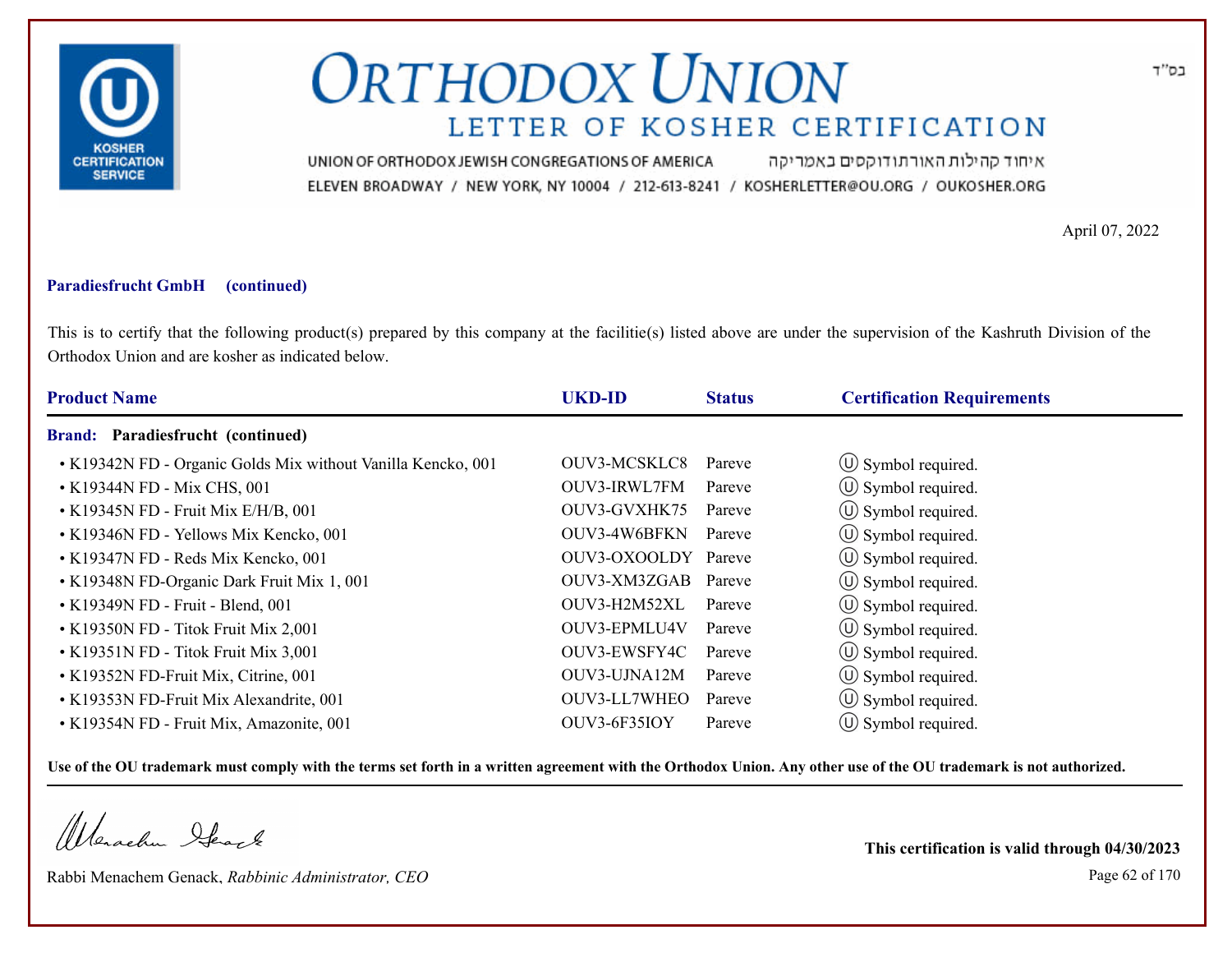

איחוד קהילות האורתודוקסים באמריקה UNION OF ORTHODOX JEWISH CONGREGATIONS OF AMERICA ELEVEN BROADWAY / NEW YORK, NY 10004 / 212-613-8241 / KOSHERLETTER@OU.ORG / OUKOSHER.ORG

April 07, 2022

#### **Paradiesfrucht GmbH (continued)**

This is to certify that the following product(s) prepared by this company at the facilitie(s) listed above are under the supervision of the Kashruth Division of the Orthodox Union and are kosher as indicated below.

| <b>Product Name</b>                                                            | <b>UKD-ID</b>       | <b>Status</b> | <b>Certification Requirements</b> |
|--------------------------------------------------------------------------------|---------------------|---------------|-----------------------------------|
| Brand: Paradiesfrucht (continued)                                              |                     |               |                                   |
| • K19355N FD-Fruit Mix Moussaieff, 001                                         | OUV3-1GBSHX1        | Pareve        | $\circ$ Symbol required.          |
| • K19356N FD-Fruit Mix Jasper, 001                                             | OUV3-VBO3BFB        | Pareve        | $\circ$ Symbol required.          |
| • K19357N FD-Cerealto Blend, 001                                               | OUV3-X4B5MS9        | Pareve        | $\circled{1}$ Symbol required.    |
| • K19358N FD Fruit Mix Sour cherry - Strawberry                                | OUV3-7SZHAFT        | Pareve        | $\circled{1}$ Symbol required.    |
| • K19359N FD-Kellogg's Mix, Strawberry slices -Sour cherry, oil<br>coated, 001 | OUV3-RQ6QKW6        | Pareve        | $\circ$ Symbol required.          |
| • K19360N FD - Organic Mango - Strawberry - Acerola Powder<br>$0-2mm, 001$     | OUV3-VNG9P23        | Pareve        | $\circ$ Symbol required.          |
| • K19361N FD - Fruit Mix Sour Cherry - Strawberry, 001                         | OUV3-RHBANOR Pareve |               | $\circ$ Symbol required.          |
| • K19362N FD - Mix Blueberry pieces 1-3mm, 001                                 | OUV3-MOLKKHK Pareve |               | $\circ$ Symbol required.          |
| • K19363N FD - Red Fruit Mix, US - Quality, 001                                | OUV3-8VVTAQF        | Pareve        | (U) Symbol required.              |
| • K19364N FD - Organic Golds Mix without Vanilla, with Boabab,<br>Kencko.001   | OUV3-VYVDA23        | Pareve        | $\circ$ Symbol required.          |

**Use of the OU trademark must comply with the terms set forth in a written agreement with the Orthodox Union. Any other use of the OU trademark is not authorized.**

Werachen Stack

Rabbi Menachem Genack, *Rabbinic Administrator, CEO* Page 63 of 170

**This certification is valid through 04/30/2023**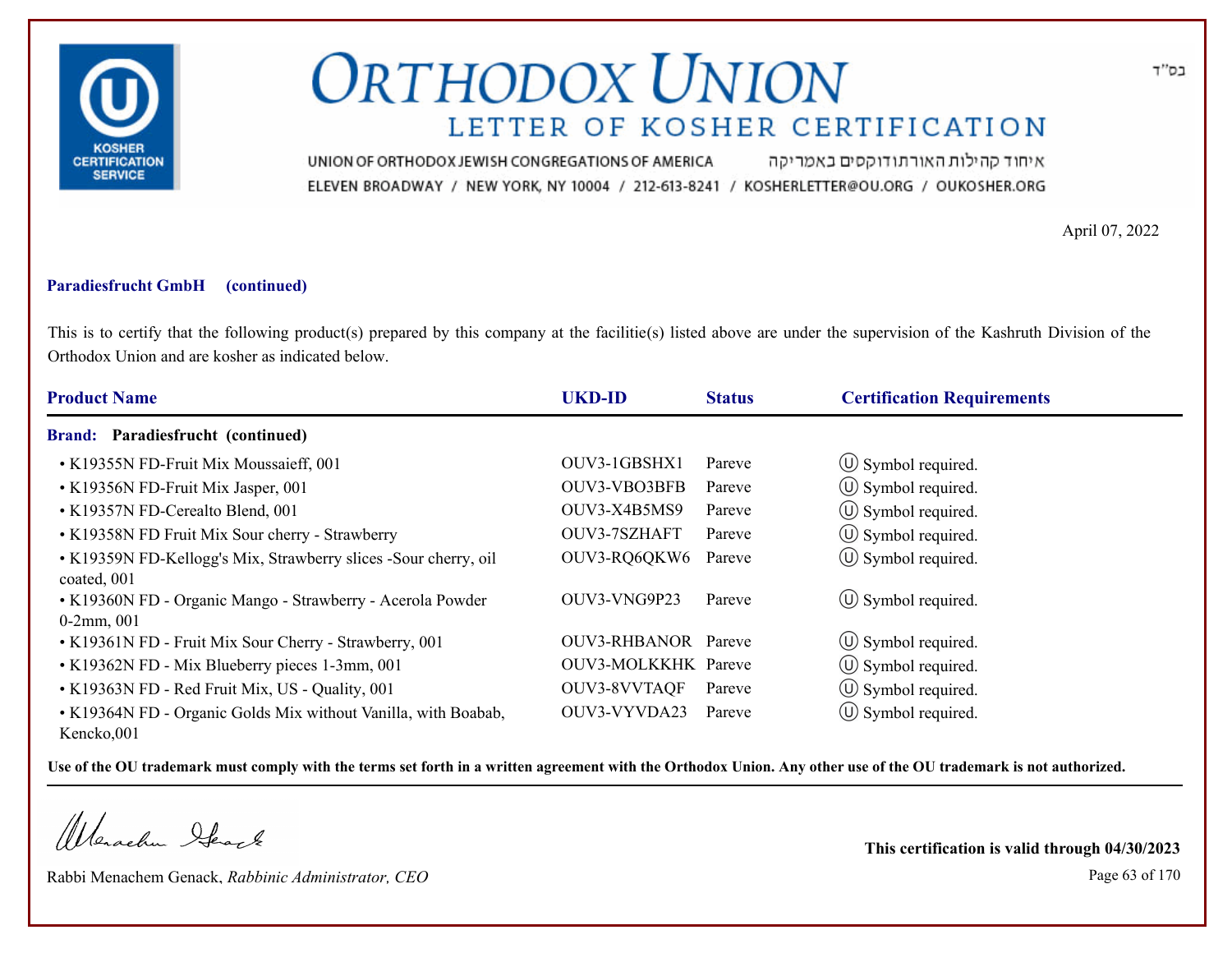

איחוד קהילות האורתודוקסים באמריקה UNION OF ORTHODOX JEWISH CONGREGATIONS OF AMERICA ELEVEN BROADWAY / NEW YORK, NY 10004 / 212-613-8241 / KOSHERLETTER@OU.ORG / OUKOSHER.ORG

April 07, 2022

### **Paradiesfrucht GmbH (continued)**

This is to certify that the following product(s) prepared by this company at the facilitie(s) listed above are under the supervision of the Kashruth Division of the Orthodox Union and are kosher as indicated below.

| <b>Product Name</b>                                        | <b>UKD-ID</b>       | <b>Status</b> | <b>Certification Requirements</b> |
|------------------------------------------------------------|---------------------|---------------|-----------------------------------|
| Paradiesfrucht (continued)<br><b>Brand:</b>                |                     |               |                                   |
| • K19365N FD-Scarletts Mix Kencko,001                      | OUV3-FIDTDC8        | Pareve        | $\circled{1}$ Symbol required.    |
| • K19366N FD-Jades Mix Kencko-B, 001                       | OUV3-UBIW7LN        | Pareve        | $\circ$ Symbol required.          |
| $\cdot$ K19367N FD Apple Mix 0-2 mm, 001                   | OUV3-MVWYUM1 Pareve |               | (U) Symbol required.              |
| • K19369N FD - Orgnanic Scarletts Mix Kencko, 001          | <b>OUV3-APNUULJ</b> | Pareve        | $\circled{1}$ Symbol required.    |
| • K19370N FD - Organic Jades Mix Kencko - C, 001           | OUV3-38ISHA9        | Pareve        | $\circ$ Symbol required.          |
| • K19371N FD-Fruit Powder Blend 1, 001                     | OUV3-3JSI1VT        | Pareve        | $\circ$ Symbol required.          |
| • K19372N FD-Fruit Powder Blend 3, 001                     | OUV3-F9H7MNR        | Pareve        | $\circ$ Symbol required.          |
| • K19373N FD-Fruit Powder Blend 5, 001                     | OUV3-AL8ZXBV        | Pareve        | $\circ$ Symbol required.          |
| • K19374N FD-Fruit Powder Blend 6, 001                     | OUV3-5TJAPCX        | Pareve        | $\circ$ Symbol required.          |
| • K19375N FD-Fruit Powder Blend 7, 001                     | OUV3-3DIJG1V        | Pareve        | $\circ$ Symbol required.          |
| • K19376N FD-Fruit Powder Blend 9, 001                     | OUV3-0KXZW41        | Pareve        | $\circ$ Symbol required.          |
| • K19377N FD-P. Cr. Mango-Banana-Passionfruit Mix 1, 0-1mm | <b>OUV3-D8NOLIA</b> | Pareve        | $\circ$ Symbol required.          |

**Use of the OU trademark must comply with the terms set forth in a written agreement with the Orthodox Union. Any other use of the OU trademark is not authorized.**

Werschn Stack

Rabbi Menachem Genack, *Rabbinic Administrator, CEO* Page 64 of 170

**This certification is valid through 04/30/2023**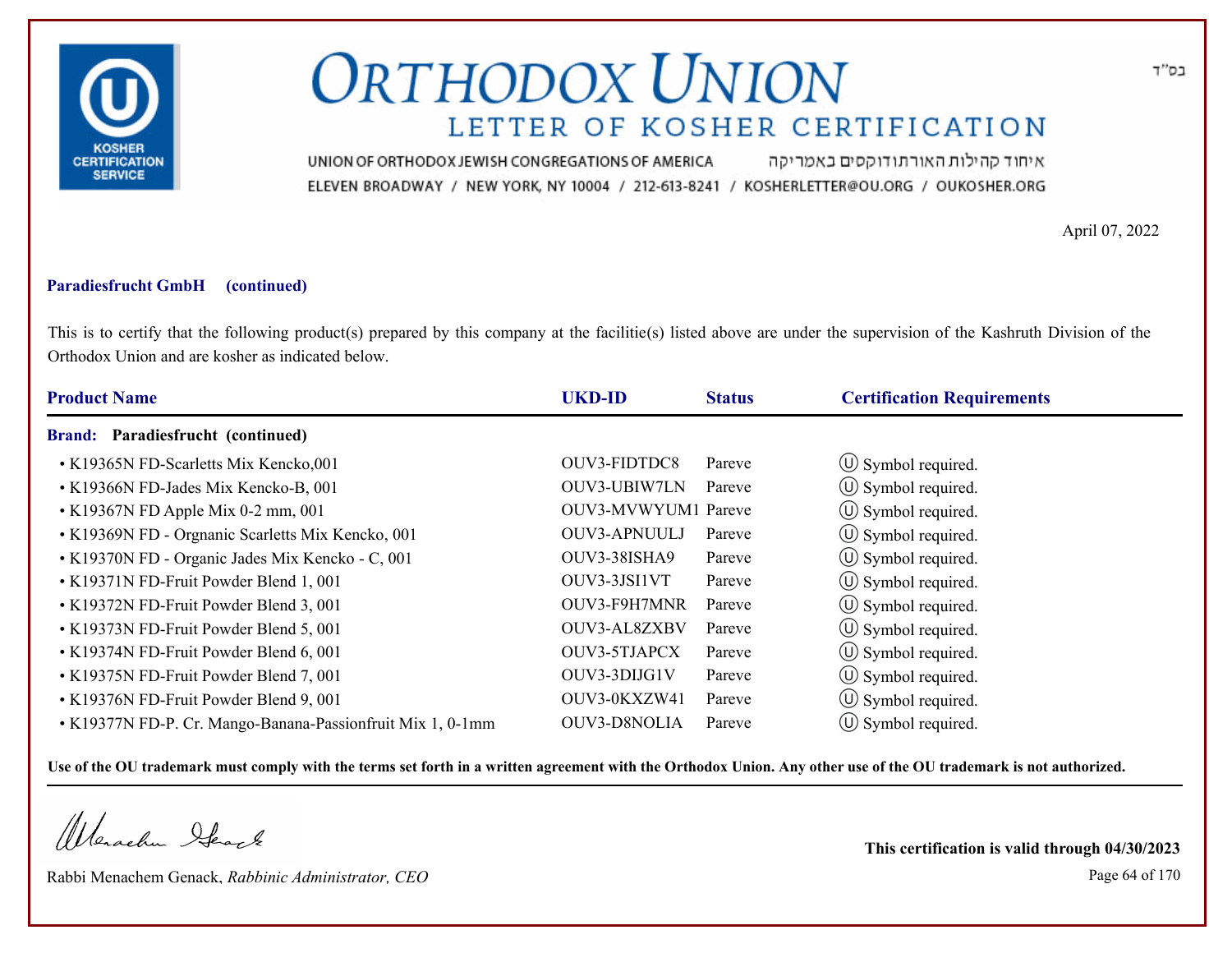

איחוד קהילות האורתודוקסים באמריקה UNION OF ORTHODOX JEWISH CONGREGATIONS OF AMERICA ELEVEN BROADWAY / NEW YORK, NY 10004 / 212-613-8241 / KOSHERLETTER@OU.ORG / OUKOSHER.ORG

April 07, 2022

### **Paradiesfrucht GmbH (continued)**

This is to certify that the following product(s) prepared by this company at the facilitie(s) listed above are under the supervision of the Kashruth Division of the Orthodox Union and are kosher as indicated below.

| <b>Product Name</b>                            | <b>UKD-ID</b>       | <b>Status</b> | <b>Certification Requirements</b> |  |
|------------------------------------------------|---------------------|---------------|-----------------------------------|--|
| <b>Brand:</b> Paradiesfrucht (continued)       |                     |               |                                   |  |
| • K19378N FD-Mix Red Fruits Blend 2, 001       | OUV3-FQQPJNN        | Pareve        | (U) Symbol required.              |  |
| • K19379N FD-Organic Berry Mix A, 001          | OUV3-ZSJCRB3        | Pareve        | $\circ$ Symbol required.          |  |
| • K19380N FD-Organic Berry Mix B, 001          | OUV3-9HJQQA2        | Pareve        | (U) Symbol required.              |  |
| • K19382N FD-Titok Fruit Mix 3, 001            | OUV3-XXXGWI0        | Pareve        | $\circ$ Symbol required.          |  |
| • K19383N FD-Organic Yellows Mix, 001          | OUV3-P7PQJGY        | Pareve        | $\circ$ Symbol required.          |  |
| • K19384N FD-Organic Reds Mix, 001             | OUV3-DMGJ0HL        | Pareve        | $\circ$ Symbol required.          |  |
| • K19385N FD-Organic Greens Mix, 001           | <b>OUV3-XLRFVOI</b> | Pareve        | $\circ$ Symbol required.          |  |
| • K19386N FD-Organic Purples Mix, 001          | OUV3-WLD4RTC        | Pareve        | $\circ$ Symbol required.          |  |
| • K19387N FD-Organic Corals Mix,001            | OUV3-AFRP9HT        | Pareve        | $\circ$ Symbol required.          |  |
| • K19388N FD-Organic Crimson Mix, 001          | OUV3-JQ0VHKS        | Pareve        | $\circ$ Symbol required.          |  |
| • K19389N FD-Titok Fruit Mix 1, 001            | OUV3-0K0PC5O        | Pareve        | $\circ$ Symbol required.          |  |
| • K19393N FD - Strawberry - Blueberry Mix, 001 | OUV3-UOKHVN9        | Pareve        | $\circ$ Symbol required.          |  |

**Use of the OU trademark must comply with the terms set forth in a written agreement with the Orthodox Union. Any other use of the OU trademark is not authorized.**

Werachen Stack

Rabbi Menachem Genack, *Rabbinic Administrator, CEO* Page 65 of 170

**This certification is valid through 04/30/2023**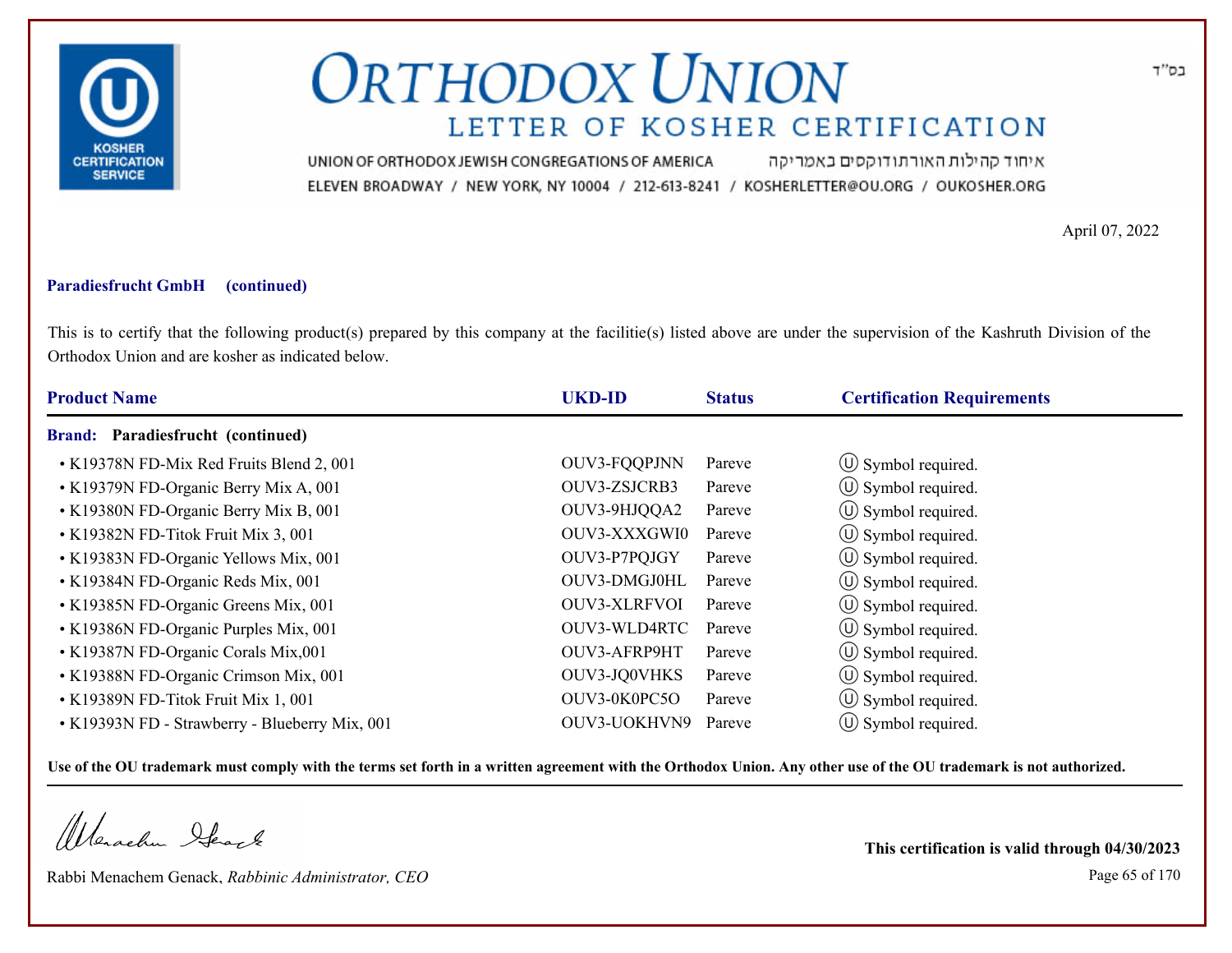

איחוד קהילות האורתודוקסים באמריקה UNION OF ORTHODOX JEWISH CONGREGATIONS OF AMERICA ELEVEN BROADWAY / NEW YORK, NY 10004 / 212-613-8241 / KOSHERLETTER@OU.ORG / OUKOSHER.ORG

April 07, 2022

#### **Paradiesfrucht GmbH (continued)**

This is to certify that the following product(s) prepared by this company at the facilitie(s) listed above are under the supervision of the Kashruth Division of the Orthodox Union and are kosher as indicated below.

| <b>UKD-ID</b>       | <b>Status</b> | <b>Certification Requirements</b>                           |
|---------------------|---------------|-------------------------------------------------------------|
|                     |               |                                                             |
| <b>OUV3-YPZLBLS</b> | Pareve        | $\circ$ Symbol required.                                    |
| OUV3-L1KWIAP        | Pareve        | $\circ$ Symbol required.                                    |
| OUV3-RLXJZXY        | Pareve        | $\circ$ Symbol required.                                    |
| OUV3-CC6T20E        | Pareve        | $\circ$ Symbol required.                                    |
| OUV3-4IFRJDK        | Pareve        | $\circ$ Symbol required.                                    |
| OUV3-XMHIVA7        | Pareve        | $\circ$ Symbol required.                                    |
|                     |               | (U) Symbol required.                                        |
| OUV3-FGMS9XL        |               | $\circled{1}$ Symbol required.                              |
| OUV3-BLVHHO9        |               | (U) Symbol required.                                        |
| OUV3-BEA9AM5        |               | $\circled{1}$ Symbol required.                              |
| OUV3-KWRHJEX        |               | $\circ$ Symbol required.                                    |
|                     |               | OUV3-HUDQTON Pareve<br>Pareve<br>Pareve<br>Pareve<br>Pareve |

**Use of the OU trademark must comply with the terms set forth in a written agreement with the Orthodox Union. Any other use of the OU trademark is not authorized.**

Werachen Stack

Rabbi Menachem Genack, *Rabbinic Administrator, CEO* Page 66 of 170

**This certification is valid through 04/30/2023**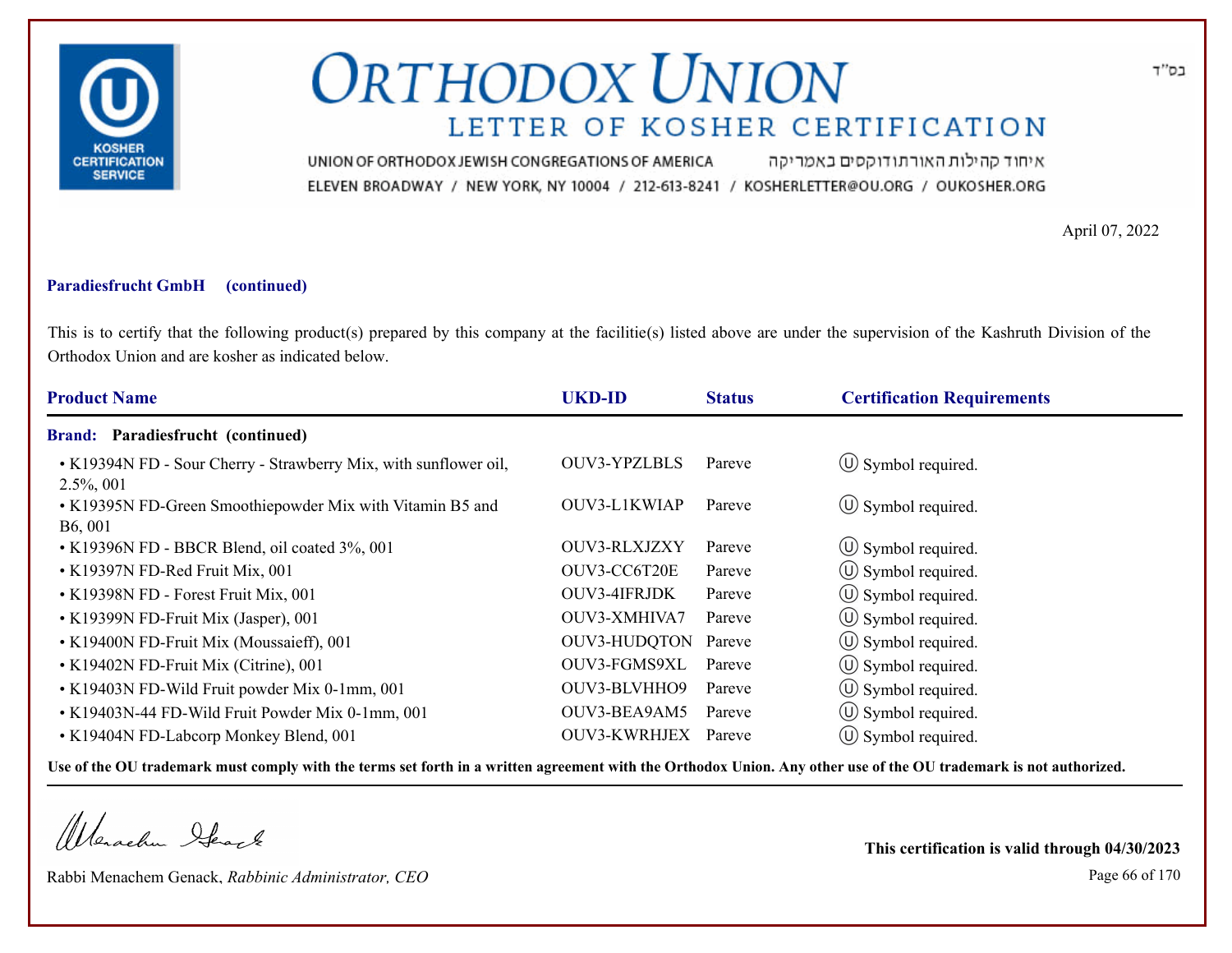

איחוד קהילות האורתודוקסים באמריקה UNION OF ORTHODOX JEWISH CONGREGATIONS OF AMERICA ELEVEN BROADWAY / NEW YORK, NY 10004 / 212-613-8241 / KOSHERLETTER@OU.ORG / OUKOSHER.ORG

April 07, 2022

### **Paradiesfrucht GmbH (continued)**

This is to certify that the following product(s) prepared by this company at the facilitie(s) listed above are under the supervision of the Kashruth Division of the Orthodox Union and are kosher as indicated below.

| <b>Product Name</b>                                                                               | <b>UKD-ID</b>       | <b>Status</b> | <b>Certification Requirements</b> |
|---------------------------------------------------------------------------------------------------|---------------------|---------------|-----------------------------------|
| <b>Brand: Paradiesfrucht (continued)</b>                                                          |                     |               |                                   |
| • K2001000101114 FD - Organic Strawberry pieces 1-3mm,<br>irregular, 001                          | OUV3-9HDKDTT        | Pareve        | $\circ$ Symbol required.          |
| • K2001000102114 FD - Organic Strawberry Pieces 2-10mm<br>irregular, 001                          | OUV3-0REY4N3        | Pareve        | $\circ$ Symbol required.          |
| • K2001000102169 FD-Organic strawberry pieces, 2-10 mm, oil<br>coated (4% sunflower oil), 001     | OUV3-VLXJOMM Pareve |               | $\circ$ Symbol required.          |
| • K2001000102171 FD-Organic strawberry pieces, 2-10 mm, oiled,<br>with acid blocker 001           | OUV3-DYENN9R        | Pareve        | $\circ$ Symbol required.          |
| • K2001000103400 FD-Organic Strawberry pieces 5-8 mm, 001                                         | OUV3-ZCTE9WC        | Pareve        | $\circled{1}$ Symbol required.    |
| • K2001000103466 FD-Organic Strawberry pieces 5-8 mm,<br>oil-coated (15% sunflower oil), 001      | OUV3-UXBAA4P        | Pareve        | $\circ$ Symbol required.          |
| • K2001000103554 FD-Organic Strawberry pieces 5-10 mm,<br>oil-coated $(2.5\%$ sunflower oil), 001 | OUV3-P0OQMF8        | Pareve        | $\circ$ Symbol required.          |

**Use of the OU trademark must comply with the terms set forth in a written agreement with the Orthodox Union. Any other use of the OU trademark is not authorized.**

Werachen Ifearle

Rabbi Menachem Genack, *Rabbinic Administrator, CEO* Page 67 of 170

**This certification is valid through 04/30/2023**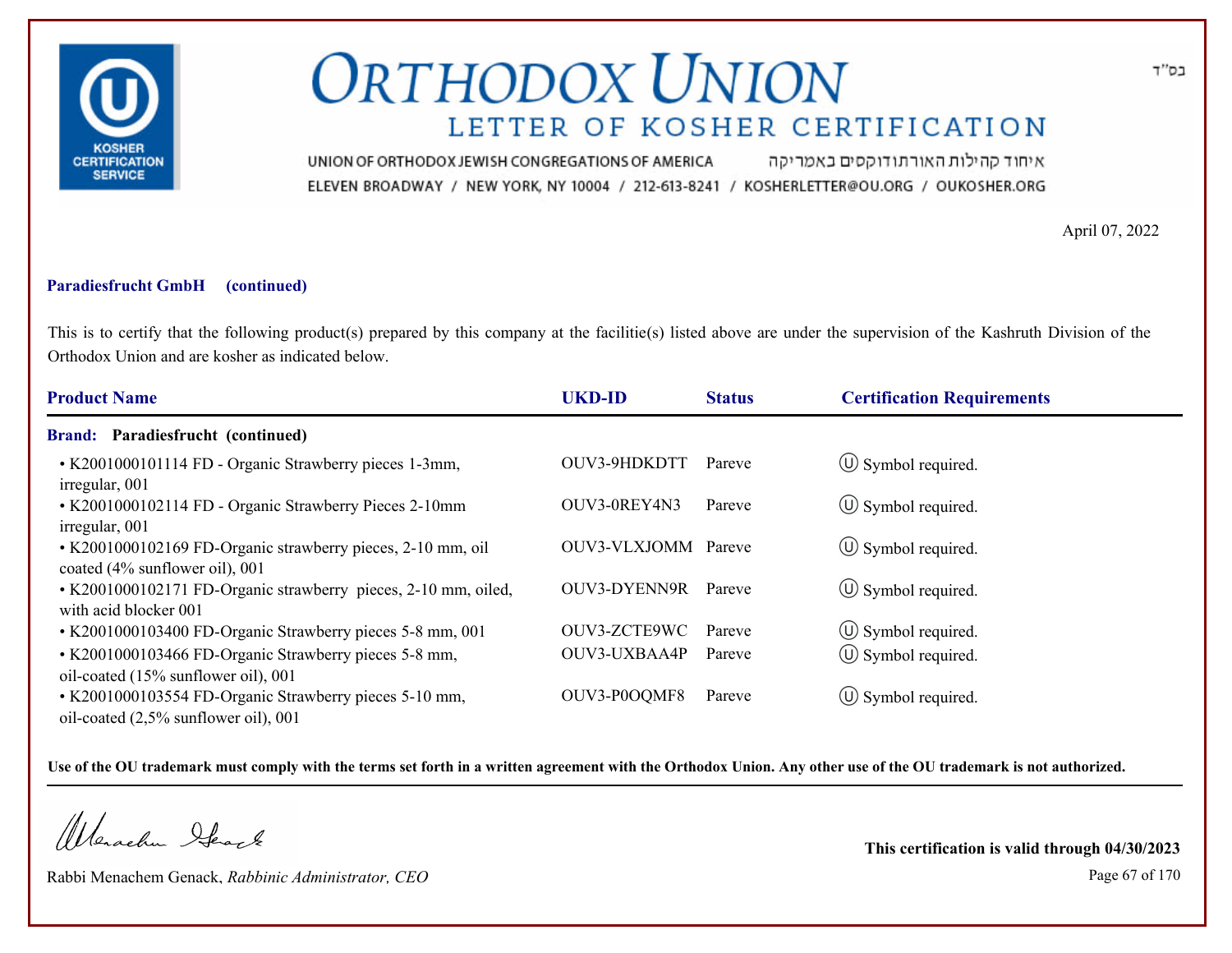

איחוד קהילות האורתודוקסים באמריקה UNION OF ORTHODOX JEWISH CONGREGATIONS OF AMERICA ELEVEN BROADWAY / NEW YORK, NY 10004 / 212-613-8241 / KOSHERLETTER@OU.ORG / OUKOSHER.ORG

April 07, 2022

### **Paradiesfrucht GmbH (continued)**

This is to certify that the following product(s) prepared by this company at the facilitie(s) listed above are under the supervision of the Kashruth Division of the Orthodox Union and are kosher as indicated below.

| <b>Product Name</b>                                                                                | <b>UKD-ID</b> | <b>Status</b> | <b>Certification Requirements</b> |
|----------------------------------------------------------------------------------------------------|---------------|---------------|-----------------------------------|
| <b>Brand: Paradiesfrucht (continued)</b>                                                           |               |               |                                   |
| • K2001000103566 FD-Organic Strawberry pieces 5-10 mm,<br>oil-coated (15% sunflower oil), 001      | OUV3-NXKIMVD  | Pareve        | $\circ$ Symbol required.          |
| • K2001000104854 FD-Organic Strawberry pieces 10-12 mm,<br>oil-coated $(2,5\%$ sunflower oil), 001 | OUV3-VOAGZY8  | Pareve        | $\circled{0}$ Symbol required.    |
| • K2001000170000 FD - Organic Strawberry Pieces 2-5mm,<br>irregular, 001                           | OUV3-CJTZAGG  | Pareve        | $\circ$ Symbol required.          |
| • K2001000203350 FD - Organic Strawberry Slices 5-7mm, 001                                         | OUV3-B9JUT95  | Pareve        | $\circ$ Symbol required.          |
| • K2001000203350 FD - Strawberry Slices 5-7mm, 001                                                 | OUV3-F986YJ6  | Pareve        | $\circled{1}$ Symbol required.    |
| • K2001000203354 FD-Organic strawberry slices, 5-7 mm, oil<br>coated (2,5% sunflower oil) 001      | OUV3-EOMGUN0  | Pareve        | (U) Symbol required.              |
| • K2001000203369 FD-Organic strawberry slices, 5-7 mm, oil<br>coated (4% sunflower oil), 001       | OUV3-XMJ8HAB  | Pareve        | $\circ$ Symbol required.          |
| • K2001000500100 FD-Organic Strawberry powder 0-1 mm, 001                                          | OUV3-S9GJEJD  | Pareve        | $(U)$ Symbol required.            |

**Use of the OU trademark must comply with the terms set forth in a written agreement with the Orthodox Union. Any other use of the OU trademark is not authorized.**

Werachen Stack

Rabbi Menachem Genack, *Rabbinic Administrator, CEO* Page 68 of 170

**This certification is valid through 04/30/2023**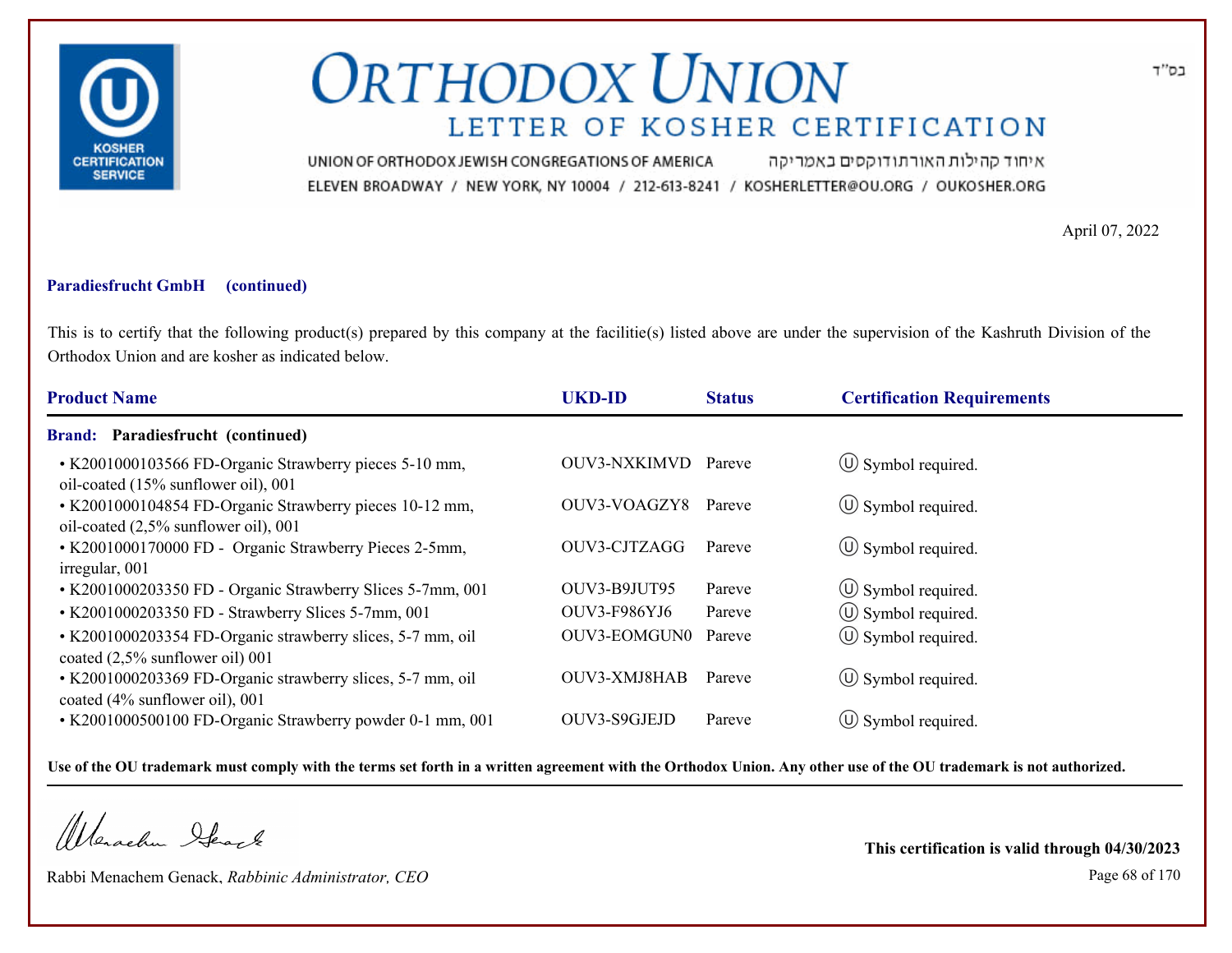

איחוד קהילות האורתודוקסים באמריקה UNION OF ORTHODOX JEWISH CONGREGATIONS OF AMERICA ELEVEN BROADWAY / NEW YORK, NY 10004 / 212-613-8241 / KOSHERLETTER@OU.ORG / OUKOSHER.ORG

April 07, 2022

### **Paradiesfrucht GmbH (continued)**

This is to certify that the following product(s) prepared by this company at the facilitie(s) listed above are under the supervision of the Kashruth Division of the Orthodox Union and are kosher as indicated below.

| <b>Product Name</b>                                                            | <b>UKD-ID</b>       | <b>Status</b> | <b>Certification Requirements</b> |
|--------------------------------------------------------------------------------|---------------------|---------------|-----------------------------------|
| Brand: Paradiesfrucht (continued)                                              |                     |               |                                   |
| • K2001000500161 FD-Org. Strawberry Powder 0-1mm, seedless,<br>001             | <b>OUV3-YRPTF0K</b> | Pareve        | $\circ$ Symbol required.          |
| • K2001000500239 FD-Organic strawberry powder, 0-2 mm, 001                     | OUV3-N8YNC4D        | Pareve        | $\circ$ Symbol required.          |
| • K2001000500287 FD - Organic Strawberry Powder 0-2mm with<br>Nu-Flow <1%, 001 | OUV3-5NUJR2D        | Pareve        | $\circ$ Symbol required.          |
| • K2001000508500 FD-Organic Strawberry powder 0-1 mm, extra<br>fine, 001       | OUV3-KIWIIT3        | Pareve        | (U) Symbol required.              |
| • K20010013000 Deep frozen Organic strawberry fines 001                        | <b>OUV3-B460DB7</b> | Pareve        | $\circ$ Symbol required.          |
| • K2001004800000 FD-Organic strawberry seeds 001                               | OUV3-D944D98        | Pareve        | $\circ$ Symbol required.          |
| • K2001140500100 FD-Organic Strawberry powder, 001                             | OUV3-XRCEJQG        | Pareve        | $(\cup)$ Symbol required.         |
| • K2001160500100 FD-Organic strawberry powder, 0-1 mm, 001                     | OUV3-DWBHL4I        | Pareve        | $\circled{1}$ Symbol required.    |
| • K20012000500100 FD-Organic strawberry powder, 0-1 mm, 001                    | OUV3-AEHHUXY        | Pareve        | $\circ$ Symbol required.          |

**Use of the OU trademark must comply with the terms set forth in a written agreement with the Orthodox Union. Any other use of the OU trademark is not authorized.**

Werachen Stack

Rabbi Menachem Genack, *Rabbinic Administrator, CEO* Page 69 of 170

**This certification is valid through 04/30/2023**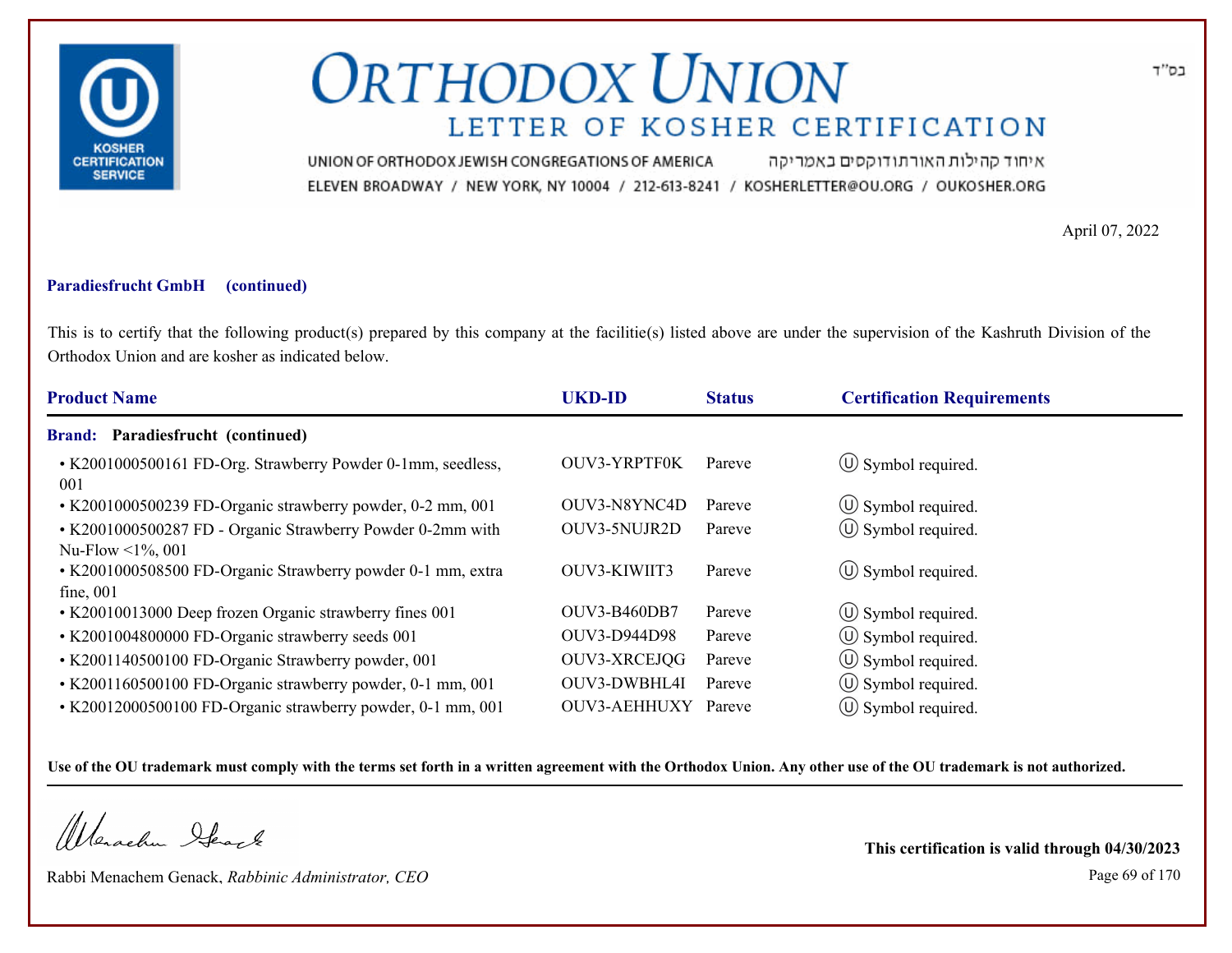

איחוד קהילות האורתודוקסים באמריקה UNION OF ORTHODOX JEWISH CONGREGATIONS OF AMERICA ELEVEN BROADWAY / NEW YORK, NY 10004 / 212-613-8241 / KOSHERLETTER@OU.ORG / OUKOSHER.ORG

April 07, 2022

#### **Paradiesfrucht GmbH (continued)**

This is to certify that the following product(s) prepared by this company at the facilitie(s) listed above are under the supervision of the Kashruth Division of the Orthodox Union and are kosher as indicated below.

| <b>Product Name</b>                                                                 | <b>UKD-ID</b>       | <b>Status</b> | <b>Certification Requirements</b> |
|-------------------------------------------------------------------------------------|---------------------|---------------|-----------------------------------|
| Paradiesfrucht (continued)<br><b>Brand:</b>                                         |                     |               |                                   |
| • K2001200203300 FD - Organic Strawberry Slices 5-7mm EU,<br>001                    | OUV3-ZUSPZHC        | Pareve        | $\circ$ Symbol required.          |
| • K2001270104800 FD - Organic Strawberry Pieces 10-12mm, 001                        | <b>OUV3-ESLQAEW</b> | Pareve        | $\circ$ Symbol required.          |
| • K2001300101800 FD- Organic Strawberry Pieces 2-5 mm, 001                          | <b>OUV3-ZALNE6F</b> | Pareve        | $\circ$ Symbol required.          |
| • K2001300170400 FD-Organic Strawberry pieces 1-5mm,<br>irregular, 001              | OUV3-KRASDK3        | Pareve        | $\circ$ Symbol required.          |
| • K2001980101314 FD- Organic strawberry pieces, 1-5 mm,<br>irregular, 001           | <b>OUV3-CENBIFR</b> | Pareve        | $\circ$ Symbol required.          |
| • K2001C10203300 FD - Organic Strawberry Slices 5-7mm with<br>4,5% Acai Powder, 001 | OUV3-UIPF4RU        | Pareve        | $\circ$ Symbol required.          |
| • K2001S10203300 FD-Organic Strawberry slices, 5-7 mm, 001                          | <b>OUV3-RTLNIPJ</b> | Pareve        | $\circ$ Symbol required.          |
| • K2001S90103500 FD - Organic Strawberry Pieces 5-10mm,<br>Sedex, 001               | OUV3-G6WJ4CI        | Pareve        | $\circ$ Symbol required.          |

**Use of the OU trademark must comply with the terms set forth in a written agreement with the Orthodox Union. Any other use of the OU trademark is not authorized.**

Werachen Stack

Rabbi Menachem Genack, *Rabbinic Administrator, CEO* Page 70 of 170

**This certification is valid through 04/30/2023**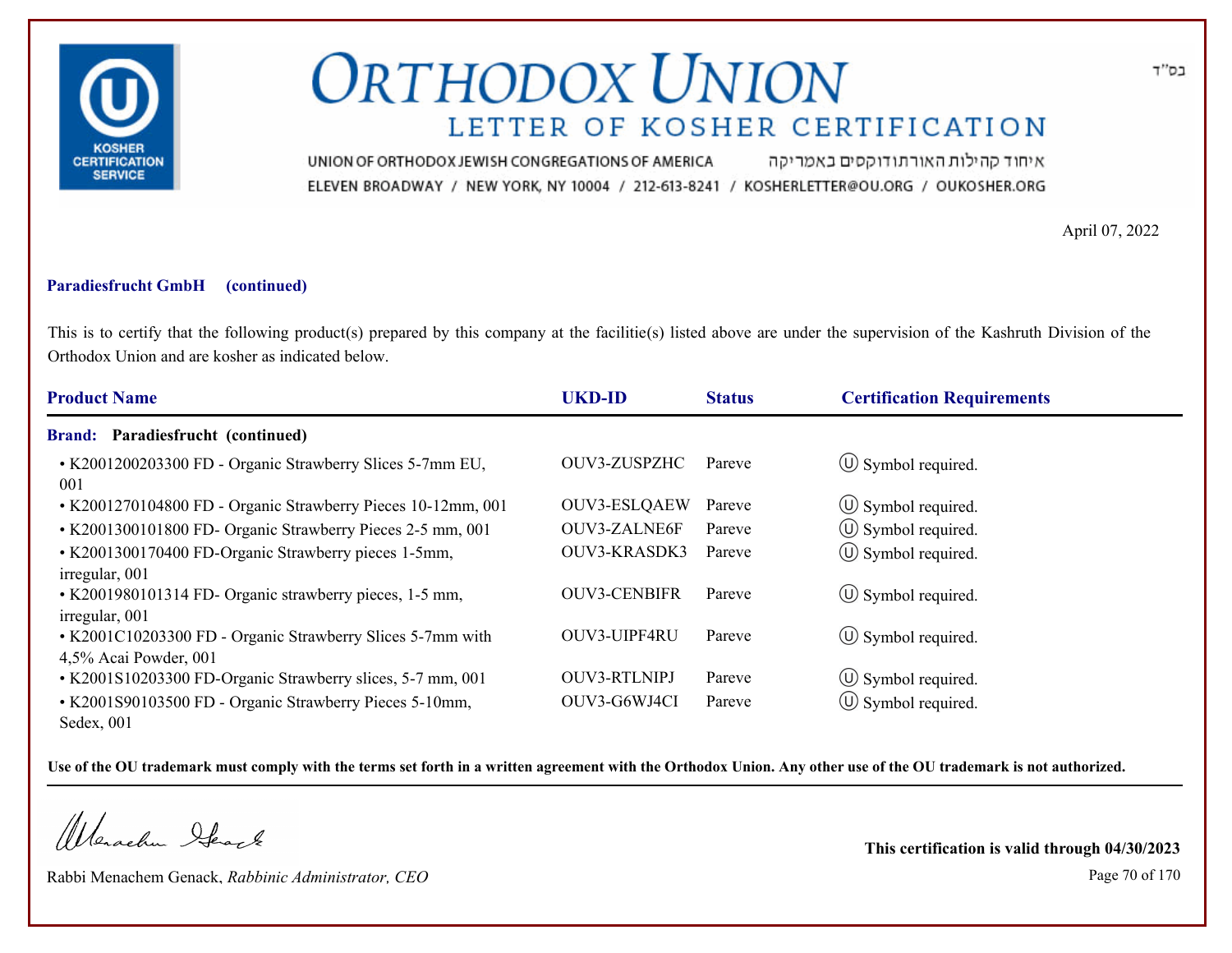

איחוד קהילות האורתודוקסים באמריקה UNION OF ORTHODOX JEWISH CONGREGATIONS OF AMERICA ELEVEN BROADWAY / NEW YORK, NY 10004 / 212-613-8241 / KOSHERLETTER@OU.ORG / OUKOSHER.ORG

April 07, 2022

#### **Paradiesfrucht GmbH (continued)**

This is to certify that the following product(s) prepared by this company at the facilitie(s) listed above are under the supervision of the Kashruth Division of the Orthodox Union and are kosher as indicated below.

| <b>Product Name</b>                                                              | <b>UKD-ID</b>       | <b>Status</b> | <b>Certification Requirements</b> |
|----------------------------------------------------------------------------------|---------------------|---------------|-----------------------------------|
| <b>Brand: Paradiesfrucht (continued)</b>                                         |                     |               |                                   |
| • K2001SZ0102100 FD-Organic Strawberry pieces 2-10 mm (social<br>certified), 001 | OUV3-8BE61AB        | Pareve        | $\circ$ Symbol required.          |
| • K2001SZ0103500 FD - Organic Strawberry Pieces 5-10mm, 001                      | OUV3-S0TECJ4        | Pareve        | $\circled{1}$ Symbol required.    |
| • K2001SZ0203300 FD-Organic Strawberry slices, 5-7 mm, 001                       | OUV3-UQZUHZF        | Pareve        | $\circ$ Symbol required.          |
| • K2001SZ0500100 FD-Organic Strawberry powder 0-1 mm (social<br>certified), 001  | OUV3-QQLXUPK Pareve |               | $\circled{1}$ Symbol required.    |
| • K2001SZ0500200 FD-Organic Strawberry powder 0-2 mm (social<br>certified), 001  | OUV3-8VPV9RN        | Pareve        | $\circled{1}$ Symbol required.    |
| • K2002000000002 FD-Organic Raspberry, oil coated, 2,5% SG<br>001                | <b>OUV3-1C9670E</b> | Pareve        | $\circ$ Symbol required.          |
| • K2002000060054 FD-Organic Raspberry, oil coated, 2,5%<br>sunflower oil, 001    | OUV3-9JC51EO        | Pareve        | $(U)$ Symbol required.            |

**Use of the OU trademark must comply with the terms set forth in a written agreement with the Orthodox Union. Any other use of the OU trademark is not authorized.**

Werachen Ifearle

Rabbi Menachem Genack, *Rabbinic Administrator, CEO* Page 71 of 170

**This certification is valid through 04/30/2023**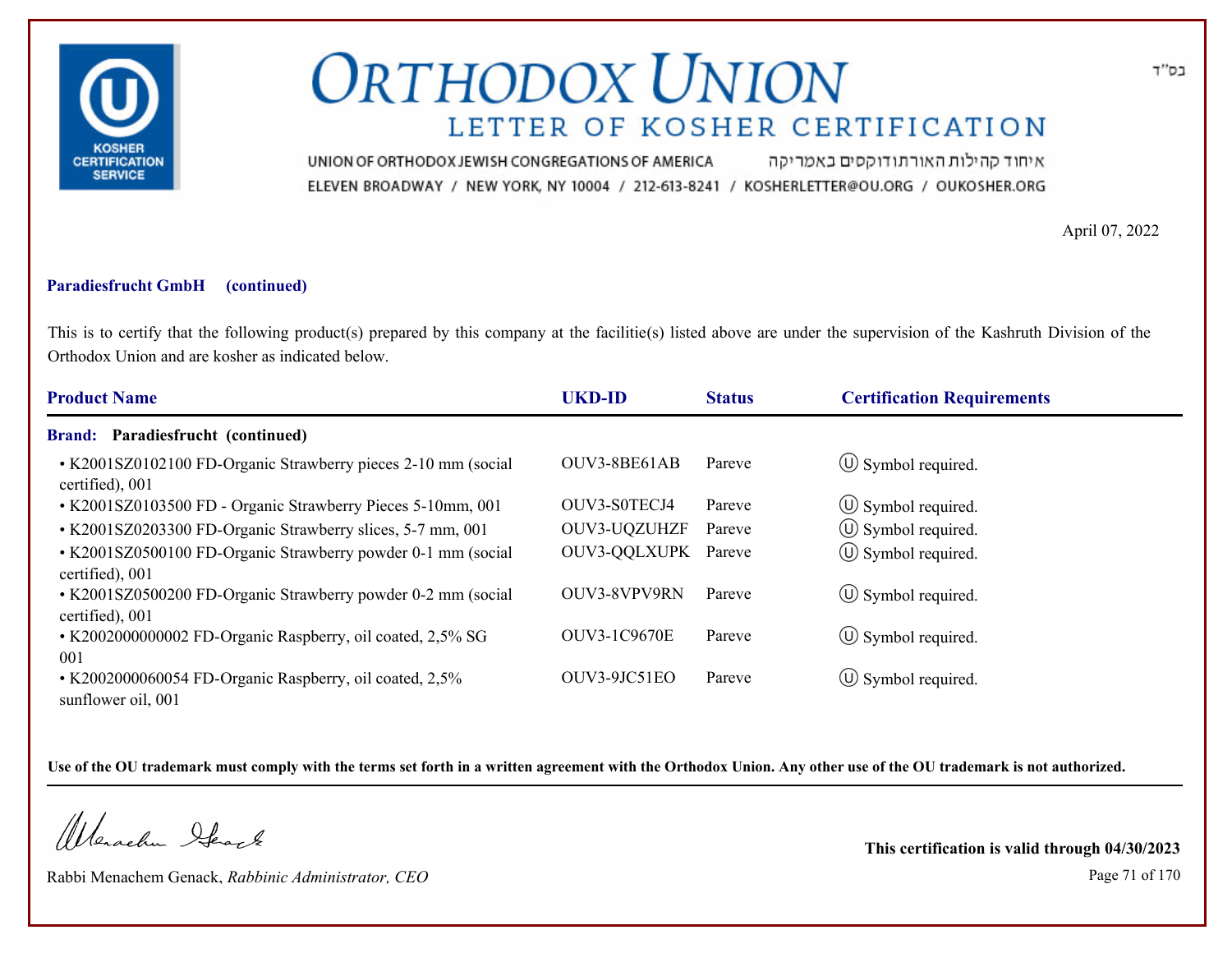

איחוד קהילות האורתודוקסים באמריקה UNION OF ORTHODOX JEWISH CONGREGATIONS OF AMERICA ELEVEN BROADWAY / NEW YORK, NY 10004 / 212-613-8241 / KOSHERLETTER@OU.ORG / OUKOSHER.ORG

April 07, 2022

#### **Paradiesfrucht GmbH (continued)**

This is to certify that the following product(s) prepared by this company at the facilitie(s) listed above are under the supervision of the Kashruth Division of the Orthodox Union and are kosher as indicated below.

| <b>Product Name</b>                                                                       | <b>UKD-ID</b> | <b>Status</b> | <b>Certification Requirements</b> |
|-------------------------------------------------------------------------------------------|---------------|---------------|-----------------------------------|
| <b>Brand: Paradiesfrucht (continued)</b>                                                  |               |               |                                   |
| • K2002000300654 FD-Organic Raspberry grit 0-6 mm, oil-coated<br>$(2,5\%$ sunflower), 001 | OUV3-UOG4YXR  | Pareve        | $\circled{1}$ Symbol required.    |
| • K2002000400054 FD-Raspberry w&b, oil coated, 2,5% sunflower<br>oil 001                  | OUV3-TKQG6NI  | Pareve        | $\circ$ Symbol required.          |
| • K2002000500100 FD-Organic Raspberry powder 0-1 mm, 001                                  | OUV3-EXQUCA6  | Pareve        | $\circ$ Symbol required.          |
| • K2002000500268 FD - Organic Raspberry Powder 0-2mm with<br>NuFlow, 001                  | OUV3-6AIJ4FJ  | Pareve        | $\left(\bigcup$ Symbol required.  |
| • K2002004800000 FD-Organic raspberry seeds 001                                           | OUV3-50BB713  | Pareve        | $\circ$ Symbol required.          |
| • K200200500139 FD-Organic Raspberry powder without seeds,<br>$0-1$ mm, $001$             | OUV3-BYIMO7U  | Pareve        | $\circ$ Symbol required.          |
| • K2002040300600 FD - Organic Raspberry Grit 0-6mm, 001                                   | OUV3-JHEQVVM  | Pareve        | $\circled{1}$ Symbol required.    |
| • K2002170000000 FD-Organic Raspberry whole, 001                                          | OUV3-JHUASI7  | Pareve        | $\circ$ Symbol required.          |
| • K2002180500100 FD - Organic Raspberry Powder 0-1mm, 001                                 | OUV3-TAN6KMP  | Pareve        | $(\cup)$ Symbol required.         |

**Use of the OU trademark must comply with the terms set forth in a written agreement with the Orthodox Union. Any other use of the OU trademark is not authorized.**

Werachen Stack

Rabbi Menachem Genack, *Rabbinic Administrator, CEO* Page 72 of 170

**This certification is valid through 04/30/2023**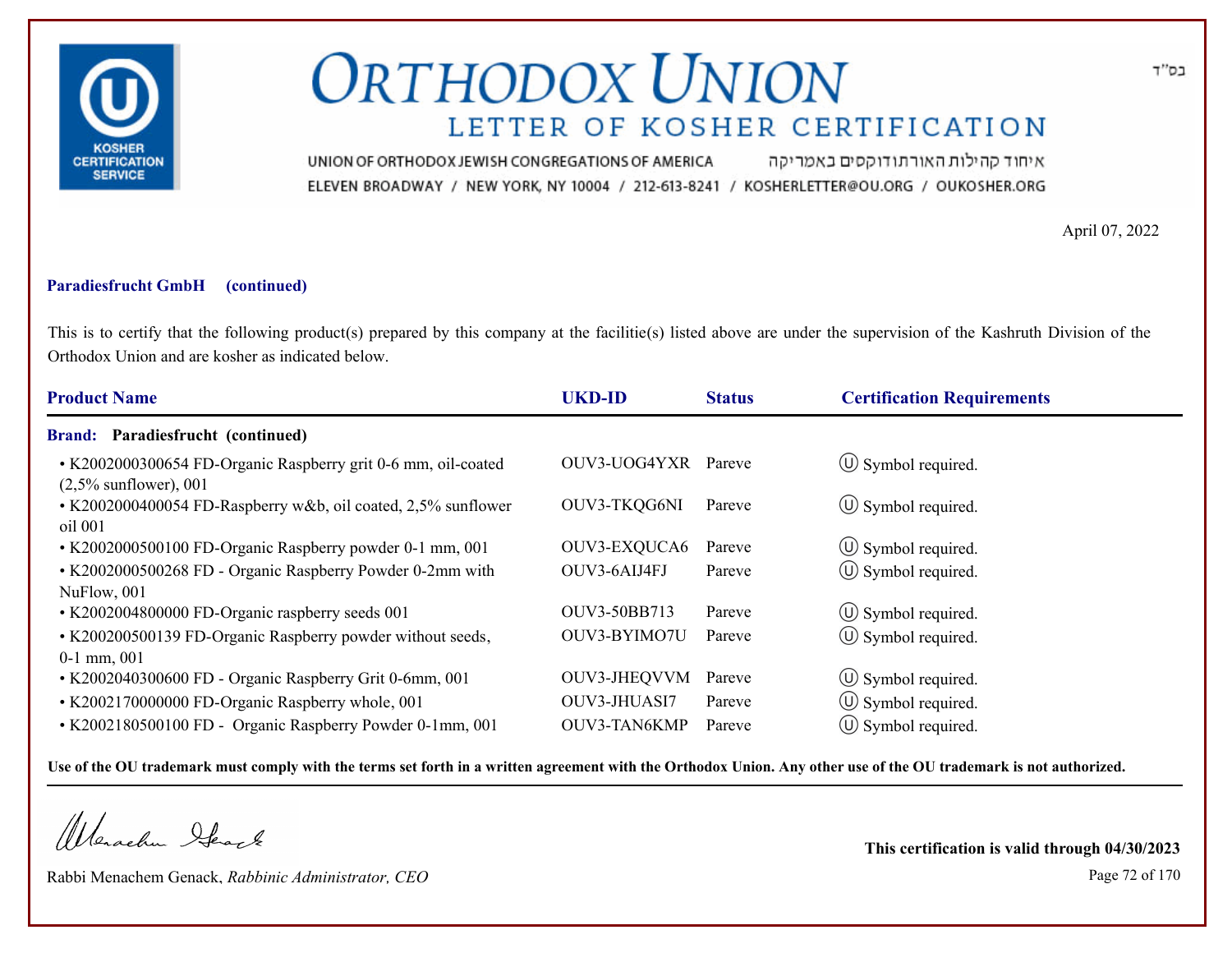

איחוד קהילות האורתודוקסים באמריקה UNION OF ORTHODOX JEWISH CONGREGATIONS OF AMERICA ELEVEN BROADWAY / NEW YORK, NY 10004 / 212-613-8241 / KOSHERLETTER@OU.ORG / OUKOSHER.ORG

April 07, 2022

#### **Paradiesfrucht GmbH (continued)**

This is to certify that the following product(s) prepared by this company at the facilitie(s) listed above are under the supervision of the Kashruth Division of the Orthodox Union and are kosher as indicated below.

| <b>Product Name</b>                                                            | <b>UKD-ID</b>       | <b>Status</b> | <b>Certification Requirements</b> |
|--------------------------------------------------------------------------------|---------------------|---------------|-----------------------------------|
| <b>Brand: Paradiesfrucht (continued)</b>                                       |                     |               |                                   |
| • K2002R10300600 FD-Organic Raspberry grit 0-6 mm, x-rayed,<br>001             | OUV3-Y5E3T6K        | Pareve        | $\circled{1}$ Symbol required.    |
| • K2002S30000000 FD-Organic Raspberry whole, (sedex certified),<br>001         | OUV3-WLNDPY7        | Pareve        | $\circled{1}$ Symbol required.    |
| • K2002SZ0000000 FD-Organic Raspberry whole (social certified)                 | OUV3-UA6GJVN        | Pareve        | $\circ$ Symbol required.          |
| • K2002SZ500100 FD - Organic Raspberry powder 0-1mm (social<br>certified), 001 | OUV3-KBPB7SL        | Pareve        | (U) Symbol required.              |
| • K2003000100900 FD-Organic Sour cherry pieces 0-15 mm, 001                    | <b>OUV3-OVBEQKV</b> | Pareve        | $\circled{1}$ Symbol required.    |
| • K2003000170000 FD - Organic Sour Cherry pieces 2-5mm<br>irregular, 001       | OUV3-M3RH2NN        | Pareve        | $(\cup)$ Symbol required.         |
| • K2003000170200 FD - Organic Sour Cherry pieces 5-10 mm<br>irregular, 001     | OUV3-7HQIYCK        | Pareve        | $\circ$ Symbol required.          |

**Use of the OU trademark must comply with the terms set forth in a written agreement with the Orthodox Union. Any other use of the OU trademark is not authorized.**

Werachen Ifeart

Rabbi Menachem Genack, *Rabbinic Administrator, CEO* Page 73 of 170

**This certification is valid through 04/30/2023**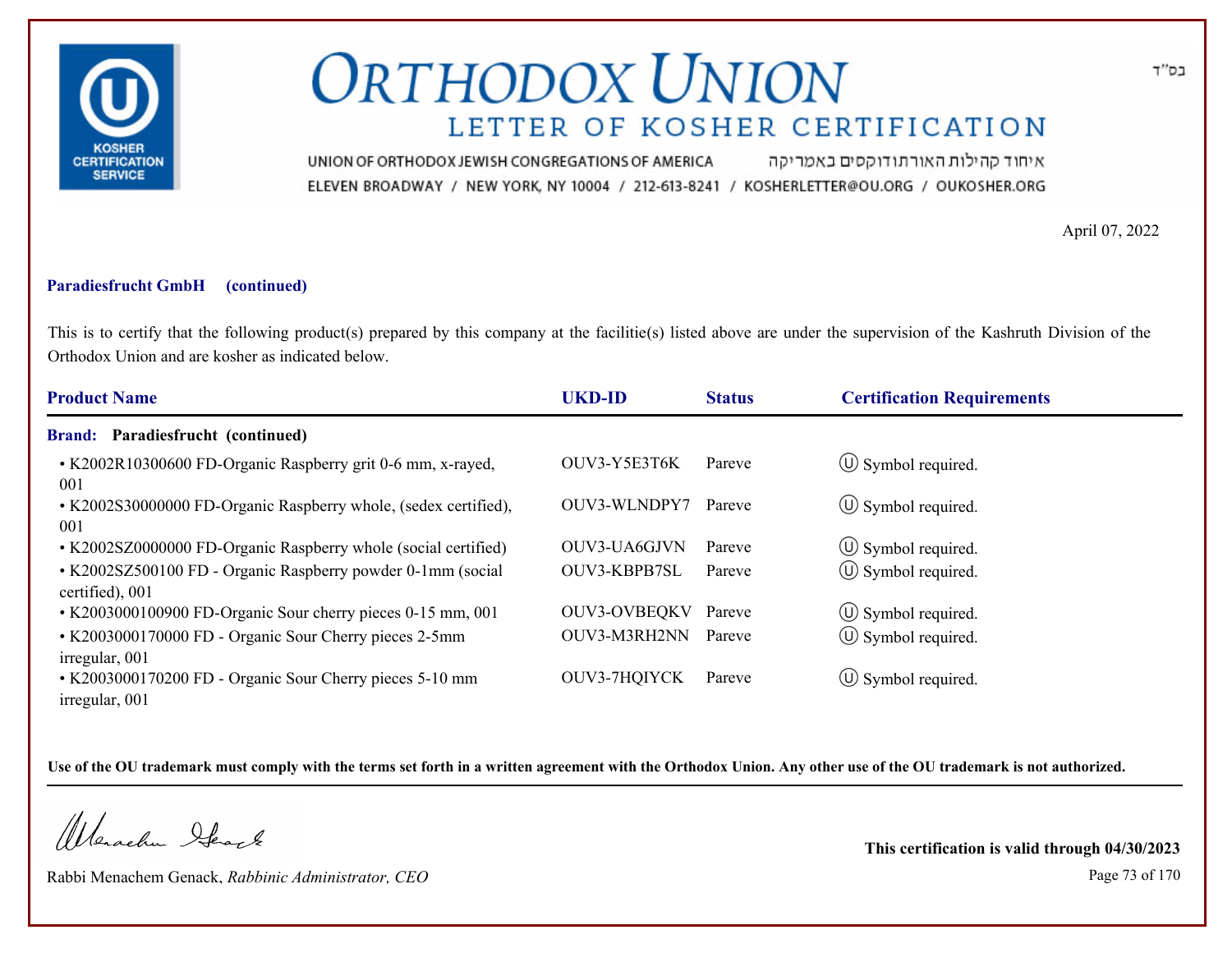

איחוד קהילות האורתודוקסים באמריקה UNION OF ORTHODOX JEWISH CONGREGATIONS OF AMERICA ELEVEN BROADWAY / NEW YORK, NY 10004 / 212-613-8241 / KOSHERLETTER@OU.ORG / OUKOSHER.ORG

April 07, 2022

### **Paradiesfrucht GmbH (continued)**

This is to certify that the following product(s) prepared by this company at the facilitie(s) listed above are under the supervision of the Kashruth Division of the Orthodox Union and are kosher as indicated below.

| <b>Product Name</b>                                                                                                          | <b>UKD-ID</b>       | <b>Status</b> | <b>Certification Requirements</b> |
|------------------------------------------------------------------------------------------------------------------------------|---------------------|---------------|-----------------------------------|
| Brand: Paradiesfrucht (continued)                                                                                            |                     |               |                                   |
| • K2003000500168 FD-Organic Sourcherry powder 0-1 mm (with<br>$Nu$ -Flow), 001                                               | OUV3-V9GWCHW Pareve |               | $\circ$ Symbol required.          |
| • K2003000500268 FD-Organic Sour cherry powder, 0-2 mm, 001                                                                  | <b>OUV3-OTOHUEV</b> | Pareve        | $\circ$ Symbol required.          |
| • K2004000000054 FD-Organic Wild Blueberry whole, oil-coated                                                                 | OUV3-LG43R7Q        | Pareve        | $\circled{1}$ Symbol required.    |
| $(2,5\%$ sunflower oil), 001<br>• K2004000000054 FD-Organic wild blueberry, whole, oil coated<br>$(2,5\%$ sunflower oil) 001 | OUV3-CGUPWFN Pareve |               | $\circ$ Symbol required.          |
| • K2004000508500 FD-Organic Wild Blueberry powder 0-1 mm,<br>extra fine, 001                                                 | OUV3-HU8AIIQ        | Pareve        | $\circ$ Symbol required.          |
| • K2004020170500 FD- Organic wild Blueberry pieces 3-8 mm                                                                    | OUV3-UEG2L2V        | Pareve        | $\circ$ Symbol required.          |
| irregular, 001<br>• K2004020500100 FD-Organic Wild Blueberry powder 0-1 mm,<br>001                                           | <b>OUV3-EJHDTSZ</b> | Pareve        | $\circ$ Symbol required.          |

**Use of the OU trademark must comply with the terms set forth in a written agreement with the Orthodox Union. Any other use of the OU trademark is not authorized.**

Werachen Stack

Rabbi Menachem Genack, *Rabbinic Administrator, CEO* Page 74 of 170

**This certification is valid through 04/30/2023**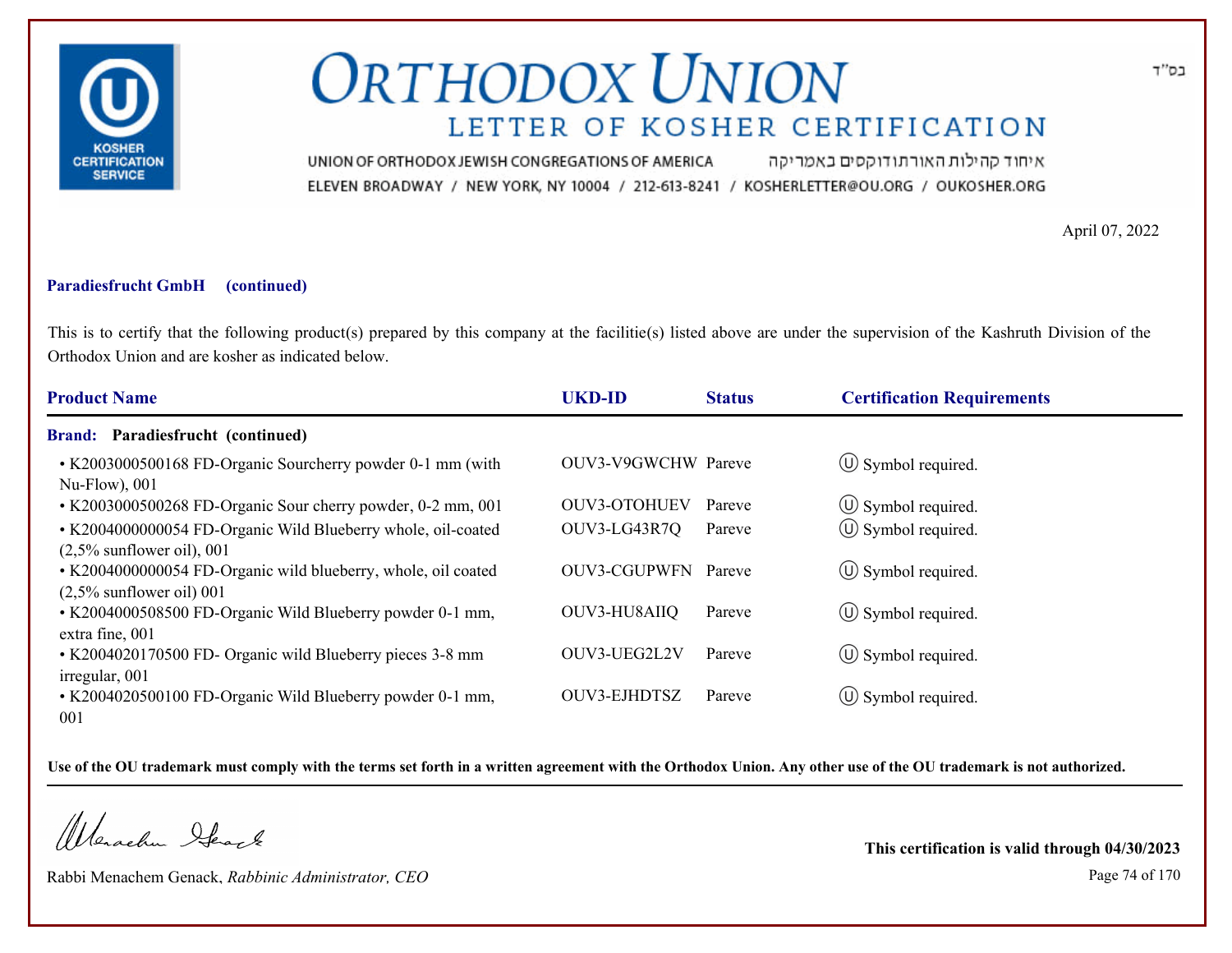

איחוד קהילות האורתודוקסים באמריקה UNION OF ORTHODOX JEWISH CONGREGATIONS OF AMERICA ELEVEN BROADWAY / NEW YORK, NY 10004 / 212-613-8241 / KOSHERLETTER@OU.ORG / OUKOSHER.ORG

April 07, 2022

#### **Paradiesfrucht GmbH (continued)**

This is to certify that the following product(s) prepared by this company at the facilitie(s) listed above are under the supervision of the Kashruth Division of the Orthodox Union and are kosher as indicated below.

| <b>Product Name</b>                                                              | <b>UKD-ID</b>       | <b>Status</b> | <b>Certification Requirements</b> |  |
|----------------------------------------------------------------------------------|---------------------|---------------|-----------------------------------|--|
| <b>Brand: Paradiesfrucht (continued)</b>                                         |                     |               |                                   |  |
| • K2004020500139 FD - Organic wild Blueberry Powder 0-1mm,<br>without seeds, 001 | OUV3-2WAD8LX        | Pareve        | $\circ$ Symbol required.          |  |
| • K2004040000000 FD-Organic Wild Blueberry whole, 001                            | <b>OUV3-MUVYMIF</b> | Pareve        | $\circled{1}$ Symbol required.    |  |
| • K2004R00000000 FD-Organic Wild Blueberry whole, x-rayed,<br>001                | OUV3-WLTREEX        | Pareve        | $(\cup)$ Symbol required.         |  |
| • K2004R10000000 FD-Organic Wild Blueberry whole, x-rayed,<br>001                | <b>OUV3-FKKULRK</b> | Pareve        | $(U)$ Symbol required.            |  |
| • K2004R20000000 FD-Organic Wild Blueberry whole, x-rayed,<br>001                | <b>OUV3-MSRLPDJ</b> | Pareve        | $\circled{1}$ Symbol required.    |  |
| • K2004R30000000 FD-Organic Wild Blueberry whole, x-rayed,<br>001                | <b>OUV3-ARPHCNP</b> | Pareve        | $\circ$ Symbol required.          |  |
| • K2004SZ0000000 FD - Organic Wild Blueberry whole (social<br>certified), 001    | OUV3-AZJETAT        | Pareve        | $(U)$ Symbol required.            |  |

**Use of the OU trademark must comply with the terms set forth in a written agreement with the Orthodox Union. Any other use of the OU trademark is not authorized.**

Werachen Stack

Rabbi Menachem Genack, *Rabbinic Administrator, CEO* Page 75 of 170

**This certification is valid through 04/30/2023**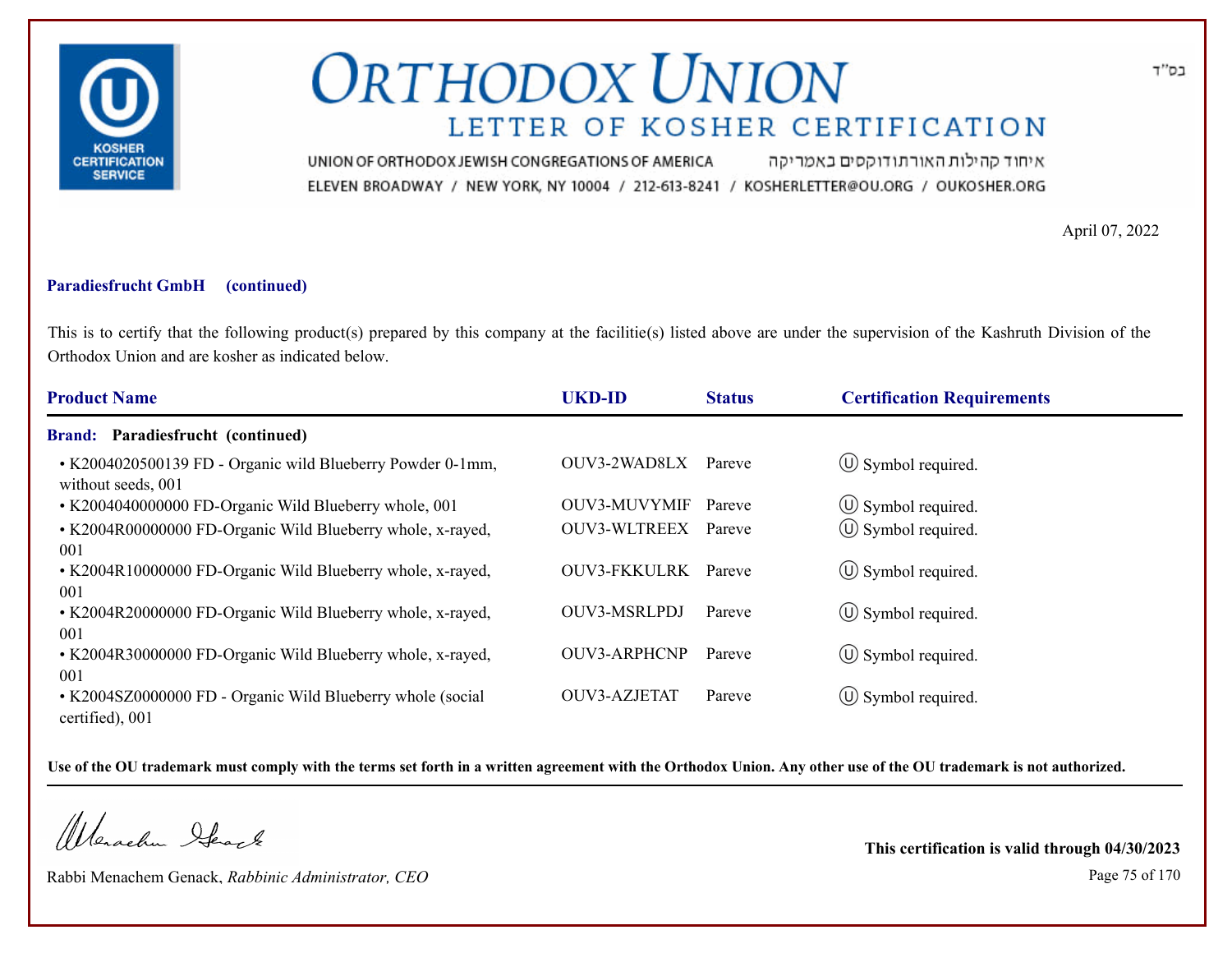

איחוד קהילות האורתודוקסים באמריקה UNION OF ORTHODOX JEWISH CONGREGATIONS OF AMERICA ELEVEN BROADWAY / NEW YORK, NY 10004 / 212-613-8241 / KOSHERLETTER@OU.ORG / OUKOSHER.ORG

April 07, 2022

### **Paradiesfrucht GmbH (continued)**

This is to certify that the following product(s) prepared by this company at the facilitie(s) listed above are under the supervision of the Kashruth Division of the Orthodox Union and are kosher as indicated below.

| <b>Product Name</b>                                                                  | <b>UKD-ID</b>       | <b>Status</b> | <b>Certification Requirements</b> |
|--------------------------------------------------------------------------------------|---------------------|---------------|-----------------------------------|
| <b>Brand: Paradiesfrucht (continued)</b>                                             |                     |               |                                   |
| • k2004SZ0500100 FD - Organic Wild Blueberry powder 0-1mm<br>(social certified), 001 | OUV3-KJHBAOB        | Pareve        | $\circ$ Symbol required.          |
| • K2006000100800 FD-Organic Cultivated Blackberry Pieces<br>$0-10$ mm, $001$         | <b>OUV3-SJL7RHB</b> | Pareve        | $\circled{1}$ Symbol required.    |
| • K2006000101800 FD-Organic Cultivated Blackberry pieces 2-5<br>mm, 001              | OUV3-5RPTMFU        | Pareve        | $\circ$ Symbol required.          |
| • K2006000102100 FD - Organic Cultivated Blackberry Pieces<br>$2-10$ mm, 001         | OUV3-S5L5G9G        | Pareve        | $\circ$ Symbol required.          |
| • K2006000301900 FD - Organic Cultivated Blackberry Grit<br>$2-6$ mm, 001            | OUV3-JA4OFM2        | Pareve        | $\circ$ Symbol required.          |
| • K2006000500100 FD-Organic Cultivated Blackberry powder 0-1<br>mm, 001              | OUV3-6JXBWQ3        | Pareve        | $\circ$ Symbol required.          |
| • K2006000500200 FD - Organic Wild Blackberry Powder 0-2mm,<br>001                   | <b>OUV3-UAXBJSO</b> | Pareve        | $\circ$ Symbol required.          |

**Use of the OU trademark must comply with the terms set forth in a written agreement with the Orthodox Union. Any other use of the OU trademark is not authorized.**

Werachen Ifearle

Rabbi Menachem Genack, *Rabbinic Administrator, CEO* Page 76 of 170

**This certification is valid through 04/30/2023**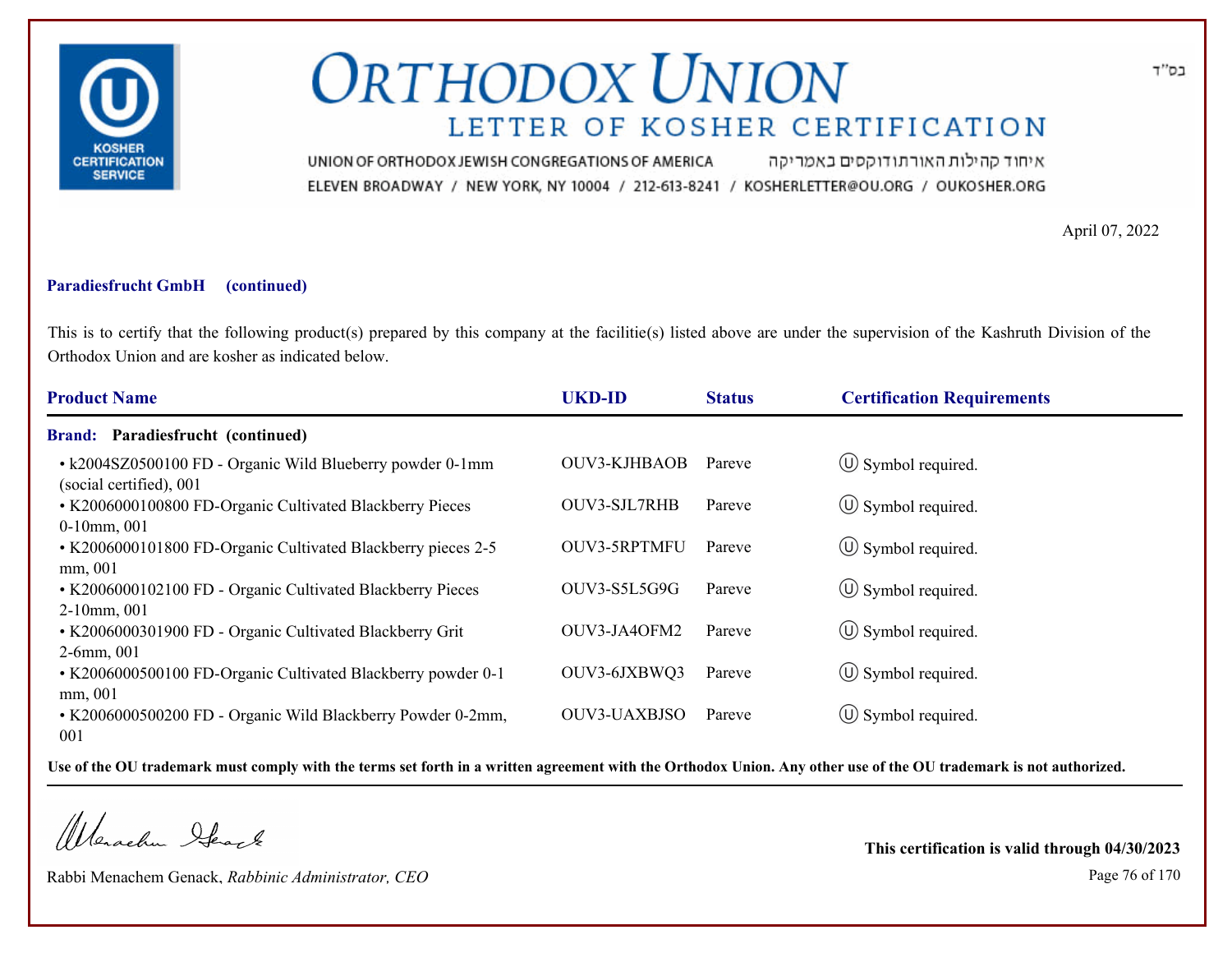

איחוד קהילות האורתודוקסים באמריקה UNION OF ORTHODOX JEWISH CONGREGATIONS OF AMERICA ELEVEN BROADWAY / NEW YORK, NY 10004 / 212-613-8241 / KOSHERLETTER@OU.ORG / OUKOSHER.ORG

April 07, 2022

#### **Paradiesfrucht GmbH (continued)**

This is to certify that the following product(s) prepared by this company at the facilitie(s) listed above are under the supervision of the Kashruth Division of the Orthodox Union and are kosher as indicated below.

| <b>Product Name</b>                                                                      | <b>UKD-ID</b>       | <b>Status</b> | <b>Certification Requirements</b> |  |
|------------------------------------------------------------------------------------------|---------------------|---------------|-----------------------------------|--|
| <b>Brand: Paradiesfrucht (continued)</b>                                                 |                     |               |                                   |  |
| • K2006004800000 FD - organic cultivated Blackberry seeds, 001                           | OUV3-CAOH5AB        | Pareve        | $\circ$ Symbol required.          |  |
| • K2007000000054 FD-Organic Blackberry, whole, oil coated<br>$(2,5\%$ sunflower oil) 001 | OUV3-LR9CZHO        | Pareve        | $\circ$ Symbol required.          |  |
| • K2007970000000 FD-Wild blackberry, whole, 001                                          | <b>OUV3-FUKVBMF</b> | Pareve        | $\circled{1}$ Symbol required.    |  |
| • K2007SZ0000000 FD-Organic Blackberry whole (social certified),<br>001                  | OUV3-3IBTVTA        | Pareve        | (U) Symbol required.              |  |
| • K2008000500100 FD-Organic Cranberry powder 0-1 mm, 001                                 | OUV3-3DP1PJT        | Pareve        | $\circled{1}$ Symbol required.    |  |
| • K2008000508500 FD-Organic Cranberry powder 0-1 mm, extra<br>fine, 001                  | OUV3-6UO0LIQ        | Pareve        | $\circ$ Symbol required.          |  |
| • K2008010210654 FD Organic Cranberry slices, 6 mm, oil coated,<br>001                   | OUV3-9RWGQKL Pareve |               | $\circ$ Symbol required.          |  |
| • K2008020500100 FD - Organic Cranberry Powder 0-1mm /<br>Europe, 001                    | OUV3-L5IPIZ7        | Pareve        | $\circ$ Symbol required.          |  |

**Use of the OU trademark must comply with the terms set forth in a written agreement with the Orthodox Union. Any other use of the OU trademark is not authorized.**

Werachen Ifearle

Rabbi Menachem Genack, *Rabbinic Administrator, CEO* Page 77 of 170

**This certification is valid through 04/30/2023**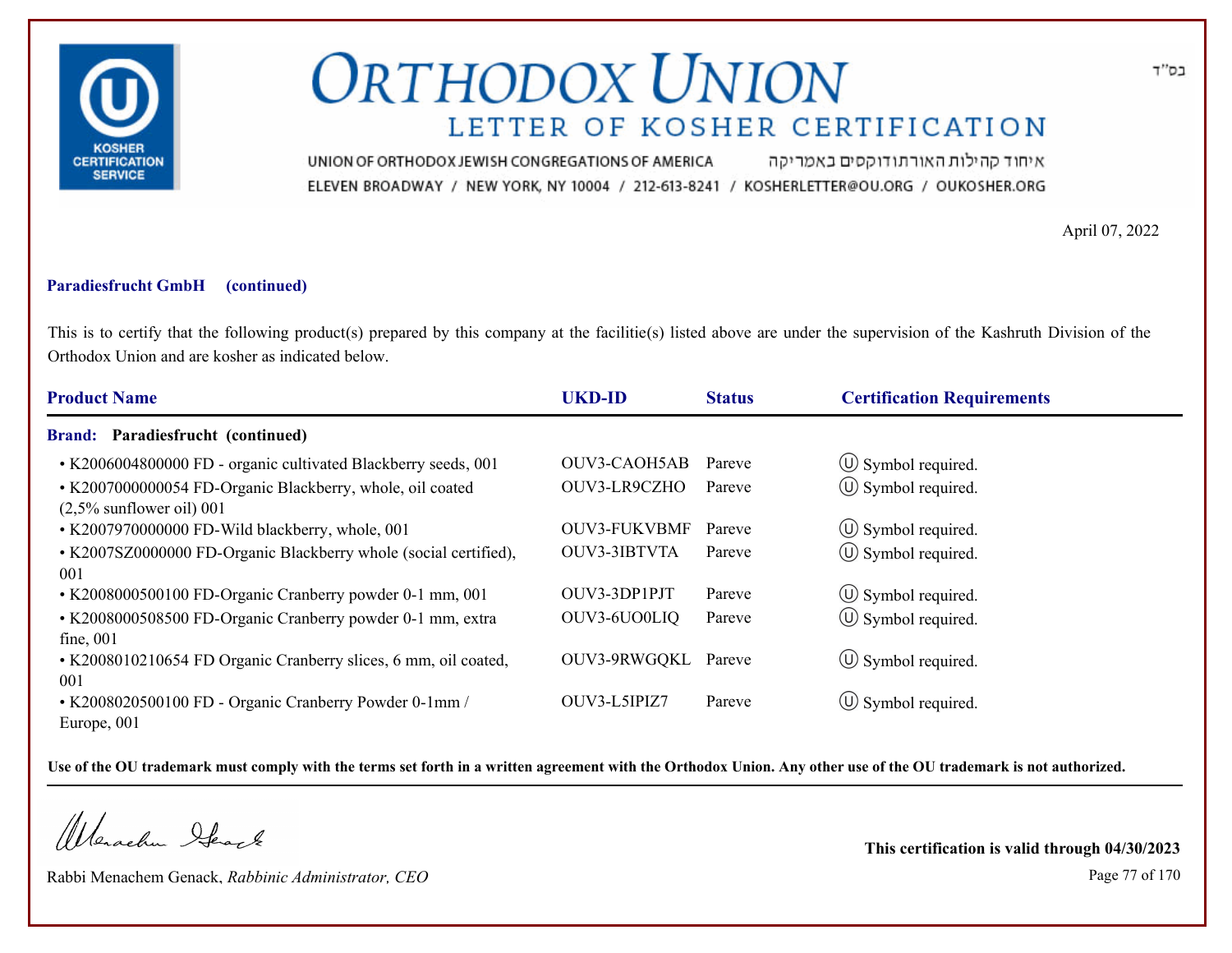

איחוד קהילות האורתודוקסים באמריקה UNION OF ORTHODOX JEWISH CONGREGATIONS OF AMERICA ELEVEN BROADWAY / NEW YORK, NY 10004 / 212-613-8241 / KOSHERLETTER@OU.ORG / OUKOSHER.ORG

April 07, 2022

#### **Paradiesfrucht GmbH (continued)**

This is to certify that the following product(s) prepared by this company at the facilitie(s) listed above are under the supervision of the Kashruth Division of the Orthodox Union and are kosher as indicated below.

| <b>Product Name</b>                                                         | <b>UKD-ID</b>       | <b>Status</b> | <b>Certification Requirements</b> |
|-----------------------------------------------------------------------------|---------------------|---------------|-----------------------------------|
| <b>Brand: Paradiesfrucht (continued)</b>                                    |                     |               |                                   |
| • K2010000101800 FD - Organic Redcurrant Pieces 2-5mm, 001                  | OUV3-TTNLHF8        | Pareve        | $\circ$ Symbol required.          |
| • K2010000508500 FD-Organic Redcurrant powder 0-1 mm, extra<br>fine, 001    | OUV3-UPORUVL        | Pareve        | $\circ$ Symbol required.          |
| • K2010050100500 FD-Organic Redcurrant pieces 0-5 mm, 001                   | OUV3-GRSXVVK Pareve |               | $\circ$ Symbol required.          |
| • K2010050500100 FD-Organic Redcurrant powder 0-1 mm, 001                   | OUV3-GNC64YK        | Pareve        | $\circ$ Symbol required.          |
| • K2010R10000000 FD-Organic Redcurrant, x-rayed, 001                        | OUV3-XWQPERH Pareve |               | $\circ$ Symbol required.          |
| • K2011000003600 FD-Organic Blackcurrant, 5-12mm                            | <b>OUV3-D1NHVVR</b> | Pareve        | $\circ$ Symbol required.          |
| • K2011000011700 FD-Organic Blackcurrant, 12+mm                             | OUV3-J41J3FT        | Pareve        | $\circ$ Symbol required.          |
| • K2011000012000 FD-Organic Blackcurrant <5mm, 001                          | OUV3-3CO1A3K        | Pareve        | (U) Symbol required.              |
| • K2011000101800 FD-Organic Blackcurrant pieces, 2-5 mm, 001                | OUV3-SQJ7G64        | Pareve        | $\circ$ Symbol required.          |
| • K2011000112000 FD-Organic Blackcurrant <5mm, 001                          | OUV3-0BSPASD        | Pareve        | (U) Symbol required.              |
| • K2011000500268 FD - Organic Blackcurrant Powder 0-2mm with<br>NuFlow, 001 | OUV3-ENTYDL4        | Pareve        | $\circ$ Symbol required.          |

**Use of the OU trademark must comply with the terms set forth in a written agreement with the Orthodox Union. Any other use of the OU trademark is not authorized.**

Werachen Stack

Rabbi Menachem Genack, *Rabbinic Administrator, CEO* Page 78 of 170

**This certification is valid through 04/30/2023**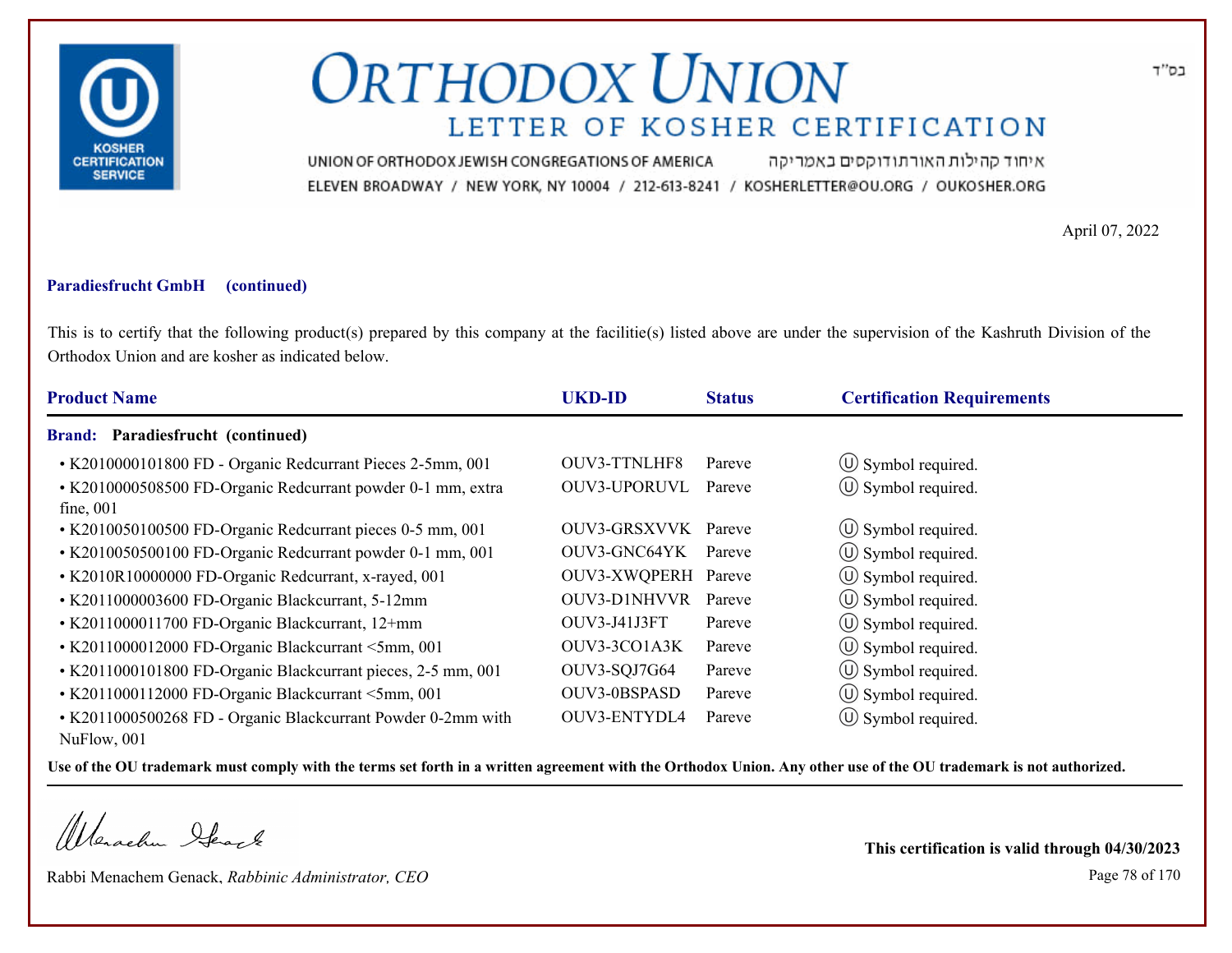

איחוד קהילות האורתודוקסים באמריקה UNION OF ORTHODOX JEWISH CONGREGATIONS OF AMERICA ELEVEN BROADWAY / NEW YORK, NY 10004 / 212-613-8241 / KOSHERLETTER@OU.ORG / OUKOSHER.ORG

April 07, 2022

#### **Paradiesfrucht GmbH (continued)**

This is to certify that the following product(s) prepared by this company at the facilitie(s) listed above are under the supervision of the Kashruth Division of the Orthodox Union and are kosher as indicated below.

| <b>Product Name</b>                                             | <b>UKD-ID</b>       | <b>Status</b> | <b>Certification Requirements</b> |
|-----------------------------------------------------------------|---------------------|---------------|-----------------------------------|
| <b>Brand: Paradiesfrucht (continued)</b>                        |                     |               |                                   |
| • K2011R00000000 FD - Organic Blackcurrant whole, 001           | OUV3-6CVL6MO        | Pareve        | $\circ$ Symbol required.          |
| • K2015000000000 FD-Organic Gooseberry whole, 001               | OUV3-J7MP8AQ        | Pareve        | $\circ$ Symbol required.          |
| • K2020930000000 FD-Organic Amarena cherry whole, 001           | OUV3-P8ZWQBU        | Pareve        | $\circ$ Symbol required.          |
| • K2023 FD-Organic Lemon peel (contract drying), 001            | OUV3-M8DTW95        | Pareve        | $\circled{0}$ Symbol required.    |
| • K2023-1 FD-Organic Lemon peel for grinding (contract drying), | OUV3-RQIW1PW        | Pareve        | $(\cup)$ Symbol required.         |
| 001                                                             |                     |               |                                   |
| • K2023-2 FD-Organic Lemon peel 0-3 mm (contract drying), 001   | OUV3-MAMNA80 Pareve |               | $\circ$ Symbol required.          |
| • K2023-3 FD-Organic Lemon peel 0-5 mm (contract drying), 001   | OUV3-SEHQ7SA        | Pareve        | $\circ$ Symbol required.          |
| • K2023-4 FD-Organic Lemon peel 0-1 mm (contract drying), 001   | <b>OUV3-PCRRUKN</b> | Pareve        | $\circled{1}$ Symbol required.    |
| • K2035000500168 FD- Organic Apple Powder 0-1 mm, green Peel    | OUV3-803HNK0        | Pareve        | $\circ$ Symbol required.          |
| with Nu-Flow, 001                                               |                     |               |                                   |
| • K2036000500100 FD-Org. Apple Powder 0-1mm, 001                | <b>OUV3-HSCMAUF</b> | Pareve        | $\circ$ Symbol required.          |
| • K2036000500200 FD-Organic Apple powder 0-2 mm, 001            | OUV3-NS99RV4        | Pareve        | (U) Symbol required.              |

**Use of the OU trademark must comply with the terms set forth in a written agreement with the Orthodox Union. Any other use of the OU trademark is not authorized.**

Werachen Stack

Rabbi Menachem Genack, *Rabbinic Administrator, CEO* Page 79 of 170

**This certification is valid through 04/30/2023**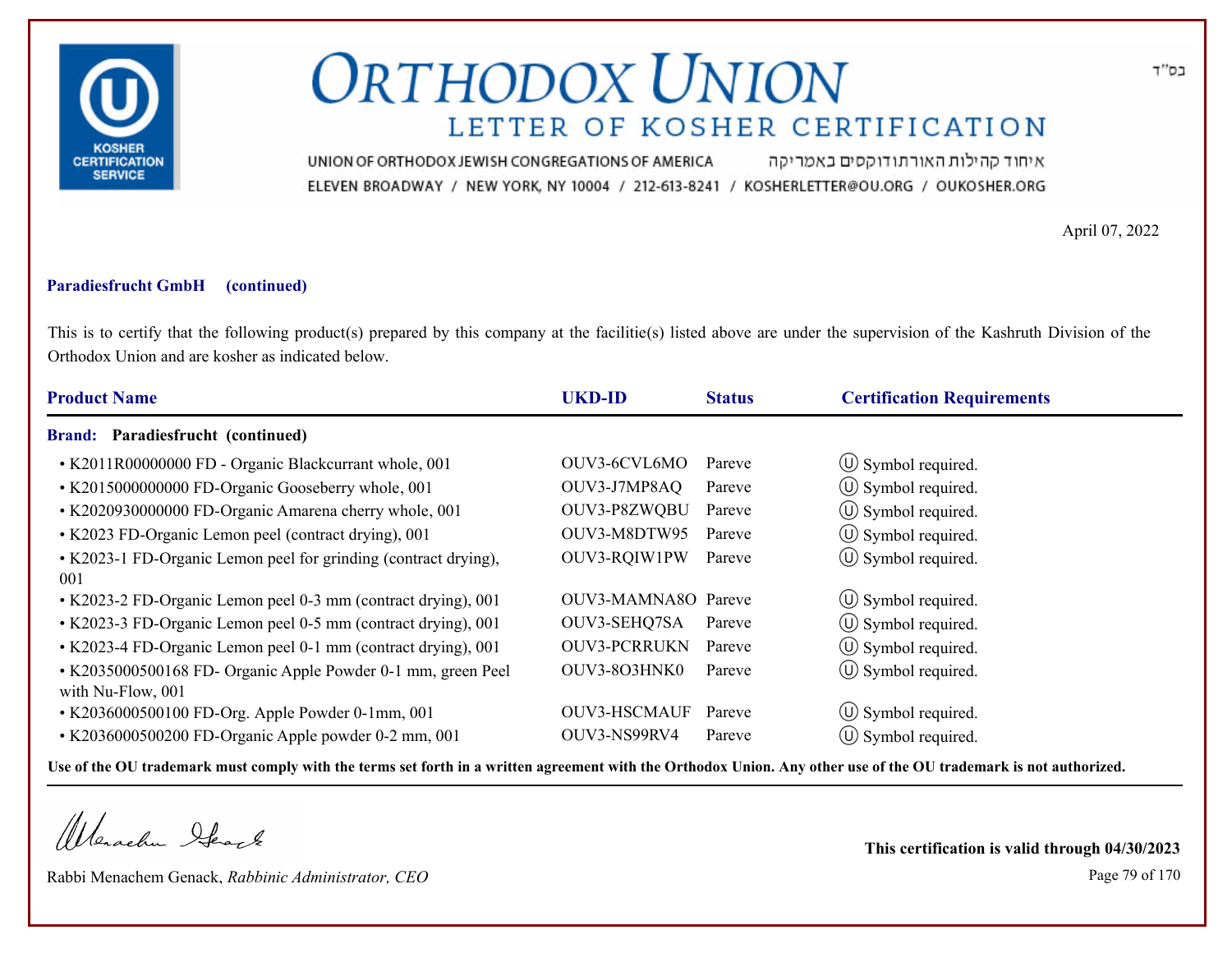

איחוד קהילות האורתודוקסים באמריקה UNION OF ORTHODOX JEWISH CONGREGATIONS OF AMERICA ELEVEN BROADWAY / NEW YORK, NY 10004 / 212-613-8241 / KOSHERLETTER@OU.ORG / OUKOSHER.ORG

April 07, 2022

#### **Paradiesfrucht GmbH (continued)**

This is to certify that the following product(s) prepared by this company at the facilitie(s) listed above are under the supervision of the Kashruth Division of the Orthodox Union and are kosher as indicated below.

| <b>Product Name</b>                                                   | <b>UKD-ID</b> | <b>Status</b> | <b>Certification Requirements</b> |
|-----------------------------------------------------------------------|---------------|---------------|-----------------------------------|
| <b>Brand: Paradiesfrucht (continued)</b>                              |               |               |                                   |
| • K2036000500268 FD-Organic Apple powder 0-2 mm, with<br>Nu-Flow, 001 | OUV3-KCWBFP6  | Pareve        | $\circ$ Symbol required.          |
| • K2036010907900 FD-Organic Apple fries without peel, 001             | OUV3-SWINYNR  | Pareve        | $\circ$ Symbol required.          |
| • K2039000102100 FD-Organic Pear pieces, 2-10 mm, 001                 | OUV3-GFQQ995  | Pareve        | $\circled{1}$ Symbol required.    |
| • K2040000500200 FD-Organic apple powder, 0-2 mm, 001                 | OUV3-DW0QQLL  | Pareve        | $(\cup)$ Symbol required.         |
| • K2046 FD-Organic Orange peel (contract drying), 001                 | OUV3-E8XJJIB  | Pareve        | $\circ$ Symbol required.          |
| • K2046-1 FD-Organic Orange peel 0-3 mm (contract drying), 001        | OUV3-UWTAUT1  | Pareve        | (U) Symbol required.              |
| • K2046-2 FD-Organic Orange peel 0-5 mm (contract drying), 001        | OUV3-HQGG2NY  | Pareve        | $\circ$ Symbol required.          |
| • K2051000101800 FD-Organic apricot pieces, 2-5 mm, 001               | OUV3-XY448GQ  | Pareve        | $\circled{1}$ Symbol required.    |
| • K2054000210500 FD - Organic Peach Slices 5mm, unsweetend,<br>001    | OUV3-X1FSTDM  | Pareve        | $\circ$ Symbol required.          |
| • K2054000500100 FD-Organic Peach Powder 0-1mm, 001                   | OUV3-2CHC4KB  | Pareve        | $\circ$ Symbol required.          |
| • K2055000500100 FD- Organic Plum Powder, 0-1 mm, 001                 | OUV3-J7I5QYP  | Pareve        | $\circ$ Symbol required.          |

**Use of the OU trademark must comply with the terms set forth in a written agreement with the Orthodox Union. Any other use of the OU trademark is not authorized.**

Werachen Stack

Rabbi Menachem Genack, *Rabbinic Administrator, CEO* Page 80 of 170

**This certification is valid through 04/30/2023**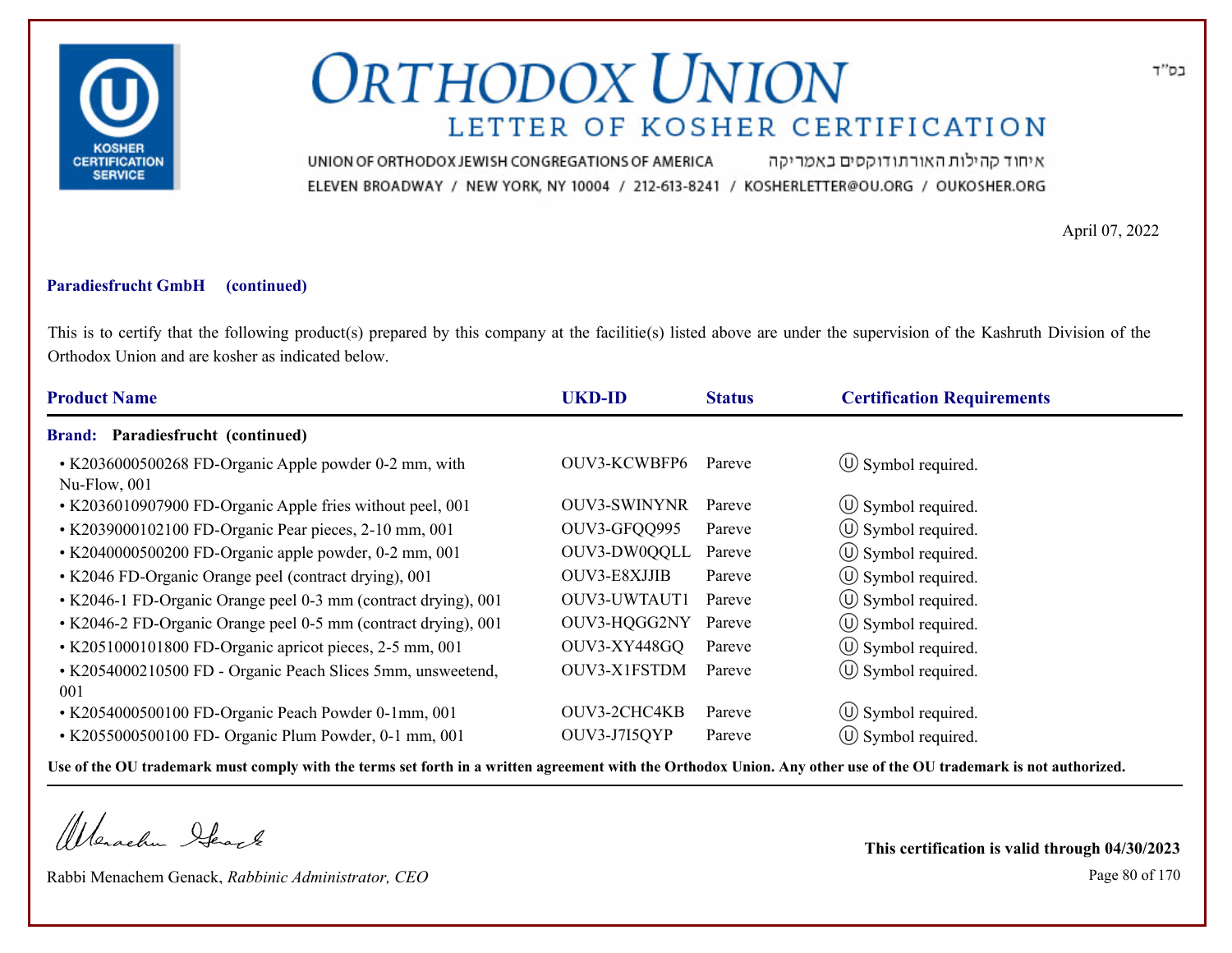

איחוד קהילות האורתודוקסים באמריקה UNION OF ORTHODOX JEWISH CONGREGATIONS OF AMERICA ELEVEN BROADWAY / NEW YORK, NY 10004 / 212-613-8241 / KOSHERLETTER@OU.ORG / OUKOSHER.ORG

April 07, 2022

#### **Paradiesfrucht GmbH (continued)**

This is to certify that the following product(s) prepared by this company at the facilitie(s) listed above are under the supervision of the Kashruth Division of the Orthodox Union and are kosher as indicated below.

| <b>Product Name</b>                                          | <b>UKD-ID</b> | <b>Status</b> | <b>Certification Requirements</b> |
|--------------------------------------------------------------|---------------|---------------|-----------------------------------|
| <b>Brand: Paradiesfrucht (continued)</b>                     |               |               |                                   |
| • K2056000100800 FD-Organic Sweet Cherry Pieces 0-10mm, 001  | OUV3-OS2X5RE  | Pareve        | $\circ$ Symbol required.          |
| • K2069 FD-Thyme 001                                         | OUV3-DYSYCAA  | Pareve        | $\circ$ Symbol required.          |
| • K2071 FD-Sage 001                                          | OUV3-ADXPGX2  | Pareve        | $\circ$ Symbol required.          |
| • K2074000500100 FD-Organic Rhubarb powder 0-1mm             | OUV3-BJAOMIW  | Pareve        | $\circ$ Symbol required.          |
| • K20740305001 FD - Organic Rhubarb Powder 0-1mm, 001        | OUV3-2INQCLM  | Pareve        | $\circled{1}$ Symbol required.    |
| $\cdot$ K2075 FD-Thyme 001                                   | OUV3-DOS5S8V  | Pareve        | $\circ$ Symbol required.          |
| • K2078 FD - Contract Drying BIO SUISSE ORGANIC Strawberry   | OUV3-01VVAKX  | Pareve        | $(\cup)$ Symbol required.         |
| Pieces $2-10$ mm, $001$                                      |               |               |                                   |
| • K2096000100800 FD-Organic Orange Pieces 0-10 mm, 001       | OUV3-V1SD3SX  | Pareve        | $\circled{1}$ Symbol required.    |
| • K2097000000000 FD-organic orange peel 001                  | OUV3-TLGL1NN  | Pareve        | $(\cup)$ Symbol required.         |
| • K2097000100300 FD - Organic Orange Peel Pieces 0-3mm, 001  | OUV3-0TQLG2V  | Pareve        | $\circ$ Symbol required.          |
| • K2097000101800 FD - Organic Orange Peel Pieces 2-5 mm, 001 | OUV3-RP2SIG6  | Pareve        | $\circ$ Symbol required.          |

**Use of the OU trademark must comply with the terms set forth in a written agreement with the Orthodox Union. Any other use of the OU trademark is not authorized.**

Werachen Stack

Rabbi Menachem Genack, *Rabbinic Administrator, CEO* Page 81 of 170

**This certification is valid through 04/30/2023**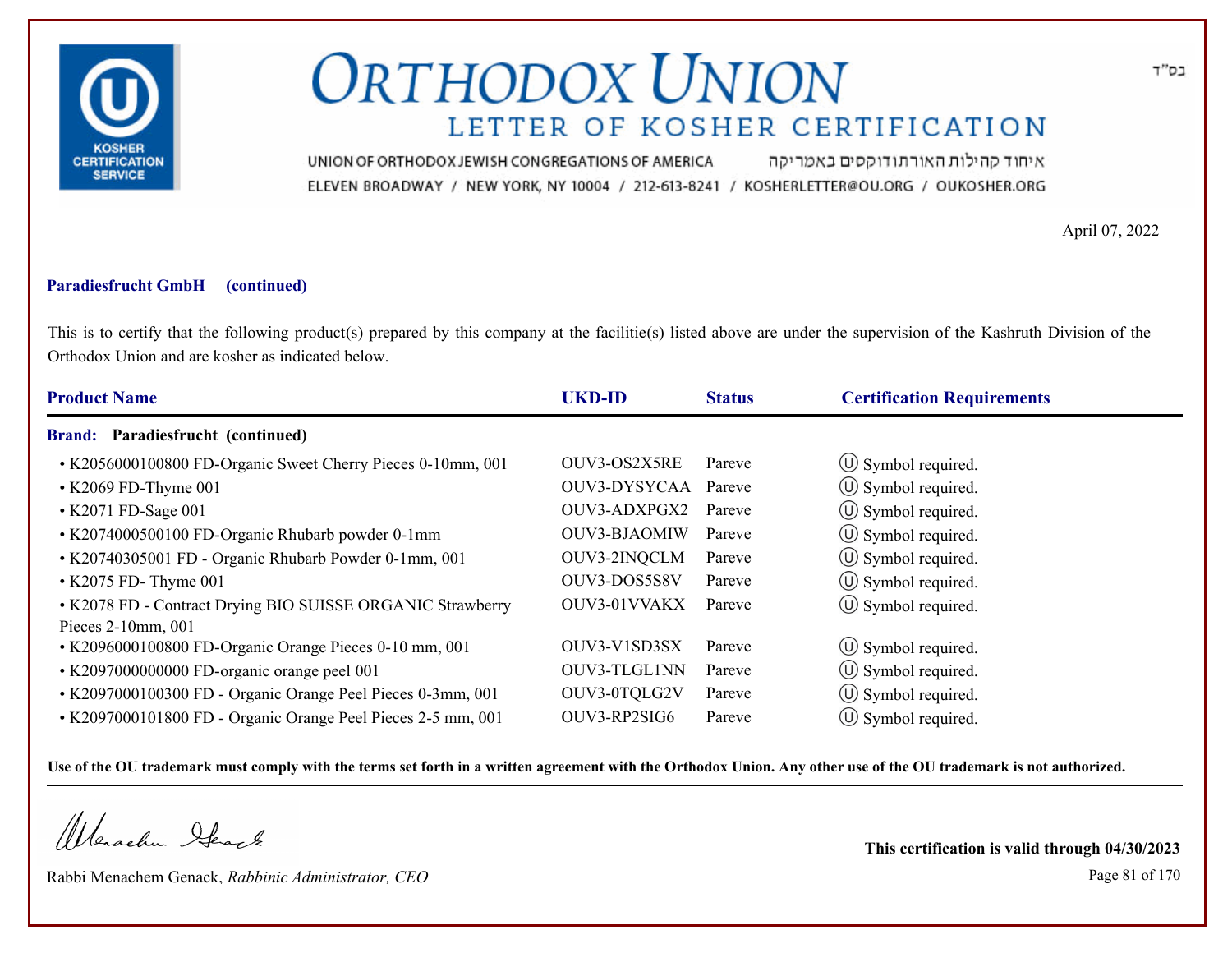

איחוד קהילות האורתודוקסים באמריקה UNION OF ORTHODOX JEWISH CONGREGATIONS OF AMERICA ELEVEN BROADWAY / NEW YORK, NY 10004 / 212-613-8241 / KOSHERLETTER@OU.ORG / OUKOSHER.ORG

April 07, 2022

#### **Paradiesfrucht GmbH (continued)**

This is to certify that the following product(s) prepared by this company at the facilitie(s) listed above are under the supervision of the Kashruth Division of the Orthodox Union and are kosher as indicated below.

| <b>Product Name</b>                                                                       | <b>UKD-ID</b>       | <b>Status</b> | <b>Certification Requirements</b> |
|-------------------------------------------------------------------------------------------|---------------------|---------------|-----------------------------------|
| <b>Brand: Paradiesfrucht (continued)</b>                                                  |                     |               |                                   |
| • K2097000101800 FD-Organic Orange peel pieces 2-5mm, 001                                 | OUV3-V15NAMR        | Pareve        | $\circled{1}$ Symbol required.    |
| • K2097000500200 FD-Organic Orange peel powder 0-2 mm, 001                                | OUV3-WHKLALH Pareve |               | $\circ$ Symbol required.          |
| • K2097000500283 FD-Organic Orangepeel Powder 0-2mm, oil<br>coated (3% Orangeoil), 001    | OUV3-0POJMTH        | Pareve        | $\circled{1}$ Symbol required.    |
| • K2097000500284 FD-Organic Orange peel powder 0-2 mm<br>(coated with 5% orange oil), 001 | OUV3-RK1ZTA4        | Pareve        | $\circ$ Symbol required.          |
| • K2099000101100 FD-Organic Lemon Peel Pieces 1-3 mm, 001                                 | OUV3-6K1NNOF        | Pareve        | $\circ$ Symbol required.          |
| • K2099000101800 FD-Organic lemon peel pieces, 2-5 mm                                     | OUV3-TFQXCHC        | Pareve        | $\circ$ Symbol required.          |
| • K2099000500100 FD-Organic lemon peel powder, 0-1 mm, 001                                | OUV3-LTH0EXY        | Pareve        | $\circled{0}$ Symbol required.    |
| • K2099000500200 FD-Organic Lemon peel powder 0-2 mm, 001                                 | OUV3-JN1UQSO        | Pareve        | $\circ$ Symbol required.          |
| • K2099000500282 FD-Organic Lemonpeel Powder 0-2mm, oil<br>coated (3% Lemonoil), 001      | <b>OUV3-NEAKFAP</b> | Pareve        | $(\cup)$ Symbol required.         |

**Use of the OU trademark must comply with the terms set forth in a written agreement with the Orthodox Union. Any other use of the OU trademark is not authorized.**

Werachen Ifearle

Rabbi Menachem Genack, *Rabbinic Administrator, CEO* Page 82 of 170

**This certification is valid through 04/30/2023**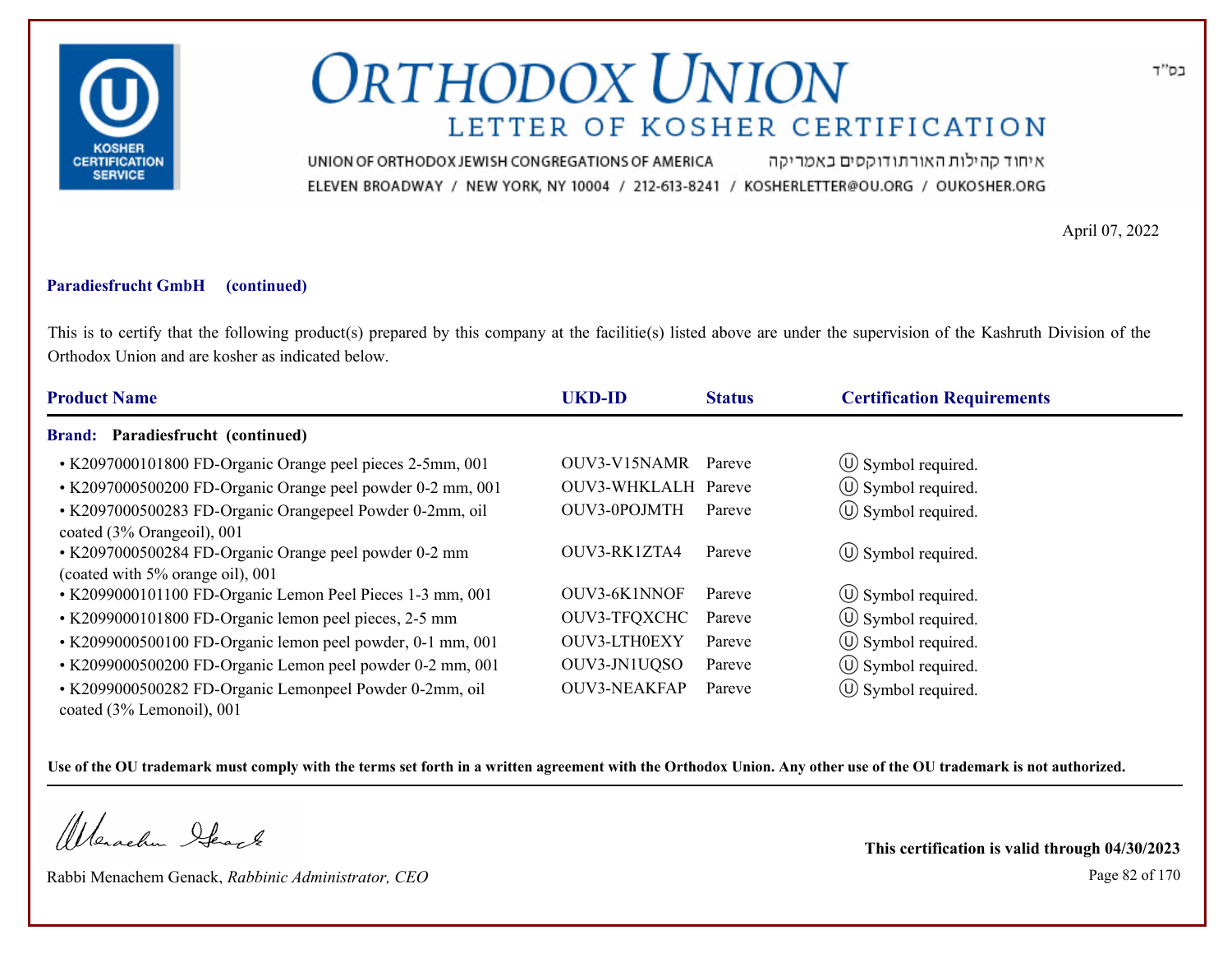

איחוד קהילות האורתודוקסים באמריקה UNION OF ORTHODOX JEWISH CONGREGATIONS OF AMERICA ELEVEN BROADWAY / NEW YORK, NY 10004 / 212-613-8241 / KOSHERLETTER@OU.ORG / OUKOSHER.ORG

April 07, 2022

### **Paradiesfrucht GmbH (continued)**

This is to certify that the following product(s) prepared by this company at the facilitie(s) listed above are under the supervision of the Kashruth Division of the Orthodox Union and are kosher as indicated below.

| <b>Product Name</b>                                                                      | <b>UKD-ID</b>       | <b>Status</b> | <b>Certification Requirements</b> |
|------------------------------------------------------------------------------------------|---------------------|---------------|-----------------------------------|
| <b>Brand: Paradiesfrucht (continued)</b>                                                 |                     |               |                                   |
| • K2099000500285 FD-Organic Lemon peel powder 0-2 mm<br>(coated with 5% lemon oil), 001  | OUV3-VDSIO4L        | Pareve        | $\circ$ Symbol required.          |
| • K2108000500272 FD - Organic Lime Peel Powder 0-2 mm, oil<br>coated 3% Lime oil, 001    | OUV3-7TM6PCD        | Pareve        | $\circ$ Symbol required.          |
| • K2108000500372 FD - Organic Lime peel powder 0-3mm oil<br>coated with 3% lime oil, 001 | OUV3-OO8N0W0        | Pareve        | $\circ$ Symbol required.          |
| • K2111000102114 FD - Organic Pineapple Pieces 2-10mm,<br>irregular, 001                 | OUV3-8900WRL        | Pareve        | $\circ$ Symbol required.          |
| • K2111000500100 FD-Organic Pineapple powder 0-1 mm, 001                                 | OUV3-BE8KARY        | Pareve        | $\circ$ Symbol required.          |
| • K2111000500135 FD-Organic Pineapple powder with Nu-Flow,<br>$0-1$ mm, $001$            | OUV3-ACTYXO0        | Pareve        | $\circ$ Symbol required.          |
| • K2113000500100 FD-Organic Banana powder 0-1 mm, 001                                    | <b>OUV3-GGMEMRI</b> | Pareve        | $\circ$ Symbol required.          |
| • K2113003305400 FD-Organic Banana Flakes 3-12 mm, 001                                   | OUV3-HFCJ5PT        | Pareve        | $(U)$ Symbol required.            |

**Use of the OU trademark must comply with the terms set forth in a written agreement with the Orthodox Union. Any other use of the OU trademark is not authorized.**

Werachen Stack

Rabbi Menachem Genack, *Rabbinic Administrator, CEO* Page 83 of 170

**This certification is valid through 04/30/2023**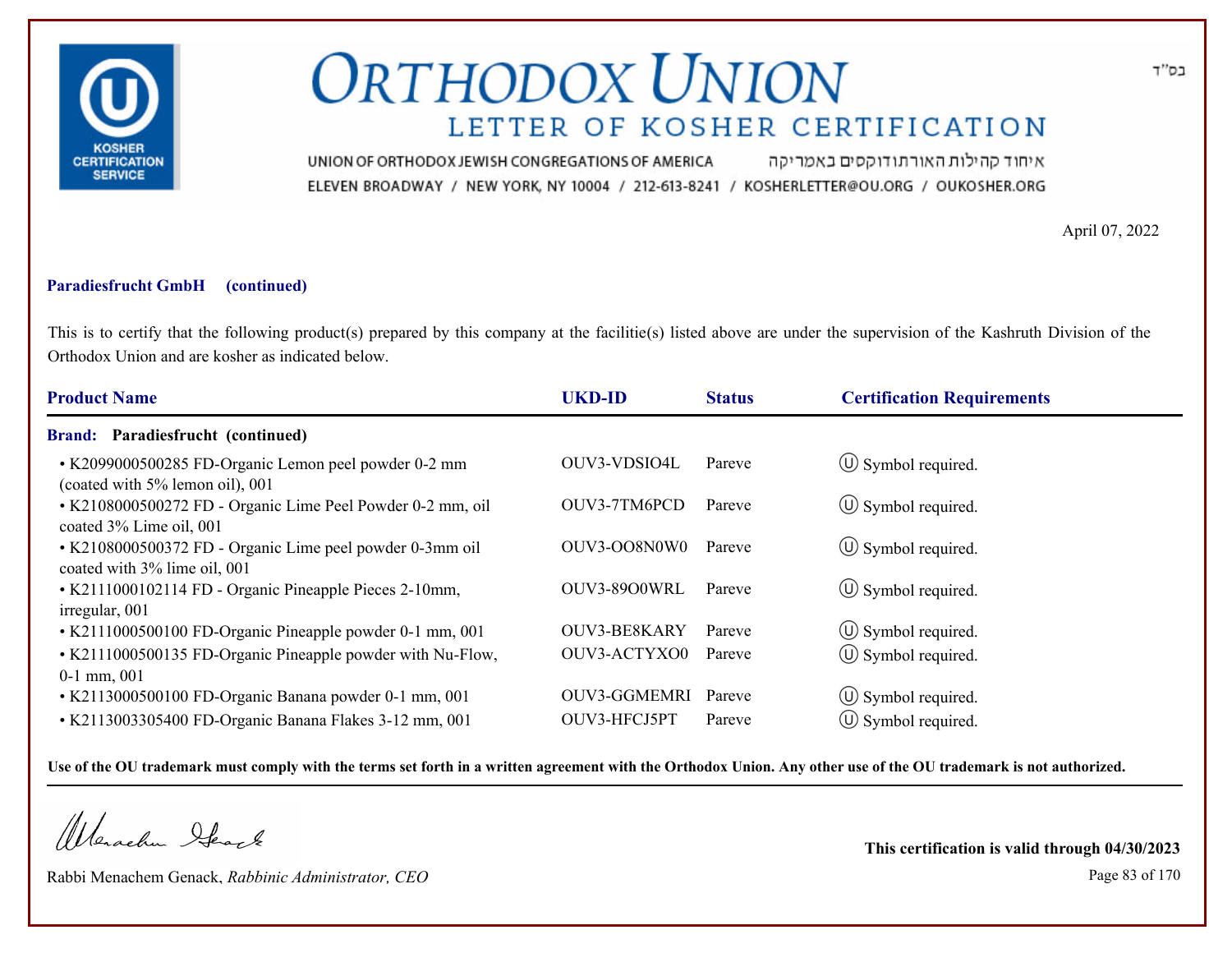

איחוד קהילות האורתודוקסים באמריקה UNION OF ORTHODOX JEWISH CONGREGATIONS OF AMERICA ELEVEN BROADWAY / NEW YORK, NY 10004 / 212-613-8241 / KOSHERLETTER@OU.ORG / OUKOSHER.ORG

April 07, 2022

#### **Paradiesfrucht GmbH (continued)**

This is to certify that the following product(s) prepared by this company at the facilitie(s) listed above are under the supervision of the Kashruth Division of the Orthodox Union and are kosher as indicated below.

| <b>Product Name</b>                                                             | <b>UKD-ID</b>       | <b>Status</b> | <b>Certification Requirements</b> |
|---------------------------------------------------------------------------------|---------------------|---------------|-----------------------------------|
| <b>Brand: Paradiesfrucht (continued)</b>                                        |                     |               |                                   |
| • K2113C10202400 FD - Organic Banana Slices 3-5mm with 4,5%<br>Acai Powder, 001 | OUV3-E2TAY2E        | Pareve        | $\circ$ Symbol required.          |
| • K2115014800000 FD-Organic Pomegranate kernels, 001                            | OUV3-VEU4GS6        | Pareve        | $\circ$ Symbol required.          |
| • K2117000102100 FD - Organic Kiwi Pieces 2-10 mm, 001                          | OUV3-QCVJIO7        | Pareve        | $\circled{1}$ Symbol required.    |
| • K2117000500100 FD-Organic Kiwi powder 0-1 mm, 001                             | OUV3-RRN2TTR        | Pareve        | $\circ$ Symbol required.          |
| • K2118000102100 FD-Organic Mango pieces, 2-10 mm, 001                          | <b>OUV3-ARMURSZ</b> | Pareve        | $\circled{1}$ Symbol required.    |
| • K2118000500100 FD-Organic Mango powder 01- mm, 001                            | OUV3-XT68PQP        | Pareve        | $\circ$ Symbol required.          |
| • K2118000500268 FD - Organic Mango Powder 0-2mm with<br>NuFlow, 001            | OUV3-4500M06        | Pareve        | $\circ$ Symbol required.          |
| • K2122 FD-Organic Strawberry slices, 5-7mm (contract drying),<br>001           | OUV3-EMJTDOI        | Pareve        | $\circ$ Symbol required.          |
| • K2123000000000 FD-Organic Physalis                                            | OUV3-2YA5MJ7        | Pareve        | $\left(\bigcup$ Symbol required.  |

**Use of the OU trademark must comply with the terms set forth in a written agreement with the Orthodox Union. Any other use of the OU trademark is not authorized.**

Werachen Stack

Rabbi Menachem Genack, *Rabbinic Administrator, CEO* Page 84 of 170

**This certification is valid through 04/30/2023**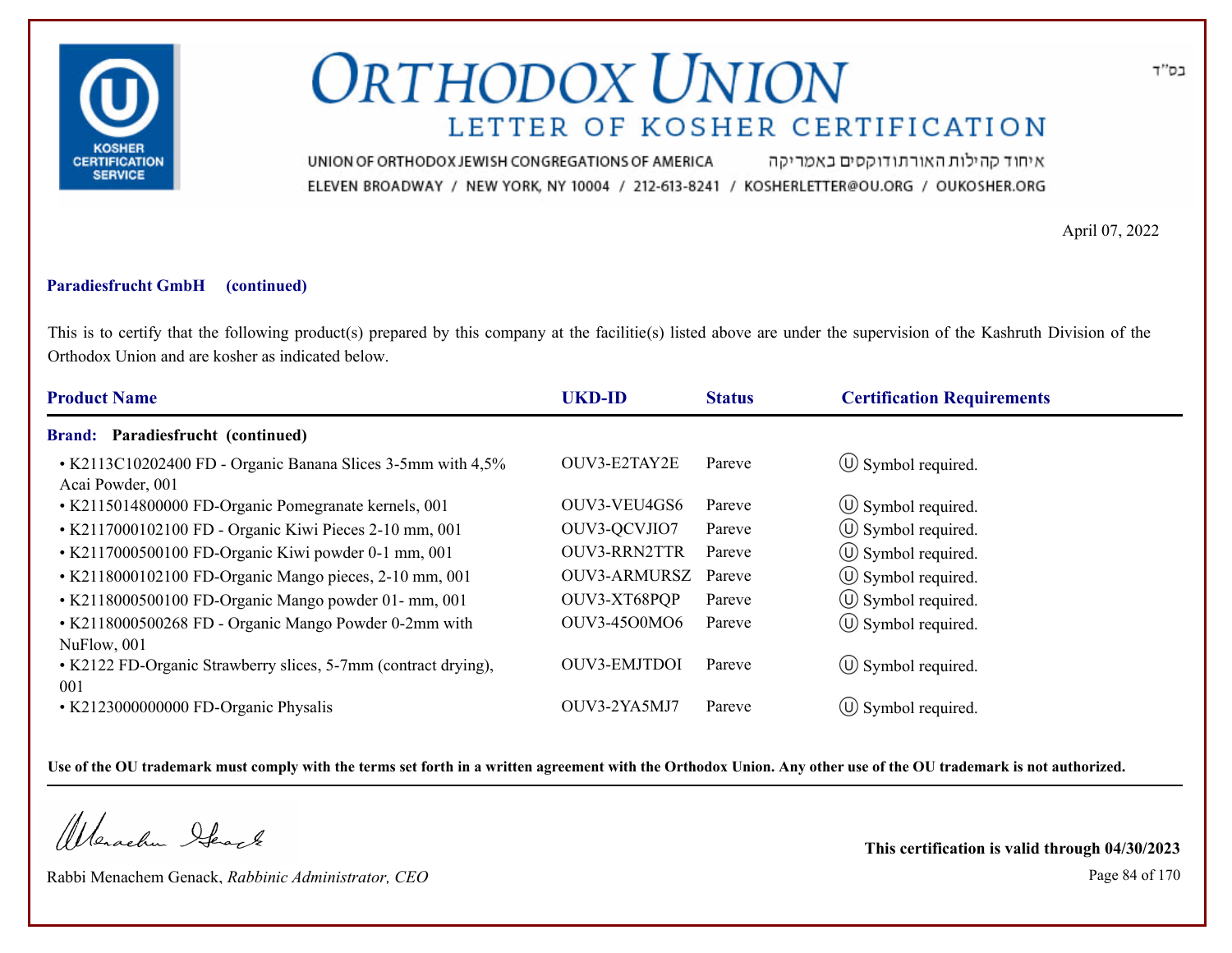

איחוד קהילות האורתודוקסים באמריקה UNION OF ORTHODOX JEWISH CONGREGATIONS OF AMERICA ELEVEN BROADWAY / NEW YORK, NY 10004 / 212-613-8241 / KOSHERLETTER@OU.ORG / OUKOSHER.ORG

April 07, 2022

#### **Paradiesfrucht GmbH (continued)**

This is to certify that the following product(s) prepared by this company at the facilitie(s) listed above are under the supervision of the Kashruth Division of the Orthodox Union and are kosher as indicated below.

| <b>Product Name</b>                                                   | <b>UKD-ID</b>       | <b>Status</b> | <b>Certification Requirements</b> |
|-----------------------------------------------------------------------|---------------------|---------------|-----------------------------------|
| <b>Brand: Paradiesfrucht (continued)</b>                              |                     |               |                                   |
| • K2123SZ0000000 FD-Organic Physalis whole (social certified),<br>001 | OUV3-L4CCAEW        | Pareve        | $\circ$ Symbol required.          |
| • K2125 FD-Strawberry pieces, 2-10 mm, 001                            | OUV3-KIXHZH5        | Pareve        | $\circ$ Symbol required.          |
| • K2125-1 FD-Strawberry pieces, 2-10 mm, oilcoated, 2,5% SG,<br>001   | OUV3-R0F2VA6        | Pareve        | $\circled{0}$ Symbol required.    |
| • K2129-1 FD-Organic Kale, HFW for 0-2 mm (Bio-Grünkohl) 001          | OUV3-B8UONCH        | Pareve        | (U) Symbol required.              |
| • K2129-2 FD-Organic Kale, 0-2 mm (Bio-Grünkohl) 001                  | OUV3-ZG4DTQ0        | Pareve        | $\circ$ Symbol required.          |
| • K2130-1 FD- Kale, HFW for 0-2 mm (Grünkohl) 001                     | OUV3-VNWJLDY        | Pareve        | $\circ$ Symbol required.          |
| • K2130-2 FD- Kale, 0-2 mm (Grünkohl) 001                             | OUV3-SM3MPN0        | Pareve        | $\circled{1}$ Symbol required.    |
| • K2133 FD-Acai Powder                                                | OUV3-MCOVDIT        | Pareve        | $\circled{1}$ Symbol required.    |
| • K2133000500200 FD-Organic Acai powder, 0-2 mm, 001                  | OUV3-MXEKUU6 Pareve |               | $\left(\bigcup$ Symbol required.  |
| • K2138 FD-Raspberry whole, contract drying                           | OUV3-A0FGYTX        | Pareve        | $\circ$ Symbol required.          |
| • K2141 FD-Strawberry slices (contract drying), 001                   | OUV3-UBSS0M9        | Pareve        | (U) Symbol required.              |

**Use of the OU trademark must comply with the terms set forth in a written agreement with the Orthodox Union. Any other use of the OU trademark is not authorized.**

Werachen Stack

Rabbi Menachem Genack, *Rabbinic Administrator, CEO* Page 85 of 170

**This certification is valid through 04/30/2023**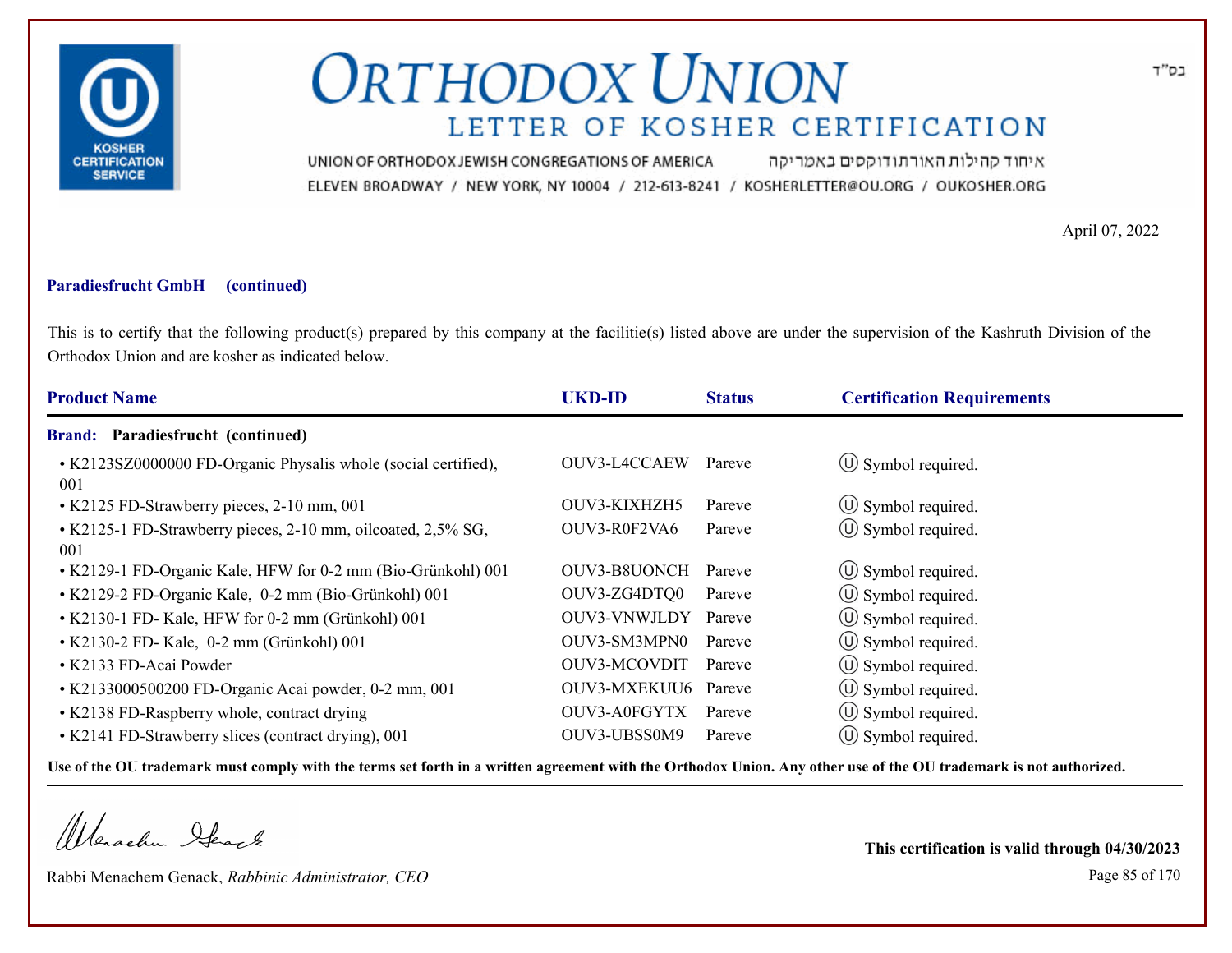

איחוד קהילות האורתודוקסים באמריקה UNION OF ORTHODOX JEWISH CONGREGATIONS OF AMERICA ELEVEN BROADWAY / NEW YORK, NY 10004 / 212-613-8241 / KOSHERLETTER@OU.ORG / OUKOSHER.ORG

April 07, 2022

#### **Paradiesfrucht GmbH (continued)**

This is to certify that the following product(s) prepared by this company at the facilitie(s) listed above are under the supervision of the Kashruth Division of the Orthodox Union and are kosher as indicated below.

| <b>Product Name</b>                                                                    | <b>UKD-ID</b>       | <b>Status</b> | <b>Certification Requirements</b> |
|----------------------------------------------------------------------------------------|---------------------|---------------|-----------------------------------|
| <b>Brand: Paradiesfrucht (continued)</b>                                               |                     |               |                                   |
| • K2142 FD-strawberry pices, 10-12 mm(Contract drying), 001                            | OUV3-IGIJYED        | Pareve        | $\circ$ Symbol required.          |
| • K2144 FD-Raspberry powder 0-1 mm (contract production), 001                          | <b>OUV3-8VUCUIR</b> | Pareve        | $\circled{0}$ Symbol required.    |
| • K2144-1 FD - Organic Raspberry Powder 0-1mm, Without Seeds<br>(Contract Drying), 001 | OUV3-VLQA9YA        | Pareve        | $\circ$ Symbol required.          |
| • K2145 FD-Cultivated Blueberry whole (contract drying), 001                           | OUV3-Y5SMD9V        | Pareve        | $\circ$ Symbol required.          |
| • K2154020500100 AD-Organic Date powder 0-1mm, 001                                     | OUV3-3T6GU4D        | Pareve        | (U) Symbol required.              |
| • K2154A FD-Organic Nanuq-Omega 3 powder 0-1 mm (contract<br>drying), $001$            | OUV3-S6DV7RB        | Pareve        | $\circ$ Symbol required.          |
| • K2158 FD - Contract Drying BIO SUISSE ORGANIC Raspberry,<br>Whole & Broken, 001      | OUV3-FNGFVID        | Pareve        | $\circ$ Symbol required.          |
| • K2159 FD - Contract Drying BIO SUISSE ORGANIC Wild<br>Blackberries, Whole, 001       | OUV3-HAFUCZV        | Pareve        | $\circled{0}$ Symbol required.    |
| • K2160 FD - Contract mix, ORGANIC SUISSE Organic Mix, 001                             | <b>OUV3-HTSVN0S</b> | Pareve        | $(U)$ Symbol required.            |

**Use of the OU trademark must comply with the terms set forth in a written agreement with the Orthodox Union. Any other use of the OU trademark is not authorized.**

Werachen Stack

Rabbi Menachem Genack, *Rabbinic Administrator, CEO* Page 86 of 170

**This certification is valid through 04/30/2023**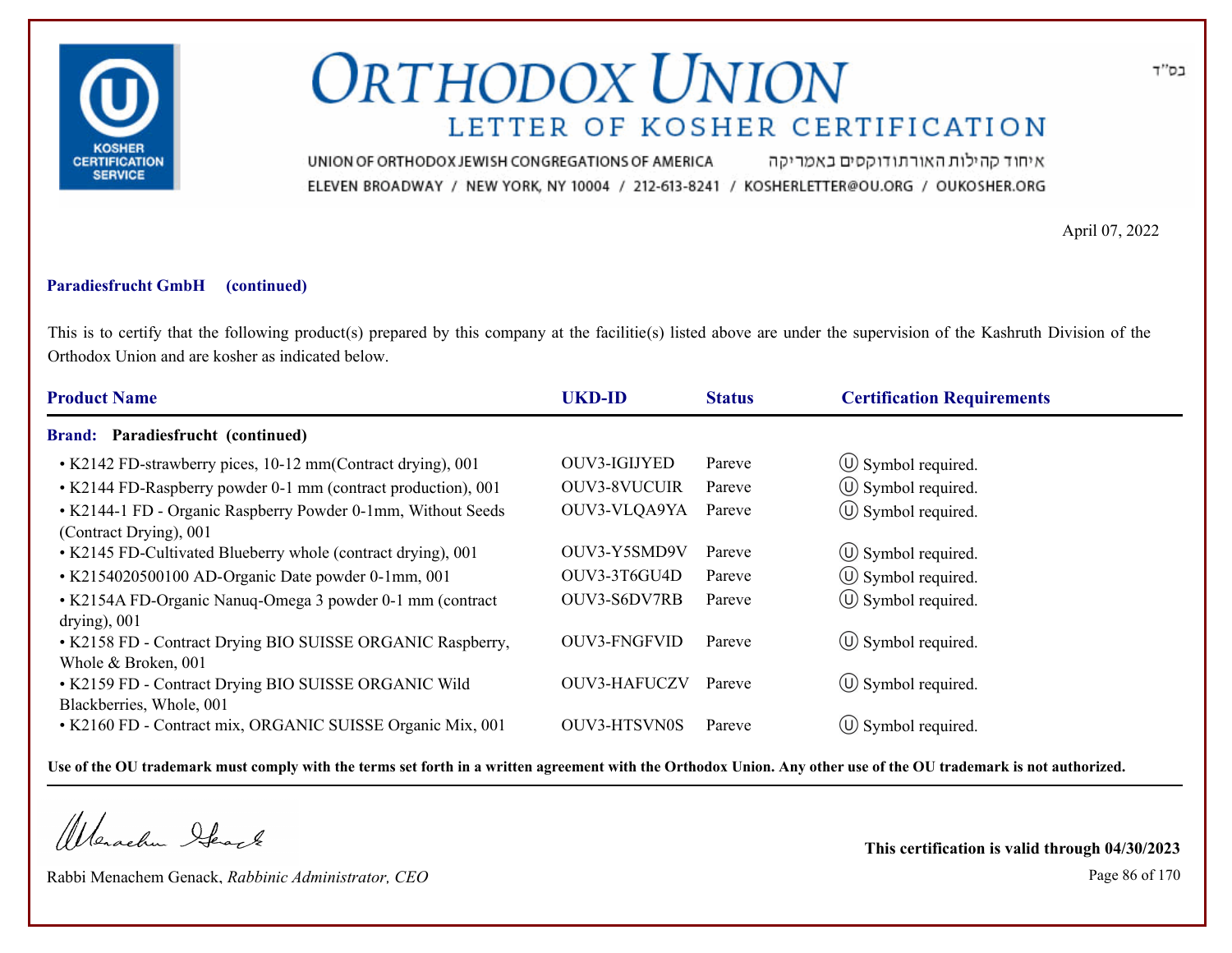

איחוד קהילות האורתודוקסים באמריקה UNION OF ORTHODOX JEWISH CONGREGATIONS OF AMERICA ELEVEN BROADWAY / NEW YORK, NY 10004 / 212-613-8241 / KOSHERLETTER@OU.ORG / OUKOSHER.ORG

April 07, 2022

### **Paradiesfrucht GmbH (continued)**

This is to certify that the following product(s) prepared by this company at the facilitie(s) listed above are under the supervision of the Kashruth Division of the Orthodox Union and are kosher as indicated below.

| <b>Product Name</b>                                                       | <b>UKD-ID</b>       | <b>Status</b> | <b>Certification Requirements</b> |
|---------------------------------------------------------------------------|---------------------|---------------|-----------------------------------|
| <b>Brand: Paradiesfrucht (continued)</b>                                  |                     |               |                                   |
| • K2205000500100 FD-Bio Broccolipulver 0-1 mm                             | OUV3-Y4NVAJJ        | Pareve        | $\circ$ Symbol required.          |
| • K2205000500200 FD-Organic Broccoli Powder 0-2mm                         | OUV3-QZVHRMR Pareve |               | $\circ$ Symbol required.          |
| • K2214000100800 FD-Organic Sweet Potato Pieces 0-10mm, 001               | OUV3-GVMX96M        | Pareve        | $\circled{1}$ Symbol required.    |
| • K2214000500100 FD-Organic Sweet Potato Powder, 0-1mm,<br>001            | OUV3-QFR6O42        | Pareve        | $\circ$ Symbol required.          |
| • K2225003000000 FD- Organic Red Pepper Stripes (blanched),<br>001        | OUV3-NUGNMTJ        | Pareve        | $\circ$ Symbol required.          |
| • K2225003003300 FD- Organic Red Pepper Stripes 5-7mm<br>(blanched), 001  | OUV3-ZTQO3WQ Pareve |               | $\circ$ Symbol required.          |
| • K2225003320700 FD - Organic Red Pepper Dices, 20x20mm<br>(blanched),001 | OUV3-WU0TEAV        | Pareve        | $\circ$ Symbol required.          |
| • K2235000500200 FD-zucchini powder, 0-2 mm, organic, 001                 | OUV3-V4VSCXQ        | Pareve        | $\circ$ Symbol required.          |
| • K2247000500100 FD - Organic Red Beet Powder 0-1mm, 001                  | OUV3-MIPJVCO        | Pareve        | $(U)$ Symbol required.            |

**Use of the OU trademark must comply with the terms set forth in a written agreement with the Orthodox Union. Any other use of the OU trademark is not authorized.**

Werachen Stack

Rabbi Menachem Genack, *Rabbinic Administrator, CEO* Page 87 of 170

**This certification is valid through 04/30/2023**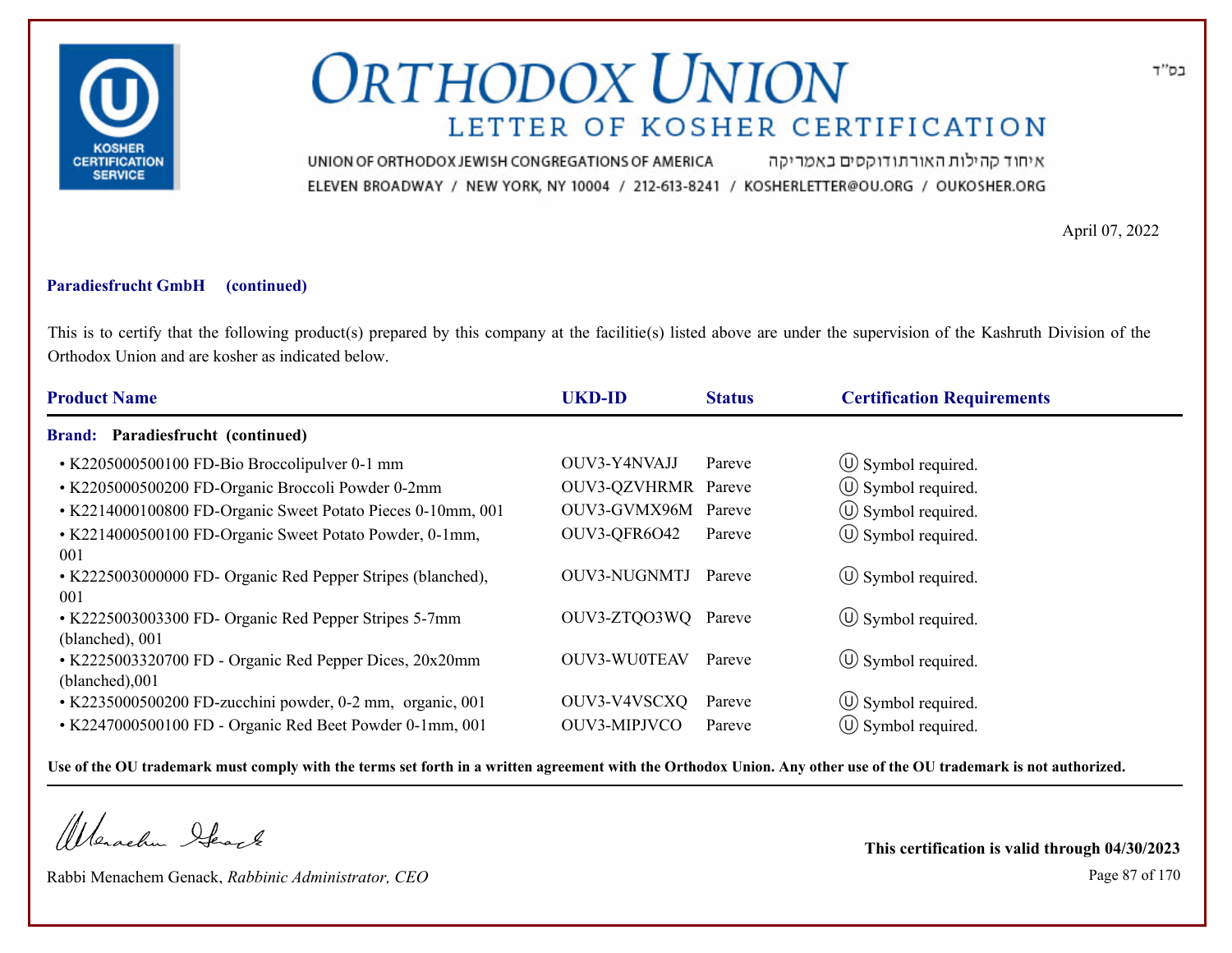

איחוד קהילות האורתודוקסים באמריקה UNION OF ORTHODOX JEWISH CONGREGATIONS OF AMERICA ELEVEN BROADWAY / NEW YORK, NY 10004 / 212-613-8241 / KOSHERLETTER@OU.ORG / OUKOSHER.ORG

April 07, 2022

#### **Paradiesfrucht GmbH (continued)**

This is to certify that the following product(s) prepared by this company at the facilitie(s) listed above are under the supervision of the Kashruth Division of the Orthodox Union and are kosher as indicated below.

| <b>Product Name</b>                                                | <b>UKD-ID</b>              | <b>Status</b> | <b>Certification Requirements</b> |
|--------------------------------------------------------------------|----------------------------|---------------|-----------------------------------|
| <b>Brand: Paradiesfrucht (continued)</b>                           |                            |               |                                   |
| • K2247000500200 FD-Organic Beetroot powder 0-2 mm, 001            | <b>OUV3-QDMTQTW Pareve</b> |               | $\circ$ Symbol required.          |
| • K2249000211800 FD - Organic Beetroot Slices cooked 5mm, 001      | OUV3-YBU4HBX               | Pareve        | $\circ$ Symbol required.          |
| • K2250020500100 AD Organic Kale Powder 0-1mm, 001                 | <b>OUV3-CNIOLTV</b>        | Pareve        | $\circled{0}$ Symbol required.    |
| • K6098000000044 FD-P.Cn. Lemon, for rework 001                    | OUV3-NU9OZSR               | Pareve        | $\circ$ Symbol required.          |
| • K6098000100800 FD-P.Cn. Lemon, 0-10 mm 001                       | OUV3-JGRILOQ               | Pareve        | $\circ$ Symbol required.          |
| • K6098000111100 FD-P.Cn. Lemon, 12 mm 001                         | OUV3-3B4C285               | Pareve        | $\circled{1}$ Symbol required.    |
| • K6104010000044 FD-P.Cn. Orange z. Einarbeiten, V.18 001          | OUV3-889A8A4               | Pareve        | $\circ$ Symbol required.          |
| • K6104010500200 FD-P.Cn. Orange powder, 0-2 mm, V.18 001          | OUV3-A7E91BF               | Pareve        | $\circled{1}$ Symbol required.    |
| • K6104011300200 FD-P.Cn.Orange to grinding 0-2 mm, V.18 001       | OUV3-311882B               | Pareve        | $\circ$ Symbol required.          |
| • K6506010000044 FD-P.Cn. yogurt-strawberry to rework, V.12,       | OUD3-LTFGIOQ               | Dairy         | (U)-D Symbol required.            |
| 001                                                                |                            |               |                                   |
| • K6506010111100 FD-P. Cn. Yogurt-strawberry, 12 mm, V. 12,<br>001 | OUD3-OM3VQ59               | Dairy         | $\cup$ -D Symbol required.        |

**Use of the OU trademark must comply with the terms set forth in a written agreement with the Orthodox Union. Any other use of the OU trademark is not authorized.**

Werachen Stack

Rabbi Menachem Genack, *Rabbinic Administrator, CEO* Page 88 of 170

**This certification is valid through 04/30/2023**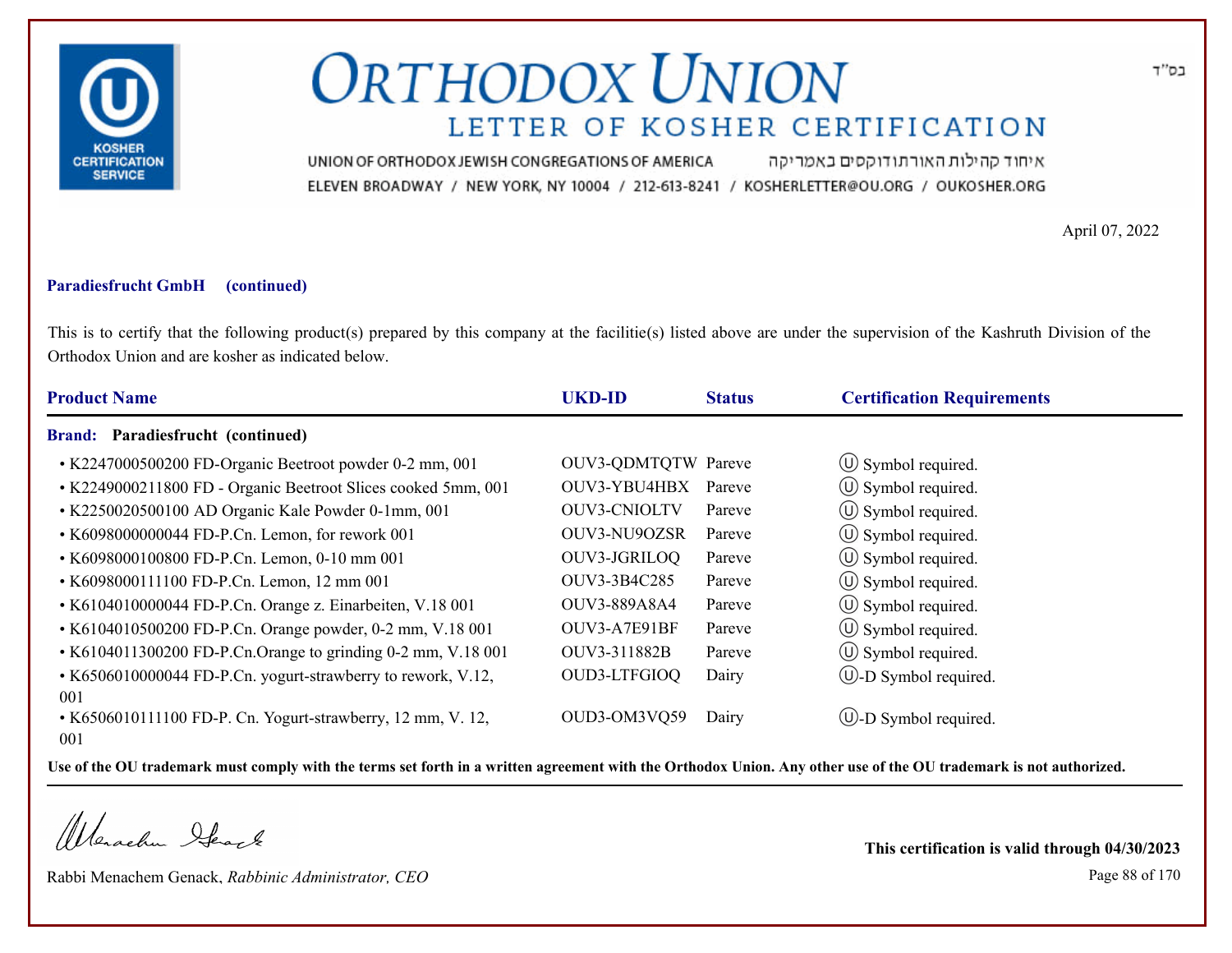

איחוד קהילות האורתודוקסים באמריקה UNION OF ORTHODOX JEWISH CONGREGATIONS OF AMERICA ELEVEN BROADWAY / NEW YORK, NY 10004 / 212-613-8241 / KOSHERLETTER@OU.ORG / OUKOSHER.ORG

April 07, 2022

#### **Paradiesfrucht GmbH (continued)**

This is to certify that the following product(s) prepared by this company at the facilitie(s) listed above are under the supervision of the Kashruth Division of the Orthodox Union and are kosher as indicated below.

| <b>Product Name</b>                                                             | <b>UKD-ID</b>       | <b>Status</b> | <b>Certification Requirements</b> |
|---------------------------------------------------------------------------------|---------------------|---------------|-----------------------------------|
| <b>Brand: Paradiesfrucht (continued)</b>                                        |                     |               |                                   |
| • K6506010111100 FD-P.Cn. Strawberry-Yogurt V.12, 12mm 001                      | <b>OUD3-58035DA</b> | Dairy         | $\circled{1}$ -D Symbol required. |
| • K6506040111100 FD-P.Cn. Strawberry-Yogurt VK.2, 12mm 001                      | OUD3-0DDC779        | Dairy         | $\circled{1}$ -D Symbol required. |
| • K6506040111169 FD-P.Cn. Yogurt-strawberry 12 mm, VK2, 4%<br>sunflower oil 001 | OUD3-B264BC1        | Dairy         | <b>W</b> -D Symbol required.      |
| • K6506050000044 FD-P.Cn. Organic yogurt-strawberry to rework,<br>V.51 001      | OUD3-KMVWU7M Dairy  |               | $\bigcirc$ -D Symbol required.    |
| • K6506050111100 FD-P.Cn. Organic yogurt-strawberry, 12 mm,<br>V.51001          | OUD3-CRD1Y3C        | Dairy         | $\bigcup$ -D Symbol required.     |
| • K6507000000044 FD-P.Cn. Yogurt-Passionfruit for Rework, V.2<br>001            | OUD3-O9YYA6Y        | Dairy         | $\bigcirc$ -D Symbol required.    |
| • K6507000111100 FD-P.Cn. Yogurt-Passionfruit 12mm, V.2 001                     | OUD3-TFL3YGE        | Dairy         | $\circled{1}$ -D Symbol required. |
| • K6507020111100 FD-P.Cn. Passionfruit-Yogurt V.25, 12mm 001                    | OUD3-89FDC75        | Dairy         | $(U)$ -D Symbol required.         |

**Use of the OU trademark must comply with the terms set forth in a written agreement with the Orthodox Union. Any other use of the OU trademark is not authorized.**

Werachen Stack

Rabbi Menachem Genack, *Rabbinic Administrator, CEO* Page 89 of 170

**This certification is valid through 04/30/2023**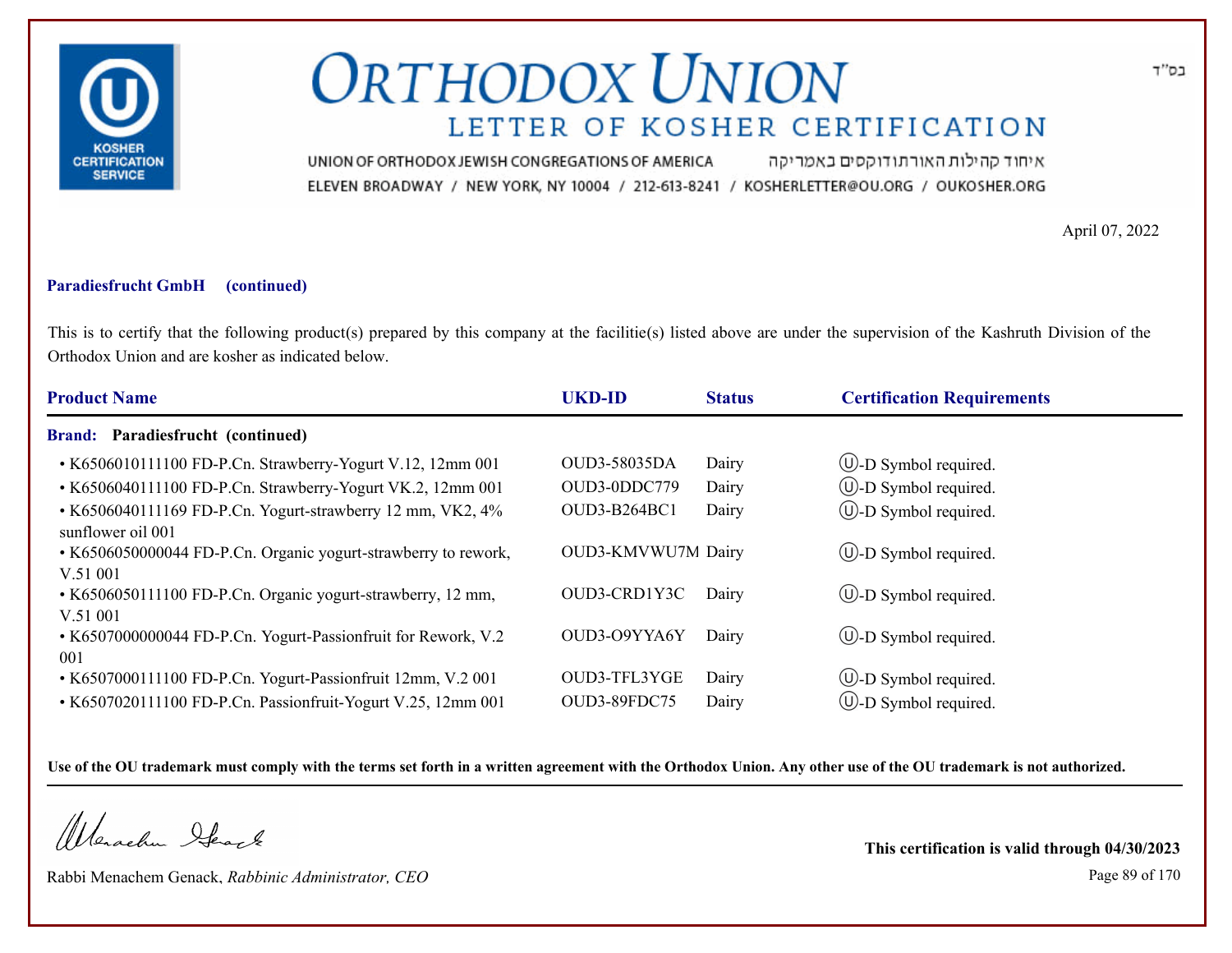

איחוד קהילות האורתודוקסים באמריקה UNION OF ORTHODOX JEWISH CONGREGATIONS OF AMERICA ELEVEN BROADWAY / NEW YORK, NY 10004 / 212-613-8241 / KOSHERLETTER@OU.ORG / OUKOSHER.ORG

April 07, 2022

#### **Paradiesfrucht GmbH (continued)**

This is to certify that the following product(s) prepared by this company at the facilitie(s) listed above are under the supervision of the Kashruth Division of the Orthodox Union and are kosher as indicated below.

| <b>Product Name</b>                                                                | <b>UKD-ID</b>       | <b>Status</b> | <b>Certification Requirements</b> |
|------------------------------------------------------------------------------------|---------------------|---------------|-----------------------------------|
| <b>Brand: Paradiesfrucht (continued)</b>                                           |                     |               |                                   |
| • K6507020111169 FD-P.Cn. Yogurt-passionfruit 12 mm, V.25, 4%<br>sunflower oil 001 | OUD3-F725304        | Dairy         | $\bigcirc$ -D Symbol required.    |
| • K6508000000044 FD-P.Cn. Yogurt-Orange to rework, V.2, 001                        | OUD3-YCJEM4F        | Dairy         | $\circled{1}$ -D Symbol required. |
| • K6508000111100 FD-P.Cn. Orange-Yogurt V.2, 12mm 001                              | OUD3-74322BD        | Dairy         | $\bigcirc$ -D Symbol required.    |
| • K6508000111100 FD-P.Cn. Yogurt-Orange, 12 mm, V.2, 001                           | <b>OUD3-EPLU0SI</b> | Dairy         | $\circled{1}$ -D Symbol required. |
| • K6508010111100 FD-P.Cr. Yoghurt-Orange 12mm, V.12, 001                           | OUD3-PSOLA5B        | Dairy         | $\bigcirc$ -D Symbol required.    |
| • K6509000000044 P.Cn. yogurt-pomegrante for rework, V.2 001                       | <b>OUD3-D25E270</b> | Dairy         | $\circled{1}$ -D Symbol required. |
| • K6509000111100 FD-P. Cn. Pomegr'n yogurt, 12 mm, V.2 001                         | OUD3-9E403D6        | Dairy         | (U)-D Symbol required.            |
| • K6513000111100 FD-P.Cn. yogurt with vanille flavor, 12 mm,<br>V.15001            | OUD3-923670D        | Dairy         | $\circled{1}$ -D Symbol required. |
| • K6514000111100 FD-P.Cn. Blueberry-Yogurt V.2-A, 12mm 001                         | <b>OUD3-CVB0VRY</b> | Dairy         | (U)-D Symbol required.            |
| • K6514030000044 FD-P.Cn. Yogurt-blueberry, for rework, V.1<br>001                 | <b>OUD3-SUURXFP</b> | Dairy         | $\cup$ -D Symbol required.        |

**Use of the OU trademark must comply with the terms set forth in a written agreement with the Orthodox Union. Any other use of the OU trademark is not authorized.**

Werachen Stack

Rabbi Menachem Genack, *Rabbinic Administrator, CEO* Page 90 of 170

**This certification is valid through 04/30/2023**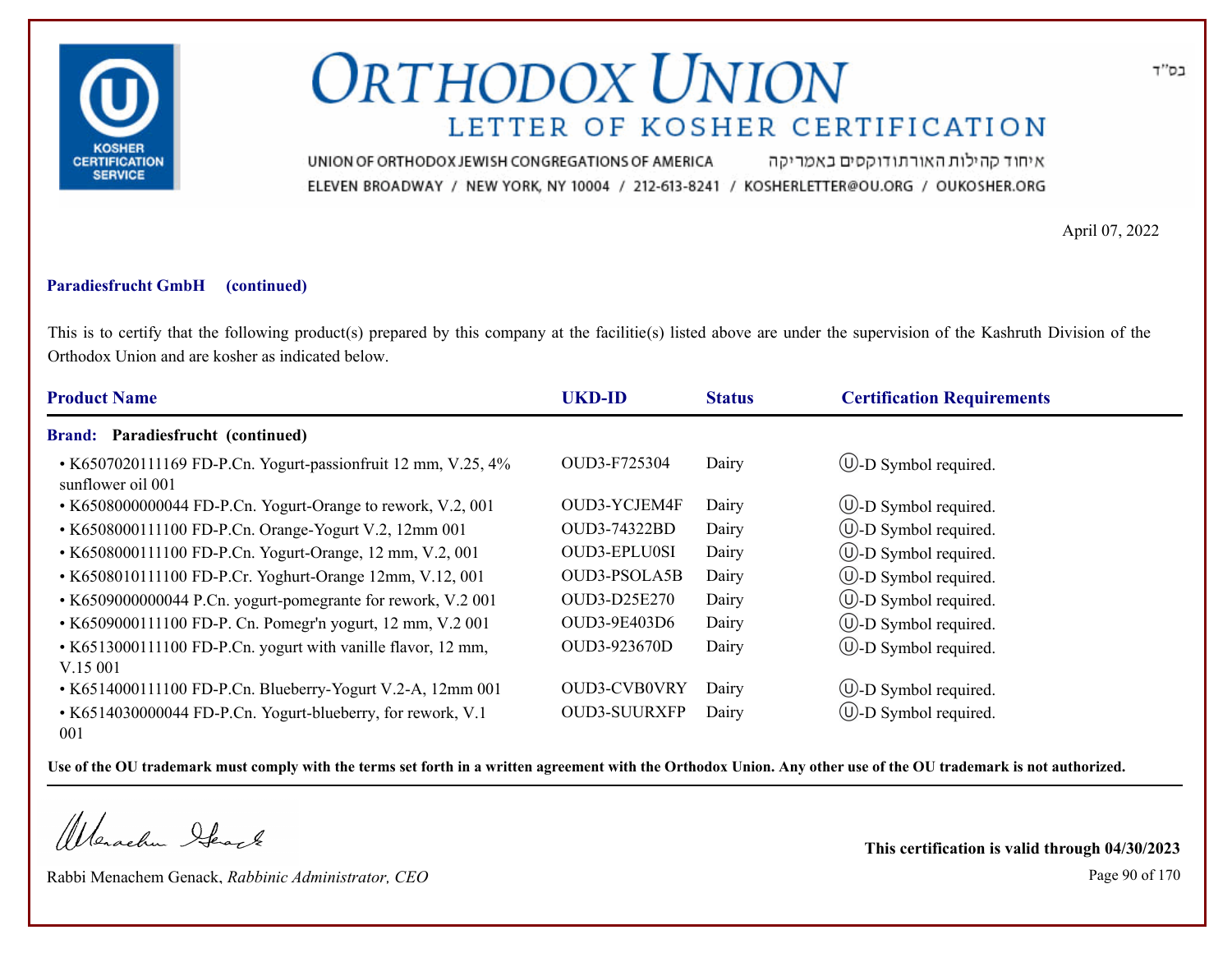

איחוד קהילות האורתודוקסים באמריקה UNION OF ORTHODOX JEWISH CONGREGATIONS OF AMERICA ELEVEN BROADWAY / NEW YORK, NY 10004 / 212-613-8241 / KOSHERLETTER@OU.ORG / OUKOSHER.ORG

April 07, 2022

### **Paradiesfrucht GmbH (continued)**

This is to certify that the following product(s) prepared by this company at the facilitie(s) listed above are under the supervision of the Kashruth Division of the Orthodox Union and are kosher as indicated below.

| <b>Product Name</b>                                                                  | <b>UKD-ID</b>       | <b>Status</b> | <b>Certification Requirements</b> |
|--------------------------------------------------------------------------------------|---------------------|---------------|-----------------------------------|
| <b>Brand: Paradiesfrucht (continued)</b>                                             |                     |               |                                   |
| • K6514030111100 FD-P.Cn. Yogurt-blueberry, 12 mm, V.1 001                           | OUD3-QKSA4U4        | Dairy         | $\bigcup$ -D Symbol required.     |
| • K6516010111100 FD- Organic P. Cn. Coconut 001                                      | OUV3-0025AE3        | Pareve        | $\circ$ Symbol required.          |
| • K6516020111100 FD-P.Cn. Coconut, 12 mm, V.12-A 001                                 | OUV3-86656F3        | Pareve        | $\circled{1}$ Symbol required.    |
| • K6516020111169 FD-P. Cn. Coconut, 12 mm, V.9, with 4%<br>sunflower oil             | OUV3-MA6EYZU        | Pareve        | $\circled{1}$ Symbol required.    |
| • K6516020111181 FD-P. Cn. Coconut, 12 mm, V.9, oil coated<br>$(4\% \csc a)$ butter) | OUV3-P94C7VX        | Pareve        | $\circ$ Symbol required.          |
| • K6516030111100 FD-P. Cn. Organic Coconut, 12 mm, V.26, 001                         | OUV3-MMLBW1R Pareve |               | $\circ$ Symbol required.          |
| • K6516040111100 FD - P. Cn. Organic Coconut 12mm, V. 12B,<br>001                    | OUV3-JYI7Y3T        | Pareve        | $\circ$ Symbol required.          |
| • K6518000111100 FD-P. Cn. Sour Cherry'N Yogurt 12mm, V.3<br>001                     | OUD3-H6SV9W0        | Dairy         | <b>W</b> -D Symbol required.      |
| • K6518000111100 FD-P.Cn. sour cherry - yogurt, 12 mm, V.3 001                       | OUD3-F8FC24A        | Dairy         | $(U)$ -D Symbol required.         |

**Use of the OU trademark must comply with the terms set forth in a written agreement with the Orthodox Union. Any other use of the OU trademark is not authorized.**

Werachen Stack

Rabbi Menachem Genack, *Rabbinic Administrator, CEO* Page 91 of 170

**This certification is valid through 04/30/2023**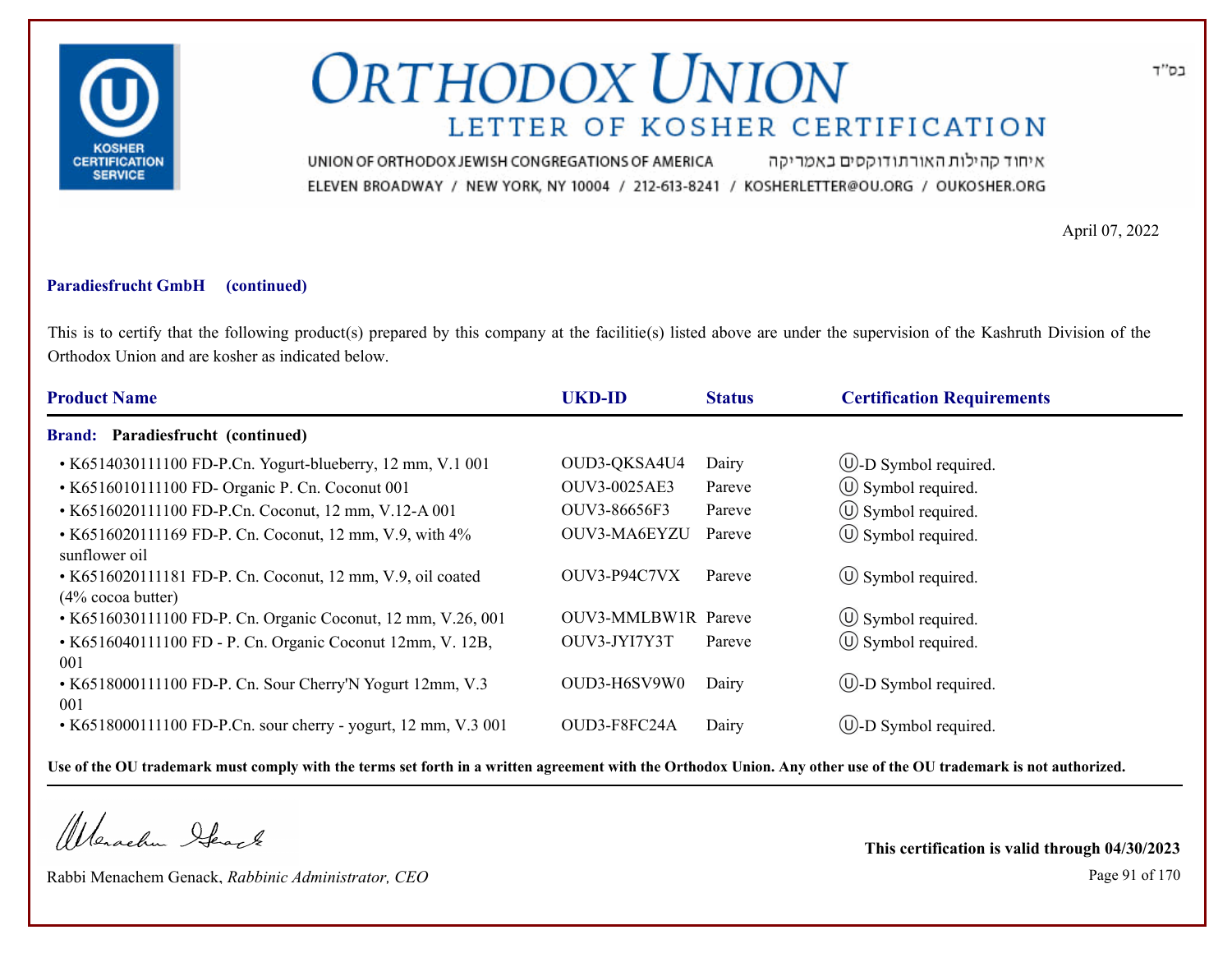

איחוד קהילות האורתודוקסים באמריקה UNION OF ORTHODOX JEWISH CONGREGATIONS OF AMERICA ELEVEN BROADWAY / NEW YORK, NY 10004 / 212-613-8241 / KOSHERLETTER@OU.ORG / OUKOSHER.ORG

April 07, 2022

#### **Paradiesfrucht GmbH (continued)**

This is to certify that the following product(s) prepared by this company at the facilitie(s) listed above are under the supervision of the Kashruth Division of the Orthodox Union and are kosher as indicated below.

| <b>Product Name</b>                                                                  | <b>UKD-ID</b>       | <b>Status</b> | <b>Certification Requirements</b> |
|--------------------------------------------------------------------------------------|---------------------|---------------|-----------------------------------|
| <b>Brand: Paradiesfrucht (continued)</b>                                             |                     |               |                                   |
| • K6520010111120 FD-P. Cn. Organic Raspberry-Yogurt V.8, 12<br>mm, 001               | OUD3-Z9CHDXD        | Dairy         | $\bigcirc$ -D Symbol required.    |
| • K6520020111100 FD-P. Cn. Raspberry-Yogurt V.8, 12 mm, 001                          | OUD3-L7B1E3T        | Dairy         | $\bigcirc$ -D Symbol required.    |
| • K6524040000044 FD-P. Cn. Yogurt Greek Style V.30-A, 001                            | OUD3-FWXGN7G        | Dairy         | $\bigcirc$ -D Symbol required.    |
| • K6524040101800 FD-P. Cn. Yogurt Greek Style V.30-A, 2-5<br>mm, 001                 | <b>OUD3-PJWUAPF</b> | Dairy         | $\bigcup$ -D Symbol required.     |
| • K6524040111100 FD-P.Cn. Yogurt Greek Style V.30-A, 12mm<br>001                     | <b>OUD3-846EB21</b> | Dairy         | $\bigcirc$ -D Symbol required.    |
| • K6715010000044 FD-P.Cn. Organic Apple-Cinnamon, z.Einm.<br>(for Rework), $V.15001$ | OUV3-24EF96F        | Pareve        | $\circ$ Symbol required.          |
| • K6715010111100 FD-P.Cn. Organic Apple-Cinnamon, 12 mm,<br>V.15001                  | <b>OUV3-FAE1700</b> | Pareve        | $\circ$ Symbol required.          |

**Use of the OU trademark must comply with the terms set forth in a written agreement with the Orthodox Union. Any other use of the OU trademark is not authorized.**

Werachen Ifearle

Rabbi Menachem Genack, *Rabbinic Administrator, CEO* Page 92 of 170

**This certification is valid through 04/30/2023**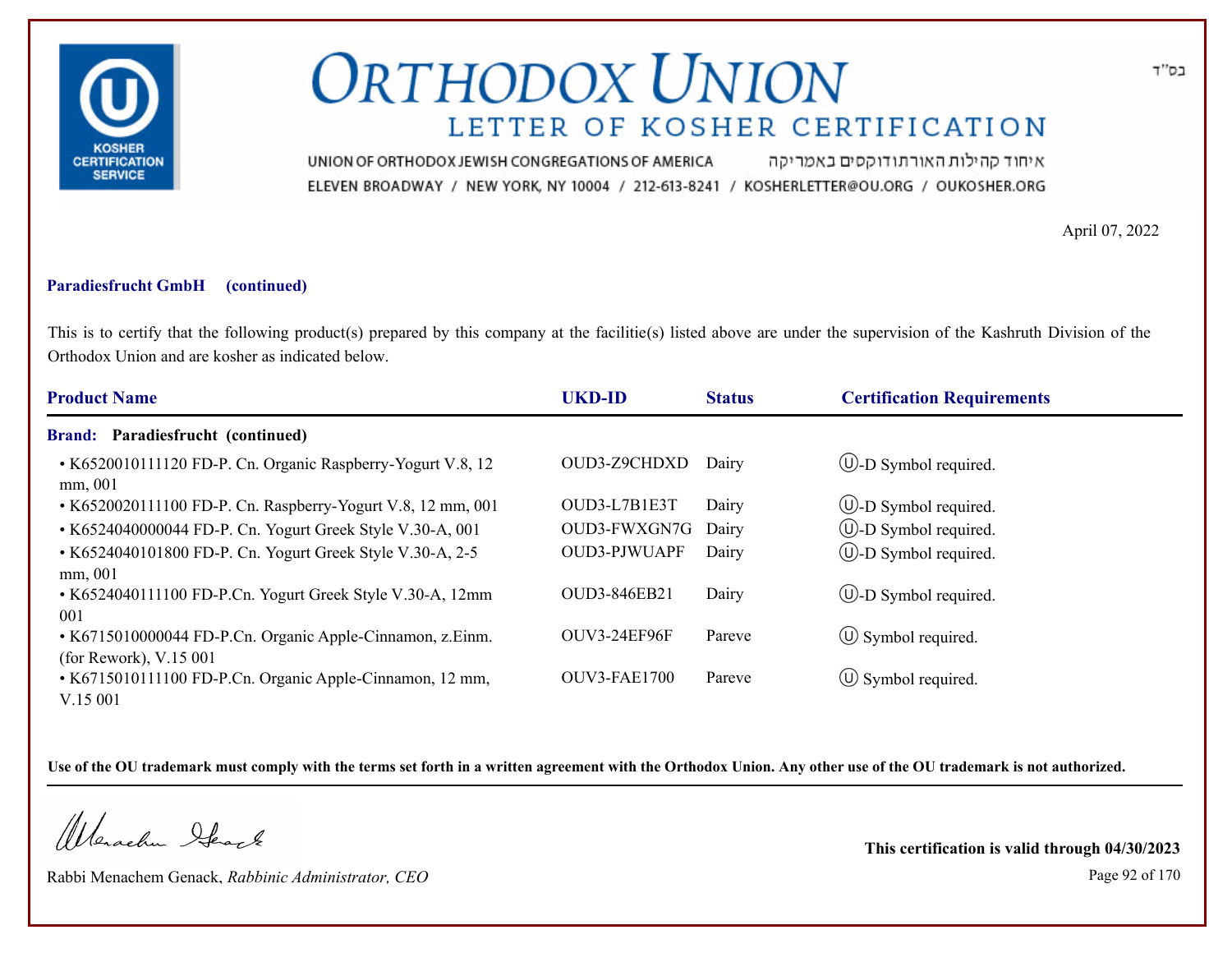

איחוד קהילות האורתודוקסים באמריקה UNION OF ORTHODOX JEWISH CONGREGATIONS OF AMERICA ELEVEN BROADWAY / NEW YORK, NY 10004 / 212-613-8241 / KOSHERLETTER@OU.ORG / OUKOSHER.ORG

April 07, 2022

#### **Paradiesfrucht GmbH (continued)**

This is to certify that the following product(s) prepared by this company at the facilitie(s) listed above are under the supervision of the Kashruth Division of the Orthodox Union and are kosher as indicated below.

| <b>Product Name</b>                                                                 | <b>UKD-ID</b>              | <b>Status</b> | <b>Certification Requirements</b> |  |
|-------------------------------------------------------------------------------------|----------------------------|---------------|-----------------------------------|--|
| Brand: Paradiesfrucht (continued)                                                   |                            |               |                                   |  |
| • K6718000111100 FD-P. Cn. Apple-Pear-Broccoli-Spinach V.3,<br>$12 \text{ mm}, 001$ | <b>OUV3-BHNXMWX</b> Pareve |               | $\circ$ Symbol required.          |  |
| • K6718010111100 FD-P. Cn. Apple-Pear-Broccoli-Spinach V.2,<br>$12 \text{ mm}, 001$ | OUV3-SYNBDYD               | Pareve        | $\circ$ Symbol required.          |  |
| • K6718020111100 FD-P. Cn. Apple-Pear-Broccoli-Spinach V.4,<br>$12 \text{ mm}, 001$ | <b>OUV3-YZZVTBE</b>        | Pareve        | $\circ$ Symbol required.          |  |
| • K6720000111100 FD-P. Cn. Blueberry-Plum-Sweet<br>potato-Beetroot V.3, 12 mm, 001  | OUV3-VFQE1QI               | Pareve        | $\circ$ Symbol required.          |  |
| • K6720010111100 FD-P. Cn. Blueberry-Plum-Sweet<br>potato-Beetroot V.2, 12 mm, 001  | OUV3-9G2W7FR               | Pareve        | $\circ$ Symbol required.          |  |
| • K6720020111100 FD-P. Cn. Blueberry-Plum-Sweet<br>potato-Beetroot V.5, 12 mm, 001  | OUV3-YYTW5UY               | Pareve        | $\circled{1}$ Symbol required.    |  |
| • K8001000101100 FD-US-Organic Strawberry pieces, 1-3 mm<br>001                     | OUV3-TZOSWUN Pareve        |               | $\circ$ Symbol required.          |  |

**Use of the OU trademark must comply with the terms set forth in a written agreement with the Orthodox Union. Any other use of the OU trademark is not authorized.**

Werschn Heark

Rabbi Menachem Genack, *Rabbinic Administrator, CEO* Page 93 of 170

**This certification is valid through 04/30/2023**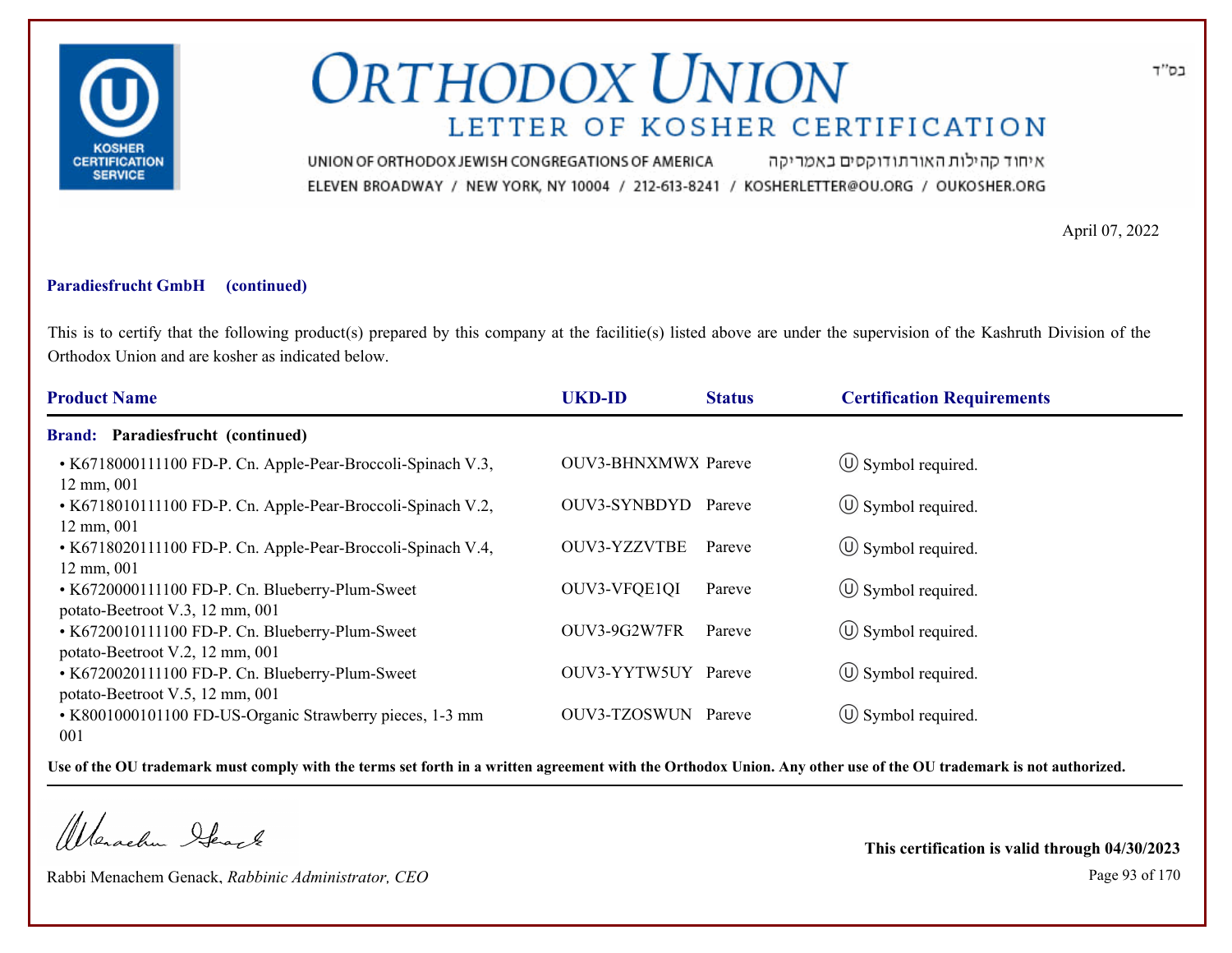

איחוד קהילות האורתודוקסים באמריקה UNION OF ORTHODOX JEWISH CONGREGATIONS OF AMERICA ELEVEN BROADWAY / NEW YORK, NY 10004 / 212-613-8241 / KOSHERLETTER@OU.ORG / OUKOSHER.ORG

April 07, 2022

### **Paradiesfrucht GmbH (continued)**

This is to certify that the following product(s) prepared by this company at the facilitie(s) listed above are under the supervision of the Kashruth Division of the Orthodox Union and are kosher as indicated below.

| <b>Product Name</b>                                                                      | <b>UKD-ID</b>       | <b>Status</b> | <b>Certification Requirements</b> |
|------------------------------------------------------------------------------------------|---------------------|---------------|-----------------------------------|
| <b>Brand: Paradiesfrucht (continued)</b>                                                 |                     |               |                                   |
| • K8001000103400 FD-Organic Strawberry pieces 5-8 mm, 001                                | OUV3-J0AWP10        | Pareve        | $\circ$ Symbol required.          |
| • K8001000203350 FD - Organic Beetroot Slices 5mm, 001                                   | OUV3-7CD4LVY        | Pareve        | $\circled{1}$ Symbol required.    |
| • K8001000203350 FD - Organic Strawberry Slices 5-7mm, 001                               | OUV3-IJ1YDLE        | Pareve        | $\circled{1}$ Symbol required.    |
| • K8001000203350 FD - Strawberry Slices 5-7mm, 001                                       | <b>OUV3-EWQYIWF</b> | Pareve        | $\circled{1}$ Symbol required.    |
| • K8001000500100 FD-Organic / NOP strawberry powder, 0-1                                 | OUV3-NIMKA6Z        | Pareve        | (U) Symbol required.              |
| mm, 001<br>• K8001000500139 FD-Organic Strawberry powder 0-1 mm,<br>without kernels, 001 | OUV3-VKPW8OL        | Pareve        | $\circ$ Symbol required.          |
| • K8001000500200 FD-Org. Strawberry Powder, 0-2mm, 001                                   | OUV3-VIUW1AW        | Pareve        | $\circ$ Symbol required.          |
| • K8001000500239 FD-Organic Strawberry Powder Without<br>Kernels, 0-2 mm, 001            | OUV3-51VNFEY        | Pareve        | $(\cup)$ Symbol required.         |
| • K8002000101100 FD-US-Organic raspberry pieces, 1-3 mm 001                              | OUV3-BUOUO8N        | Pareve        | $\circ$ Symbol required.          |
| • K8002000500100 FD-Organic Raspberry powder, 0-1 mm, 001                                | OUV3-95CYYEN        | Pareve        | $\circ$ Symbol required.          |
|                                                                                          |                     |               |                                   |

**Use of the OU trademark must comply with the terms set forth in a written agreement with the Orthodox Union. Any other use of the OU trademark is not authorized.**

Werachen Stack

Rabbi Menachem Genack, *Rabbinic Administrator, CEO* Page 94 of 170

**This certification is valid through 04/30/2023**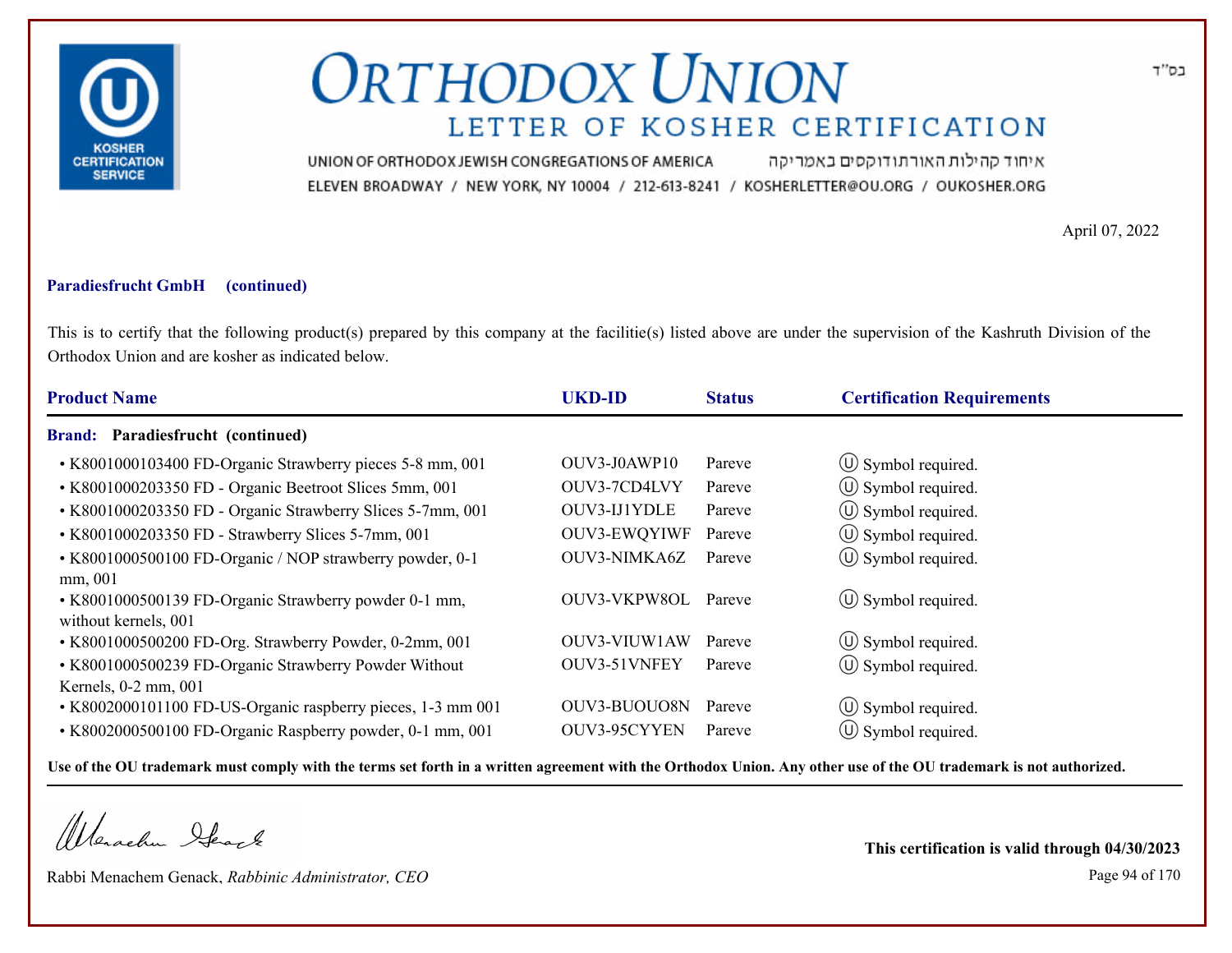

איחוד קהילות האורתודוקסים באמריקה UNION OF ORTHODOX JEWISH CONGREGATIONS OF AMERICA ELEVEN BROADWAY / NEW YORK, NY 10004 / 212-613-8241 / KOSHERLETTER@OU.ORG / OUKOSHER.ORG

April 07, 2022

### **Paradiesfrucht GmbH (continued)**

This is to certify that the following product(s) prepared by this company at the facilitie(s) listed above are under the supervision of the Kashruth Division of the Orthodox Union and are kosher as indicated below.

| <b>Product Name</b>                                                             | <b>UKD-ID</b>       | <b>Status</b> | <b>Certification Requirements</b> |
|---------------------------------------------------------------------------------|---------------------|---------------|-----------------------------------|
| <b>Brand: Paradiesfrucht (continued)</b>                                        |                     |               |                                   |
| • K8002000500161 FD-Organic Raspberry powder, 0-1 m, without<br>kernel, 001     | <b>OUV3-4CVASVP</b> | Pareve        | $\circ$ Symbol required.          |
| • K8003000100800 FD-Organic Sour cherry pieces 0-10mm                           | OUV3-GQJOPXW        | Pareve        | $\circled{1}$ Symbol required.    |
| • K8003000500100 FD - US Organic Sour Cherry Powder 0-1mm,<br>001               | OUV3-0EMGOZP        | Pareve        | $\circled{1}$ Symbol required.    |
| • K8003000500168 FD - US Organic Sour Cherry Powder with<br>Nu-Flow, 0-1mm, 001 | OUV3-Y9OA93D        | Pareve        | $\left(\bigcup$ Symbol required.  |
| • K8004000101100 FD-US-Organic Blueberry pieces, 1-3 mm 001                     | OUV3-WQ7DWUI Pareve |               | $\circ$ Symbol required.          |
| • K8004000101800 FD - Organic Wild Blueberry Pieces 2-5mm,<br>001               | OUV3-QIAU3IM        | Pareve        | $\circled{1}$ Symbol required.    |
| • K8004000500100 FD-Organic / NOP blueberry powder, 0-1 mm,<br>001              | OUV3-RMH7NGK Pareve |               | $\circ$ Symbol required.          |

**Use of the OU trademark must comply with the terms set forth in a written agreement with the Orthodox Union. Any other use of the OU trademark is not authorized.**

Werachen Stack

Rabbi Menachem Genack, *Rabbinic Administrator, CEO* Page 95 of 170

**This certification is valid through 04/30/2023**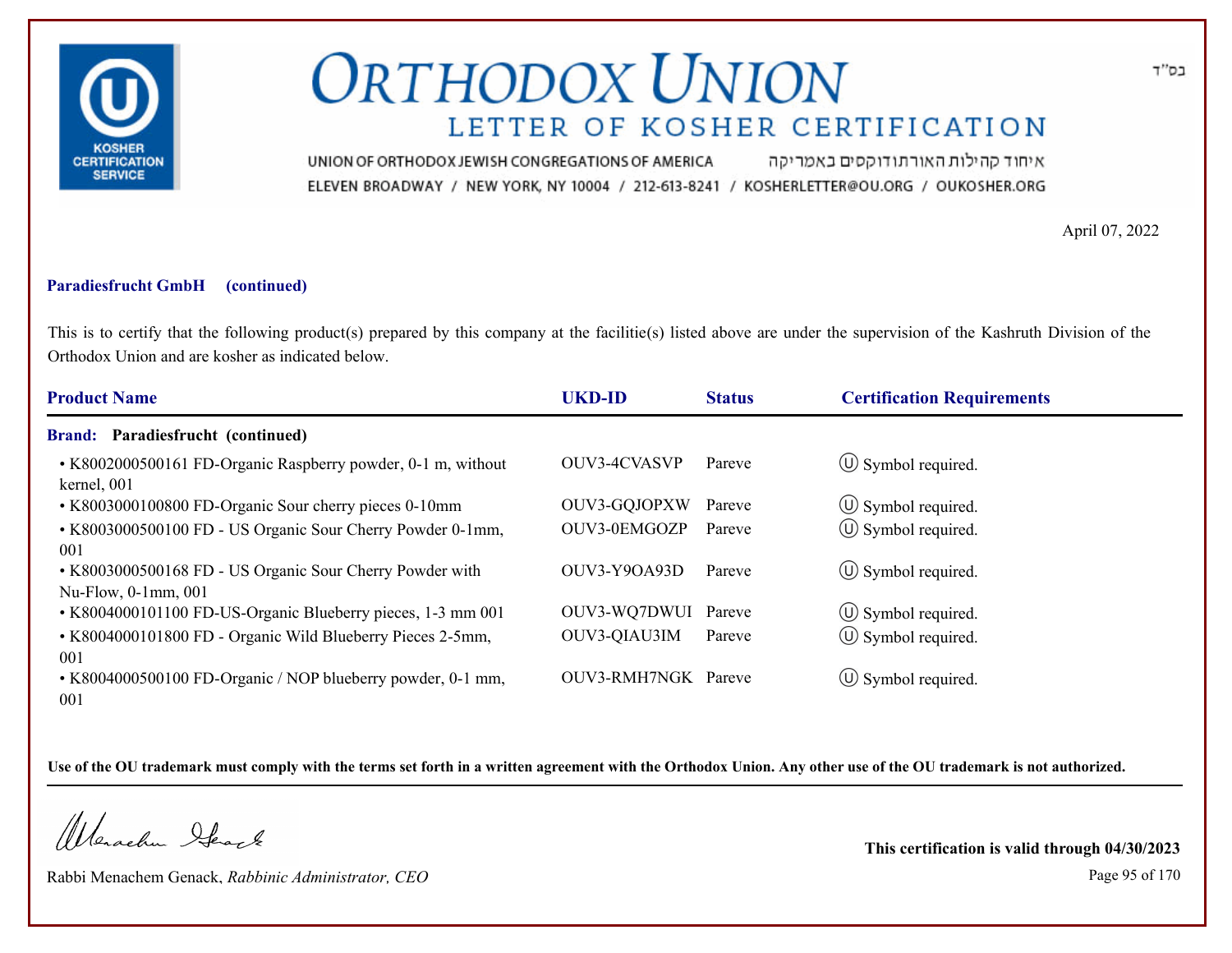

איחוד קהילות האורתודוקסים באמריקה UNION OF ORTHODOX JEWISH CONGREGATIONS OF AMERICA ELEVEN BROADWAY / NEW YORK, NY 10004 / 212-613-8241 / KOSHERLETTER@OU.ORG / OUKOSHER.ORG

April 07, 2022

#### **Paradiesfrucht GmbH (continued)**

This is to certify that the following product(s) prepared by this company at the facilitie(s) listed above are under the supervision of the Kashruth Division of the Orthodox Union and are kosher as indicated below.

| <b>Product Name</b>                                                      | <b>UKD-ID</b>       | <b>Status</b> | <b>Certification Requirements</b> |  |
|--------------------------------------------------------------------------|---------------------|---------------|-----------------------------------|--|
| <b>Brand: Paradiesfrucht (continued)</b>                                 |                     |               |                                   |  |
| • K8004010101800 FD - Organic Wild Blueberry Pieces 2-5mm,<br>canad. 001 | OUV3-GR6FAZT        | Pareve        | $\circ$ Symbol required.          |  |
| • K8004020101800 FD - Organic Wild Blueberry Pieces 2-5mm,<br>europ. 001 | OUV3-D6CGQO0        | Pareve        | $\circ$ Symbol required.          |  |
| • K8007000000000 FD-Organic Blackberry, whole, 001                       | OUV3-DSGTKYQ        | Pareve        | $\circled{1}$ Symbol required.    |  |
| • K8007000100500 FD-Organic blackberry pieces, 0-5 mm, 001               | OUV3-SUGDQLO        | Pareve        | (U) Symbol required.              |  |
| • K8007000300600 FD-Organic blackberry grit, 0-6 mm                      | OUV3-OMLL7F7        | Pareve        | $\circ$ Symbol required.          |  |
| • K8008000100500 FD-Cranberry pieces, 0-5 mm, 001                        | OUV3-B1MKOO6        | Pareve        | $\circ$ Symbol required.          |  |
| • K8008000100500 FD-Organic Cranberry pieces, 0-5 mm, 001                | OUV3-I4QMR6W        | Pareve        | $\circled{0}$ Symbol required.    |  |
| • K8008000500100 FD - US Organic Cranberry Powder 0-1mm,<br>001          | OUV3-IQ1RR6D        | Pareve        | $\circled{0}$ Symbol required.    |  |
| • K8008000500200 FD-Org. Cranberry Powder, 0-2mm, 001                    | OUV3-XWDNOAA Pareve |               | $\circ$ Symbol required.          |  |
| • K8009002600000 FD - Organic Cultivated Blueberry whole, 001            | OUV3-UTY5XEE        | Pareve        | $(\cup)$ Symbol required.         |  |

**Use of the OU trademark must comply with the terms set forth in a written agreement with the Orthodox Union. Any other use of the OU trademark is not authorized.**

Werachen Stack

Rabbi Menachem Genack, *Rabbinic Administrator, CEO* Page 96 of 170

**This certification is valid through 04/30/2023**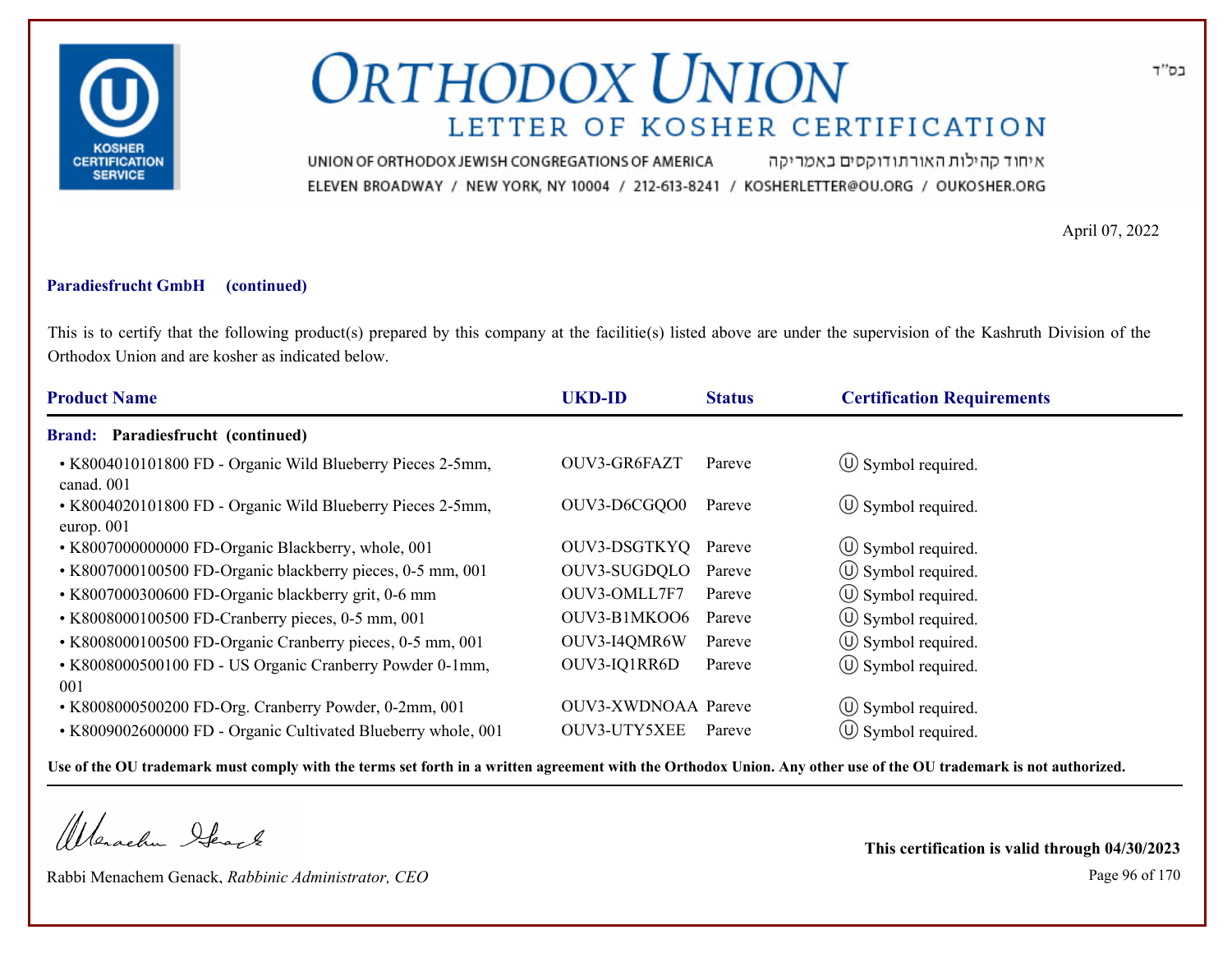

איחוד קהילות האורתודוקסים באמריקה UNION OF ORTHODOX JEWISH CONGREGATIONS OF AMERICA ELEVEN BROADWAY / NEW YORK, NY 10004 / 212-613-8241 / KOSHERLETTER@OU.ORG / OUKOSHER.ORG

April 07, 2022

### **Paradiesfrucht GmbH (continued)**

This is to certify that the following product(s) prepared by this company at the facilitie(s) listed above are under the supervision of the Kashruth Division of the Orthodox Union and are kosher as indicated below.

| <b>Product Name</b>                                                        | <b>UKD-ID</b>       | <b>Status</b> | <b>Certification Requirements</b> |
|----------------------------------------------------------------------------|---------------------|---------------|-----------------------------------|
| <b>Brand: Paradiesfrucht (continued)</b>                                   |                     |               |                                   |
| • K8051000102100 FD - USA Organic Apricot Pieces 2-10mm,<br>001            | OUV3-IRZ1TMY        | Pareve        | $\circ$ Symbol required.          |
| • K8054000101800 FD-Organic Peach Pieces 2-5mm 001                         | OUV3-AACCGGB        | Pareve        | $\circled{1}$ Symbol required.    |
| • K8054000102100 FD - USA Organic Peach Pieces 2-10mm,<br>unsweetened, 001 | OUV3-UDQUJ9C        | Pareve        | $\circ$ Symbol required.          |
| • K8054000210500 FD - Organic Peach Slices 5mm, 001                        | OUV3-76OLHGG        | Pareve        | $\circ$ Symbol required.          |
| • K8056000100800 FD-Organic Sweet cherry pieces 0-10mm                     | OUV3-VV0MOIX        | Pareve        | $\circ$ Symbol required.          |
| • K8096000100800 FD-Organic Orange pieces 0-10 mm, 001                     | OUV3-IV6PIN5        | Pareve        | $\circ$ Symbol required.          |
| • K8111000101100 FD-US-Organic Pineapple pieces, 1-3 mm 001                | <b>OUV3-UCSRMQI</b> | Pareve        | $\circled{0}$ Symbol required.    |
| • K8111000102100 FD - Organic Pineapple Pieces 2-10mm, 001                 | OUV3-BSX1BZQ        | Pareve        | $\circ$ Symbol required.          |
| • K8111000102100 FD-Organic Pineapple pieces 2-10mm                        | OUV3-B7RCPUV        | Pareve        | (U) Symbol required.              |
| • K8111000800000 FD - Organic Pineapple Tid Bits, 001                      | OUV3-COPUZI7        | Pareve        | $\circ$ Symbol required.          |
| • K8113000102600 FD-Organic banana pieces, 3-8 mm, 001                     | <b>OUV3-OSURVTN</b> | Pareve        | $(U)$ Symbol required.            |
|                                                                            |                     |               |                                   |

**Use of the OU trademark must comply with the terms set forth in a written agreement with the Orthodox Union. Any other use of the OU trademark is not authorized.**

Werachen Stack

Rabbi Menachem Genack, *Rabbinic Administrator, CEO* Page 97 of 170

**This certification is valid through 04/30/2023**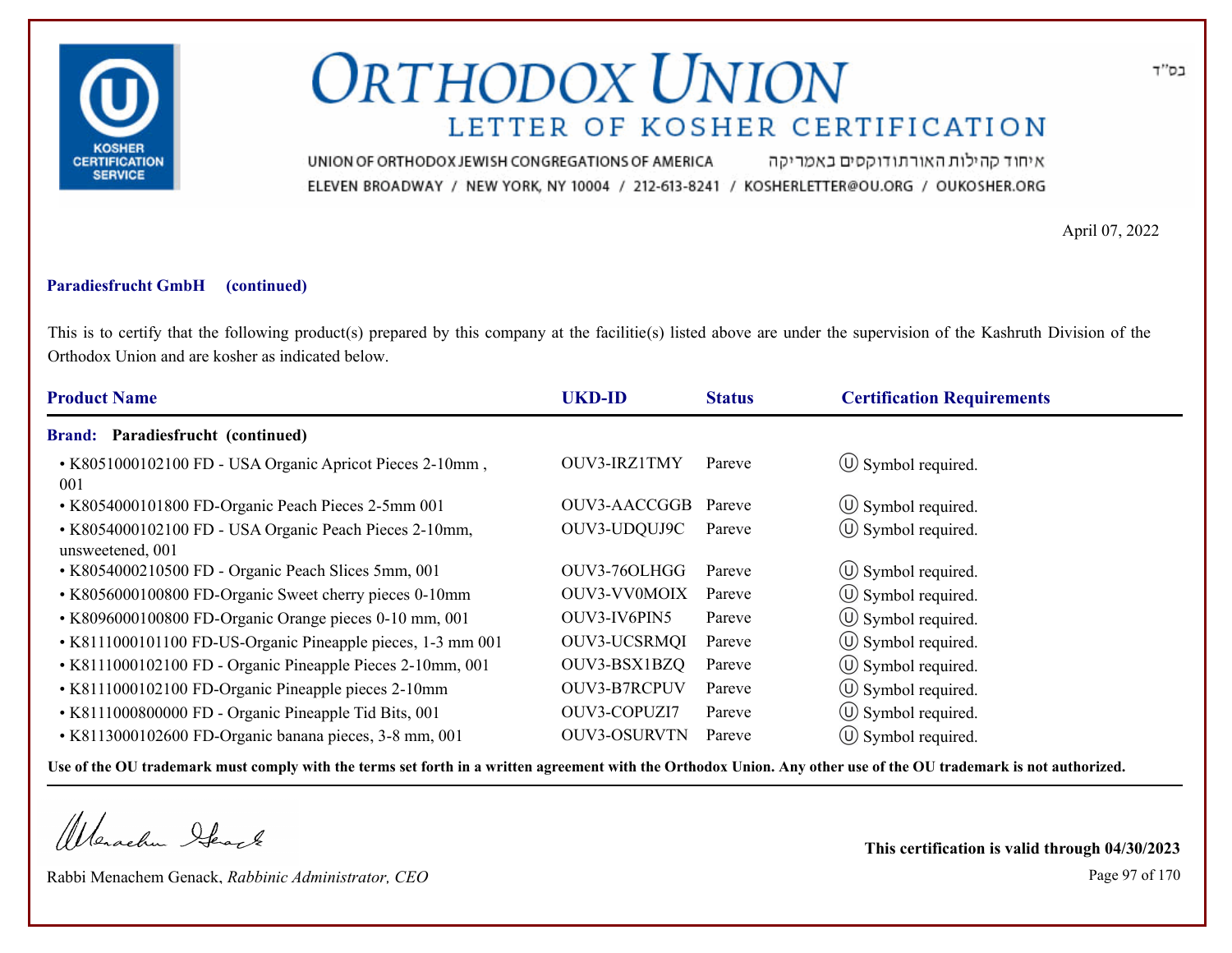

איחוד קהילות האורתודוקסים באמריקה UNION OF ORTHODOX JEWISH CONGREGATIONS OF AMERICA ELEVEN BROADWAY / NEW YORK, NY 10004 / 212-613-8241 / KOSHERLETTER@OU.ORG / OUKOSHER.ORG

April 07, 2022

#### **Paradiesfrucht GmbH (continued)**

This is to certify that the following product(s) prepared by this company at the facilitie(s) listed above are under the supervision of the Kashruth Division of the Orthodox Union and are kosher as indicated below.

| <b>Product Name</b>                                       | <b>UKD-ID</b>       | <b>Status</b> | <b>Certification Requirements</b> |
|-----------------------------------------------------------|---------------------|---------------|-----------------------------------|
| Paradiesfrucht (continued)<br><b>Brand:</b>               |                     |               |                                   |
| • K8118000100500 FD-Org. Mangopieces, 0-5mm, 001          | OUV3-EWA76MX        | Pareve        | $\circ$ Symbol required.          |
| • K8118000101800 FD-Organic Mango pieces, 2-5 mm, 001     | OUV3-GGKRABA Pareve |               | $\circ$ Symbol required.          |
| • K8118000102100 FD-Organic Mango Pieces, 2-10mm, 001     | OUV3-VF7PYA2        | Pareve        | $\circled{1}$ Symbol required.    |
| • K8118000103500 FD - Organic Mango Pieces 5-10mm, 001    | <b>OUV3-RMIACED</b> | Pareve        | $\circ$ Symbol required.          |
| • K8118000500100 FD - US Organic Mango Powder 0-1mm, 001  | OUV3-IYJCQ6Y        | Pareve        | $\circ$ Symbol required.          |
| • K8249000211800 FD - Organic Beetroot slices cooked, 5mm | OUV3-VVYFF1C        | Pareve        | $\circ$ Symbol required.          |
| • K8315004701600 FD - Organic Chive 2-4mm, 001            | OUV3-NKPDT5R        | Pareve        | $\circ$ Symbol required.          |
| • K9001010101100 FD-P.Cr. Strawberry, 1-3 mm, V.20        | OUV3-39CB1FA        | Pareve        | (U) Symbol required.              |
| • K9001010101800 FD-P.Cr. Strawberry, 2-5 mm, V.20 001    | OUV3-7550638        | Pareve        | $\circled{1}$ Symbol required.    |
| • K9001010102100 FD- P. Crunchy Strawberry, 2-10 mm 001   | OUV3-4F96411        | Pareve        | $\circ$ Symbol required.          |
| • K9001010500100 FD-P. Cr. Strawberry V.20, 0-1 mm, 001   | OUV3-XQDX7NH        | Pareve        | $\circ$ Symbol required.          |
| • K9001010500200 FD-P.Cr. Strawberry, 0-2 mm, V.20, 001   | <b>OUV3-UHIRATO</b> | Pareve        | $\circ$ Symbol required.          |

**Use of the OU trademark must comply with the terms set forth in a written agreement with the Orthodox Union. Any other use of the OU trademark is not authorized.**

Werschn Stack

Rabbi Menachem Genack, *Rabbinic Administrator, CEO* Page 98 of 170

**This certification is valid through 04/30/2023**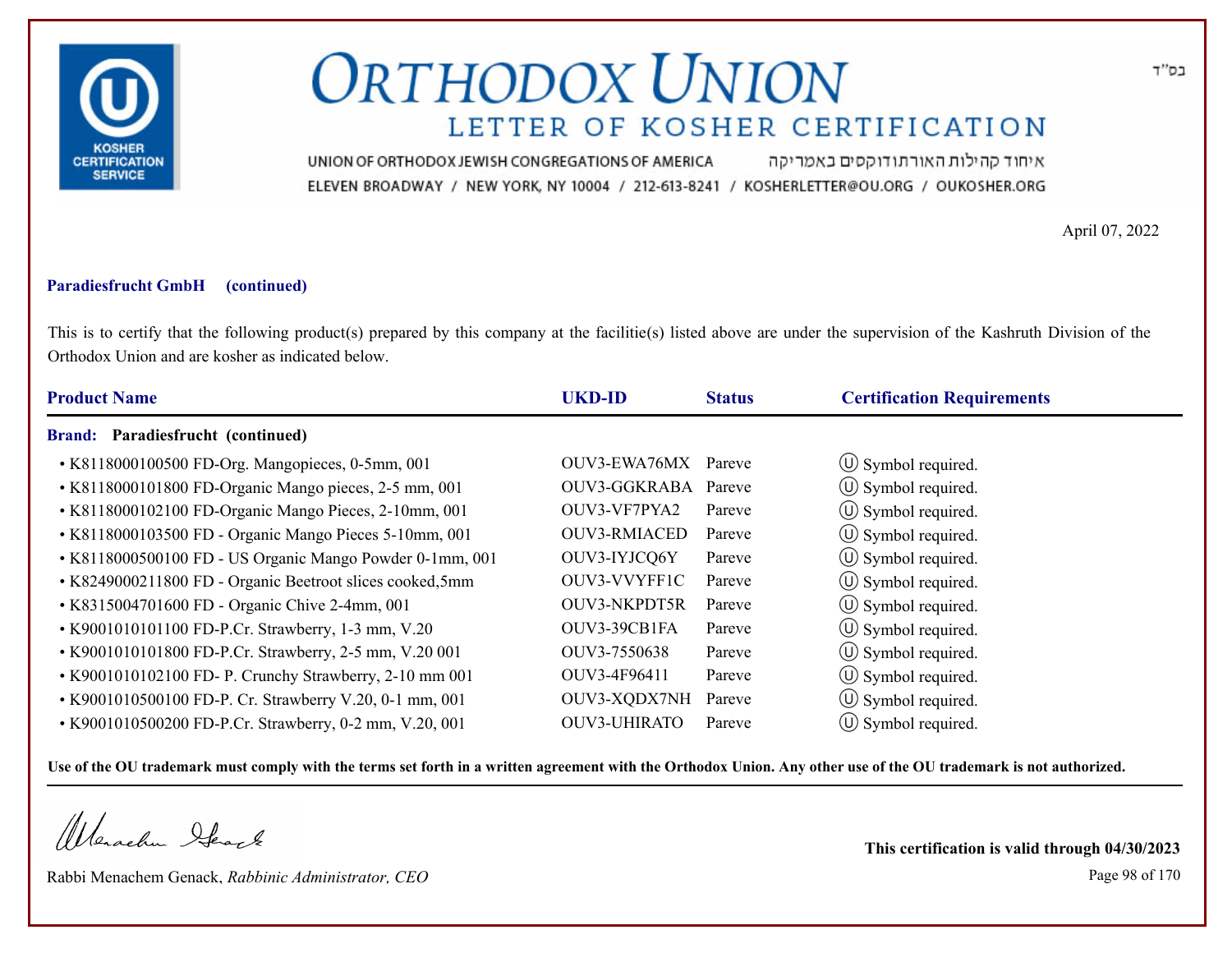

איחוד קהילות האורתודוקסים באמריקה UNION OF ORTHODOX JEWISH CONGREGATIONS OF AMERICA ELEVEN BROADWAY / NEW YORK, NY 10004 / 212-613-8241 / KOSHERLETTER@OU.ORG / OUKOSHER.ORG

April 07, 2022

#### **Paradiesfrucht GmbH (continued)**

This is to certify that the following product(s) prepared by this company at the facilitie(s) listed above are under the supervision of the Kashruth Division of the Orthodox Union and are kosher as indicated below.

| <b>Product Name</b>                                                      | <b>UKD-ID</b>       | <b>Status</b> | <b>Certification Requirements</b> |
|--------------------------------------------------------------------------|---------------------|---------------|-----------------------------------|
| <b>Brand: Paradiesfrucht (continued)</b>                                 |                     |               |                                   |
| • K9001040000044 FD-P.Cr. Strawberry, for rework, V.73 001               | OUV3-AFDA9B6        | Pareve        | $\circled{1}$ Symbol required.    |
| • K9001040101800 FD-P.Cr. Strawberry, 2-5mm, V.73                        | <b>OUV3-MIXJSOF</b> | Pareve        | $\circled{1}$ Symbol required.    |
| • K9001040102100 FD-P.Cr. Strawberry, 2-10 mm, V.73 001                  | OUV3-5F618C1        | Pareve        | (U) Symbol required.              |
| • K9001040103500 FD-P.Cr. Strawberry, 5-10 mm 001                        | OUV3-MPFO3H4        | Pareve        | (U) Symbol required.              |
| • K9001040103500 FD-P.Cr. Strawberry, 5-10 mm, V.73 001                  | OUV3-D9FAE0C        | Pareve        | (U) Symbol required.              |
| • K9001040500200 FD-P.Cr. Strawberry 0-2 mm, V.73, 001                   | OUV3-TDWAIR7        | Pareve        | $\circled{0}$ Symbol required.    |
| • K9001050000044 FD-P.Cr.Strawberry z.Einarb. (to rework),<br>V.80 001   | OUV3-E45C3CF        | Pareve        | $\circled{1}$ Symbol required.    |
| • K9001050101200 FD-P.Cr.Strawberry, 1-4 mm, V.80 001                    | OUV3-0F1B5F2        | Pareve        | $\circled{0}$ Symbol required.    |
| • K9001050101255 FD-P.Cr.Strawberry, 1-4 mm, V.80, oil coated<br>001     | OUV3-E3AD52C        | Pareve        | $\circled{0}$ Symbol required.    |
| • K9001051301200 FD-P.Cr.Strawberry, HFW z. verm., auf 1-4<br>mmV.80 001 | OUV3-01C0DAE        | Pareve        | $\circ$ Symbol required.          |

**Use of the OU trademark must comply with the terms set forth in a written agreement with the Orthodox Union. Any other use of the OU trademark is not authorized.**

Werschn Heark

Rabbi Menachem Genack, *Rabbinic Administrator, CEO* Page 99 of 170

**This certification is valid through 04/30/2023**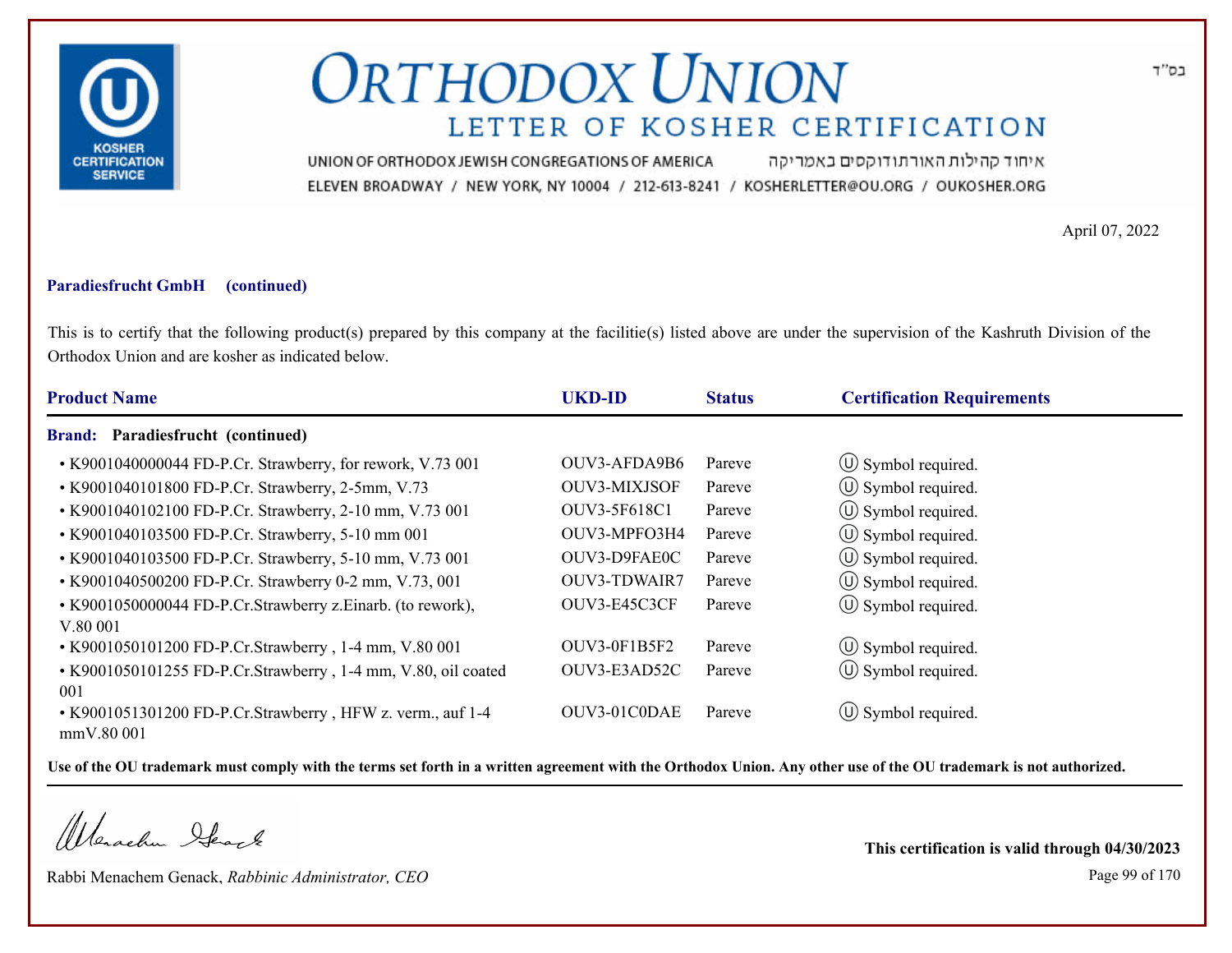

איחוד קהילות האורתודוקסים באמריקה UNION OF ORTHODOX JEWISH CONGREGATIONS OF AMERICA ELEVEN BROADWAY / NEW YORK, NY 10004 / 212-613-8241 / KOSHERLETTER@OU.ORG / OUKOSHER.ORG

April 07, 2022

#### **Paradiesfrucht GmbH (continued)**

This is to certify that the following product(s) prepared by this company at the facilitie(s) listed above are under the supervision of the Kashruth Division of the Orthodox Union and are kosher as indicated below.

| <b>Product Name</b>                                                                        |                                                              | <b>UKD-ID</b>       | <b>Status</b> | <b>Certification Requirements</b> |  |
|--------------------------------------------------------------------------------------------|--------------------------------------------------------------|---------------------|---------------|-----------------------------------|--|
| Brand: Paradiesfrucht (continued)                                                          |                                                              |                     |               |                                   |  |
|                                                                                            | • K9001060101100 FD-P. Cr. Strawberry V.73-K, 1-3 mm, 001    | OUV3-XAGLEAD        | Pareve        | $\circ$ Symbol required.          |  |
|                                                                                            | • K9001080101800 FD-P. Cr. Strawberry-Basil V.2, 2-5 mm, 001 | OUV3-I0P2Y0N        | Pareve        | $\circled{1}$ Symbol required.    |  |
|                                                                                            | • K9001090101200 FD-P.Cr. Strawberry, 1-4mm, V.80-A, 001     | OUV3-NMCD7LX Pareve |               | $\circled{0}$ Symbol required.    |  |
| coated SG 22%, 001                                                                         | • K9001090101203 FD-P.Cr. Strawberry, 1-4mm, V.80-A, oil     | OUV3-YWBHATK Pareve |               | (U) Symbol required.              |  |
|                                                                                            | • K9001090500200 FD-P. Cr. Strawberry V.80-A, 0-2 mm, 001    | OUV3-6Y3GFDR        | Pareve        | $\circ$ Symbol required.          |  |
|                                                                                            | • K9001100101800 FD-P.Cr. Strawberry, 2-5mm, V.111, 001      | OUV3-O2POGQH        | Pareve        | (U) Symbol required.              |  |
|                                                                                            | • K9001110101800 FD-P. Cr. Strawberry V.113, 2-5 mm, 001     | OUV3-GF43PHY        | Pareve        | $\circ$ Symbol required.          |  |
|                                                                                            | • K9001120102100 FD-P. Cr. Strawberry V.115, 2-10 mm, 001    | <b>OUV3-HIDNCXB</b> | Pareve        | $\circ$ Symbol required.          |  |
|                                                                                            | • K9001130101800 FD-P.Cr. Strawberry 2-5mm, V.116, 001       | OUV3-KJBDHBL        | Pareve        | $\circ$ Symbol required.          |  |
|                                                                                            | • K9001130102100 FD-P.Cr. Strawberry, 2-10mm, V.116, 001     | OUV3-MHVT8M2        | Pareve        | $\circ$ Symbol required.          |  |
| • K9001140101200 FD-P. Cr. Strawberry V.126, 1-4 mm,<br>oil-coated (SG; rapeseed oil), 001 |                                                              | OUV3-H3UPNEN        | Pareve        | $\circ$ Symbol required.          |  |

**Use of the OU trademark must comply with the terms set forth in a written agreement with the Orthodox Union. Any other use of the OU trademark is not authorized.**

Werachen Stack

Rabbi Menachem Genack, *Rabbinic Administrator, CEO* Page 100 of 170

**This certification is valid through 04/30/2023**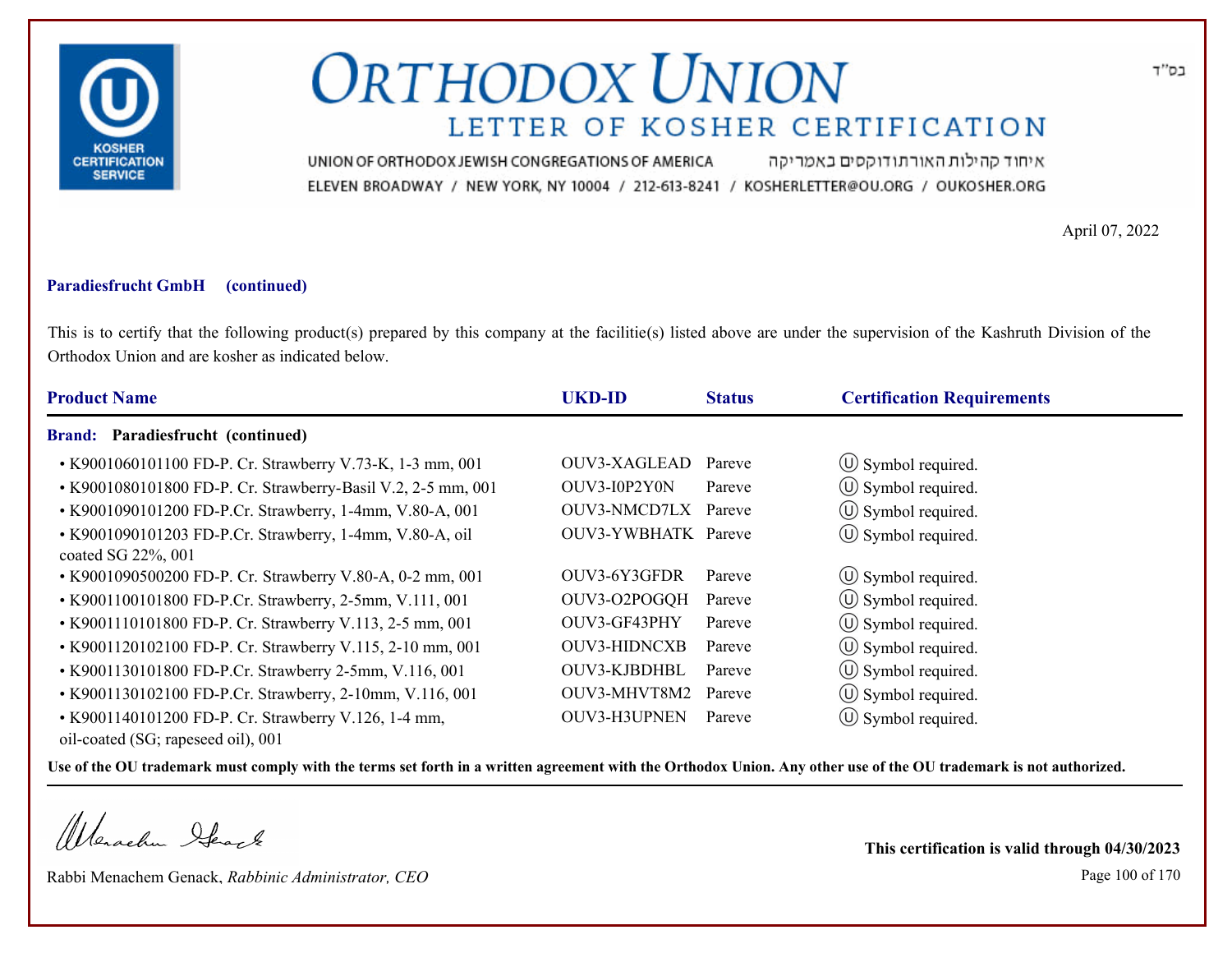

איחוד קהילות האורתודוקסים באמריקה UNION OF ORTHODOX JEWISH CONGREGATIONS OF AMERICA ELEVEN BROADWAY / NEW YORK, NY 10004 / 212-613-8241 / KOSHERLETTER@OU.ORG / OUKOSHER.ORG

April 07, 2022

#### **Paradiesfrucht GmbH (continued)**

This is to certify that the following product(s) prepared by this company at the facilitie(s) listed above are under the supervision of the Kashruth Division of the Orthodox Union and are kosher as indicated below.

| <b>Product Name</b>                                                                          | <b>UKD-ID</b>       | <b>Status</b> | <b>Certification Requirements</b> |
|----------------------------------------------------------------------------------------------|---------------------|---------------|-----------------------------------|
| <b>Brand: Paradiesfrucht (continued)</b>                                                     |                     |               |                                   |
| • K9001140101203 FD-P. Cr. Strawberry V.126, 1-4 mm,<br>oil-coated (SG), 001                 | OUV3-3GI6SDC        | Pareve        | $\circ$ Symbol required.          |
| • K9001141301200 FD-P. Cr. Strawberry V.126 HFW, 1-4 mm,<br>001                              | OUV3-LFJWTPF        | Pareve        | $\circ$ Symbol required.          |
| • K9001150101200 FD-P. Cr. Strawberry V.126 F, 1-4 mm,<br>oil-coated (SG; rapeseed oil), 001 | OUV3-BLWVKMC Pareve |               | $\circ$ Symbol required.          |
| • K9001160101100 FD-P. Cr. Strawberry V.129, 1-3 mm, 001                                     | <b>OUV3-WORA7SI</b> | Pareve        | $\circled{1}$ Symbol required.    |
| • K9001177811300 FD-Smoothie Drops Strawberry-Yogurt V.121<br>$V, 20$ mm, 001                | <b>OUD3-FGKMSPD</b> | Dairy         | (U)-D Symbol required.            |
| • K9001180101100 FD-P. Cr. Strawberry V.102, 1-3 mm, 001                                     | OUV3-XHOHQIC        | Pareve        | $\circ$ Symbol required.          |
| • K9001190101100 FD - P. Cr. Strawberry 1-3mm, V.102 F, 002                                  | OUV3-AYFJ3JF        | Pareve        | $\circ$ Symbol required.          |
| • K9001200102100 FD - P.Cr. Strawberry, 2-10 mm, V.119, 001                                  | OUV3-XE03CFF        | Pareve        | $\circ$ Symbol required.          |
| • K9001210101100 FD-P. Cr. Strawberry V.45A, 1-3mm, 001                                      | OUV3-AXB0VDJ        | Pareve        | $(\cup)$ Symbol required.         |

**Use of the OU trademark must comply with the terms set forth in a written agreement with the Orthodox Union. Any other use of the OU trademark is not authorized.**

Werachen Stack

Rabbi Menachem Genack, *Rabbinic Administrator, CEO* Page 101 of 170

**This certification is valid through 04/30/2023**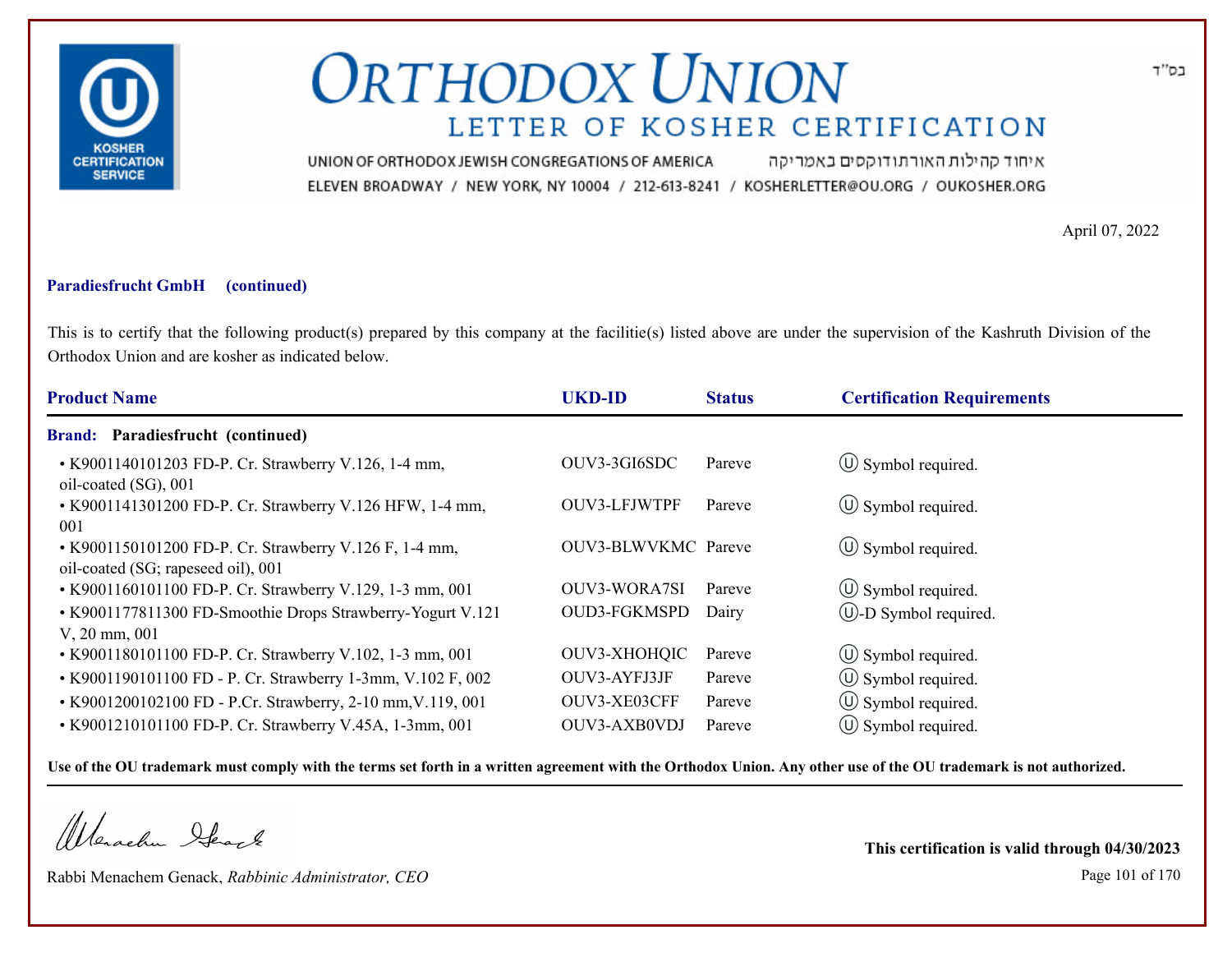

איחוד קהילות האורתודוקסים באמריקה UNION OF ORTHODOX JEWISH CONGREGATIONS OF AMERICA ELEVEN BROADWAY / NEW YORK, NY 10004 / 212-613-8241 / KOSHERLETTER@OU.ORG / OUKOSHER.ORG

April 07, 2022

### **Paradiesfrucht GmbH (continued)**

This is to certify that the following product(s) prepared by this company at the facilitie(s) listed above are under the supervision of the Kashruth Division of the Orthodox Union and are kosher as indicated below.

| <b>Product Name</b>                                       | <b>UKD-ID</b>              | <b>Status</b> | <b>Certification Requirements</b> |
|-----------------------------------------------------------|----------------------------|---------------|-----------------------------------|
| Brand: Paradiesfrucht (continued)                         |                            |               |                                   |
| • K9001210101800 FD-P. Cr. Strawberry V.45A, 2-5mm, 001   | OUV3-1CLLQRE               | Pareve        | $\circ$ Symbol required.          |
| • K9002010100300 FD-P.Cr. Raspberry, 0-3 mm, V.13, 001    | OUV3-TL0BTR9               | Pareve        | $\circ$ Symbol required.          |
| • K9002010101100 FD-P.Cr. Raspberry, 1-3 mm, V.13, 001    | <b>OUV3-WMRWNOL Pareve</b> |               | $\circ$ Symbol required.          |
| • K9002010101200 FD-P.Cr. Raspberry 1-4 mm, V.13 001      | OUV3-MWS0YJ6               | Pareve        | $\circ$ Symbol required.          |
| • K9002010101800 FD-P.Cr. Raspberry, 2-5 mm, V.13 001     | OUV3-873D68F               | Pareve        | $\circ$ Symbol required.          |
| • K9002010102100 FD-P.Cr. Raspberry, 2-10 mm, V.13 001    | OUV3-26FFB5C               | Pareve        | (U) Symbol required.              |
| • K9002010103400 FD-P.Crunchy Raspberry, 5-8 mm 001       | <b>OUV3-6AF2D39</b>        | Pareve        | $\circled{1}$ Symbol required.    |
| • K9002010103500 FD - P. Cr. Raspberry 5-10mm, V.13, 001  | OUV3-6DXUAAD               | Pareve        | $\circ$ Symbol required.          |
| • K9002010500100 FD-P.Cr. Raspberry, 0-1 mm, V.13         | OUV3-9EYACJG               | Pareve        | $\circ$ Symbol required.          |
| • K9002010500200 FD-P.Cr. Raspberry 0-2 mm, V. 13, 001    | OUV3-UFUNDI2               | Pareve        | $\circ$ Symbol required.          |
| • K9002011300100 FD-P.Cr. Raspberry, HFW for 0-1 mm, V.13 | OUV3-P4JX3FI               | Pareve        | $\circ$ Symbol required.          |
| • K9002020000044 FD-P.Cr. Raspberry to rework, V.20 001   | OUV3-RQH7E1Y               | Pareve        | $\circ$ Symbol required.          |

**Use of the OU trademark must comply with the terms set forth in a written agreement with the Orthodox Union. Any other use of the OU trademark is not authorized.**

Werschn Stack

Rabbi Menachem Genack, *Rabbinic Administrator, CEO* Page 102 of 170

**This certification is valid through 04/30/2023**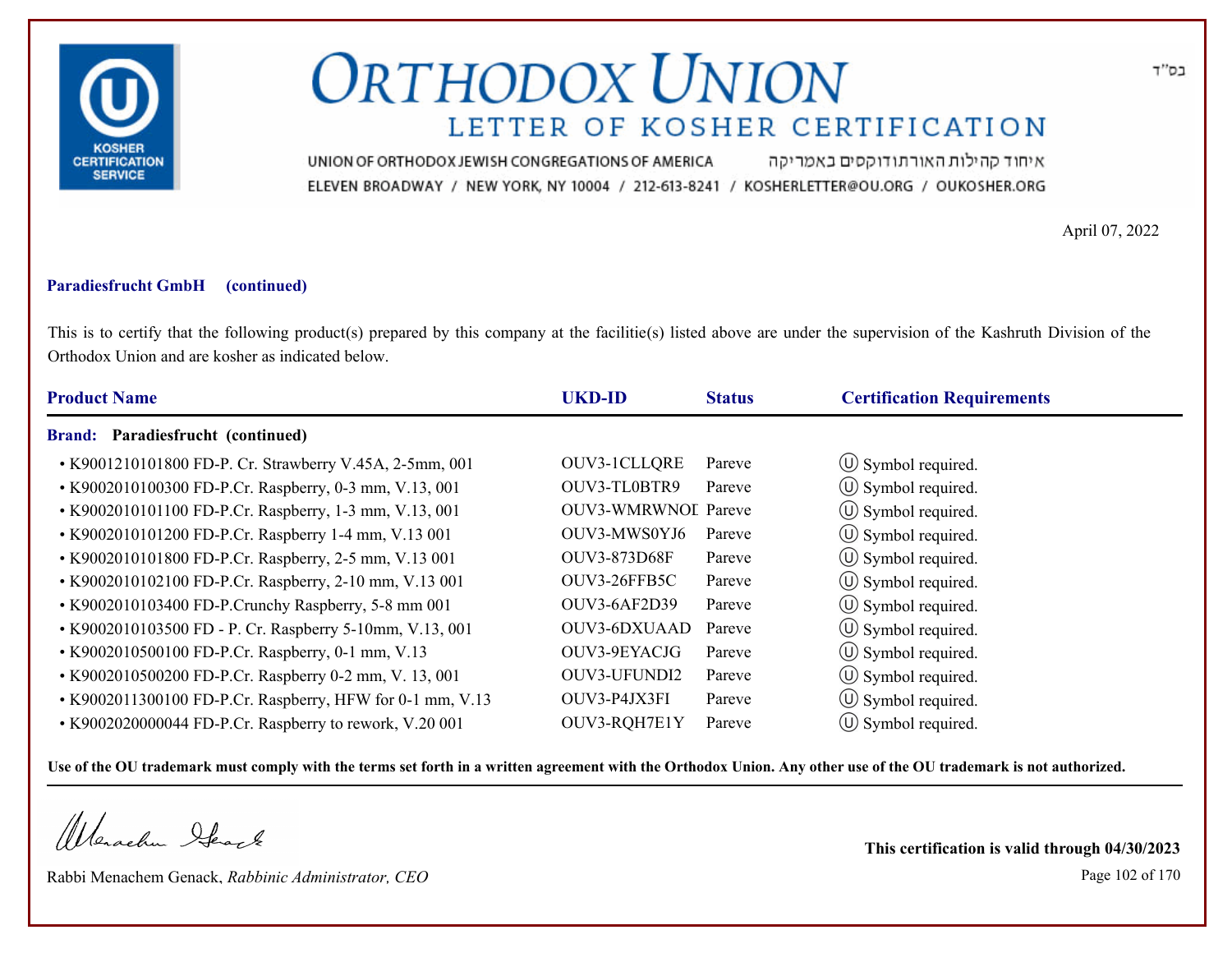

איחוד קהילות האורתודוקסים באמריקה UNION OF ORTHODOX JEWISH CONGREGATIONS OF AMERICA ELEVEN BROADWAY / NEW YORK, NY 10004 / 212-613-8241 / KOSHERLETTER@OU.ORG / OUKOSHER.ORG

April 07, 2022

#### **Paradiesfrucht GmbH (continued)**

This is to certify that the following product(s) prepared by this company at the facilitie(s) listed above are under the supervision of the Kashruth Division of the Orthodox Union and are kosher as indicated below.

| <b>Product Name</b>                                                    | <b>UKD-ID</b>       | <b>Status</b> | <b>Certification Requirements</b> |
|------------------------------------------------------------------------|---------------------|---------------|-----------------------------------|
| <b>Brand: Paradiesfrucht (continued)</b>                               |                     |               |                                   |
| • K9002020101200 FD-P.Cr. Raspberry to rework, 1-4 mm, V.20<br>001     | OUV3-GZZOQFD        | Pareve        | $\circ$ Symbol required.          |
| • K9002020101800 FD - P. Cr. Raspberry 2-5mm V.20, 001                 | OUV3-XXTESJH        | Pareve        | $\circ$ Symbol required.          |
| • K9002021301200 FD-P.Cr. Raspberry HFW for 1-4 mm, V.20<br>001        | OUV3-ZTWAAZ0        | Pareve        | $\circ$ Symbol required.          |
| • K9002030101800 P.Cr. Organic Raspberry, 2-5 mm, V40-B, 001           | <b>OUV3-GYL4MHS</b> | Pareve        | $\left(\bigcup$ Symbol required.  |
| • K9002050000044 FD-P.Cr. Raspberry with thyme, for rework<br>001      | OUV3-A3CI8SU        | Pareve        | $\circled{1}$ Symbol required.    |
| • K9002050101100 FD-P.Cr. Raspberry with thyme, 1-3 mm, V.1<br>001     | OUV3-LWIXUVG        | Pareve        | $\circled{1}$ Symbol required.    |
| • K9002051301100 FD-P.Cr. Raspberry with thyme, HFW, 1-3<br>mm, V1 001 | OUV3-G4DAS1P        | Pareve        | $\circ$ Symbol required.          |
| • K9002060101800 FD-P. Cr. Raspberry-Thyme V.2, 2-5 mm, 001            | OUV3-WQPKB2G Pareve |               | $(U)$ Symbol required.            |

**Use of the OU trademark must comply with the terms set forth in a written agreement with the Orthodox Union. Any other use of the OU trademark is not authorized.**

Werachen Stack

Rabbi Menachem Genack, *Rabbinic Administrator, CEO* Page 103 of 170

**This certification is valid through 04/30/2023**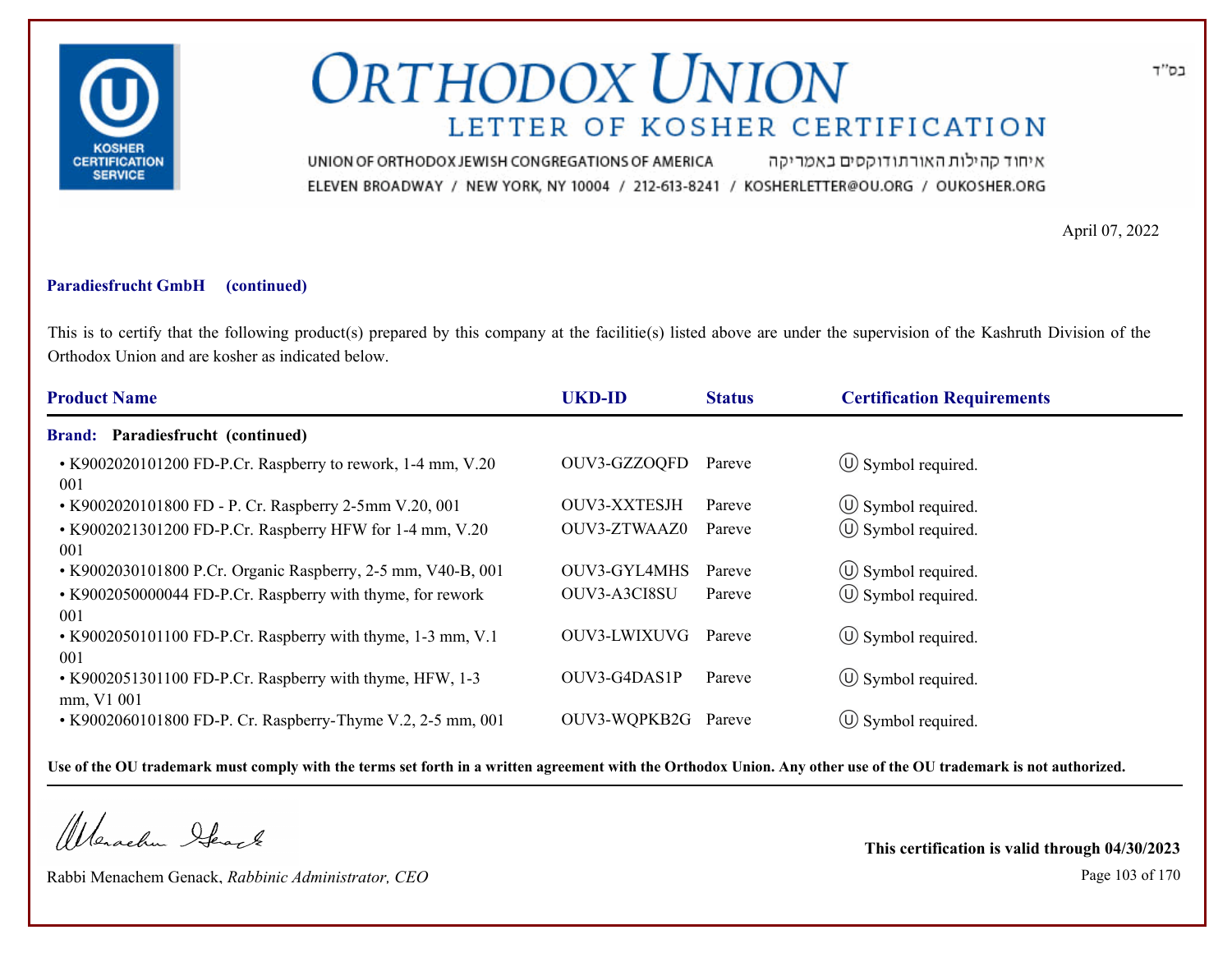

איחוד קהילות האורתודוקסים באמריקה UNION OF ORTHODOX JEWISH CONGREGATIONS OF AMERICA ELEVEN BROADWAY / NEW YORK, NY 10004 / 212-613-8241 / KOSHERLETTER@OU.ORG / OUKOSHER.ORG

April 07, 2022

#### **Paradiesfrucht GmbH (continued)**

This is to certify that the following product(s) prepared by this company at the facilitie(s) listed above are under the supervision of the Kashruth Division of the Orthodox Union and are kosher as indicated below.

| <b>Product Name</b>                                                  | <b>UKD-ID</b>       | <b>Status</b> | <b>Certification Requirements</b> |
|----------------------------------------------------------------------|---------------------|---------------|-----------------------------------|
| Paradiesfrucht (continued)<br><b>Brand:</b>                          |                     |               |                                   |
| • K9002070101100 FD-P.Cr. Raspberry, 1-3 mm, V.76, 001               | OUV3-7YOT3UL        | Pareve        | $\circ$ Symbol required.          |
| • K9002080100300 FD-P.Cr. Raspberry, 0-3mm, V.75, 001                | OUV3-WR1M7KY        | Pareve        | $\circ$ Symbol required.          |
| • K9002080101800 FD-P.Cr. Raspberry, 2-5mm, V.75, 001                | <b>OUV3-AKRJAMF</b> | Pareve        | $\circled{1}$ Symbol required.    |
| • K9002090100300 FD-P. Cr. Raspberry V.79, 0-3 mm, 001               | OUV3-47EA44K        | Pareve        | (U) Symbol required.              |
| • K9002090101800 FD-P. Cr. Raspberry V.79, 2-5 mm, 001               | OUV3-0RF6MFI        | Pareve        | (U) Symbol required.              |
| • K9002100101800 FD-P. Cr. Raspberry with Inulin V.2, 2-5 mm,<br>001 | OUV3-RRWW9L6        | Pareve        | (U) Symbol required.              |
| • K9002110102100 FD - P. Cr. Raspberry 2-10mm, V.78, 001             | OUV3-2HDVVAG        | Pareve        | $\circ$ Symbol required.          |
| • K9003010102100 FD-P.Cr. Sour cherry, 2-10mm, V.7 001               | OUV3-B696FBE        | Pareve        | (U) Symbol required.              |
| • K9003040101100 FD - P. Cr. Sour Cherry 1-3mm, V.17, 001            | <b>OUV3-FHEA8ON</b> | Pareve        | $\circ$ Symbol required.          |
| • K9003050101200 FD.P.Cr. Sour cherry, 1-4 mm, V.9 001               | OUV3-016C97A        | Pareve        | (U) Symbol required.              |
| • K9003060100300 FD - P. Cr. Organic Sour Cherry 0-3mm,<br>V.27,001  | OUV3-GXJPI2E        | Pareve        | $\circled{1}$ Symbol required.    |

**Use of the OU trademark must comply with the terms set forth in a written agreement with the Orthodox Union. Any other use of the OU trademark is not authorized.**

Werschn Heark

Rabbi Menachem Genack, *Rabbinic Administrator, CEO* Page 104 of 170

**This certification is valid through 04/30/2023**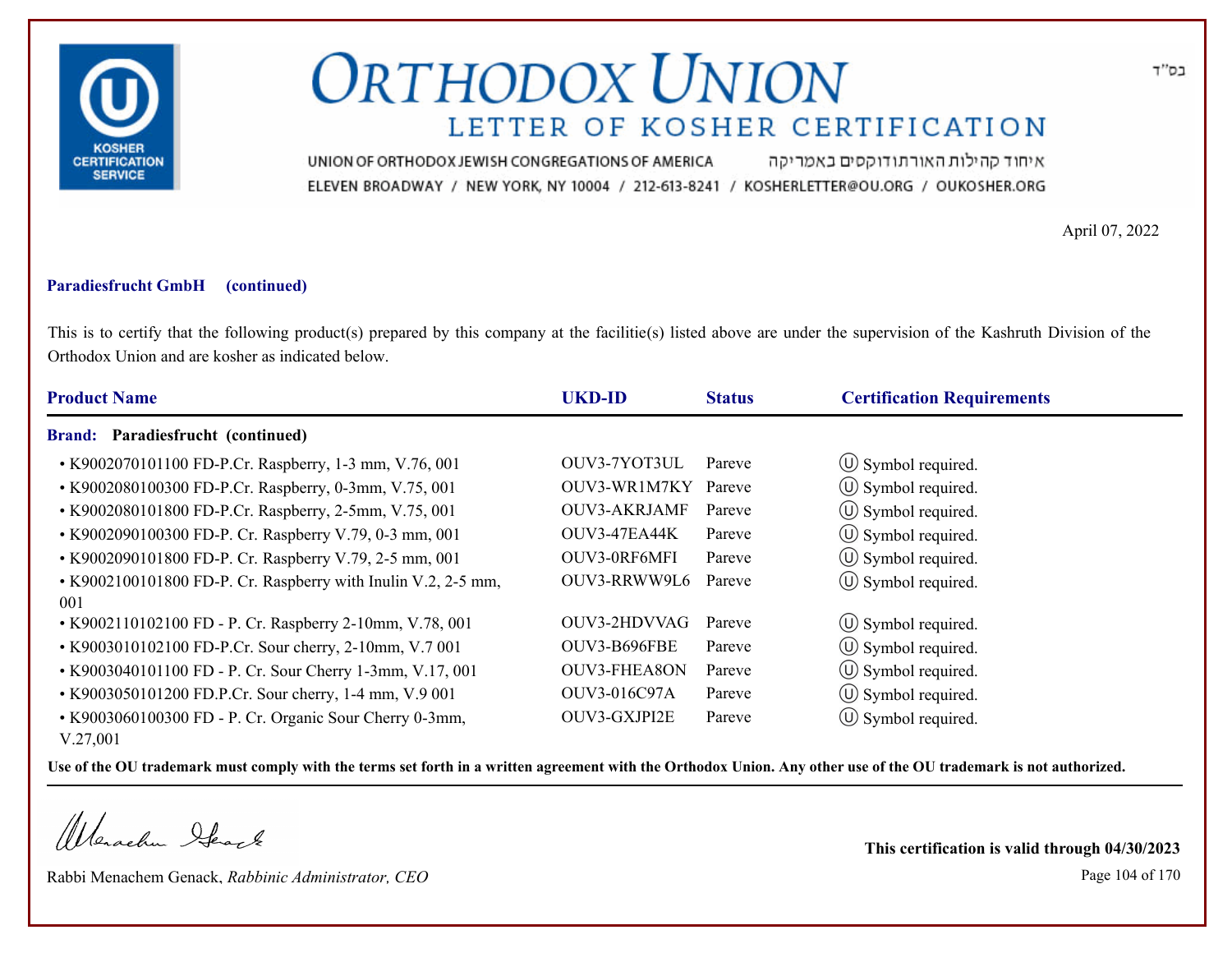

איחוד קהילות האורתודוקסים באמריקה UNION OF ORTHODOX JEWISH CONGREGATIONS OF AMERICA ELEVEN BROADWAY / NEW YORK, NY 10004 / 212-613-8241 / KOSHERLETTER@OU.ORG / OUKOSHER.ORG

April 07, 2022

#### **Paradiesfrucht GmbH (continued)**

This is to certify that the following product(s) prepared by this company at the facilitie(s) listed above are under the supervision of the Kashruth Division of the Orthodox Union and are kosher as indicated below.

| <b>Product Name</b>                                                           | <b>UKD-ID</b>       | <b>Status</b> | <b>Certification Requirements</b> |
|-------------------------------------------------------------------------------|---------------------|---------------|-----------------------------------|
| <b>Brand: Paradiesfrucht (continued)</b>                                      |                     |               |                                   |
| • K9003060101800 FD-P.Cr. Organic sour cherry, 2-5 mm, V.27,<br>001           | OUV3-VYEXI6K        | Pareve        | $\circ$ Symbol required.          |
| • K9004000101100 FD-P.Cr. Blueberry 1-3 mm, V.4-A, 001                        | OUV3-NXEOWHA Pareve |               | $\circ$ Symbol required.          |
| • K9004000101800 FD-P.Cr. Blueberry, 2-5 mm, V.4-A, 001                       | OUV3-ATVNMHK Pareve |               | $\circ$ Symbol required.          |
| • K9004000102100 FD-P.Cr. Blueberry, 2-10 mm, V.4-A                           | <b>OUV3-9029LFD</b> | Pareve        | $\circ$ Symbol required.          |
| • K9004010101800 FD - P. Cr. Yogurt - Blueberry, 2-5mm V.10,<br>001           | OUD3-KOO7WDI        | Dairy         | $\bigcirc$ -D Symbol required.    |
| • K900401010200 FD-P. Cr. Blueberry - yogurt, 2-8 mm, V.10,<br>001            | <b>OUD3-OTRLXJQ</b> | Dairy         | $\bigcirc$ -D Symbol required.    |
| • K9004010102000 FD-P. Cr. Blueberry- Yogurt, 2-8 mm 001                      | OUD3-BD7D34C        | Dairy         | $\circled{1}$ -D Symbol required. |
| • K9004010102054 FD-P.Cr. yogurt-blueberry, 2-8 mm, 2,5% SB<br>Öl, V.10-1 001 | <b>OUD3-5CD8886</b> | Dairy         | $\circled{1}$ -D Symbol required. |

**Use of the OU trademark must comply with the terms set forth in a written agreement with the Orthodox Union. Any other use of the OU trademark is not authorized.**

Werschn Heark

Rabbi Menachem Genack, *Rabbinic Administrator, CEO* Page 105 of 170

**This certification is valid through 04/30/2023**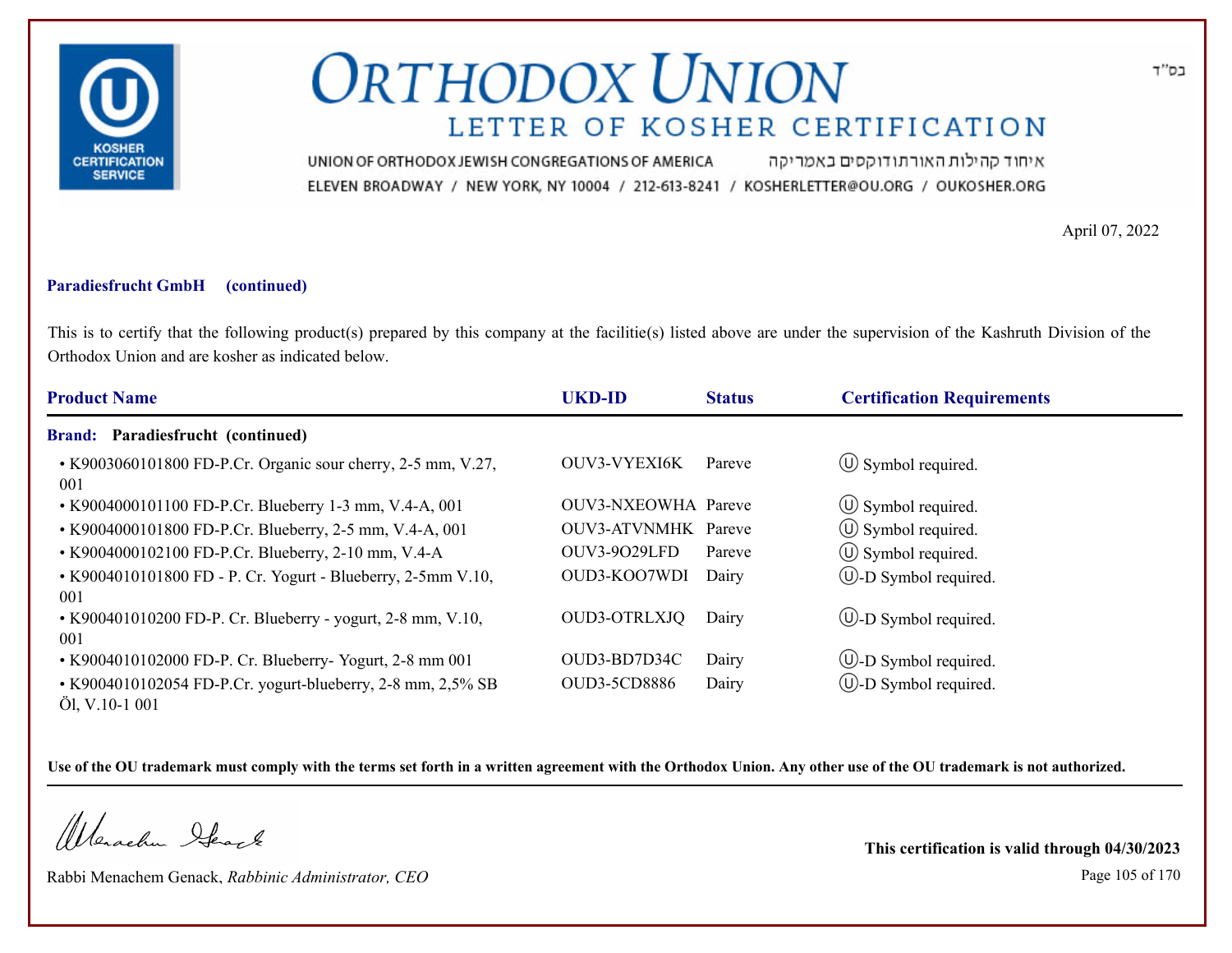

איחוד קהילות האורתודוקסים באמריקה UNION OF ORTHODOX JEWISH CONGREGATIONS OF AMERICA ELEVEN BROADWAY / NEW YORK, NY 10004 / 212-613-8241 / KOSHERLETTER@OU.ORG / OUKOSHER.ORG

April 07, 2022

#### **Paradiesfrucht GmbH (continued)**

This is to certify that the following product(s) prepared by this company at the facilitie(s) listed above are under the supervision of the Kashruth Division of the Orthodox Union and are kosher as indicated below.

| <b>Product Name</b><br><b>UKD-ID</b>                                                             | <b>Status</b>                 | <b>Certification Requirements</b> |
|--------------------------------------------------------------------------------------------------|-------------------------------|-----------------------------------|
| Paradiesfrucht (continued)<br><b>Brand:</b>                                                      |                               |                                   |
| • K9004010500100 FD - P. Cr. Yogurt - Blueberry 0-1mm, V10-1,<br>001                             | OUD3-ZDWCM2E Dairy            | $\bigcup$ -D Symbol required.     |
| • K9004010500154 FD-P. Cr. Blueberry-Yogurt V.10, 0-1 mm,<br>oil-coated $(2,5\%$ sunflower), 001 | <b>OUD3-C6HYAAN</b><br>Dairy  | $\bigcirc$ -D Symbol required.    |
| • K9004010500254 FD-P.Cr. Yogurt-blueberry, 0-2 mm, V.10, oil<br>OUD3-LPENPN2<br>coated, 001     | Dairy                         | $\bigcirc$ -D Symbol required.    |
| • K9004040000044 FD-P.Cr. Blueberry for rework, V.7-C 001                                        | <b>OUV3-DKFRPDG</b><br>Pareve | $\circ$ Symbol required.          |
| • K9004040101800 FD-P. Cr. Blueberry V.7-C, 2-5 mm, 001                                          | OUV3-QD9NQWO Pareve           | $\circ$ Symbol required.          |
| • K9004040102100 FD.P.Cr. Blueberry, 2-10 mm, V.7-C 001                                          | OUV3-Q6TY1MY<br>Pareve        | $\circ$ Symbol required.          |
| • K9004050102100 FD-P.Cr. Organic Blueberry, 2-10 mm, V.35,<br>OUV3-EUP2JOI<br>001               | Pareve                        | $\circ$ Symbol required.          |
| OUV3-ETDR11B<br>• K9004060102100 FD-p.Cr. Blueberry 2-10 mm, V.34, 001                           | Pareve                        | $\circ$ Symbol required.          |

**Use of the OU trademark must comply with the terms set forth in a written agreement with the Orthodox Union. Any other use of the OU trademark is not authorized.**

Werachen Stack

Rabbi Menachem Genack, *Rabbinic Administrator, CEO* Page 106 of 170

**This certification is valid through 04/30/2023**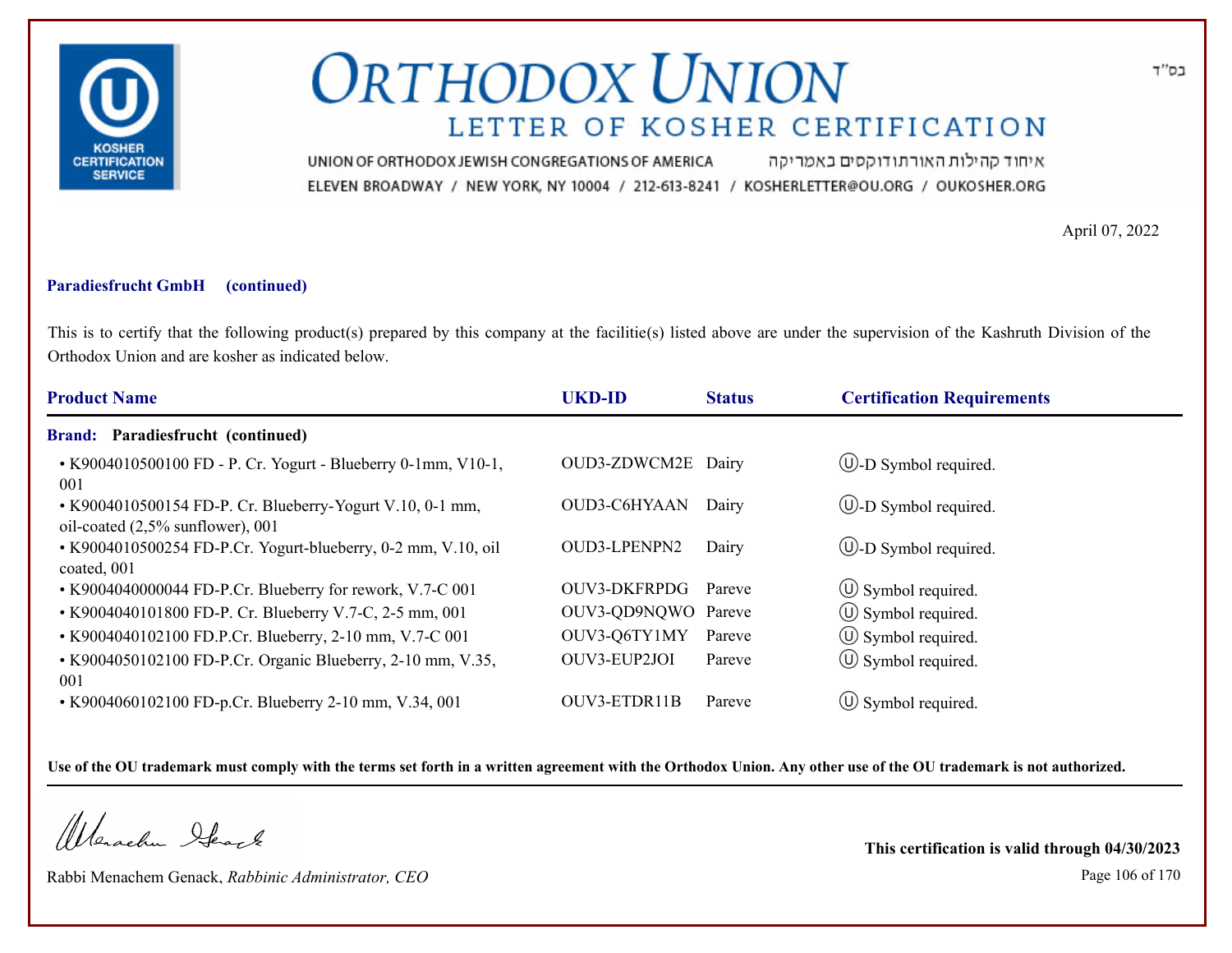

איחוד קהילות האורתודוקסים באמריקה UNION OF ORTHODOX JEWISH CONGREGATIONS OF AMERICA ELEVEN BROADWAY / NEW YORK, NY 10004 / 212-613-8241 / KOSHERLETTER@OU.ORG / OUKOSHER.ORG

April 07, 2022

#### **Paradiesfrucht GmbH (continued)**

This is to certify that the following product(s) prepared by this company at the facilitie(s) listed above are under the supervision of the Kashruth Division of the Orthodox Union and are kosher as indicated below.

| <b>Product Name</b>                                                         | <b>UKD-ID</b>       | <b>Status</b> | <b>Certification Requirements</b> |
|-----------------------------------------------------------------------------|---------------------|---------------|-----------------------------------|
| Paradiesfrucht (continued)<br><b>Brand:</b>                                 |                     |               |                                   |
| • K9004070101800 FD - P. Cr. Yogurt - Blueberry 2-5mm V.10C,<br>001         | <b>OUD3-RDLT0JV</b> | Dairy         | $\bigcirc$ -D Symbol required.    |
| • K9007000100300 FD-P. Cr. Blackberry V.3, 0-3 mm, 001                      | OUV3-0RIQ8J5        | Pareve        | $\circ$ Symbol required.          |
| • K9007000500200 FD-P. Cr. Blackberry V.3, 0-2 mm, 001                      | OUV3-EMO904U        | Pareve        | $\circled{1}$ Symbol required.    |
| • K9007010500200 FD-P. Cr. Blackberry V.6, 0-2 mm, 001                      | OUV3-86LAAA2        | Pareve        | $\circ$ Symbol required.          |
| • K9007020101800 FD-P. Cr. Blackberry V.4, 2-5 mm, 001                      | OUV3-OAIIGQZ        | Pareve        | $\circ$ Symbol required.          |
| • K9008000101100 FD-P. Cr. Cranberry V.5, 1-3 mm, 001                       | OUV3-X7ZC8KL        | Pareve        | $\circled{1}$ Symbol required.    |
| • K9008000101800 FD-P.Cr. Cranberry, 2-5 mm, V.5 001                        | OUV3-B7BD4B5        | Pareve        | $\circled{1}$ Symbol required.    |
| • K9008010000044 FD-P. Cr. / SB Organic Cranberry to rework,                | OUV3-FEWZMKR Pareve |               | $\circled{1}$ Symbol required.    |
| V.7 001<br>• K9008010102100 FD-P.Cr. Organic Cranberry, 2-10 mm, V.7<br>001 | OUV3-KQYOXOR Pareve |               | $\circ$ Symbol required.          |

**Use of the OU trademark must comply with the terms set forth in a written agreement with the Orthodox Union. Any other use of the OU trademark is not authorized.**

Werachen Stack

Rabbi Menachem Genack, *Rabbinic Administrator, CEO* Page 107 of 170

**This certification is valid through 04/30/2023**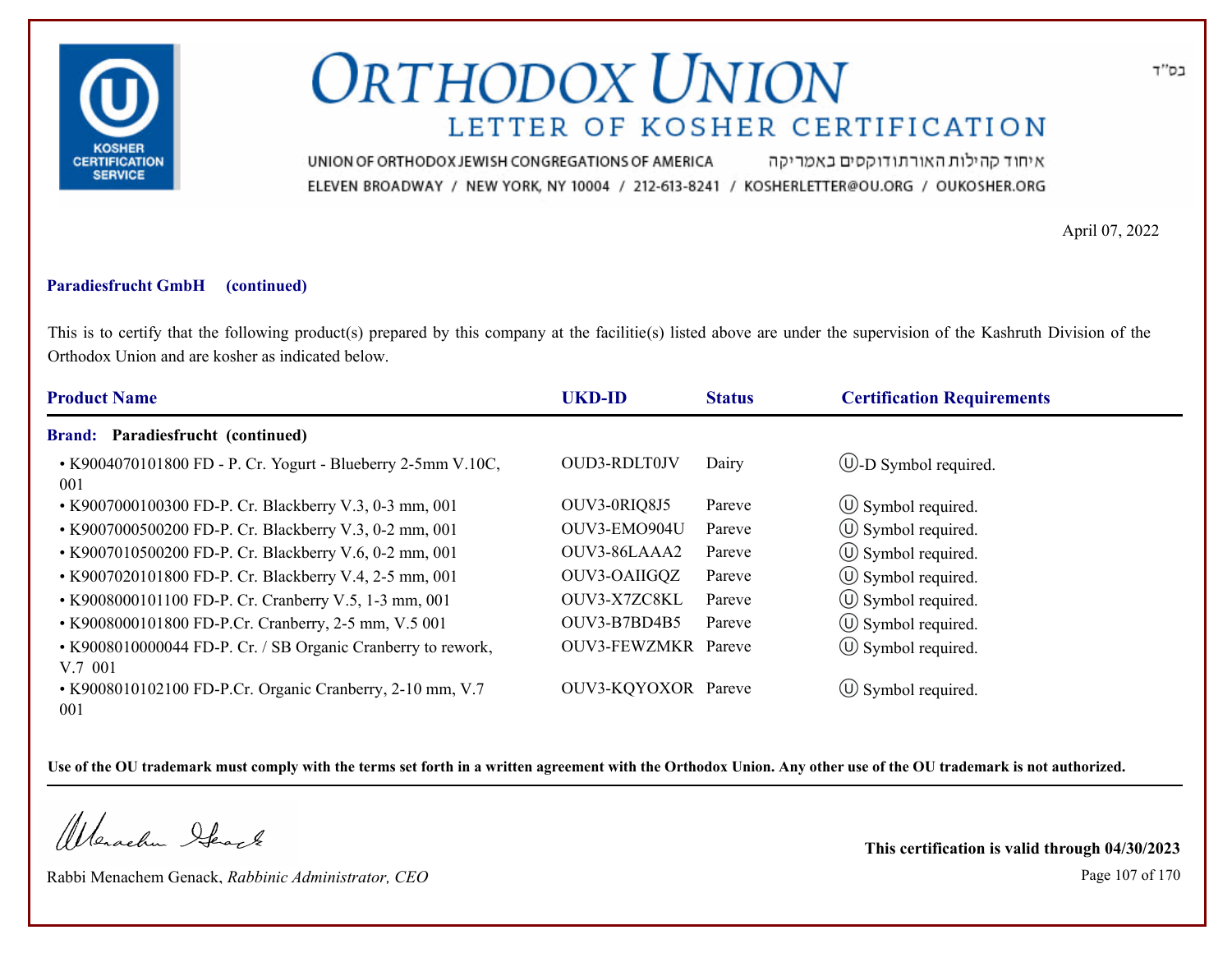

איחוד קהילות האורתודוקסים באמריקה UNION OF ORTHODOX JEWISH CONGREGATIONS OF AMERICA ELEVEN BROADWAY / NEW YORK, NY 10004 / 212-613-8241 / KOSHERLETTER@OU.ORG / OUKOSHER.ORG

April 07, 2022

#### **Paradiesfrucht GmbH (continued)**

This is to certify that the following product(s) prepared by this company at the facilitie(s) listed above are under the supervision of the Kashruth Division of the Orthodox Union and are kosher as indicated below.

| <b>UKD-ID</b><br><b>Product Name</b>                                                  | <b>Status</b> | <b>Certification Requirements</b> |  |
|---------------------------------------------------------------------------------------|---------------|-----------------------------------|--|
| Paradiesfrucht (continued)<br><b>Brand:</b>                                           |               |                                   |  |
| OUV3-IJ5C7IE<br>• K9008010621500 FD-Organic SB Cranberry, 30x30xmm, V.7<br>001        | Pareve        | $\circ$ Symbol required.          |  |
| OUV3-RANHD4D<br>• K9008017811400 FD - Bio - Smoothie Drops Cranberry 15mm,<br>V.7,001 | Pareve        | $\circ$ Symbol required.          |  |
| OUV3-FVMAGAU Pareve<br>• K9008020102100 FD - P. Cr. Cranberry 2-10mm V.7, 001         |               | $\circ$ Symbol required.          |  |
| OUV3-6NI9ULF<br>• K9008020621500 FD-SB Cranberry V.7, 30x30 mm, 001                   | Pareve        | (U) Symbol required.              |  |
| OUV3-JYNPUWU<br>• K9008027621700 FD-Nuggets Cranberry V.7, 20x30 mm, 001              | Pareve        | $\circ$ Symbol required.          |  |
| OUV3-MQ5E342<br>• K9010000000044 FD-P.Cr. Redcurrant to rework, V.2, 001              | Pareve        | (U) Symbol required.              |  |
| OUV3-XP5CCHK<br>• K9010000101200 FD-P.Cr. Redcurrant, 1-4 mm, V.2, 001                | Pareve        | $\circ$ Symbol required.          |  |
| <b>OUV3-54J8DU0</b><br>• K9010000103500 FD - P. Cr. Red Current 5-10mm, V.2, 001      | Pareve        | $\circ$ Symbol required.          |  |
| OUV3-6CDYF58<br>• K9010001301200 FD-P.Cr. Redcurrant, HFW for 1-4 mm, V.2,<br>001     | Pareve        | (U) Symbol required.              |  |
| <b>OUV3-0750AB3</b><br>• K9011000101800 FD-P.Cr. Blackcurrant 2-5 mm, V.3 001         | Pareve        | $(U)$ Symbol required.            |  |

**Use of the OU trademark must comply with the terms set forth in a written agreement with the Orthodox Union. Any other use of the OU trademark is not authorized.**

Werachen Stack

Rabbi Menachem Genack, *Rabbinic Administrator, CEO* Page 108 of 170

**This certification is valid through 04/30/2023**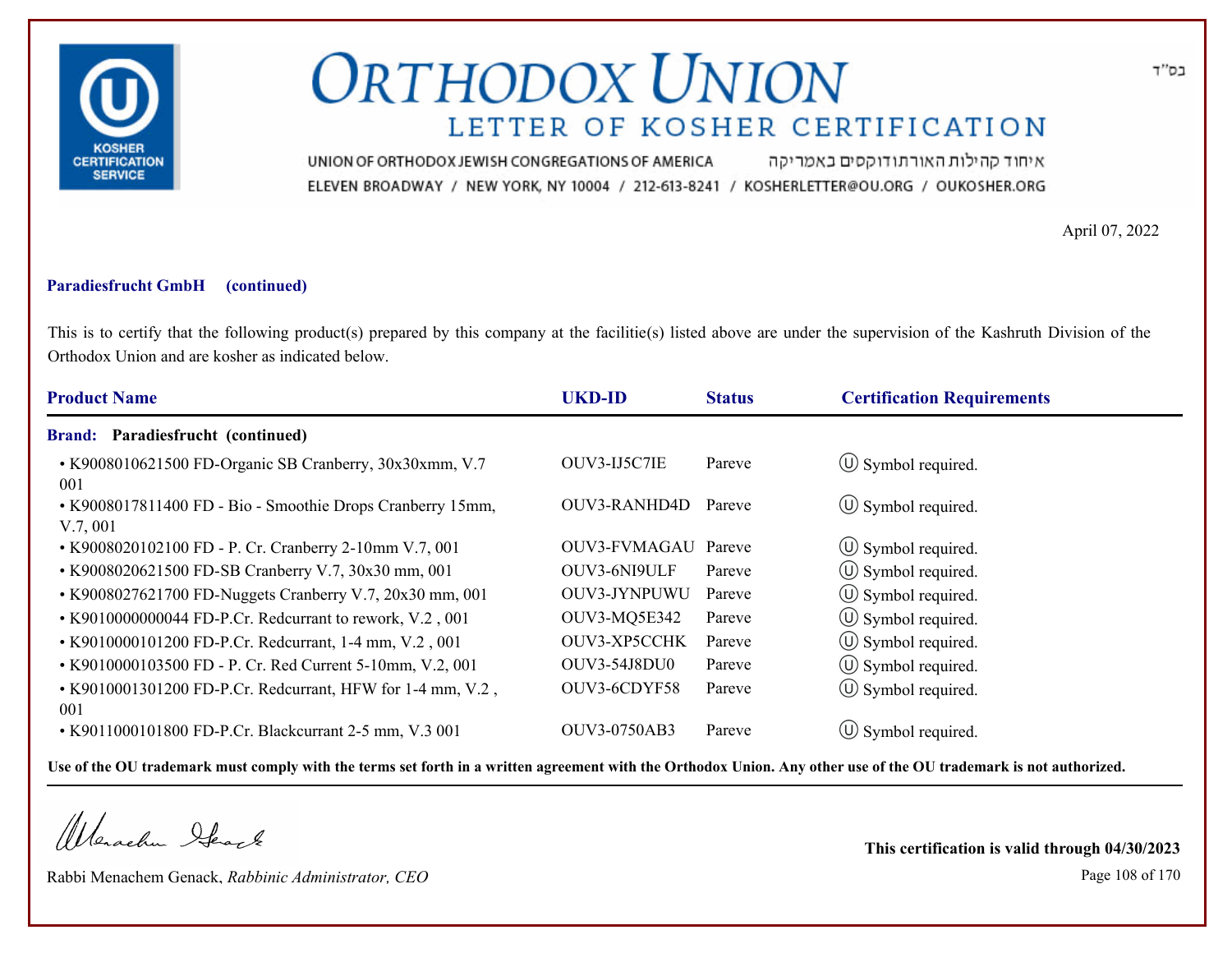

איחוד קהילות האורתודוקסים באמריקה UNION OF ORTHODOX JEWISH CONGREGATIONS OF AMERICA ELEVEN BROADWAY / NEW YORK, NY 10004 / 212-613-8241 / KOSHERLETTER@OU.ORG / OUKOSHER.ORG

April 07, 2022

### **Paradiesfrucht GmbH (continued)**

This is to certify that the following product(s) prepared by this company at the facilitie(s) listed above are under the supervision of the Kashruth Division of the Orthodox Union and are kosher as indicated below.

| <b>Product Name</b>                                        | <b>UKD-ID</b>       | <b>Status</b> | <b>Certification Requirements</b> |  |
|------------------------------------------------------------|---------------------|---------------|-----------------------------------|--|
| Brand: Paradiesfrucht (continued)                          |                     |               |                                   |  |
| • K9011000102100 FD-P.Cr.Blackcurrant 2-10 mm, V.3 001     | OUV3-776A912        | Pareve        | $\circ$ Symbol required.          |  |
| • K9013000101800 FD-P. Cr. Lingonberry V.1, 2-5 mm, 001    | OUV3-QNDD1BZ        | Pareve        | $\circ$ Symbol required.          |  |
| • K9022000101100 FD-P.Cr. Forest fruit, 1-3 mm, V. 11, 001 | OUV3-WP8MENH Pareve |               | $\circled{1}$ Symbol required.    |  |
| • K9022000500100 FD-P.Cr. Forest fruit, 0-1mm, V. 11, 001  | OUV3-OT6GPFG        | Pareve        | $\circled{1}$ Symbol required.    |  |
| • K9022000500200 FD-P.Cr. Forest fruit, 0-2mm, V. 11, 001  | OUV3-BN8S8WV        | Pareve        | $\circled{1}$ Symbol required.    |  |
| • K9022010101200 FD-P.Cr. Woodberry, 1-4 mm 001            | OUV3-F2F521A        | Pareve        | $\circ$ Symbol required.          |  |
| • K9022010101200 FD-P.Cr. Woodberry, 1-4 mm, V.20 001      | OUV3-4E46CEF        | Pareve        | $\circled{1}$ Symbol required.    |  |
| • K9022020100300 FD-P. Cr. Woodberry V.18, 0-3 mm, 001     | OUV3-LY5PGYH        | Pareve        | $\circled{1}$ Symbol required.    |  |
| • K9022020101100 FD-P.Cr. Forest fruit, 1-3 mm, V. 18, 001 | OUV3-LI6TTF3        | Pareve        | $\circled{1}$ Symbol required.    |  |
| • K9022020101200 FD-P.Cr. Forest fruit, 1-4mm, V. 001      | OUV3-F2BE4AD        | Pareve        | $\circ$ Symbol required.          |  |
| • K9022030101100 FD-P. Cr. Woodberry V.26, 1-3 mm, 001     | OUV3-ZJN326T        | Pareve        | $(U)$ Symbol required.            |  |

**Use of the OU trademark must comply with the terms set forth in a written agreement with the Orthodox Union. Any other use of the OU trademark is not authorized.**

Werachen Stack

Rabbi Menachem Genack, *Rabbinic Administrator, CEO* Page 109 of 170

**This certification is valid through 04/30/2023**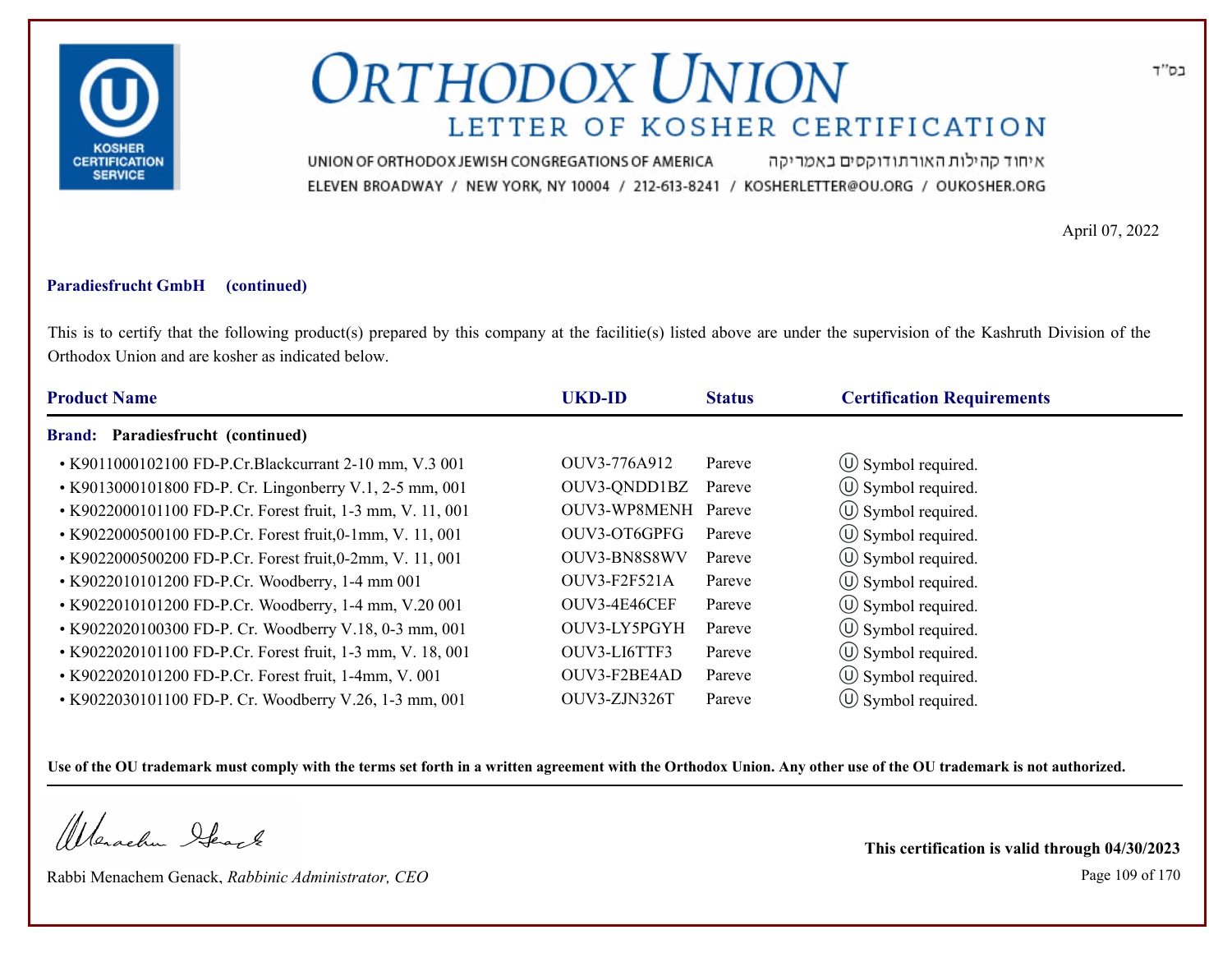

איחוד קהילות האורתודוקסים באמריקה UNION OF ORTHODOX JEWISH CONGREGATIONS OF AMERICA ELEVEN BROADWAY / NEW YORK, NY 10004 / 212-613-8241 / KOSHERLETTER@OU.ORG / OUKOSHER.ORG

April 07, 2022

#### **Paradiesfrucht GmbH (continued)**

This is to certify that the following product(s) prepared by this company at the facilitie(s) listed above are under the supervision of the Kashruth Division of the Orthodox Union and are kosher as indicated below.

| <b>UKD-ID</b>       | <b>Status</b> | <b>Certification Requirements</b> |
|---------------------|---------------|-----------------------------------|
|                     |               |                                   |
| OUV3-9C0CD4D        | Pareve        | $\circ$ Symbol required.          |
| OUV3-C30DA9F        | Pareve        | $\circ$ Symbol required.          |
| OUV3-5CF3C6E        | Pareve        | $\circled{1}$ Symbol required.    |
| OUV3-B6F2656        | Pareve        | $\circ$ Symbol required.          |
| OUV3-2NZRTEA        | Pareve        | $\circ$ Symbol required.          |
| OUV3-O18VXAD        | Pareve        | $\circ$ Symbol required.          |
| OUV3-W0BLJKC        | Pareve        | $\circled{1}$ Symbol required.    |
| OUV3-58GPOIE        | Pareve        | (U) Symbol required.              |
| <b>OUV3-R917AP0</b> | Pareve        | $\circled{1}$ Symbol required.    |
| OUV3-JNWMIRL        | Pareve        | $\circ$ Symbol required.          |
|                     |               |                                   |

**Use of the OU trademark must comply with the terms set forth in a written agreement with the Orthodox Union. Any other use of the OU trademark is not authorized.**

Werachen Stack

Rabbi Menachem Genack, *Rabbinic Administrator, CEO* Page 110 of 170

**This certification is valid through 04/30/2023**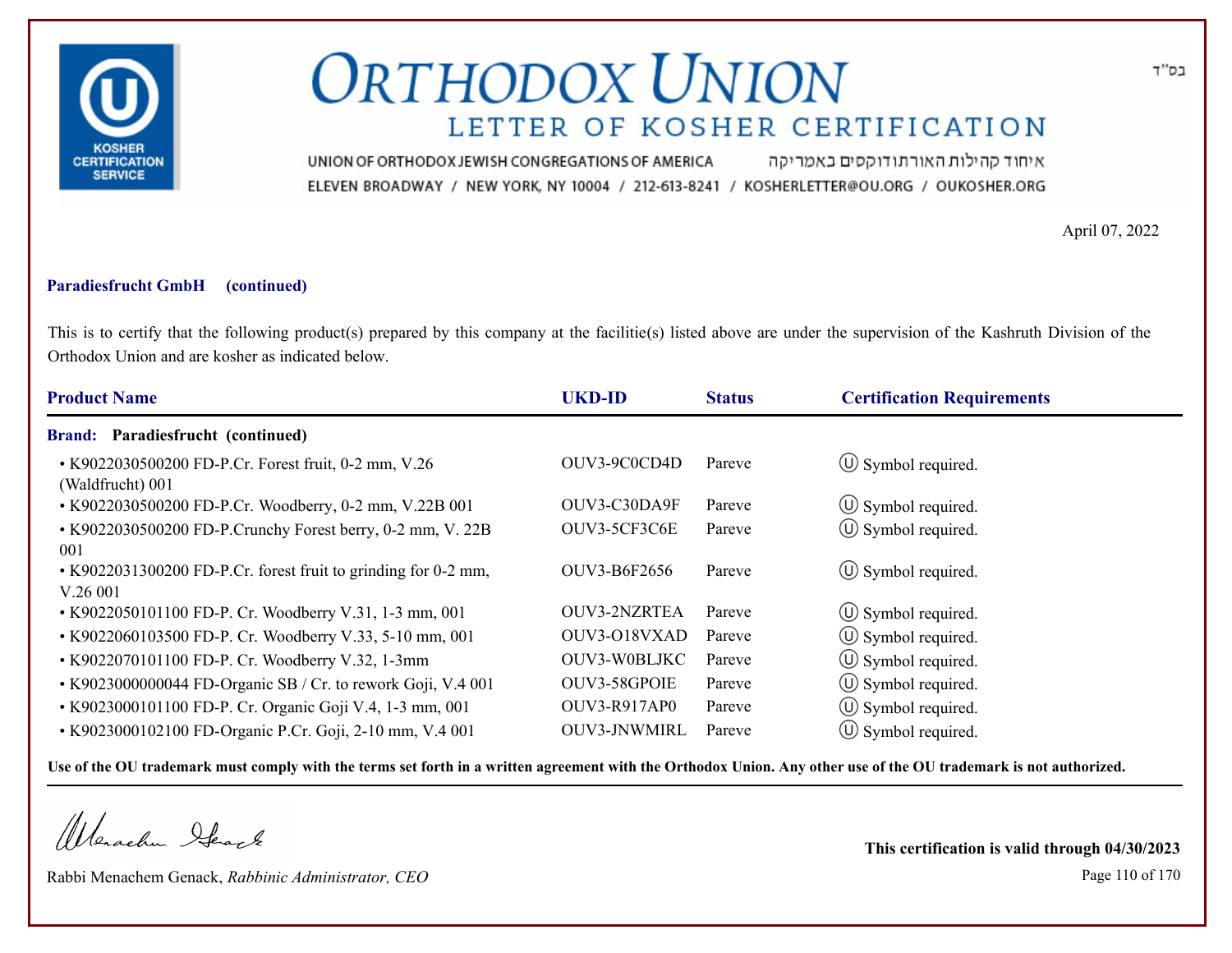

איחוד קהילות האורתודוקסים באמריקה UNION OF ORTHODOX JEWISH CONGREGATIONS OF AMERICA ELEVEN BROADWAY / NEW YORK, NY 10004 / 212-613-8241 / KOSHERLETTER@OU.ORG / OUKOSHER.ORG

April 07, 2022

### **Paradiesfrucht GmbH (continued)**

This is to certify that the following product(s) prepared by this company at the facilitie(s) listed above are under the supervision of the Kashruth Division of the Orthodox Union and are kosher as indicated below.

| <b>Product Name</b>                                                 | <b>UKD-ID</b>       | <b>Status</b> | <b>Certification Requirements</b> |
|---------------------------------------------------------------------|---------------------|---------------|-----------------------------------|
| <b>Brand: Paradiesfrucht (continued)</b>                            |                     |               |                                   |
| • K9023000500200 FD-P. Cr. Organic Goji powder V.4, 0-2 mm,<br>001  | OUV3-F4AKNTF        | Pareve        | $\circ$ Symbol required.          |
| • K9023000621500 FD-Organic SB-Goji, 30x30 mm, V.4 001              | OUV3-PNI05PQ        | Pareve        | $\circled{1}$ Symbol required.    |
| • k9023007811400 FD - Bio - Smoothie Drops Goji 15mm, V.4,<br>001   | OUV3-NCGUQYR Pareve |               | (U) Symbol required.              |
| • K9039000500200 FD-P.Cr. Pear 0-2mm, V6. 001                       | OUV3-5WMWMMI Pareve |               | $\circ$ Symbol required.          |
| • K9039010000044 FD-P.Cr. Pear to rework, V.8, 001                  | OUV3-0WQB6UV        | Pareve        | $\circ$ Symbol required.          |
| • K9039010500200 FD-P.Cr. Pear, 0-2 mm, V.8, 001                    | OUV3-CQ0VBPS        | Pareve        | $\circled{1}$ Symbol required.    |
| • K9039011300200 FD-P.Cr. Pear, for grinding to 0-2 mm, V.8,<br>001 | OUV3-MOKTXLG Pareve |               | $\circled{0}$ Symbol required.    |
| • K9039020101100 FD-P. Cr. Pear, 1-3 mm, V.3, 001                   | OUV3-S859XCZ        | Pareve        | $\circled{1}$ Symbol required.    |
| • K9040000000044 FD-P.Cr. Apple to rework, V.9, 001                 | OUV3-G2ZH9RF        | Pareve        | $\circled{0}$ Symbol required.    |
| • K9040000101800 FD - P. Cr. Apple 2-5mm, V.9, 001                  | OUV3-OZWGQML Pareve |               | $\circ$ Symbol required.          |

**Use of the OU trademark must comply with the terms set forth in a written agreement with the Orthodox Union. Any other use of the OU trademark is not authorized.**

Werschn Stack

Rabbi Menachem Genack, *Rabbinic Administrator, CEO* Page 111 of 170

**This certification is valid through 04/30/2023**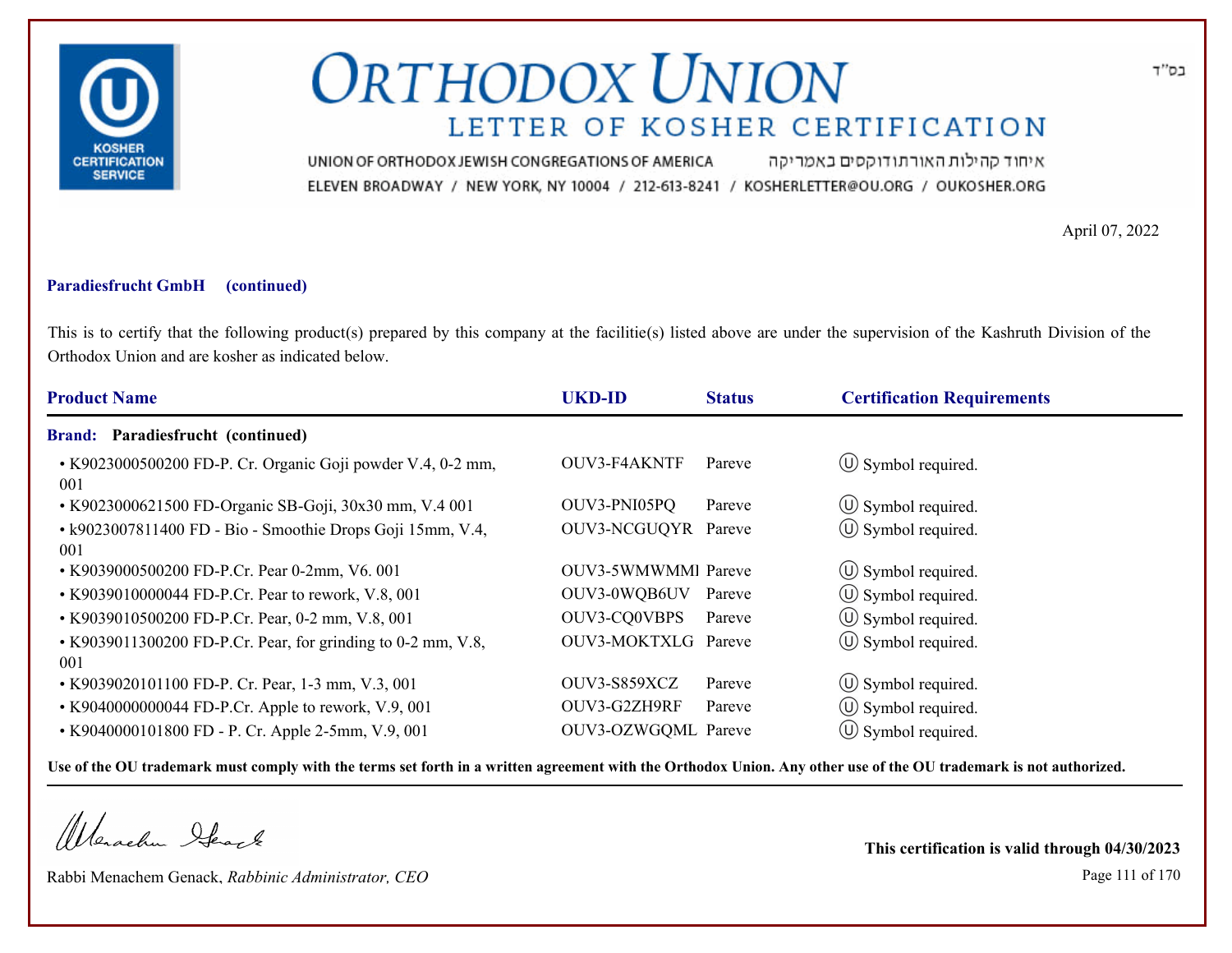

איחוד קהילות האורתודוקסים באמריקה UNION OF ORTHODOX JEWISH CONGREGATIONS OF AMERICA ELEVEN BROADWAY / NEW YORK, NY 10004 / 212-613-8241 / KOSHERLETTER@OU.ORG / OUKOSHER.ORG

April 07, 2022

#### **Paradiesfrucht GmbH (continued)**

This is to certify that the following product(s) prepared by this company at the facilitie(s) listed above are under the supervision of the Kashruth Division of the Orthodox Union and are kosher as indicated below.

| <b>Product Name</b>                                                       | <b>UKD-ID</b> | <b>Status</b> | <b>Certification Requirements</b> |
|---------------------------------------------------------------------------|---------------|---------------|-----------------------------------|
| <b>Brand: Paradiesfrucht (continued)</b>                                  |               |               |                                   |
| • K9040000500200 FD-P.Cr. Apple, 0-2 mm, V.9, 001                         | OUV3-1W4QYLK  | Pareve        | $\circ$ Symbol required.          |
| $\cdot$ K9040001300200 FD-P.Cr. Apple for grinding to 0-2 mm, V.9,<br>001 | OUV3-EY03FWP  | Pareve        | $\circled{1}$ Symbol required.    |
| • K9040010101800 FD-P. Cr. Organic Apple V.9, 2-5 mm, 001                 | OUV3-UKEEGGL  | Pareve        | $\circ$ Symbol required.          |
| • K9040010500200 FD - P. Cr. Organic Apple 0-2mm V.9, 001                 | OUV3-UMBJGSF  | Pareve        | $\circled{0}$ Symbol required.    |
| • K9051000101200 FD-P.Cr. Apricot 1-4mm, V.6 001                          | OUV3-84A8960  | Pareve        | $\circ$ Symbol required.          |
| • K9051000500200 FD-P.Cr. Apricot, 0-2 mm 001                             | OUV3-D9576B1  | Pareve        | (U) Symbol required.              |
| • K9053000101800 FD-P. Cr. Peach, 2-5 mm 001                              | OUV3-EF1EBE4  | Pareve        | (U) Symbol required.              |
| • K9055000101100 FD.P.Cr. Plum, 1-3 mm, V.21 001                          | OUV3-E8EBD63  | Pareve        | $\circled{1}$ Symbol required.    |
| • K9059000000044 FD-P.Cr. Peach-apricot, sieved, V.4 001                  | OUV3-EAGXUD0  | Pareve        | $\circ$ Symbol required.          |
| • K9059000500100 FD - P.Cr. Pfirsich - Aprikose 0-1mm, V.4,<br>001        | OUV3-ZH12ZZQ  | Pareve        | (U) Symbol required.              |
| • K9059000501100 FD-P.Cr. Peach-apricot, 1-3 mm, V.4 001                  | OUV3-WTSFDXU  | Pareve        | $\circ$ Symbol required.          |

**Use of the OU trademark must comply with the terms set forth in a written agreement with the Orthodox Union. Any other use of the OU trademark is not authorized.**

Werachen Stack

Rabbi Menachem Genack, *Rabbinic Administrator, CEO* Page 112 of 170

**This certification is valid through 04/30/2023**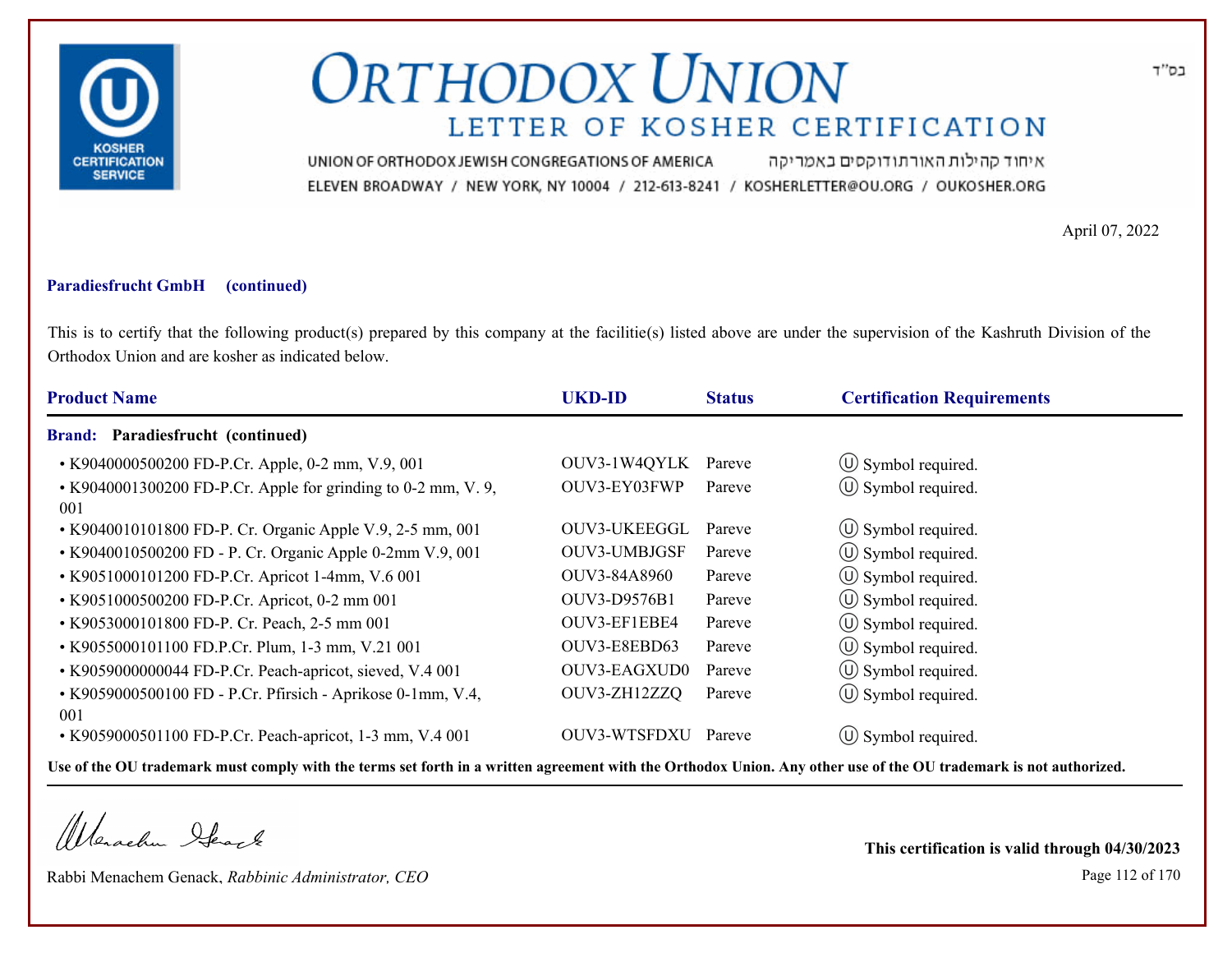

איחוד קהילות האורתודוקסים באמריקה UNION OF ORTHODOX JEWISH CONGREGATIONS OF AMERICA ELEVEN BROADWAY / NEW YORK, NY 10004 / 212-613-8241 / KOSHERLETTER@OU.ORG / OUKOSHER.ORG

April 07, 2022

### **Paradiesfrucht GmbH (continued)**

This is to certify that the following product(s) prepared by this company at the facilitie(s) listed above are under the supervision of the Kashruth Division of the Orthodox Union and are kosher as indicated below.

| <b>Product Name</b>                                                                 | <b>UKD-ID</b>       | <b>Status</b> | <b>Certification Requirements</b> |
|-------------------------------------------------------------------------------------|---------------------|---------------|-----------------------------------|
| <b>Brand: Paradiesfrucht (continued)</b>                                            |                     |               |                                   |
| • K9059000501101 FD-P.Cr. Peach-apricot, 1-3 mm oiled SG 4%,<br>V.4001              | <b>OUV3-DRXSV8S</b> | Pareve        | $\circ$ Symbol required.          |
| $\cdot$ K9059000501101 FD-P.Cr. Peach-apricot, 1-3 mm, oiled SG 4 %,<br>V.4001      | OUV3-OPR2DWJ        | Pareve        | $\circ$ Symbol required.          |
| • K9059001301100 FD-P.Cr. Peach-apricot, HFW to grinding for<br>$1-3$ mm, , V.4 001 | OUV3-WP4QW1U Pareve |               | $\circ$ Symbol required.          |
| • K9059010101100 FD-P.Cr. Peach-apricot, 1-3 mm, V.15 001                           | OUV3-4A12D5C        | Pareve        | $\circled{1}$ Symbol required.    |
| • K9060010102100 FD-P.Cr. Quince, 2-10mm, V.5 001                                   | OUV3-926EBAA        | Pareve        | $\circ$ Symbol required.          |
| • K9070010000044 FD- P. Cr./SB Organic Aronia to rework, V.5<br>001                 | OUV3-UQFQECH        | Pareve        | $\circ$ Symbol required.          |
| • K9070010102100 FD-P. Cr. Organic Aronia, 2-10 mm, V.5 001                         | <b>OUV3-OOLFAOS</b> | Pareve        | $\circ$ Symbol required.          |
| • K9070010621500 FD-Organic SB Aronia, 30x30 mm, V.5 001                            | OUV3-WS6EH8F        | Pareve        | $\circ$ Symbol required.          |

**Use of the OU trademark must comply with the terms set forth in a written agreement with the Orthodox Union. Any other use of the OU trademark is not authorized.**

Werachen Stack

Rabbi Menachem Genack, *Rabbinic Administrator, CEO* Page 113 of 170

**This certification is valid through 04/30/2023**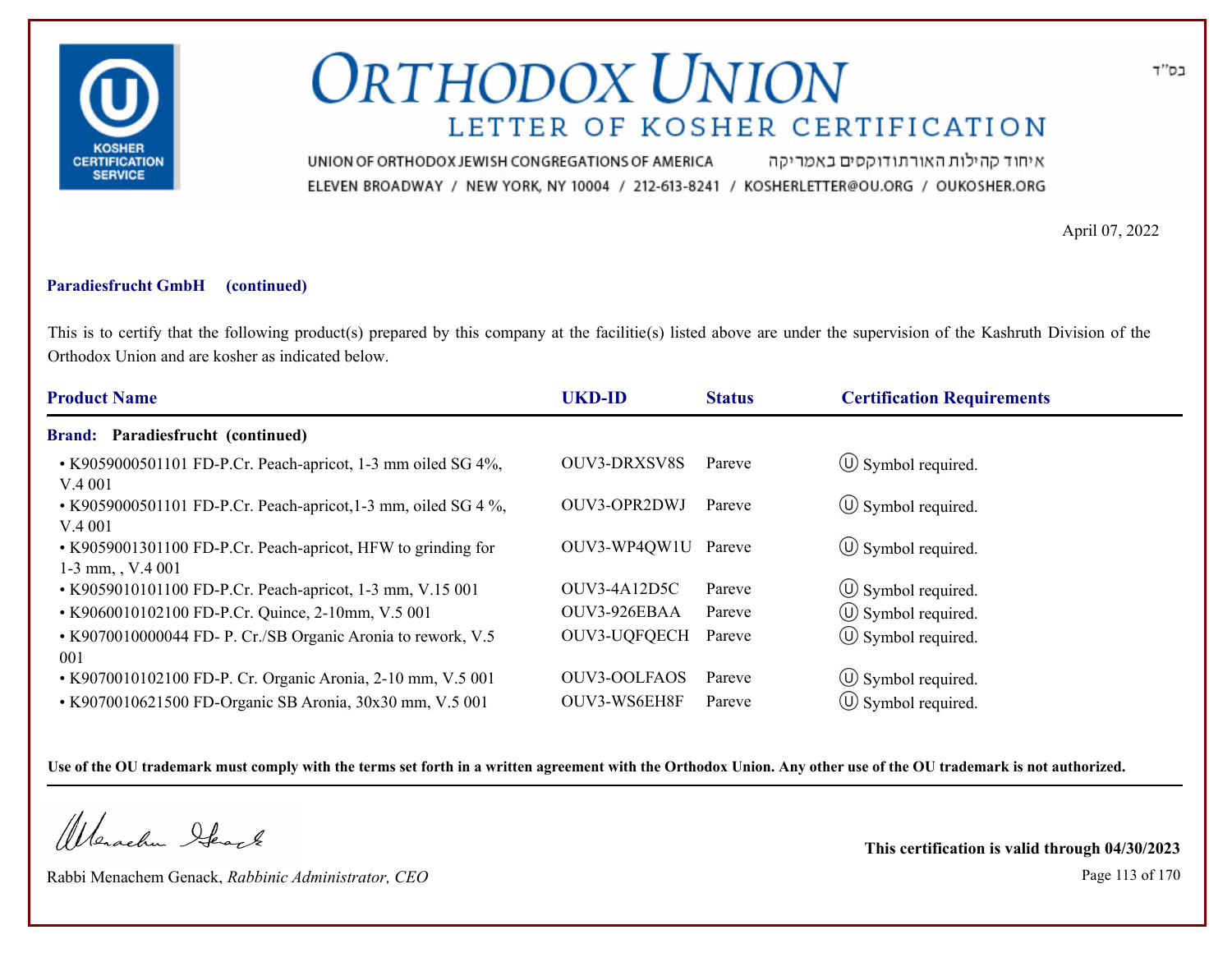

איחוד קהילות האורתודוקסים באמריקה UNION OF ORTHODOX JEWISH CONGREGATIONS OF AMERICA ELEVEN BROADWAY / NEW YORK, NY 10004 / 212-613-8241 / KOSHERLETTER@OU.ORG / OUKOSHER.ORG

April 07, 2022

#### **Paradiesfrucht GmbH (continued)**

This is to certify that the following product(s) prepared by this company at the facilitie(s) listed above are under the supervision of the Kashruth Division of the Orthodox Union and are kosher as indicated below.

| <b>Product Name</b>                                                          | <b>UKD-ID</b>       | <b>Status</b> | <b>Certification Requirements</b> |
|------------------------------------------------------------------------------|---------------------|---------------|-----------------------------------|
| Paradiesfrucht (continued)<br><b>Brand:</b>                                  |                     |               |                                   |
| • k9070017811400 FD - Bio - Smoothie Drops Aronia 15mm, V.5,<br>001          | <b>OUV3-PILYBMP</b> | Pareve        | $\circ$ Symbol required.          |
| • K9073000000044 FD-Organic SB Sea Buckthorn, to rework, V.6<br>001          | OUV3-0NJI9A9        | Pareve        | $\circ$ Symbol required.          |
| • K9073000621500 FD-Organic SB Sea Buckthorn, 30x30, V.6<br>001              | <b>OUV3-SJEVIKN</b> | Pareve        | $\circ$ Symbol required.          |
| • K9073007811400 FD - Bio - Smoothie Drops Buckthorn Berry<br>15mm, V.6, 001 | OUV3-IYCRPEQ        | Pareve        | $\circ$ Symbol required.          |
| • K9073010500200 FD-P. Cr. Sea buckthorn V.6, 0-2 mm, 001                    | OUV3-MFZECC7        | Pareve        | $\circled{1}$ Symbol required.    |
| • K9073020101100 FD - P. Cr. Sea buckthorn 1-3mm, V 8,001                    | <b>OUV3-25F5QX0</b> | Pareve        | $\circled{1}$ Symbol required.    |
| • K9073020500200 FD-P. Cr. Sea buckthorn V.8, 0-2 mm, 001                    | OUV3-3TFUYCW        | Pareve        | $\circ$ Symbol required.          |
| • K9090000101800 FD - P. Cr. Blood Orange 2-5mm, V.2, 001                    | OUV3-A4B9UON        | Pareve        | $\circ$ Symbol required.          |
| • K9091000000044 FD-P.Cr. grapefruit, z. Einarbeiten, V.1 001                | OUV3-BAFE161        | Pareve        | $(U)$ Symbol required.            |

**Use of the OU trademark must comply with the terms set forth in a written agreement with the Orthodox Union. Any other use of the OU trademark is not authorized.**

Werachen Stack

Rabbi Menachem Genack, *Rabbinic Administrator, CEO* Page 114 of 170

**This certification is valid through 04/30/2023**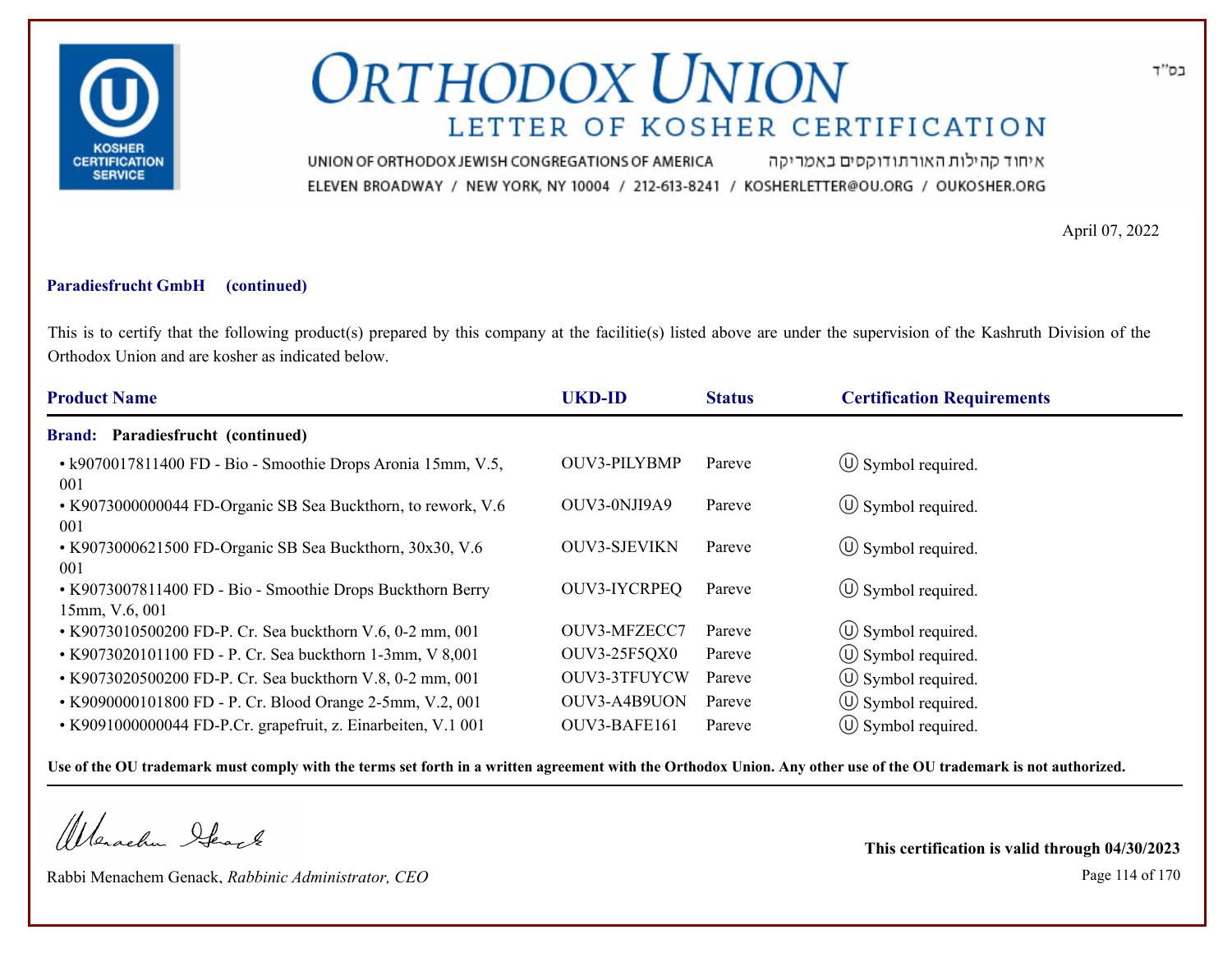

איחוד קהילות האורתודוקסים באמריקה UNION OF ORTHODOX JEWISH CONGREGATIONS OF AMERICA ELEVEN BROADWAY / NEW YORK, NY 10004 / 212-613-8241 / KOSHERLETTER@OU.ORG / OUKOSHER.ORG

April 07, 2022

#### **Paradiesfrucht GmbH (continued)**

This is to certify that the following product(s) prepared by this company at the facilitie(s) listed above are under the supervision of the Kashruth Division of the Orthodox Union and are kosher as indicated below.

| <b>Product Name</b>                                                            | <b>UKD-ID</b>       | <b>Status</b> | <b>Certification Requirements</b> |
|--------------------------------------------------------------------------------|---------------------|---------------|-----------------------------------|
| <b>Brand: Paradiesfrucht (continued)</b>                                       |                     |               |                                   |
| • K9091000101100 FD-P.Cr. grapefruit, 1-3 mm, V.1 001                          | OUV3-02C6D53        | Pareve        | $\circ$ Symbol required.          |
| • K9091000101200 FD-P.Cr. Grapefruit, 1-4 mm, V.1 001                          | OUV3-A143C09        | Pareve        | $\circled{0}$ Symbol required.    |
| • K9091000101200 FD-P.Cr. Grapefruit, 1-4 mm, V.1, 001                         | OUV3-I6QOAEP        | Pareve        | $\circled{1}$ Symbol required.    |
| • K9091000102100 FD-P. Crunchy Grapefruit, 2-10 mm 001                         | OUV3-B9E11D0        | Pareve        | $\circled{1}$ Symbol required.    |
| • K9091000102100 FD-P.Cr. grapefruit, 2-10 mm, V.1 001                         | OUV3-00EA8E4        | Pareve        | $\circ$ Symbol required.          |
| • K9091000103500 FD-P.Cr. Grapefruit 5-10 mm, V.1, 001                         | OUV3-ILRJMHF        | Pareve        | (U) Symbol required.              |
| • K9091000500200 FD-P.Cr. Grapefruit, 0-2 mm, V.1, 001                         | OUV3-LDS0CYK        | Pareve        | $\circled{1}$ Symbol required.    |
| • K9091001301100 FD-P.Cr. grapefruit, to grinding for 1-3 mm, V.1              | OUV3-059531E        | Pareve        | (U) Symbol required.              |
| 001<br>• K9091001301200 Fd-P.Cr. Grapefruit HFW to grinding for 1-4<br>mm, V.1 | OUV3-8C7E664        | Pareve        | $\circ$ Symbol required.          |
| • K9092000101100 FD-P.Cr. Grapefruit 1-3mm, V.3, 001                           | OUV3-QWV1EMU Pareve |               | $\circled{1}$ Symbol required.    |
| • K9092000101200 FD-P.Cr. Grapefruit 1-4mm, V.3, 001                           | <b>OUV3-CKGNDTU</b> | Pareve        | (U) Symbol required.              |

**Use of the OU trademark must comply with the terms set forth in a written agreement with the Orthodox Union. Any other use of the OU trademark is not authorized.**

Werachen Stack

Rabbi Menachem Genack, *Rabbinic Administrator, CEO* Page 115 of 170 **This certification is valid through 04/30/2023**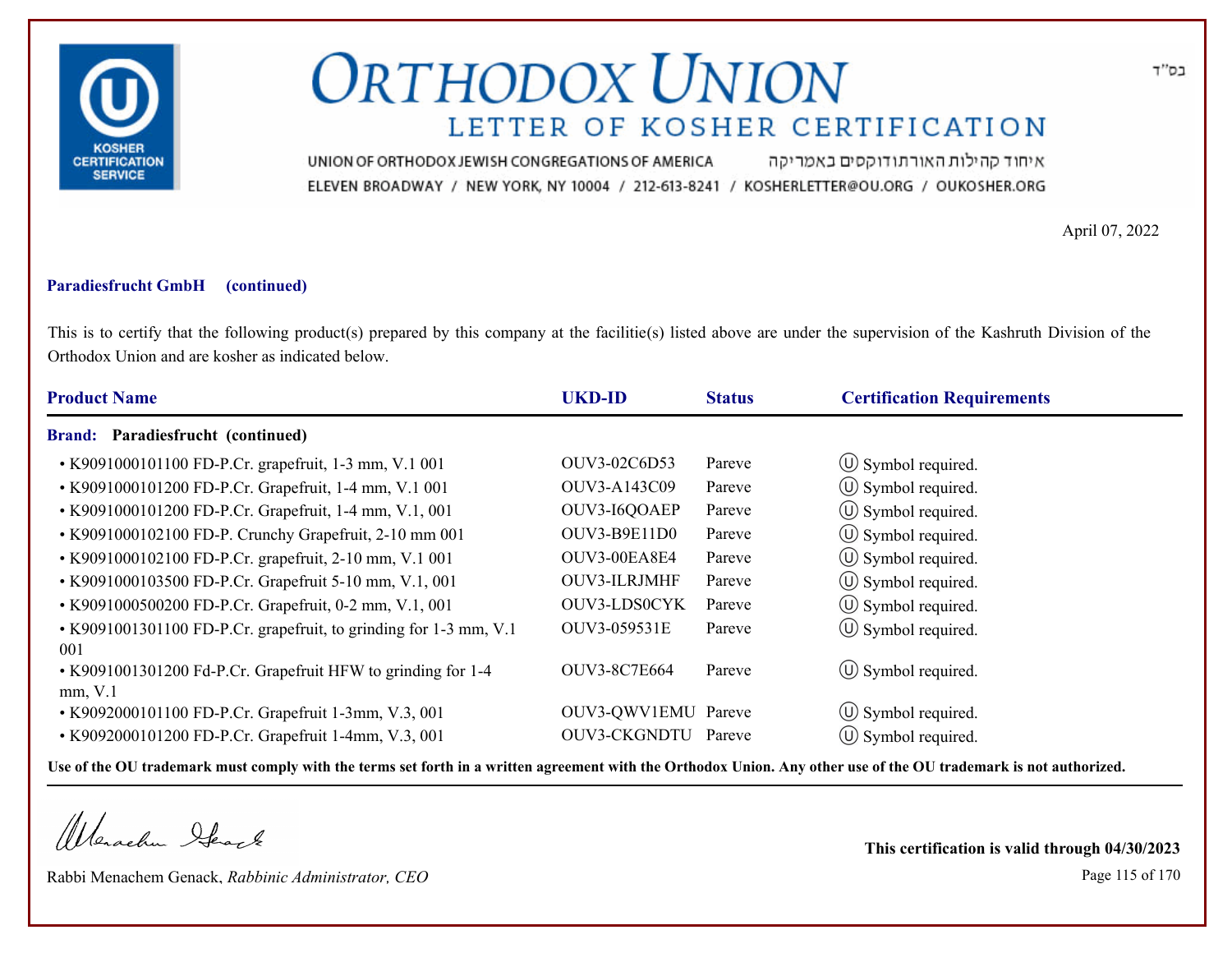

איחוד קהילות האורתודוקסים באמריקה UNION OF ORTHODOX JEWISH CONGREGATIONS OF AMERICA ELEVEN BROADWAY / NEW YORK, NY 10004 / 212-613-8241 / KOSHERLETTER@OU.ORG / OUKOSHER.ORG

April 07, 2022

#### **Paradiesfrucht GmbH (continued)**

This is to certify that the following product(s) prepared by this company at the facilitie(s) listed above are under the supervision of the Kashruth Division of the Orthodox Union and are kosher as indicated below.

| <b>Product Name</b>                                                                  | <b>UKD-ID</b>       | <b>Status</b> | <b>Certification Requirements</b> |  |
|--------------------------------------------------------------------------------------|---------------------|---------------|-----------------------------------|--|
| <b>Brand: Paradiesfrucht (continued)</b>                                             |                     |               |                                   |  |
| • K9092000102100 FD-P.Cr. Grapefruit 2-10mm, V.3, 001                                | OUV3-X7VAPWU        | Pareve        | $\circ$ Symbol required.          |  |
| • K9093000101100 FD-P.Cr. Lime, 1-3mm, V. 2001                                       | OUV3-E3EDF83        | Pareve        | $\circ$ Symbol required.          |  |
| • K9093000101800 FD-P.Cr. Lime, 2-5 mm, V2 001                                       | OUV3-91E0DB4        | Pareve        | $\circled{1}$ Symbol required.    |  |
| • K9093000102100 FD-P.Cr. Limette 2-10mm, V.2 001                                    | OUV3-CCECE8D        | Pareve        | $\circled{1}$ Symbol required.    |  |
| • K9093000102100 FD-P.Cr. Limette, 2-10 mm 001                                       | OUV3-EC91003        | Pareve        | $\circ$ Symbol required.          |  |
| • K9093000102102 FD-P.Cr. Lime, 2-10 mm, V.2, 2,5% SG-oil,<br>001                    | OUV3-6YWGITU        | Pareve        | $\circ$ Symbol required.          |  |
| • K9093000102154 FD-P. Cr. Lime V.2, 2-10mm, oil-coated (2,5%<br>sunflower oil), 001 | OUV3-UJUBRLH        | Pareve        | $\circ$ Symbol required.          |  |
| • K9093000500200 FD-P.Cr. Lime V.2, 0-2mm 001                                        | OUV3-A1BC38D        | Pareve        | $\circ$ Symbol required.          |  |
| • K9093000500235 FD-P.Cr. Lime, 0-2 mm V.2, 001                                      | OUV3-N9B9W0E        | Pareve        | $\left(\bigcup$ Symbol required.  |  |
| • K9093001301100 FD-P.Cr.Lime to grinding for 1-3 mm, V.2 001                        | OUV3-740D44C        | Pareve        | $\circled{1}$ Symbol required.    |  |
| • K909300500200 FD - P. Cr. Organic Lime 0-2mm, V.11                                 | <b>OUV3-PXLQBEM</b> | Pareve        | $\circ$ Symbol required.          |  |

**Use of the OU trademark must comply with the terms set forth in a written agreement with the Orthodox Union. Any other use of the OU trademark is not authorized.**

Werachen Stack

Rabbi Menachem Genack, *Rabbinic Administrator, CEO* Page 116 of 170

**This certification is valid through 04/30/2023**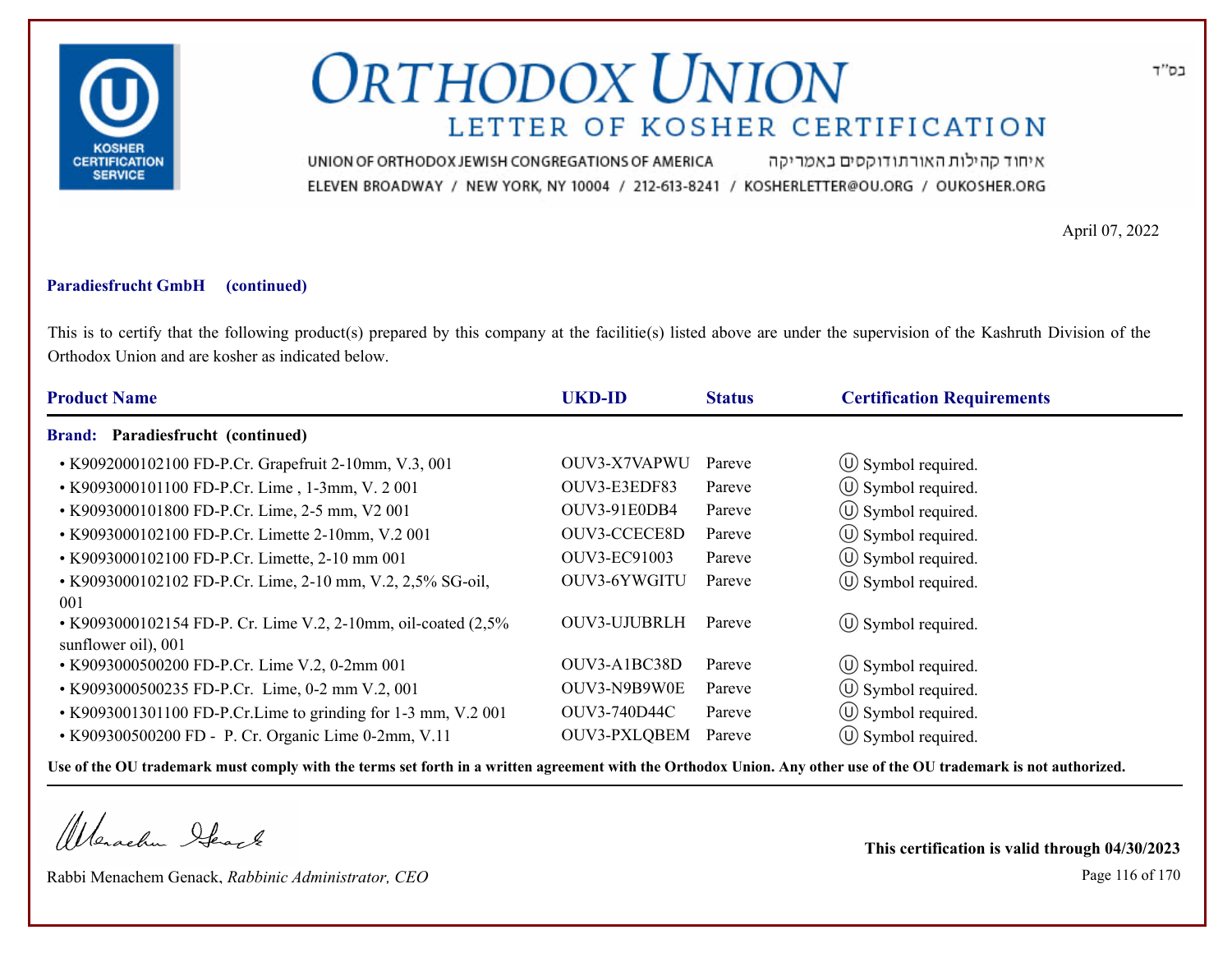

איחוד קהילות האורתודוקסים באמריקה UNION OF ORTHODOX JEWISH CONGREGATIONS OF AMERICA ELEVEN BROADWAY / NEW YORK, NY 10004 / 212-613-8241 / KOSHERLETTER@OU.ORG / OUKOSHER.ORG

April 07, 2022

### **Paradiesfrucht GmbH (continued)**

This is to certify that the following product(s) prepared by this company at the facilitie(s) listed above are under the supervision of the Kashruth Division of the Orthodox Union and are kosher as indicated below.

| <b>Product Name</b>                                                  | <b>UKD-ID</b>       | <b>Status</b> | <b>Certification Requirements</b> |
|----------------------------------------------------------------------|---------------------|---------------|-----------------------------------|
| Paradiesfrucht (continued)<br><b>Brand:</b>                          |                     |               |                                   |
| • K9093020000044 FD-P.Cr. Organic Lime, zum Einarbeiten, V.8A<br>001 | OUV3-86C9E27        | Pareve        | $\circ$ Symbol required.          |
| • K9093020102100 FD-P.Cr. Lime, 2-10 mm, V.8A 001                    | OUV3-3B9F0A1        | Pareve        | $\circ$ Symbol required.          |
| • K9093030102100 FD-Organic P.Cr. Lime 2-10 mm, V.11 001             | OUV3-4ADEB54        | Pareve        | $\circ$ Symbol required.          |
| • K9093030500200 FD - P. Cr. Organic Lime 0-2mm, V.11                | OUV3-CUW1CRS        | Pareve        | $\circ$ Symbol required.          |
| • K9093040101800 FD-P. Cr. Lime V.13, 2-5mm, 001                     | OUV3-IFII6QM        | Pareve        | $\circ$ Symbol required.          |
| • K9093040500100 FD - P. Cr. Lime 0-1mm, V.13, 001                   | OUV3-8QQHQAW        | Pareve        | $\circled{1}$ Symbol required.    |
| • K9093050101800 FD-P. Cr. Lime V.13 C, 2-5mm, 001                   | <b>OUV3-SVIINTF</b> | Pareve        | $\circ$ Symbol required.          |
| • K90933000101800 FD-P.Cr. Lime, 2-5 mm, V.2 001                     | <b>OUV3-416BD4E</b> | Pareve        | $\circ$ Symbol required.          |
| • K9094000101800 FD - P. Cr. Tangerine 2-5mm, V.8                    | OUV3-5Z5PG8P        | Pareve        | (U) Symbol required.              |
| • K9096010101800 FD-P. Cr. Orange-Chili V.1, 2-5 mm, 001             | OUV3-VNN953C        | Pareve        | $\circ$ Symbol required.          |
| • K9096010102100 FD-P. Cr. Orange-Chili V.1, 2-10 mm, 001            | OUV3-CGD9L9S        | Pareve        | $\circ$ Symbol required.          |

**Use of the OU trademark must comply with the terms set forth in a written agreement with the Orthodox Union. Any other use of the OU trademark is not authorized.**

Werachen Stack

Rabbi Menachem Genack, *Rabbinic Administrator, CEO* Page 117 of 170

**This certification is valid through 04/30/2023**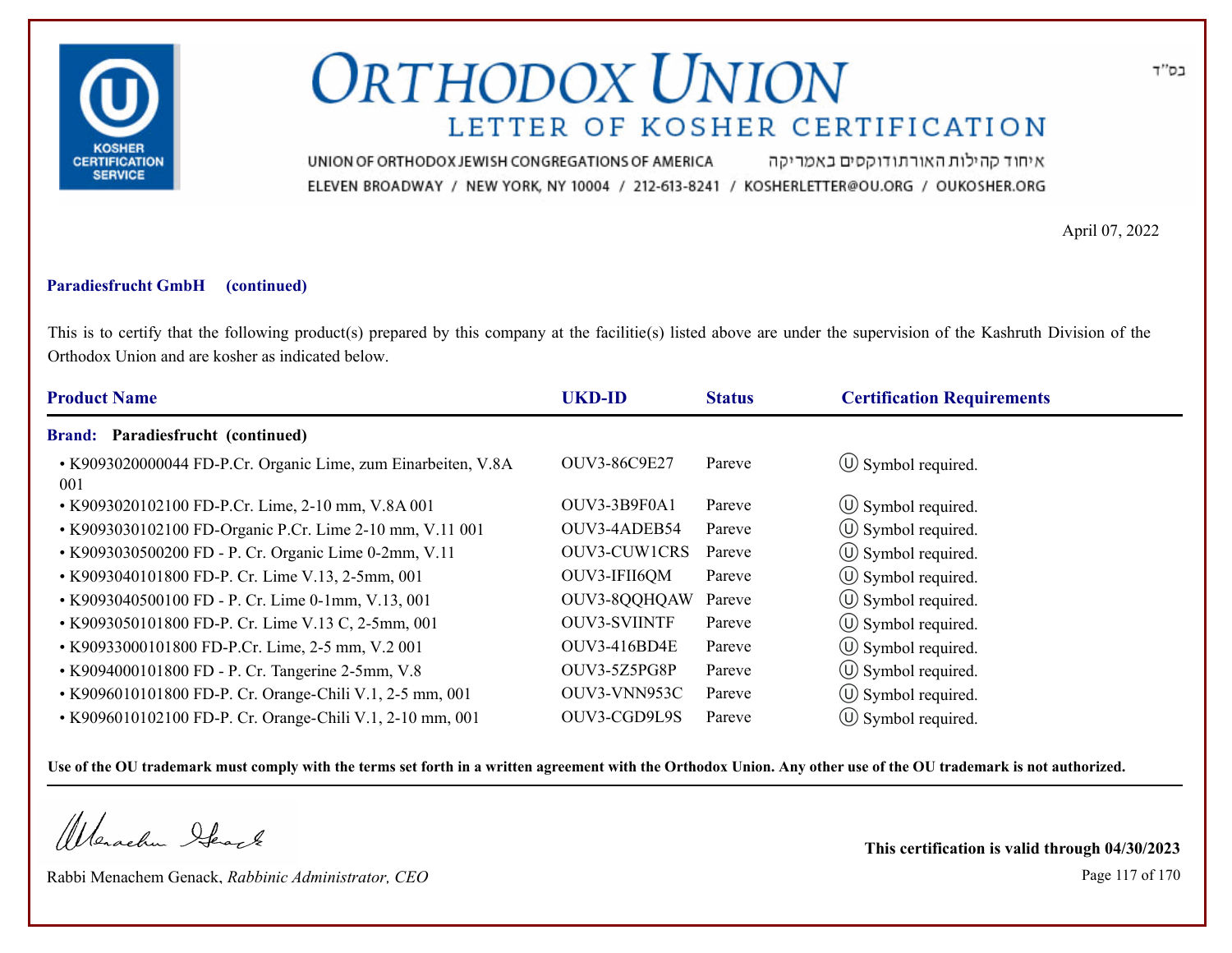

איחוד קהילות האורתודוקסים באמריקה UNION OF ORTHODOX JEWISH CONGREGATIONS OF AMERICA ELEVEN BROADWAY / NEW YORK, NY 10004 / 212-613-8241 / KOSHERLETTER@OU.ORG / OUKOSHER.ORG

April 07, 2022

#### **Paradiesfrucht GmbH (continued)**

This is to certify that the following product(s) prepared by this company at the facilitie(s) listed above are under the supervision of the Kashruth Division of the Orthodox Union and are kosher as indicated below.

| <b>Product Name</b>                                          | <b>UKD-ID</b>       | <b>Status</b> | <b>Certification Requirements</b> |
|--------------------------------------------------------------|---------------------|---------------|-----------------------------------|
| Paradiesfrucht (continued)<br><b>Brand:</b>                  |                     |               |                                   |
| • K9096020101800 FD-P. Cr. Orange V.24, 2-5 mm, 001          | OUV3-UP5MCBG        | Pareve        | $\circled{1}$ Symbol required.    |
| • K9098000101100 FD-P.Cr. Lemon, 1-3 mm, V.4, 001            | OUV3-EOJU8XX        | Pareve        | $\circled{1}$ Symbol required.    |
| • K9098000101800 FD-P.Cr. Lemon 2-5mm, V.4 001               | <b>OUV3-EPCITOE</b> | Pareve        | ① Symbol required.                |
| • K9098000102100 FD.P.Cr. Lemon, 2-10 mm, V4 001             | OUV3-2164F31        | Pareve        | $\circled{0}$ Symbol required.    |
| • K9098000102100 FD-P.Cr Lemon 2-10 mm, V. 4 001             | <b>OUV3-471C87B</b> | Pareve        | (U) Symbol required.              |
| • K9098000500100 FD-P.Cr. Lemon, 0-1 mm, V.4, 001            | OUV3-MS0S1WK        | Pareve        | $\circled{1}$ Symbol required.    |
| • K9098000500200 FD-P.Cr.Lemon, 0-2 mm, V.4 001              | OUV3-FB62C1D        | Pareve        | $\circled{0}$ Symbol required.    |
| • K9098000500235 FD- PARADISE-CRUNCHY LEMON V.4,             | OUV3-9Z01DS1        | Pareve        | $\circled{1}$ Symbol required.    |
| $0-2$ MM, $001$                                              |                     |               |                                   |
| • K9098001300200 FD-P.Cr. Lemon, 0-20 mm, V.4, to grinding   | OUV3-7D9FF5A        | Pareve        | $\circled{1}$ Symbol required.    |
| 001                                                          |                     |               |                                   |
| • K9098001300200 FD-P.Cr.Lemon to grinding, (zum Vermahlen), | OUV3-0C6455D        | Pareve        | $\circ$ Symbol required.          |
| V.4 001                                                      |                     |               |                                   |

**Use of the OU trademark must comply with the terms set forth in a written agreement with the Orthodox Union. Any other use of the OU trademark is not authorized.**

Werachen Ifearle

Rabbi Menachem Genack, *Rabbinic Administrator, CEO* Page 118 of 170

**This certification is valid through 04/30/2023**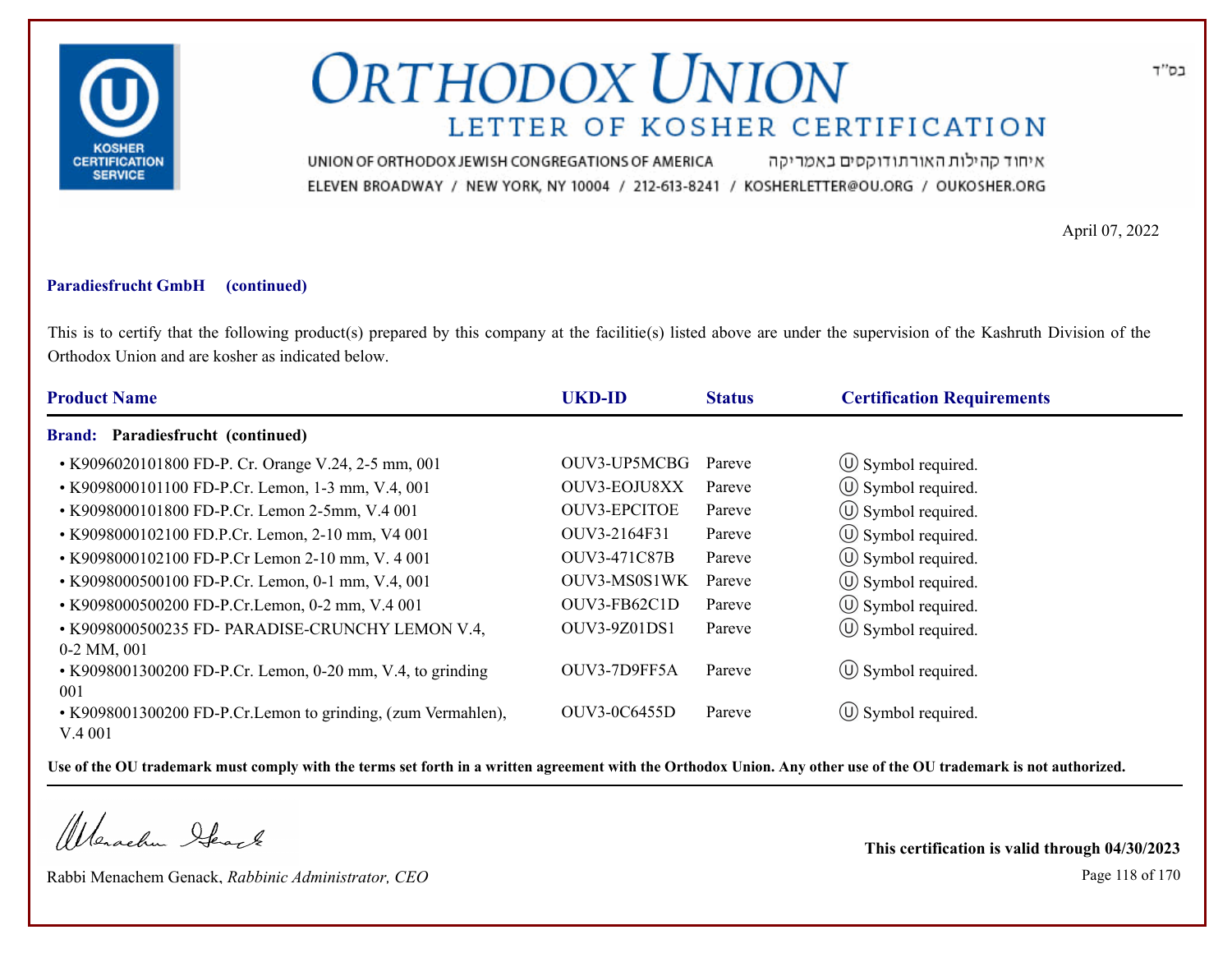

איחוד קהילות האורתודוקסים באמריקה UNION OF ORTHODOX JEWISH CONGREGATIONS OF AMERICA ELEVEN BROADWAY / NEW YORK, NY 10004 / 212-613-8241 / KOSHERLETTER@OU.ORG / OUKOSHER.ORG

April 07, 2022

#### **Paradiesfrucht GmbH (continued)**

This is to certify that the following product(s) prepared by this company at the facilitie(s) listed above are under the supervision of the Kashruth Division of the Orthodox Union and are kosher as indicated below.

| <b>Product Name</b>                                                                    | <b>UKD-ID</b>       | <b>Status</b> | <b>Certification Requirements</b> |
|----------------------------------------------------------------------------------------|---------------------|---------------|-----------------------------------|
| <b>Brand: Paradiesfrucht (continued)</b>                                               |                     |               |                                   |
| • K9098001301800 FD-P.Cr. Lemon to rework, V.4 001                                     | OUV3-1YAXF6G        | Pareve        | $\circ$ Symbol required.          |
| • K9098020000044 FD-P.Cr. Organic Lemon, V.8, zum Einarbeiten<br>$($ to rework $)$ 001 | OUV3-38D8ADC        | Pareve        | $\circ$ Symbol required.          |
| • K9098020101100 FD-P.Cr. Organic Lemon, 1-3 mm, V.8 001                               | OUV3-3ADCB53        | Pareve        | $\circ$ Symbol required.          |
| • K9098020101800 FD-P.Cr. Organic lemon, 2-5 mm, V.8 001                               | <b>OUV3-XRULBVA</b> | Pareve        | $\circled{1}$ Symbol required.    |
| • K9098020500100 FD-P. Cr. Organic Lemon V.8, 0-1mm                                    | OUV3-8HE7GIB        | Pareve        | (U) Symbol required.              |
| • K9098020500200 FD-P.Cr. Organic Lemon, 0-2 mm, V8 001                                | OUV3-C9DD9A0        | Pareve        | $\circled{1}$ Symbol required.    |
| • K9098021300200 FD-P.Cr.Organic Lemon, 0-2 mm, V8, to<br>grinding 001                 | OUV3-2F2D02B        | Pareve        | $\circ$ Symbol required.          |
| • K9098021301100 FD-P.Cr. Organic lemon, HFW z. verm., auf<br>$1-3$ mm $001$           | OUV3-D06734B        | Pareve        | $\circ$ Symbol required.          |
| • K9098030500200 FD-P.Cr. Lemon, 0-2 mm, V.9 001                                       | OUV3-3FD5887        | Pareve        | $\circ$ Symbol required.          |
| • K9098040102100 FD-P. Cr. Lemon V.17, 2-10mm, 001                                     | <b>OUV3-R3K8J28</b> | Pareve        | $\circ$ Symbol required.          |

**Use of the OU trademark must comply with the terms set forth in a written agreement with the Orthodox Union. Any other use of the OU trademark is not authorized.**

Werachen Stack

Rabbi Menachem Genack, *Rabbinic Administrator, CEO* Page 119 of 170

**This certification is valid through 04/30/2023**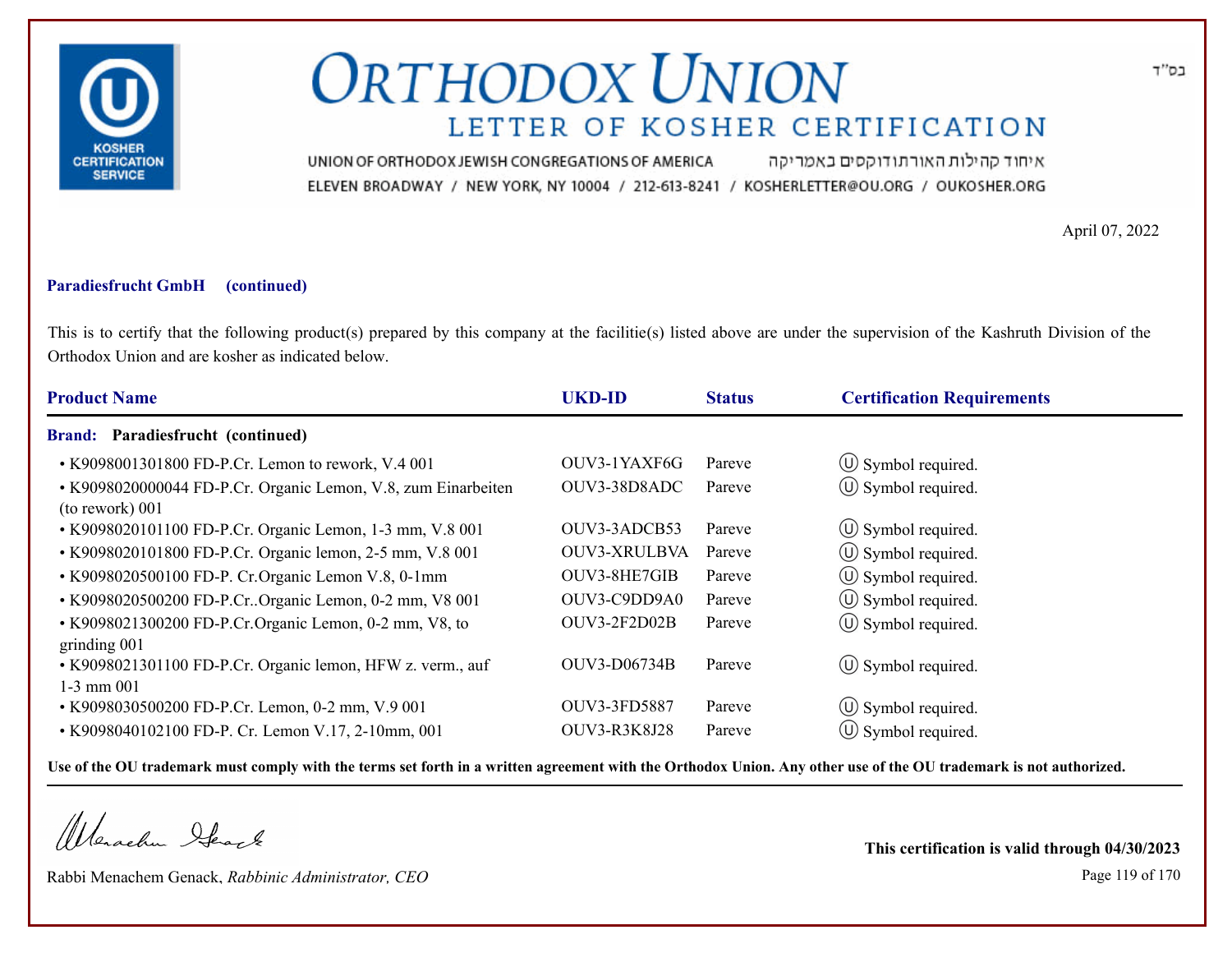

איחוד קהילות האורתודוקסים באמריקה UNION OF ORTHODOX JEWISH CONGREGATIONS OF AMERICA ELEVEN BROADWAY / NEW YORK, NY 10004 / 212-613-8241 / KOSHERLETTER@OU.ORG / OUKOSHER.ORG

April 07, 2022

### **Paradiesfrucht GmbH (continued)**

This is to certify that the following product(s) prepared by this company at the facilitie(s) listed above are under the supervision of the Kashruth Division of the Orthodox Union and are kosher as indicated below.

| <b>Product Name</b>                                                  | <b>UKD-ID</b>       | <b>Status</b> | <b>Certification Requirements</b> |
|----------------------------------------------------------------------|---------------------|---------------|-----------------------------------|
| <b>Brand: Paradiesfrucht (continued)</b>                             |                     |               |                                   |
| • K9098040106500 FD.P.Cr. Lemon, 1-3,15 mm, V17 001                  | OUV3-AE3419A        | Pareve        | $\circled{1}$ Symbol required.    |
| • K9098040500100 FD-P. Cr. Lemon V.17, 0-1 mm, 001                   | OUV3-RNYQFCI        | Pareve        | $\circled{1}$ Symbol required.    |
| • K9098040500200 FD-P.Cr. Lemon, 0-2 mm, V.17 001                    | OUV3-WXTLMFQ Pareve |               | $\circ$ Symbol required.          |
| • K9098040500200 FD-P.Cr. Lemon, 0-2 mm, V.17, 001                   | <b>OUV3-QSVNJLR</b> | Pareve        | $\circled{1}$ Symbol required.    |
| • K9098041300200 FD-P.Cr. Lemon, to grinding for 0-2 mm, V.17<br>001 | OUV3-IWR3INA        | Pareve        | $\circled{1}$ Symbol required.    |
| • K9098050000044 FD-P.Cr.Lemon, z. einarbeiten, V.18 001             | <b>OUV3-E270AB3</b> | Pareve        | $\circled{1}$ Symbol required.    |
| • K9098050100300 FD-P.Cr. lemon, 0-3 mm, V.18 001                    | OUV3-E629862        | Pareve        | $\circled{1}$ Symbol required.    |
| • K9098051300300 FD-P.Cr.Lemon, to grinding for 0-3 mm, V.18<br>001  | OUV3-D31AEFE        | Pareve        | $\circ$ Symbol required.          |
| • K9098060101800 FD-P. Cr. Lemon-Ginger V.2, 2-5 mm, 001             | OUV3-TYBRYOW        | Pareve        | $\circ$ Symbol required.          |
| • K9104000500200 FD-P.Cr. Orange, 0-2 mm, V.18 001                   | OUV3-415045E        | Pareve        | $\circ$ Symbol required.          |

**Use of the OU trademark must comply with the terms set forth in a written agreement with the Orthodox Union. Any other use of the OU trademark is not authorized.**

Werachen Stack

Rabbi Menachem Genack, *Rabbinic Administrator, CEO* Page 120 of 170

**This certification is valid through 04/30/2023**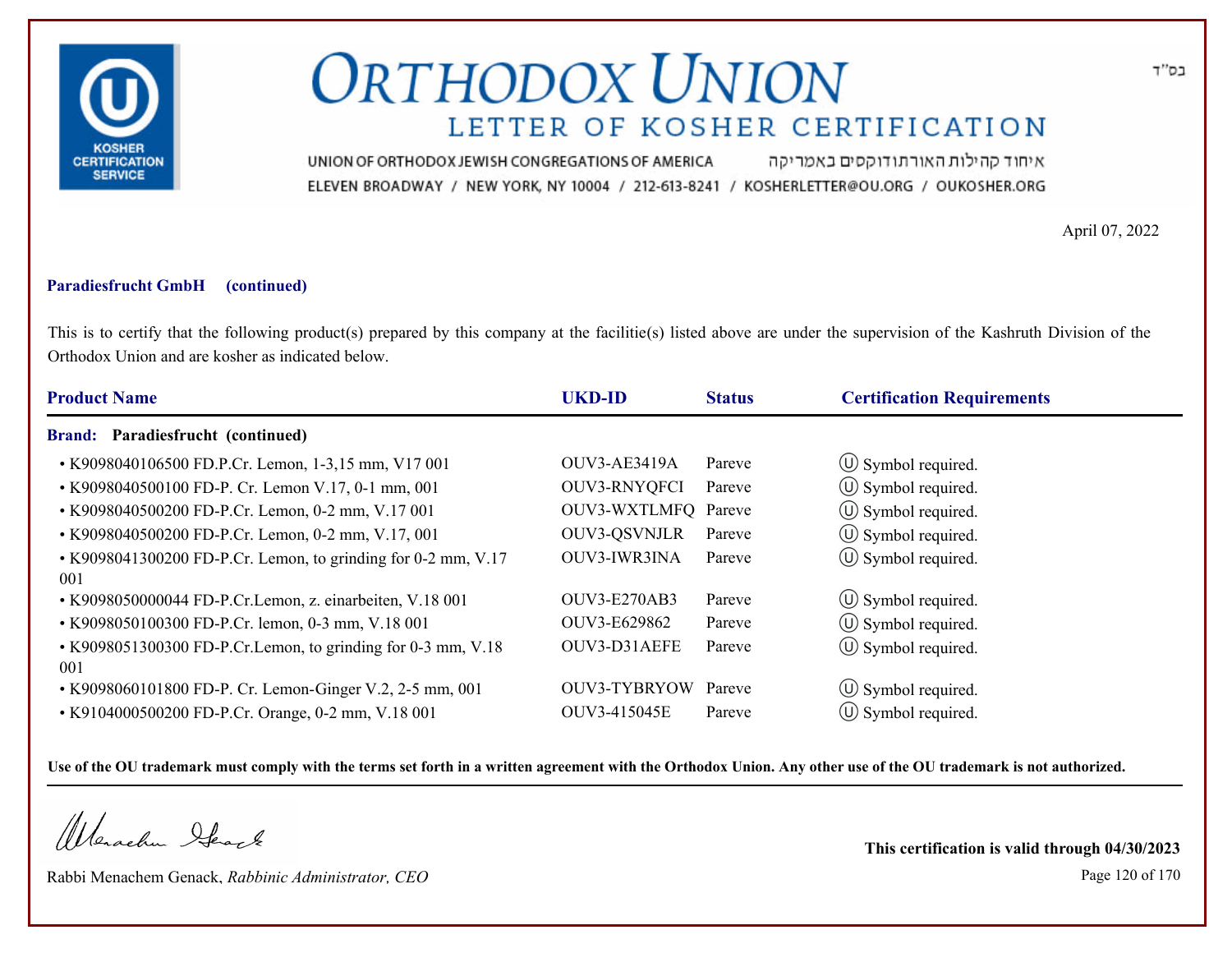

איחוד קהילות האורתודוקסים באמריקה UNION OF ORTHODOX JEWISH CONGREGATIONS OF AMERICA ELEVEN BROADWAY / NEW YORK, NY 10004 / 212-613-8241 / KOSHERLETTER@OU.ORG / OUKOSHER.ORG

April 07, 2022

#### **Paradiesfrucht GmbH (continued)**

This is to certify that the following product(s) prepared by this company at the facilitie(s) listed above are under the supervision of the Kashruth Division of the Orthodox Union and are kosher as indicated below.

| <b>Product Name</b><br><b>UKD-ID</b><br><b>Certification Requirements</b><br><b>Status</b>                                                   |  |
|----------------------------------------------------------------------------------------------------------------------------------------------|--|
| <b>Brand: Paradiesfrucht (continued)</b>                                                                                                     |  |
| $\circled{0}$ Symbol required.<br>OUV3-3A69859<br>Pareve<br>• K9104001300200 FD-P.Cr. Orange, 0-2 mm, V.18, to grinding<br>001               |  |
| $\circ$ Symbol required.<br>OUV3-83BB914<br>• K9104650100300 FD.P. Cr. Orange, 0-3 mm 001<br>Pareve                                          |  |
| $\circled{0}$ Symbol required.<br>OUV3-ZWOPUOO<br>• K9104650101100 FD-P.Cr. Orange BF 1-3mm<br>Pareve                                        |  |
| $\circ$ Symbol required.<br>• K9104650101154 FD-P.Cr. Orange 1-3 mm oiled sunflower oil<br>OUV3-0PJMITA<br>Pareve<br>$2.5\%, 001$            |  |
| $\circled{1}$ Symbol required.<br>OUV3-3ZOXQFL<br>Pareve<br>• K9104650101400 FD-P.Cr. Orange, 1-6 mm 001                                     |  |
| (U) Symbol required.<br>OUV3-0799438<br>• K9104650101800 FD-P.Cr. Orange, 2-5 mm 001<br>Pareve                                               |  |
| $\circled{1}$ Symbol required.<br>OUV3-38575D2<br>• K9104650101821 FD-Cr. Organic Orange 2-5 mm 001<br>Pareve                                |  |
| (U) Symbol required.<br>• K9104650102100 FD-P.Cr. Orange, 2-10 mm 001<br><b>OUV3-97C60EC</b><br>Pareve                                       |  |
| $\circled{0}$ Symbol required.<br>• K9104650102102 FD-P.Cr. Orange, 2-10 mm, oil coated, 2,5%<br><b>OUV3-TWNKJFI</b><br>Pareve<br>SG oil 001 |  |
| $\circ$ Symbol required.<br>OUV3-742612F<br>• K9104650102121 FD-P.Cr. Organic Orange, 2-10 mm 001<br>Pareve                                  |  |

**Use of the OU trademark must comply with the terms set forth in a written agreement with the Orthodox Union. Any other use of the OU trademark is not authorized.**

Werachen Stack

Rabbi Menachem Genack, *Rabbinic Administrator, CEO* Page 121 of 170

**This certification is valid through 04/30/2023**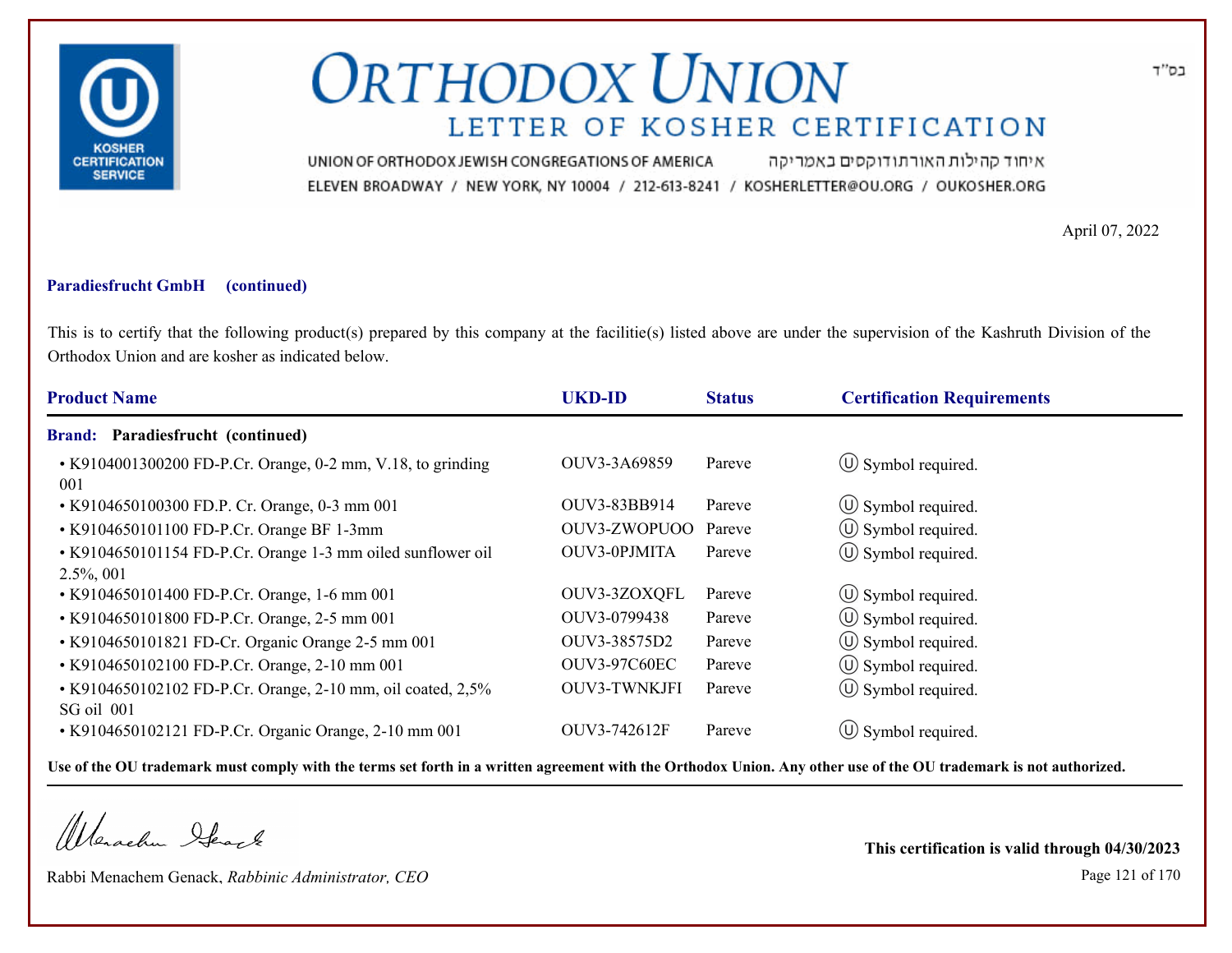

איחוד קהילות האורתודוקסים באמריקה UNION OF ORTHODOX JEWISH CONGREGATIONS OF AMERICA ELEVEN BROADWAY / NEW YORK, NY 10004 / 212-613-8241 / KOSHERLETTER@OU.ORG / OUKOSHER.ORG

April 07, 2022

### **Paradiesfrucht GmbH (continued)**

This is to certify that the following product(s) prepared by this company at the facilitie(s) listed above are under the supervision of the Kashruth Division of the Orthodox Union and are kosher as indicated below.

| <b>Product Name</b>                                          | <b>UKD-ID</b>       | <b>Status</b> | <b>Certification Requirements</b> |
|--------------------------------------------------------------|---------------------|---------------|-----------------------------------|
| Brand: Paradiesfrucht (continued)                            |                     |               |                                   |
| • K9104650103521 FD-P. Cr. Organic Orange, 5-10 mm, 001      | OUV3-KHXBEUC Pareve |               | $\circled{1}$ Symbol required.    |
| • K9104650104500 FD-P. Cr. Orange 8-12 mm, 001               | <b>OUV3-YSBWTFE</b> | Pareve        | $\circ$ Symbol required.          |
| • K9104650107021 FD-P. Cr. Organic Orange 8-20 mm, 001       | OUV3-NWFTAWC Pareve |               | $\circled{0}$ Symbol required.    |
| • K9104650500100 FD- P. Cr. Orange, 0-1mm, 001               | OUV3-FYHX6LS        | Pareve        | $\circled{1}$ Symbol required.    |
| • K9104650500121 FD-P.Cr. Organic Orange, 0-1 mm, 001        | OUV3-SHPGNHR        | Pareve        | $\circled{1}$ Symbol required.    |
| • K9104650500200 FD-P.Cr.Orange, 0-2 mm 001                  | OUV3-A2A715F        | Pareve        | $\circled{1}$ Symbol required.    |
| • K9104650500221 FD-P.-Cr. Organic Orange, 0-2 mm            | OUV3-9944069        | Pareve        | (U) Symbol required.              |
| • K9104651300200 FD-P.Cr.Orange, 0-2 mm, HFW 001             | OUV3-37C7EBD        | Pareve        | $\circ$ Symbol required.          |
| • K9104651300221 FD-P.Cr. Organic Orange to grinding for 0-2 | OUV3-8752C71        | Pareve        | (U) Symbol required.              |
| mm                                                           |                     |               |                                   |
| • K9104651301100 FD-P.Cr. Orange HFW 1-3mm                   | OUV3-B2FDL3Y        | Pareve        | $\circ$ Symbol required.          |
| • K9107000100500 FD-P. Cr. Yuzu V.2, 0-5 mm, 001             | OUV3-EIQSPTH        | Pareve        | $(U)$ Symbol required.            |

**Use of the OU trademark must comply with the terms set forth in a written agreement with the Orthodox Union. Any other use of the OU trademark is not authorized.**

Werachen Stack

Rabbi Menachem Genack, *Rabbinic Administrator, CEO* Page 122 of 170

**This certification is valid through 04/30/2023**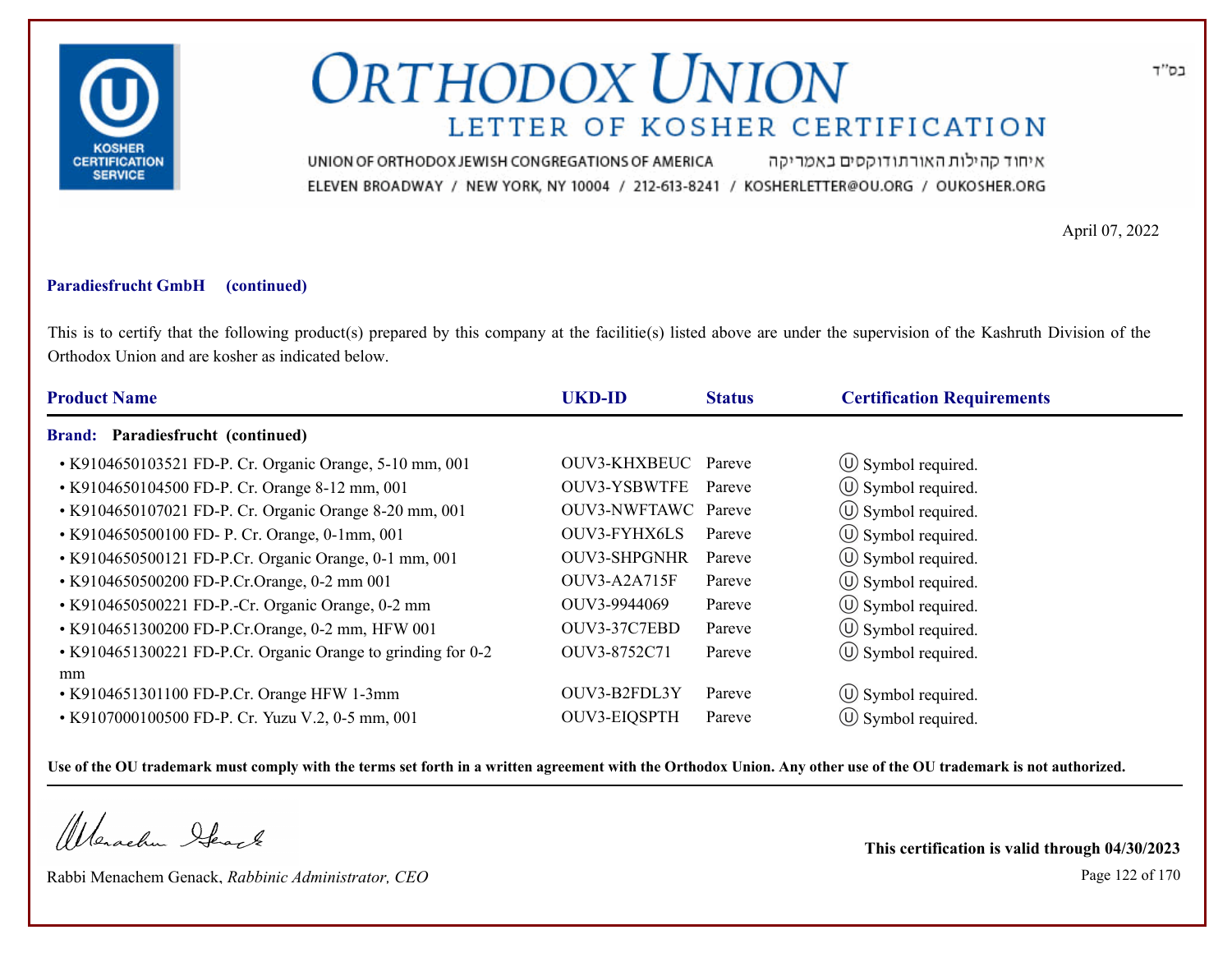

איחוד קהילות האורתודוקסים באמריקה UNION OF ORTHODOX JEWISH CONGREGATIONS OF AMERICA ELEVEN BROADWAY / NEW YORK, NY 10004 / 212-613-8241 / KOSHERLETTER@OU.ORG / OUKOSHER.ORG

April 07, 2022

### **Paradiesfrucht GmbH (continued)**

This is to certify that the following product(s) prepared by this company at the facilitie(s) listed above are under the supervision of the Kashruth Division of the Orthodox Union and are kosher as indicated below.

| <b>Product Name</b>                                                    | <b>UKD-ID</b>       | <b>Status</b> | <b>Certification Requirements</b> |  |
|------------------------------------------------------------------------|---------------------|---------------|-----------------------------------|--|
| Paradiesfrucht (continued)<br><b>Brand:</b>                            |                     |               |                                   |  |
| • K9107000101800 FD-P. Cr. Yuzu V.2, 2-5 mm, 001                       | OUV3-WAJQVD2        | Pareve        | $\circled{1}$ Symbol required.    |  |
| • K9107000102100 FD.P.Cr. Yuzu 2-10 mm, V.2 001                        | OUV3-8579E14        | Pareve        | $\circ$ Symbol required.          |  |
| • K9107000500200 FD.P.Cr. Yuzu 0-2 mm, V.2 001                         | OUV3-327B893        | Pareve        | $\circled{1}$ Symbol required.    |  |
| • K9107001300200 FD-P. Cr. Yuzu to grinding, V.2 001                   | OUV3-C28FA41        | Pareve        | $\circled{0}$ Symbol required.    |  |
| • K9111000000044 FD.P.Cr. Pineapple z.einarb., V.3 (for Rework)<br>001 | <b>OUV3-9686DA2</b> | Pareve        | $\circ$ Symbol required.          |  |
| • K9111000101100 FD-P.Cr. Pineapple, 1-3 mm, V. 3, 001                 | OUV3-9LWCUCL        | Pareve        | $\circled{1}$ Symbol required.    |  |
| • K9111000101800 FD-P.Cr. Pineapple, 2-5 mm, V.3 001                   | <b>OUV3-65C67A0</b> | Pareve        | $\circ$ Symbol required.          |  |
| • K9111000102100 FD.P.Cr.Pineapple, 2-10 mm, V.3                       | OUV3-2A52E94        | Pareve        | (U) Symbol required.              |  |
| • K9111000500200 FD-P. Cr. Pineapple, 0-2 mm, V.3, 001                 | OUV3-XM5I2TB        | Pareve        | $\circ$ Symbol required.          |  |
| • K9111010500100 FD - P. Cr. Pineapple 0-1mm, V.21, 001                | OUV3-3FB6EZS        | Pareve        | $\circled{1}$ Symbol required.    |  |
| • K9113000101100 FD-P.Cr. Banane 1-3mm, V.1, 001                       | OUV3-VQY46RK        | Pareve        | $(U)$ Symbol required.            |  |

**Use of the OU trademark must comply with the terms set forth in a written agreement with the Orthodox Union. Any other use of the OU trademark is not authorized.**

Werachen Stack

Rabbi Menachem Genack, *Rabbinic Administrator, CEO* Page 123 of 170

**This certification is valid through 04/30/2023**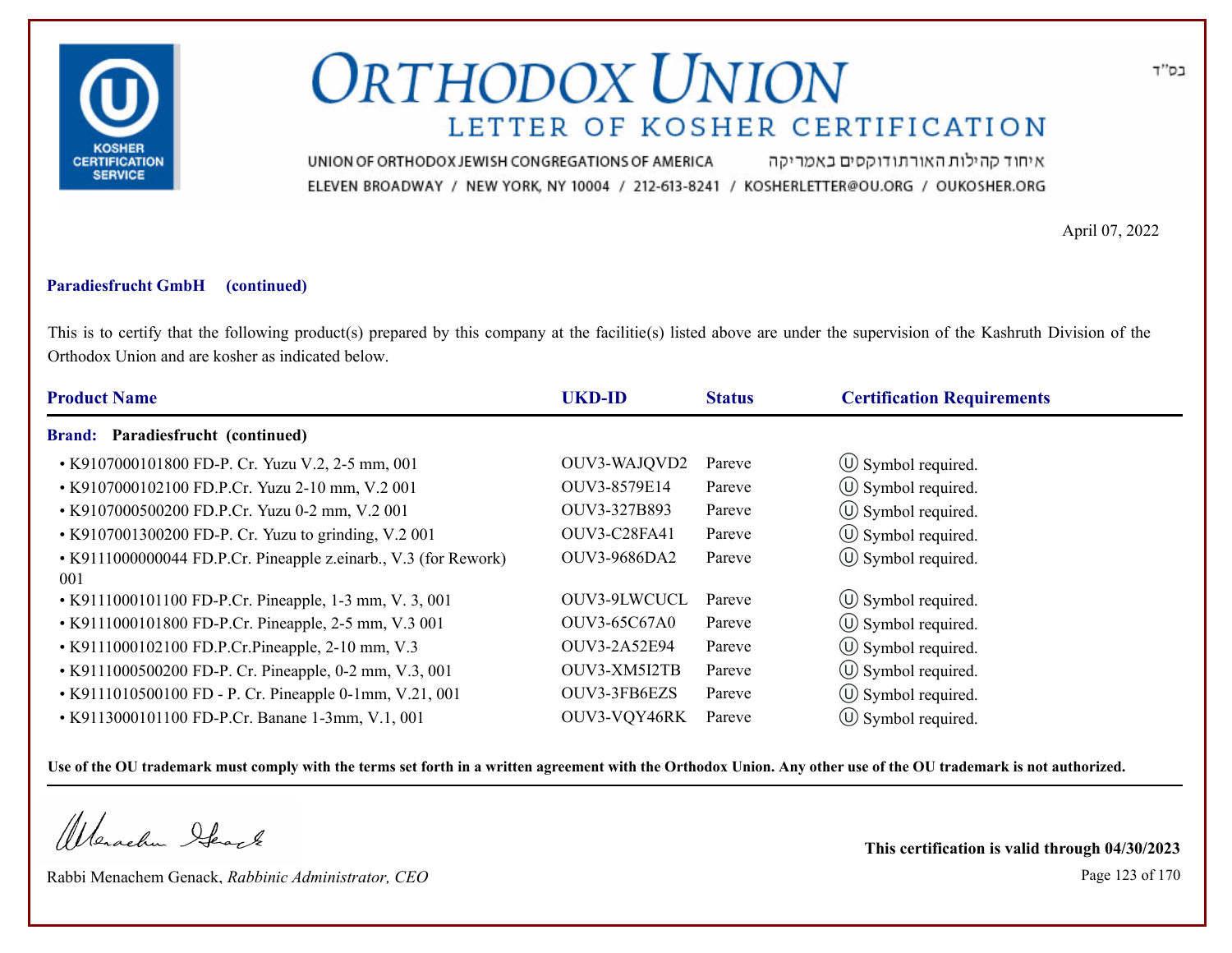

איחוד קהילות האורתודוקסים באמריקה UNION OF ORTHODOX JEWISH CONGREGATIONS OF AMERICA ELEVEN BROADWAY / NEW YORK, NY 10004 / 212-613-8241 / KOSHERLETTER@OU.ORG / OUKOSHER.ORG

April 07, 2022

### **Paradiesfrucht GmbH (continued)**

This is to certify that the following product(s) prepared by this company at the facilitie(s) listed above are under the supervision of the Kashruth Division of the Orthodox Union and are kosher as indicated below.

| <b>Product Name</b>                                                  | <b>UKD-ID</b>              | <b>Status</b> | <b>Certification Requirements</b> |
|----------------------------------------------------------------------|----------------------------|---------------|-----------------------------------|
| Brand: Paradiesfrucht (continued)                                    |                            |               |                                   |
| • K9113000101200 FD-P. Cr. Banana V.1, 1-4 mm, 001                   | OUV3-IOU0YPF               | Pareve        | $\circ$ Symbol required.          |
| • K9113000101800 FD-P.Cr. Banana, 2-5 mm                             | OUV3-E42D506               | Pareve        | (U) Symbol required.              |
| • K9113000500200 FD - P. Cr. Banana 0-2mm V.1, 001                   | <b>OUV3-RETYIXV</b>        | Pareve        | $\circ$ Symbol required.          |
| • K9113020102100 FD-Organic P. Cr. Banana, 2-10 mm, V.1, 001         | OUV3-XJCNWBG               | Pareve        | $\circled{1}$ Symbol required.    |
| • K9113020500100 FD - P. Cr. Organic Banana 0-1mm V.1, 001           | <b>OUV3-MTVWOCN Pareve</b> |               | $\circled{1}$ Symbol required.    |
| • K91140000500100 FD - P. Cr. Dragon Fruit powder, red 0-1mm,<br>001 | OUV3-LKXTL18               | Pareve        | $\circled{1}$ Symbol required.    |
| • K9114000101800 FD-P. Cr. Dragon Fruit Red V.1, 2-5 mm, 001         | OUV3-J4AVSQF               | Pareve        | $\circ$ Symbol required.          |
| • K9115000100300 FD-P. Cr. Pomegranate V.3, 0-3 mm, 001              | OUV3-JPYWL3U               | Pareve        | $\circ$ Symbol required.          |
| • K9115000101100 FD-P.Cr. Pomegranate 1-3 mm, V.3, 001               | OUV3-VZXTBR0               | Pareve        | $\circ$ Symbol required.          |
| • K9115000102100 FD-P.Cr. Pomegranate, 2-10 mm, V.3 001              | OUV3-058A792               | Pareve        | $\circ$ Symbol required.          |
| • K9115000500100 FD-P.Cr. Pomegranate, 0-1 mm, V.3 001               | OUV3-6FFA2A6               | Pareve        | $(U)$ Symbol required.            |

**Use of the OU trademark must comply with the terms set forth in a written agreement with the Orthodox Union. Any other use of the OU trademark is not authorized.**

Werschn Stack

Rabbi Menachem Genack, *Rabbinic Administrator, CEO* Page 124 of 170

**This certification is valid through 04/30/2023**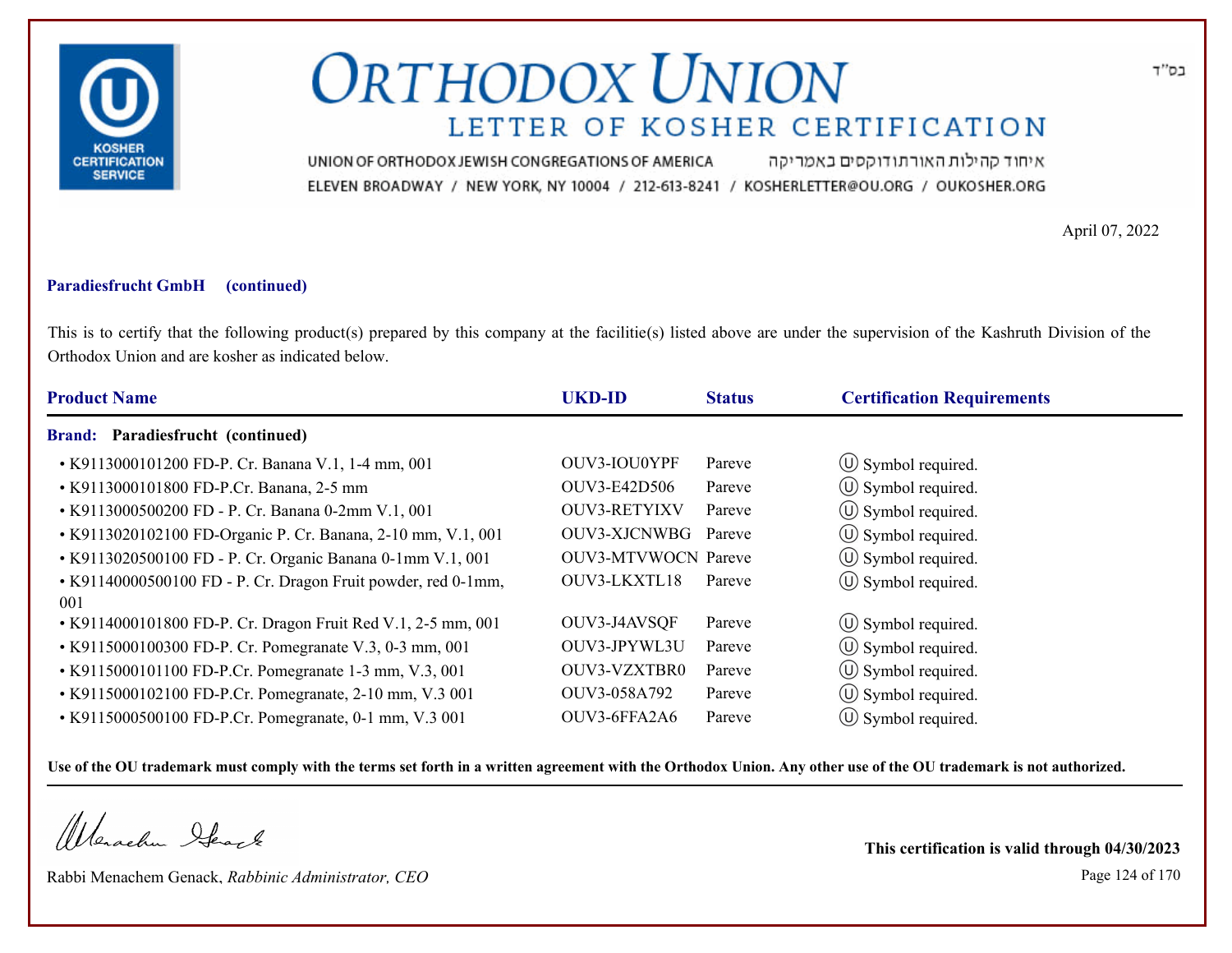

איחוד קהילות האורתודוקסים באמריקה UNION OF ORTHODOX JEWISH CONGREGATIONS OF AMERICA ELEVEN BROADWAY / NEW YORK, NY 10004 / 212-613-8241 / KOSHERLETTER@OU.ORG / OUKOSHER.ORG

April 07, 2022

#### **Paradiesfrucht GmbH (continued)**

This is to certify that the following product(s) prepared by this company at the facilitie(s) listed above are under the supervision of the Kashruth Division of the Orthodox Union and are kosher as indicated below.

| <b>Product Name</b>                                                         | <b>UKD-ID</b>       | <b>Status</b> | <b>Certification Requirements</b> |
|-----------------------------------------------------------------------------|---------------------|---------------|-----------------------------------|
| <b>Brand: Paradiesfrucht (continued)</b>                                    |                     |               |                                   |
| • K9115001300100 FD-P.Cr. Pomegranate HFW to grinding to 0-1<br>mm, V.3 001 | OUV3-LR2QZ1D        | Pareve        | $\circ$ Symbol required.          |
| • K9115040102100 FD-P.Cr. pomegranate, 2-10 mm, V.16 001                    | OUV3-26451F6        | Pareve        | $\circ$ Symbol required.          |
| • K9115050102100 FD-P.Cr. Organic pomegranate, 2-10 mm, V.<br>27,001        | OUV3-8UR10WM        | Pareve        | $\circ$ Symbol required.          |
| • K9115050621500 FD-SB-Organic pomegranate, 30x30 mm, V.<br>27,001          | OUV3-ZKTBYZ2        | Pareve        | $\circ$ Symbol required.          |
| • K9115057811400 FD - Bio - Smoothie Drops Pomegranate,<br>15mm, V.27, 001  | OUV3-WJYRDPA        | Pareve        | $\circ$ Symbol required.          |
| • K9116000101800 FD-P. Cr. Guave V.1, 2-5 mm, 001                           | OUV3-D8SY1RD        | Pareve        | $\circ$ Symbol required.          |
| • K9116000102100 FD-P.Cr. Guave, 2-10 mm, V.1 001                           | OUV3-EE2A574        | Pareve        | $\circ$ Symbol required.          |
| • K9116000500100 FD - P. Cr. Guava 0-1mm, V.1, 001                          | OUV3-YMVEPEY        | Pareve        | $\circ$ Symbol required.          |
| • K9116000500200 FD-P. Cr. Guave V.1, 0-2 mm, 001                           | <b>OUV3-KR1SBXR</b> | Pareve        | $(\cup)$ Symbol required.         |

**Use of the OU trademark must comply with the terms set forth in a written agreement with the Orthodox Union. Any other use of the OU trademark is not authorized.**

Werachen Stack

Rabbi Menachem Genack, *Rabbinic Administrator, CEO* Page 125 of 170

**This certification is valid through 04/30/2023**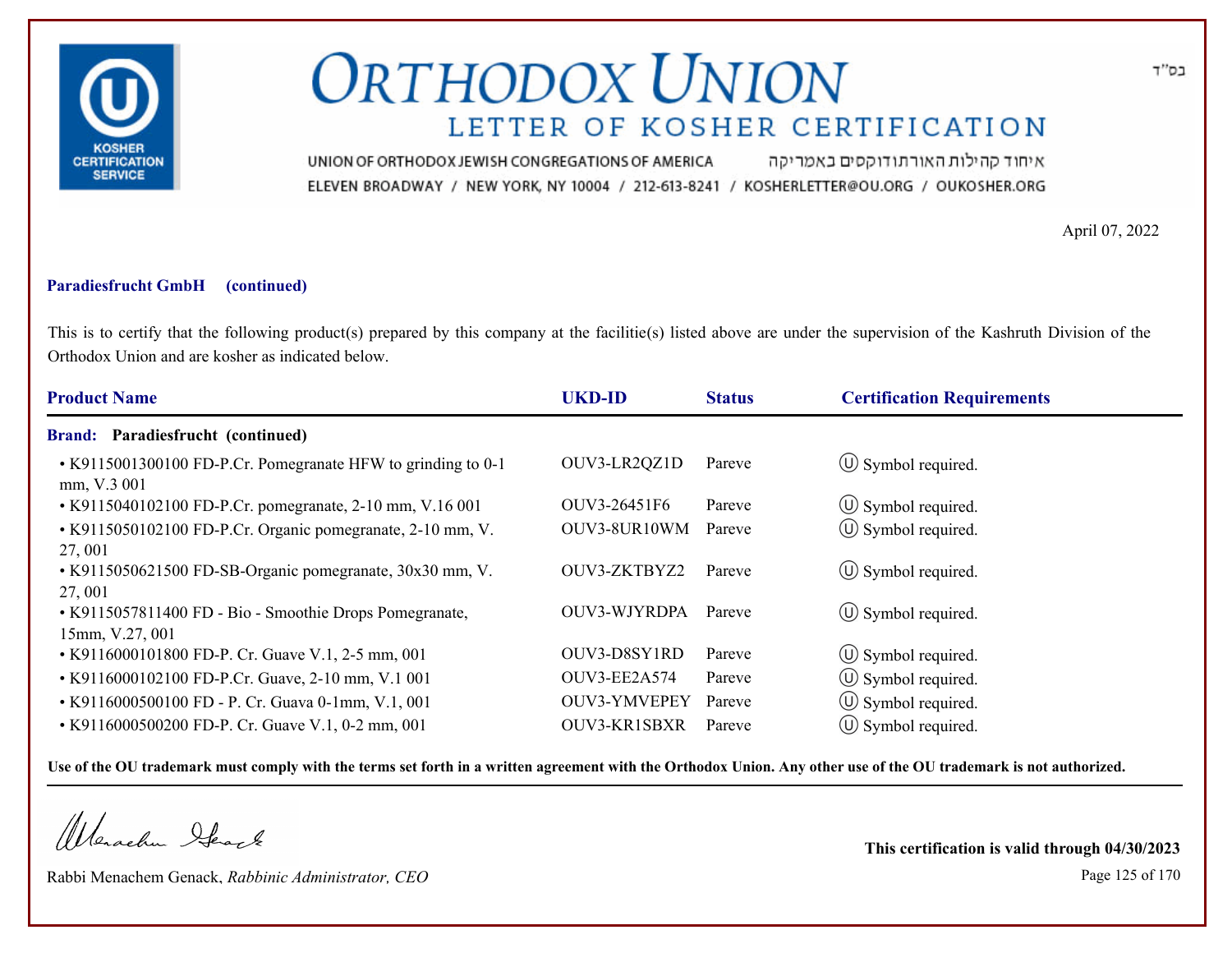

איחוד קהילות האורתודוקסים באמריקה UNION OF ORTHODOX JEWISH CONGREGATIONS OF AMERICA ELEVEN BROADWAY / NEW YORK, NY 10004 / 212-613-8241 / KOSHERLETTER@OU.ORG / OUKOSHER.ORG

April 07, 2022

### **Paradiesfrucht GmbH (continued)**

This is to certify that the following product(s) prepared by this company at the facilitie(s) listed above are under the supervision of the Kashruth Division of the Orthodox Union and are kosher as indicated below.

| <b>Product Name</b>                                                       | <b>UKD-ID</b>       | <b>Status</b> | <b>Certification Requirements</b> |  |
|---------------------------------------------------------------------------|---------------------|---------------|-----------------------------------|--|
| Paradiesfrucht (continued)<br><b>Brand:</b>                               |                     |               |                                   |  |
| • K9117000500200 FD-Paradise-Crunchy Kiwi 0-2 mm, V. 2001                 | OUV3-6347166        | Pareve        | $\circ$ Symbol required.          |  |
| • K9118020000044 FD-P.Cr. Mango, to rework, V.15 (zum<br>Einarbeiten) 001 | OUV3-314457E        | Pareve        | $\circled{1}$ Symbol required.    |  |
| • K9118020101100 FD-P.Cr. Mango 1-3 mm, V.15, 001                         | OUV3-UDTYA8W        | Pareve        | $\circ$ Symbol required.          |  |
| • K9118020101200 FD-P.Cr. Mango, 1-4 mm, V.15 001                         | OUV3-D671833        | Pareve        | $\circled{1}$ Symbol required.    |  |
| • K9118020101300 FD-P.Cr. Mango, 1-5 mm, V.15 001                         | <b>OUV3-5E9C8B5</b> | Pareve        | $\circ$ Symbol required.          |  |
| • K9118020101800 FD-P.Cr. Mango, 2-5 mm, V.15 001                         | OUV3-B63AA51        | Pareve        | $\circled{1}$ Symbol required.    |  |
| • K9118020102100 FD-P.Cr. Mango, 2-10 mm, V.15 001                        | OUV3-0569934        | Pareve        | $\circ$ Symbol required.          |  |
| • K9118020103500 FD-P.Cr. Mango, 5-10 mm, V.15 001                        | OUV3-753C696        | Pareve        | $\circ$ Symbol required.          |  |
| • K9118020500100 FD-P. Cr. Mango V.15, 0-1 mm, 001                        | OUV3-NC51K2X        | Pareve        | (U) Symbol required.              |  |
| • K9118020500200 FD-P.Cr. Mango, 0-2 mm, V. 15 001                        | OUV3-9RORLHU        | Pareve        | $\circled{1}$ Symbol required.    |  |
| • K9118027811300 FD-Smoothie Drops Mango V.15, 20 mm, 001                 | OUV3-ETU5XOI        | Pareve        | $(U)$ Symbol required.            |  |

**Use of the OU trademark must comply with the terms set forth in a written agreement with the Orthodox Union. Any other use of the OU trademark is not authorized.**

Werschn Stack

Rabbi Menachem Genack, *Rabbinic Administrator, CEO* Page 126 of 170

**This certification is valid through 04/30/2023**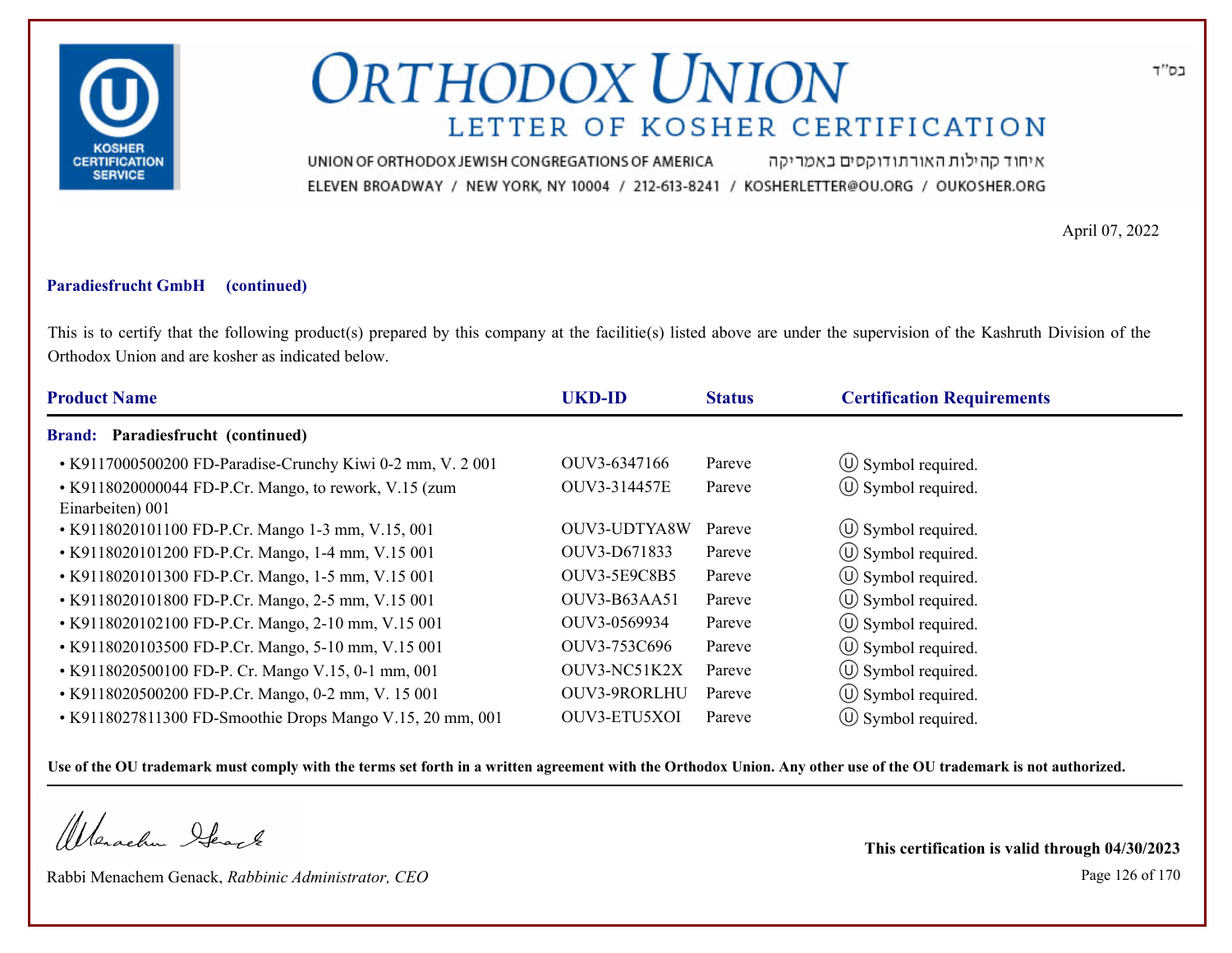

איחוד קהילות האורתודוקסים באמריקה UNION OF ORTHODOX JEWISH CONGREGATIONS OF AMERICA ELEVEN BROADWAY / NEW YORK, NY 10004 / 212-613-8241 / KOSHERLETTER@OU.ORG / OUKOSHER.ORG

April 07, 2022

### **Paradiesfrucht GmbH (continued)**

This is to certify that the following product(s) prepared by this company at the facilitie(s) listed above are under the supervision of the Kashruth Division of the Orthodox Union and are kosher as indicated below.

| <b>Product Name</b>                                                               | <b>UKD-ID</b>       | <b>Status</b> | <b>Certification Requirements</b> |
|-----------------------------------------------------------------------------------|---------------------|---------------|-----------------------------------|
| <b>Brand: Paradiesfrucht (continued)</b>                                          |                     |               |                                   |
| • K9118030100300 FD - P. Cr. Organic Mango 0-3mm V.15, 001                        | <b>OUV3-YUJFVYB</b> | Pareve        | $\circled{1}$ Symbol required.    |
| • K9118030101100 FD - P. Cr. Organic Mango 1-3mm V.15, 001                        | OUV3-G2LTOLC        | Pareve        | $\circled{1}$ Symbol required.    |
| • K9118030101800 FD-P.Cr. Organic Mango 2-5mm, V.15 001                           | OUV3-2MZY9VS        | Pareve        | (U) Symbol required.              |
| • K9118030102100 FD-Organic P.Cr. Mango, 2-10 mm 001                              | <b>OUV3-B627CE2</b> | Pareve        | $\circ$ Symbol required.          |
| • K9118030500100 FD-P.Cr. Organic Mango 0-1mm, V.15, 001                          | OUV3-HMT5ALL        | Pareve        | (U) Symbol required.              |
| • K9118030500200 FD-P.Cr. Organic Mango 0-2 mm, V.15 001                          | <b>OUV3-BB71A59</b> | Pareve        | $\circled{1}$ Symbol required.    |
| • K9118031300200 FD-P. Cr. Organic Mango, HFW z. verm., auf<br>$0-2$ mm, V.15 001 | OUV3-3D1BE2F        | Pareve        | $\circ$ Symbol required.          |
| • K9118057811300 FD-Smoothie Drops Mango V.27, 20 mm, 001                         | OUV3-QCPYVLV        | Pareve        | $\circ$ Symbol required.          |
| • K9119040101821 FD-P.Cr. Organic Passionfruit V.10, 2-5mm                        | OUV3-XVEI56P        | Pareve        | (U) Symbol required.              |
| 001                                                                               |                     |               |                                   |
| • K9119040102121 FD-P. Cr. Organic Passionfruit 2-10mm, V.10<br>001               | OUV3-YJBYLXD        | Pareve        | $\circ$ Symbol required.          |

**Use of the OU trademark must comply with the terms set forth in a written agreement with the Orthodox Union. Any other use of the OU trademark is not authorized.**

Werachen Stack

Rabbi Menachem Genack, *Rabbinic Administrator, CEO* Page 127 of 170

**This certification is valid through 04/30/2023**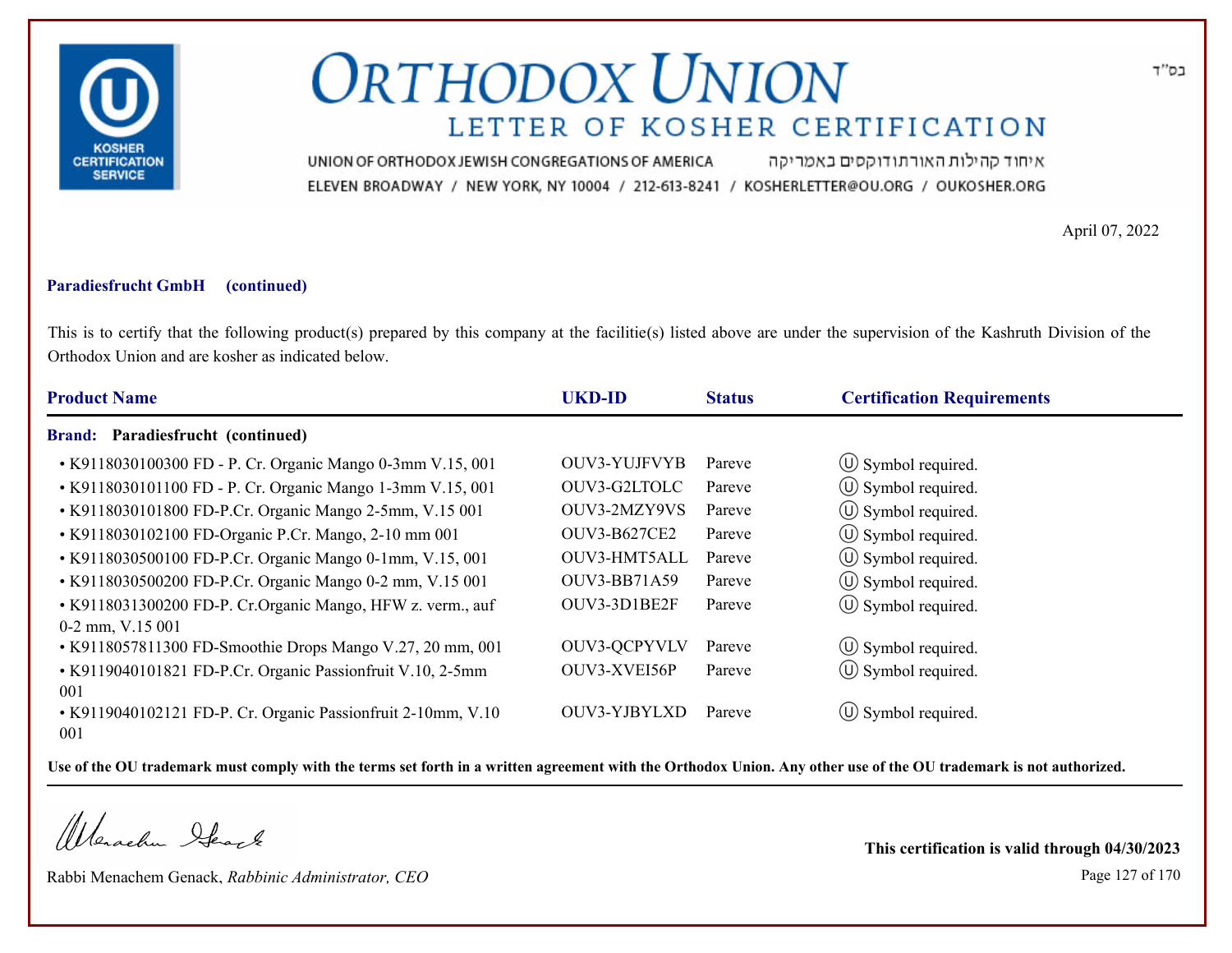

איחוד קהילות האורתודוקסים באמריקה UNION OF ORTHODOX JEWISH CONGREGATIONS OF AMERICA ELEVEN BROADWAY / NEW YORK, NY 10004 / 212-613-8241 / KOSHERLETTER@OU.ORG / OUKOSHER.ORG

April 07, 2022

#### **Paradiesfrucht GmbH (continued)**

This is to certify that the following product(s) prepared by this company at the facilitie(s) listed above are under the supervision of the Kashruth Division of the Orthodox Union and are kosher as indicated below.

| <b>Product Name</b>                                                   | <b>UKD-ID</b>       | <b>Status</b> | <b>Certification Requirements</b> |
|-----------------------------------------------------------------------|---------------------|---------------|-----------------------------------|
| Paradiesfrucht (continued)<br><b>Brand:</b>                           |                     |               |                                   |
| • K9119040102121 FD-P.Cr. Organic Passionfruit V.10, 2-10mm<br>001    | OUV3-PN9JJ3E        | Pareve        | $\circ$ Symbol required.          |
| • K9119040500200 FD-P.Cr. Organic Passionfruit 0-2mm, V.10<br>001     | OUV3-TBYPWPL        | Pareve        | $\circ$ Symbol required.          |
| • K9119041300200 FD-P.Cr. Passionfruit to rework, V.10 001            | OUV3-1SRXO0X        | Pareve        | $\circ$ Symbol required.          |
| • K9119060101100 FD-P.Cr. Passionfruit 1-3mm, V.16 001                | OUV3-28DF2F2        | Pareve        | $\circ$ Symbol required.          |
| • K9119060101200 FD-P. Cr. Passion Fruit, 1-4 mm 001                  | OUV3-40AC6EA        | Pareve        | $\circ$ Symbol required.          |
| • K9119060101201 FD-P.Cr. Passionfruit 1-4 mm, 4% SG-oil,<br>V.16,001 | OUV3-FF8UGUK        | Pareve        | $\circ$ Symbol required.          |
| • K9119060101800 FD-P.Cr. passionfruit, 2-5 mm, V.16 001              | OUV3-4BDE47C        | Pareve        | $\circled{1}$ Symbol required.    |
| • K9119060500200 FD-P.Cr. Passionfruit 0-2mm, V.16 001                | <b>OUV3-SMCFHQI</b> | Pareve        | (U) Symbol required.              |
| • K9119070101800 FD-P. Cr. Passionfruit V.13, 2-5 mm, 001             | OUV3-SBMQUEA        | Pareve        | $\circ$ Symbol required.          |
| • K9119070103500 FD-P.Cr. Passionfruit, 5-10 mm, V.13, 001            | OUV3-RTGCSOJ        | Pareve        | $\circ$ Symbol required.          |

**Use of the OU trademark must comply with the terms set forth in a written agreement with the Orthodox Union. Any other use of the OU trademark is not authorized.**

Werachen Stack

Rabbi Menachem Genack, *Rabbinic Administrator, CEO* Page 128 of 170

**This certification is valid through 04/30/2023**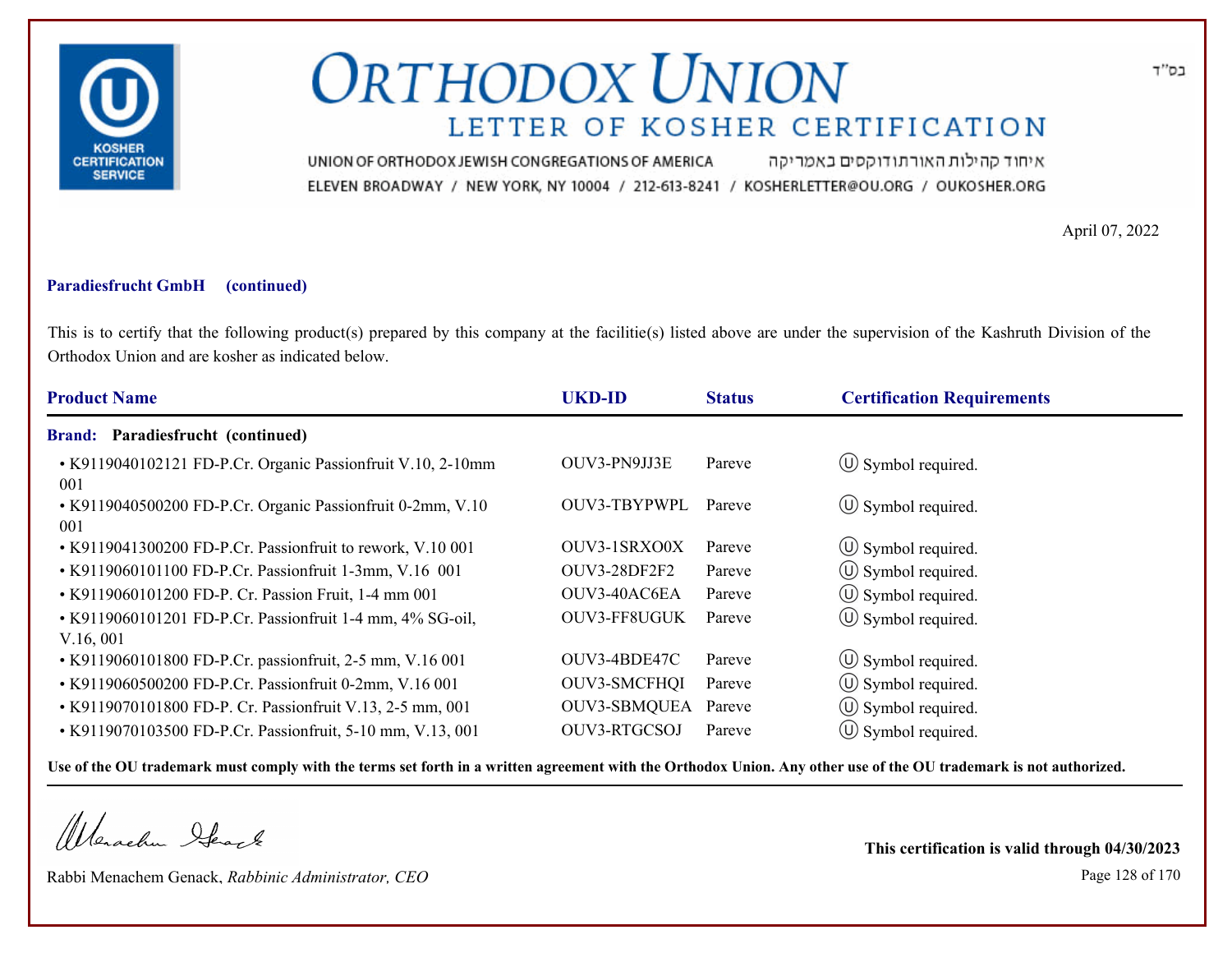

איחוד קהילות האורתודוקסים באמריקה UNION OF ORTHODOX JEWISH CONGREGATIONS OF AMERICA ELEVEN BROADWAY / NEW YORK, NY 10004 / 212-613-8241 / KOSHERLETTER@OU.ORG / OUKOSHER.ORG

April 07, 2022

#### **Paradiesfrucht GmbH (continued)**

This is to certify that the following product(s) prepared by this company at the facilitie(s) listed above are under the supervision of the Kashruth Division of the Orthodox Union and are kosher as indicated below.

| <b>Product Name</b>                                                  | <b>UKD-ID</b>       | <b>Status</b> | <b>Certification Requirements</b> |
|----------------------------------------------------------------------|---------------------|---------------|-----------------------------------|
| <b>Brand: Paradiesfrucht (continued)</b>                             |                     |               |                                   |
| • K9119070104500 FD-P. Cr. Passionfruit V.13, 8-12 mm, 001           | <b>OUV3-JENF1RS</b> | Pareve        | $\circled{1}$ Symbol required.    |
| • K9119070500100 FD-P. Cr. Passionfruit V.13, 0-1 mm, 001            | <b>OUV3-DJNFRDN</b> | Pareve        | $\circled{1}$ Symbol required.    |
| • K9119070500200 FD - P. Cr. Passion fruit 0-2mm, V13, 001           | OUV3-VEKJJDA        | Pareve        | $\circled{1}$ Symbol required.    |
| • K9119080100221 FD-P.Cr. Organic passionfruit, 0-2mm, V.13<br>001   | OUV3-Q4XRZXU        | Pareve        | $\circled{1}$ Symbol required.    |
| • K9119080100821 FD-P.Cr. Bio Maracuja, 0-10mm, 001                  | OUV3-SYXX2OX        | Pareve        | $\circled{1}$ Symbol required.    |
| • K9119080101800 FD-P. Cr. Organic Passionfruit V.13, 2-5 mm,<br>001 | OUV3-VJOLTKF        | Pareve        | (U) Symbol required.              |
| • K9119080102121 FD-P. Cr. Organic Passionfruit 2-10mm, V.13<br>001  | OUV3-2A4FB05        | Pareve        | $\circ$ Symbol required.          |
| • K9119080500100 FD-Cr. Organic Passionfruit, 0-1 mm, V.13 001       | <b>OUV3-298C1E1</b> | Pareve        | $\circled{1}$ Symbol required.    |
| • K9119080500100 FD-P. Cr. Organic Passionfruit V.13, 0-1 mm,<br>001 | <b>OUV3-HXMRCZB</b> | Pareve        | $\circ$ Symbol required.          |

**Use of the OU trademark must comply with the terms set forth in a written agreement with the Orthodox Union. Any other use of the OU trademark is not authorized.**

Werachen Stack

Rabbi Menachem Genack, *Rabbinic Administrator, CEO* Page 129 of 170

**This certification is valid through 04/30/2023**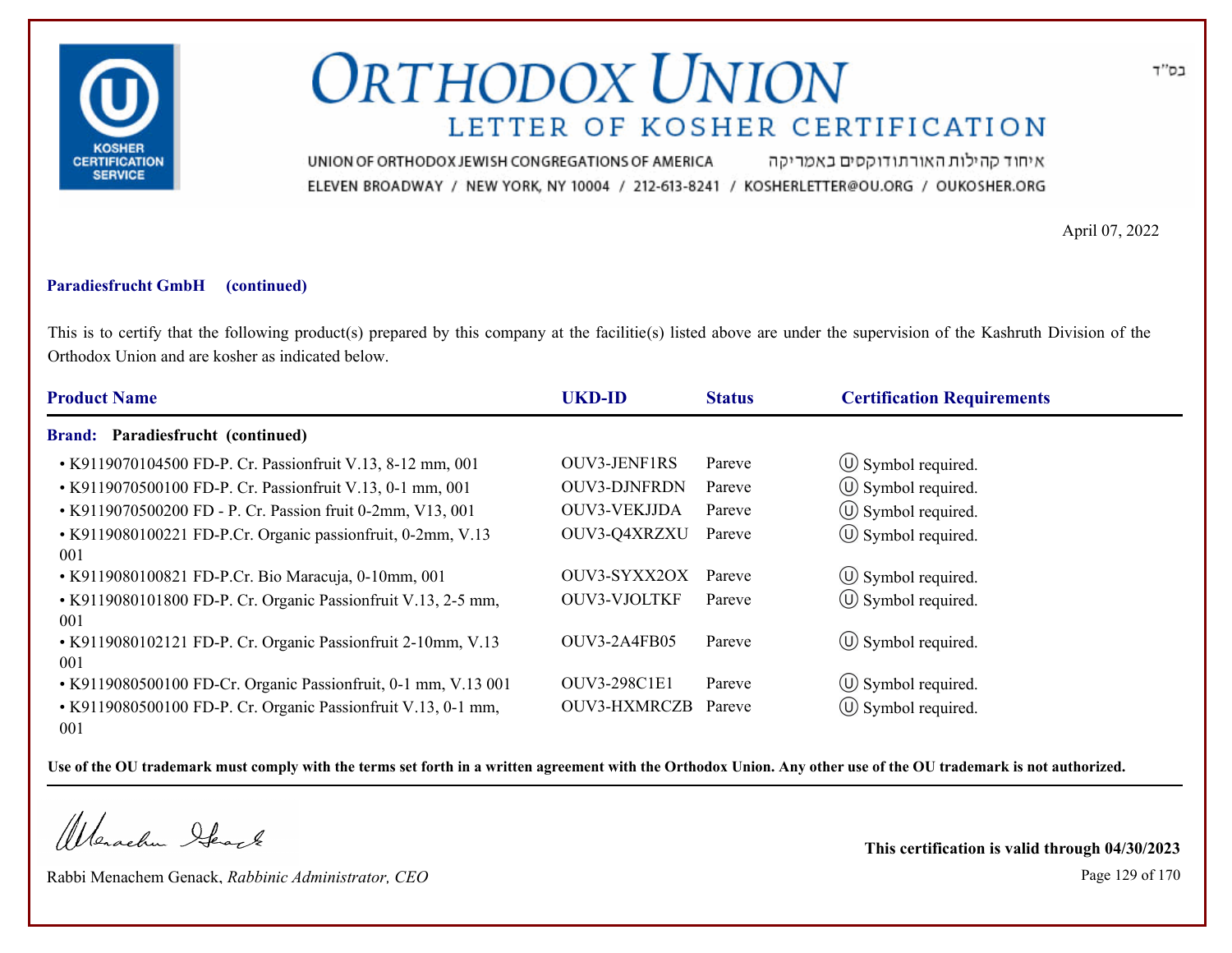

איחוד קהילות האורתודוקסים באמריקה UNION OF ORTHODOX JEWISH CONGREGATIONS OF AMERICA ELEVEN BROADWAY / NEW YORK, NY 10004 / 212-613-8241 / KOSHERLETTER@OU.ORG / OUKOSHER.ORG

April 07, 2022

#### **Paradiesfrucht GmbH (continued)**

This is to certify that the following product(s) prepared by this company at the facilitie(s) listed above are under the supervision of the Kashruth Division of the Orthodox Union and are kosher as indicated below.

| <b>Product Name</b>                                                                           | <b>UKD-ID</b>       | <b>Status</b> | <b>Certification Requirements</b> |
|-----------------------------------------------------------------------------------------------|---------------------|---------------|-----------------------------------|
| Paradiesfrucht (continued)<br><b>Brand:</b>                                                   |                     |               |                                   |
| • K9119080500221 FD.P.Cr. Organic passionfruit, 0-2 mm, V.13<br>001                           | OUV3-PGIB6VQ        | Pareve        | $\circ$ Symbol required.          |
| • K9119081300221 FD-P.Cr. Organic passionfruit, HFW for 0-2<br>mm, V.13 001                   | OUV3-I0U8YYW        | Pareve        | $\circ$ Symbol required.          |
| • K9119110101800 FD-P.Cr. Organic Passionfruit V.16, 2-5mm<br>001                             | OUV3-4CA4446        | Pareve        | $\circ$ Symbol required.          |
| • K9119120100800 FD-P. Cr. Organic Passionfruit V.13, 0-10 mm<br>$(x$ -rayed), 001            | <b>OUV3-KUFJMXK</b> | Pareve        | $\circ$ Symbol required.          |
| • K9119120101800 FD-P.Cr. Passionfruit V.22A, 2-5mm 001                                       | <b>OUV3-93FC7B3</b> | Pareve        | $\circled{1}$ Symbol required.    |
| • K9119120101802 FD-P.Cr. Passionfruit 2-5 mm, V.22-A,oil<br>coated 001                       | OUV3-JFSTDFO        | Pareve        | $\circled{1}$ Symbol required.    |
| • K9119120101854 FD-P.Cr. Passionfruit, 2-5 mm, V.22-A, oil<br>coated with sunflower oil, 001 | OUV3-598YFBI        | Pareve        | $\circ$ Symbol required.          |

**Use of the OU trademark must comply with the terms set forth in a written agreement with the Orthodox Union. Any other use of the OU trademark is not authorized.**

Werschn Heark

Rabbi Menachem Genack, *Rabbinic Administrator, CEO* Page 130 of 170

**This certification is valid through 04/30/2023**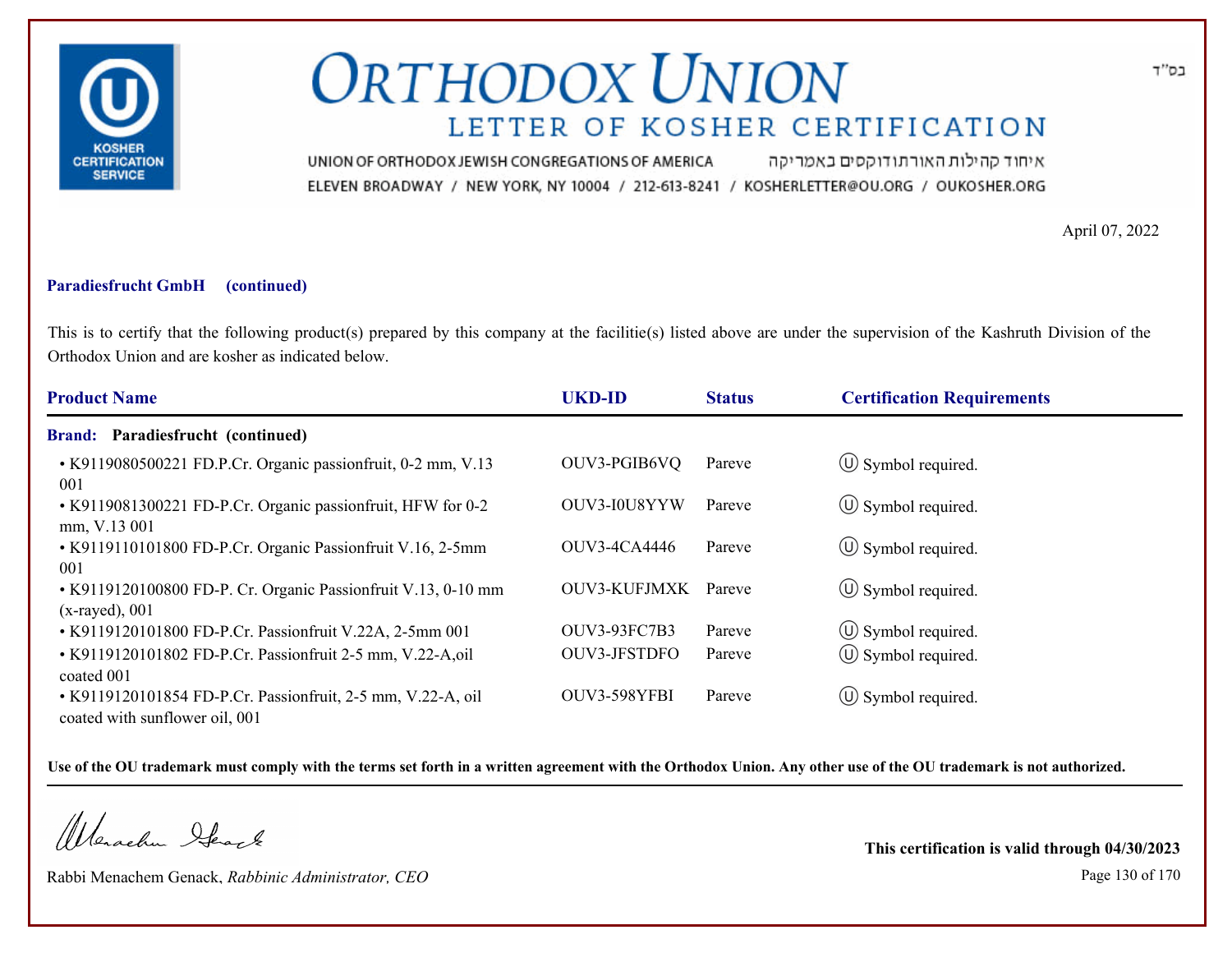

איחוד קהילות האורתודוקסים באמריקה UNION OF ORTHODOX JEWISH CONGREGATIONS OF AMERICA ELEVEN BROADWAY / NEW YORK, NY 10004 / 212-613-8241 / KOSHERLETTER@OU.ORG / OUKOSHER.ORG

April 07, 2022

### **Paradiesfrucht GmbH (continued)**

This is to certify that the following product(s) prepared by this company at the facilitie(s) listed above are under the supervision of the Kashruth Division of the Orthodox Union and are kosher as indicated below.

| <b>Product Name</b>                                             | <b>UKD-ID</b>       | <b>Status</b> | <b>Certification Requirements</b> |  |
|-----------------------------------------------------------------|---------------------|---------------|-----------------------------------|--|
| Paradiesfrucht (continued)<br><b>Brand:</b>                     |                     |               |                                   |  |
| • K9119120102100 FD-P.Cr. passionfruit 2-10 mm, V 22-A, 001     | <b>OUV3-XYNGFRE</b> | Pareve        | $\circ$ Symbol required.          |  |
| • K9119120500200 FD-P.Cr. Passionfruit, 0-2 mm, V.22-A 001      | OUV3-6NLXJV0        | Pareve        | $\circled{1}$ Symbol required.    |  |
| • K9119121300200 FD-P.Cr. Passionfruit, to grinding for 0-2 mm, | OUV3-5LJN306        | Pareve        | $\circ$ Symbol required.          |  |
| $V.22-A.001$                                                    |                     |               |                                   |  |
| • K9119140101100 FD - P. Cr. Passion fruit 1-3mm, V.34, 001     | OUV3-0C6KRXF        | Pareve        | $\circ$ Symbol required.          |  |
| • K9119140101200 FD - P. Cr. Passion fruit 1-3mm, V.34, 001     | OUV3-YRKTAD5        | Pareve        | $\circled{0}$ Symbol required.    |  |
| • K9119140101200 FD-P. Cr. Passionfruit V.34, 1-4 mm, 001       | <b>OUV3-IYKEUBR</b> | Pareve        | $\circled{1}$ Symbol required.    |  |
| • K9121010101800 FD-P.Cr. Melon, 2-5 mm, V.3 001                | <b>OUV3-NDJJ9MS</b> | Pareve        | $\circ$ Symbol required.          |  |
| • K9121010102100 FD-P. Cr. Melon, 2-10 mm, V.3, 001             | <b>OUV3-AVEDJMA</b> | Pareve        | $\circ$ Symbol required.          |  |
| • K9121010102100 FD-P.Cr. Melon, 2-10 mm, V.3 001               | OUV3-NQT5TYD        | Pareve        | $\circ$ Symbol required.          |  |
| • K9121010500100 FD-P.Cr. Melon, 0-1 mm, V.3 001                | OUV3-9QXG7WV        | Pareve        | $\circ$ Symbol required.          |  |
| • K9121010500200 FD-P. Cr. Melon, 0-2 mm, V.3, 001              | OUV3-OQ7U3BL        | Pareve        | $(U)$ Symbol required.            |  |

**Use of the OU trademark must comply with the terms set forth in a written agreement with the Orthodox Union. Any other use of the OU trademark is not authorized.**

Werachen Stack

Rabbi Menachem Genack, *Rabbinic Administrator, CEO* Page 131 of 170

**This certification is valid through 04/30/2023**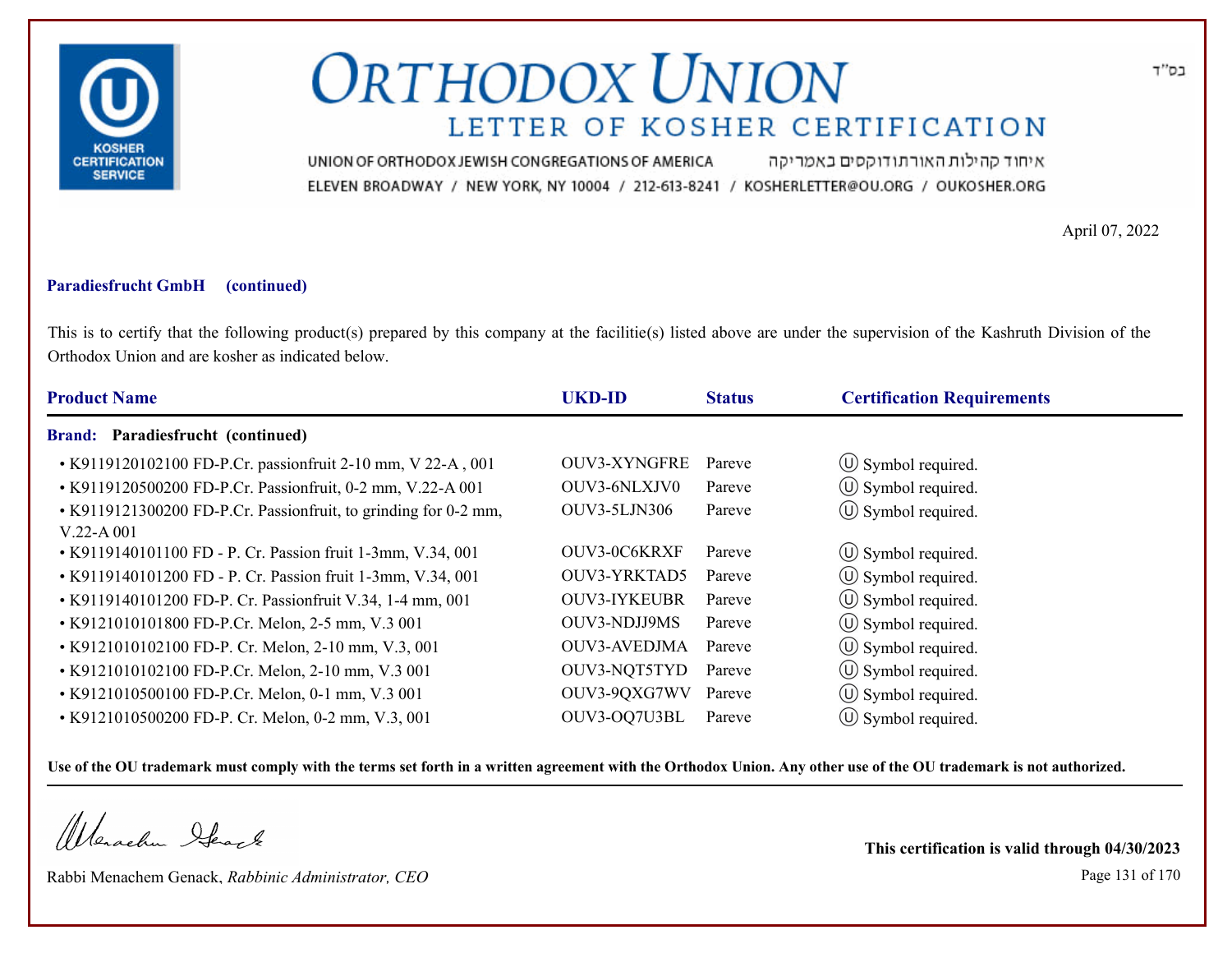

איחוד קהילות האורתודוקסים באמריקה UNION OF ORTHODOX JEWISH CONGREGATIONS OF AMERICA ELEVEN BROADWAY / NEW YORK, NY 10004 / 212-613-8241 / KOSHERLETTER@OU.ORG / OUKOSHER.ORG

April 07, 2022

#### **Paradiesfrucht GmbH (continued)**

This is to certify that the following product(s) prepared by this company at the facilitie(s) listed above are under the supervision of the Kashruth Division of the Orthodox Union and are kosher as indicated below.

| <b>Product Name</b>                                           | <b>UKD-ID</b>       | <b>Status</b> | <b>Certification Requirements</b> |
|---------------------------------------------------------------|---------------------|---------------|-----------------------------------|
| <b>Brand: Paradiesfrucht (continued)</b>                      |                     |               |                                   |
| • K9121010500200 FD-P.Cr. Melon, 0-2 mm, V.3 001              | <b>OUV3-CUHIMGR</b> | Pareve        | $\circled{1}$ Symbol required.    |
| • K9121011300100 FD-P.Cr. Melon, HWF for 0-1 mm, V.3 001      | OUV3-GQ7QQTG        | Pareve        | (U) Symbol required.              |
| • K9121011300200 FD-P.Cr. Melon, HWF for 0-2 mm, V.3 001      | OUV3-3JERISG        | Pareve        | $\circ$ Symbol required.          |
| • K9121011301800 FD-P.Cr. Melon, HFW for grinding to 2-5 mm,  | OUV3-ELBDLSJ        | Pareve        | $\circ$ Symbol required.          |
| V.3 001<br>• K9122000500200 FD - P. Cr. Papaya V.2 0-2mm, 001 | OUV3-NVH2JJX        | Pareve        | $\circ$ Symbol required.          |
| • K9123000101800 FD-P. Cr. Physalis V.3, 2-5 mm, 001          | OUV3-8YXZDEH        | Pareve        | $\circ$ Symbol required.          |
| • K9123000102100 FD-P. Cr. Physalis V.3, 2-10 mm, 001         | <b>OUV3-ODIRECE</b> | Pareve        | $\circ$ Symbol required.          |
| • K9127000101800 FD-P. Cr. Mango-Rosemary V.2, 2-5 mm, 001    | OUV3-P8WHV9H        | Pareve        | $\circ$ Symbol required.          |
| • K9137000102100 FD-Paradise-Crunchy Acai 2-10 mm, V. 2001    | OUV3-83059C2        | Pareve        | $\circ$ Symbol required.          |
| • K9137010102100 FD-Organic P.Cr. Acai, 2-10 mm, V.5 001      | OUV3-8BGJRUD        | Pareve        | $\circ$ Symbol required.          |
| • K9137010621500 FD-Organic SB Acai, 30x30 mm, V.5 001        | OUV3-BDE8WCJ        | Pareve        | $(U)$ Symbol required.            |

**Use of the OU trademark must comply with the terms set forth in a written agreement with the Orthodox Union. Any other use of the OU trademark is not authorized.**

Werschn Stack

Rabbi Menachem Genack, *Rabbinic Administrator, CEO* Page 132 of 170

**This certification is valid through 04/30/2023**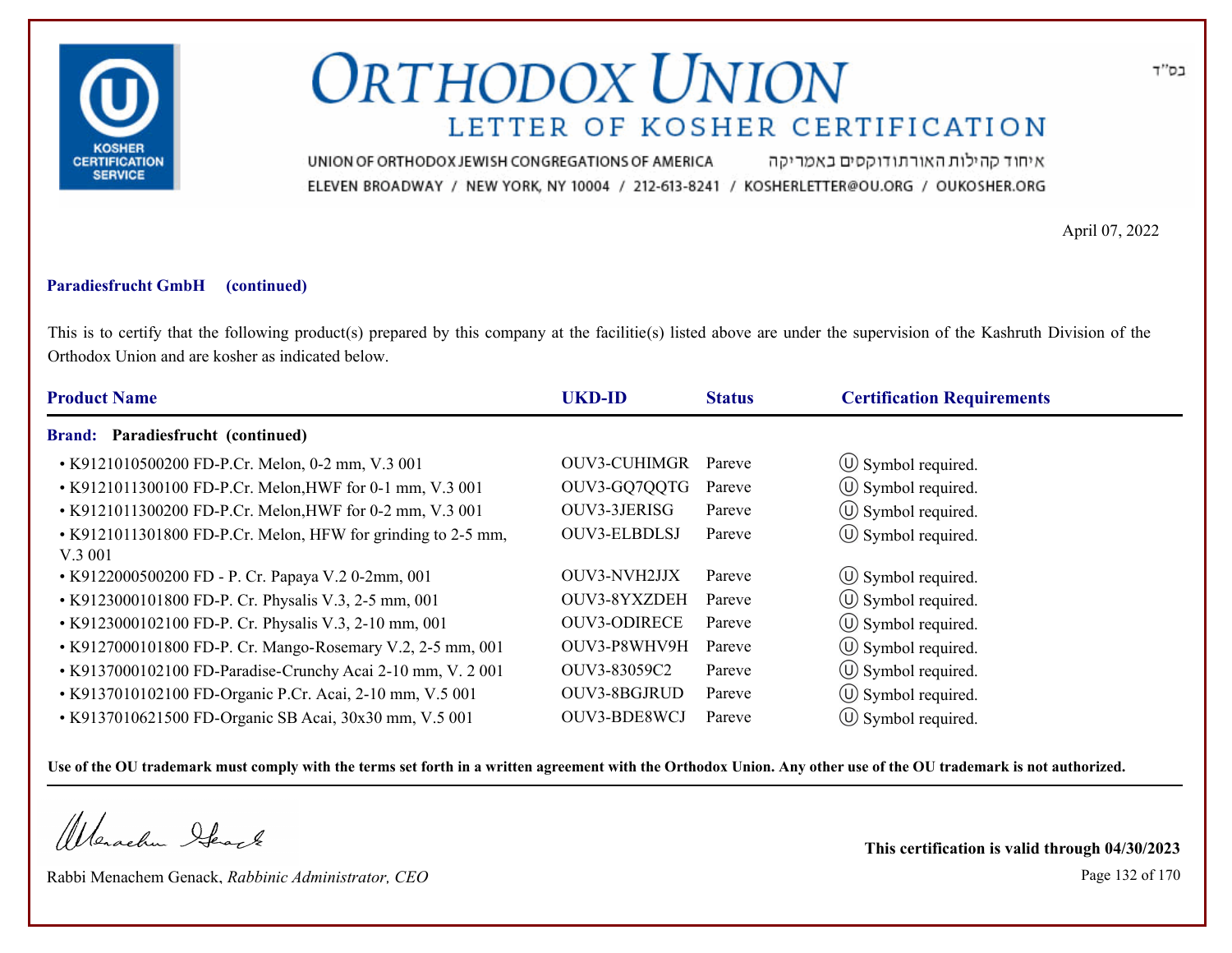

איחוד קהילות האורתודוקסים באמריקה UNION OF ORTHODOX JEWISH CONGREGATIONS OF AMERICA ELEVEN BROADWAY / NEW YORK, NY 10004 / 212-613-8241 / KOSHERLETTER@OU.ORG / OUKOSHER.ORG

April 07, 2022

#### **Paradiesfrucht GmbH (continued)**

This is to certify that the following product(s) prepared by this company at the facilitie(s) listed above are under the supervision of the Kashruth Division of the Orthodox Union and are kosher as indicated below.

| <b>Product Name</b>                                                  | <b>UKD-ID</b>       | <b>Status</b> | <b>Certification Requirements</b> |
|----------------------------------------------------------------------|---------------------|---------------|-----------------------------------|
| <b>Brand: Paradiesfrucht (continued)</b>                             |                     |               |                                   |
| • K9137017811400 FD - Organic - Smoothie Drops Acai 15mm,<br>V.5,001 | OUV3-MDIAYOJ        | Pareve        | $\circ$ Symbol required.          |
| • K9138000101100 FD - P. Cr. Exotic 1-3mm, V.3, 001                  | OUV3-REDR9IG        | Pareve        | $\circled{1}$ Symbol required.    |
| • K9138010101100 FD-P.Cr. Exotic 1-3 mm, V.5, 001                    | <b>OUV3-OKTIRUB</b> | Pareve        | $\circ$ Symbol required.          |
| • K9150000101200 FD-P. Cr. Date V.1, 1-4 mm, 001                     | OUV3-7BDA98S        | Pareve        | $\circ$ Symbol required.          |
| • K9150000101800 FD-P. Cr. Date V.1, 2-5 mm, 001                     | OUV3-9TIKRCT        | Pareve        | $\circ$ Symbol required.          |
| • K9150000500100 FD - P.Cr. Date 0-1 mm V. 1, 001                    | OUV3-ULRQXYU        | Pareve        | $\circ$ Symbol required.          |
| • K9150000500200 FD- P.Cr. Date, 0-2 mm, V.1, 001                    | OUV3-IW2DJJ6        | Pareve        | $\circled{1}$ Symbol required.    |
| • K9153000000044 FD-Organic P.Cr. Coconut V.21 Rework                | <b>OUV3-SDJKWBS</b> | Pareve        | (U) Symbol required.              |
| • K9153000100800 FD-P. Cr. Organic Coconut V.21, 0-10 mm,<br>001     | OUV3-QTMTSUU Pareve |               | $\circled{1}$ Symbol required.    |
| • K9153000102100 FD-Organic P.Cr. Coconut V.21 2-10mm                | OUV3-5PA2VGY        | Pareve        | $\circ$ Symbol required.          |
| • K9153017811300 FD-Smoothie Drops Coconut V.9, 20 mm, 001           | OUV3-JBGRGIQ        | Pareve        | $\circ$ Symbol required.          |

**Use of the OU trademark must comply with the terms set forth in a written agreement with the Orthodox Union. Any other use of the OU trademark is not authorized.**

Werachen Stack

Rabbi Menachem Genack, *Rabbinic Administrator, CEO* Page 133 of 170

**This certification is valid through 04/30/2023**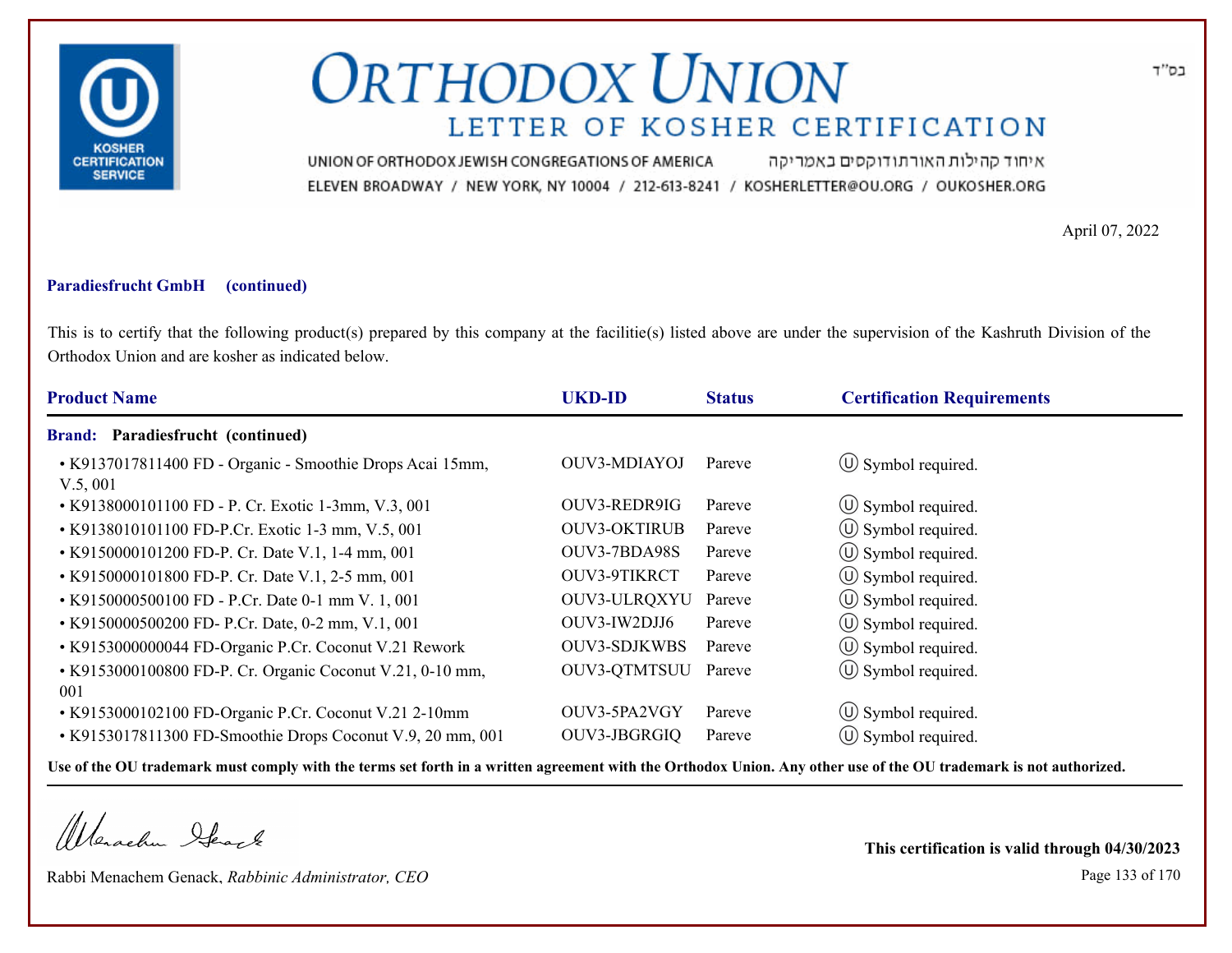

איחוד קהילות האורתודוקסים באמריקה UNION OF ORTHODOX JEWISH CONGREGATIONS OF AMERICA ELEVEN BROADWAY / NEW YORK, NY 10004 / 212-613-8241 / KOSHERLETTER@OU.ORG / OUKOSHER.ORG

April 07, 2022

### **Paradiesfrucht GmbH (continued)**

This is to certify that the following product(s) prepared by this company at the facilitie(s) listed above are under the supervision of the Kashruth Division of the Orthodox Union and are kosher as indicated below.

| <b>Product Name</b>                                                      | <b>UKD-ID</b>       | <b>Status</b> | <b>Certification Requirements</b> |
|--------------------------------------------------------------------------|---------------------|---------------|-----------------------------------|
| <b>Brand: Paradiesfrucht (continued)</b>                                 |                     |               |                                   |
| • K9153017811400 FD-Smoothie Drops Coconut V.9, 15 mm, 001               | OUV3-UN4FOQD        | Pareve        | $\circ$ Symbol required.          |
| • K9153020500100 FD - P. Cr. Coconut 0-1mm, V.28, 001                    | OUV3-HTOYIZ7        | Pareve        | $\circled{1}$ Symbol required.    |
| • K9212000500100 FD-P.Cr. Carrot, 0-1 mm, V.10 001                       | OUV3-39BA42B        | Pareve        | $\circ$ Symbol required.          |
| • K9212000500200 FD-Organic P.Cr. Carrot, 0-2 mm, 001, V.10              | OUV3-SPXEW8M        | Pareve        | $\circled{1}$ Symbol required.    |
| • K9212001300100 FD-P.Cr. Carrot HFW for 0-1 mm, V.10, 001               | OUV3-97FE974        | Pareve        | $\circled{1}$ Symbol required.    |
| • K9212010000044 FD.P.Cr. Carrot for Rework (z. Einarbeiten),<br>V.1 001 | OUV3-8ECFD39        | Pareve        | $\circ$ Symbol required.          |
| • K9212010102100 FD-P. Cr. Carrot 2-10 mm, V.1 001                       | <b>OUV3-03D030B</b> | Pareve        | $\circ$ Symbol required.          |
| • K9212020500200 FD-Organic P.Cr. Carott 0-2mm, V.8 001                  | OUV3-HQRBCI0        | Pareve        | $\circ$ Symbol required.          |
| • K9212020500200 FD-P.Cr. Organic carrot, 0-2 mm, V.8 001                | OUV3-VSAEX7O        | Pareve        | (U) Symbol required.              |
| • K9212030500100 FD - P. Cr. Organic Carrot 0-1mm, V.11, 001             | OUV3-OYWD2LJ        | Pareve        | $\circ$ Symbol required.          |
| • K9244000000044 FD-P.Cr. Black carrot, for rework, V.1 001              | OUV3-FCRDF57        | Pareve        | $(U)$ Symbol required.            |

**Use of the OU trademark must comply with the terms set forth in a written agreement with the Orthodox Union. Any other use of the OU trademark is not authorized.**

Werachen Stack

Rabbi Menachem Genack, *Rabbinic Administrator, CEO* Page 134 of 170

**This certification is valid through 04/30/2023**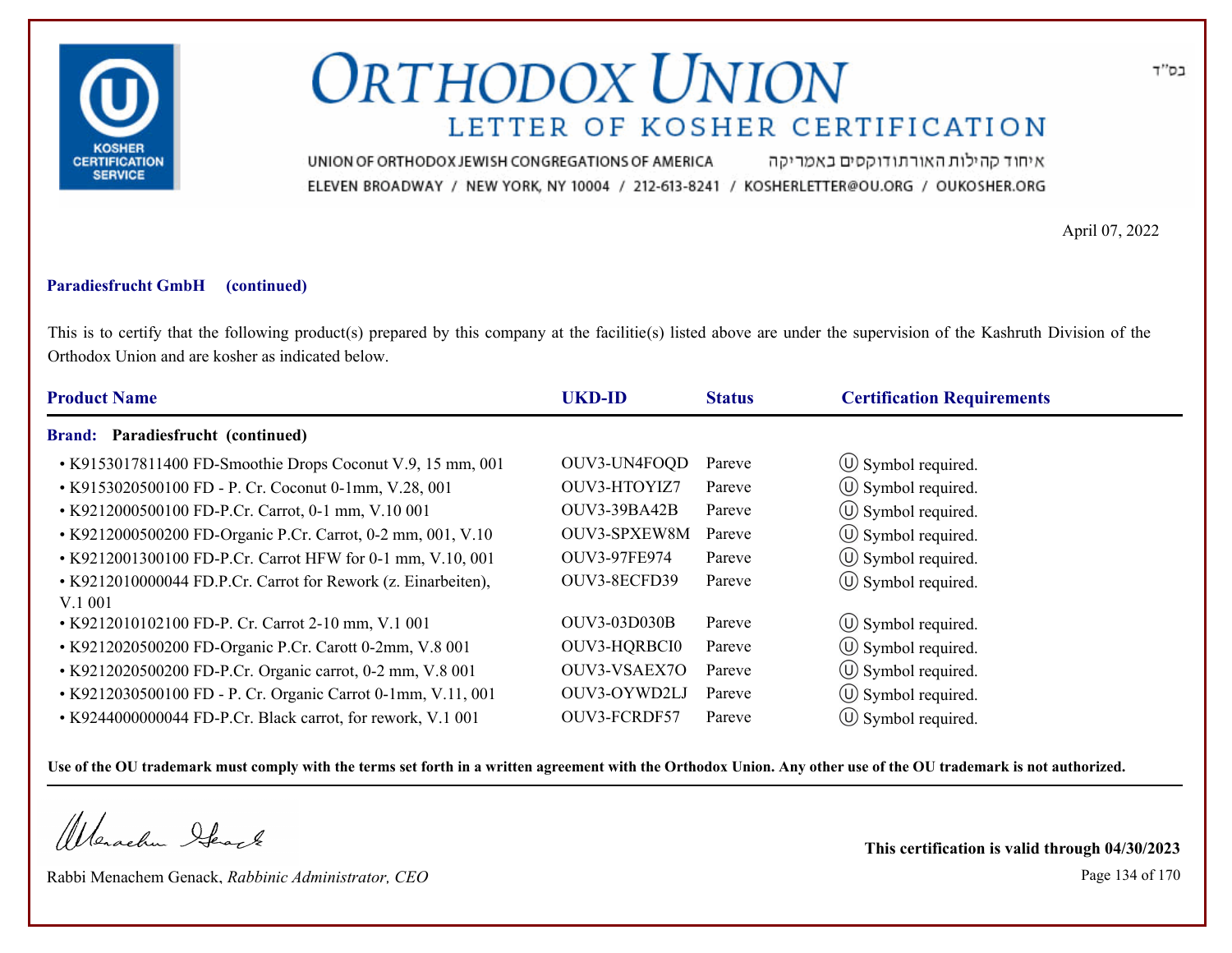

איחוד קהילות האורתודוקסים באמריקה UNION OF ORTHODOX JEWISH CONGREGATIONS OF AMERICA ELEVEN BROADWAY / NEW YORK, NY 10004 / 212-613-8241 / KOSHERLETTER@OU.ORG / OUKOSHER.ORG

April 07, 2022

#### **Paradiesfrucht GmbH (continued)**

This is to certify that the following product(s) prepared by this company at the facilitie(s) listed above are under the supervision of the Kashruth Division of the Orthodox Union and are kosher as indicated below.

| <b>Product Name</b>                                      | <b>UKD-ID</b>              | <b>Status</b> | <b>Certification Requirements</b> |  |
|----------------------------------------------------------|----------------------------|---------------|-----------------------------------|--|
| Paradiesfrucht (continued)<br><b>Brand:</b>              |                            |               |                                   |  |
| • K9244000102100 FD-P.Cr. Black carrot, 2-10 mm V.1 001  | <b>OUV3-OFJHHIB</b>        | Pareve        | $\circ$ Symbol required.          |  |
| • K9304000101100 FD-P.Cr. Ginger V.1 1-3mm               | OUV3-JEZEFW8               | Pareve        | $\circ$ Symbol required.          |  |
| • K9304000102100 FD-P. Cr. Ginger, 2-10 mm, V.1, 001     | OUV3-5SQGKOK               | Pareve        | $\circled{1}$ Symbol required.    |  |
| • K9304000500200 FD-P.Cr. Ginger, 0-2 mm, 001            | OUV3-E0GSTVF               | Pareve        | $\circ$ Symbol required.          |  |
| • K9304001301100 FD-P.Cr. Ginger V.1 1-3mm HFW           | <b>OUV3-MZZWRDW</b> Pareve |               | $\circ$ Symbol required.          |  |
| • K9304010101100 FD-P.Cr.Ginger, 1-3 mm, V.4, 001        | <b>OUV3-EPYUSON</b>        | Pareve        | $\circ$ Symbol required.          |  |
| • K9304010101800 FD-P.Cr.Ginger, 2-5 mm, V.4, 001        | OUV3-PRK4V6M               | Pareve        | $\circled{1}$ Symbol required.    |  |
| • K9304010102100 FD-P.Cr.Ginger, 2-10 mm, V.4, 001       | <b>OUV3-ORHLOAI</b>        | Pareve        | $\circ$ Symbol required.          |  |
| • K9304020101800 FD-P. Cr. Ginger V.7, 2-5mm, 001        | OUV3-GI9HQZJ               | Pareve        | $\circ$ Symbol required.          |  |
| • K9319010000044 FD.P. Cr. peppermint to rework, V.9 001 | OUD3-CE2E996               | Dairy         | $\cup$ -D Symbol required.        |  |
| • K9319010101100 FD-P. Cr. peppermint, 1-3 mm, V.9 001   | <b>OUD3-FFB2019</b>        | Dairy         | $\cup$ -D Symbol required.        |  |
| • K9319010500100 FD-P.Cr. peppermint, 0-1 mm, V.9, 001   | OUD3-FFX6AIX               | Dairy         | $(U)$ -D Symbol required.         |  |

**Use of the OU trademark must comply with the terms set forth in a written agreement with the Orthodox Union. Any other use of the OU trademark is not authorized.**

Werschn Stack

Rabbi Menachem Genack, *Rabbinic Administrator, CEO* Page 135 of 170

**This certification is valid through 04/30/2023**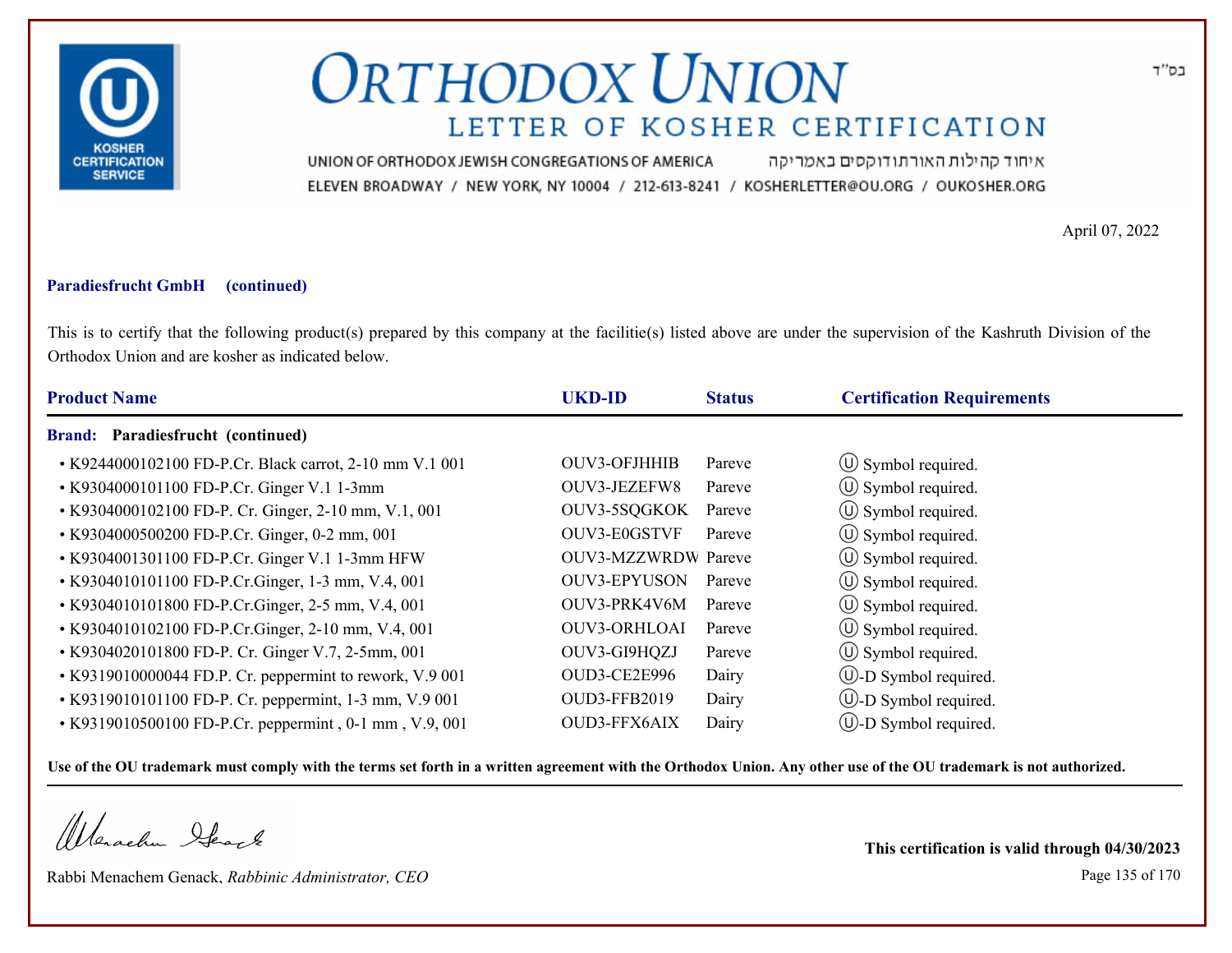

איחוד קהילות האורתודוקסים באמריקה UNION OF ORTHODOX JEWISH CONGREGATIONS OF AMERICA ELEVEN BROADWAY / NEW YORK, NY 10004 / 212-613-8241 / KOSHERLETTER@OU.ORG / OUKOSHER.ORG

April 07, 2022

#### **Paradiesfrucht GmbH (continued)**

This is to certify that the following product(s) prepared by this company at the facilitie(s) listed above are under the supervision of the Kashruth Division of the Orthodox Union and are kosher as indicated below.

| <b>Product Name</b>                                                         | <b>UKD-ID</b>       | <b>Status</b> | <b>Certification Requirements</b> |
|-----------------------------------------------------------------------------|---------------------|---------------|-----------------------------------|
| <b>Brand: Paradiesfrucht (continued)</b>                                    |                     |               |                                   |
| • K9319010500200 FD-P.Cr. peppermint, 0-2 mm, V.9, 001                      | OUD3-GRU79LN        | Dairy         | $\circled{1}$ -D Symbol required. |
| • K9319011300100 FD-P.Cr. peppermint, HFW for 0-1 mm, V.9,<br>001           | OUD3-PEE3BYY        | Dairy         | $\bigcup$ -D Symbol required.     |
| • K9319011300200 FD-P.Cr. peppermint, HFW for 0-2 mm, V.9,<br>001           | OUD3-EI1PXDM        | Dairy         | $\circled{1}$ -D Symbol required. |
| • K9319011301100 FD-P.Cr. peppermint HFW to grinding for 1-3<br>mm, V.9 001 | OUD3-7B79F1F        | Dairy         | $\bigcup$ -D Symbol required.     |
| • K9319020000044 FD-P.Cr. peppermint for rework, V.11 001                   | <b>OUD3-MJCYIXX</b> | Dairy         | $\circled{1}$ -D Symbol required. |
| • K9319020101100 FD-P.Cr. peppermint, 1-3 mm, V.11 001                      | <b>OUD3-XZORANF</b> | Dairy         | $\bigcirc$ -D Symbol required.    |
| • K9319020101800 FD.P.Cr. peppermint, 2-5 mm, V.11 001                      | OUD3-VJAA54R        | Dairy         | $\bigcirc$ -D Symbol required.    |
| • K9319021301100 FD-P.Cr. peppermint to grinding for 1-3 mm, V.<br>11 001   | OUD3-FLISVV1        | Dairy         | $\circled{1}$ -D Symbol required. |
| • K9500010101100 FD - P. Cr. Yogurt 1-3mm, V.28, 001                        | OUD3-OJO1UMV        | Dairy         | $(U)$ -D Symbol required.         |

**Use of the OU trademark must comply with the terms set forth in a written agreement with the Orthodox Union. Any other use of the OU trademark is not authorized.**

Werachen Stack

Rabbi Menachem Genack, *Rabbinic Administrator, CEO* Page 136 of 170

**This certification is valid through 04/30/2023**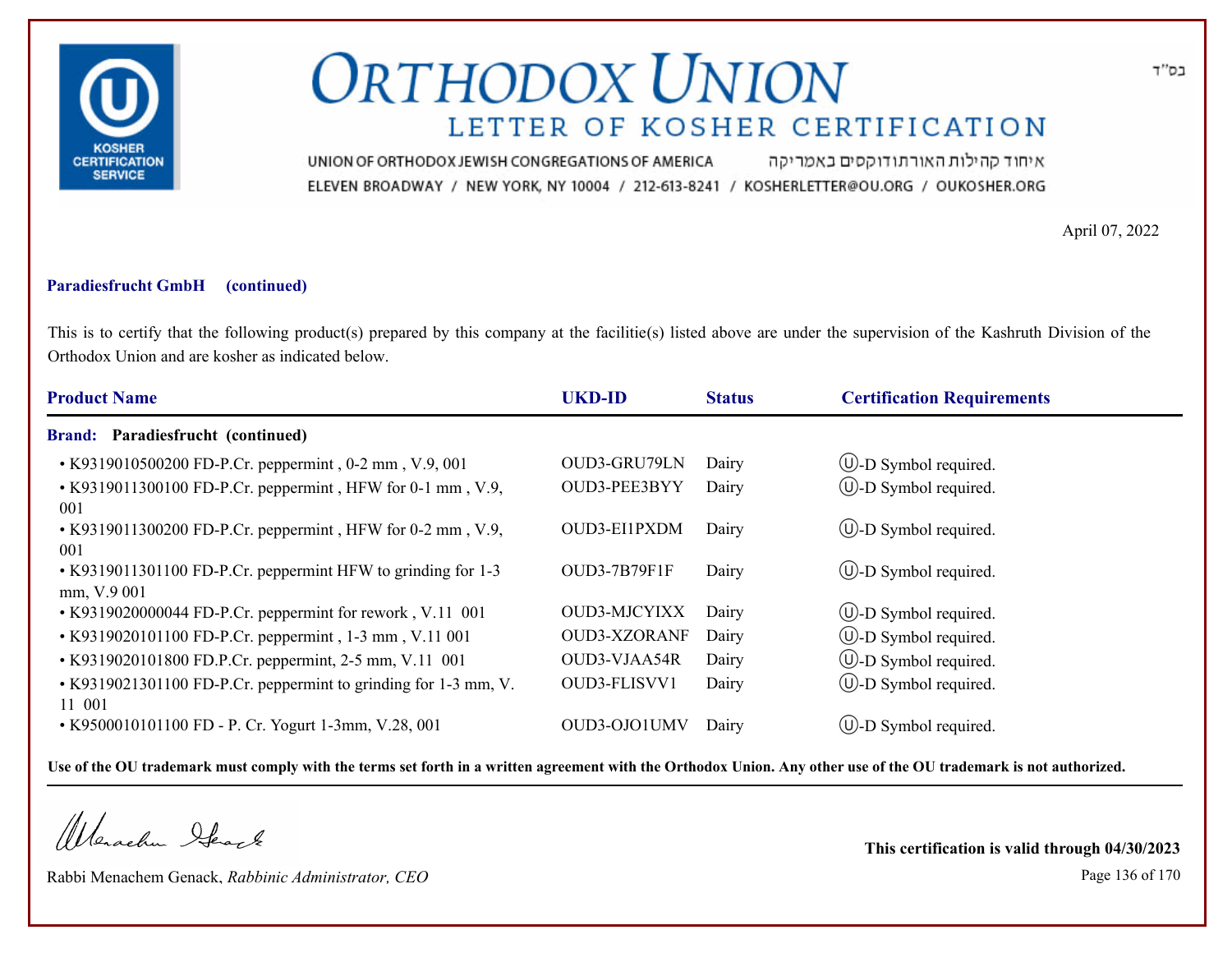

איחוד קהילות האורתודוקסים באמריקה UNION OF ORTHODOX JEWISH CONGREGATIONS OF AMERICA ELEVEN BROADWAY / NEW YORK, NY 10004 / 212-613-8241 / KOSHERLETTER@OU.ORG / OUKOSHER.ORG

April 07, 2022

#### **Paradiesfrucht GmbH (continued)**

This is to certify that the following product(s) prepared by this company at the facilitie(s) listed above are under the supervision of the Kashruth Division of the Orthodox Union and are kosher as indicated below.

| <b>Product Name</b>                                                  | <b>UKD-ID</b>       | <b>Status</b> | <b>Certification Requirements</b> |
|----------------------------------------------------------------------|---------------------|---------------|-----------------------------------|
| <b>Brand: Paradiesfrucht (continued)</b>                             |                     |               |                                   |
| • K9500010101800 FD-P. Cr. Yogurt V.28, 2-5 mm, 001                  | <b>OUD3-VFWFHJQ</b> | Dairy         | $\circled{1}$ -D Symbol required. |
| • K9500010102100 FD-P.Cr. Yogurt V.28, 2-10mm 001                    | OUD3-I16UKU7        | Dairy         | $\circled{1}$ -D Symbol required. |
| • K9500010500200 FD-P.Cr. yogurt powder, 0-2 mm, V.28 001            | <b>OUD3-A6392CE</b> | Dairy         | <b>W</b> -D Symbol required.      |
| • K9500017811300 FD-Smoothie Drops Yogurt V.28, 20 mm, 001           | <b>OUD3-ZWHIITP</b> | Dairy         | <b>W</b> -D Symbol required.      |
| • K9506000000044 FD-P.Cr. yogurt-strawberry, to rework, V.12,<br>001 | OUD3-NYCJYXL        | Dairy         | $\bigcirc$ -D Symbol required.    |
| • K9506000105200 FD-p.Cr. yogurt-strawberry, 5-20 mm, V.12,<br>001   | <b>OUD3-MRRTIC3</b> | Dairy         | $\circled{1}$ -D Symbol required. |
| • K9506000107000 FD-P.Cr. yogurt -strawberry, 8-20 mm, V.12,<br>001  | OUD3-ZC6TYXT        | Dairy         | $\bigcirc$ -D Symbol required.    |
| • K9506000621500 FD-SB Yogurt-Strawberry, 30x30 mm, V.12,<br>001     | OUD3-0EFESQM        | Dairy         | $\bigcirc$ -D Symbol required.    |

**Use of the OU trademark must comply with the terms set forth in a written agreement with the Orthodox Union. Any other use of the OU trademark is not authorized.**

Werachen Stack

Rabbi Menachem Genack, *Rabbinic Administrator, CEO* Page 137 of 170

**This certification is valid through 04/30/2023**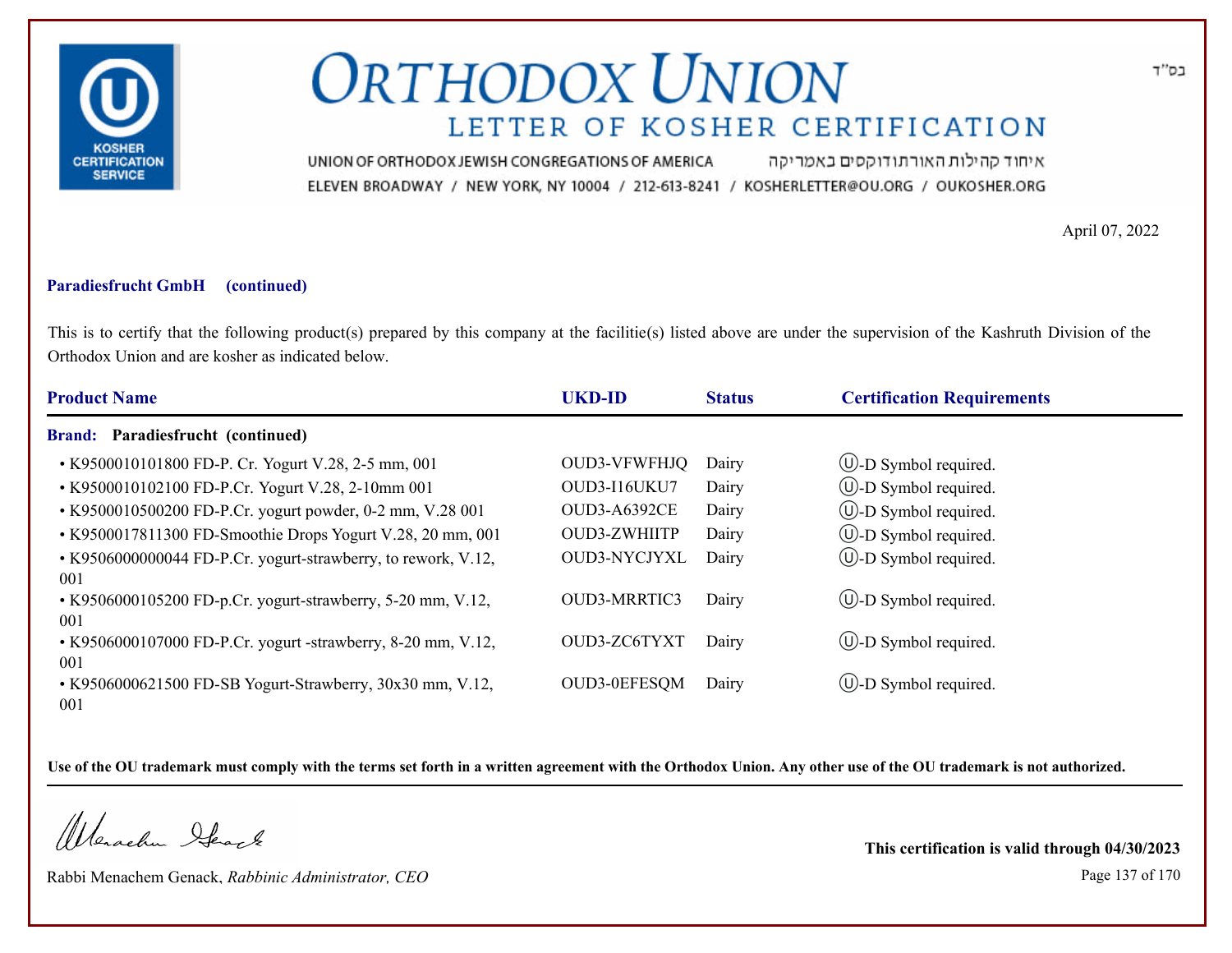

איחוד קהילות האורתודוקסים באמריקה UNION OF ORTHODOX JEWISH CONGREGATIONS OF AMERICA ELEVEN BROADWAY / NEW YORK, NY 10004 / 212-613-8241 / KOSHERLETTER@OU.ORG / OUKOSHER.ORG

April 07, 2022

#### **Paradiesfrucht GmbH (continued)**

This is to certify that the following product(s) prepared by this company at the facilitie(s) listed above are under the supervision of the Kashruth Division of the Orthodox Union and are kosher as indicated below.

| <b>Product Name</b>                                               | <b>UKD-ID</b>             | <b>Status</b> | <b>Certification Requirements</b> |
|-------------------------------------------------------------------|---------------------------|---------------|-----------------------------------|
| Brand: Paradiesfrucht (continued)                                 |                           |               |                                   |
| • K9506010101800 FD-P. Cr. Strawberry-Yogurt V.69C, 2-5mm,<br>001 | <b>OUD3-MFBWDNW Dairy</b> |               | $\cup$ -D Symbol required.        |
| • K9508000000044 FD-P.Cr. Yogurt -Orange, to rework, V.2, 001     | OUD3-QD9KRTR              | Dairy         | $\bigcirc$ -D Symbol required.    |
| • K9508000105200 FD-P.Cr. Yogurt -Orange, 5-20 mm, V.2, 001       | OUD3-CM8FMP6              | Dairy         | $\bigcup$ -D Symbol required.     |
| • K9508000107000 FD-P.Cr. Yogurt-Orange, 8-20 mm, V.2, 001        | OUD3-BZHCEDH              | Dairy         | $\bigcirc$ -D Symbol required.    |
| • K9513000000044 FD-P.Cr. Yogurt-vanilla, to rework, V.15 001     | OUD3-G4VUIJM              | Dairy         | $\bigcirc$ -D Symbol required.    |
| • K9513000000044 FD-P.Cr. Yogurt-vanilla, to rework, V.15 001     | OUD3-NQME061              | Dairy         | $\cup$ -D Symbol required.        |
| • K9513000102100 FD-P.Cr. Yogurt-vanilla, 2-10 mm, V.15 001       | OUD3-91L2HY2              | Dairy         | $\cup$ -D Symbol required.        |
| • K9513000103600 FD-P.Cr. Yogurt-vanilla, 5-12 mm, V.15 001       | OUD3-9HQU54M              | Dairy         | $\bigcirc$ -D Symbol required.    |
| • K9513000105200 FD-P.Cr. Yogurt-Vanilla, 5-20 mm, V.15, 001      | OUD3-UMSH6WN              | Dairy         | $\cup$ -D Symbol required.        |
| • K9513000107000 FD-P.Cr. Yogurt-vanilla, 8-20 mm, V.15, 001      | OUD3-TS2BIHB              | Dairy         | $\cup$ -D Symbol required.        |
| • K9513000500100 FD-P.Cr. Yogurt-vanilla, 0-1 mm, V.15 001        | OUD3-A5SVQW5              | Dairy         | $\cup$ -D Symbol required.        |

**Use of the OU trademark must comply with the terms set forth in a written agreement with the Orthodox Union. Any other use of the OU trademark is not authorized.**

Werachen Stack

Rabbi Menachem Genack, *Rabbinic Administrator, CEO* Page 138 of 170

**This certification is valid through 04/30/2023**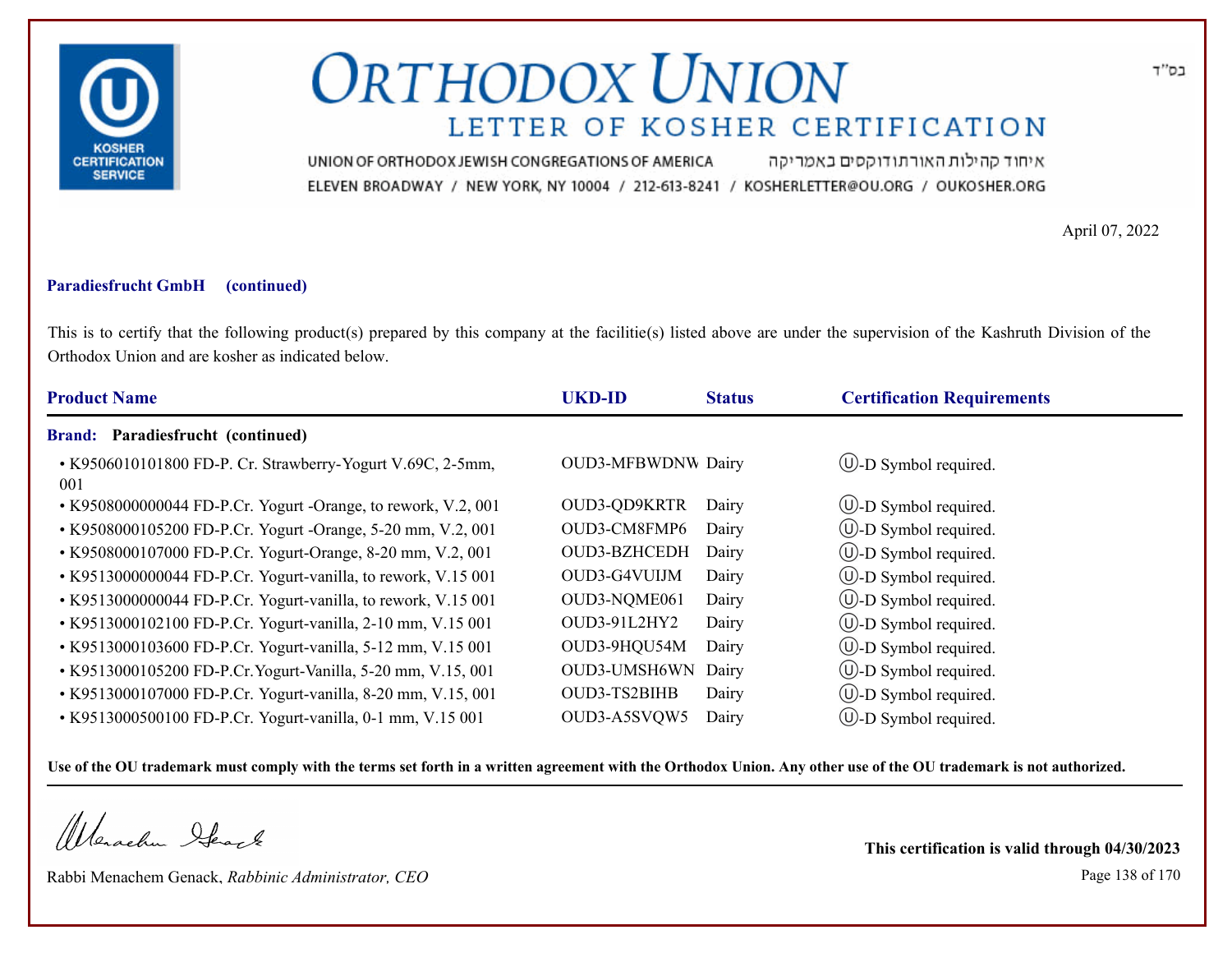

איחוד קהילות האורתודוקסים באמריקה UNION OF ORTHODOX JEWISH CONGREGATIONS OF AMERICA ELEVEN BROADWAY / NEW YORK, NY 10004 / 212-613-8241 / KOSHERLETTER@OU.ORG / OUKOSHER.ORG

April 07, 2022

#### **Paradiesfrucht GmbH (continued)**

This is to certify that the following product(s) prepared by this company at the facilitie(s) listed above are under the supervision of the Kashruth Division of the Orthodox Union and are kosher as indicated below.

| <b>Product Name</b>                                                     | <b>UKD-ID</b>       | <b>Status</b> | <b>Certification Requirements</b> |
|-------------------------------------------------------------------------|---------------------|---------------|-----------------------------------|
| <b>Brand: Paradiesfrucht (continued)</b>                                |                     |               |                                   |
| • K9513000500200 FD-P.Cr. Yogurt-vanilla, 0-2 mm, V.15 001              | OUD3-IV0212F        | Dairy         | $\circled{1}$ -D Symbol required. |
| • K9513000621500 FD-P. SB Yogurt-Vanilla, 30x30 mm, V.15, 001           | OUD3-7FF0PIJ        | Dairy         | $\circled{1}$ -D Symbol required. |
| • K9513001300100 FD-P.Cr. Yogurt-vanilla, HFW for 0-1 mm,<br>V.15 001   | <b>OUD3-CACZNBR</b> | Dairy         | $\circled{1}$ -D Symbol required. |
| • K9513001300200 FD-P.Cr. Yogurt-vanilla, HFW 0-2 mm, V.15<br>001       | <b>OUD3-DOECUHZ</b> | Dairy         | $\bigcirc$ -D Symbol required.    |
| • K9514010621500 FD-SB Blueberry-yogurt, 30x30 mm, V. 20,<br>001        | OUD3-O6DH9OE        | Dairy         | $\circled{1}$ -D Symbol required. |
| • K9514017621700 FD-Nuggets Blueberry-Yogurt V.20, 20x30<br>mm, 001     | <b>OUD3-OVPIRG4</b> | Dairy         | $\bigcirc$ -D Symbol required.    |
| • K9514027811300 FD-Smoothie Drops Blueberry-Yogurt V.31, 20<br>mm, 001 | OUD3-UYD5H3G        | Dairy         | $\bigcup$ -D Symbol required.     |

**Use of the OU trademark must comply with the terms set forth in a written agreement with the Orthodox Union. Any other use of the OU trademark is not authorized.**

Werachen Stack

Rabbi Menachem Genack, *Rabbinic Administrator, CEO* Page 139 of 170

**This certification is valid through 04/30/2023**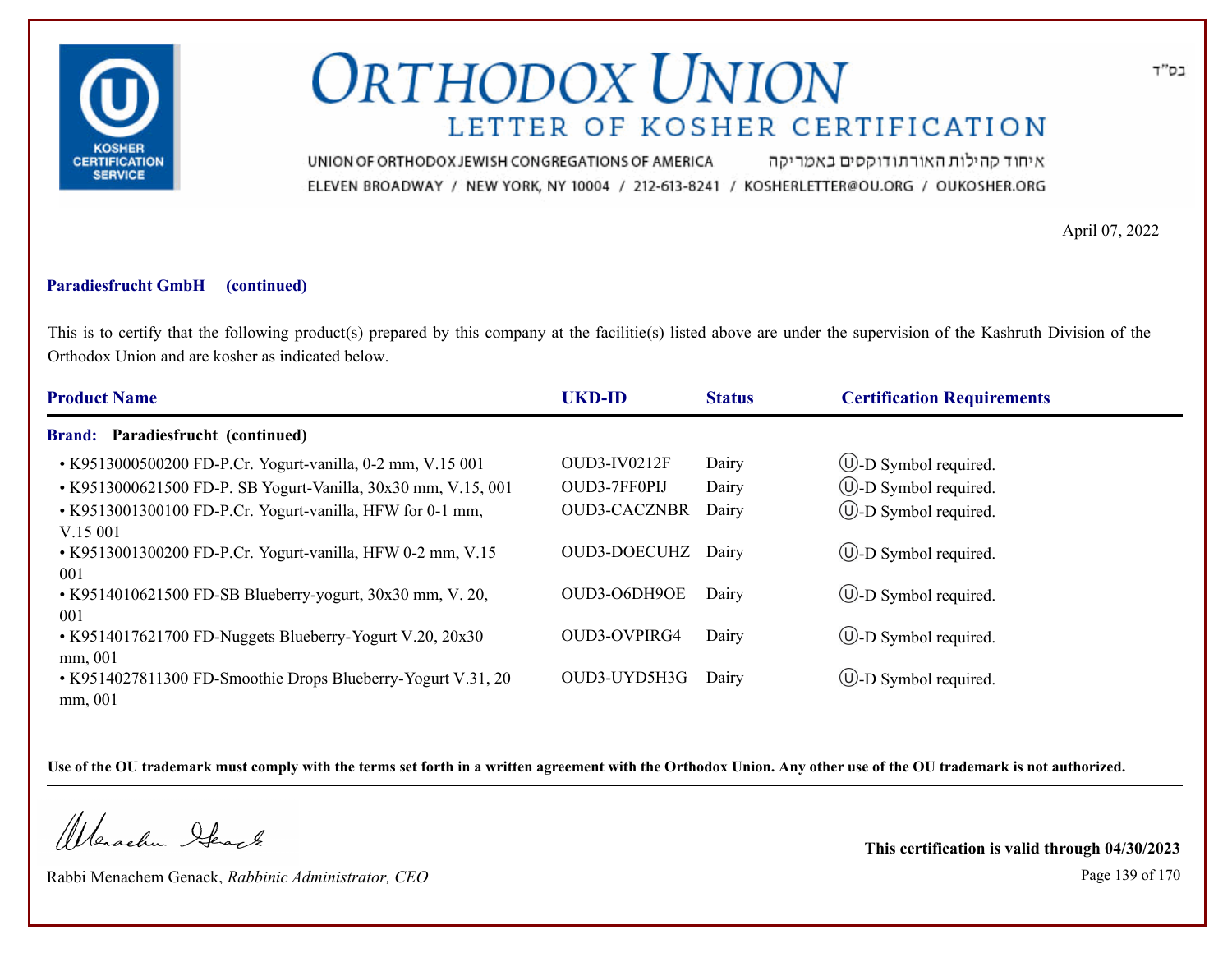

איחוד קהילות האורתודוקסים באמריקה UNION OF ORTHODOX JEWISH CONGREGATIONS OF AMERICA ELEVEN BROADWAY / NEW YORK, NY 10004 / 212-613-8241 / KOSHERLETTER@OU.ORG / OUKOSHER.ORG

April 07, 2022

### **Paradiesfrucht GmbH (continued)**

This is to certify that the following product(s) prepared by this company at the facilitie(s) listed above are under the supervision of the Kashruth Division of the Orthodox Union and are kosher as indicated below.

| <b>Product Name</b>                                                  | <b>UKD-ID</b>       | <b>Status</b> | <b>Certification Requirements</b> |
|----------------------------------------------------------------------|---------------------|---------------|-----------------------------------|
| Brand: Paradiesfrucht (continued)                                    |                     |               |                                   |
| • K9514037811300 FD - SD Organic Blueberry - Yogurt 20mm<br>V.38,001 | OUD3-AOXRBKI        | Dairy         | $\bigcirc$ -D Symbol required.    |
| • K9515000101100 FD-P. Cr. Organic Milk V.20, 1-3 mm, 001            | OUD3-OHCLLZC        | Dairy         | $\circled{1}$ -D Symbol required. |
| • K9515010101300 FD-Organic P.Cr. milk 1-5 mm, V.1 001               | OUD3-C103577        | Dairy         | $\bigcirc$ -D Symbol required.    |
| • K9516000000044 FD-P.Cr. Coconut, V.8, zum Einarbeiten 001          | OUV3-386E2F6        | Pareve        | $\circled{1}$ Symbol required.    |
| • K9516000101200 FD-P.Cr. Cocos V8, 1-4mm, 001                       | OUV3-UQ769EK        | Pareve        | $\circ$ Symbol required.          |
| • K9516000101800 FD-P.Cr. Cocos V.8, 2-5mm, 001                      | OUV3-GJ3ASUI        | Pareve        | $\circ$ Symbol required.          |
| • K9516000102100 FD-P. Crunchy Coconut, 2-10 mm 001                  | <b>OUV3-D75FB45</b> | Pareve        | $\circ$ Symbol required.          |
| • K9516000102100 FD-P.Cr. Coconut, V.8, 2-10 mm 001                  | OUV3-5NG7Y3V        | Pareve        | $\circ$ Symbol required.          |
| • K9516000103600 FD-P.Cr. Coconut, V.8, 5-12 mm 001                  | OUV3-JCS2NUI        | Pareve        | $\circ$ Symbol required.          |
| • K9516000500100 FD-P.Cr. Coconut, V.8, 0-1 mm 001                   | OUV3-E8P3GA1        | Pareve        | $\circ$ Symbol required.          |
| • K9516000500200 FD-P.Cr. Coconut, V.8, 0-2 mm 001                   | OUV3-YV2ZPML        | Pareve        | $\circ$ Symbol required.          |

**Use of the OU trademark must comply with the terms set forth in a written agreement with the Orthodox Union. Any other use of the OU trademark is not authorized.**

Werachen Stack

Rabbi Menachem Genack, *Rabbinic Administrator, CEO* Page 140 of 170

**This certification is valid through 04/30/2023**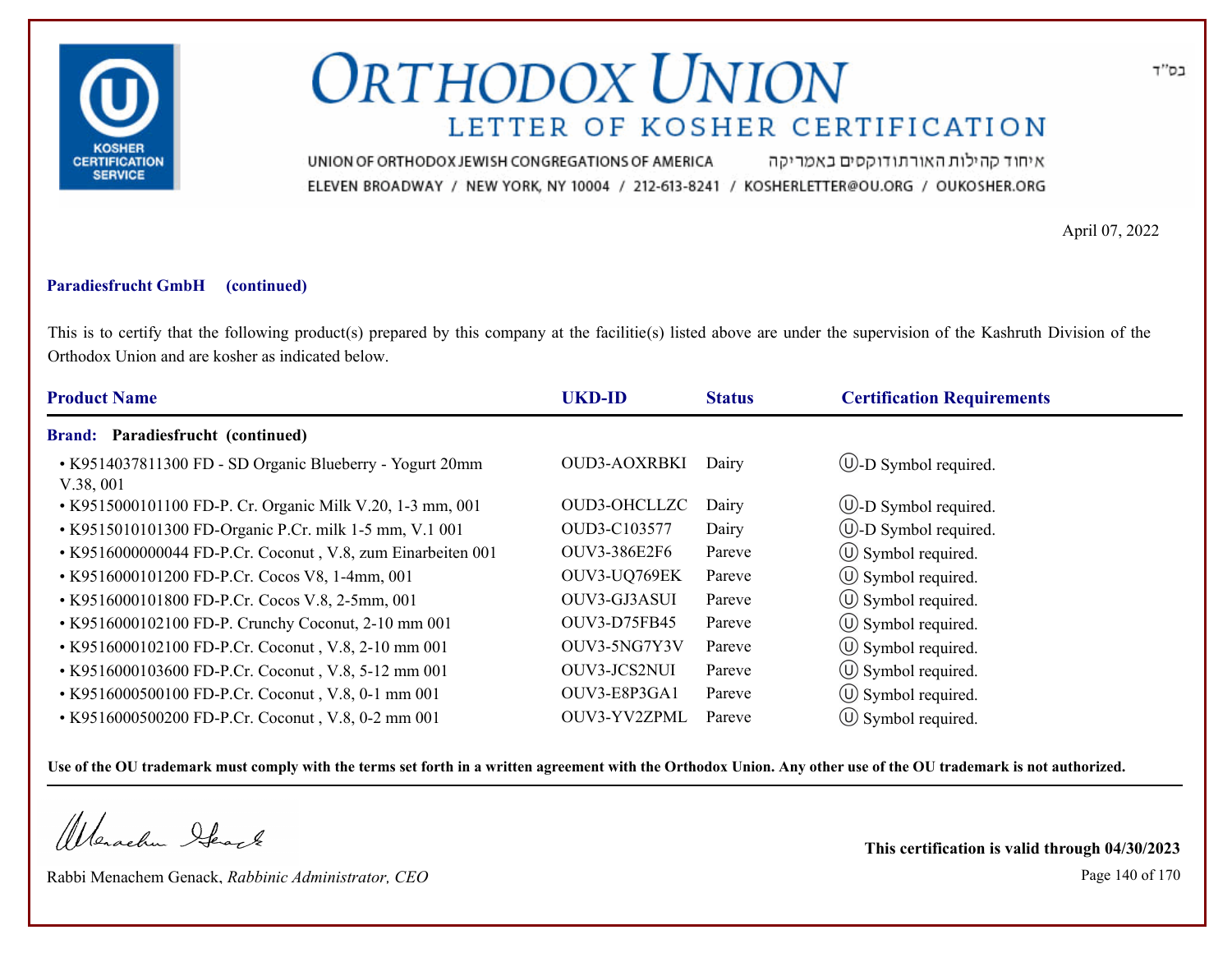

איחוד קהילות האורתודוקסים באמריקה UNION OF ORTHODOX JEWISH CONGREGATIONS OF AMERICA ELEVEN BROADWAY / NEW YORK, NY 10004 / 212-613-8241 / KOSHERLETTER@OU.ORG / OUKOSHER.ORG

April 07, 2022

#### **Paradiesfrucht GmbH (continued)**

This is to certify that the following product(s) prepared by this company at the facilitie(s) listed above are under the supervision of the Kashruth Division of the Orthodox Union and are kosher as indicated below.

| <b>Product Name</b>                                                              | <b>UKD-ID</b>       | <b>Status</b> | <b>Certification Requirements</b> |
|----------------------------------------------------------------------------------|---------------------|---------------|-----------------------------------|
| <b>Brand: Paradiesfrucht (continued)</b>                                         |                     |               |                                   |
| • K9516000500200 FD-P.Cr. Coconut 0-2 mm, V.8 001                                | <b>OUV3-A635CA9</b> | Pareve        | $\circ$ Symbol required.          |
| • K9516001300100 FD-P.Cr. Coconut, V.8, HFW for 0-1 mm<br>001                    | OUV3-HSKWIZH        | Pareve        | $\circ$ Symbol required.          |
| • K9516001300200 FD-P.Cr. Coconut, V.8, HFW for 0-2 mm 001                       | OUV3-BP4DNVH        | Pareve        | $\circ$ Symbol required.          |
| • K9517000000044 FD-Cr. Organic Mango-Goji-yogurt, to rework,<br>$V.3$ 001       | OUD3-A2ZLVES        | Dairy         | $\bigcirc$ -D Symbol required.    |
| • K9517000103600 FD-P. Cr. Organic Mango-Goji-Yogurt, 5-12<br>mm 001             | OUD3-B410047        | Dairy         | $\bigcirc$ -D Symbol required.    |
| • K9517000103600 FD-P.Cr. Organic Mango-Goji-yogurt, 5-12<br>mm, V.3 001         | OUD3-KQ1HWK2        | Dairy         | $\bigcirc$ -D Symbol required.    |
| • K9518000000044 FD-P.Cr. Organic Yogurt-pomegranate-acai, to<br>rework, V.2 001 | OUD3-F6IKLZD        | Dairy         | $\bigcup$ -D Symbol required.     |

**Use of the OU trademark must comply with the terms set forth in a written agreement with the Orthodox Union. Any other use of the OU trademark is not authorized.**

Werachen Ifearle

Rabbi Menachem Genack, *Rabbinic Administrator, CEO* Page 141 of 170

**This certification is valid through 04/30/2023**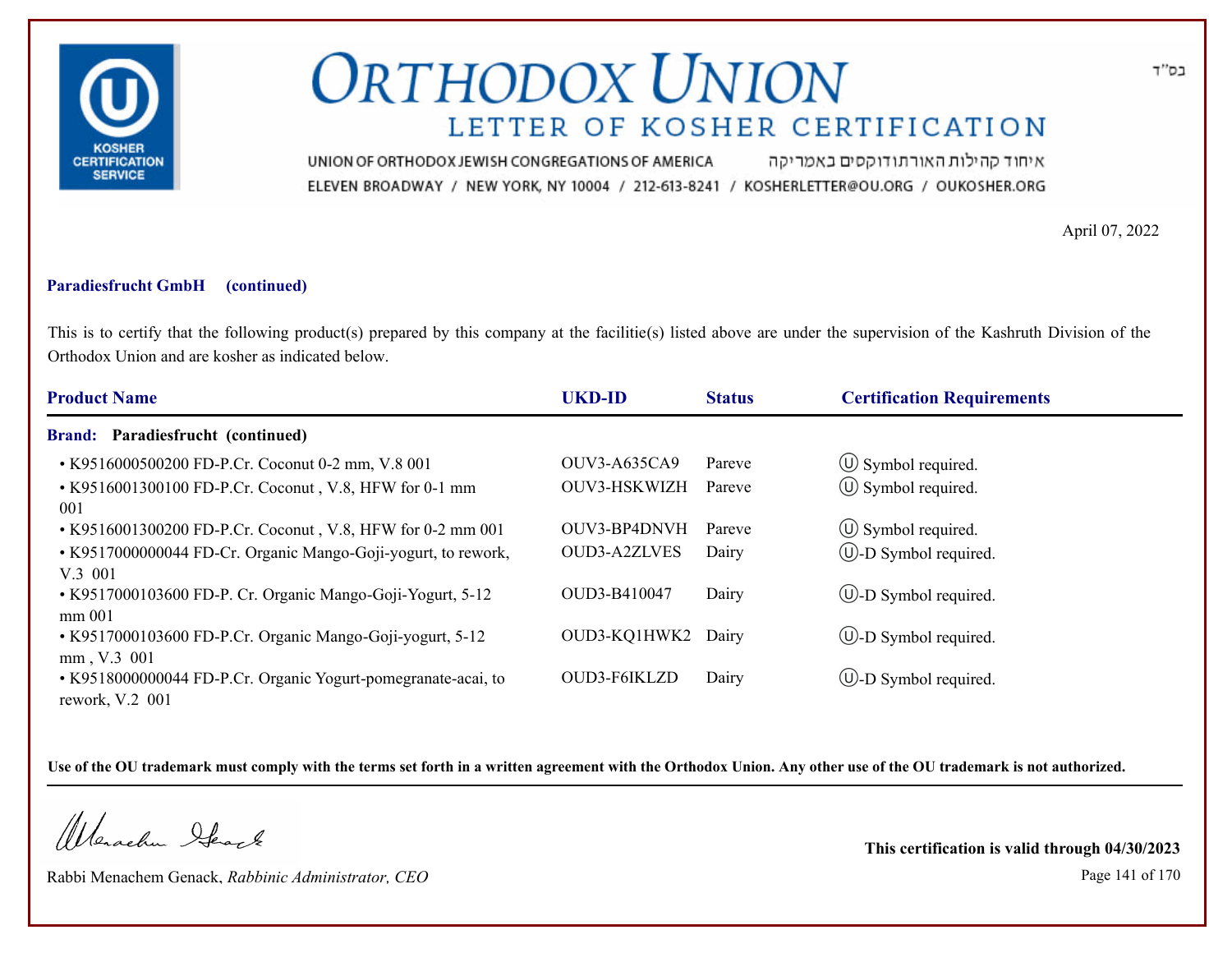

איחוד קהילות האורתודוקסים באמריקה UNION OF ORTHODOX JEWISH CONGREGATIONS OF AMERICA ELEVEN BROADWAY / NEW YORK, NY 10004 / 212-613-8241 / KOSHERLETTER@OU.ORG / OUKOSHER.ORG

April 07, 2022

### **Paradiesfrucht GmbH (continued)**

This is to certify that the following product(s) prepared by this company at the facilitie(s) listed above are under the supervision of the Kashruth Division of the Orthodox Union and are kosher as indicated below.

| <b>Product Name</b>                                                            | <b>UKD-ID</b>       | <b>Status</b> | <b>Certification Requirements</b> |
|--------------------------------------------------------------------------------|---------------------|---------------|-----------------------------------|
| Brand: Paradiesfrucht (continued)                                              |                     |               |                                   |
| • K9518000103600 FD-P. Cr. Organic Pomegranate - Acai -<br>Yogurt, 5-12 mm 001 | OUD3-30C103D        | Dairy         | $(U)$ -D Symbol required.         |
| • K9518000103600 FD-P.Cr. Organic Yogurt-pomegranate-acai,<br>5-12 mm, V.2 001 | OUD3-5AXSNJT        | Dairy         | $\cup$ -D Symbol required.        |
| • K9519000000044 FD-P.Cr. Yogurt, greek style, V.48, for rework<br>001         | OUD3-XKKGFEM Dairy  |               | $\cup$ -D Symbol required.        |
| • K9519000000044 FD-P.Cr. Yogurt, greek style, V.48, to rework,<br>001         | <b>OUD3-IVAOEBV</b> | Dairy         | $\bigcup$ -D Symbol required.     |
| • K9519000102100 FD-P.Cr. Yogurt, greek style, V.48, 2-10 mm<br>001            | OUD3-OWXMQA1 Dairy  |               | $\cup$ -D Symbol required.        |
| • K9519000103600 FD-P.Cr. Yogurt, greek style, V.48, 5-12 mm<br>001            | OUD3-96ZOO7L        | Dairy         | $\bigcup$ -D Symbol required.     |
| • K9519000105200 FD-P.Cr. Yogurt, greek style, V.48, 5-20 mm<br>001            | OUD3-7YOQCNX        | Dairy         | $\cup$ -D Symbol required.        |

**Use of the OU trademark must comply with the terms set forth in a written agreement with the Orthodox Union. Any other use of the OU trademark is not authorized.**

Werachen Stack

Rabbi Menachem Genack, *Rabbinic Administrator, CEO* Page 142 of 170

**This certification is valid through 04/30/2023**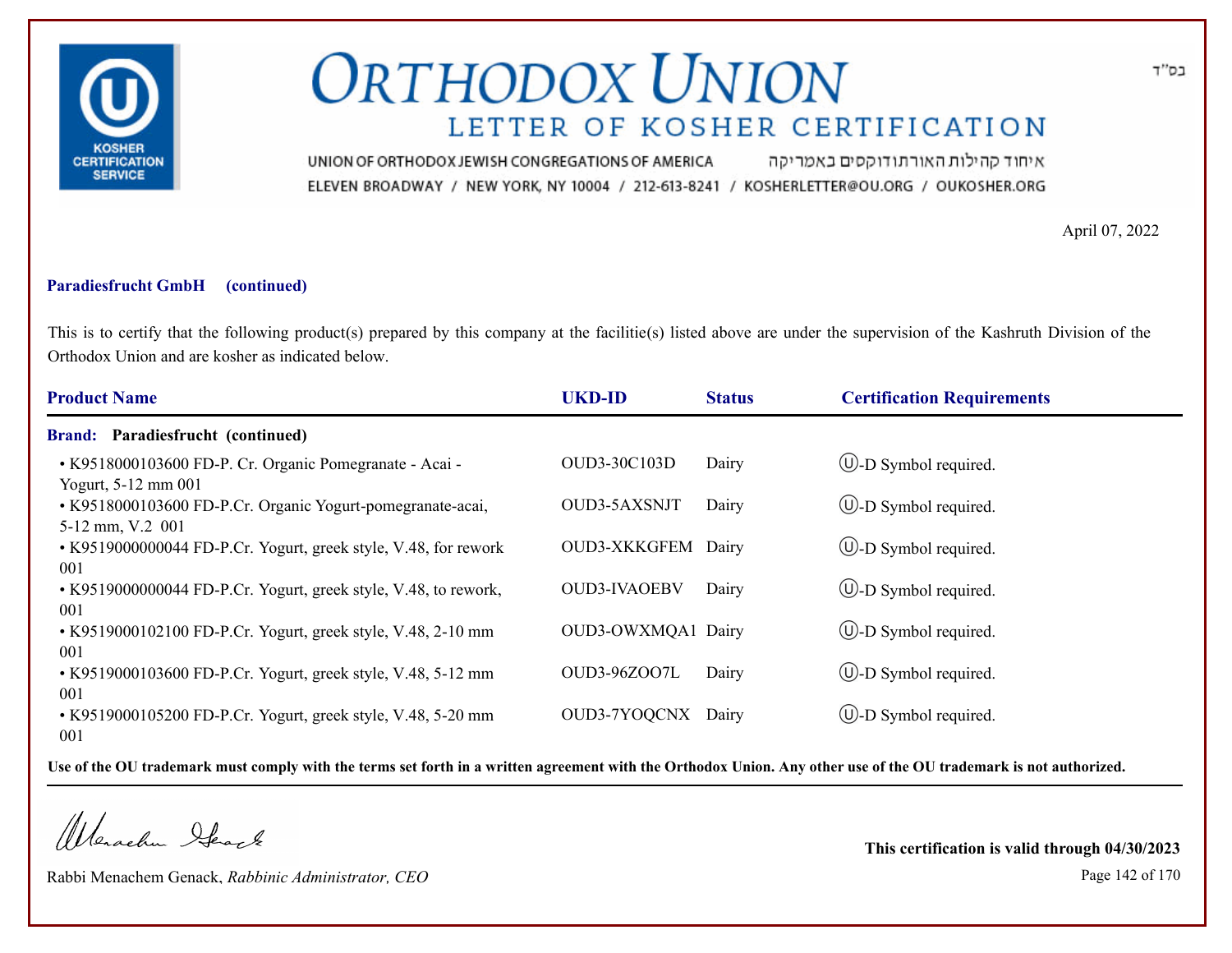

איחוד קהילות האורתודוקסים באמריקה UNION OF ORTHODOX JEWISH CONGREGATIONS OF AMERICA ELEVEN BROADWAY / NEW YORK, NY 10004 / 212-613-8241 / KOSHERLETTER@OU.ORG / OUKOSHER.ORG

April 07, 2022

#### **Paradiesfrucht GmbH (continued)**

This is to certify that the following product(s) prepared by this company at the facilitie(s) listed above are under the supervision of the Kashruth Division of the Orthodox Union and are kosher as indicated below.

| <b>Product Name</b>                                                            | <b>UKD-ID</b>       | <b>Status</b> | <b>Certification Requirements</b> |
|--------------------------------------------------------------------------------|---------------------|---------------|-----------------------------------|
| Paradiesfrucht (continued)<br><b>Brand:</b>                                    |                     |               |                                   |
| • K9519000105244 FD-P.Cr. Yogurt, greek style, V.48, to rework<br>001          | OUD3-KVR6VFN        | Dairy         | $\circled{1}$ -D Symbol required. |
| • K9519000107000 FD-P.Cr. Yogurt, greek style, 8-20mm, V.48,<br>001            | OUD3-HYUOAVP        | Dairy         | $\bigcup$ -D Symbol required.     |
| • K9519000500100 FD-P.Cr. Yogurt, greek style, V.48, 0-1 mm<br>001             | <b>OUD3-OBAM0FE</b> | Dairy         | (U)-D Symbol required.            |
| • K9519000500200 FD-P.Cr. Yogurt, greek style, V.48, 0-2 mm<br>001             | OUD3-BITX8PJ        | Dairy         | $\cup$ -D Symbol required.        |
| • K9519001300100 FD-P.Cr. Yogurt, greek style, V.48, HFW for<br>$0-1$ mm $001$ | $OUD3-LI110X0$      | Dairy         | $\bigcirc$ -D Symbol required.    |
| • K9519001300200 FD-P.Cr. Yogurt, greek style, V.48, HFW for<br>$0-2$ mm $001$ | <b>OUD3-QDUCLHX</b> | Dairy         | $\circled{1}$ -D Symbol required. |
| • K9519010000044 FD-P.Cr. yogurt greek style for rework, V.49,<br>001          | OUD3-RWY7O6Y        | Dairy         | $\cup$ -D Symbol required.        |

**Use of the OU trademark must comply with the terms set forth in a written agreement with the Orthodox Union. Any other use of the OU trademark is not authorized.**

Werachen Stack

Rabbi Menachem Genack, *Rabbinic Administrator, CEO* Page 143 of 170

**This certification is valid through 04/30/2023**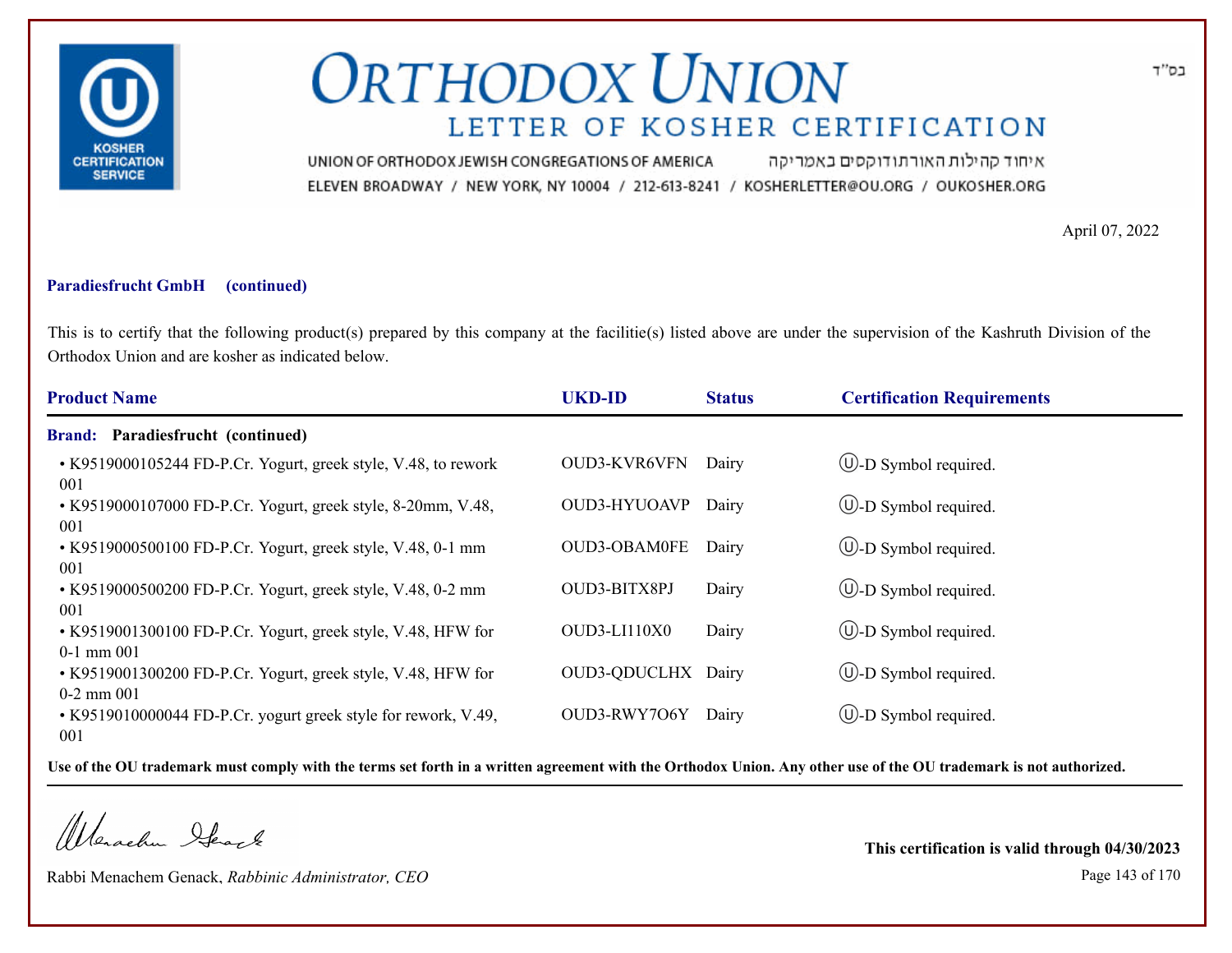

איחוד קהילות האורתודוקסים באמריקה UNION OF ORTHODOX JEWISH CONGREGATIONS OF AMERICA ELEVEN BROADWAY / NEW YORK, NY 10004 / 212-613-8241 / KOSHERLETTER@OU.ORG / OUKOSHER.ORG

April 07, 2022

#### **Paradiesfrucht GmbH (continued)**

This is to certify that the following product(s) prepared by this company at the facilitie(s) listed above are under the supervision of the Kashruth Division of the Orthodox Union and are kosher as indicated below.

| <b>Product Name</b>                                                       | <b>UKD-ID</b>       | <b>Status</b> | <b>Certification Requirements</b> |
|---------------------------------------------------------------------------|---------------------|---------------|-----------------------------------|
| <b>Brand: Paradiesfrucht (continued)</b>                                  |                     |               |                                   |
| • K9519010103500 FD - P. Cr. Greek style yogurt V.49, 5-10mm,<br>001      | <b>OUD3-WUGPIZA</b> | Dairy         | $\bigcirc$ -D Symbol required.    |
| • K9519010107000 FD-P. Cr. Yogurt, greek style, 8-20 mm, V.49,<br>001     | OUD3-MLI6LVQ        | Dairy         | $\bigcirc$ -D Symbol required.    |
| • K9519010621500 FD-P.-SB Yogurt, greek style, 30x30 mm, V.49             | OUD3-ZJQO24O        | Dairy         | <b>W</b> -D Symbol required.      |
| • K9519011300100 FD-P.Cr. Yogurt, greek style, V. 49, HFW for<br>$0-1$ mm | <b>OUD3-GRZZUPF</b> | Dairy         | (U)-D Symbol required.            |
| • K9519011300200 FD-P.Cr. Yogurt, greek style, V. 49, HFW for<br>$0-2$ mm | OUD3-EEE4JAH        | Dairy         | $\circled{1}$ -D Symbol required. |
| • K9520000000044 FD-P.Cr. Yogurt-sour cherry, to rework, V.19,<br>001     | <b>OUD3-FWGBUUI</b> | Dairy         | $\bigcirc$ -D Symbol required.    |
| • K9520000105200 FD-P.Cr. Yogurt-sour cherry, 5-20 mm, V.19,<br>001       | OUD3-O8DLND4        | Dairy         | $\cup$ -D Symbol required.        |

**Use of the OU trademark must comply with the terms set forth in a written agreement with the Orthodox Union. Any other use of the OU trademark is not authorized.**

Werachen Stack

Rabbi Menachem Genack, *Rabbinic Administrator, CEO* Page 144 of 170

**This certification is valid through 04/30/2023**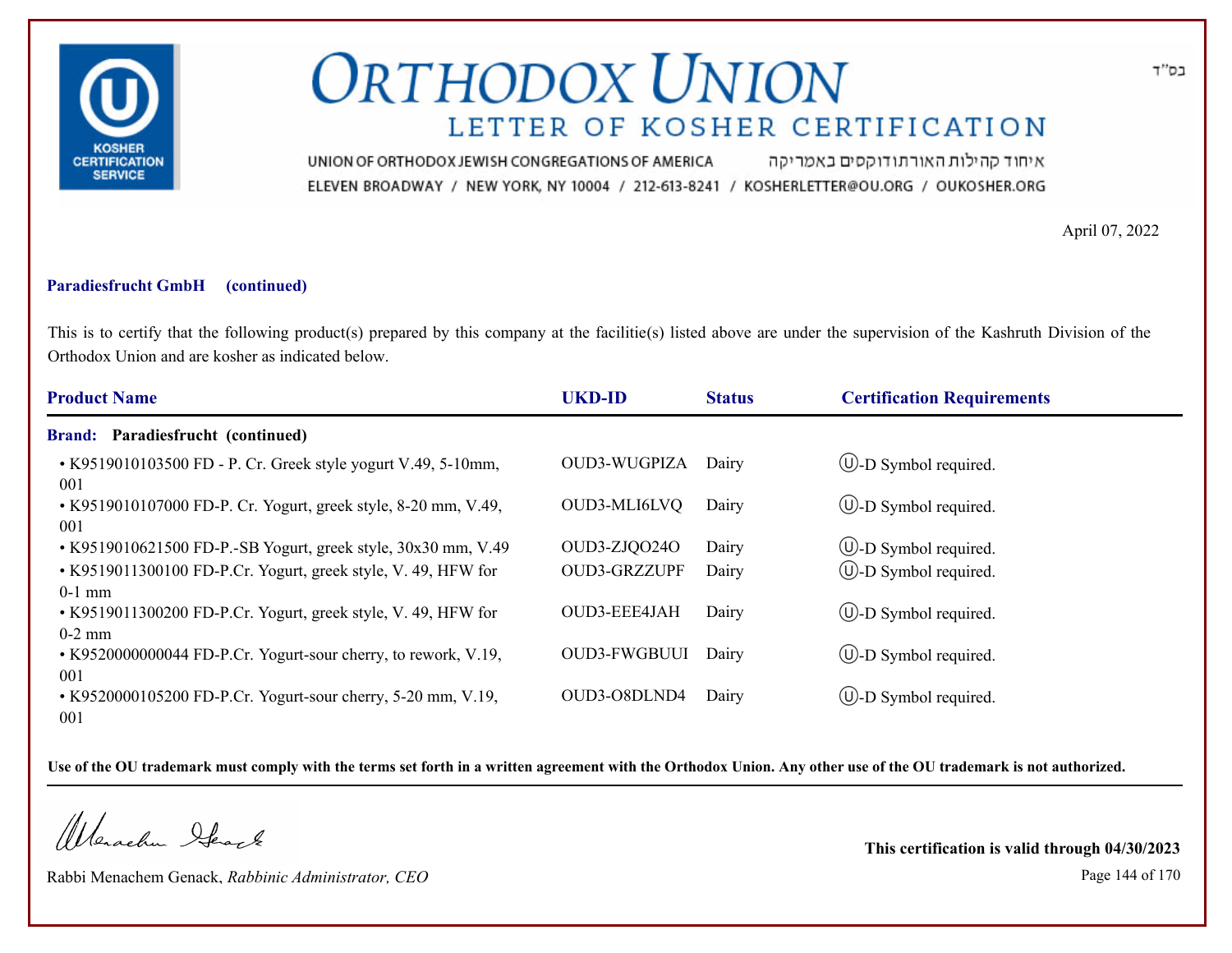

איחוד קהילות האורתודוקסים באמריקה UNION OF ORTHODOX JEWISH CONGREGATIONS OF AMERICA ELEVEN BROADWAY / NEW YORK, NY 10004 / 212-613-8241 / KOSHERLETTER@OU.ORG / OUKOSHER.ORG

April 07, 2022

### **Paradiesfrucht GmbH (continued)**

This is to certify that the following product(s) prepared by this company at the facilitie(s) listed above are under the supervision of the Kashruth Division of the Orthodox Union and are kosher as indicated below.

| <b>Product Name</b>                                                 | <b>UKD-ID</b>       | <b>Status</b> | <b>Certification Requirements</b> |
|---------------------------------------------------------------------|---------------------|---------------|-----------------------------------|
| <b>Brand: Paradiesfrucht (continued)</b>                            |                     |               |                                   |
| • K9520000107000 FD-P.Cr. Yogurt-sour cherry, 8-20 mm, V.19,<br>001 | OUD3-ZYMW9GC Dairy  |               | $\bigcup$ -D Symbol required.     |
| • K9521017811300 FD-Organic Smoothie Drops                          | OUD3-G3ONJ2C        | Dairy         | $\bigcirc$ -D Symbol required.    |
| Mango-Banana-Passionfruit-Yogurt V.20, 20 mm, 001                   |                     |               |                                   |
| • K9521017811400 FD-Organic Smoothie Drops                          | OUD3-IHGNBRQ        | Dairy         | $\circled{1}$ -D Symbol required. |
| Mango-Banana-Passionfruit-Yogurt V.20, 15 mm, 001                   |                     |               |                                   |
| • K9522007811300 FD-Organic Smoothie Drops Mixed                    | OUD3-OB75KBM        | Dairy         | $\bigcirc$ -D Symbol required.    |
| Berry-Yogurt V.2, $20 \text{ mm}$ , $001$                           |                     |               |                                   |
| • K9522007811400 FD-Organic Smoothie Drops Mixed                    | <b>OUD3-PSJDWPE</b> | Dairy         | $\bigcirc$ -D Symbol required.    |
| Berry-Yogurt V.2, $15 \text{ mm}$ , $001$                           |                     |               |                                   |
| • K9523007811300 FD-Organic Smoothie Drops                          | OUD3-BL8FYSB        | Dairy         | $\bigcirc$ -D Symbol required.    |
| Strawberry-Banana-Yogurt V.64, 20 mm, 001                           |                     |               |                                   |
| • K9523007811400 FD-Organic Smoothie Drops                          | OUD3-DNR80X4        | Dairy         | $\cup$ -D Symbol required.        |
| Strawberry-Banana-Yogurt V.64, 15 mm, 001                           |                     |               |                                   |

**Use of the OU trademark must comply with the terms set forth in a written agreement with the Orthodox Union. Any other use of the OU trademark is not authorized.**

Werachen Stack

Rabbi Menachem Genack, *Rabbinic Administrator, CEO* Page 145 of 170

**This certification is valid through 04/30/2023**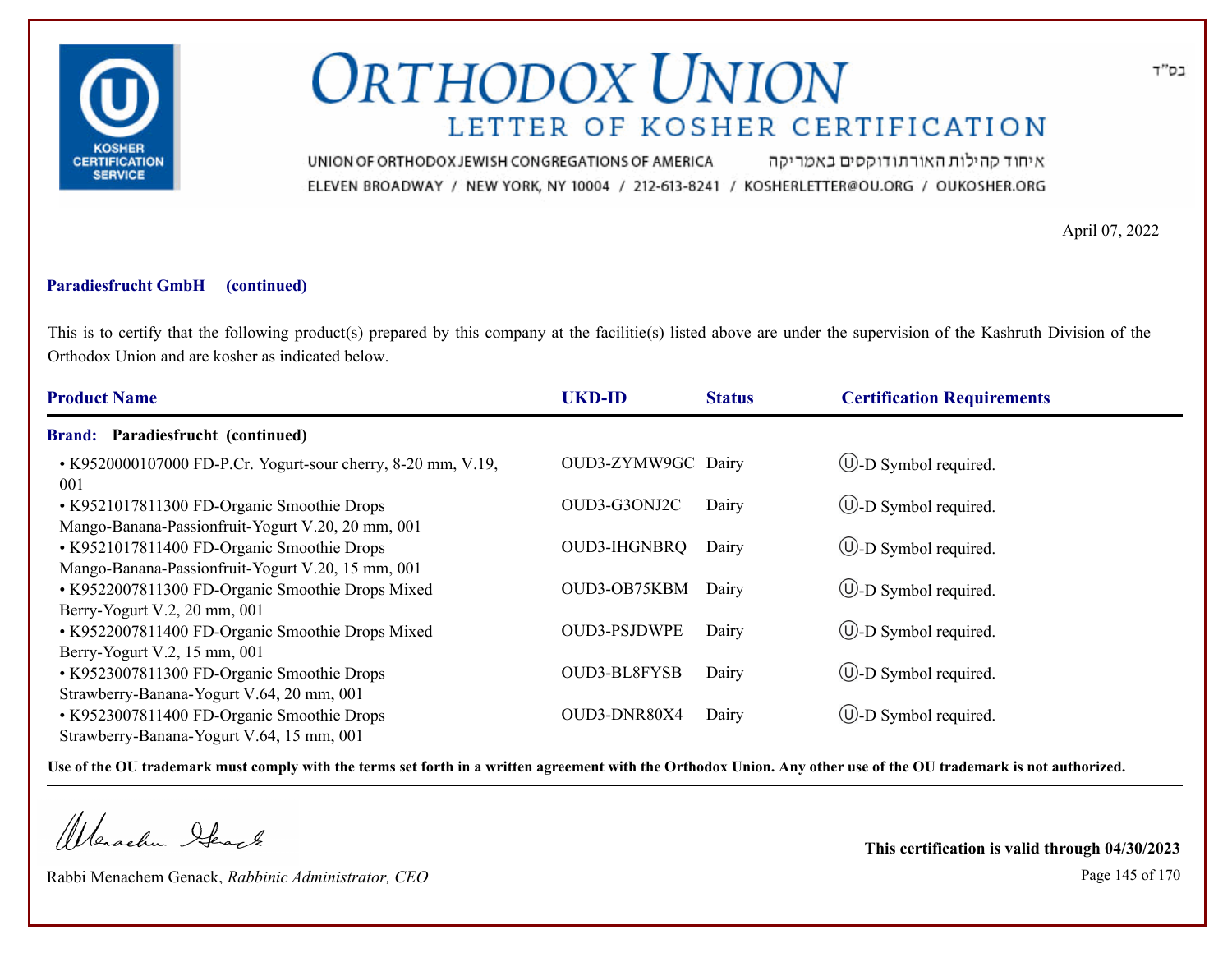

איחוד קהילות האורתודוקסים באמריקה UNION OF ORTHODOX JEWISH CONGREGATIONS OF AMERICA ELEVEN BROADWAY / NEW YORK, NY 10004 / 212-613-8241 / KOSHERLETTER@OU.ORG / OUKOSHER.ORG

April 07, 2022

### **Paradiesfrucht GmbH (continued)**

This is to certify that the following product(s) prepared by this company at the facilitie(s) listed above are under the supervision of the Kashruth Division of the Orthodox Union and are kosher as indicated below.

| <b>Product Name</b>                                                                         | <b>UKD-ID</b>       | <b>Status</b> | <b>Certification Requirements</b> |
|---------------------------------------------------------------------------------------------|---------------------|---------------|-----------------------------------|
| <b>Brand:</b><br>Paradiesfrucht (continued)                                                 |                     |               |                                   |
| • K9523017811300 FD - SD Strawberry - Banana - Yogurt 20 mm,<br>V. 67,001                   | <b>OUD3-TTYPBEY</b> | Dairy         | $\bigcirc$ -D Symbol required.    |
| • K9703000000044 FD-P.Cr. Honey, for rework, V. 8 001                                       | OUV3-WFG2O3J        | Pareve        | $\circ$ Symbol required.          |
| • K9703000100300 FD-P.Cr. Honey, 0-3 mm 001                                                 | OUV3-3LUL6KT        | Pareve        | $\circ$ Symbol required.          |
| • K97030001300300 FD-P.Cr. Honey, HFW for 1-3 mm, V. 8 001                                  | <b>OUV3-XJ5I80G</b> | Pareve        | $\circ$ Symbol required.          |
| • K9706000101100 FD - P. Cr. Caramel V.9, 1-3mm, 001                                        | OUD3-KPGX7YJ        | Dairy         | (U)-D Symbol required.            |
| • K9706000102100 FD-P.Cr. Caramel, 2-10 mm, V.9 001                                         | OUD3-EK5HTS8        | Dairy         | $\cup$ -D Symbol required.        |
| • K9709020000044 FD-P.Cr. Carrot-Apple-Orange V.12, Rework                                  | OUV3-IZ55VEY        | Pareve        | $\circ$ Symbol required.          |
| • K9709020102100 FD-P.Cr. Carrot-Apple-Orange V.12, 2-10mm                                  | OUV3-V82J0XF        | Pareve        | $\circ$ Symbol required.          |
| • K9709030101800 FD-P. Cr. Carrot-Apple-Orange V.12A,                                       | <b>OUV3-XIELEFV</b> | Pareve        | $\circ$ Symbol required.          |
| $2-5$ mm, 001<br>• K9712010500200 FD-Cr. Organic strawberry - carrot, 0-2 mm,<br>V. 52, 001 | OUV3-XERA6YW        | Pareve        | $\circ$ Symbol required.          |

**Use of the OU trademark must comply with the terms set forth in a written agreement with the Orthodox Union. Any other use of the OU trademark is not authorized.**

Werschn Heark

Rabbi Menachem Genack, *Rabbinic Administrator, CEO* Page 146 of 170

**This certification is valid through 04/30/2023**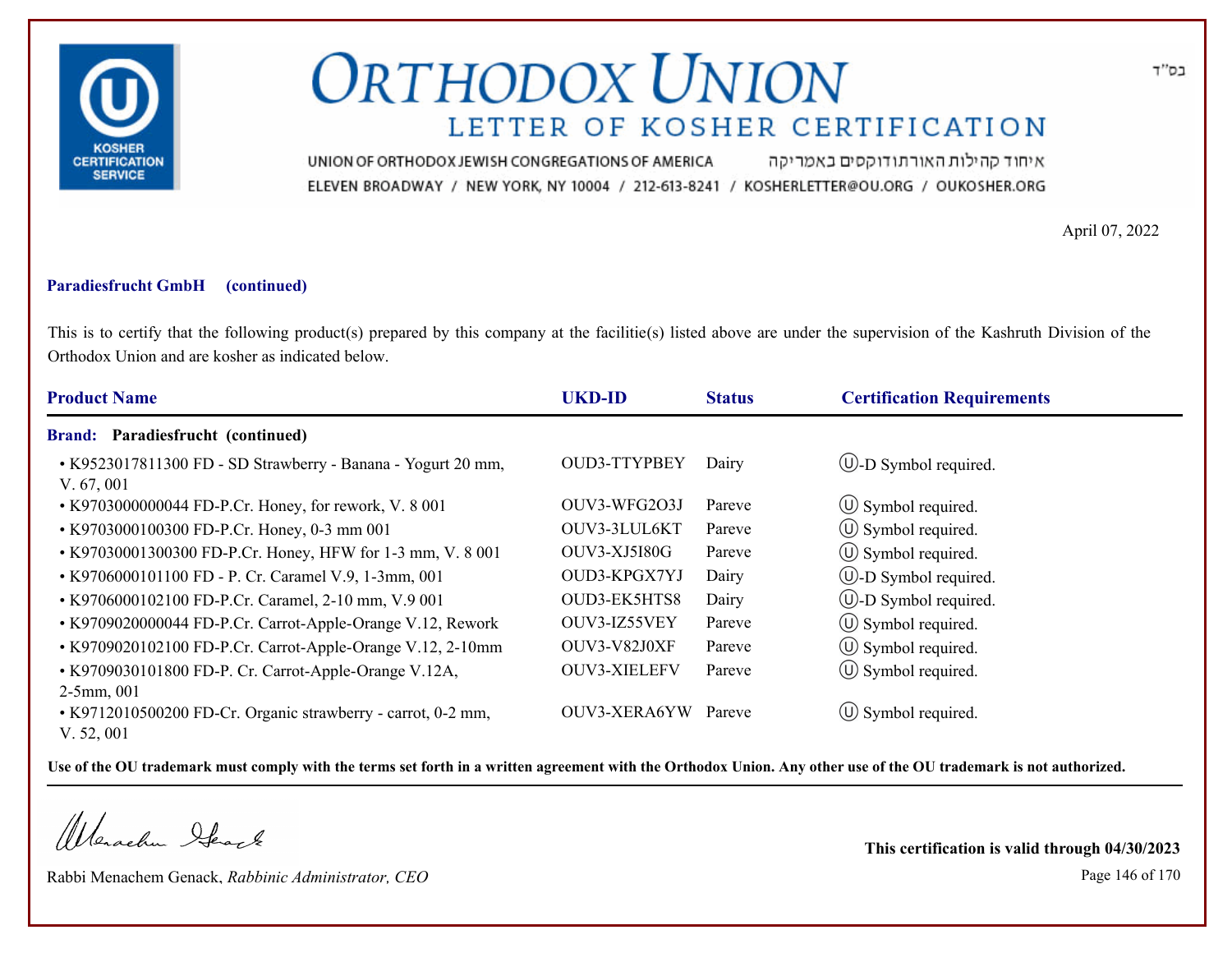

איחוד קהילות האורתודוקסים באמריקה UNION OF ORTHODOX JEWISH CONGREGATIONS OF AMERICA ELEVEN BROADWAY / NEW YORK, NY 10004 / 212-613-8241 / KOSHERLETTER@OU.ORG / OUKOSHER.ORG

April 07, 2022

### **Paradiesfrucht GmbH (continued)**

This is to certify that the following product(s) prepared by this company at the facilitie(s) listed above are under the supervision of the Kashruth Division of the Orthodox Union and are kosher as indicated below.

| <b>Product Name</b>                                                                | <b>UKD-ID</b>       | <b>Status</b> | <b>Certification Requirements</b> |
|------------------------------------------------------------------------------------|---------------------|---------------|-----------------------------------|
| Brand: Paradiesfrucht (continued)                                                  |                     |               |                                   |
| • K9712010621500 FD-SB-Organic Strawberry- Carrot, 30x30<br>mm, V. 52, 001         | OUV3-LFDUMQD Pareve |               | $\circ$ Symbol required.          |
| • K9713000621520 FD-Organic Smoothie bites apple-spinach,<br>30x30, V.9 001        | OUV3-CF5CDE1        | Pareve        | $\circ$ Symbol required.          |
| • K9713010500200 FD-Cr. Organic Apple-spinach, 0-2 mm, V.9,<br>001                 | OUV3-VM53S4X        | Pareve        | $\circ$ Symbol required.          |
| • K9713010621500 FD-SB-Organic Apple-Spinach, 30x30 mm,<br>V.9,001                 | OUV3-L6YIGL5        | Pareve        | $\circled{1}$ Symbol required.    |
| • K9715010500200 FD-P-Cr. Organic Banana-blueberry-beetroot,<br>$0-2$ mm, V.7, 001 | OUV3-GT9LLMN        | Pareve        | $\circ$ Symbol required.          |
| • K9715010621500 FD-SB Organic banana-blueberry-beetroot,<br>30x30 mm, V.7         | OUV3-VW1SPPO        | Pareve        | $\circ$ Symbol required.          |
| • K9715010621500 FD-SB-Organic Banana-blueberry-beetroot,<br>30x30 mm, V.7, 001    | OUV3-PDS52V3        | Pareve        | $\circ$ Symbol required.          |

**Use of the OU trademark must comply with the terms set forth in a written agreement with the Orthodox Union. Any other use of the OU trademark is not authorized.**

Werachen Stack

Rabbi Menachem Genack, *Rabbinic Administrator, CEO* Page 147 of 170

**This certification is valid through 04/30/2023**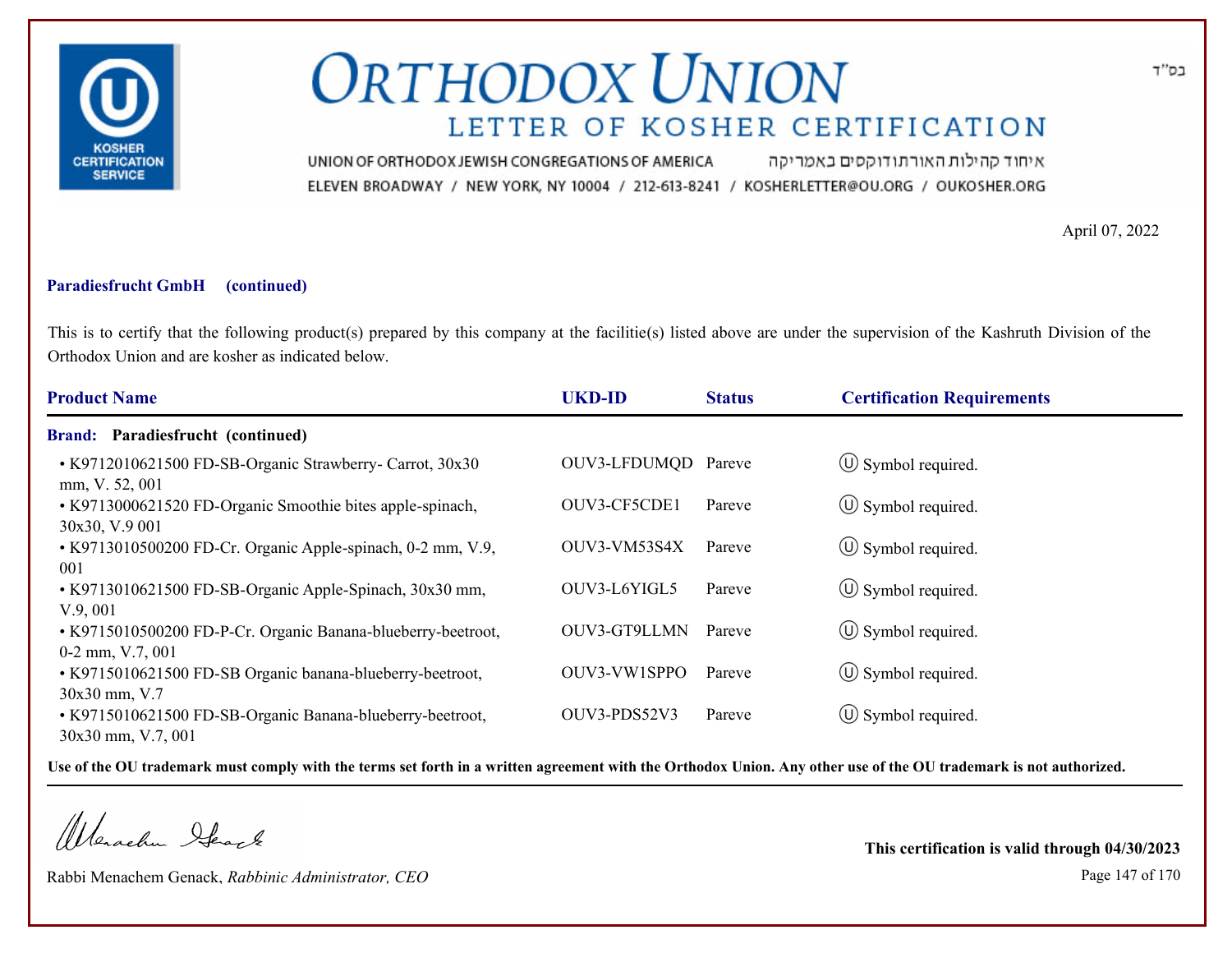

איחוד קהילות האורתודוקסים באמריקה UNION OF ORTHODOX JEWISH CONGREGATIONS OF AMERICA ELEVEN BROADWAY / NEW YORK, NY 10004 / 212-613-8241 / KOSHERLETTER@OU.ORG / OUKOSHER.ORG

April 07, 2022

### **Paradiesfrucht GmbH (continued)**

This is to certify that the following product(s) prepared by this company at the facilitie(s) listed above are under the supervision of the Kashruth Division of the Orthodox Union and are kosher as indicated below.

| <b>Product Name</b>                                                                                                        | <b>UKD-ID</b> | <b>Status</b> | <b>Certification Requirements</b> |
|----------------------------------------------------------------------------------------------------------------------------|---------------|---------------|-----------------------------------|
| Brand: Paradiesfrucht (continued)                                                                                          |               |               |                                   |
| • K9719010621500 FD-SB-Strawberry-Banana-Yogurt, 30x30 mm,<br>V. 41,001                                                    | OUD3-H9PALZW  | Dairy         | $\bigcirc$ -D Symbol required.    |
| • K9719027811300 FD-Smoothie Drops Strawberry-Banana-Yogurt<br>V.41A, 20 mm, 001                                           | OUD3-NX6MNXF  | Dairy         | $\bigcup$ -D Symbol required.     |
| • K9719037811300 FD -SD - Organic Strawberry-Banana-Yogurt,<br>20mm V. 41C, 001                                            | OUD3-M3LHAIY  | Dairy         | $\bigcup$ -D Symbol required.     |
| • K9720000000044 FD-SB Organic Mango-Banane V.18, for                                                                      | OUV3-SJEJRA1  | Pareve        | $\circ$ Symbol required.          |
| rework<br>• K9720000500200 FD-P.Cr. Organic Mango-banana-passionfruit,<br>$0-2$ mm, V.18, 001                              | OUV3-VJTIXEG  | Pareve        | $\circled{1}$ Symbol required.    |
| • K9720000621500 FD-Organic SB - mango-banana-passionfruit                                                                 | OUV3-E0A4F25  | Pareve        | $\circled{1}$ Symbol required.    |
| (FD-Bio SB- Mango-Banane-Maracuja) 001<br>• K9720000621500 FD-SB-Organic Mango-banana-passionfruit,<br>30x30 mm, V.18, 001 | OUV3-HP8EDSO  | Pareve        | $\circ$ Symbol required.          |

**Use of the OU trademark must comply with the terms set forth in a written agreement with the Orthodox Union. Any other use of the OU trademark is not authorized.**

Werschn Heark

Rabbi Menachem Genack, *Rabbinic Administrator, CEO* Page 148 of 170

**This certification is valid through 04/30/2023**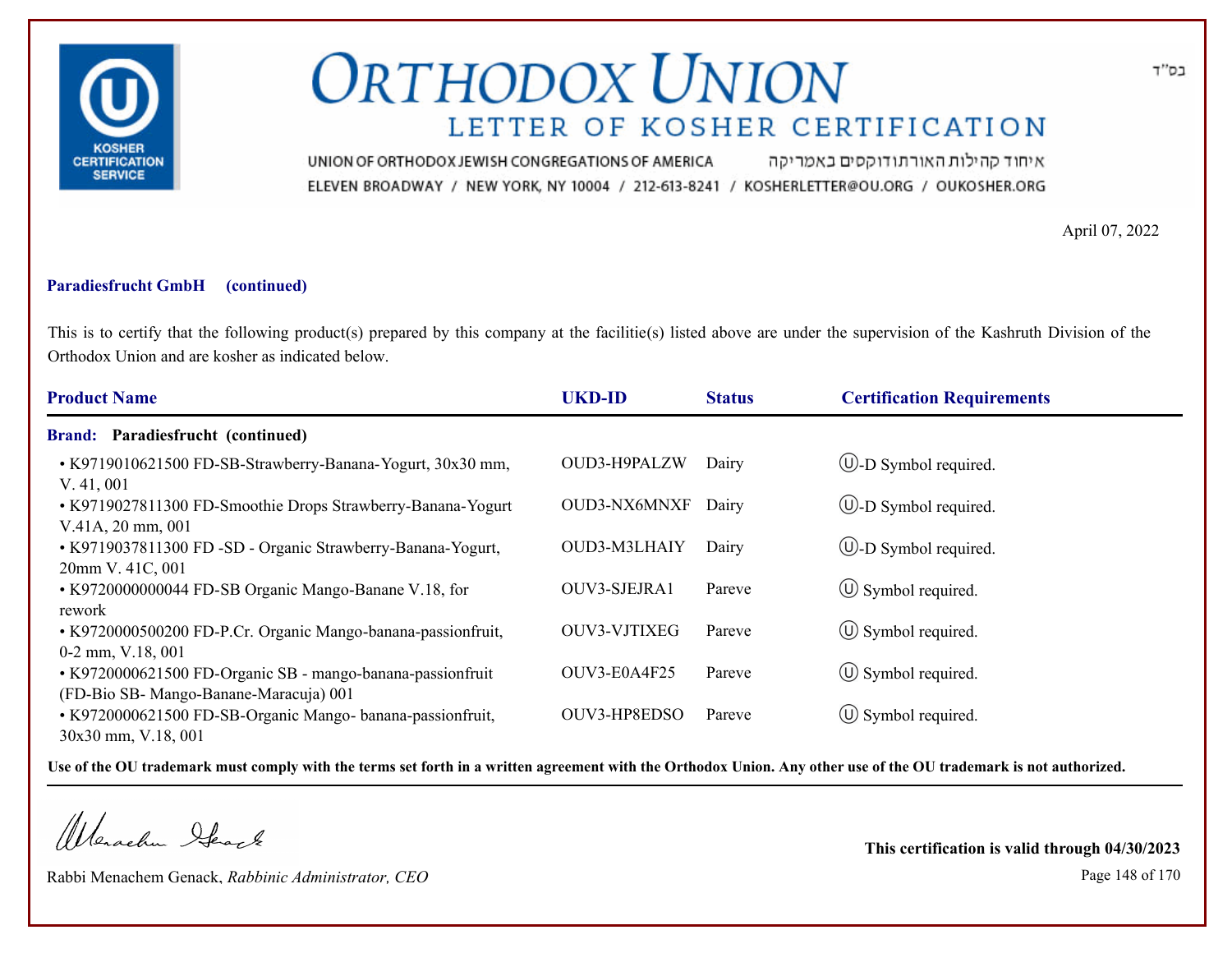

איחוד קהילות האורתודוקסים באמריקה UNION OF ORTHODOX JEWISH CONGREGATIONS OF AMERICA ELEVEN BROADWAY / NEW YORK, NY 10004 / 212-613-8241 / KOSHERLETTER@OU.ORG / OUKOSHER.ORG

April 07, 2022

### **Paradiesfrucht GmbH (continued)**

This is to certify that the following product(s) prepared by this company at the facilitie(s) listed above are under the supervision of the Kashruth Division of the Orthodox Union and are kosher as indicated below.

| <b>Product Name</b>                                                                              | <b>UKD-ID</b>       | <b>Status</b> | <b>Certification Requirements</b> |
|--------------------------------------------------------------------------------------------------|---------------------|---------------|-----------------------------------|
| <b>Brand: Paradiesfrucht (continued)</b>                                                         |                     |               |                                   |
| • K9720007811400 FD - Organic - Smoothie Drops Mango -<br>Banana - Passion fruit 15mm, V.18, 001 | OUV3-FFG7IPL        | Pareve        | $\circ$ Symbol required.          |
| • K9720010101800 FD-P. Cr. Mango-Banana-Passionfruit V.18,<br>$2-5$ mm, 001                      | <b>OUV3-HCLNFPR</b> | Pareve        | $\circ$ Symbol required.          |
| • K9720010500100 FD-P. Cr. Mango-Banana-Passionfruit V.18,                                       | OUV3-T3BF8PY        | Pareve        | $\circ$ Symbol required.          |
| $0-1$ mm<br>• K9720010500135 FD - P. Cr. Mango-banana-passion fruit 0-1                          | OUV3-BAHC90U        | Pareve        | $\circ$ Symbol required.          |
| $mm, V.18$ with silica, 001<br>• K9720010621500 FD-SB Mango-Banana-Passion Fruit V.18,           | <b>OUV3-XRRCROP</b> | Pareve        | $\circled{1}$ Symbol required.    |
| 30x30 mm, 001<br>• K9720030000044 FD - Smoothie Drops Organic Mango-Banana-                      | OUV3-ZCR92UF        | Pareve        | $\circ$ Symbol required.          |
| Passionfruit V.35, to rework, 001<br>• K9720037811300 FD - Smoothie Drops Organic Mango-Banana-  | OUV3-I1ULCY2        | Pareve        | $\circ$ Symbol required.          |
| Passionfruit V.35, 20mm, 001                                                                     |                     |               |                                   |

**Use of the OU trademark must comply with the terms set forth in a written agreement with the Orthodox Union. Any other use of the OU trademark is not authorized.**

Werachen Stack

Rabbi Menachem Genack, *Rabbinic Administrator, CEO* Page 149 of 170

**This certification is valid through 04/30/2023**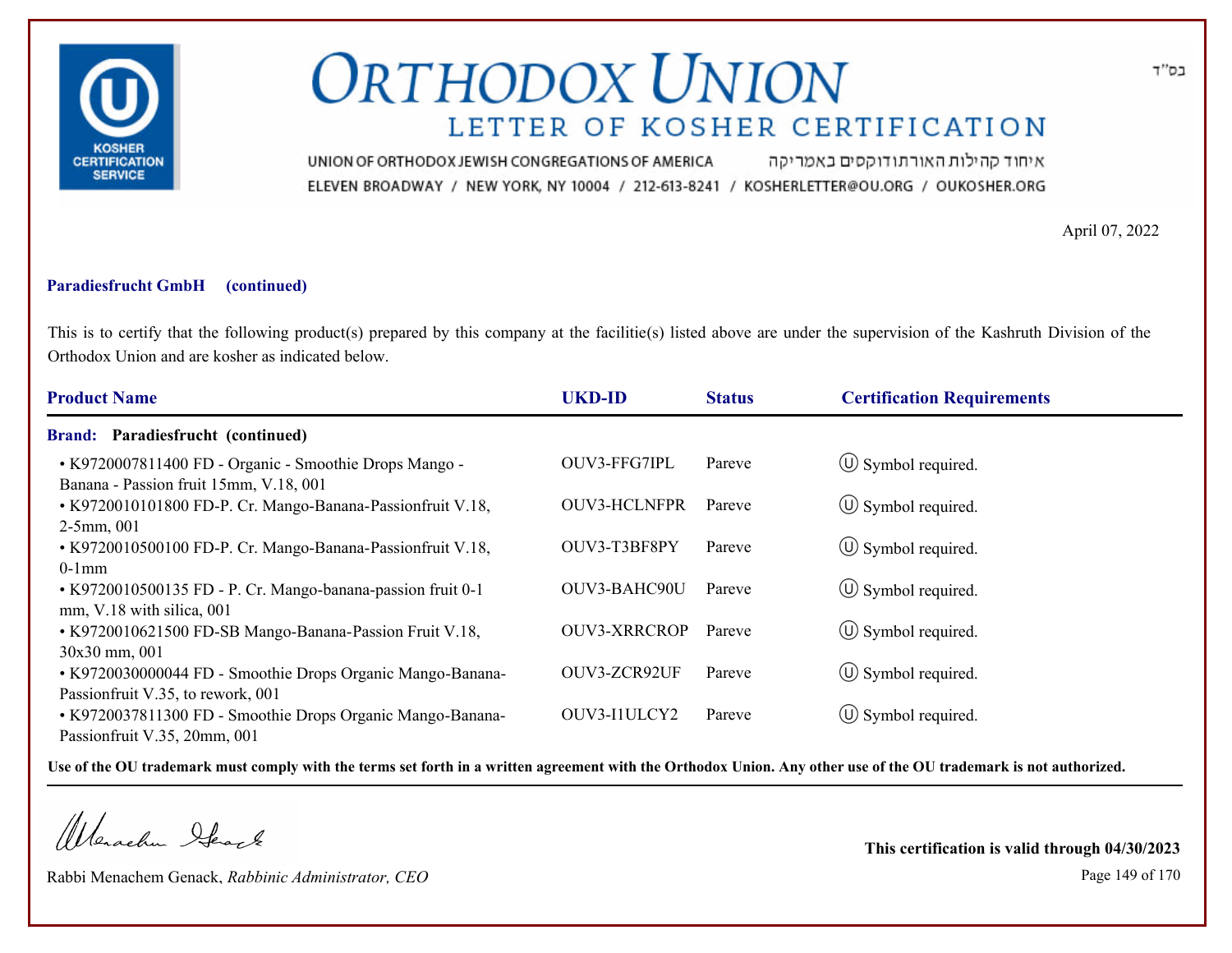

איחוד קהילות האורתודוקסים באמריקה UNION OF ORTHODOX JEWISH CONGREGATIONS OF AMERICA ELEVEN BROADWAY / NEW YORK, NY 10004 / 212-613-8241 / KOSHERLETTER@OU.ORG / OUKOSHER.ORG

April 07, 2022

### **Paradiesfrucht GmbH (continued)**

This is to certify that the following product(s) prepared by this company at the facilitie(s) listed above are under the supervision of the Kashruth Division of the Orthodox Union and are kosher as indicated below.

| <b>Product Name</b>                                                                           | <b>UKD-ID</b>       | <b>Status</b> | <b>Certification Requirements</b> |
|-----------------------------------------------------------------------------------------------|---------------------|---------------|-----------------------------------|
| Paradiesfrucht (continued)<br><b>Brand:</b>                                                   |                     |               |                                   |
| • K9720047811400 FD - Organic Smoothie Drops Mango - Banana<br>- Passionfruit V.36, 15mm, 001 | OUV3-UIAGGL3        | Pareve        | $\circ$ Symbol required.          |
| • K9720050102100 FD-P.Cr. Mango-Banana-Passionfruit,<br>$2-10$ mm, V.28, 001                  | OUV3-7WQ12YJ        | Pareve        | $\circ$ Symbol required.          |
| • K9720050111300 FD-P.Cr. Mango-Banana-Passionfruit, 20mm,<br>V.28,001                        | OUV3-R3K2GQJ        | Pareve        | $\circ$ Symbol required.          |
| • K9721010100400 FD-P.Cr. Passionfruit banana, 0-4 mm, V.20<br>001                            | <b>OUV3-C2370AD</b> | Pareve        | $\circ$ Symbol required.          |
| • K9721010101100 FD-P. Cr. Passionfruit-Banana V.20, 1-3 mm,<br>001                           | OUV3-UY3RBNU        | Pareve        | $\circled{1}$ Symbol required.    |
| • K9721010101200 FD-P.Cr. Passionfruit-Banana 1-4mm, V.20<br>001                              | OUV3-M6F55RE        | Pareve        | $\circ$ Symbol required.          |
| • K9721010101800 FD-P.Cr. Passionfruit-Banana 2-5mm, V.20<br>001                              | OUV3-YWPI4RQ        | Pareve        | $\circ$ Symbol required.          |

**Use of the OU trademark must comply with the terms set forth in a written agreement with the Orthodox Union. Any other use of the OU trademark is not authorized.**

Werachen Stack

Rabbi Menachem Genack, *Rabbinic Administrator, CEO* Page 150 of 170

**This certification is valid through 04/30/2023**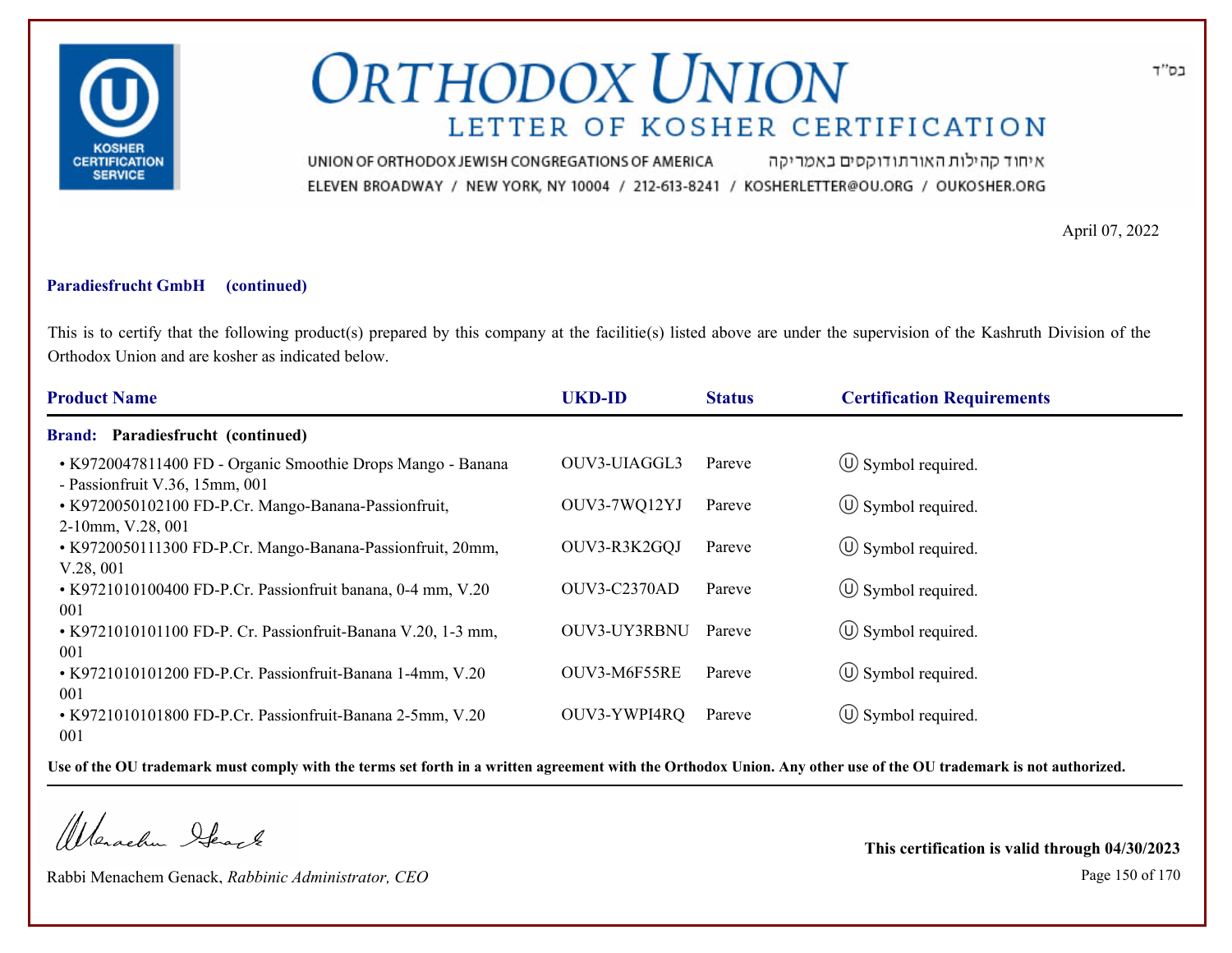

איחוד קהילות האורתודוקסים באמריקה UNION OF ORTHODOX JEWISH CONGREGATIONS OF AMERICA ELEVEN BROADWAY / NEW YORK, NY 10004 / 212-613-8241 / KOSHERLETTER@OU.ORG / OUKOSHER.ORG

April 07, 2022

### **Paradiesfrucht GmbH (continued)**

This is to certify that the following product(s) prepared by this company at the facilitie(s) listed above are under the supervision of the Kashruth Division of the Orthodox Union and are kosher as indicated below.

| <b>Product Name</b>                                                                     | <b>UKD-ID</b>  | <b>Status</b> | <b>Certification Requirements</b> |
|-----------------------------------------------------------------------------------------|----------------|---------------|-----------------------------------|
| <b>Brand: Paradiesfrucht (continued)</b>                                                |                |               |                                   |
| • K9721010102100 FD-P. Cr. Passionfruit Banana, 2-10 mm, V.20<br>001                    | OUV3-D8B4EDD   | Pareve        | $\circ$ Symbol required.          |
| • K9721010102100 FD-P.Cr. Passionfruit banana, 2-10 mm, V.20<br>001                     | $OUV3-A41F2C6$ | Pareve        | $\circ$ Symbol required.          |
| • K9721010160200 FD-P.Cr. Passionfruit-banana, 2-5 mm, V.20<br>001                      | OUV3-A4H36FM   | Pareve        | $\circ$ Symbol required.          |
| • K9721010500100 FD-P. Cr. Banana-Passionfruit V.20, 0-1 mm,                            | OUV3-VMSP57Q   | Pareve        | $\circ$ Symbol required.          |
| 001<br>• K9721010500200 FD-P.Cr. Passionfruit-Banana, 0-2 mm, V.20,<br>001              | OUV3-KI0GNHJ   | Pareve        | $\circled{1}$ Symbol required.    |
| • K9721011300200 FD-P.Cr. Passionfruit-banana, HFW for 0-2                              | OUV3-PXGJ7BR   | Pareve        | $\circ$ Symbol required.          |
| mm, V. 20, 001<br>• K9721011301200 FD-P.Cr. Passionfruit-Banana for rework, V.20<br>001 | OUV3-O4QHQK4   | Pareve        | $\circ$ Symbol required.          |

**Use of the OU trademark must comply with the terms set forth in a written agreement with the Orthodox Union. Any other use of the OU trademark is not authorized.**

Werachen Stack

Rabbi Menachem Genack, *Rabbinic Administrator, CEO* Page 151 of 170

**This certification is valid through 04/30/2023**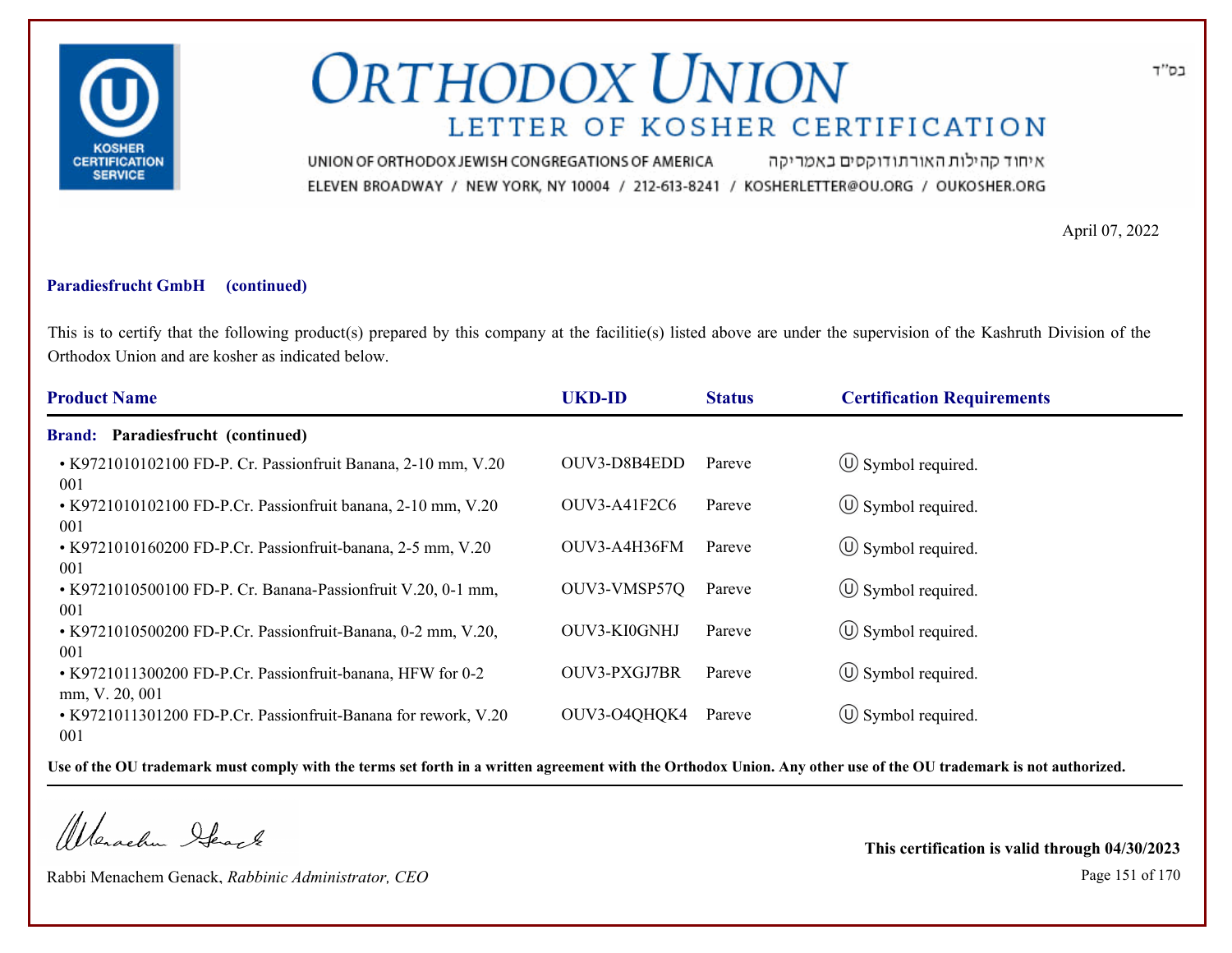

איחוד קהילות האורתודוקסים באמריקה UNION OF ORTHODOX JEWISH CONGREGATIONS OF AMERICA ELEVEN BROADWAY / NEW YORK, NY 10004 / 212-613-8241 / KOSHERLETTER@OU.ORG / OUKOSHER.ORG

April 07, 2022

### **Paradiesfrucht GmbH (continued)**

This is to certify that the following product(s) prepared by this company at the facilitie(s) listed above are under the supervision of the Kashruth Division of the Orthodox Union and are kosher as indicated below.

| <b>Product Name</b>                                                        | <b>UKD-ID</b>       | <b>Status</b> | <b>Certification Requirements</b> |
|----------------------------------------------------------------------------|---------------------|---------------|-----------------------------------|
| Brand: Paradiesfrucht (continued)                                          |                     |               |                                   |
| • K9721011301800 FD-P.Cr. Passionfruit-Banana to rework, V.2<br>001        | OUV3-RCSULO5        | Pareve        | $\circled{1}$ Symbol required.    |
| • K9721011360200 FD-P.Cr. Passionfruit-banana, HFW for 2-5<br>mm, V.20 001 | OUV3-0OIUHDF        | Pareve        | $\circ$ Symbol required.          |
| • K9722010101200 FD-P. Cr. Cappuccino, 1-4 mm 001                          | OUD3-4B5F1AB        | Dairy         | $\circled{1}$ -D Symbol required. |
| • K9722010101800 FD-P. Cr. Cappuccino V.11, 2-5 mm, 001                    | OUD3-SU3FBL0        | Dairy         | $\bigcirc$ -D Symbol required.    |
| • K9725000101800 P.Cr. Fig. 2-5 mm, V.3, 001                               | OUV3-L0MP9JS        | Pareve        | $\circ$ Symbol required.          |
| • K9726000106600 FD-P.Cr. Coconut-Mixed Berry, V.5, 5-20 mm<br>001         | <b>OUV3-B67B19B</b> | Pareve        | $\circled{1}$ Symbol required.    |
| • K9727000000044 FD-P.Cr. Coconut-mango, zum Einarneiten, V.4<br>001       | OUV3-4D5D3FA        | Pareve        | $\circ$ Symbol required.          |
| • K9727000106600 FD-P.Cr. Coconut mango, 5-20 mm, V. 4 001                 | OUV3-69C613C        | Pareve        | $\circ$ Symbol required.          |

**Use of the OU trademark must comply with the terms set forth in a written agreement with the Orthodox Union. Any other use of the OU trademark is not authorized.**

Werachen Stack

Rabbi Menachem Genack, *Rabbinic Administrator, CEO* Page 152 of 170

**This certification is valid through 04/30/2023**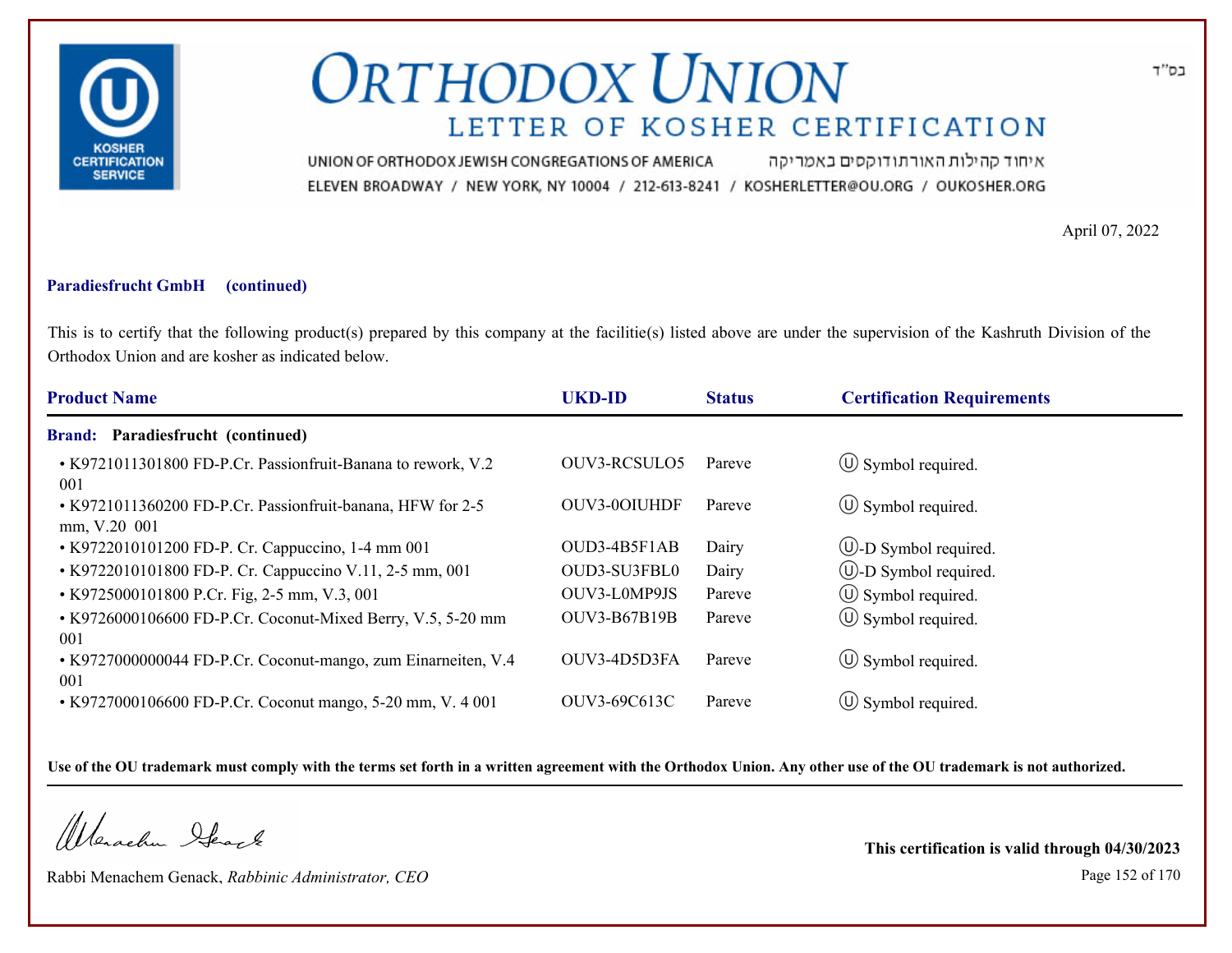

איחוד קהילות האורתודוקסים באמריקה UNION OF ORTHODOX JEWISH CONGREGATIONS OF AMERICA ELEVEN BROADWAY / NEW YORK, NY 10004 / 212-613-8241 / KOSHERLETTER@OU.ORG / OUKOSHER.ORG

April 07, 2022

### **Paradiesfrucht GmbH (continued)**

This is to certify that the following product(s) prepared by this company at the facilitie(s) listed above are under the supervision of the Kashruth Division of the Orthodox Union and are kosher as indicated below.

| <b>Product Name</b>                                                 | <b>UKD-ID</b> | <b>Status</b> | <b>Certification Requirements</b> |
|---------------------------------------------------------------------|---------------|---------------|-----------------------------------|
| Paradiesfrucht (continued)<br><b>Brand:</b>                         |               |               |                                   |
| • K9727007811300 FD-Smoothie Drops Coconut-Mango V.4, 20<br>mm, 001 | OUV3-BT9YVND  | Pareve        | $\circ$ Symbol required.          |
| • K9727007811400 FD-Smoothie Drops Coconut-Mango V.4, 15<br>mm, 001 | OUV3-5V7WVWT  | Pareve        | $\circ$ Symbol required.          |
| • K9727010621500 FD-SB Organic Coconut-Mango, V.4, 30x30            | OUV3-VLZ3R4C  | Pareve        | $\circ$ Symbol required.          |
| mm                                                                  |               |               |                                   |
| • K9727020621500 FD-SB Coconut-Mango V.4, 30x30 mm, 001             | OUV3-CPOD4FX  | Pareve        | $\circ$ Symbol required.          |
| • K9729000000044 FD-P.Cr. Mango-Apple-currant to rework             | OUV3-15604DD  | Pareve        | $\circled{1}$ Symbol required.    |
| • K9729000101800 FD-P.Cr. Mango Apple Currant, 2-5 mm 001           | OUV3-2720DF2  | Pareve        | $\circ$ Symbol required.          |
| • K9730000000044 FD-P.Cr. Organic Raspberry-coconut-yogurt,         | OUD3-EUH3LKR  | Dairy         | $\circled{1}$ -D Symbol required. |
| to rework, V. 20 001                                                |               |               |                                   |
| • K9730000103600 FD-P. Cr. Organic Raspberry -Coconut -             | OUD3-855B674  | Dairy         | $\cup$ -D Symbol required.        |
| Yogurt, 5-12 mm 001                                                 |               |               |                                   |

**Use of the OU trademark must comply with the terms set forth in a written agreement with the Orthodox Union. Any other use of the OU trademark is not authorized.**

Werachen Stack

Rabbi Menachem Genack, *Rabbinic Administrator, CEO* Page 153 of 170

**This certification is valid through 04/30/2023**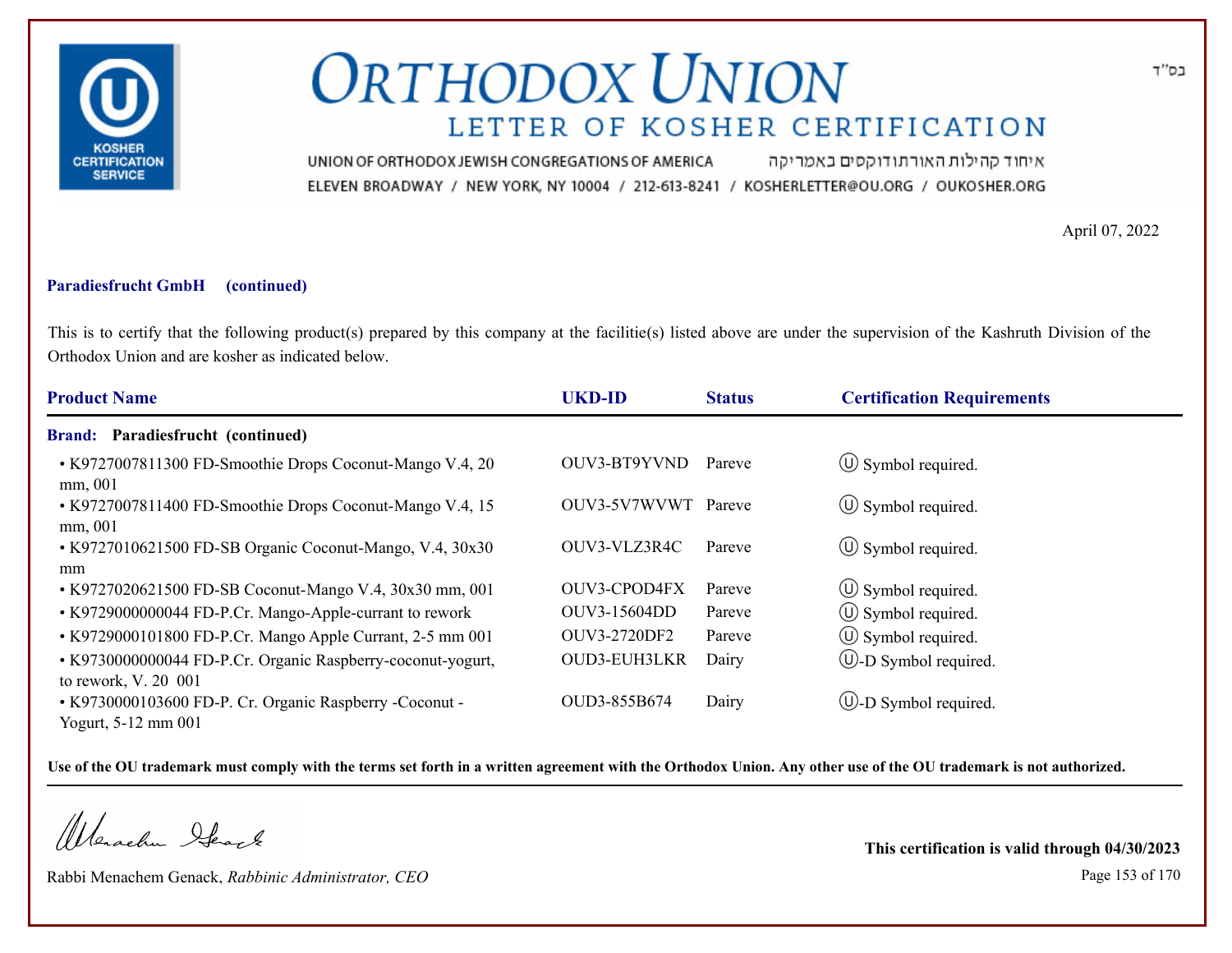

איחוד קהילות האורתודוקסים באמריקה UNION OF ORTHODOX JEWISH CONGREGATIONS OF AMERICA ELEVEN BROADWAY / NEW YORK, NY 10004 / 212-613-8241 / KOSHERLETTER@OU.ORG / OUKOSHER.ORG

April 07, 2022

### **Paradiesfrucht GmbH (continued)**

This is to certify that the following product(s) prepared by this company at the facilitie(s) listed above are under the supervision of the Kashruth Division of the Orthodox Union and are kosher as indicated below.

| <b>Product Name</b>                                                               | <b>UKD-ID</b>       | <b>Status</b> | <b>Certification Requirements</b> |
|-----------------------------------------------------------------------------------|---------------------|---------------|-----------------------------------|
| Brand: Paradiesfrucht (continued)                                                 |                     |               |                                   |
| • K9730000103600 FD-P.Cr. Organic Raspberry-coconut-yogurt,<br>5-12 mm, V. 20 001 | OUD3-EFBLHHM        | Dairy         | $\bigcirc$ -D Symbol required.    |
| • K9731000621500 FD-SB Blueberry-peach-beetroot, 30x30 mm,<br>V.1 001             | OUV3-A6618BB        | Pareve        | $\circ$ Symbol required.          |
| • K9731007621700 FD-Nuggets Blueberry-Peach-Red Beet 20x30<br>V.1, 001,           | OUV3-GEFHRK8        | Pareve        | $\circ$ Symbol required.          |
| • K9732000621500 FD-SB Strawberry-peach-carrot, 30x30 mm,<br>V.1001               | OUV3-E694814        | Pareve        | $\circ$ Symbol required.          |
| • K9732007621700 FD-Nuggets Strawberry-Peach-Carrot 20x30<br>V.1,001              | <b>OUV3-NWEAICG</b> | Pareve        | $\circ$ Symbol required.          |
| • K9732007811300 FD-Smoothie Drops Strawberry-Peach-Carrot<br>$V.1, 20$ mm, 001   | OUV3-UH6IT9W        | Pareve        | $\circled{1}$ Symbol required.    |
| • K9732010621500 FD-SB Organic Strawberry- Peach - Carrot, V.<br>$1,30x30$ mm     | OUV3-B5RABJ6        | Pareve        | $\circ$ Symbol required.          |

**Use of the OU trademark must comply with the terms set forth in a written agreement with the Orthodox Union. Any other use of the OU trademark is not authorized.**

Werschn Heark

Rabbi Menachem Genack, *Rabbinic Administrator, CEO* Page 154 of 170

**This certification is valid through 04/30/2023**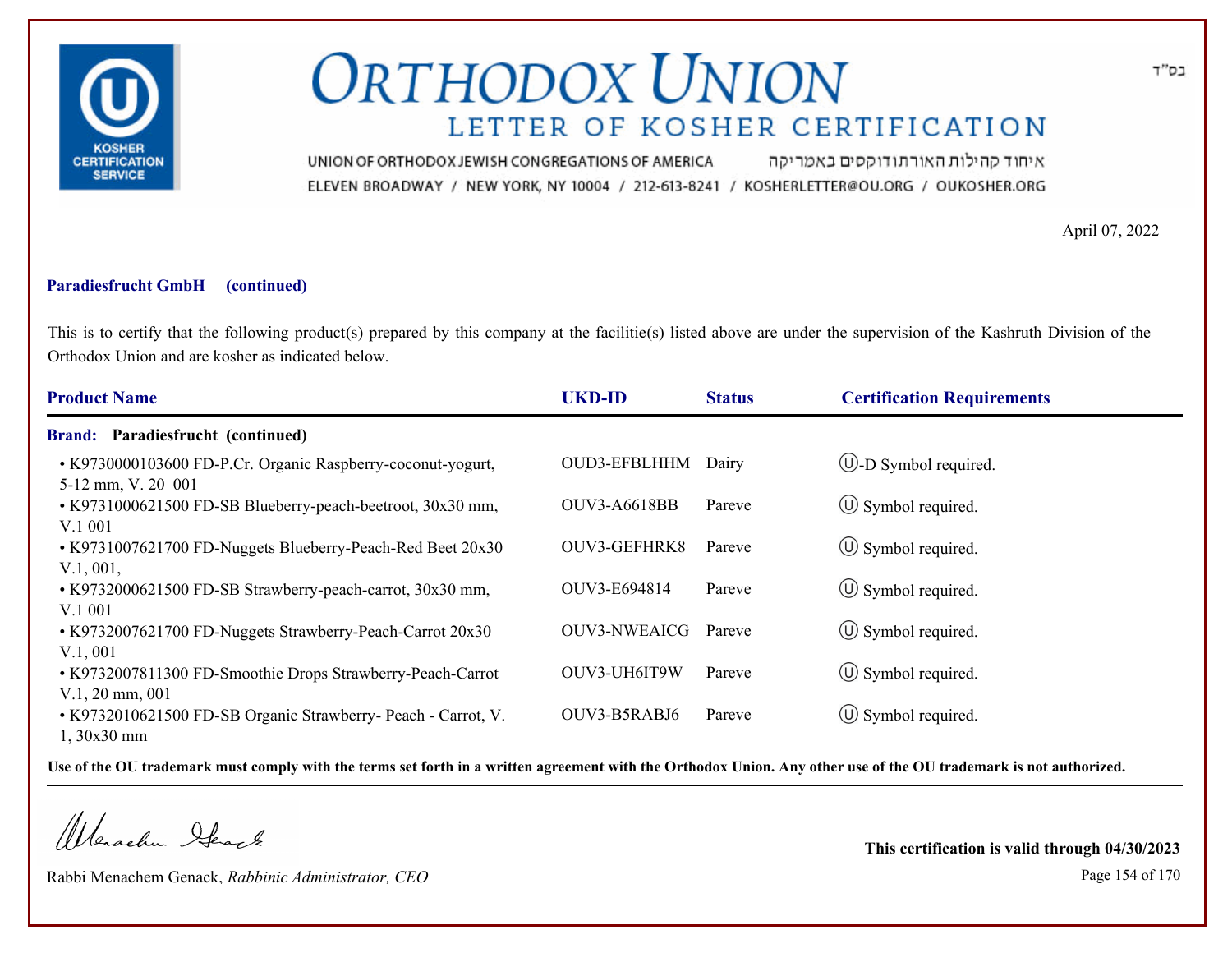

איחוד קהילות האורתודוקסים באמריקה UNION OF ORTHODOX JEWISH CONGREGATIONS OF AMERICA ELEVEN BROADWAY / NEW YORK, NY 10004 / 212-613-8241 / KOSHERLETTER@OU.ORG / OUKOSHER.ORG

April 07, 2022

### **Paradiesfrucht GmbH (continued)**

This is to certify that the following product(s) prepared by this company at the facilitie(s) listed above are under the supervision of the Kashruth Division of the Orthodox Union and are kosher as indicated below.

| <b>Product Name</b>                                                                     | <b>UKD-ID</b>       | <b>Status</b> | <b>Certification Requirements</b> |  |
|-----------------------------------------------------------------------------------------|---------------------|---------------|-----------------------------------|--|
| <b>Brand: Paradiesfrucht (continued)</b>                                                |                     |               |                                   |  |
| • K9732027621700 FD-Nuggets Strawberry-Peach-Carrot V.9,<br>20x30 mm, 001               | OUV3-A09AAR5        | Pareve        | $\circ$ Symbol required.          |  |
| • K9732027811300 FD-Smoothie Drops Strawberry-Peach-Carrot<br>$V.9, 20 \text{ mm}, 001$ | <b>OUV3-AEXN4KF</b> | Pareve        | $\circ$ Symbol required.          |  |
| • K9732037811400 FD-PF-SD Organic Strawberry-Peach-Carrot<br>$V.12, 15$ mm, 001         | OUV3-8HNORCZ        | Pareve        | $\circ$ Symbol required.          |  |
| • K9733000000044 FD-SB Apple-banana-spinach, to rework 001                              | OUV3-EQMM69L        | Pareve        | $\circ$ Symbol required.          |  |
| • K9733000621500 FD-SB Apple-banana-spinach, 30x30 mm, V.1<br>001                       | OUV3-BBLVYY1        | Pareve        | $\circled{1}$ Symbol required.    |  |
| • K9733000621500 FD-SB Apple-banana-spinach, 30x30, V.1 001                             | OUV3-293D8A9        | Pareve        | $\circled{1}$ Symbol required.    |  |
| • K9733007621700 FD-Nuggets Apple-Banana-Spinach 20x30 V.1,<br>001                      | OUV3-SPVBMQT        | Pareve        | $\circled{1}$ Symbol required.    |  |

**Use of the OU trademark must comply with the terms set forth in a written agreement with the Orthodox Union. Any other use of the OU trademark is not authorized.**

Werachen Stack

Rabbi Menachem Genack, *Rabbinic Administrator, CEO* Page 155 of 170

**This certification is valid through 04/30/2023**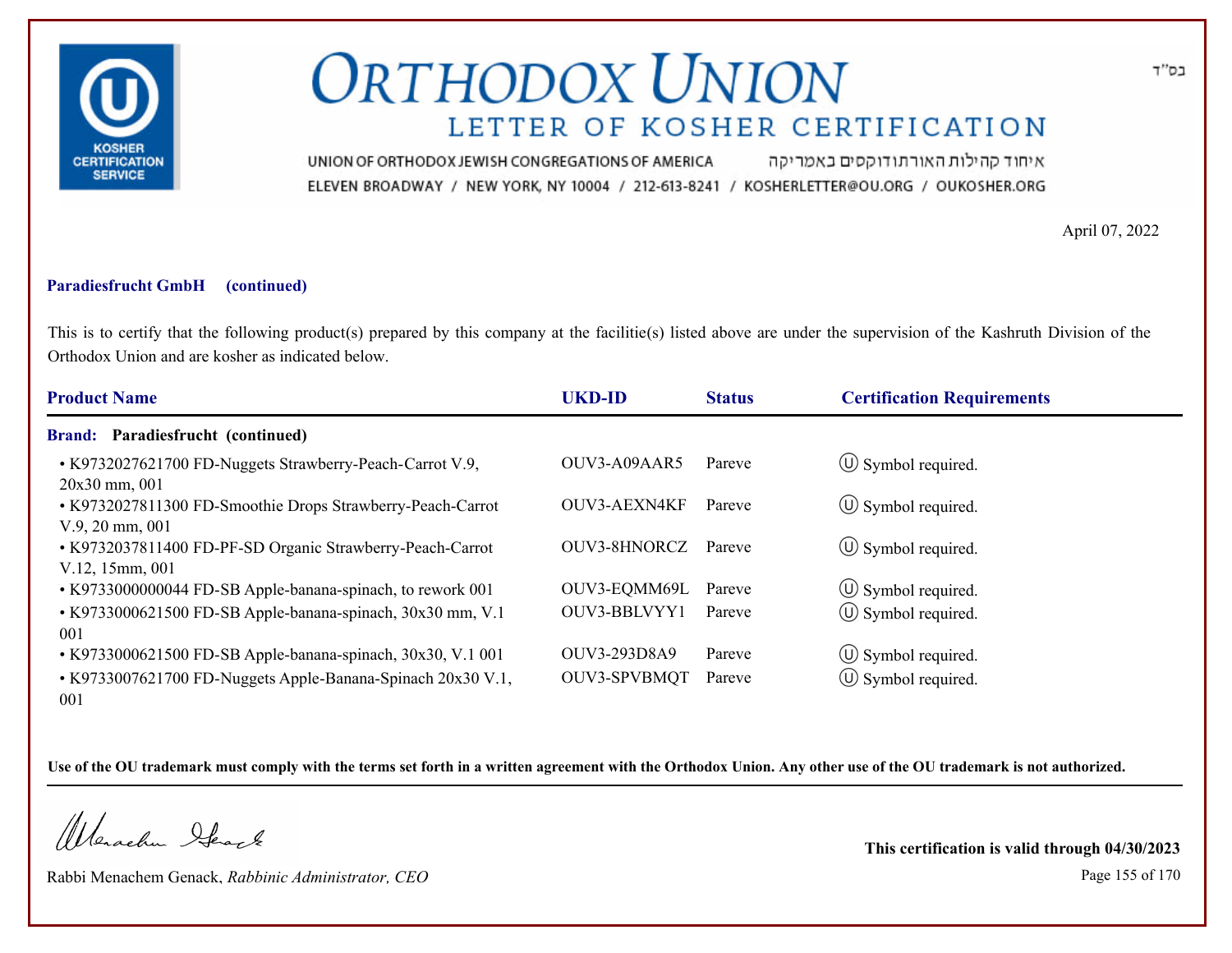

איחוד קהילות האורתודוקסים באמריקה UNION OF ORTHODOX JEWISH CONGREGATIONS OF AMERICA ELEVEN BROADWAY / NEW YORK, NY 10004 / 212-613-8241 / KOSHERLETTER@OU.ORG / OUKOSHER.ORG

April 07, 2022

### **Paradiesfrucht GmbH (continued)**

This is to certify that the following product(s) prepared by this company at the facilitie(s) listed above are under the supervision of the Kashruth Division of the Orthodox Union and are kosher as indicated below.

| <b>Product Name</b>                                                                          | <b>UKD-ID</b>       | <b>Status</b> | <b>Certification Requirements</b> |
|----------------------------------------------------------------------------------------------|---------------------|---------------|-----------------------------------|
| Brand: Paradiesfrucht (continued)                                                            |                     |               |                                   |
| • K9733010621500 FD-SB Organic Apple-Banana--Spinach, V.1,<br>$30x30$ mm                     | OUV3-0UL24XB        | Pareve        | $\circ$ Symbol required.          |
| • K9733020000044 FD - Smoothie Drops Organic Apple - Banana -<br>Spinach V.2, to rework, 001 | OUV3-X59PCFX        | Pareve        | $\circ$ Symbol required.          |
| • K9733027811300 FD - Smoothie Drops Organic Apple - Banana -<br>Spinach V.2, 20mm, 001      | OUV3-8FHRV7H        | Pareve        | $\circ$ Symbol required.          |
| • K9733037811300 FD - Organic Smoothie Drops<br>Apple-Banana-Spinach, 20mm, V.3, 001         | OUV3-8J2AM4C        | Pareve        | $\circ$ Symbol required.          |
| • K9734000000044 FD-Organic Fruitcrunchy Strawberry-raspberry<br>to rework 001               | OUV3-OTKWHUQ Pareve |               | $\circ$ Symbol required.          |
| • K9734000100500 FD-Organic Fruiterunchy Strawberry-raspberry,<br>$0-5$ mm $001$             | OUV3-0IKXK0G        | Pareve        | $\circ$ Symbol required.          |
| • K9734001300500 FD-Organic Fruiterunchy Strawberry-raspberry,<br>HFW for $0-5$ mm $001$     | OUV3-4MNAL7C        | Pareve        | $\circ$ Symbol required.          |

**Use of the OU trademark must comply with the terms set forth in a written agreement with the Orthodox Union. Any other use of the OU trademark is not authorized.**

Werachen Stack

Rabbi Menachem Genack, *Rabbinic Administrator, CEO* Page 156 of 170

**This certification is valid through 04/30/2023**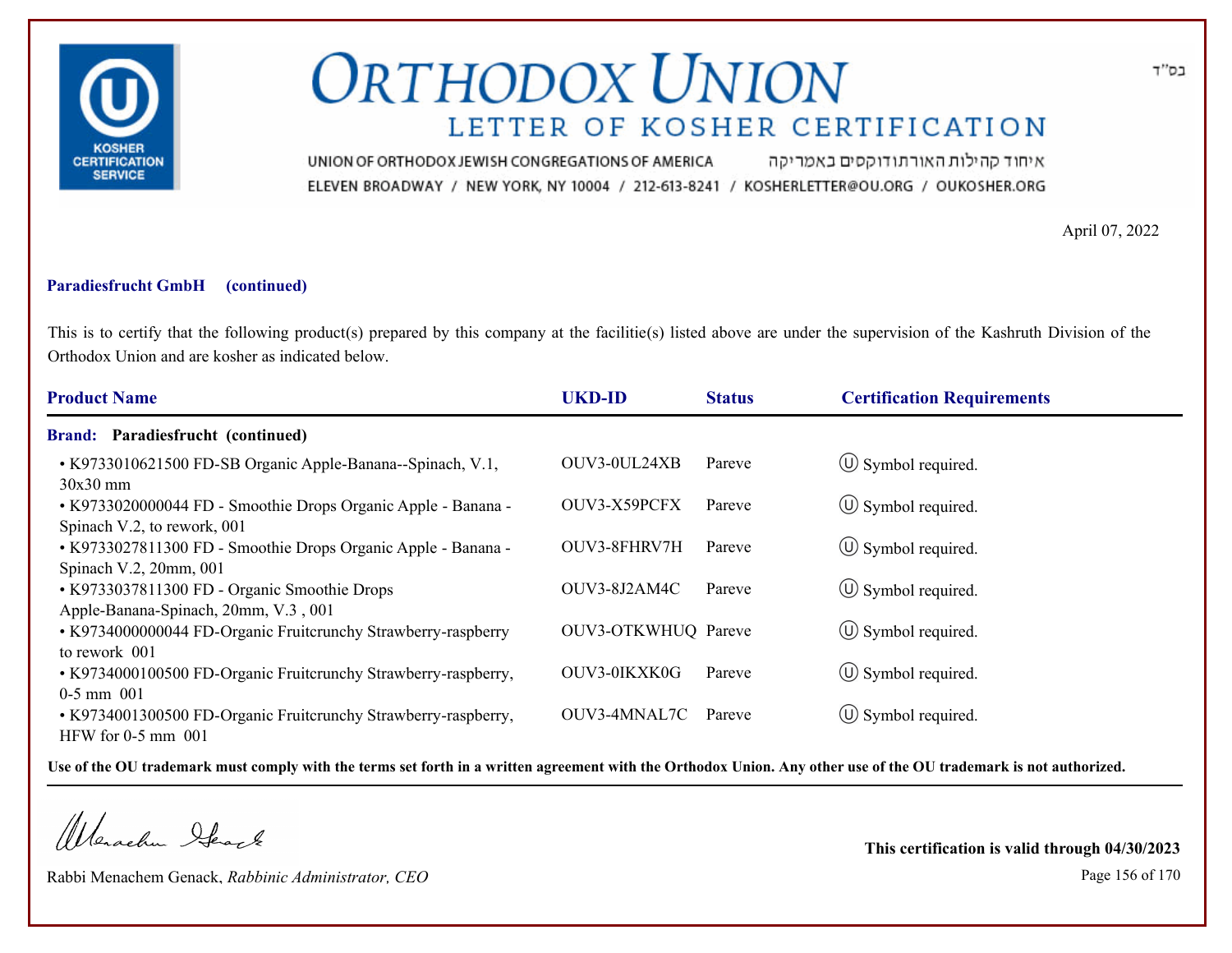

איחוד קהילות האורתודוקסים באמריקה UNION OF ORTHODOX JEWISH CONGREGATIONS OF AMERICA ELEVEN BROADWAY / NEW YORK, NY 10004 / 212-613-8241 / KOSHERLETTER@OU.ORG / OUKOSHER.ORG

April 07, 2022

### **Paradiesfrucht GmbH (continued)**

This is to certify that the following product(s) prepared by this company at the facilitie(s) listed above are under the supervision of the Kashruth Division of the Orthodox Union and are kosher as indicated below.

| <b>Product Name</b>                                                                           | <b>UKD-ID</b>       | <b>Status</b> | <b>Certification Requirements</b> |  |
|-----------------------------------------------------------------------------------------------|---------------------|---------------|-----------------------------------|--|
| <b>Brand: Paradiesfrucht (continued)</b>                                                      |                     |               |                                   |  |
| • K9734020100500 FD-P. Cr. Organic Strawberry-Raspberry 0-5<br>mm, 001                        | OUV3-P1C20BW        | Pareve        | $\circ$ Symbol required.          |  |
| • K9735000621500 FD-SB-Organic Mango-<br>banana-passionfruit, with Lucuma, 30x30 mm, V.3, 001 | <b>OUV3-UULLSKR</b> | Pareve        | $\circ$ Symbol required.          |  |
| • K9736000621500 FD-SB-Organic Blueberry- banana- beetroot,<br>with Baobab, $30x30$ mm, V. 2  | OUV3-6QSOS0F        | Pareve        | $\circ$ Symbol required.          |  |
| • K9737000621500 FD-SB-Organic-Carrot-orange, with Moringa,<br>$30x30$ mm, V. 1, 001          | OUV3-GVRVHQB Pareve |               | $\circ$ Symbol required.          |  |
| • K9738000500200 FD-P. Cr. Redwine 0-2 mm, V.2, 001                                           | <b>OUV3-5APFMUK</b> | Pareve        | $\circled{1}$ Symbol required.    |  |
| • K9740010101800 FD-P. Cr. Mango-Passionfruit-Matcha V.1, 2-5<br>mm, 001                      | OUV3-RZEDYHV        | Pareve        | $\circled{1}$ Symbol required.    |  |
| • K9740010102100 FD-P. Cr. Mango-Passionfruit-Matcha V.1,<br>$2-10$ mm, 001                   | OUV3-TYPVHTL        | Pareve        | $\circ$ Symbol required.          |  |

**Use of the OU trademark must comply with the terms set forth in a written agreement with the Orthodox Union. Any other use of the OU trademark is not authorized.**

Werschn Heark

Rabbi Menachem Genack, *Rabbinic Administrator, CEO* Page 157 of 170

**This certification is valid through 04/30/2023**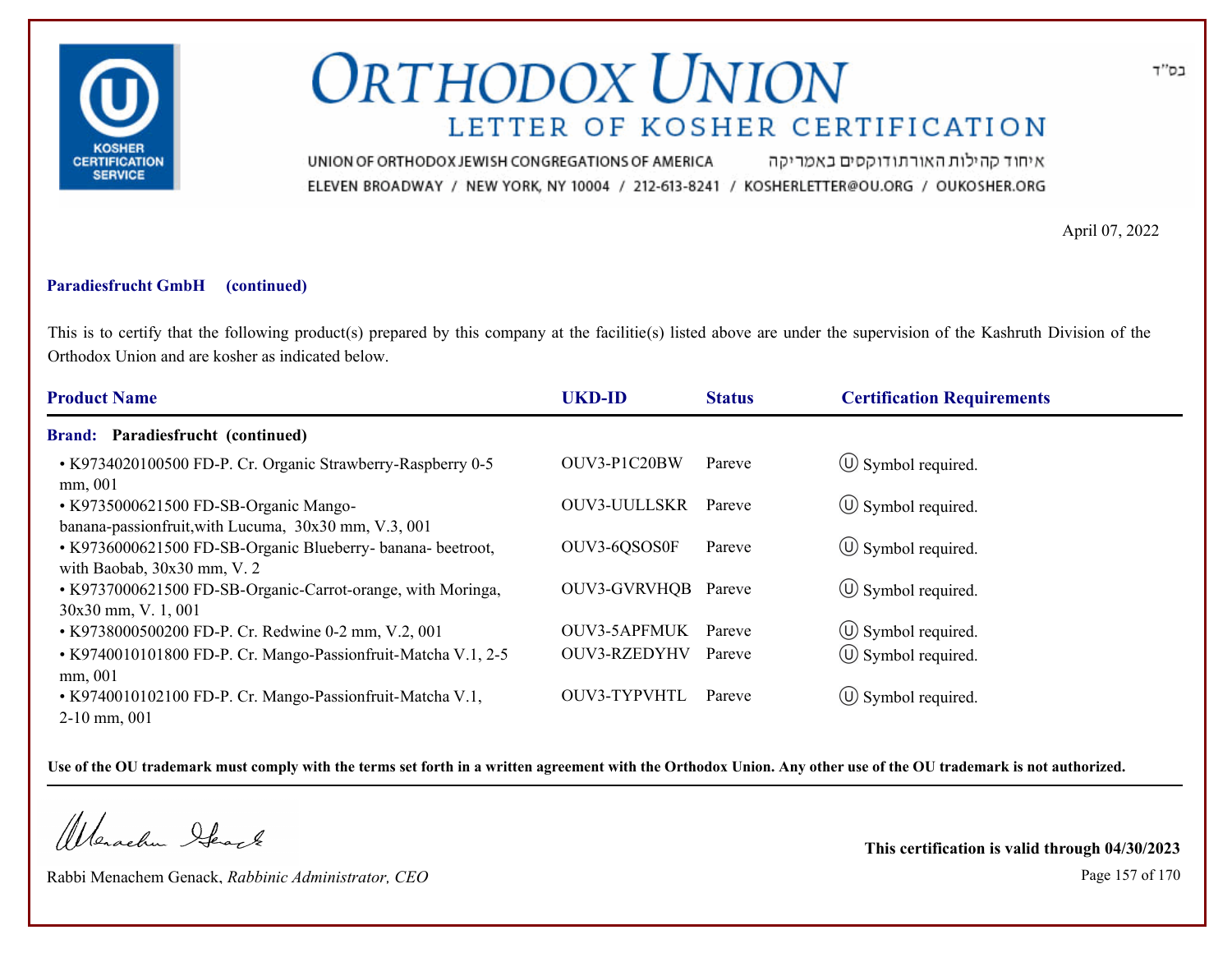

איחוד קהילות האורתודוקסים באמריקה UNION OF ORTHODOX JEWISH CONGREGATIONS OF AMERICA ELEVEN BROADWAY / NEW YORK, NY 10004 / 212-613-8241 / KOSHERLETTER@OU.ORG / OUKOSHER.ORG

April 07, 2022

### **Paradiesfrucht GmbH (continued)**

This is to certify that the following product(s) prepared by this company at the facilitie(s) listed above are under the supervision of the Kashruth Division of the Orthodox Union and are kosher as indicated below.

| <b>Product Name</b>                                                                      | <b>UKD-ID</b>       | <b>Status</b> | <b>Certification Requirements</b> |
|------------------------------------------------------------------------------------------|---------------------|---------------|-----------------------------------|
| Paradiesfrucht (continued)<br><b>Brand:</b>                                              |                     |               |                                   |
| • K9740017621700 FD-Nuggets Mango-Passionfruit-Matcha V.1,<br>20x30 mm; 001              | OUV3-WZWOMIX Pareve |               | $\circ$ Symbol required.          |
| • K9741000621500 FD-SB Organic Banana - Blackcurrant, V.1,<br>$30x30$ mm                 | <b>OUV3-TGIAJJR</b> | Pareve        | $\circ$ Symbol required.          |
| • K9741017811300 FD-Smoothie Drops Banana-Blackcurrant V.12<br>$, 20$ mm, $001$          | OUV3-KQXBRAO Pareve |               | $\circ$ Symbol required.          |
| • K9742017811300 F D- PF SD Organic<br>Apple-Banana-Strawberry-Yoghurt 20 mm V. 3 B, 001 | OUD3-17WRSHG        | Dairy         | $\cup$ -D Symbol required.        |
| • K9744000621500 FD-Organic SB<br>Blueberry-Peach-Beetroot-Acai V.3 30x30, 001           | OUV3-X412BIY        | Pareve        | $\circ$ Symbol required.          |
| • K9745000621500 FD-SB Strawberry-Banana V.18, 30x30 mm,<br>001                          | <b>OUV3-EOXBAWS</b> | Pareve        | $\circ$ Symbol required.          |
| • K9745007811300 FD-Smoothie Drops Strawberry-Banana V.18,<br>20 mm, 001                 | OUV3-JBQ6FEQ        | Pareve        | $\circ$ Symbol required.          |

**Use of the OU trademark must comply with the terms set forth in a written agreement with the Orthodox Union. Any other use of the OU trademark is not authorized.**

Werachen Stack

Rabbi Menachem Genack, *Rabbinic Administrator, CEO* Page 158 of 170

**This certification is valid through 04/30/2023**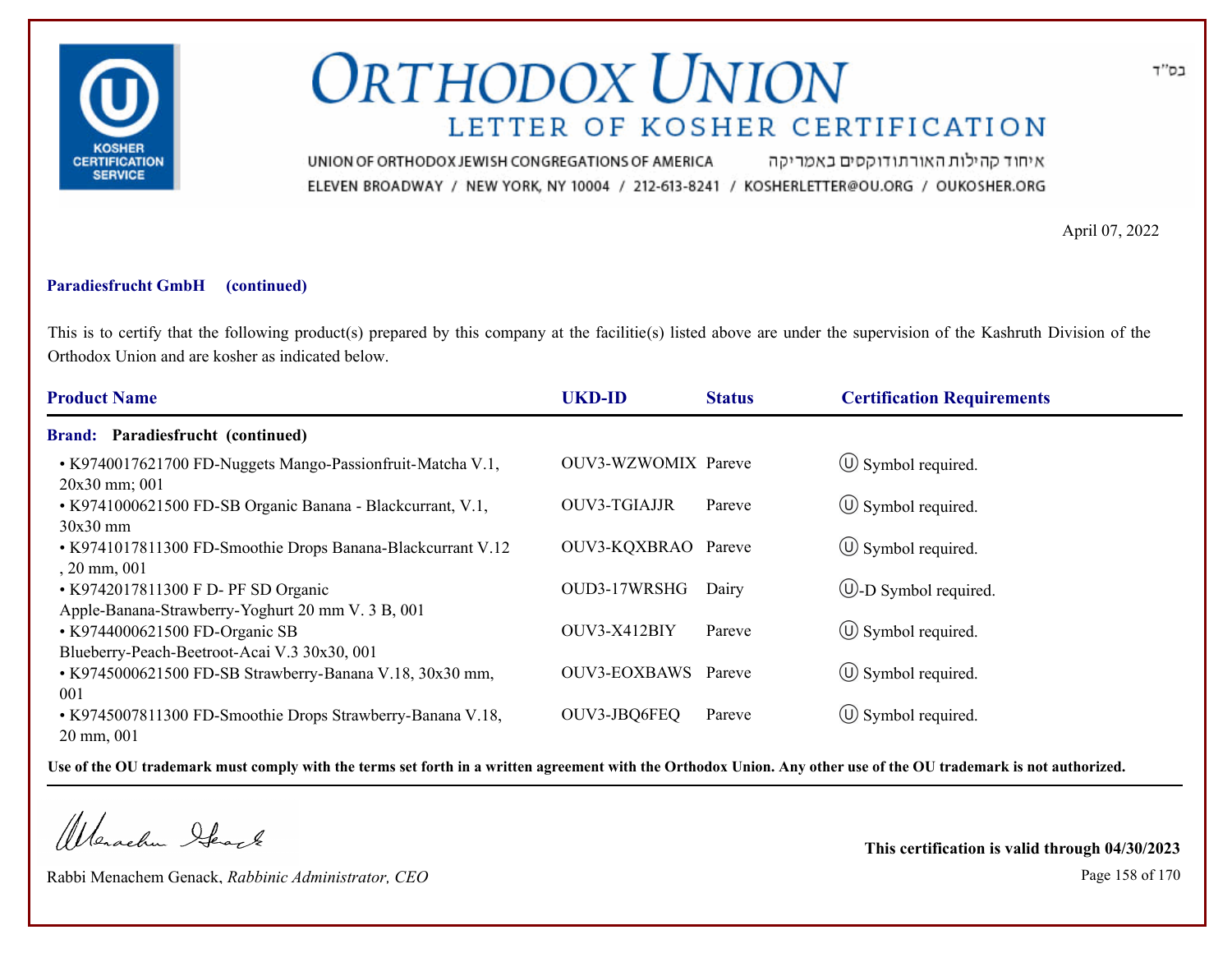

איחוד קהילות האורתודוקסים באמריקה UNION OF ORTHODOX JEWISH CONGREGATIONS OF AMERICA ELEVEN BROADWAY / NEW YORK, NY 10004 / 212-613-8241 / KOSHERLETTER@OU.ORG / OUKOSHER.ORG

April 07, 2022

### **Paradiesfrucht GmbH (continued)**

This is to certify that the following product(s) prepared by this company at the facilitie(s) listed above are under the supervision of the Kashruth Division of the Orthodox Union and are kosher as indicated below.

| <b>Product Name</b>                                                                     | <b>UKD-ID</b>       | <b>Status</b> | <b>Certification Requirements</b> |  |
|-----------------------------------------------------------------------------------------|---------------------|---------------|-----------------------------------|--|
| <b>Brand: Paradiesfrucht (continued)</b>                                                |                     |               |                                   |  |
| • K9746000101100 FD-P. Cr. Apple-Cinnamon V.14, 1-3 mm, 001                             | OUV3-MH6CJHW        | Pareve        | $\circled{1}$ Symbol required.    |  |
| • K9746000101800 FD-P. Cr. Apple-Cinnamon V.14, 2-5 mm, 001                             | OUV3-IVRUMNR        | Pareve        | $\circled{1}$ Symbol required.    |  |
| • K9748000101800 FD-P. Cr. Pear-Cinnamon V.2, 2-5 mm                                    | OUV3-RMQARE8        | Pareve        | (U) Symbol required.              |  |
| • K9749000101800 FD-P. Cr. Kiba V.1, 2-5mm, 001                                         | OUV3-1LQ8BJG        | Pareve        | $\circ$ Symbol required.          |  |
| • K9749001300100 FD - P. Cr. Kiba V.1 (for grinding), 001                               | OUV3-VQD6MIE        | Pareve        | (U) Symbol required.              |  |
| • K9750017811300 FD - SD Organic Apple - Banana 20mm V.4,<br>001                        | OUV3-DDJVLTL        | Pareve        | $\circ$ Symbol required.          |  |
| • K9755010102100 FD-P. Cr. Apple-Spirulina V.1A, 2-10mm, 001                            | OUV3-U8QVISP        | Pareve        | $\circled{1}$ Symbol required.    |  |
| • K9756000102100 FD - P. Cr. Lime Matcha 2-10mm V.1, 001                                | OUV3-HDLCGF2        | Pareve        | $\circ$ Symbol required.          |  |
| • K9757007806200 FD - SD Coconut-Banana-Strawberry, 20-25                               | OUV3-QDSTMDA Pareve |               | (U) Symbol required.              |  |
| mm V. 3B, 001<br>• K9757007806200 FD-SD Coconut-Banana-Strawberry 20-25mm,<br>V.3A, 001 | OUV3-TS87ESD        | Pareve        | $\circ$ Symbol required.          |  |

**Use of the OU trademark must comply with the terms set forth in a written agreement with the Orthodox Union. Any other use of the OU trademark is not authorized.**

Werachen Stack

Rabbi Menachem Genack, *Rabbinic Administrator, CEO* Page 159 of 170

**This certification is valid through 04/30/2023**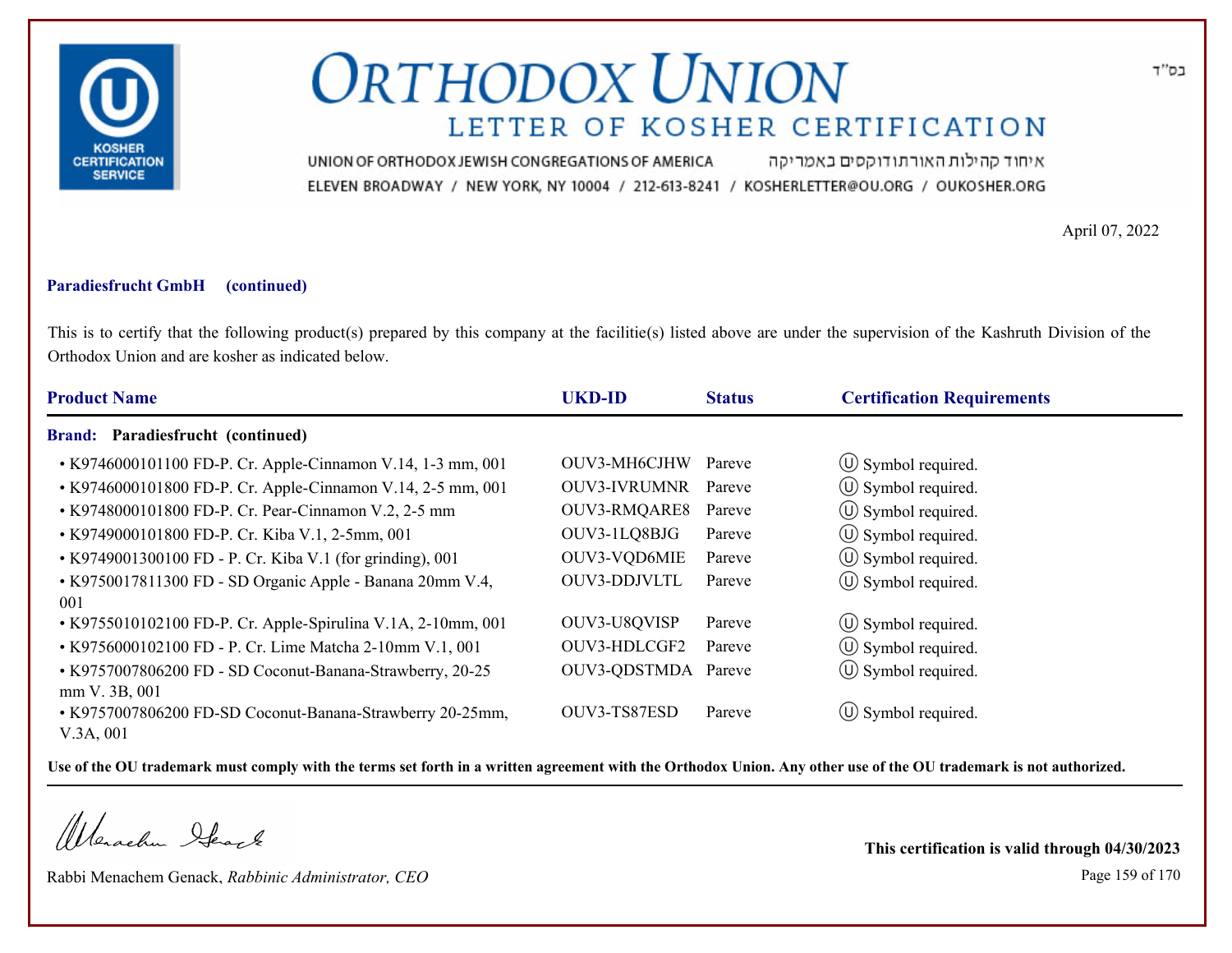

איחוד קהילות האורתודוקסים באמריקה UNION OF ORTHODOX JEWISH CONGREGATIONS OF AMERICA ELEVEN BROADWAY / NEW YORK, NY 10004 / 212-613-8241 / KOSHERLETTER@OU.ORG / OUKOSHER.ORG

April 07, 2022

### **Paradiesfrucht GmbH (continued)**

This is to certify that the following product(s) prepared by this company at the facilitie(s) listed above are under the supervision of the Kashruth Division of the Orthodox Union and are kosher as indicated below.

| <b>Product Name</b>                                       | <b>UKD-ID</b>       | <b>Status</b> | <b>Certification Requirements</b> |
|-----------------------------------------------------------|---------------------|---------------|-----------------------------------|
| Paradiesfrucht (continued)<br><b>Brand:</b>               |                     |               |                                   |
| • K9759000101800 FD-P. Cr. Banana-Cocoa V.1, 2-5mm, 001   | <b>OUV3-FNTLKAS</b> | Pareve        | $\circ$ Symbol required.          |
| • KA039000500200 FD - SP Pear 0-2mm V.8, 001              | OUV3-JM25QPW        | Pareve        | $\circled{1}$ Symbol required.    |
| • KA039010500200 FD-SP Pear 0-2 mm V. 8, 001              | OUV3-ITONRY4        | Pareve        | $\circled{1}$ Symbol required.    |
| • KA040000500100 FD-Smoothie Powder Apple V.9, 0-1mm, 001 | OUV3-F52H3ZM        | Pareve        | $\circ$ Symbol required.          |
| • KA040010500200 FD-SP Organic Apple V.9, 0-2mm, 001      | OUV3-GA5T1I9        | Pareve        | $\circ$ Symbol required.          |
| • KA040020500200 FD-SP Organic Apple V.19, 0-2mm, 001     | OUV3-ZL0HVZH        | Pareve        | $\circ$ Symbol required.          |
| • KA051000500200 FD-SP Apricot V.6, 0-2mm, 001            | OUV3-LTUEKFQ        | Pareve        | (U) Symbol required.              |
| • KA093000500100 FD-SP Lime V.13, 0-1mm, 001              | OUV3-DER8HX2        | Pareve        | (U) Symbol required.              |
| • KA096000500100 Smoothie Powder Orange V.24A, 0-1mm      | OUV3-2LCX5WK        | Pareve        | $\circled{1}$ Symbol required.    |
| • KA096010500100 FD - P. Cr. Organic Orange 0-1mm, 001    | OUV3-CXGQ0JA        | Pareve        | (U) Symbol required.              |
| • KA096020500100 FD-SP Orange 0-1mm, 001                  | OUV3-VBE6HBJ        | Pareve        | $\circ$ Symbol required.          |
| • KA107000500100 FD-SP Yuzu V.2, 0-1mm, 001               | OUV3-JHMGGDL        | Pareve        | $\circ$ Symbol required.          |

**Use of the OU trademark must comply with the terms set forth in a written agreement with the Orthodox Union. Any other use of the OU trademark is not authorized.**

Werschn Stack

Rabbi Menachem Genack, *Rabbinic Administrator, CEO* Page 160 of 170

**This certification is valid through 04/30/2023**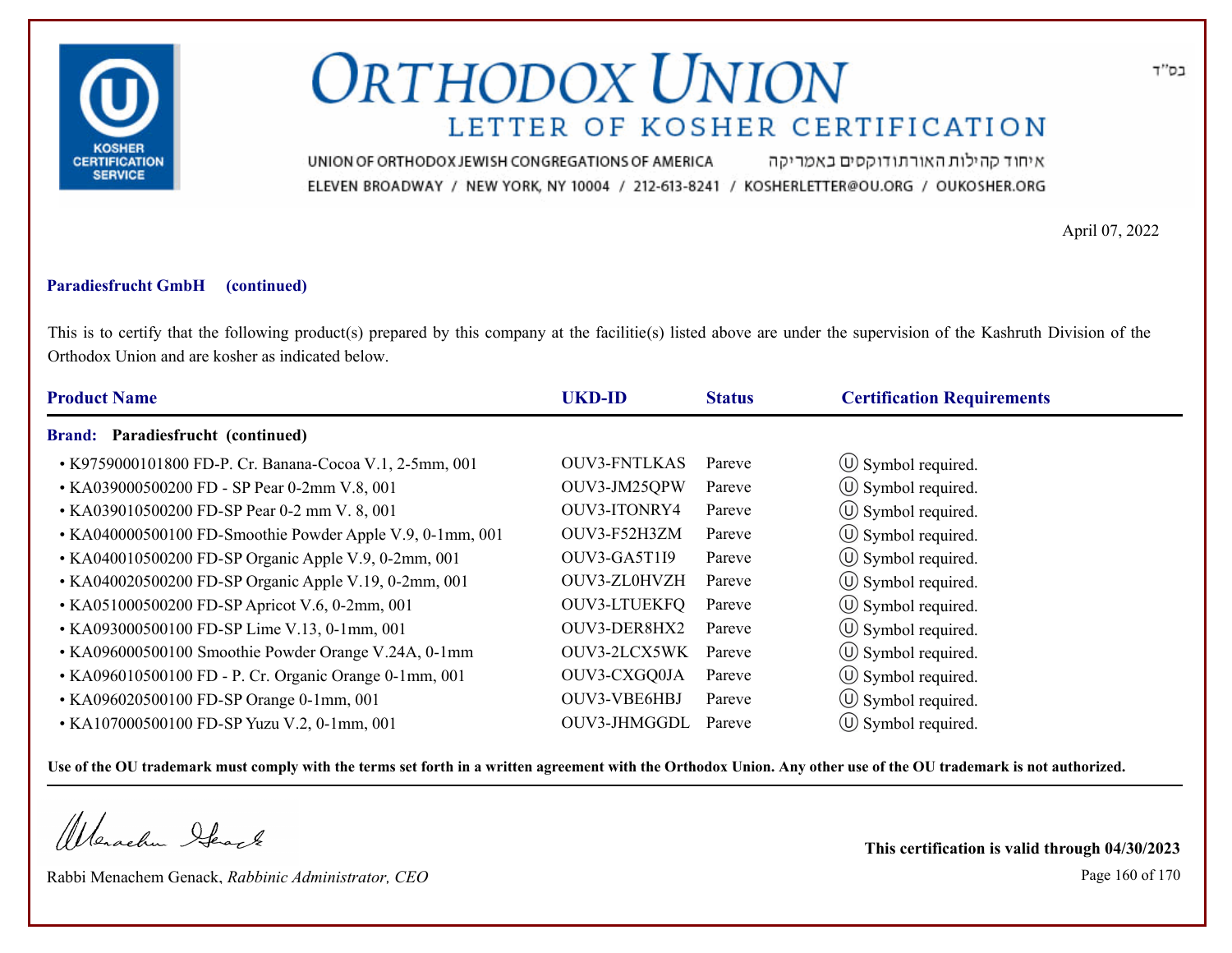

איחוד קהילות האורתודוקסים באמריקה UNION OF ORTHODOX JEWISH CONGREGATIONS OF AMERICA ELEVEN BROADWAY / NEW YORK, NY 10004 / 212-613-8241 / KOSHERLETTER@OU.ORG / OUKOSHER.ORG

April 07, 2022

### **Paradiesfrucht GmbH (continued)**

This is to certify that the following product(s) prepared by this company at the facilitie(s) listed above are under the supervision of the Kashruth Division of the Orthodox Union and are kosher as indicated below.

| <b>Product Name</b>                                           | <b>UKD-ID</b>       | <b>Status</b> | <b>Certification Requirements</b> |
|---------------------------------------------------------------|---------------------|---------------|-----------------------------------|
| Brand: Paradiesfrucht (continued)                             |                     |               |                                   |
| • KA113000500100 FD-Smoothie Powder Banana V.1, 0-1mm,<br>001 | OUV3-T619YNW        | Pareve        | $\circ$ Symbol required.          |
| • KA113000500200 FD-SP Banana V.1, 0-2mm, 001                 | OUV3-MBCQ3QZ Pareve |               | $\circ$ Symbol required.          |
| • KA113010500100 FD-SP Organic Banana V.1, 0-1mm, 001         | OUV3-M76WWHI Pareve |               | $\circled{1}$ Symbol required.    |
| • KA113010500200 FD - SP Organic Banana 0-2mm V.1, 001        | OUV3-WLNM8LC Pareve |               | (U) Symbol required.              |
| • KA116000500100 FD-SP Guava V.1, 0-1mm, 001                  | <b>OUV3-0VBHPBK</b> | Pareve        | $\circled{1}$ Symbol required.    |
| • KA118000500100 FD-Smoothie Powder Mango V.15, 0-1mm,<br>001 | <b>OUV3-YEZJSBX</b> | Pareve        | (U) Symbol required.              |
| • KA118000500200 FD-SP Mango V.15, 0-2mm, 001                 | OUV3-GBBLR3T        | Pareve        | $\circled{1}$ Symbol required.    |
| • KA118010500100 FD-SP Organic Mango V.15, 0-1mm, 001         | OUV3-NRGOEAW        | Pareve        | $\circ$ Symbol required.          |
| • KA118010500200 FD-SP Organic Mango V.15, 0-2mm, 001         | OUV3-V81WTWB        | Pareve        | (U) Symbol required.              |
| • KA119000500100 FD-SP Organic Passionfruit V.13, 0-1mm, 001  | <b>OUV3-0HICVIR</b> | Pareve        | $\circled{1}$ Symbol required.    |
| • KA150000500200 FD-Smoothie Powder Date V.1, 0-2mm, 001      | OUV3-MZX6CQS        | Pareve        | $\circ$ Symbol required.          |
|                                                               |                     |               |                                   |

**Use of the OU trademark must comply with the terms set forth in a written agreement with the Orthodox Union. Any other use of the OU trademark is not authorized.**

Werachen Stack

Rabbi Menachem Genack, *Rabbinic Administrator, CEO* Page 161 of 170

**This certification is valid through 04/30/2023**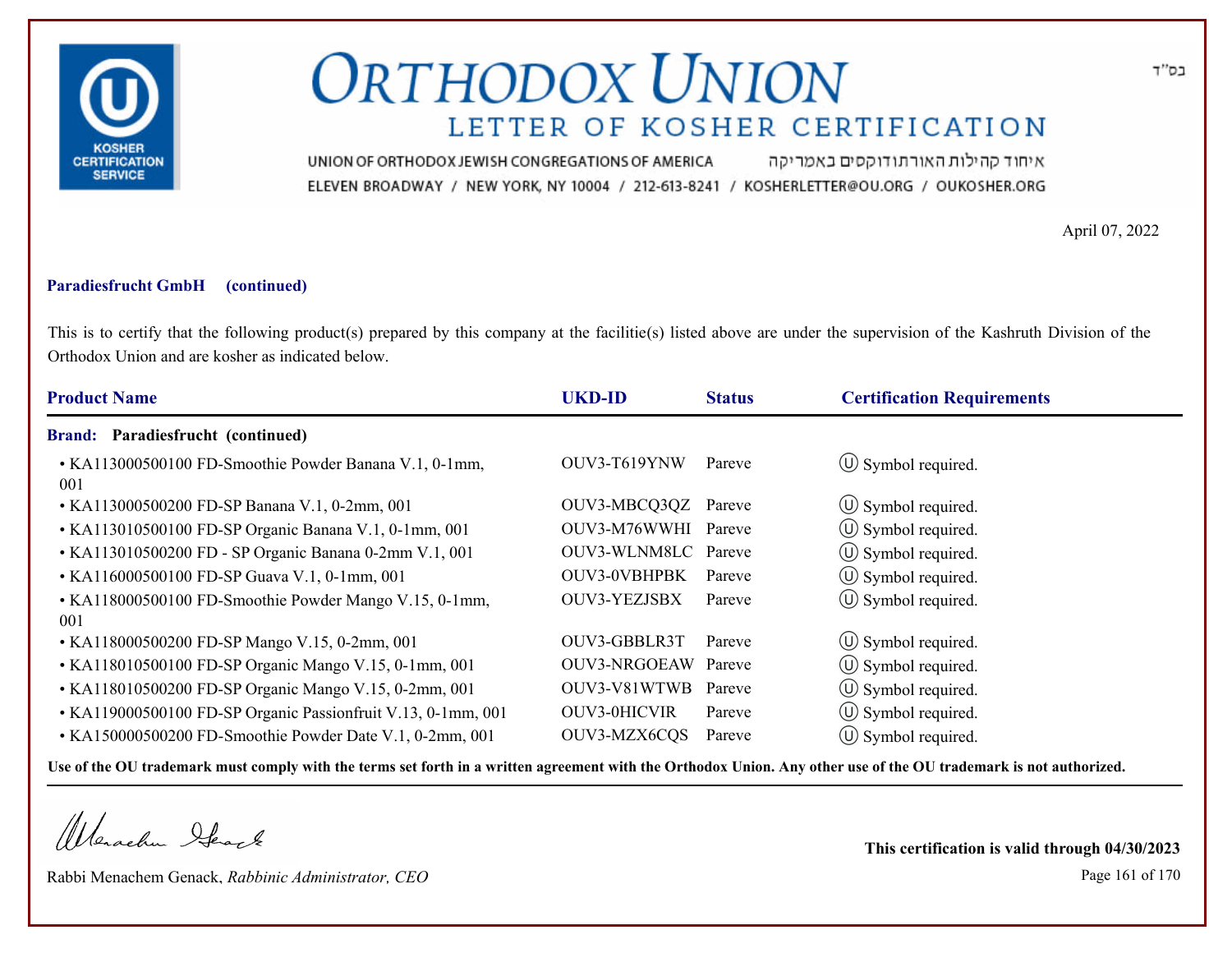

איחוד קהילות האורתודוקסים באמריקה UNION OF ORTHODOX JEWISH CONGREGATIONS OF AMERICA ELEVEN BROADWAY / NEW YORK, NY 10004 / 212-613-8241 / KOSHERLETTER@OU.ORG / OUKOSHER.ORG

April 07, 2022

### **Paradiesfrucht GmbH (continued)**

This is to certify that the following product(s) prepared by this company at the facilitie(s) listed above are under the supervision of the Kashruth Division of the Orthodox Union and are kosher as indicated below.

| <b>Product Name</b>                                                            | <b>UKD-ID</b>       | <b>Status</b> | <b>Certification Requirements</b> |
|--------------------------------------------------------------------------------|---------------------|---------------|-----------------------------------|
| <b>Brand: Paradiesfrucht (continued)</b>                                       |                     |               |                                   |
| • KA212000500100 FD-SP Organic Carrot V.11, 0-1mm, 001                         | OUV3-G39WMWI        | Pareve        | $\circ$ Symbol required.          |
| • KA721000500100 FD-SP Passionfruit-Banana V.20, 0-1mm, 001                    | OUV3-HOROGOU Pareve |               | $\circ$ Symbol required.          |
| • KA747000500100 FD-SP Organic Kombucha V.1, 0-1mm, 001                        | OUV3-BHMWBTI Pareve |               | $\circled{1}$ Symbol required.    |
| • KA749000500100 FD-SP Kiba V.1, 0-1mm, 001                                    | OUV3-XYWNON1 Pareve |               | $\circled{1}$ Symbol required.    |
| • KA759000500100 FD-Smoothie Powder Banana-Cocoa V.1,<br>$0-1$ mm, $001$       | OUV3-CYUMAEP Pareve |               | $\circ$ Symbol required.          |
| • KF524008412100 FD-PF-SFD Organic Yoghurt - Beetroot -<br>Berries, V.1, 001   | OUD3-52XE6UV        | Dairy         | $\bigcirc$ -D Symbol required.    |
| • KF720007432300 FD - PF - SFS Organic Mango Banana Passion<br>Fruit V.18, 001 | <b>OUV3-B8MUROL</b> | Pareve        | $\circ$ Symbol required.          |
| • KF727017432300 FD - PF - SFS Organic Coconut - Mango, V.4,<br>001            | OUV3-T1QCTSN        | Pareve        | $\circ$ Symbol required.          |

**Use of the OU trademark must comply with the terms set forth in a written agreement with the Orthodox Union. Any other use of the OU trademark is not authorized.**

Werachen Stack

Rabbi Menachem Genack, *Rabbinic Administrator, CEO* Page 162 of 170

**This certification is valid through 04/30/2023**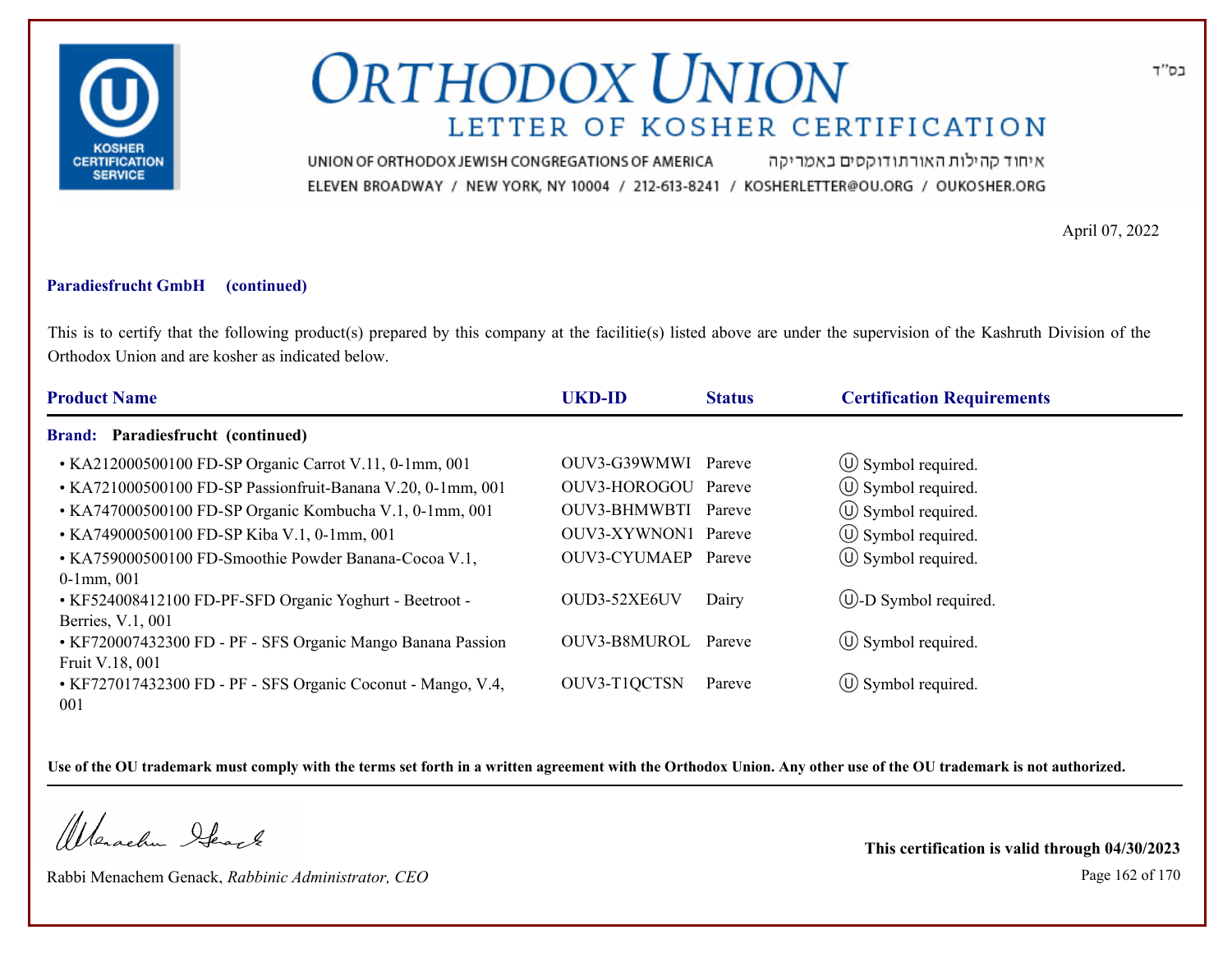

איחוד קהילות האורתודוקסים באמריקה UNION OF ORTHODOX JEWISH CONGREGATIONS OF AMERICA ELEVEN BROADWAY / NEW YORK, NY 10004 / 212-613-8241 / KOSHERLETTER@OU.ORG / OUKOSHER.ORG

April 07, 2022

### **Paradiesfrucht GmbH (continued)**

This is to certify that the following product(s) prepared by this company at the facilitie(s) listed above are under the supervision of the Kashruth Division of the Orthodox Union and are kosher as indicated below.

| <b>Product Name</b>                                                                      | <b>UKD-ID</b>             | <b>Status</b> | <b>Certification Requirements</b> |
|------------------------------------------------------------------------------------------|---------------------------|---------------|-----------------------------------|
| Paradiesfrucht (continued)<br><b>Brand:</b>                                              |                           |               |                                   |
| • KF727017432300 FD - PF - SFS Organic Kokos - Mango, V.8,<br>001                        | OUV3-LV3OMWX Pareve       |               | $\circ$ Symbol required.          |
| • KF732037432300 FD - PF - SFS Organic Strawberry - Peach -<br>Carrot, V.12, 001         | OUV3-XWOZUTM Pareve       |               | $\circ$ Symbol required.          |
| • KF742007432200 FD-LS Organic<br>Apple-Banana-Strawberry-Yoghurt, 001                   | <b>OUD3-XLDWMWE Dairy</b> |               | $\bigcirc$ -D Symbol required.    |
| • KF742017432200 FD - SD Organic Apple - Banana - Strawberry<br>- Yogurt V.3B, $001$     | OUD3-YSDHUR9              | Dairy         | $\bigcirc$ -D Symbol required.    |
| • KF743007532300 FD-SA Organic Apple-Banana-Yoghurt, 001                                 | OUD3-J4EUCXL              | Dairy         | $\circled{1}$ -D Symbol required. |
| • KF744007432300 FD - PF - SFS Organic Blueberry - Peach -<br>Rete Beet - Acai, V.3, 001 | OUV3-OSNUV6J              | Pareve        | $\circ$ Symbol required.          |
| • KF745017432300 FD - PF - SFS Banana - Strawberry, V.25,<br>001                         | OUV3-8EFVBLO              | Pareve        | $\circ$ Symbol required.          |

**Use of the OU trademark must comply with the terms set forth in a written agreement with the Orthodox Union. Any other use of the OU trademark is not authorized.**

Werachen Stack

Rabbi Menachem Genack, *Rabbinic Administrator, CEO* Page 163 of 170

**This certification is valid through 04/30/2023**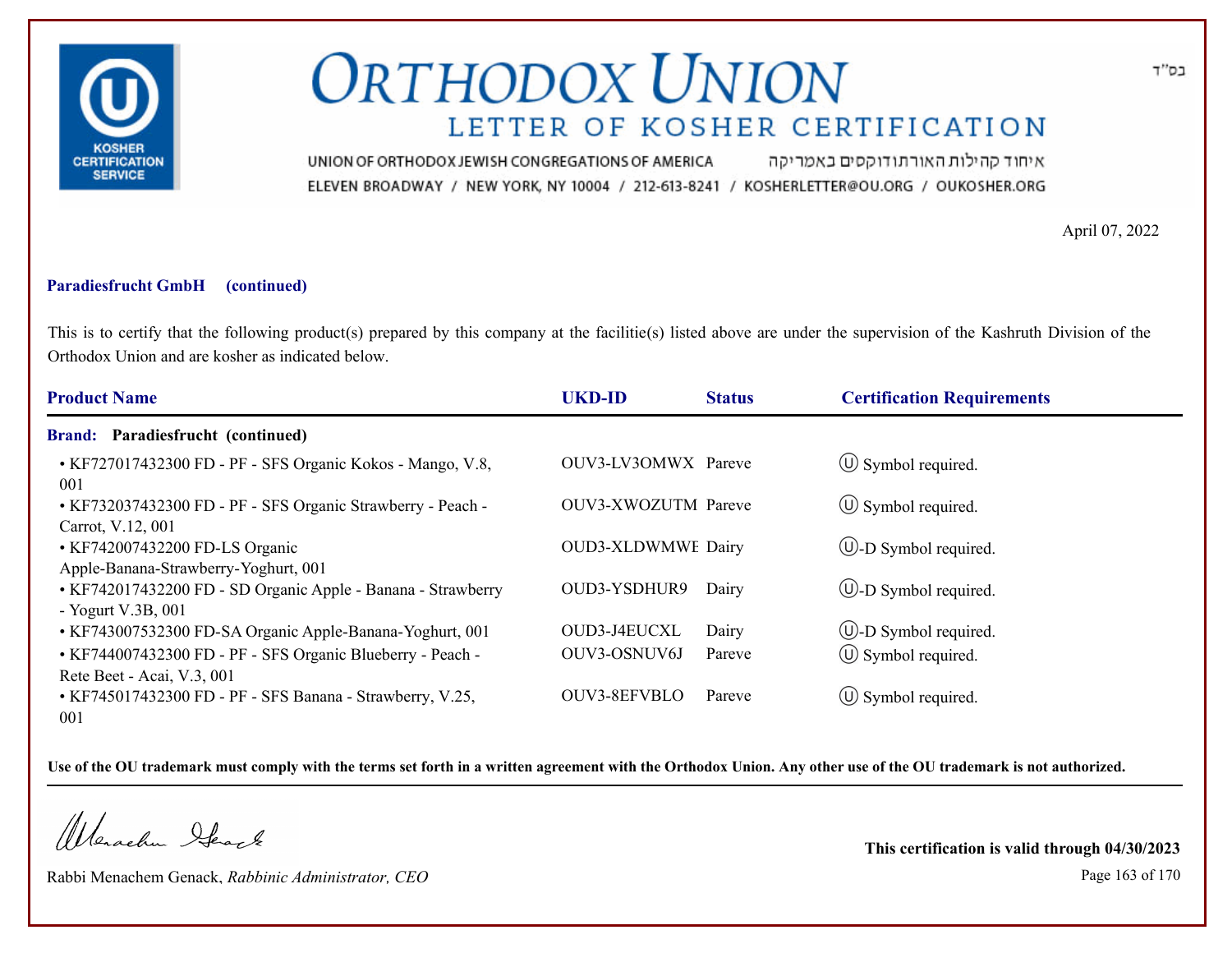

איחוד קהילות האורתודוקסים באמריקה UNION OF ORTHODOX JEWISH CONGREGATIONS OF AMERICA ELEVEN BROADWAY / NEW YORK, NY 10004 / 212-613-8241 / KOSHERLETTER@OU.ORG / OUKOSHER.ORG

April 07, 2022

### **Paradiesfrucht GmbH (continued)**

This is to certify that the following product(s) prepared by this company at the facilitie(s) listed above are under the supervision of the Kashruth Division of the Orthodox Union and are kosher as indicated below.

| <b>Product Name</b>                                                                                                   | <b>UKD-ID</b>       | <b>Status</b> | <b>Certification Requirements</b> |  |
|-----------------------------------------------------------------------------------------------------------------------|---------------------|---------------|-----------------------------------|--|
| <b>Brand: Paradiesfrucht (continued)</b>                                                                              |                     |               |                                   |  |
| • KF750007532300 FD-PF-SFA-Apple-Banana V.2, 001                                                                      | OUV3-BX6KFOU        | Pareve        | $\circled{1}$ Symbol required.    |  |
| • KF751007432300 FD - PF - SFS Organic Peach - Pear -                                                                 | <b>OUV3-MO1JVBR</b> | Pareve        | $\circled{0}$ Symbol required.    |  |
| Raspberry, V.1, 001<br>• KF752008412100 FD-PF-SFD Organic Apple Coconut Carrot<br>Raspberry V.1, 20MM, 001            | OUV3-YUEXVFZ        | Pareve        | $\circled{1}$ Symbol required.    |  |
| • KF753008412100 FD-PF-SFD Organic Mango Coconut Carrot<br>Pea V.3, 20MM, 001                                         | OUV3-75RPWOW        | Pareve        | $\circled{1}$ Symbol required.    |  |
| • KF754008412100 FD-PF-SFD Organic Mango Coconut Carrot<br>V.13, 20MM, 001                                            | OUV3-XL6MFJT        | Pareve        | $\circ$ Symbol required.          |  |
| • KF758008412100 FD-PF-SFD Organic                                                                                    | OUV3-PU4U3G3        | Pareve        | $\circ$ Symbol required.          |  |
| Coconut-Blackcurrant-Raspberry-Strawberry V.1, 001<br>• KF760000000044 FD-PF-SFD Coconut-banana-Blueberry V.1,<br>001 | OUV3-ZQ0MXAN Pareve |               | $\circ$ Symbol required.          |  |

**Use of the OU trademark must comply with the terms set forth in a written agreement with the Orthodox Union. Any other use of the OU trademark is not authorized.**

Werachen Stack

Rabbi Menachem Genack, *Rabbinic Administrator, CEO* Page 164 of 170

**This certification is valid through 04/30/2023**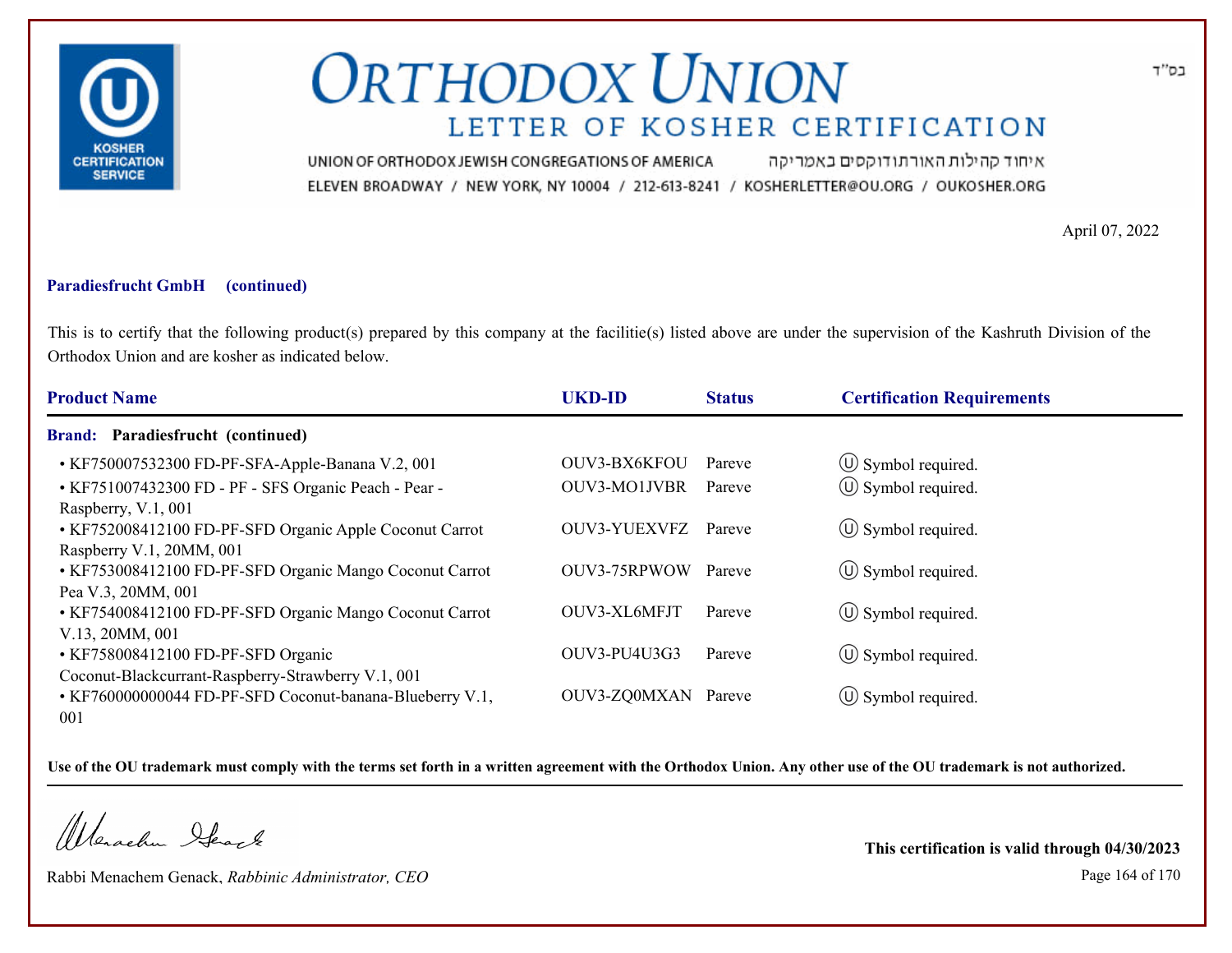

איחוד קהילות האורתודוקסים באמריקה UNION OF ORTHODOX JEWISH CONGREGATIONS OF AMERICA ELEVEN BROADWAY / NEW YORK, NY 10004 / 212-613-8241 / KOSHERLETTER@OU.ORG / OUKOSHER.ORG

April 07, 2022

### **Paradiesfrucht GmbH (continued)**

This is to certify that the following product(s) prepared by this company at the facilitie(s) listed above are under the supervision of the Kashruth Division of the Orthodox Union and are kosher as indicated below.

| <b>Product Name</b>                                           | <b>UKD-ID</b>       | <b>Status</b> | <b>Certification Requirements</b> |
|---------------------------------------------------------------|---------------------|---------------|-----------------------------------|
| Paradiesfrucht (continued)<br><b>Brand:</b>                   |                     |               |                                   |
| • KF760008411300 FD-PF-SFD Coconut-banana-Blueberry V.1,      | OUV3-PLRQU7T        | Pareve        | $\circled{1}$ Symbol required.    |
| 001<br>• KF761000000044 FD-PF-SFD-Coconut-Banana-Spinach V.1, | OUV3-YCST8K4        | Pareve        | $\circled{1}$ Symbol required.    |
| 001<br>• KF761008411300 FD-PF-SFD-Coconut-Banana-Spinach V.1, | <b>OUV3-RYESVWL</b> | Pareve        | $\circ$ Symbol required.          |
| 001<br>• KF762000000044 FD-PF-SFD-Coconut-Banana-Mango V.10B, | OUV3-BTF1NQI        | Pareve        | $\circ$ Symbol required.          |
| 001<br>• KF762008411300 FD-PF-SFD-Coconut-Banana-Mango V.10B, | OUV3-32EH0JT        | Pareve        | $\circ$ Symbol required.          |
| -001<br>• Organic Mango Goji Yoghurt V3                       | OUD3-0F9D046        | Dairy         | $\cup$ -D Symbol required.        |
| • Organic Raspberry Yoghurt Coconut V20                       | OUD3-9401835        | Dairy         | $\cup$ -D Symbol required.        |
| • Organic Yoghurt Pomegranate Acai V2                         | <b>OUD3-037A10E</b> | Dairy         | $\cup$ -D Symbol required.        |

**Use of the OU trademark must comply with the terms set forth in a written agreement with the Orthodox Union. Any other use of the OU trademark is not authorized.**

Werachen Stack

Rabbi Menachem Genack, *Rabbinic Administrator, CEO* Page 165 of 170

**This certification is valid through 04/30/2023**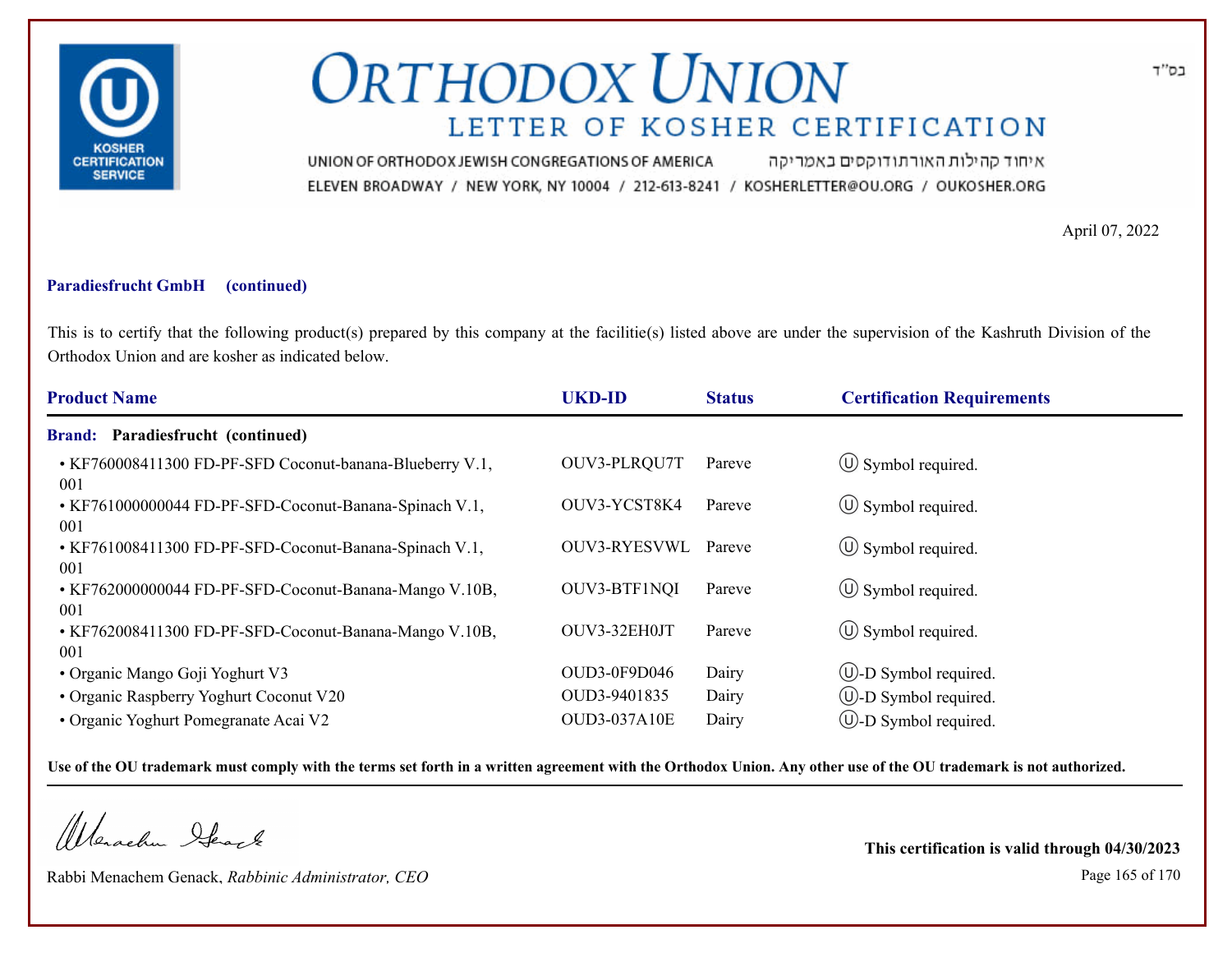

איחוד קהילות האורתודוקסים באמריקה UNION OF ORTHODOX JEWISH CONGREGATIONS OF AMERICA ELEVEN BROADWAY / NEW YORK, NY 10004 / 212-613-8241 / KOSHERLETTER@OU.ORG / OUKOSHER.ORG

April 07, 2022

### **Paradiesfrucht GmbH (continued)**

This is to certify that the following product(s) prepared by this company at the facilitie(s) listed above are under the supervision of the Kashruth Division of the Orthodox Union and are kosher as indicated below.

| <b>Product Name</b>                                           | <b>UKD-ID</b>       | <b>Status</b> | <b>Certification Requirements</b> |
|---------------------------------------------------------------|---------------------|---------------|-----------------------------------|
| <b>Paradiesfrucht GmbH</b><br><b>Brand:</b>                   |                     |               |                                   |
| • FD-Blackberry organic + conventional                        | OUV3-9KNYEJL        | Pareve        | $\circ$ Symbol required.          |
| • FD-Blueberry organic + conventional                         | OUV3-5GACMGW Pareve |               | $\circ$ Symbol required.          |
| • FD-Raspberry organic + conventional                         | OUV3-JUTL2JE        | Pareve        | $\circled{1}$ Symbol required.    |
| $\cdot$ FD-Sourcherry organic + conventional                  | OUV3-TY4OZQK        | Pareve        | $\circ$ Symbol required.          |
| $\cdot$ FD-Strawberry organic + conventional                  | OUV3-OGGHP2S        | Pareve        | $\circ$ Symbol required.          |
| $\cdot$ FD-Sweetcherry organic + conventional                 | OUV3-ZTTS3OD        | Pareve        | (U) Symbol required.              |
| • K1001000103591 FD - Strawberry Pieces 5-10mm, SG 15%, 001   | <b>OUV3-LNUTC6B</b> | Pareve        | $\circled{1}$ Symbol required.    |
| • K1001000203355 FD-Strawberry slices 5-7mm, oil-coated (SG), | <b>OUV3-WKT0DIB</b> | Pareve        | (U) Symbol required.              |
| 001                                                           |                     |               |                                   |
| • K1001000260800 FD-Strawberry slices 5-7mm, 001              | OUV3-XIMWLLL        | Pareve        | $\circled{1}$ Symbol required.    |
| • K1002000000066 FD-Raspberry whole, oil-coated (15%          | OUV3-UJ1SWEN        | Pareve        | $\circled{1}$ Symbol required.    |
| sunflower oil), 001                                           |                     |               |                                   |
| • K1002000100300 FD - Raspberry Pieces 0-3mm, 001             | OUV3-XRY4W3T        | Pareve        | $(U)$ Symbol required.            |

**Use of the OU trademark must comply with the terms set forth in a written agreement with the Orthodox Union. Any other use of the OU trademark is not authorized.**

Werachen Stack

Rabbi Menachem Genack, *Rabbinic Administrator, CEO* Page 166 of 170

**This certification is valid through 04/30/2023**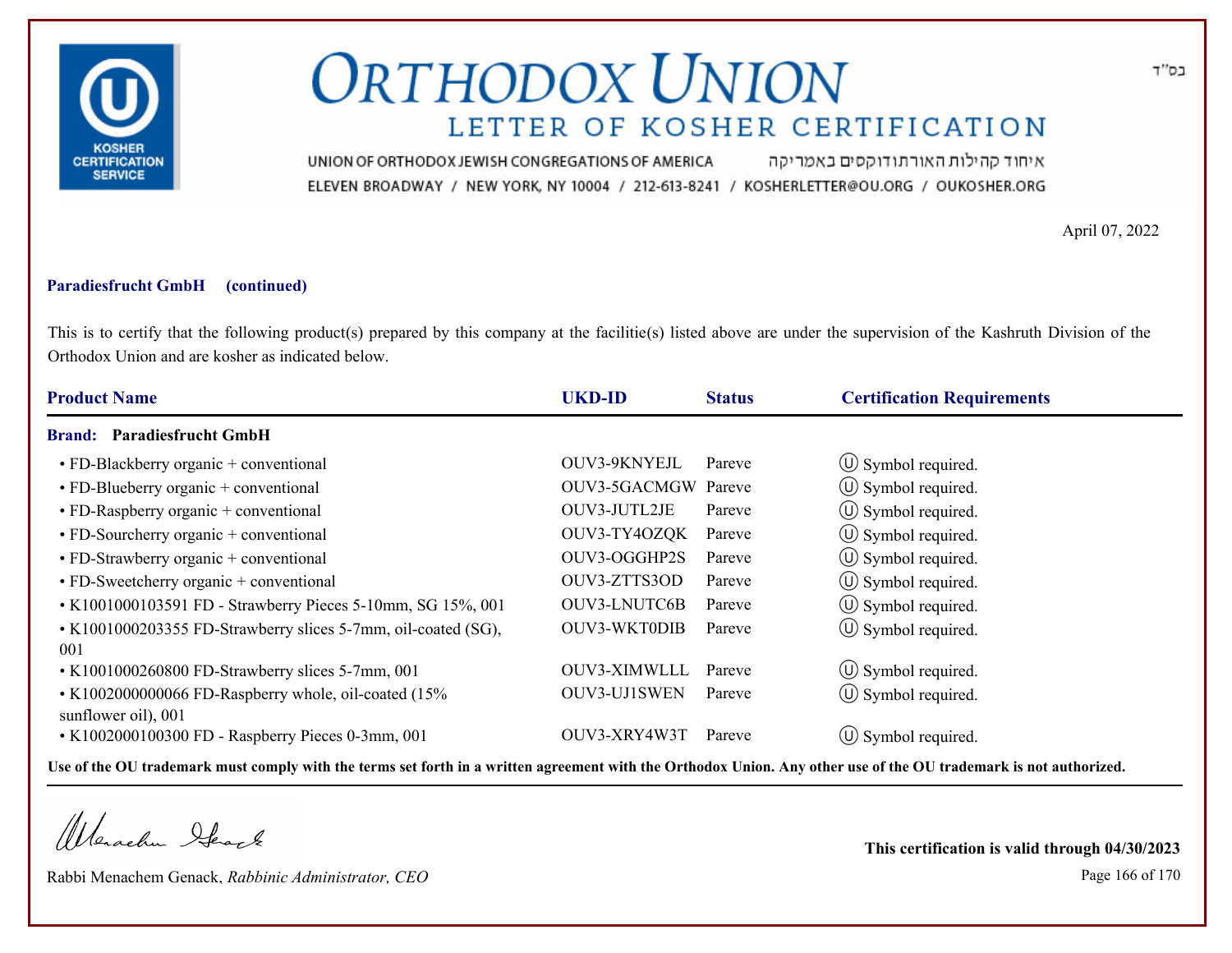

איחוד קהילות האורתודוקסים באמריקה UNION OF ORTHODOX JEWISH CONGREGATIONS OF AMERICA ELEVEN BROADWAY / NEW YORK, NY 10004 / 212-613-8241 / KOSHERLETTER@OU.ORG / OUKOSHER.ORG

April 07, 2022

### **Paradiesfrucht GmbH (continued)**

This is to certify that the following product(s) prepared by this company at the facilitie(s) listed above are under the supervision of the Kashruth Division of the Orthodox Union and are kosher as indicated below.

| <b>UKD-ID</b> | <b>Status</b> | <b>Certification Requirements</b> |
|---------------|---------------|-----------------------------------|
|               |               |                                   |
| OUV3-XAU5HEZ  | Pareve        | $\circ$ Symbol required.          |
| OUV3-XS30DVO  | Pareve        | $\circled{0}$ Symbol required.    |
| OUV3-R5VALQA  | Pareve        | $\circ$ Symbol required.          |
| OUV3-8W2M4CU  | Pareve        | (U) Symbol required.              |
| OUV3-J826NDU  | Pareve        | $\circled{1}$ Symbol required.    |
| OUV3-GJONBSG  | Pareve        | $\circled{1}$ Symbol required.    |
| OUV3-1NAY9KG  | Pareve        | $\circled{1}$ Symbol required.    |
| OUV3-17911FJ  | Pareve        | $\circ$ Symbol required.          |
| OUV3-76DRBU4  | Pareve        | $(U)$ Symbol required.            |
| OUV3-GFT2FCU  | Pareve        | $\circ$ Symbol required.          |
| OUV3-UYZF1HI  | Pareve        | $\circ$ Symbol required.          |
|               |               |                                   |

**Use of the OU trademark must comply with the terms set forth in a written agreement with the Orthodox Union. Any other use of the OU trademark is not authorized.**

Werachen Stack

Rabbi Menachem Genack, *Rabbinic Administrator, CEO* Page 167 of 170

**This certification is valid through 04/30/2023**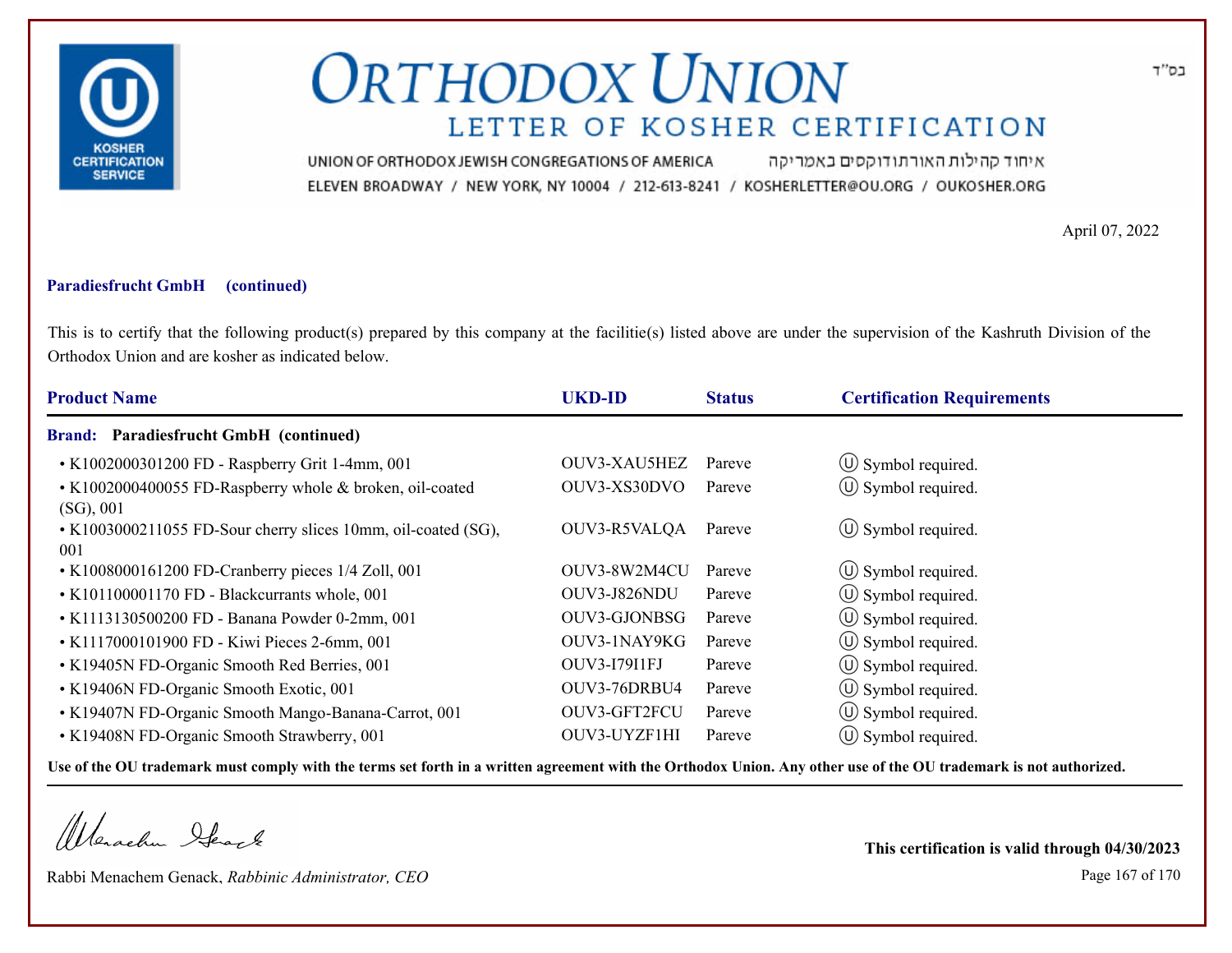

איחוד קהילות האורתודוקסים באמריקה UNION OF ORTHODOX JEWISH CONGREGATIONS OF AMERICA ELEVEN BROADWAY / NEW YORK, NY 10004 / 212-613-8241 / KOSHERLETTER@OU.ORG / OUKOSHER.ORG

April 07, 2022

### **Paradiesfrucht GmbH (continued)**

This is to certify that the following product(s) prepared by this company at the facilitie(s) listed above are under the supervision of the Kashruth Division of the Orthodox Union and are kosher as indicated below.

| <b>Product Name</b>                                                          | <b>UKD-ID</b>       | <b>Status</b> | <b>Certification Requirements</b> |
|------------------------------------------------------------------------------|---------------------|---------------|-----------------------------------|
| <b>Brand: Paradiesfrucht GmbH (continued)</b>                                |                     |               |                                   |
| • K19409N FD-Organic Smooth<br>Pineapple-Banana-Mango-Kiwi-Spinach, 001      | OUV3-JMRFZY8        | Pareve        | $\circ$ Symbol required.          |
| • K19410N FD-Organic Triple Mix 1, 001                                       | OUV3-U5OMKFF        | Pareve        | $\circ$ Symbol required.          |
| • K2001000261300 FD - Organic Strawberry Slices 5-7mm, 001                   | OUV3-K9VU8EI        | Pareve        | $\circ$ Symbol required.          |
| • K2002000301900 FD - Organic Raspberry Grit 2-6mm, 001                      | OUV3-XF9XR6E        | Pareve        | $\circled{1}$ Symbol required.    |
| • K2113040202400 FD-Organic Banana slices 3-5mm, 001                         | OUV3-7TB8KGJ        | Pareve        | $\circled{1}$ Symbol required.    |
| • K2133020500200 FD-Organic Acai powder 0-2mm, 001                           | OUV3-DSO7GA2        | Pareve        | $\circ$ Symbol required.          |
| • K9001010102181 FD - P. Cr. Strawberry 2-10mm V.20, 4%<br>cocoa butter, 001 | OUV3-MAATFHX        | Pareve        | $\circled{1}$ Symbol required.    |
| • K9001220161500 FD-P. Cr. Strawberry V.45B, 5-10mm, 001                     | OUV3-1YNJDDO        | Pareve        | $\circ$ Symbol required.          |
| • K9002010102181 FD - P. Cr. Raspberry 2-10mm V.13, 4%<br>cocoa butter, 001  | OUV3-DBXMPN7        | Pareve        | (U) Symbol required.              |
| • K9096030101100 FD-P. Cr. Orange-Chili V.1B, 1-3mm, 001                     | OUV3-W1KVKEK Pareve |               | $(U)$ Symbol required.            |

**Use of the OU trademark must comply with the terms set forth in a written agreement with the Orthodox Union. Any other use of the OU trademark is not authorized.**

Werachen Stack

Rabbi Menachem Genack, *Rabbinic Administrator, CEO* Page 168 of 170

**This certification is valid through 04/30/2023**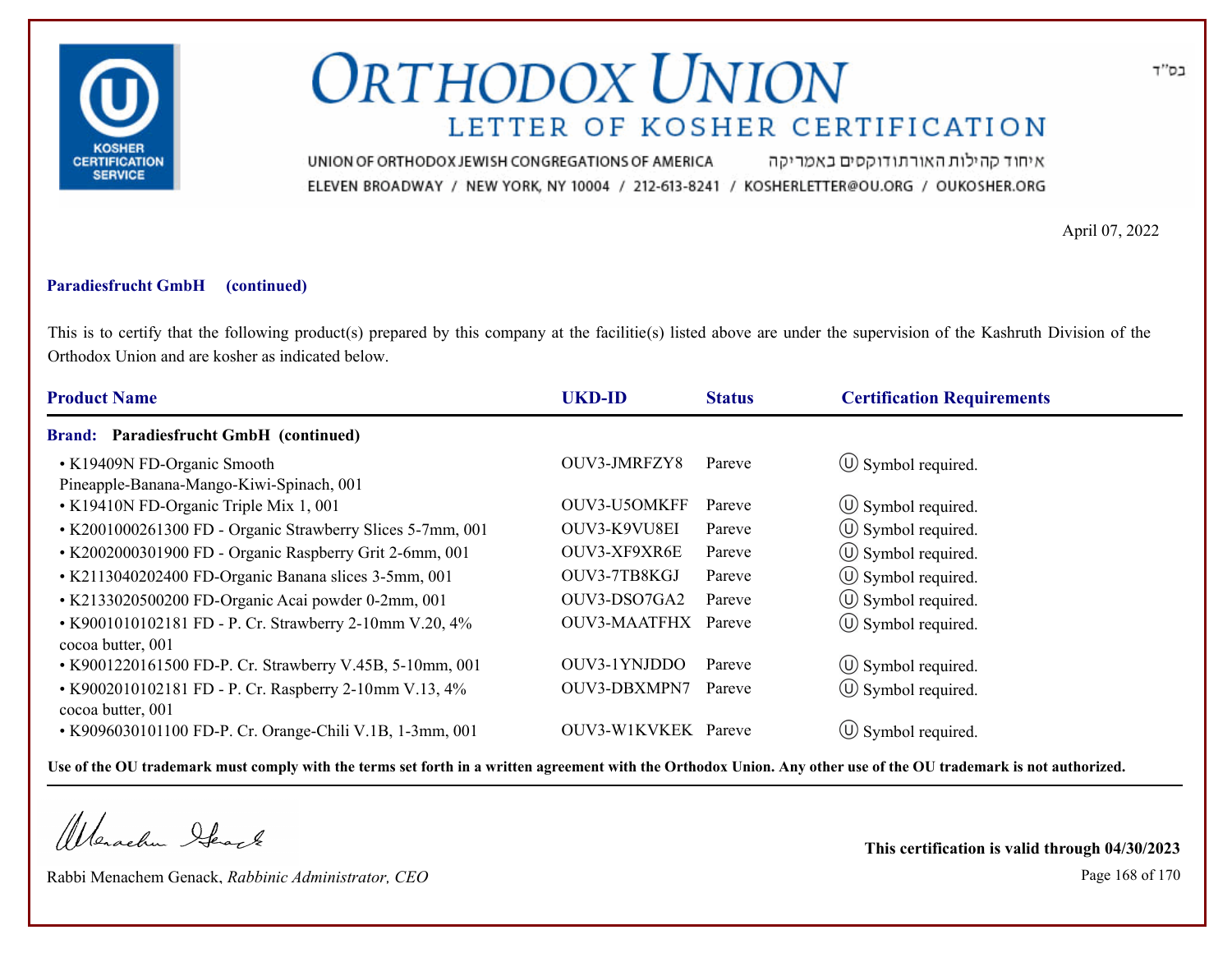

איחוד קהילות האורתודוקסים באמריקה UNION OF ORTHODOX JEWISH CONGREGATIONS OF AMERICA ELEVEN BROADWAY / NEW YORK, NY 10004 / 212-613-8241 / KOSHERLETTER@OU.ORG / OUKOSHER.ORG

April 07, 2022

### **Paradiesfrucht GmbH (continued)**

This is to certify that the following product(s) prepared by this company at the facilitie(s) listed above are under the supervision of the Kashruth Division of the Orthodox Union and are kosher as indicated below.

| <b>Product Name</b>                                                                     | <b>UKD-ID</b>       | <b>Status</b> | <b>Certification Requirements</b> |  |
|-----------------------------------------------------------------------------------------|---------------------|---------------|-----------------------------------|--|
| <b>Brand: Paradiesfrucht GmbH (continued)</b>                                           |                     |               |                                   |  |
| • K9118020102181 FD - P. Cr. Mango 2-10mm V.15, 4% cocoa<br>butter, 001                 | OUV3-ZCJQGBK        | Pareve        | $\circ$ Symbol required.          |  |
| • K9514037811300 - FD - SD Organic Blueberry - Yogurt 20mm<br>V.38,001                  | OUV3-XRENODT        | Pareve        | $\circ$ Symbol required.          |  |
| • K9706000500100 FD-P. Cr. Caramel V.9, 0-1mm, 001                                      | OUV3-PMDHMTA Pareve |               | $\circ$ Symbol required.          |  |
| • K9719037811300 - FD -SD - Organic Strawberry-Banana-<br>Yogurt, 20mm V. 41C, 001      | OUV3-O1RWC9B        | Pareve        | $\circled{0}$ Symbol required.    |  |
| • K9742017811300FD - PF SD Organic Apple-Banana-<br>Strawberry-Yoghurt 20mm V. 3 B, 001 | OUV3-8W7HSOG        | Pareve        | $\circ$ Symbol required.          |  |
| • K9750017811300 - FD - SD Organic Apple - Banana 20mm V.4,<br>001                      | OUV3-A7TI4WG        | Pareve        | $\circ$ Symbol required.          |  |
| • K9757007806200 - FD - SD Coconut- Banana-Strawberry, 20-25<br>mm V. 3B, 001           | OUV3-YYBWHTI        | Pareve        | $\circ$ Symbol required.          |  |

**Use of the OU trademark must comply with the terms set forth in a written agreement with the Orthodox Union. Any other use of the OU trademark is not authorized.**

Werschn Heark

Rabbi Menachem Genack, *Rabbinic Administrator, CEO* Page 169 of 170

**This certification is valid through 04/30/2023**